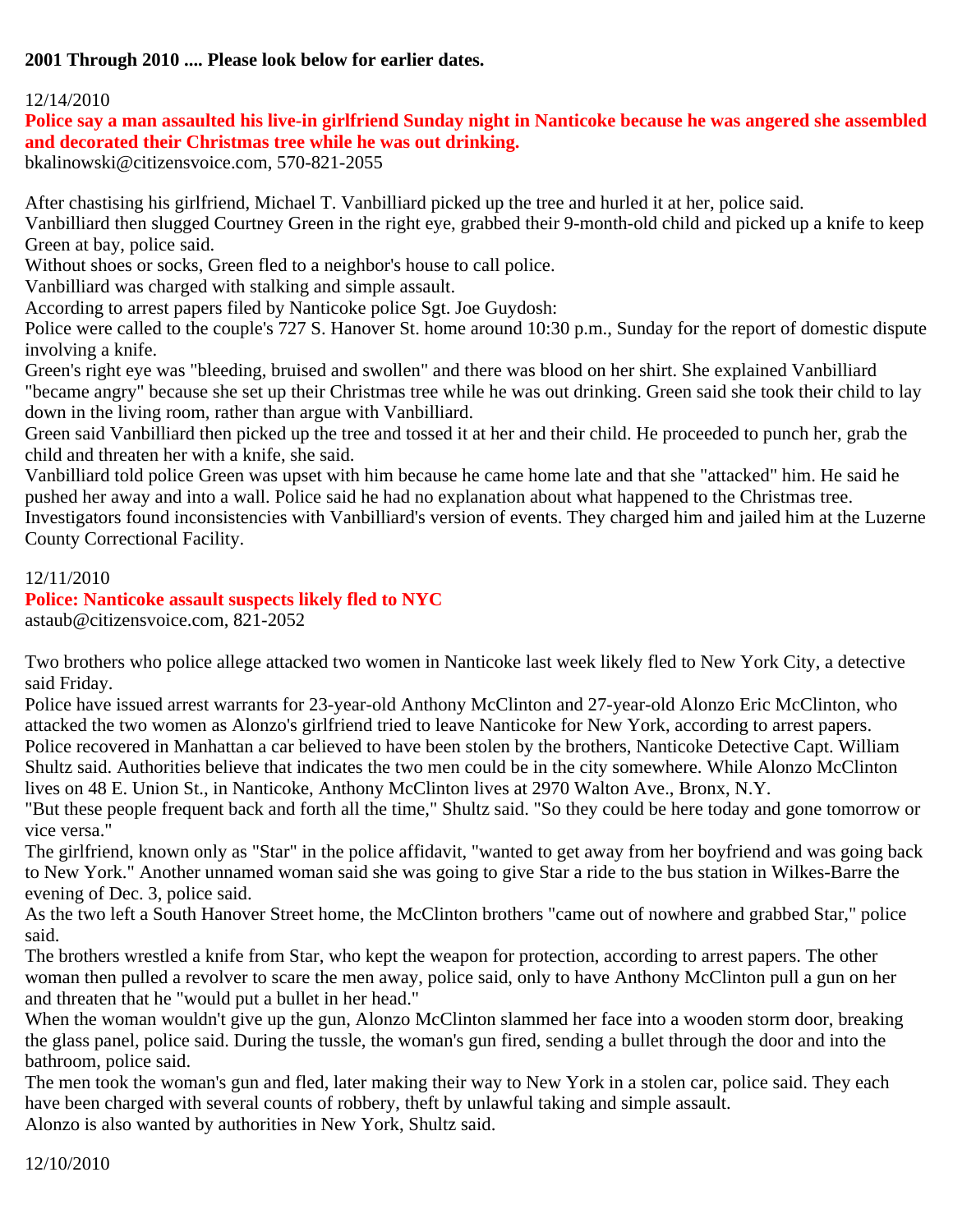#### Police News Citizens' Voice **Police: Nanticoke man assaulted pregnant girlfriend**

A Nanticoke man assaulted his pregnant girlfriend during an argument the two had last week, police said.

Police charged 27-year-old Esien Ugano Mariano, 305 E. Noble St., with simple assault after they say the man picked up Nadine Calarco and threw her on a bed, bruising her arms and splitting her toenail.

Calarco fled the home and met police in a parking lot, according to a criminal complaint. Police later found Mariano at the East Noble Street home, they said.

# **Nanticoke police activity:**

Nanticoke police are also investigating the following incidents reported Thursday:

> The theft of a snowblower from the garage of an East Green Street home.

> The smashing of windows on vehicles parked at Luzerne County Community College on Lower Broadway Street, South Prospect Street and East Church Street.

> The theft, from the damaged vehicle on South Prospect Street, of a Dell laptop computer, a Samsung cell phone, a Sprint wireless communication card, a Garmin GPS unit and an iPod.

# 12/7/2010

# **Nanticoke bowling alley owner sentenced on drug charges**

Michael Sisak, Citizens' Voice

A bowling alley owner who turned his Nanticoke lanes into a pot-growing greenhouse must serve 30 months in prison, a federal judge said today.

George Ellis, 60, pleaded guilty in May to growing more than 1,000 marijuana plants at the L.S. Bowl-A-Rama and using phony bank accounts to conceal the profits from his drug-dealing enterprise.

In addition to the prison time, Ellis must serve three years on probation and pay \$700 in fines and assessment fees. Police executed a search warrant on L.S. Bowl-A-Rama on Nov. 20, 2009, seizing 1,151 marijuana plants, 3 pounds of processed marijuana and about \$100,000 in cash.

Federal authorities said the raid was part of an investigation into a large-scale, multi-state marijuana growing operation. According to federal prosecutors, starting around Feb. 20, 2008, Ellis deposited about \$183,520 in proceeds from interstate commerce - drug transactions - into bank accounts in the name of Ellis Investments Inc., in an attempt to "conceal and disguise the nature, location, source ownership and control" of the money.

Under federal sentencing guidelines, Ellis could have faced up to life in prison and a fine of \$4.5 million.

Ellis, however, agreed to cooperate with federal authorities, making him eligible for the lighter sentence.

12/3/2010 Citizens' Voice **City police reported the following incidents:**

> Taryin Simms, of Apollo Circle, reported someone threw a brick through the rear window of her residence several times.

> Linh Huynh, of Pennsauken, N.J., reported someone threw a rock at the windshield of his father's car, smashing the window and damaging the hood.

> Kim Davis, of West South Street, reported someone scratched the rear bumper of her vehicle.

> Carl Knorek, of East Grand Street, reported someone drove an all-terrain vehicle through a grassy bank area on property he owns on North Market Street, causing numerous ruts.

> Charles Miller Jr., of Front Street, was taken into custody by city police on an outstanding warrant out of Newport Township. The suspect was turned over to Newport Township police.

> James Popeck, of East Ridge Street, reported someone entered a property on East Broad Street and stole copper pipe from the basement.

> Henry Levi, of South Prospect Street, reported someone stole a 4 by 8 foot sheet of plywood from his porch.

11/29/2010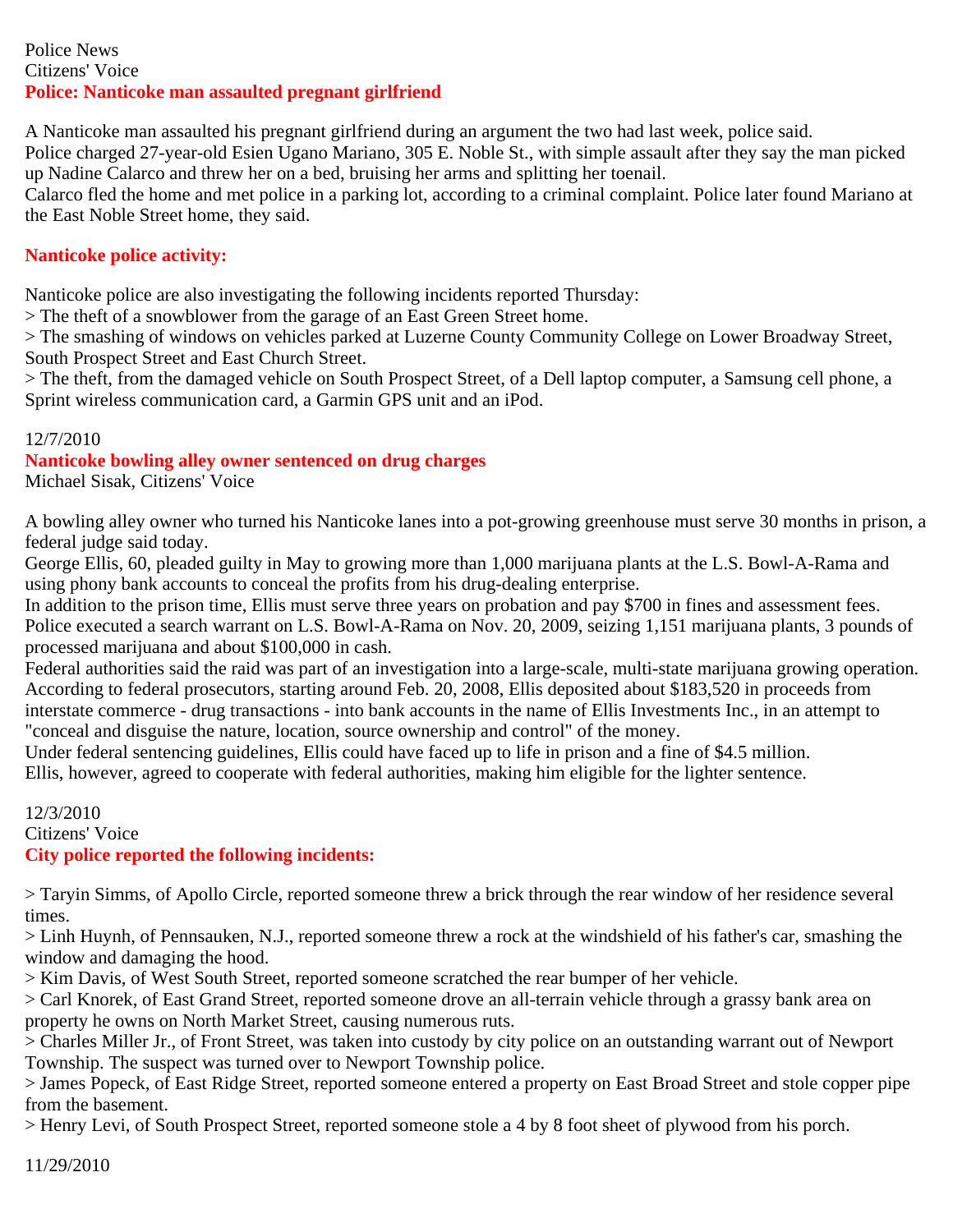#### **Man is seeking sentence overturn**

**Store owner says attorneys gave him bad advice in gun equipment-to-Russia case.**

tmorgan@timesleader.com

A Nanticoke sporting goods store owner who was sentenced to 32 months in prison for illegally exporting firearms to Russia is seeking to overturn his conviction, alleging ineffective assistance from his attorneys.

Mark Komoroski, of D&R Sporting Goods, says in court papers that his attorneys gave him incorrect legal advice relating to whether his knowledge of the crime was relevant to the case.

Komoroski, 48, and a co-defendant, Sergey Korznikov, were charged in 2008 with conspiring to smuggle various equipment, including rifle scopes, to unknown persons in Russia. The equipment in question had been designated a defense item by the United States and required the exporter to have a license or obtain authorization from the government.

Komoroski pleaded guilty in August 2009 to five counts of conspiracy to export defense articles from the United States without a license. He was sentenced in July to 32 months in prison and a \$10,000 fine.

In a motion to vacate filed Nov. 4, Komoroski contends he did not know the rifle scopes he exported required him to have a special license from the government.

Komoroski, representing himself, says he repeatedly advised his attorneys that he did not realize he needed a license, but they advised him that made no difference regarding his guilt or innocence.

Komoroski alleges his attorneys' interpretation of the law was inaccurate. He points to a section of the law states that a person must have "willfully" committed the crime.

That means the prosecution had to prove not only that he exported the item, but that he did so, knowing that a license was required, he says.

Korznikov has entered into a plea agreement with prosecutors.

He is scheduled to plead guilty to charges related to the case, which have not yet been publicly disclosed, on Dec. 13.

11/20/2010

Times Leader

**A Berwick woman was charged last week with writing several bad checks.**

Kimberly Jo Williams, 40, of Green Street, was arraigned on three counts of writing bad checks by District Judge Donald Whittaker. Williams has been tentatively scheduled for a preliminary hearing on Dec. 7. According to court records:

The manager of the First National Bank in Nanticoke said a female passed three bad checks totaling \$2,900. The name on the account was Ronald L. Platt, Jr., police said and the checks were made out to Patricia Smith. Police later identified the woman as Williams, who later told police she used the money to pay rent that was late and past due electric and water bills.

11/20/2010 Times Leader **A city woman was arraigned Tuesday on charges she attempted to cash checks that did not belong to her.**

Jodelle Marie Lamoreaux, 41, of South Market Street, was charged with forgery, theft by unlawful taking and two counts of criminal attempt. She was tentatively scheduled for a preliminary hearing on Nov. 30 before District Judge Donald Whittaker.

According to court papers, Lamoreaux removed a wallet and checkbook from the home of Edward Whittaker after she did some housework for him in July.

A PNC Bank employee in Nanticoke told police that someone attempted to cash Whittaker's stolen checks for \$208.26 and another time for \$602.

11/19/2010 Times Leader **City police reported the following:**

• Don Buganesi of Scranton reported someone slashed the two tires on his vehicle while it was parked on State Street.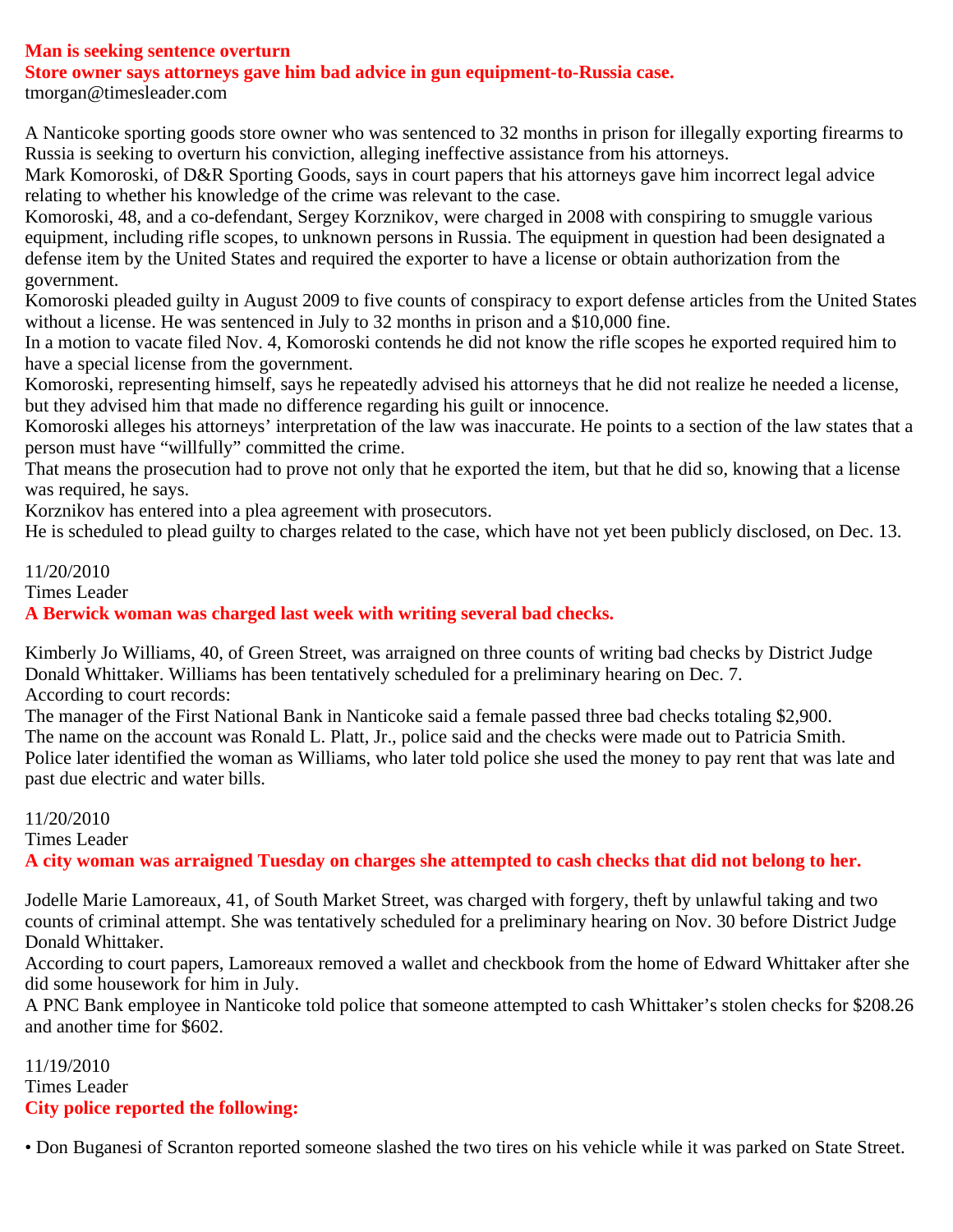- Mark Schwebke, of Tulsa, Okla., reported someone stole the copper pipes from a house he owns on West Ridge Street.
- Carmin Allabaugh of East Washington Street reported someone stole an iPod Touch from her home.
- Robin Cromer of Loomis Street reported someone egged her vehicle while it was parked in front of her home.
- Joseph Modla of Kosciuszko Street reported his motor home was egged while it was parked in his driveway.
- Harvey McAfee of Nescopeck reported someone stole his passport from his vehicle while it was parked on East Grand Street.
- Charles Goldsmith of Front Street reported someone smashed the driver's side window of his vehicle.
- David Carey of Kosciuszko Street reported someone smashed out the rear window of his vehicle.
- Michelle Dzoch of Newport Township reported her Smith and Wesson 9 mm pistol was stolen from a residence on Apollo Circle.
- Henry Novak of East Grand Street reported to police someone stole the right side taillight off his vehicle.

# 11/18/2010

# **Nanticoke man charged with raping 12-year-old girl**

Denise Allabaugh - Citizens' Voice

A Nanticoke man was arraigned Tuesday on charges he raped a 12-year-old girl.

Stuart W. Weidow III, 22, of Apollo Circle, is charged with rape of a child, involuntary deviate sexual intercourse with a child and indecent assault for having sex with the 12-year-old girl between June and October of 2010.

He was arraigned before Magisterial District Judge Donald Whittaker.

According to the police criminal complaint, the father of the 12-year-old girl reported to police that friends told him that Weidow had sex with his daughter, which she denied.

The girl's father said he installed an infrared camera in a bag within the bedroom closet and left the residence in an attempt to catch them in the act. He told police when he entered the residence, he saw Weidow run across the hallway from his daughter's bedroom and into the bathroom. He said he confronted the two of them to find out what was going on and both denied doing anything.

After an altercation with Weidow, he left and the girl's father viewed the surveillance tape, which showed Weidow and the girl having sex. The girl told police she was secretly "dating" Weidow.

Weidow was jailed in Luzerne County Correctional Facility in lieu of \$100,000 bail. A preliminary hearing is scheduled for Dec. 7 at 11 a.m. before Whittaker.

# 11/13/2010

# **City police are investigating a report of shots fired late Thursday night.**

Police said the shots were fired from a small, dark-colored vehicle, with a loud exhaust, at the intersection of West Ridge and Line streets, and then on South Chestnut and East Union streets.

Witnesses told police four shots were fired at Ridge and Line streets and two at Chestnut and Union streets.

Investigators recovered shell casings from a semi-automatic handgun to confirm witness accounts of the incidents. Anyone with information is asked to call the Nanticoke City Police Department at 735-2200.

11/12/2010 Citizens' Voice **Nanticoke police activity**

Nanticoke police reported the following incidents:

- > Daniel Robaczweski of Willow Street reported someone entered his home and stole a laptop computer.
- > John Kotch reported someone stole a park bench and a no dumping sign from St. Joseph's Center.

> Donald Beldowicz of East Union Street told police someone stole a molding from the tailgate of his truck.

> Tommyboys Restaurant on North Market Street reported someone entered a storage shed in the back of the property and stole three or four kegs of beer.

> John Tucker of West Grand Street reported someone threw a rock at his vehicle, chipping the windshield.

> Fatima Hadi Mahdi of Enterprise Street said someone damaged his satellite dish.

> Kenneth Pennington of State Street reported someone stole his brother's bicycle in front of Curry Donuts on Market Street.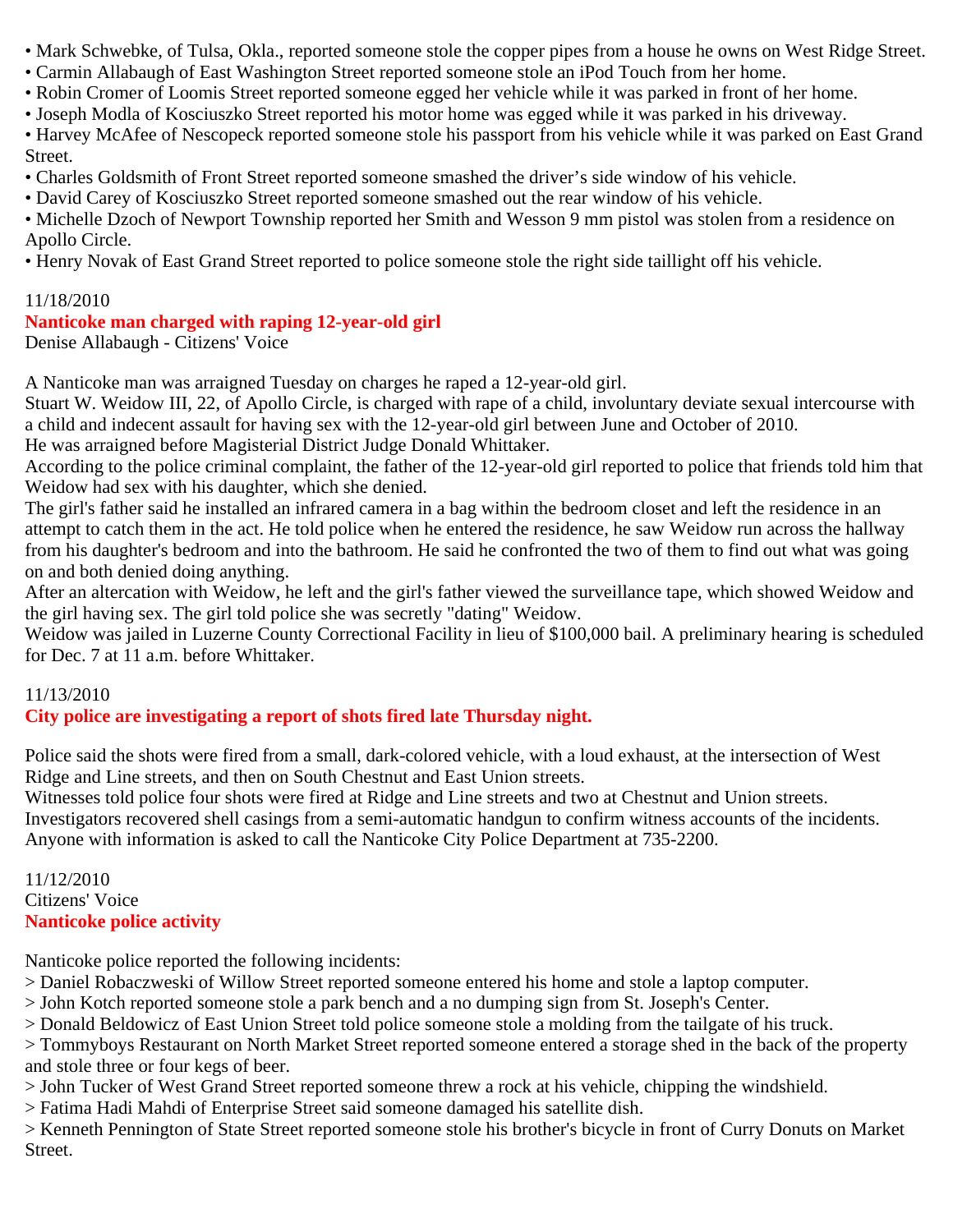> Chris Pastuszak of East Grand Street reported someone entered his vehicle and stole a New York Jets Joe Namath jersey, a cell phone and charger, and a iPod and adapter.

> Todd Norton of East Union Street reported someone entered his vehicle and stole a GPS unit and a Connect Four game.

> David Ader of East Union Street reported someone entered his vehicle and stole an iPod cord and a cigarette lighter air pump.

> Laura Robaczewski of East Union Street said someone entered her vehicle and stole a GPS unit, a radar detector and a laptop computer.

> Robert Antolik of Hillcrest Drive said someone smashed the front driver's side window of his vehcile.

> Jennifer Brocuious of Dallas said someone broke out the back window of her vehicle parked on North Market Street.

> John Holliday III was cited for harassment after a neighbor said he cursed and yelled while threatening her.

> Michelle Baluta, 30, of West South Street, was charged with simple assault and harassment for assaulting her husband, Ken, and attacking him with a metal rod.

> Brian Shotwell, 21, of East Ridge Street, was charged with violating a protection from abuse order after grabbing his girlfriend by the throat during an argument

> Christopher S. Pelton, 35, of West South Street, is charged with simple assault and harassment for assaulting his wife during a domestic dispute.

#### 10/8/2010 Times Leader **City police reported the following:**

• Police charged Courtney John Frace, 47, of Main Street, Mocanaqua, on evidence of drunken driving when he was stopped on West Main Street on Sept. 25. Police alleged Frace had a blood-alcohol level of .186 percent.

An adult driver in Pennsylvania is considered intoxicated with a blood-alcohol level of .08 percent.

Charges of driving under the influence of alcohol and three traffic violations were filed with District Judge Donald Whittaker on Friday. A preliminary hearing is scheduled on Nov. 2.

• Police charged Richard Rickard, 58, of South Empire Street, Wilkes-Barre, on evidence of drunken driving when he was stopped on East Main Street on Sept. 18. Police allege Rickard had an alcohol level of .132 percent. Charges of driving under the influence of alcohol and five traffic violations were filed with District Judge Donald

Whittaker on Friday.

A preliminary hearing is scheduled on Nov. 3.

• Patrick Kelley, of Willow Street, reported two chainsaws were stolen from his vehicle.

• David Sudimark, of Chase Road, Shavertown, reported a stove was stolen from a home on East Ridge Street.

#### 10/8/2010

# **Alleged PFA violations get Kingston man locked up**

elewis@timesleader.com

A man with a history of violence against an ex-girlfriend was arrested on charges he twice violated a protection from abuse order, according to court records.

John Fronczkiewicz, 21, of Academy Lane, Kingston, was arraigned Wednesday afternoon by District Judge Donald Whittaker on separate counts of contempt of court. He was jailed at the Luzerne County Correctional Facility for lack of \$50,000 bail.

Fronczkiewicz was sentenced by Senior Judge Carson Brown on Sept. 28 to two months probation after he pleaded guilty to violating the PFA on Sept. 13 when he sent threatening text messages and followed Lauren Benjamin, court records indicate.

Benjamin, 18, obtained the PFA against Fronczkiewicz on Aug. 31, claiming he threatened to "end my life" if she did not move back with him and removed their infant son from daycare without her knowledge, according to the PFA affidavit.

The PFA is effective until March 16, 2002.

Two PFAs Benjamin obtained against Fronczkiewicz in 2009 and June were dismissed, court records indicate. Benjamin moved out of the Kingston residence after she claimed, according to the PFA affidavit, he punched her several times while she was feeding their infant a bottle, held a pillow over her face and locked her in a closet.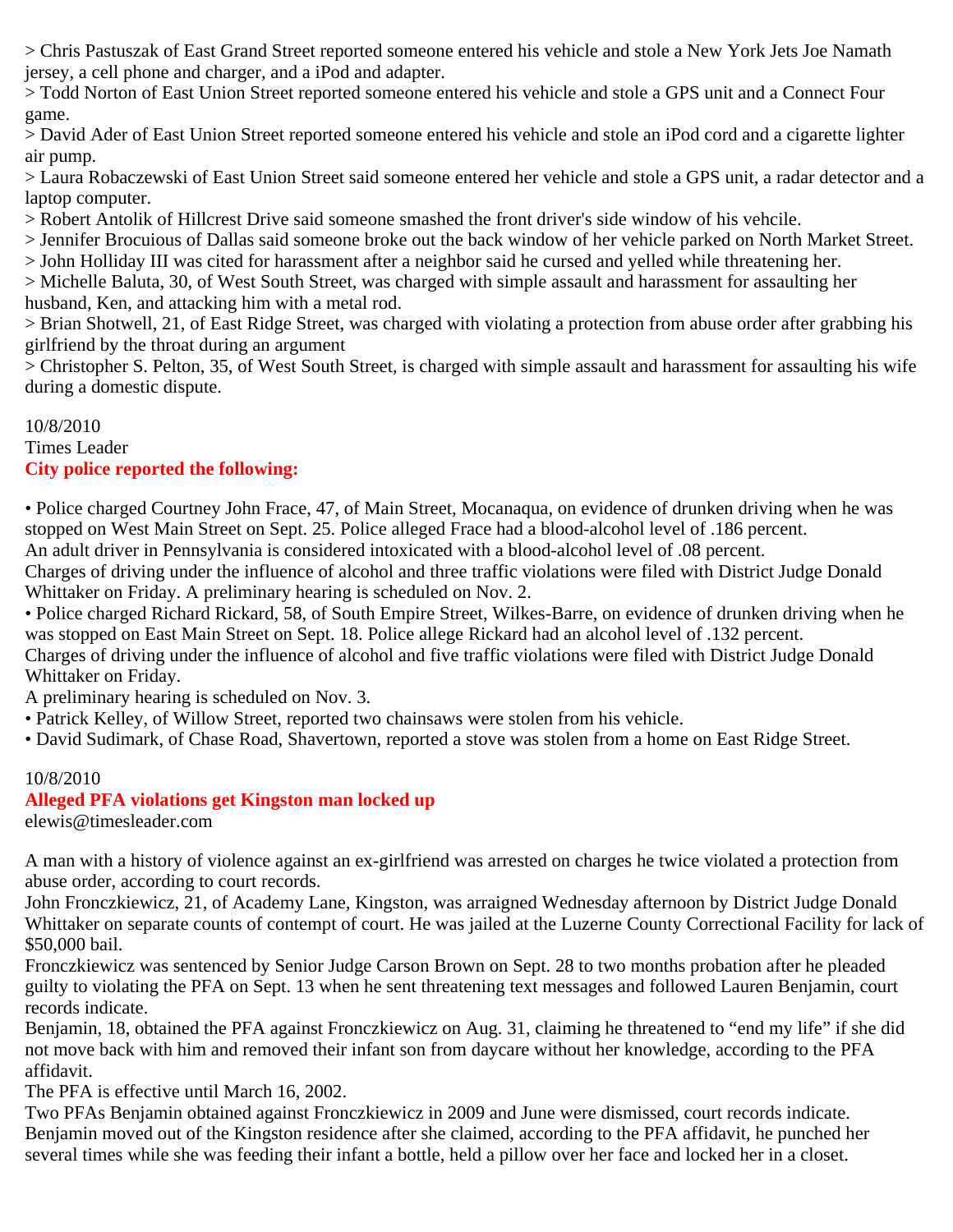According to the criminal complaints filed by Nanticoke police:

A day after Fronczkiewicz was sentenced to two months probation, Benjamin claimed he repeatedly called her and sent threatening text messages on Sept. 29. She also claimed he contacted her friends and relatives.

Fronczkiewicz showed up at her Nanticoke residence and started yelling and screaming at her. Her father, Leo Benjamin, went outside and was told by Fronczkiewicz that his daughter "could say goodbye to her car," the criminal complaints say.

Police alleged in the criminal complaints that Fronczkiewicz went to Benjamin's place of employment on Tuesday and threw a bag of clothes and cursed at her.

The PFA directs Fronczkiewicz not to abuse, harass or threaten Benjamin. A hearing on the alleged PFA violations is scheduled on Oct. 19 in court.

#### 10/7/2010 Times Leader **City police reported the following incidents:**

• Jason David Kotch, 31, was arrested at 11:42 p.m. Friday after allegedly threatening an ex-girlfriend near Apollo Circle. Kotch was charged with criminal mischief, two counts of stalking and disorderly conduct and public drunkenness. He is being held on a \$15,000 cash bail. His preliminary hearing is scheduled for 10 a.m. Tuesday in District Judge Donald Whitaker's court.

Kotch was arrested after being seen screaming and yelling in the middle of the roadway.

Kotch told Nanticoke Sgt. Brian Williams that his ex-girlfriend told him to come over after she got off work. When he arrived, Kotch found three other people at the residence. Kotch told Williams he believed they were going to beat him with a baseball bat. Kotch's pupils were dilated, police said.

The ex-girlfriend told police she had not dated Kotch for nine years and did not tell him to come over. She said Kotch had been harassing her the last several weeks. The ex-girlfriend was told how to file a protection from abuse order.

Kotch was put in the squad car, where he continued to yell and then kicked out the driver-side rear window of the squad car, police said. Kotch received a cut on his right hand from the broken window. He was taken to Wilkes-Barre General Hospital for treatment before being sent to the Luzerne County Correctional Facility.

• Charles Blackwell Jr., 53, was arrested after a domestic disturbance at 9:50 a.m. Saturday at a residence on East Spring Street.

He was charged with simple assault, harassment and criminal mischief.

Blackwell is being held at the Luzerne County Correctional Facility for lack of \$10,000 bail. His preliminary hearing is scheduled for 10 a.m. Tuesday in District Judge Donald Whitaker's court.

# 10/6/2010

# **Man charged after alleged crime spree**

**Bradley Stephen Jones faces theft counts in three municipalities, including stealing a car, firearms.** elewis@timesleader.com

City police may have prevented a robbery when they arrested a man suspected of stealing a vehicle outside a Public Square doughnut shop, according to charges filed.

Bradley Stephen Jones, 33, of Nanticoke, was apprehended Sept. 27 inside the Osterhout Free Library where police allege they found him with a note that stated, "Give me \$750 in loose bills … Don't try anything stupid like signal with money packs or whatever? Don't make me use my gun ..."

Jones admitted to police, according to the complaint, that he wrote the note intending to rob a business for drug money. Jones also is facing charges in two other municipalities.

He was arraigned Tuesday in Wilkes-Barre Central Court on charges of receiving stolen property, theft and criminal conspiracy for his alleged role in selling stolen jewelry worth \$1,400 at a pawn shop in Wilkes-Barre on Aug. 12, according to arrest and court records.

Hanover Township police charged Jones on Monday with three counts of receiving stolen property for allegedly selling three firearms at a sporting goods store on Sept. 25. The firearms were reported stolen during a burglary of a Nanticoke home, according to arrest records.

City police charged Jones with two counts each of receiving stolen property and theft, and one count each of possessing instruments of crime and criminal mischief for stealing a Jeep outside the Dunkin Donuts on Sept. 27.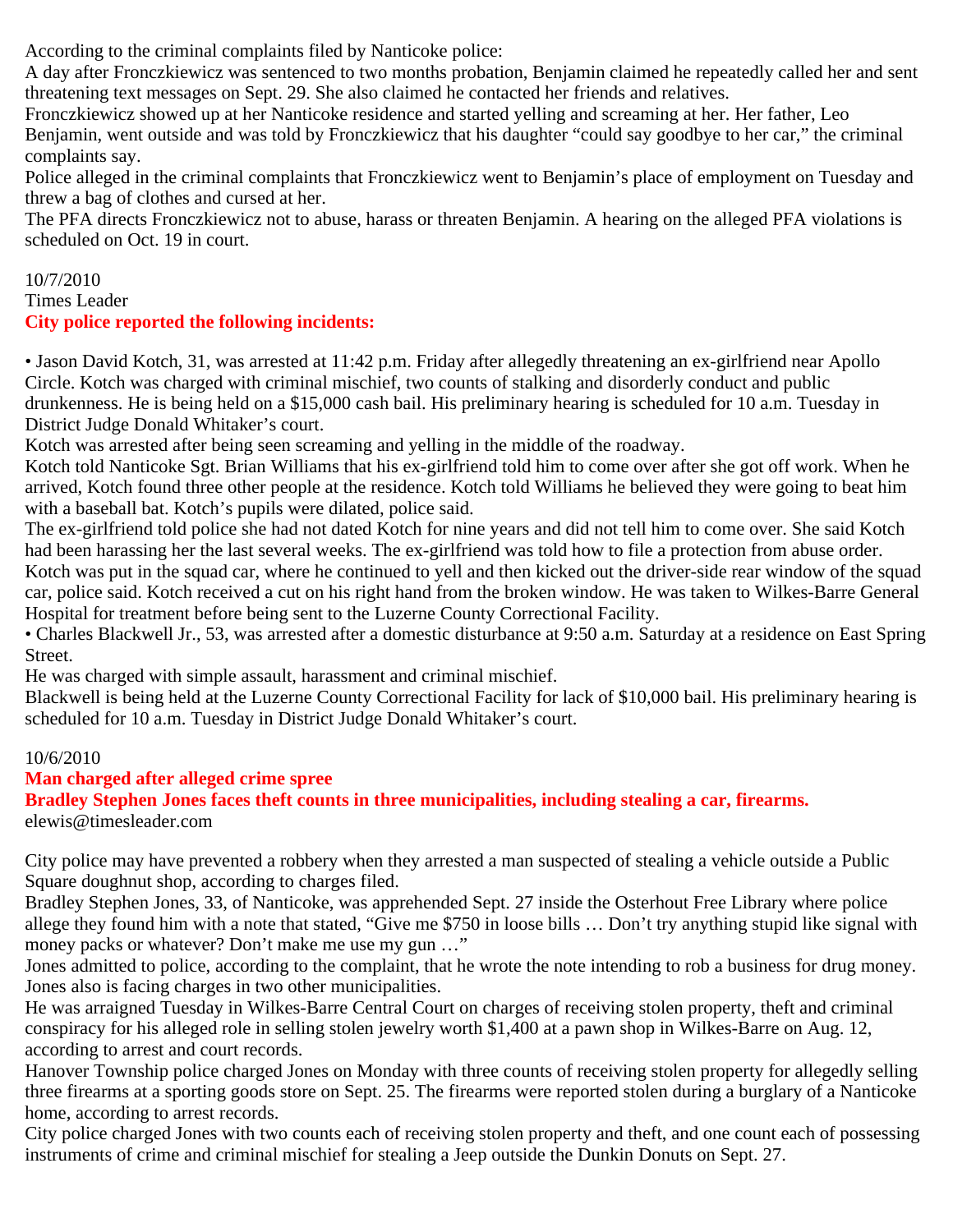According to the criminal complaint:

Pamela Elliot told police she parked her Jeep Cherokee on the side of South Main Street leaving the doors unlocked and the vehicle idling at about 9:27 a.m. She entered the Dunkin Donuts as a man, identified as Jones, held the door open for her.

Elliot said she watched Jones walk to her vehicle and drive away, the criminal complaint says.

Police said the theft was captured on surveillance cameras.

Elliot's Jeep was found at about 6:15 p.m. parked on South Washington Street.

Police found Jones sitting inside the Osterhout Free Library on South Franklin Street. When arrested, police say they found a hand-written note on his chair.

A preliminary hearing on the charges filed by city police is scheduled today in Central Court.

Jones also is scheduled for a preliminary hearing on Oct. 13 before District Judge Fred Pierantoni in Pittston on charges filed by Hughestown police.

A hearing on the charges Jones sold the stolen firearms is scheduled on Oct. 26 before District Judge Joseph Halesey, Hanover Township. Jones remained jailed Tuesday at the Luzerne County Correctional Facility for lack of \$35,000 total bail.

#### 10/5/2010 Times Leader

# **City police reported the following:**

• Belinda Gale Price, 45, of West Green Street, Nanticoke, was charged with three counts of simple assault and a single count of reckless endangerment after police allege she attempted to stab Alexander Sosnowski inside her residence on Sunday, according to charges filed.

Sosnowski claimed Price lunged at him with a 14-inch knife that he broke the blade from its handle at about 3 p.m., the criminal complaint says.

Sosnowski suffered a minor injury to his neck, police said.

Price was arraigned by District Judge Ronald Swank in Wright Township and jailed at the Luzerne County Correctional Facility for lack of \$5,000 bail. A preliminary hearing is scheduled on Oct. 12 before District Judge Donald Whittaker in Nanticoke.

• Police said Nicole Kalprzak, 19, of Shickshinny, and a 17-year-old female from Mocanaqua were cited for underage drinking after they were shouting obscenities in the area of Garfield Street.

• Michael Whalley, of South Walnut Street, reported eggs were thrown at his door.

• Stephen Minsavage, of South Market Street, was cited for public drunkenness after he was allegedly found intoxicated in the parking lot at Lacey's Bar.

• Julie Lee Antonik, 31, of West Broad Street, Nanticoke, was charged with retail theft after police allege she stole \$158 worth of aspirin, hygiene products and socks from Weis Markets on Sunday.

Antonik was arraigned by District Judge Ronald Swank and was released on her own recognizance. A hearing is scheduled before District Judge Donald Whittaker.

#### 10/2/2010 Times Leader **City police report the following:**

• Kevin Lohman, of East Noble Street, reported Thursday that a black vinyl tire cover was stolen from the spare tire on his vehicle.

• Kristie Healb of West Church Street, reported Thursday that someone dismantled her porch railing to steal a Mirraco bicycle that was chained to it.

• Rachel Healey of East Noble Street, reported Thursday someone stole her purse from the front seat of her vehicle.

• Jennifer Saltisiak of North End Road in Nuangola reported Thursday that someone damaged the tinted rain guard on her vehicle while it was parked on Locust Street in Nanticoke.

• Several residents on West Grand Street reported Thursday that six vehicles were keyed and/or their seats were cut while they were parked on the street and in residents' yards. One vehicle's tires were flattened.

• Carol Petrikonis of Jack'O Antiques on East Broad Street reported Thursday that someone stole 14 sections of black wrought iron fencing from behind the business.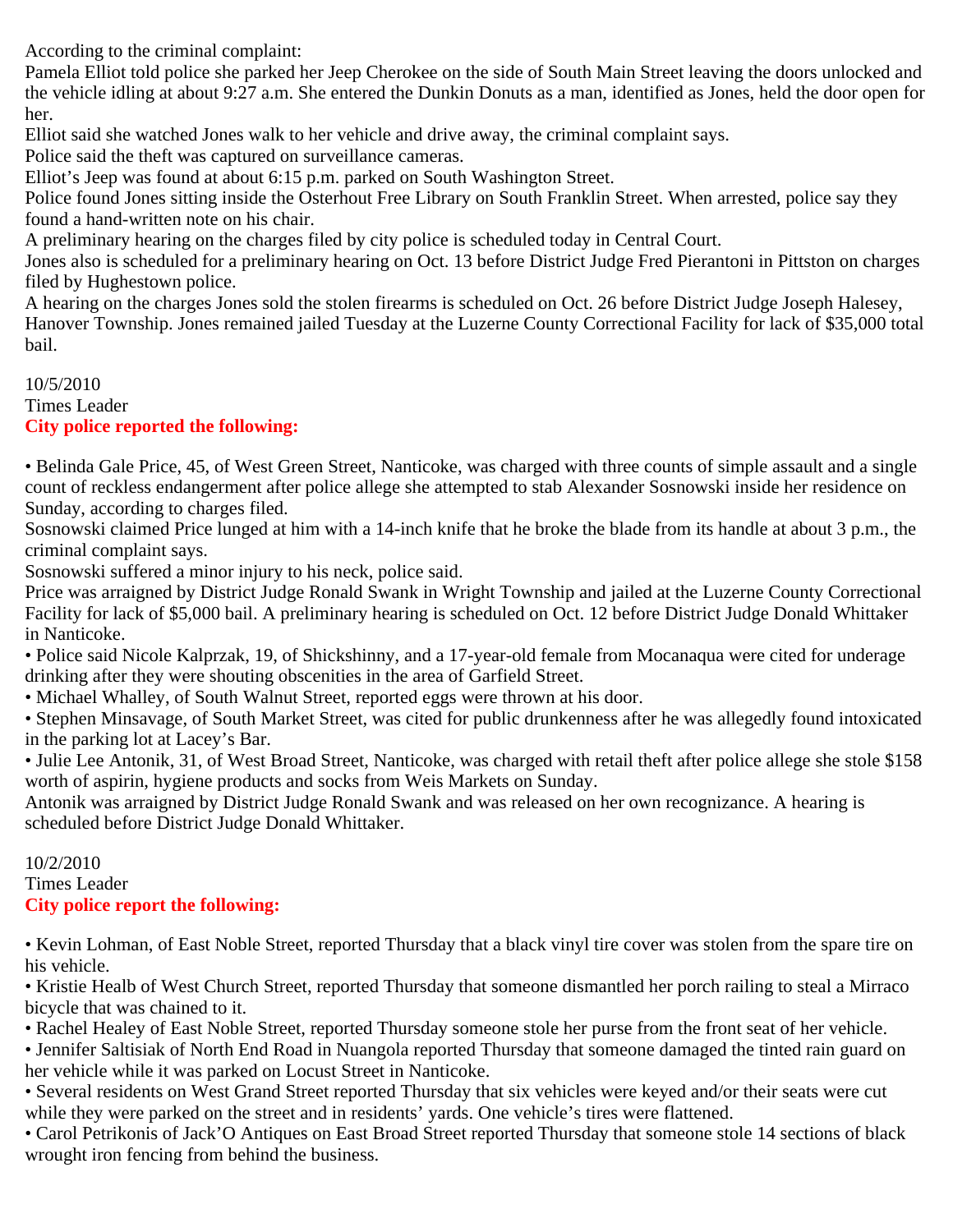• Nanticoke police are looking for Timothy Caruthers, 42, Pittston, on a warrant for allegedly violating a protection from abuse order, criminal trespass, harassment and stalking after Caruthers was found in his ex-girlfriend's home on South Hanover Street at 3:30 a.m. Sept. 19.

# 9/22/2010 **Man arrested on sex assault charges**

elewis@timesleader.com

A man was arraigned Tuesday on charges he sexually assaulted a teen girl after giving her marijuana and alcohol.

Matthew F. Souder, 24, of East Green Street, Nanticoke, was charged with two counts of corruption of minors and a single count of statutory sexual assault. He was arraigned by District Judge Donald Whittaker and jailed at the Luzerne County Correctional Facility for lack of \$100,000 bail.

Police allege Souder gave the teen girl marijuana and alcohol before he sexually assaulted her inside an East Ridge Street home on July 2, according to the criminal complaint.

Souder denied the allegations, telling police during separate interviews on July 27 and July 29. Police said in the criminal complaint that Souder failed a voice examination. After he was told of the results of the exam, Souder claimed the teen girl consented to having sex, the criminal complaint says.

A preliminary hearing is scheduled on Sept. 28 before Whittaker.

9/21/2010 **Sex offender facing 15 years** Citizens Voice

A convicted sex offender from Nanticoke pleaded guilty Monday to a child pornography charge that will send him to federal prison for at least 15 years.

John Dudkiewicz, 35, faces up to 40 years.

He was arrested in October after he shared child pornography over the Internet with an undercover investigator, prosecutors say. A raid on Dudkiewicz's home turned up compact disks, DVDs and a computer containing child pornography, U.S. Attorney Francis P. Sempa said in U.S. District Court on Monday.

Because he served a six-to-12-month prison term for sexually abusing an 11-year-old girl in Wilkes-Barre in 1994, Dudkiewicz will serve a mandatory minimum sentence of 15 years in prison under federal law.

U.S. District Judge A. Richard Caputo scheduled sentencing for Jan. 5. Dudkiewicz has been in federal custody since his arrest.

# 9/11/2010

# **City police reported the following**

Times Leader

• Michelle Sullivan, of West South Street, reported a green 20-inch bicycle was stolen from her residence.

- Walter Kinsley, of Front Street, reported a cast iron stove was stolen from his garage.
- Ruth Maley, of South Hanover Street, reported someone smashed a window on her storm door.
- Copper pipe was stolen from a home for sale on East Noble Street.
- Police cited a 14-year old boy with violating the city's curfew ordinance when he was spotted on East Noble Street at 2 a.m.
- Daniel Bacon, of East State Street, reported prescription medication and a cell phone were stolen from his residence.
- Melinda Bedford, of East Ridge Street, reported someone stole the registration plate from her motorcycle.

• Wade Smith, of Hill Street, was cited with public drunkenness when he was allegedly found intoxicated at Main and Market streets.

• Matthew Mayewski, of Honey Pot Street, was cited with public drunkenness and underage drinking when officers investigated a fight involving people near Garfield Street.

# 9/5/2010

**A New York man, who violated his probation by traveling out of state, was arrested Friday after running from**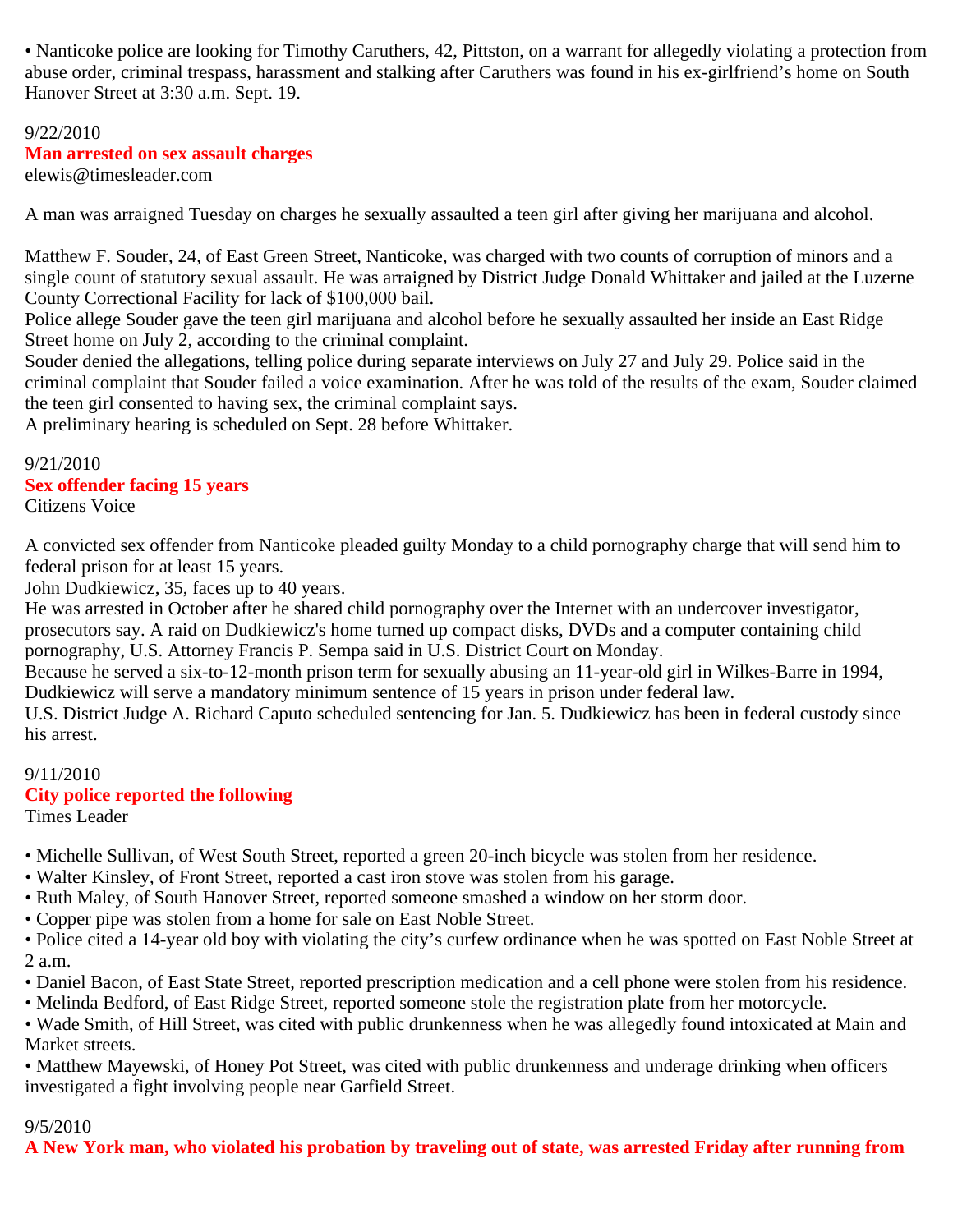#### **police while dealing fake narcotics, police said.**

Citizens Voice

Michael T. Horning, 34, of Babylon, N.Y., faces felony charges of fleeing apprehension and selling a counterfeit controlled substance, according to a police affidavit. He was arraigned before Magistrate Judge David Barilla. Around midnight, Horning, who is on "lifetime probation" in New York and not allowed to leave the state without permission, was seen in the driveway of his grandmother's home, according to the affidavit. Upon seeing police, he fled on foot for a block through a nearby yard before falling down in a wooded area.

On the ground, officers saw a phone and plastic bag containing a white substance that appeared to be cocaine, according to the affidavit. During a cell check, he told police the substance he mixed the substance and included Anbesol, which provides a numbing effect on the tongue, to fool buyers.

"Hey, I have to make money somehow," Horning said, according to police.

Test showed the substance was not heroin, methamphetamine, cocaine or any other controlled substance, according to the affidavit.

#### 9/3/2010

#### **Nanticoke police identify woman in stabbing incident**

dallabaugh@citizensvoice.com, 570-821-2115

Nanticoke police have identified the woman arrested Tuesday afternoon following a stabbing during a domestic dispute at an apartment at 267 E. Green St.

Victoria K. Shanks, 21, was taken into custody for allegedly stabbing Jeffrey Boston in his arm with a butcher knife. She faces aggravated assault and simple assault charges.

Boston, 25, told police he and Shanks, his girlfriend, were arguing all day. Police were called to the residence earlier that day when police found no signs of domestic violence. Boston told police soon after, Shanks threatened him, saying she was going to throw a knife at him if he did not leave the apartment.

Boston left, but later began to walk up the stairwell to the apartment when Shanks threw a knife down the stairwell at him and struck him in the left arm, police said.Police said when they arrived, the knife was embedded in Boston's arm and he was bleeding profusely.

Boston went downstairs to a neighbor's apartment to call for help, police said.

An emergency services medic unit from Nanticoke responded. Emergency services personnel removed the knife from Boston's arm and he was transported to Geisinger Wyoming Valley Medical Center in Plains Township.

Shanks told police she didn't stab Boston and claimed she was in a bedroom with her two children, one of whom was sick all day. She claimed she heard Boston yell from the kitchen, "I can't believe you (expletive) stabbed me" and then she heard him run down the steps of the apartment.

Shanks told police Boston is upset that she ended the relationship. She said he continued to threaten her that if she left the home, he was going to "leave their children there by themselves and whatever happens to them, happens," according to the police criminal complaint.

According to police, Shanks said Boston had been pushing her around physically and harassing her all day. She said after police left the apartment, he pushed her around the apartment, bruised her arm and threw a plastic pitcher of iced tea at her that broke. The plastic struck her left hand and the right side of her face in the temple area causing injuries and small cuts, police said. Boston faces simple assault and harassment charges.

#### 8/31/2010 **Nanticoke police activity** Citizens' Voice

> Mendel Fernandes, of West Union Street, reported someone entered his unlocked vehicle and stole his wallet.

> Gerald Mech, of South Hanover Street, reported someone entered his garage and rummaged through his vehicle.

> Christine Kozak, of West Noble Street, reported someone entered her vehicle, her son's vehicle and her son's girlfriend's vehicle.

> Richard Henderson Jr., of Graham Street, Hanover Township, was cited for harassment after his stepsister reported he has been harassing her on the Internet and driving past her home.

> Barbara Ouandaogom, of West Main Street, reported her 14-year-old daughter caught someone trying to break in their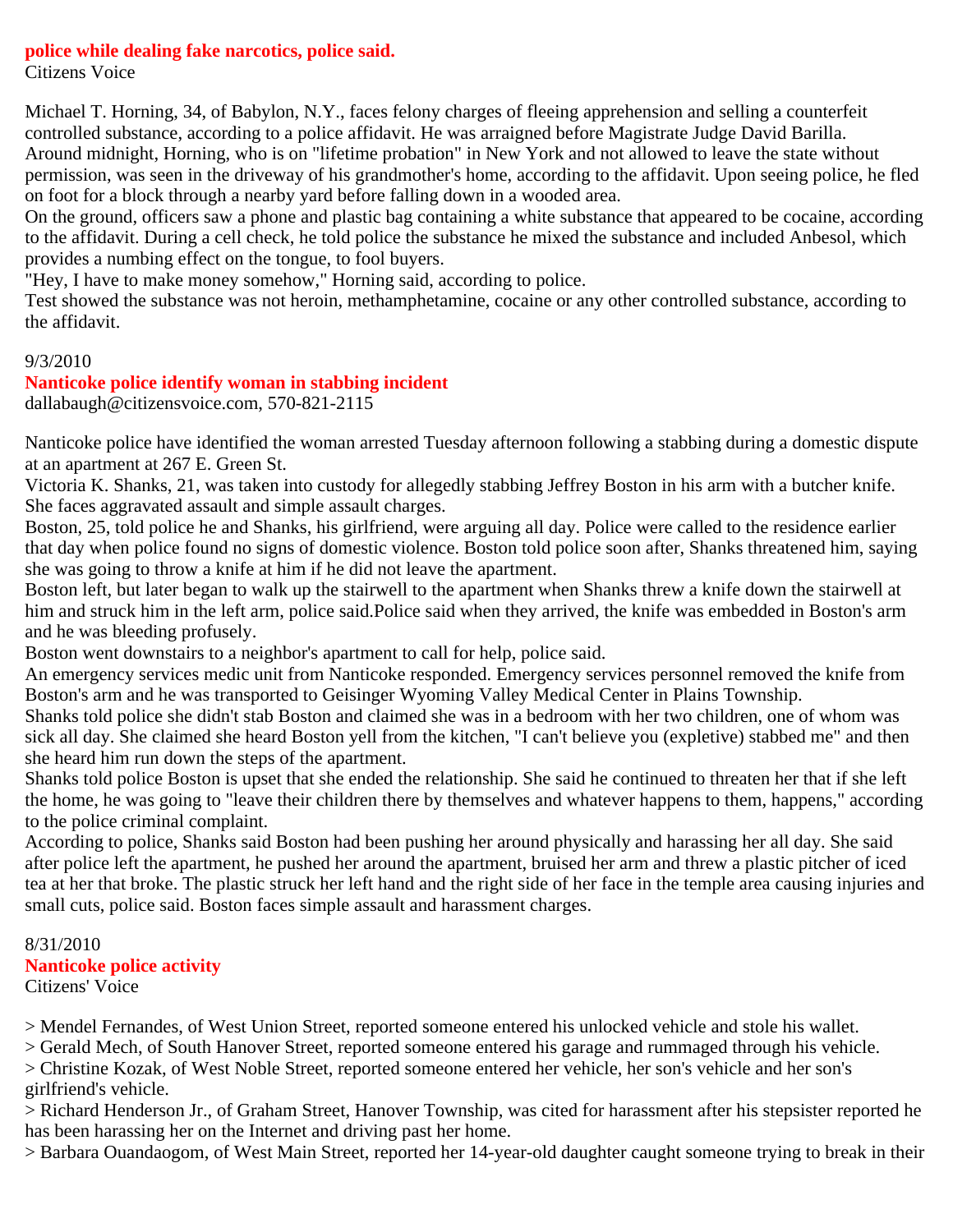home through a window and the suspect was scared off when her daughter screamed. > Martin Lewis of East Main Street reported someone vandalized his son's bicycle by cutting it with a hacksaw

# 8/29/2010 **Police Blotter**

Times Leader

Police said Shawn Gallagher, 45, of East Ridge Street, was cited with stalking, criminal mischief and harassment after Richard Simon, of Nanticoke, claimed Gallagher was following him and yelling threats. Simon further alleged Gallagher smashed a window on his vehicle when it was parked on South Market Street on Aug. 16.

#### 8/29/2010

Times Leader - Police Blotter

**A man was arraigned Friday on charges he entered a former girlfriend's residence.**

Jamie Todd Lohman, 36, of West South Street, Nanticoke, was charged with stalking, criminal trespass and criminal mischief. He was arraigned in Wilkes-Barre Central Court and jailed at the Luzerne County Correctional Facility for lack of \$10,000 bail.

Police charged Lohman after Cecelia Moore claimed she found him inside her residence on Front Street on July 18, according to the criminal complaint.

A preliminary hearing is scheduled on Tuesday before District Judge Donald Whittaker in Nanticoke.

#### 8/29/2010

#### **Nanticoke man arrested in shooting**

### **Michael D. Rentko tells police a teenager was shot during a struggle over a gun.**

mhughes@timesleader.com

Police arrested a city man for his alleged involvement in a shooting Friday that has left a juvenile in critical condition. The alleged shooter said the juvenile was his drug dealer.

Police said responded shortly after 3 p.m. Friday to a report of a shooting at 151 Park St., where Michael D. Rentko lives with his mother. Police said they found pools of blood outside the home and in its entryway, as well as on the floor and walls of its living room.

The victim of the shooting arrived at Geisinger South Wilkes-Barre approximately 30 minutes later, but was then transported by ambulance to Geisinger Wyoming Valley because Geisinger South does not have an emergency room. Police said the victim told emergency workers his name is Shawn Hamilton, 16. Nanticoke police said yesterday they believe he is from the Philadelphia area. The victim underwent surgery Friday night and was listed in critical condition Saturday.

Police said Rentko, 26, returned to his Park Street residence at approximately 10:30 p.m. Friday and told police on scene he wanted to speak with them. He was taken to the Nanticoke Police Station and interviewed.

According to court documents, Rentko told police he knows the victim by the name Chiz and has purchased heroin from him many times. Rentko told police Chiz came to his home Friday and accused Rentko of planning to rob him. Rentko said the juvenile argued with him and eventually pointed a gun at him.

Police said Rentko told them Chiz held the gun with one hand, and walked towards him. Rentko told police he performed a "tactical-type" move, grabbing the hand and wrist with which Chiz was holding the gun, pushing the gun downward. During this motion, the gun went off, Rentko told police, striking Chiz in the leg.

Rentko's mother and neighbor, Candice Solomon, then ran into the room and aided Chiz by placing towels over his wounded leg, Rentko said. One of the two women then called 911, he said. Rentko said he then helped Chiz outside and into the juvenile's car, a green Volvo, and drove him to Geisinger South Wilkes-Barre. During the trip, Rentko said he stopped at a convenience store at Chiz's request, where the boy purchased a coffee.

Rentko left the hospital after police were alerted, police said.

Police said physical evidence at the home differed from the story Rentko told them. Police said they found pellets from a shotgun shell in the living room wall, and other shotgun shells elsewhere in the home. Rentko's neighbor, Solomon, also reported seeing Rentko holding a "long gun" after the incident. Rentko denied ever holding a firearm during the incident.

The weapon used in the shooting has not yet been recovered, police said.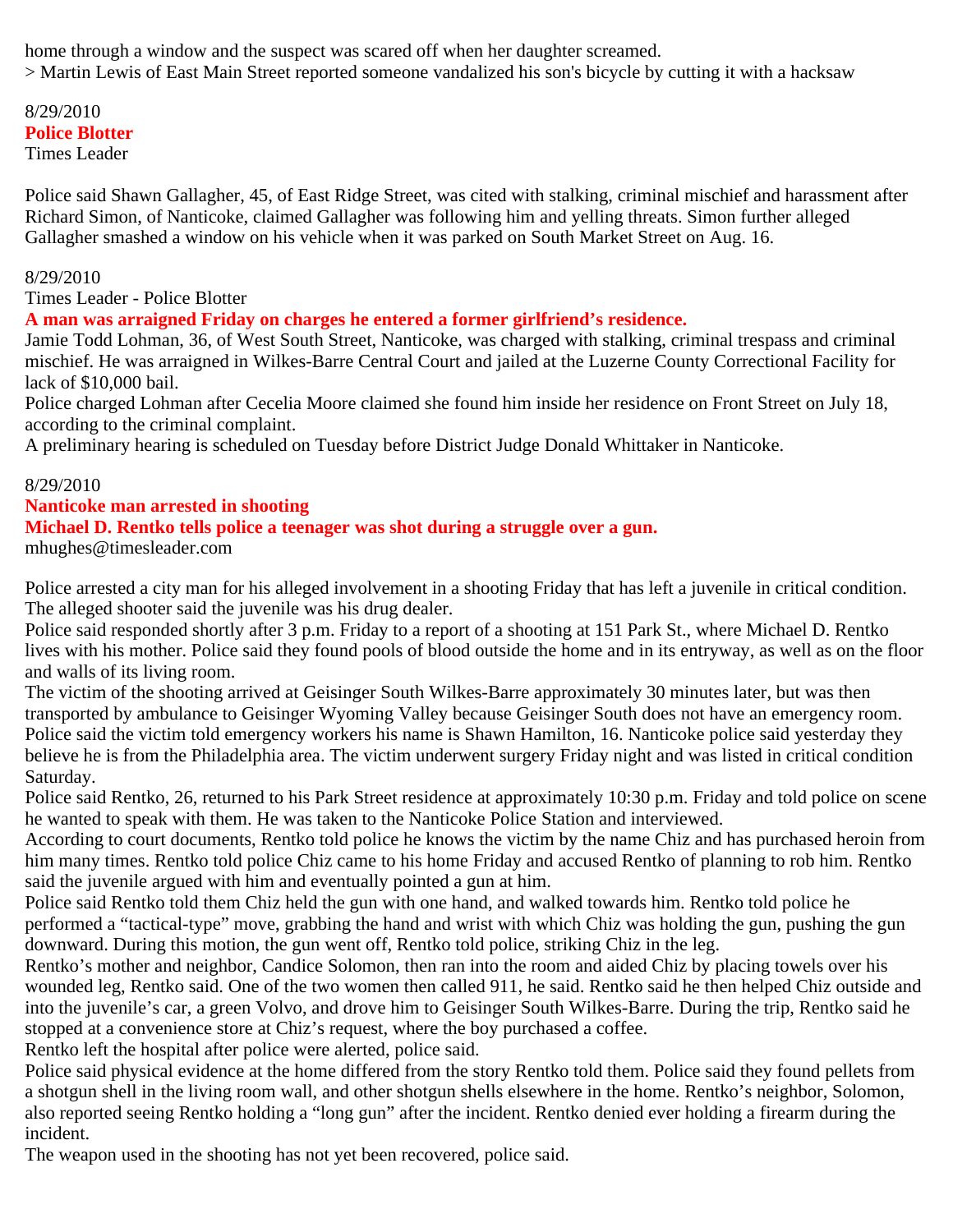Rentko was arraigned before District Judge Donald Whitaker, Nanticoke, on Saturday on charges of aggravated assault and recklessly endangering another person. He is being held at Luzerne County Correctional Facility for lack of \$25,000 bail.

#### 8/28/2010

#### **Victim of shooting gets wrong hospital**

**Nanticoke police investigate a Friday afternoon incident at a Park Street address.**

mhughes@timesleader.com

A male shot in the leg in the city Friday afternoon tried to check himself into the emergency room at a hospital that doesn't have one.

Nanticoke city police said they responded to a report of a shooting shortly after 3 p.m. Approximately 30 minutes later, a gunshot victim sought treatment at Geisinger South Wilkes-Barre, which does not have an emergency room. Police said they believe the victim, a male, was shot in the right lower leg inside 151 Park St. shortly after 3 p.m. The victim, presumed to be a juvenile, is believed to be from the Philadelphia area, police said. Police have not released the

victim's name.

Following the shooting, the victim fled the scene in a vehicle, a green Volvo, which Wilkes-Barre police later recovered from Church Street., near Geisinger South Wilkes-Barre, police said. It is not clear whether the victim drove himself to the hospital or was driven there by another person.

The victim sought emergency medical treatment at the Geisinger South, police said, but was taken by ambulance to Geisinger Wyoming Valley Medical Center in Plains Township. Though the South Wilkes-Barre hospital offers some urgent care services, serious trauma can only be handled at Geisinger Wyoming Valley, Geisinger's website states. Wilkes-Barre police, acting on a report that the victim may have been armed himself, met the ambulance at the Wilkes-Barre Fire Department Headquarters, 20 E. Ross St., and accompanied emergency responders to the hospital. Wilkes-Barre police said they did not find a weapon on the victim.

The Nanticoke house where the shooting allegedly occurred was blocked by yellow police tape Friday afternoon. Wilkes-Barre police said they have turned over the vehicle recovered on Church Street to Nanticoke police. The victim's condition was not available Friday night because he was still in surgery, a nursing supervisor said.

#### 8/24/2010

#### **Nanticoke police investigating teen's beating**

Bob Kalinowski - Citizens' Voice

A teenage boy was beaten and robbed Saturday night at the intersection of Kosciuszko and Noble streets in Nanticoke, police said.

The 15-year-old said he was approached by three masked males, who stole a small amount of money and the soda he just purchased at the nearby CVS Pharmacy.

The suspects punched the boy in the ribs and back and knocked him to the ground before fleeing on foot, police said. Police said the boy was treated at Wilkes-Barre General Hospital for pain to his ribs and back.

The robbery occurred around 9:15 p.m.

Anyone with information on the incident is asked to call police at (570) 735-2200.

# 8/23/2010

# **Police investigate attempted robbery**

Times Leader

Police said they are investigating an attempted armed robbery at Uni Mart on East Main Street on Saturday.

Police said a male entered the store and jumped over the counter while holding a large knife at about 4 a.m. The suspect grabbed the clerk and said, "Give me all your money or I will kill you," police said.

The clerk fought with the suspect removing the knife and a bandanna that covered the suspect's face.

The suspect fled the store and was last seen in a dark color SUV, police said.

Police described the suspect as a black male, medium height, thin build and was wearing a light blue long sleeve shirt, blue jeans and white sneakers. Anyone with information about the attempted robbery is asked to contact Nanticoke police at 735-2200.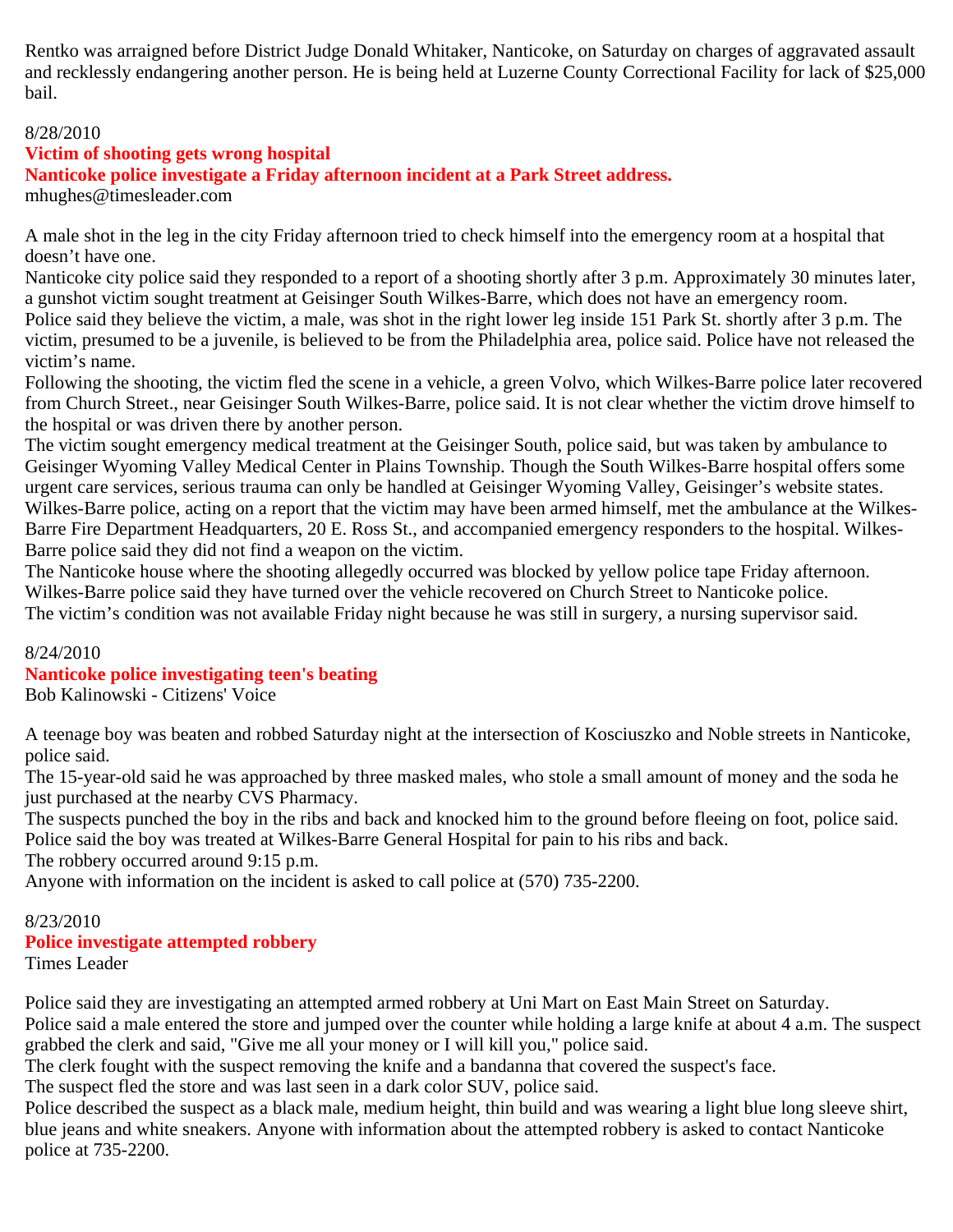#### 8/19/2010

### **Police searching for Kingston man suspected in assault**

Citizens' Voice

Nanticoke police are searching for a Kingston man who allegedly broke into his ex-girlfriend's house, hit her and damaged her vehicle, then crashed into a mail carrier's vehicle with a stolen car and fled the scene.

Kenneth Lashall White, 33, also known as Shawn White, faces charges of burglary, criminal trespass, simple assault, criminal mischief and harassment, as well as causing an accident, reckless driving, driving with a suspended license and receiving stolen property.

Nanticoke Detective Capt. William Shultz said a warrant has been issued for White's arrest.

According to arrest papers, Nanticoke police were called to White's ex-girlfriend's West Church Street home shortly before 9 a.m. Aug. 12. Sheenita Brogdon said she was sleeping when White kicked in her door and began hitting her in the face and head. Brogdon said her son removed White and she ran to call 911. She told police White had poured sugar in her car's gas tank and slashed the tires.

Brogdon said White was driving a red car with Pennsylvania license plate HJX-4024. Shortly after 9 a.m., Nanticoke police responded to a crash at Fairchild and West Broad streets. A letter carrier said the red car failed to stop for a stop sign, almost hit an oil truck, then hit the front end of his mail vehicle.

The car, a 2002 Hyundai, been reported stolen in Hanover Township.

Anyone with information on White's whereabouts may call police at 570-735-2200.

#### 8/18/2010

#### **Sex-assault charges forwarded to court**

# **Daniel John Drury Sr. says he didn't rape child. Now 18, woman testifies he did in '02.**

elewis@timesleader.com

Daniel John Drury Sr. emerged from the tiny courtroom on Tuesday saying charges he raped a child are false. Drury, 45, proclaimed his innocence after his preliminary hearing when the woman, now 18 years old, testified he raped her just days after her 11th birthday in November 2002.

"After my birthday, he raped me," she said.

After nearly 45 minutes of testimony, District Judge Donald Whittaker determined prosecutors established a case against Drury, sending charges of rape, aggravated indecent assault, indecent assault and corruption of minors to Luzerne County Court.

Drury remains jailed at the county prison for lack of \$100,000 bail.

The woman was the only witness called by Assistant District Attorney Jenny Roberts to testify. During questioning by Drury's attorney, Thomas Cometa, the woman said she did not report the alleged rape to her mother until after telling a boyfriend and a family counselor in 2008.

Drury denied the allegations when he was questioned by police in November and December 2008.

The woman testified she was lying in bed when she heard the front door slam shut and someone rummaging downstairs for several minutes. She said she then heard a person walking up the stairs.

She said she went to her open bedroom door when she encountered Drury in the doorway. She said Drury pushed her onto the bed and raped her.

"He said, 'Don't worry, you'll like it.' I tried to yell, but he kept his hand over my mouth," she said. She testified Drury picked up her pajamas and threw them at her.

"He was walking out of my bedroom, he turned around and said, 'Happy Birthday,' " she said.

Cometa asked why she didn't scream for her mother, who was sleeping in another bedroom, when she heard someone in the house.

"I can't remember," she replied. She said she remembered throwing her pajamas in the garbage after the alleged rape. Drury is scheduled to be formally arraigned in county court on Oct. 29.

#### 8/17/2010 **City police reported the following:**

Times Leader

• Two boxes were reported stolen from the laundry room at East Side Apartments.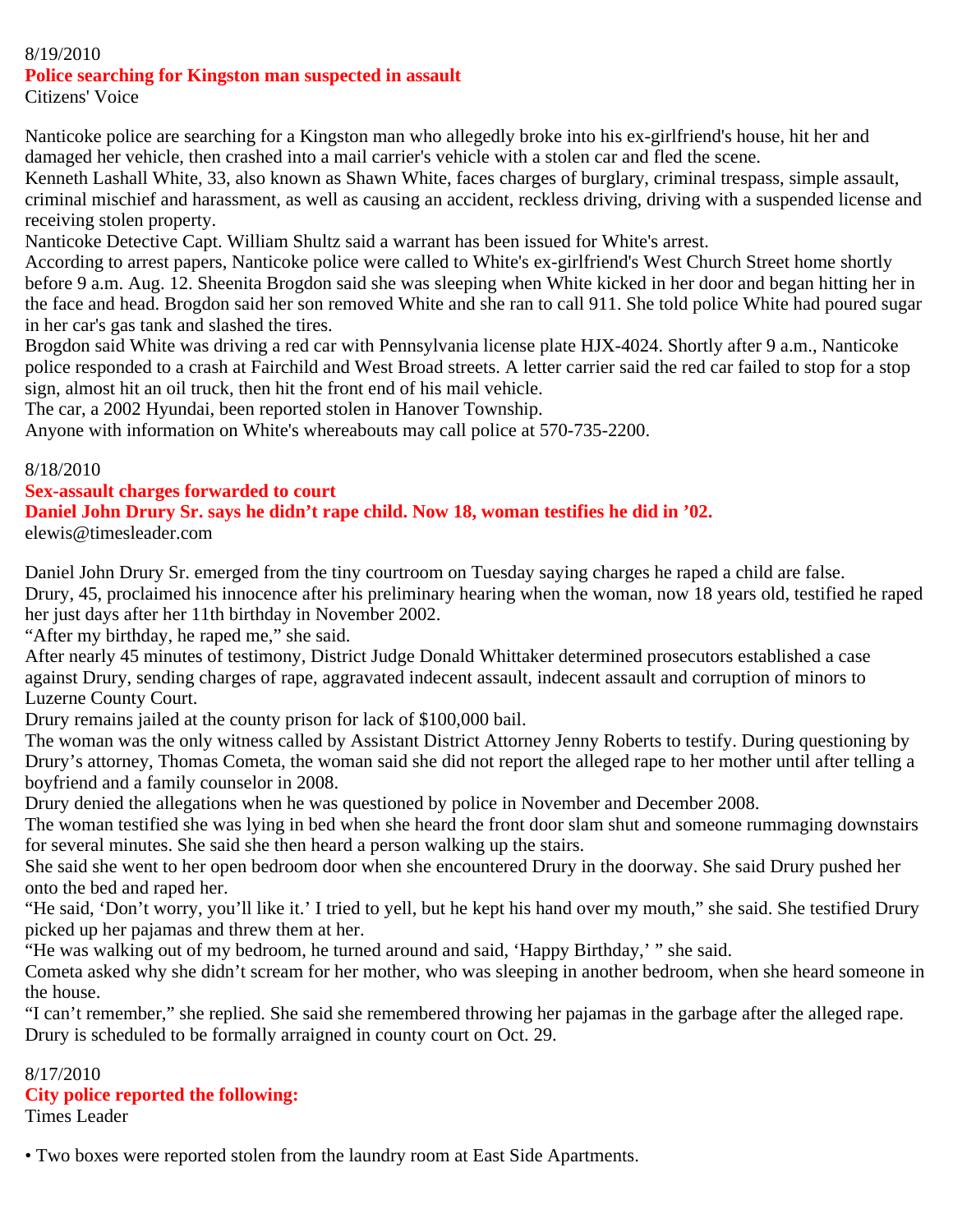- Stephanie Gleco, of State Street, reported her son's mountain bicycle was stolen from her residence.
- Alan Wasielewski, of West Union Street, reported prescription medication was stolen from his vehicle.
- Peter Woychio, of West Broad Street, and Anthony Decker, of South Walnut Street, were cited for harassment after both men claimed they had been pushed by the other.

• Sheila Gallagher and her daughter, Nicole Gilroy, of East Kirmar Avenue, were cited for disorderly conduct and harassment after three disturbances at Gilroy's former boyfriend's residence. Gallagher and Gilroy allegedly showed up at the former boyfriend's residence three times, choking and kicking a woman.

• Rachael Smith, of East Broad Street, reported someone stole the registration and insurance cards from her vehicle.

• Robert Belcher III, of West Main Street, was cited for disorderly conduct, Robert Belcher Jr., of Espy Street, was cited for disorderly conduct, harassment and public drunkenness, and Kevin Price, of Barney Street, Larksville, was cited for disorderly conduct and harassment after a disturbance at Uni Mart, East Main Street.

• Richard Opalski, of South Walnut Street, reported someone damaged his garden and ornaments.

• Edward Allison Jr., and Lynn Shockey, of State Street, were cited for public drunkenness when they were allegedly found on State Street.

• Paula Pucci reported someone threw a brick that smashed a window at a building on East Union Street.

- Thomas Kane, of South Walnut Street, reported someone punctured the front tire on his motorcycle.
- Sara Oawloski, of Mack Street, reported someone smashed two windows on her vehicle.

• Lisa Marie Filip, of Apollo Circle, and Thomas Filip, of Metcalf Street, Wilkes-Barre, were cited for public drunkenness after a disturbance at Apollo Circle.

• James Popeck, of East Ridge Street, reported someone threw a brick that smashed a window on his vehicle. A tire on Popeck's vehicle was flattened.

• David Keene, 46, of East State Street, Larksville, was charged with simple assault and stalking after he allegedly grabbed his estranged wife on South Walnut Street on Aug. 8. He was released without bail.

A preliminary hearing is scheduled on Aug. 24 before District Judge Donald Whittaker in Nanticoke.

• Police said Bruce John Kruszka Jr., 32, of Apollo Circle, was charged with simple assault and harassment after he allegedly assaulted his girlfriend in violation of a protection-from-abuse order on Friday. He was jailed at the Luzerne County Correctional Facility for lack of \$1,000 bail.

A preliminary hearing is scheduled on Aug. 24 before District Judge Donald Whittaker in Nanticoke.

# 8/16/2010

# **Man accused of assaulting woman, crashing stolen car**

elewis@timesleader.com

A man assaulted a woman during a burglary and crashed into a U.S. Postal Service truck as he sped away in a stolen vehicle on Thursday, according to charges filed.

Police accused Kenneth Lashall White, 33, last known address as Pierce Street, Kingston, of forcing open a locked bedroom door and assaulting a woman inside a residence on West Church Street. White sped away in a 2002 Hyundai that he crashed into a postal truck on Fairchild Street, police allege.

White is facing two counts of criminal mischief, and one count each of burglary, simple assault, harassment, criminal trespass, receiving stolen property, unauthorized use of a vehicle, accidents involving damage to vehicle, driving with a suspended license and three traffic violations.

The charges were filed with District Judge Donald Whittaker in Nanticoke.

According to the criminal complaints:

Sheenita Brogdon told police she was sleeping in a bedroom when her former boyfriend, White, kicked in two locked doors and assaulted her.

Brogdon escaped and called 911 while her son struggled with White, the criminal complaint says.

White then drove away in a small red vehicle, police said.

Police said in the criminal complaint that Brogdon obtained a protection-from-abuse order against White prior to the alleged assault. She later learned that White had slashed a tire and poured sugar in her vehicle's gasoline tank, according to the criminal complaint.

While police were questioning Brogdon, officers learned about a hit-and-run accident at Fairchild and West Broad streets involving a small red vehicle.

Patrick O'Brien, a letter carrier, told police that the driver of the small red vehicle passed through a stop sign and crashed into his postal truck. O'Brien said the red vehicle nearly collided with an oil tanker truck at the intersection,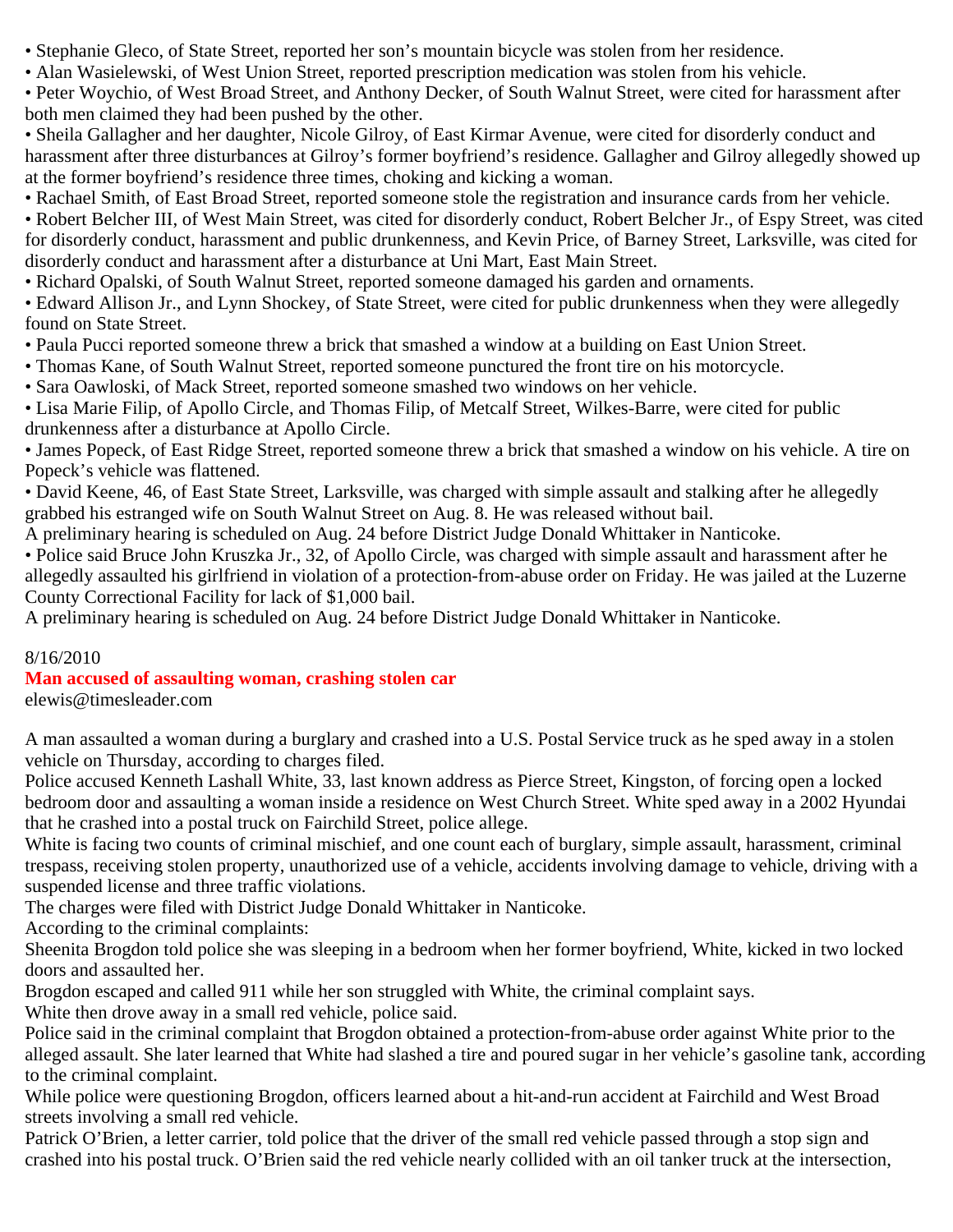according to the criminal complaints.

Police learned that the red vehicle was reported stolen to the Hanover Township Police Department on Thursday.

# 8/7/2010

### **City police reported the following:**

Times Leader

• Jaclin Olshefski, of Burnett Street, reported a bookbag was stolen from her vehicle when it was parked on Ridge Street.

- Fatima Mohammed, of Enterprise Street, reported someone scratched her vehicle.
- Neil Minnich, of Hill Street, reported someone stole coins and compact discs from his vehicle.
- Martha Aregood, of West Grand Street, reported someone vandalized her vehicle.
- Nazarene Natalini, of South Hanover Street, reported someone smashed a window on her vehicle.

• Police cited Michael Engle, of East Broad Street, with public drunkenness after he was found lying on the road at Walnut and Broad streets.

- John Mayeski, of West Main Street, reported someone entered his vehicle and stole compact discs.
- Shawn Gallagher, of East Ridge Street, reported someone shattered the patio glass door at his home.

• Michael Buckley, 18, of East Washington Street, Kathy Moore, 18, of Roberts Street, and Matthew Souder, 25, of East Green Street, were cited with disorderly conduct and public drunkenness after a disturbance at West Washington and South Hanover streets.

• Police arrested John Joseph Everhart, 33, of Honey Pot Street, Nanticoke, on suspicion of drunk driving and simple assault after an altercation with his mother.

Everhart was charged with simple assault, reckless endangerment, unauthorized use of a vehicle, driving under the influence, public drunkenness, drivers required to be license and restriction on alcoholic beverages.

According to the criminal complaint:

Police said Everhart got into an argument with his mother in a vehicle when she refused to purchase a bottle of liquor for him on July 30. Everhart removed the ignition key from the vehicle that coasted to a stop in the area of River and Garfield streets.

Everhart's mother exited the vehicle and Everhart sped away. He later returned with the vehicle and performed doughnuts in a parking lot, nearly hitting his mother, the criminal complaint says.

A preliminary hearing is scheduled on Aug. 10 before District Judge Donald Whittaker in Nanticoke.

# 8/6/2010

# **Police said a drunken man wrestled control of a car away from his mother July 30 because she wouldn't stop at the liquor store to buy him a bottle of vodka**

Citizens Voice

After the woman left the car, John J. Everhart, 33, drove the car at her and began doing "doughnuts" several feet away from her, police said.

Everhart is charged with simple assault, recklessly endangering another person, unauthorized use of an automobile, driving under the influence of alcohol, driving without a license and public drunkenness.

According to arrest papers:

Everhart's mother, Ann, called police to say her son was trying to run her over with her car near River and Garfield streets. She said he became angry when she refused to buy him vodka because all the alcohol he had left was a 12-ounce Busch beer he was drinking. When she refused to stop, he reached over and pulled the keys out of the ignition while the vehicle was still moving. The vehicle lost power and the woman coasted to the side of the road.

When his mother got out of the vehicle, Everhart restarted the car and began doing burnouts. Everhart then drove the vehicle near his mother, doing "doughnuts" in gravel off the roadway.

He soon exited the vehicle to argue with his mother. Police arrived and took him into custody.

#### 8/5/2010

**Nanticoke man charged with perjury in drug case** Kelly Monitz - Citizens Voice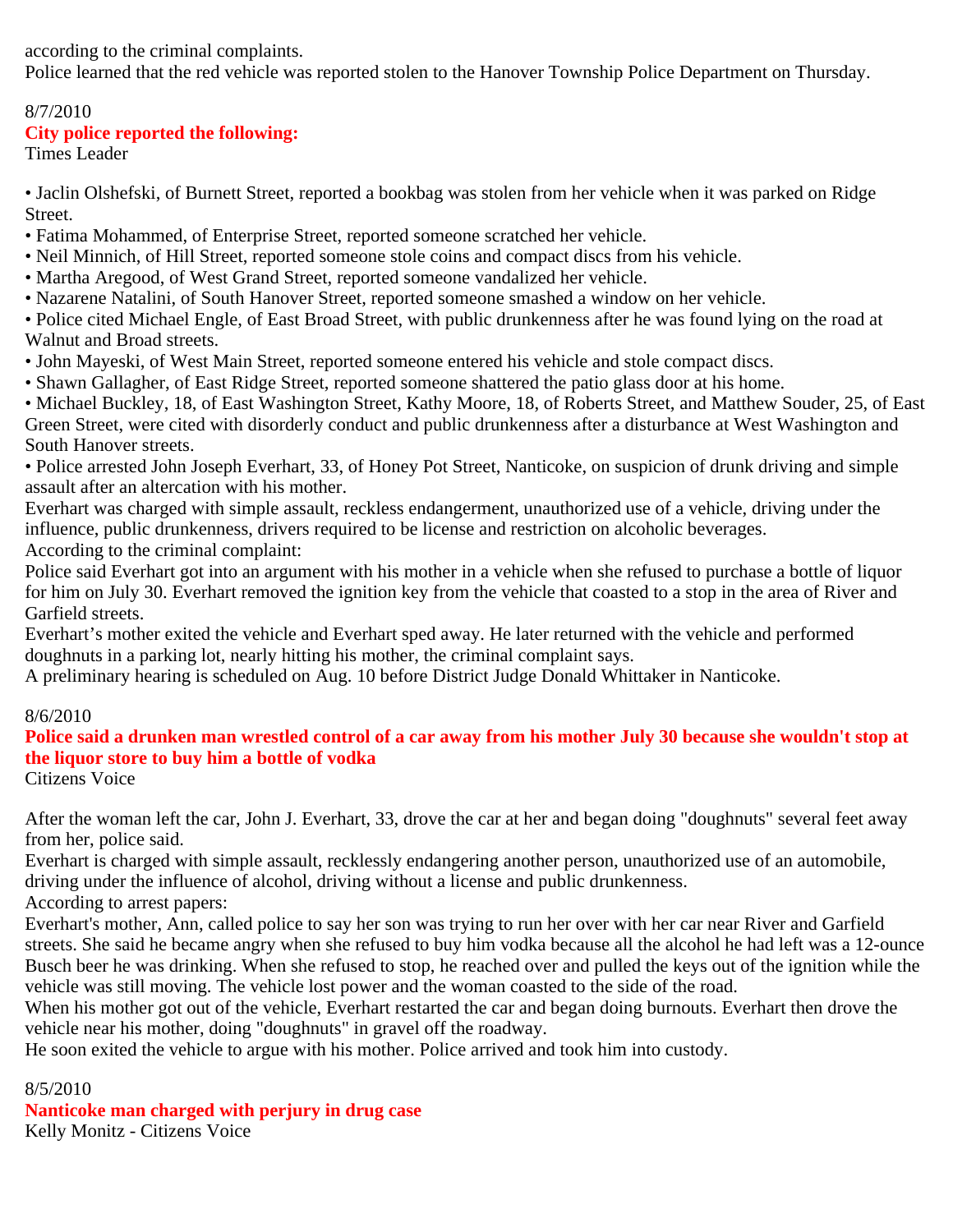A Nanticoke man who police say lied about his identity following his arrest on drug trafficking and manufacturing charges faces perjury and other charges.

Jorge Correa, 31, was arraigned Monday on charges of perjury, delivery of a controlled substance, criminal use of a communication facility, criminal conspiracy, unsworn falsification to authorities and false identification in two separate criminal complaints.

He remains in the Luzerne County Correctional Facility in Wilkes-Barre in lieu of \$250,000 bail on the drug charges and an additional \$50,000 on the perjury charges.

Correa identified himself as Jose Cuevas when arrested and arraigned on charges of delivery of a controlled substance, possession with intent to deliver a controlled substance and criminal use of a communication facility on July 23. A U.S. marshal contacted Sugarloaf Township police and informed them about Cuevas' correct identity on July 30, court papers said. An additional investigation found that Correa was wanted for multiple drug charges in Massachusetts, court papers said.

#### 7/30/2010

#### **Export scheme brings jail term**

#### **Businessman conspired to illegally export military equipment to Russia.**

tmorgan@timesleader.com

The owner of a Nanticoke sporting goods store was sentenced Thursday to 32 months in federal prison for conspiring with another person to illegally export military equipment to Russia.

Mark Komoroski, 48, owner of D & R Sporting Goods, was also ordered by U.S. District Judge Edwin Kosik to pay a \$10,000 fine.

Komoroski and a co-defendant, Sergey Korznikov of Moscow, were charged in January with conspiring to smuggle equipment, including rifle scopes, firearm magazines, face shields and other military equipment out of the United States to be sold to unknown persons in Russia.

Korznikov was involved with Tactica Ltd., a Moscow-based company that sells rifle optics, binoculars, boots, back packs and other hunting and paramilitary equipment.

A search warrant affidavit filed in 2006 said authorities believed Komoroski had illegally exported hundreds of thousands of dollars worth of military equipment over a several-year period.

The case grew out of an investigation by the U.S. Department of Immigration and Customs, which worked in conjunction with the Internal Revenue Service, Bureau of Alcohol, Tobacco, Firearms and Explosives, and several other federal agencies.

"This investigation is another example of how technology, in the wrong hands, could reduce the advantages that our nation's law enforcement and military personnel currently possess," said John P. Kelleghan, special agent in charge of the ICE Homeland Security Investigations unit in Philadelphia.

"Working with our law enforcement partners, ICE will continue to aggressively pursue those individuals who have no regard for the safety of those who protect our nation," he said.

#### 7/29/2010

#### **Child rape suspect nabbed after 2 years on the run**

bkalinowski@citizensvoice.com, 570-821-2055

Child rape suspect Daniel J. Drury's time on the run is over.

Police have charged the Nanticoke man with raping an 11-year-old girl at a Pine Street home in October 2002. Drury was recently captured in Florida, where he fled two years ago after the girl levied the allegations against him, police said.

The 45-year-old is charged with rape, aggravated indecent assault, indecent assault and corruption of minors. According to arrest papers:

The girl came forward in September 2008 and told police Drury raped her in a bedroom around her 11th birthday. She said Drury entered the bedroom while she was trying to sleep, took off her pajamas and held her down on the bed. She said she tried to scream for help, but he covered her mouth with his hand.

Drury raped her and then threw her pajamas at her and said, "Happy birthday," as he left the room, the girl said. The girl said she had trouble sleeping after the incident and suffered through nightmares for years. She said she was attending counseling at the time she came forward to police, but police officers were the first people she ever told about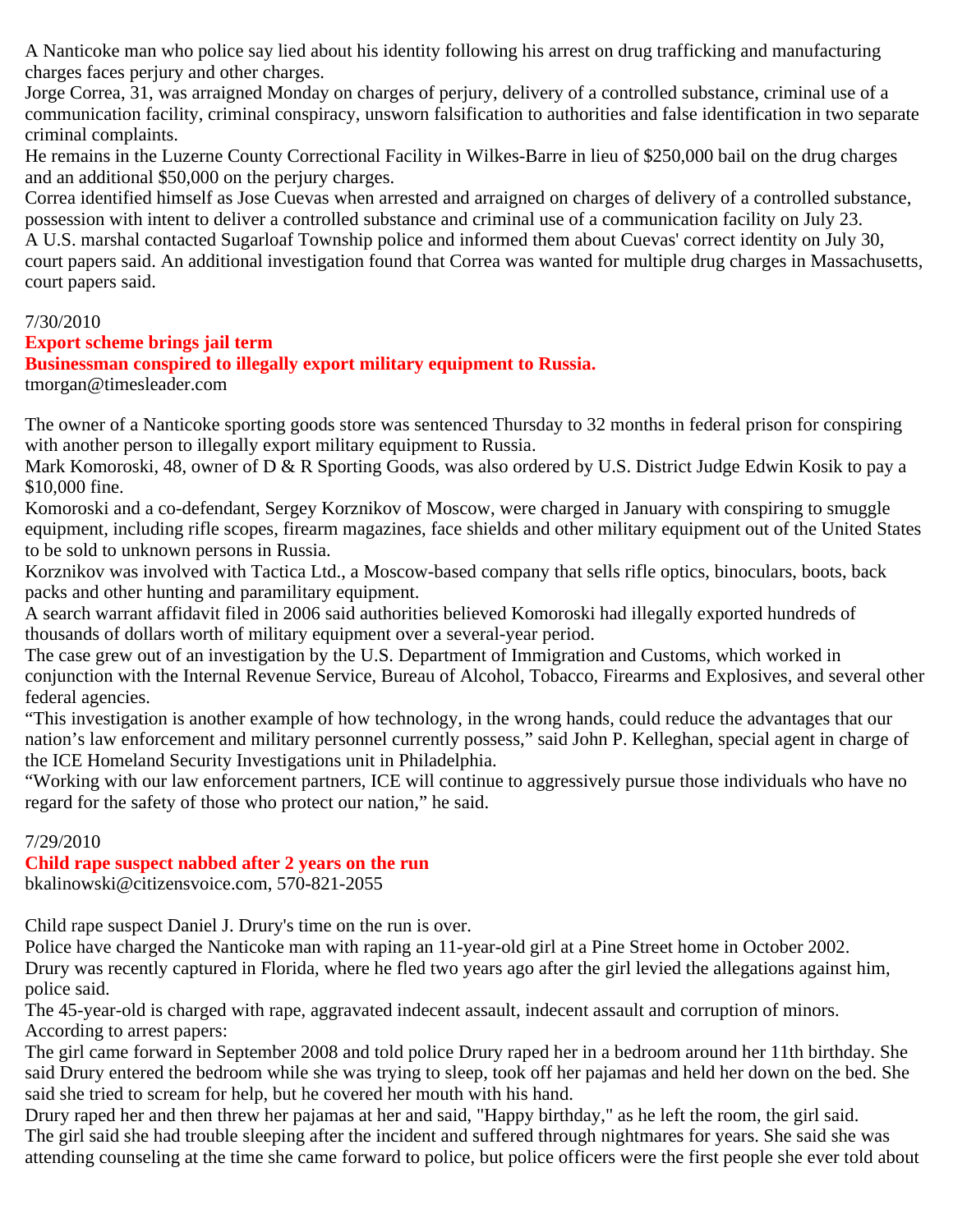the alleged assault.

Drury met with Nanticoke police Detective Capt. William Shultz and Officer Robert Lehman several times after the allegations were made. He denied sexually assaulting the girl.

Shortly after police told him he was going to be charged, Drury fled the state, Shultz said Wednesday.

"We did our investigation and felt the victim was credible. He knew he was going to be arrested," Shultz said.

Drury was a wanted man since then, but had no contact with police until a recent traffic stop, police said.

Drury was arraigned Wednesday morning and jailed in the Luzerne County Correctional Facility in lieu of \$100,000 cash bail.

#### 7/29/2010

#### **Cops: Nanticoke man sexually assaulted girl**

**Police allege attack occurred in 2002 on the weekend of her 11th birthday in Nanticoke.** sdelazio@timesleader.com

A Nanticoke man was charged Wednesday after Nanticoke police said he sexually assaulted an 11-year-old girl. Daniel John Drury, Sr., 45, of Center Street, was arraigned on charges of rape, aggravated indecent assault and indecent assault in Wilkes-Barre Central Court.

According to a criminal complaint filed by Nanticoke police, the girl, in September 2008, told police Drury sexually assaulted her.

The alleged incident occurred between September and October 2002, according to court papers.

The girl said when she was 11 years old, on the weekend of her birthday, Drury sexually assaulted her at a home on Pine Street in Nanticoke. The girl said she never told anyone about the incident.

The girl said that the Friday or Saturday before her birthday, Drury came into her bedroom and held her down on the bed and told her, "Don't worry, you will like it."

The girl said Drury sexually assaulted her and she tried to yell, but Drury covered her mouth with his hand.

The girl said Drury took off her pajamas and his pants, and had sexual intercourse with her, and that she began to cry. Drury then picked up the girl's pajamas, threw them at the girl and said "Happy birthday," and left the room.

The girl said she could smell alcohol on Drury's breath and that after the incident Drury never spoke about what happened.

After the incident, the girl said she would have nightmares and that she couldn't sleep.

Police interviewed Drury in November 2008, and police said he denied the allegations made by the girl.

In December 2008, police again spoke with Drury, and he again denied the allegations.

Detective Captain William Shultz could not be reached for comment about the time lapse between the initial investigation and Wednesday's arraignment.

Drury was jailed in the Luzerne County Correctional Facility for lack of \$100,000 bail. He was scheduled for a preliminary hearing on Aug. 17 before District Judge Donald Whittaker.

#### 7/29/2010

**Police said they arrested Michael A. Buckley, 18, of East Washington Street, on drug charges Saturday.** Times Leader

Police said they were taking Buckley into custody on an unrelated charge when they found in his pocket a fake metal lighter with five pills inside. Police allege one pill contained hydrocodone, a controlled substance, and two others contained substances for which a prescription is required.

#### 7/28/2010

**Police charge Nanticoke man with raping 11-year-old** Bob Kalinowski - Citizens Voice

Police have charged a Nanticoke man with raping an 11-year-old girl at a Pine Street, Nanticoke, home in October 2002. Daniel J. Drury Sr., 45, is charged with rape, aggravated indecent assault, indecent assault, and corruption of minors. Drury was arraigned this morning and jailed in the Luzerne County Correctional Facility in lieu of \$100,000 cash bail. He maintains his innocence, claiming an ex-wife forced the girl to make the allegations. According to arrest papers: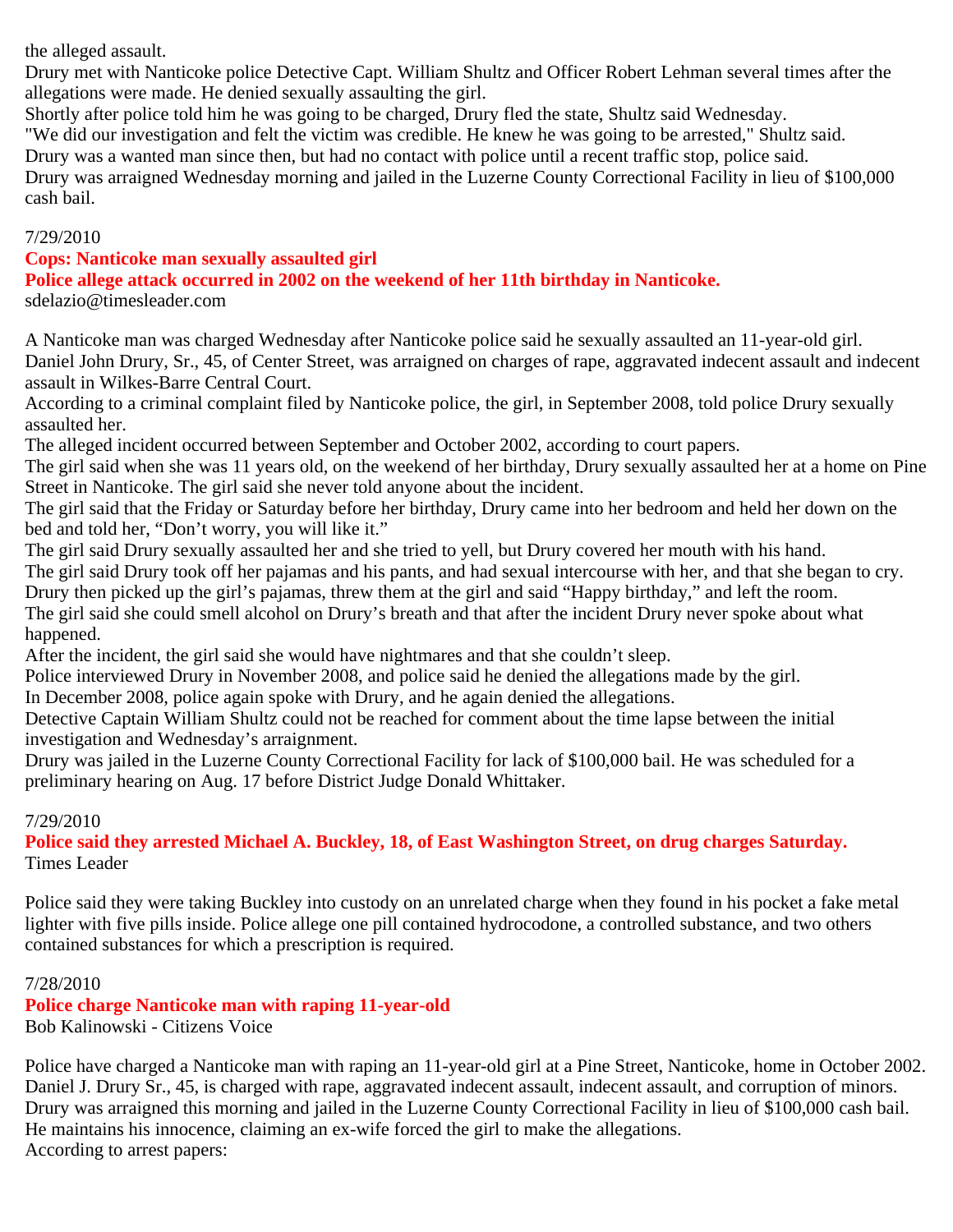The girl came forward in 2008 and told police Drury raped her in her bedroom around her 11th birthday.

She said Drury snuck into her bedroom while she was trying to sleep around 3 a.m., took off her pajamas and held her down on her bed. She said she tried to scream for help, but he covered her mouth with his hand.

Drury raped her and then threw her pajamas at her and said "Happy Birthday" as he left the room, the girl said. The girl said she had trouble sleeping after the incident and had nightmares for years. She said she was going to counseling at the time she came forward to police, but police were the first people she ever told about the alleged assault.

Drury met with Nanticoke police Detective Capt. William Shultz and Officer Robert Lehman several times after the allegations were made. He denied sexually assaulting the girl, and blamed the allegations on his ex-wife.

#### 7/28/2010

#### **Nanticoke man charged with distributing child porn** Citizens Voice

Federal authorities on Tuesday charged a Nanticoke man with distributing child pornography on the Internet. John Dudkiewicz, 35, now faces a mandatory minimum federal prison term of 15 years if convicted.

Authorities accuse Dudkiewicz of receiving and distributing child pornography on his computer in October 2009.

Dudkiewicz could face up to 40 years in federal prison, the U.S. Attorneys Office said.

Records show Dudkiewicz was previously in trouble for child sex charges.

In 1994, he sexually abused an 11-year-old girl who was staying with a foster family in Wilkes-Barre, entering her room as she tried to sleep and ignoring her pleas to stop, records show.

Luzerne County Judge Hugh Mundy sentenced Dudkiewicz to six to 12 months in county prison on charges of indecent assault of a child and corruption of minors.

Dudkiewicz then became a sexual offender who was required to tell police of his address changes as part of the state's Megan's Law. Arrest papers say police could not locate Dudkiewicz until he surfaced as a suspect in the possible sexual assault of a 5-year-old child. While no charges were ever filed in the alleged sexual assault, Dudkiewicz was charged with failing to register his address with state police.

Luzerne County Judge Gifford Cappellini then sentenced Dudkiewicz to three months house arrest.

#### 7/28/2010

#### **City police reported the following incidents:**

Citizens Voice

Adam Seman of Center Street reported someone entered his vehicle and stole an Apple iPod, an iPod stereo jack and a carton of cigarettes.

Delores Jennings of Center Street reported someone threw a large rock at her vehicle, striking the trunk and smashing a rear window.

Lynn Ganaposki of Phillips Street reported someone threw a brick at the rear of her vehicle, smashing the window.

Three vehicles, one of Oak Street, one of Jones Street, and one of Center Street, were entered, but nothing was taken.

Rhonda Hidock, of Phillips Street, reported someone smashed the rear window of her son's vehicle.

Tara Koffler of East Broad Street reported someone cracked the windshield of her vehicle.

Susan Harvey of Jones Street reported someone damaged the driver's side upper quarter section and trunk of her vehicle with a large brick.

Kyle Capie reported someone entered his vehicle and stole a camcorder and an 800-watt amplifier.

George Williams of Center Street reported someone entered his vehicle and stole the registration card, insurance card and a bag which contained a small amount of change.

Denise Salzo of East Ridge Street reported someone tried to force entry into her home.

Mark Everhart of Honey Pot Street was arrested after allegedly violating a protection from abuse order.

Joshua Ruminski of West Noble Street was arrested after allegedly violating a protection from abuse order.

Michael Buckley, 18, was charged with trespassing for illegally entering his father's Agostina Drive home and then drug charges for illegally possessing five prescription pills

Police charged Robert Kurtinitis, 40, of West Eighth Street, Dallas, with retail theft and resisting arrest for trying to steal \$333.96 worth of razor replacement cartridges from Weis Market.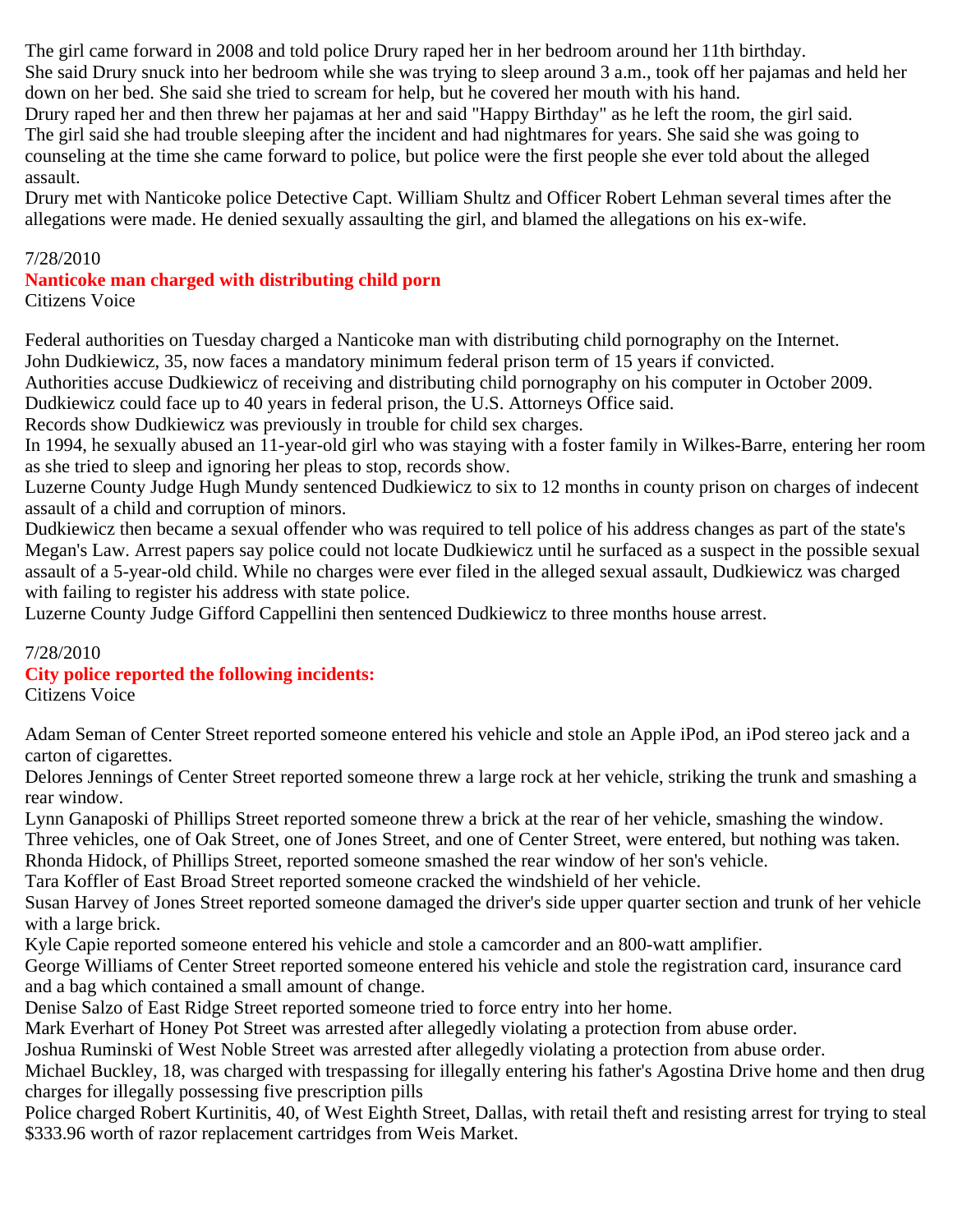#### 7/27/2010 **Nanticoke man accused of manufacturing heroin at home**

Kelly Monitz - Citizens Voice

Sugarloaf Township police seized about \$10,000 in heroin and drug-manufacturing paraphernalia from a Nanticoke man's home following his arrest Friday on drug charges, Sgt. Joshua Winters said.

Jose L. Cuevas allegedly sold a brick of heroin - or 50 individual bags - with a street value of \$750 to a confidential informant working with officers from Sugarloaf and Hazleton as members of the Luzerne County Drug Task Force. Officers arrested him shortly after the buy.

A search of Cuevas' home turned up scales, a small scoop, a tea strainer, a coffee grinder with raw ground heroin, numerous bags for packaging heroin and an agent used to cut the drug, Winters said. Officers also found 122 grams of heroin concealed in a hair spray can with a false bottom, Winters said.

Fine, powdered heroin dusted all of the paraphernalia, and Winters estimated the amount of heroin in the coffee grinder alone had a street value between \$750 and \$1,500.

The seized items took up a 2-foot-by-2-foot space on a table and contained everything needed for a drug manufacturing and selling operation, Winters said.

# 7/25/2010

# **Dean M. Gavrish, 41, and Angel Ann Halchak, 34, were charged with simple assault and harassment after a disturbance at their Coal Street residence on Sunday.**

Times Leader

Halchak claimed Gavrish left her at a tavern in Edwardsville. When she arrived home, she alleged Gavrish punched her in the face, the criminal complaint says.

Gavrish claimed Halchak arrived home from the tavern and punched him in the face.

A preliminary hearing is scheduled on Aug. 10 before District Judge Donald Whittaker in Nanticoke.

# 7/24/2010

# **City police reported the following:**

Times Leader

- James Lacey, of East Main Street, reported someone stole 12 bar stools from a garage on his property.
- Jean Morris, of Kosciuszko Street, reported a front window was smashed at her residence.
- Lorraine Clishman, of East Ridge Street, reported a 20-foot ladder was stolen from her yard.
- Jennifer Piggot, of Jifkin Street, reported several frog lawn ornaments and a plastic elephant were stolen from her yard.
- Ron Sokoloski, of East Main Street, reported vegetables were stolen from his garden.
- Michael Whalley, of South Walnut Street, reported three solar yard ornaments were stolen from the yard.
- Dennis Bartuska, of East Main Street, reported someone threw a brick that damaged his vehicle.
- Walter Strycznski, of East Spring Street, reported someone stole prescription medication from his vehicle.
- Police said someone threw a brick that smashed a window at D&R Sporting Goods, Fairchild Street.
- Stanley Schmidt, of Nanticoke, reported someone cut the cable and phone lines to his business on East Broad Street.
- Cindy Goss, of West South Street, reported someone threw baking powder on her vehicle.
- Several city residents on Thursday reported someone spray-painted their vehicles with green paint.

# 7/23/2010

# **Cops: Man had child porn**

**Jamell L. Amos of Nanticoke is jailed on \$100,000 bail. His hearing is set Aug. 10.**

elewis@timesleader.com

Investigators allege they uncovered several movies showing children involved in sex acts that were saved on a computer.

A Nanticoke man admitted to investigators on Thursday that he downloaded child pornography because he was "curious," according to charges filed.

Jamell L. Amos, 34, was arrested after investigators executed a search warrant at his East Ridge Street apartment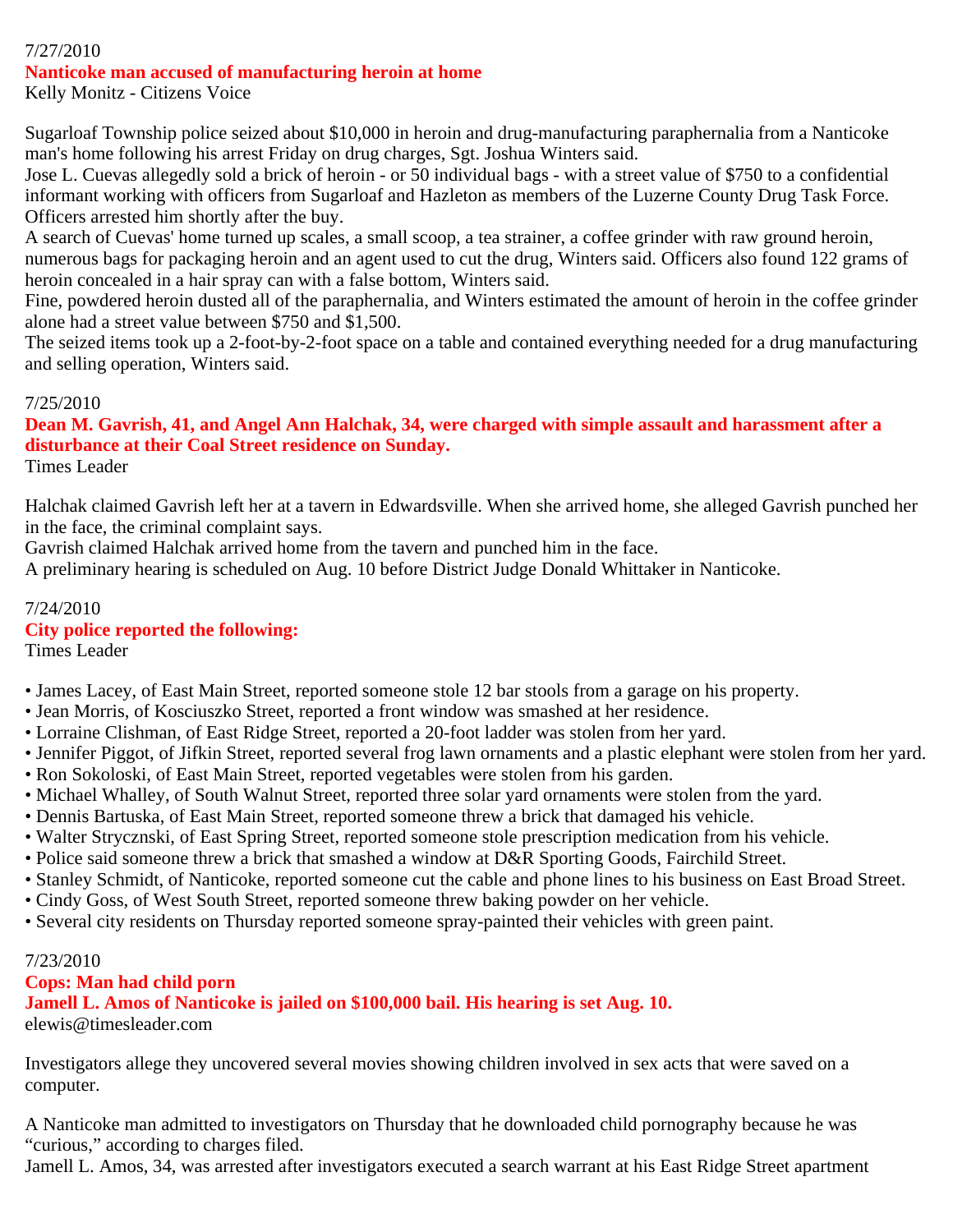Thursday morning. Investigators allege they uncovered several movies showing children involved in sex acts that were saved on a computer.

Amos was arraigned by District Judge Donald Whittaker on three counts each of possession of child pornography and dissemination of child pornography, and a single count of criminal use of communication facility. He was jailed at the Luzerne County Correctional Facility for lack of \$100,000 bail.

According to the criminal complaint:

A Lackawanna County detective learned June 4 that images of child pornography were being viewed on an Internet filesharing program. Investigators traced the images to a computer linked to Amos' residence, and Nanticoke police and the Luzerne County Detectives Office served a search warrant just before 8:30 a.m.

Investigators told Amos that a computer linked to the residence was being used to download images of children engaged in sex acts. Amos told them he had Limewire, an Internet file sharing program, that he uses to download music, movies and porn. He admitted he used special keyword searches to locate child pornography.

Investigators said a preliminary forensic examination of the computer revealed three movies of children engaged in sex acts.

Amos said he was "curious" when asked why he downloaded child porn.

He said the more illicit videos he watched, "the more he was getting into it."

Amos asked investigators, "Why the (expletive) are people do(ing) this?" He said he saved child porn images and videos on DVDs he wanted to give to police to investigate.

Amos said he instead smashed the DVDs into pieces, which he recycled.

A computer and other items were seized from Amos' apartment.

A preliminary hearing is scheduled on Aug. 10 before Whittaker.

# 7/23/2010

### **City police reported the following incidents, arrests and citations Thursday**

Citizens' Voice

> Mark Cramer, of South Chestnut Street, reported a vandal spray painted the rear driver-side door and window of her car with green paint.

> Jacqueline Koslowski, of East Green Street, reported a vandal spray painted the front door of her house with green paint.

> Irene Hamburger, of East Green Street, reported a vandal spray painted the back window and trunk area of her car with green paint.

> Irene Felch, of East Green Street, reported a vandal spray painted her garage door with green paint.

> James Lacey, of East Main Street, reported 12 bar stools stolen from a garage on his property.

> Jean Morris of Kosciuszko Street, reported a vandal broke the front window of her house.

> Dennis Bartuska, of East Main Street, reported a vandal threw a brick at his vehicle and caused damage.

> Police responded to an alarm at D&R Sporting Goods, 620 Fairchild Street, where a brick was thrown through a glass entrance door, but it was unknown whether merchandise was stolen.

# **Nanticoke man charged with criminal trespass, stalking**

A 36-year-old man was charged with criminal trespass and stalking Sunday after his ex-girlfriend discovered he had broken into her apartment, city police said.

At around 1 a.m., Jamie Todd Lohman of 209 W. South St. broke in for a second time in less than 10 days into Cecilia Moore's apartment, located at 110 Front St., police said.

Moore arrived home to find someone had forcibly entered her home and found Lohman inside as he was exiting her bedroom, according to a police affidavit.

Upon arrival, police found pry marks around the edge of the door, and Moore told them Lohman did not have a key, according to the affidavit.

On July 10, police had visited the apartment after she reported Lohman had entered her apartment.

In that incident, Jamie Todd Lohman told officers Lohman "attempted to come on to her" and tugged on her clothing "in an attempt for her to have sex with him," according to the affidavit.

Lohman was arraigned Sunday before District Judge Donald Whittaker.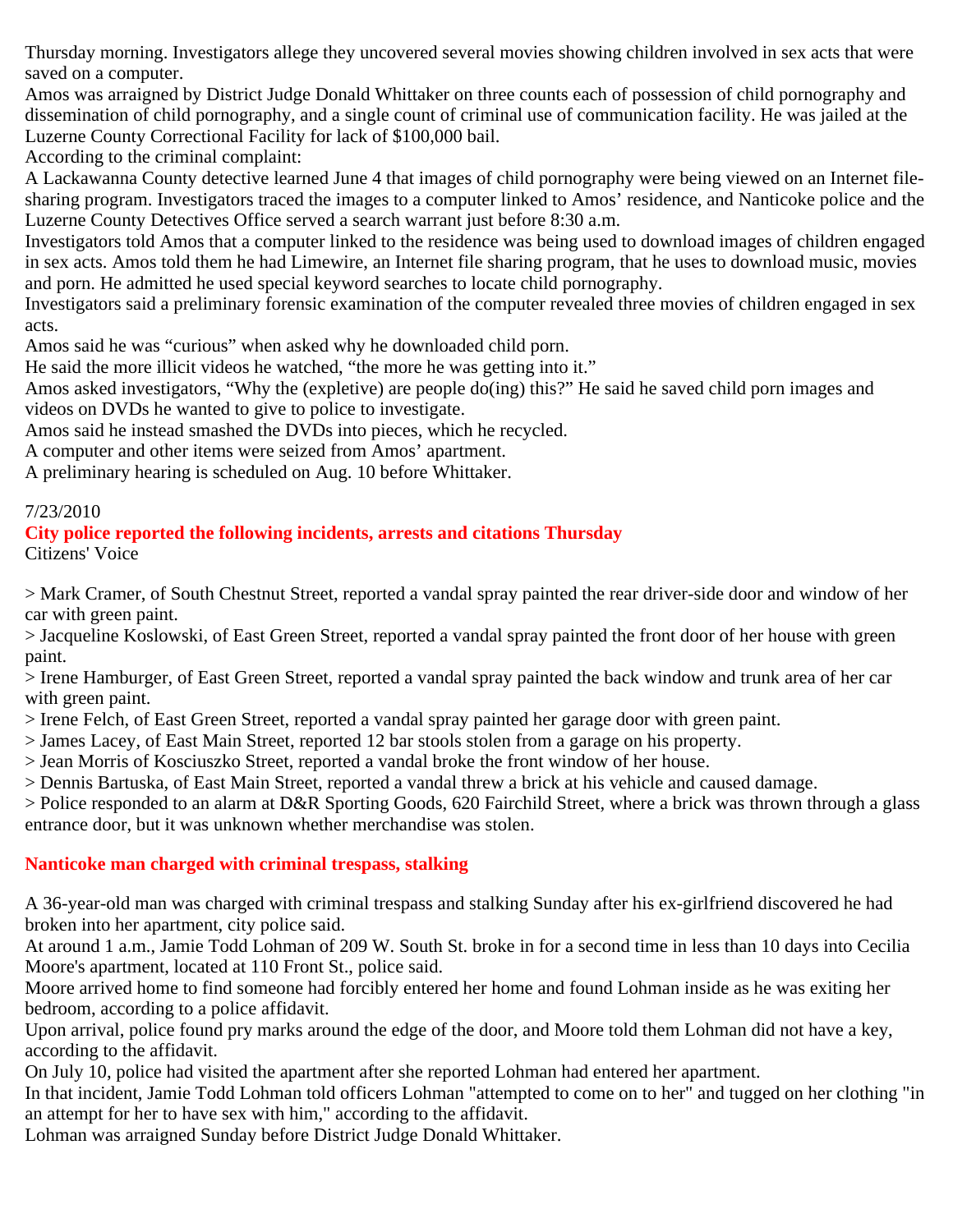#### 7/20/2010 **City police reported the following:** Times Leader

- Eileen Kemmerer, of East Broad Street, was cited with retail theft for allegedly taking Neosporin from Weis Market.
- Angela Seiger, of Honey Pot Street, reported someone stole two wicker patio chairs from her residence.
- Donald Sullivan, of West Main Street, reported someone damaged his vehicle while it was parked in his driveway.
- John Legins, of Pine Street, reported a .32-caliber pistol was stolen from his vehicle.
- Ann Jaskulski, of East Church Street, reported 25 lawn ornaments were stolen from her front yard.

# 7/10/2010

### **City police reported the following:**

Times Leader

- A 16-year-old boy was cited with retail theft for allegedly stealing a cigar from Ruminski's Market.
- David Rushnock, of East Main Street, reported a satellite radio, money and various papers were stolen from his vehicle.
- Jennifer Sczyrck, of Park Street, reported someone entered her residence and stole three video game systems, video games, a television and a pistol.
- Dean Gavrish, of Coal Street, reported someone slashed two tires on his vehicle.
- Audrey Hummel, of Line Street, reported someone stole her grandson's 20-inch bicycle.
- A 10-year-old boy reported someone stole his 20-inch bicycle from Weis Markets.
- Thomas Brewer, 23, of East Washington Street, was cited with disorderly conduct and public drunkenness, and a 16 year-old girl was cited with underage drinking and violating curfew after police investigated a man causing a disturbance in the 100 block of East Ridge Street.

• Brenda Bartlett of East Church Street reported someone poured paint on her vehicle.

### 7/3/2010

# **City police reported the following:**

Times Leader

• Andrew Smulligan, of South Hanover Street, was cited with harassment for allegedly leaving threatening messages on his girlfriend's mother's voicemail.

• Robert Mitchell, of East Main Street, reported a television, a recliner, a couch and two glass tables were stolen during a burglary at his residence.

- A 17-year-old male was cited with underage drinking and disorderly conduct after a disturbance.
- Joan Girlock, of West Noble Street, reported someone stole a battery from her camper.
- Joseph Bushelli, of Nanticoke Avenue, reported someone smashed a window on his vehicle and stole prescription medications.
- Sean Owens, 22, of Ashley, was cited with harassment after he allegedly called an ex-girlfriend more than 71 times a day for eight days.
- A 17-year-old male was cited with harassment after he allegedly choked a 15-year-old male in a dispute about a fort in the woods.
- Sylvia Sherlinski, of Wilkes-Barre, reported copper pipe was stolen from a home on South Hanover Street.
- Linda Sarnak, of Apollo Circle, reported someone attempted to enter her residence through a kitchen window.
- Tiffany Shiffka-Dunn, of Hanover Township, was cited with harassment after she allegedly threatened a relative and a woman.
- Dennis Dominic Ventura, 29, of West Grand Street, Nanticoke, was charged with possession of marijuana, possession of drug paraphernalia and public drunkenness after he was found carrying a pipe during a disturbance outside his residence on June 26. The charges were filed with District Judge Donald Whittaker.

# 7/1/2010

**South Korean arrested on sex charges** elewis@timesleader.com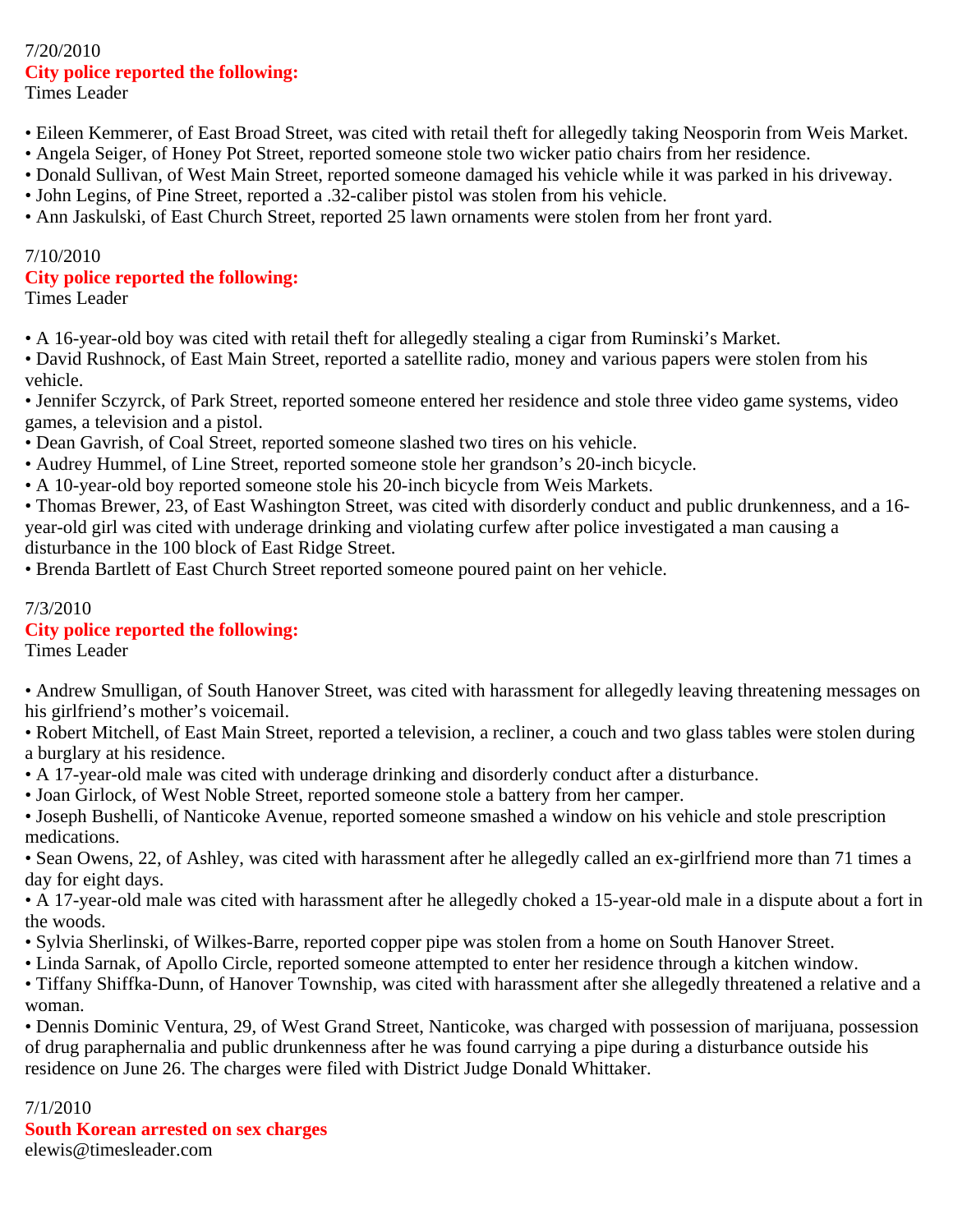A South Korean national was arrested by police on charges he sexually assaulted a woman inside a store on South Market Street.

click image to enlarge

Ui Sok Chae, 59, was arraigned in Wilkes-Barre Central Court on Thursday on two counts each of aggravated indecent assault, indecent assault and indecent exposure. He was jailed at the Luzerne County Correctional Facility for lack of \$20,000 bail.

Chae is in the United States visiting his son, who is a student at Penn State University, according to charges filed. Police allege Chae sexually assaulted a woman inside the Thrift Store, and followed her outside where he continued to molest her on Wednesday.

The woman told police she was walking near the store and asked a man if she could use his cell phone. He told her to go inside the store where he kissed her, and exposed himself, according to the criminal complaint.

Police said in the criminal complaint that the woman's mother went to the store and found Chae exposing himself behind the counter with a female customer inside the business.

A preliminary hearing is scheduled on July 6 before District Judge Donald Whittaker in Nanticoke.

#### 7/1/2010

**A woman accused by police of drunken driving waived her right to a preliminary hearing Tuesday before District Judge Donald Whittaker.**

Times Leader

Gerardette Ann Kasprzyk, 52, of Hunlock Township, waived two counts of driving under the influence to Luzerne County Court. Police withdrew three traffic violations against Kasprzyk.

Kasprzyk was charged on evidence of drunken driving after a traffic stop on Lower Broadway on March 27, according to the criminal complaint.

#### 6/30/2010

#### **Former soldier gets house arrest for drug charges**

**John Chernowsky, 25, of Nanticoke, has completed an inpatient addiction program.** sdelazio@timesleader.com

A former soldier, injured while serving in Afghanistan and charged with making up a robbery story to obtain a police report he needed to get a new prescription from a doctor, was sentenced Tuesday to six to 12 months house arrest. John Chernowsky, 25, of South Walnut Street, Nanticoke, was sentenced in five different cases by Judge David Lupas. Chernowsky was sentenced on charges of delivery of heroin, possession of drug paraphernalia, false reports made to police and driving under the influence.

Chernowsky's attorney, Michael Pendolphi, said his client was injured in a Humvee crash while serving in the U.S. Army in Afghanistan.

Pendolphi said Chernowsky was discharged and developed post-traumatic stress disorder. He became addicted to pain medication prescribed to him by a doctor, his attorney said.

Pendolphi said that since Chernowsky was arrested, he has participated in an inpatient drug addiction program, which he successfully completed.

He is now receiving outpatient care.

"To put this man in prison is preposterous," Pendolphi said.

Assistant District Attorney Albert Yacoub recommended Chernowsky receive some sort of prison sentence because two of the charges are felonies.

According to court papers, on Nov. 23 Chernowsky reported he was robbed at knifepoint of money and his prescription bottle of Xanax tablets.

Chernowsky told police he could not contact an officer when he banged on the door at the police department, but a surveillance video from the department did not show Chernowsky at the door.

Police said Chernowsky later admitted he fabricated the story to obtain more pills.

In another incident, Chernowsky was charged after police said he climbed onto the rear roof of an elderly neighbor's house on East Church Street, claiming he was looking for a shirt his friend had thrown out of the window on Nov. 24. Police said they did not find a shirt on the roof, and that Chernowsky later admitted he wanted to get into the house to look for money and that he had a \$800-to-\$1,000-a-month heroin habit.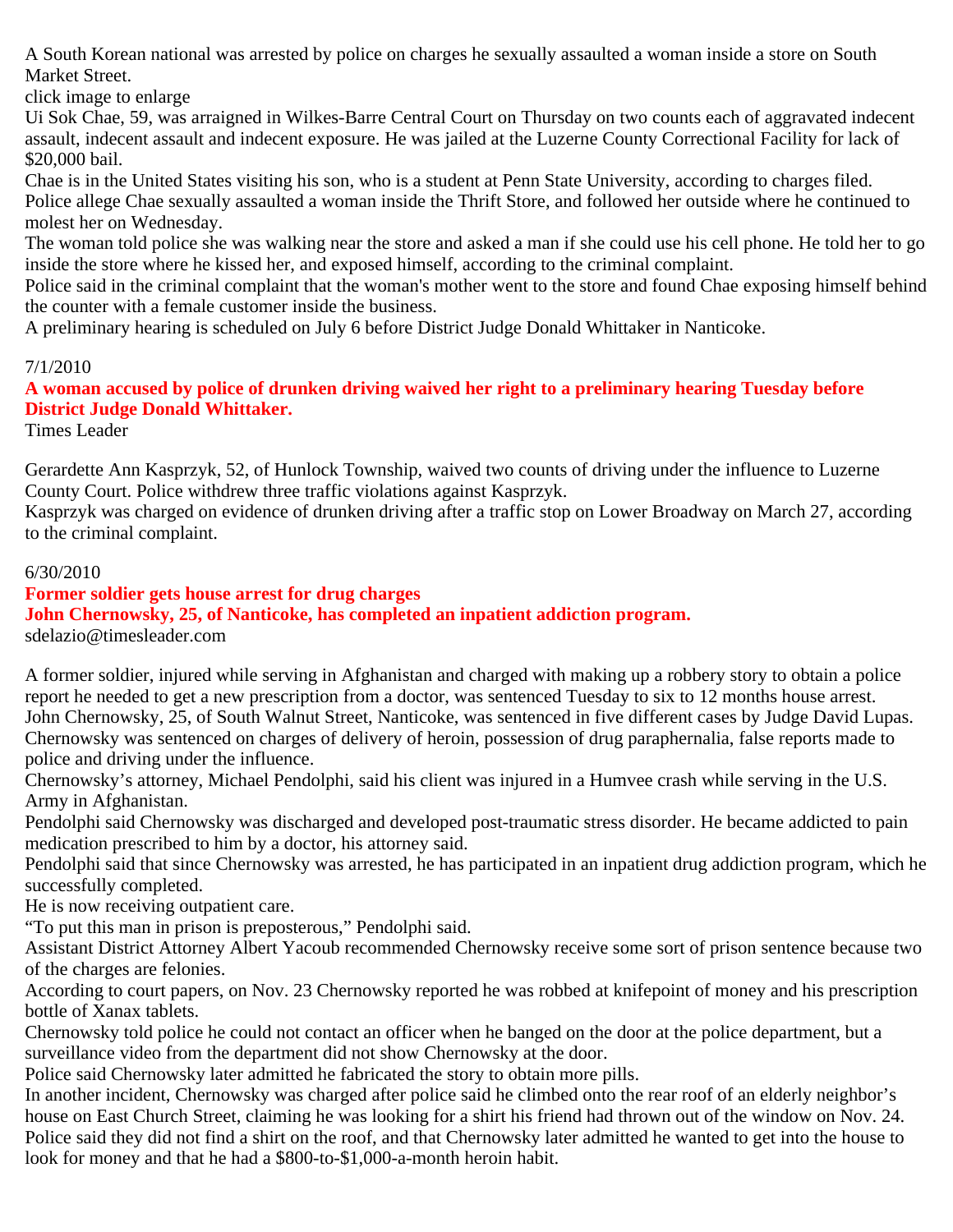On Nov. 25, police said, a vehicle Chernowsky was driving struck another vehicle in Nanticoke. Police said Chernowsky was unsteady on his feet and had bloodshot, glossy eyes.

Five days later, police observed Chernowsky on West Main Street, Nanticoke, where they found him in possession of a hypodermic needle.

In August, police said, Chernowsky sold suspected heroin to a police informant.

#### 6/19/2010 **City police reported the following:** Times Leader

• David Kozak, of West Noble Street, was cited with disorderly conduct after police allegedly saw him throw an explosive device out a car window.

• Modern Gas, of West Main Street, reported copper pipe was stolen from a vehicle.

• Jason Racht, of Kosciuszko Street, was cited with public drunkenness when he was allegedly found intoxicated exiting the Uni Mart, Main Street.

• Ronald Baker, of West Green Street, reported someone slashed two tires on his vehicle.

• Andrew Gibson Jr., of South Walnut Street, was cited with public drunkenness when he was allegedly found intoxicated in the area of Shea and State streets.

• A 15-year old male reported an orange Mongoose Hoopd bicycle was stolen from a porch of a West Ridge Street home.

• Kathleen Levandowski, of Apollo Circle, was cited with trespassing when she failed to obey commands to stay out of Rite Aid Pharmacy, Main Street.

• Kara Young, of East Green Street, was cited for trespassing when she refused to leave a home on East Grand Street.

# 6/16/2010 **Nanticoke police activity**

Citizens Voice

> Susan Sanders of River Street was cited for violation of the dog law ordinance after her unleashed dog bit a Wyoming Valley Sanitation Authority employee on the hip.

> Carolyn Keene reported someone stole copper piping from a vacant rental property she owns on State Street.

> Someone entered the property of Modern Gas and stole a GPS unit, tools and a large amount of brass fittings and copper tubing.

> Mike Tomko of East Green Street reported someone damaged the front marker light on his vehicle.

> A 16-year-old was cited for operating an unregistered and uninsured all terrain vehicle on the 100 block of East Washington Street.

> Phillip Levandowski Sr., of Mountain View Drive, reported someone entered his garage and stole a case of beer and a key to an all terrain vehicle.

> Someone broke into the Quoit Club on Railroad Street and stole cash from a safe and a "joker poker" machine.

> A front window was broken at the DelBalso Ford property on West Main Street.

> Janet Baker of East Grand Street reported someone entered her garage and stole a GPS unit.

> Ace Schrader of 203 Apollo Circle was cited for disorderly conduct after kicking the passenger side door of a 17-yearold female's vehicle.

> David Eisenbach, of West South Street, reported someone threw a rock at the side of apartment, causing damage.

> Keith Keller, of John Street, reported someone stole his Suzuki motorcycle while it was parked on East Ridge Street.

# 5/27/2010

Citizens Voice

# **City police reported the following incidents:**

> Carole Keber reported Wednesday that someone stole a Cupid statue and a pedestal from the front yard of her East Field Street apartment.

> Diseree Deitz, of West Church Street, reported Wednesday that someone entered her vehicle and stole a TomTom GPS, a Samsung cellular phone, an RCA portable CD player and a JVC portable DVD player.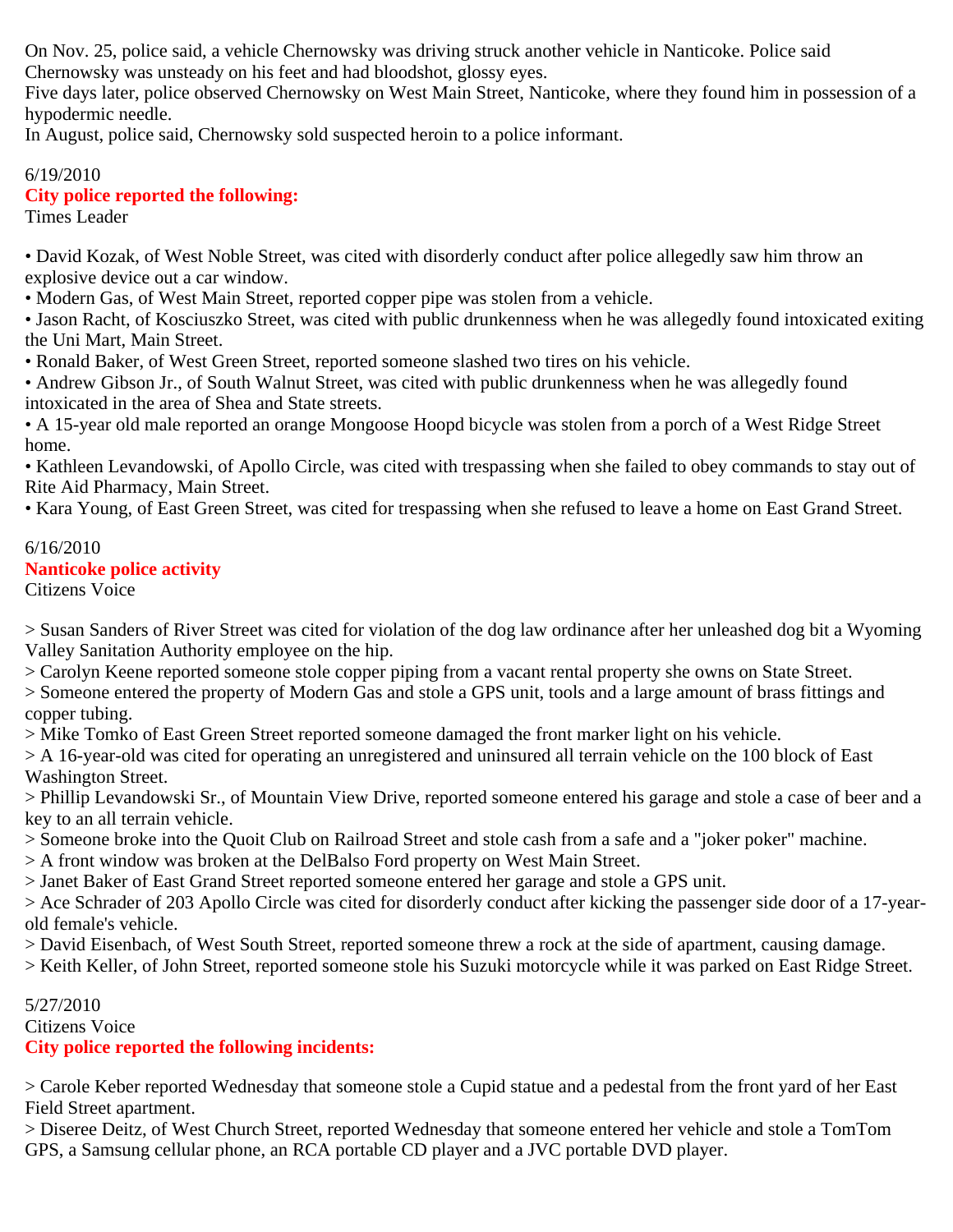> Frank Haydock, of West Grove Street, reported Wednesday that his driver-side window was smashed and paint was damaged on his car after someone threw a piece of asphalt at his vehicle.

> William Thomas, of West Pittston, was cited Wednesday for public drunkenness after police found him lying on the sidewalk of the Nanticoke bridge.

> Stanley Cardinale, of Loomis Street, reported Wednesday that someone smashed the windshield of his vehicle with a rock.

> William Cupp, of West Green Street, was cited Wednesday for harassment after he threatened physical harm to Loretta Fenner and Craig Harness.

> Andrew Gibson, of South Walnut Street, was cited Wednesday for public drunkenness after officers found him sitting on a sidewalk leaning against a building at Spring and Prospect streets.

> Andrew Smulligan, of South Hanover Street, reported Wednesday someone damaged the bottom of his screen door. > Martha Eckwrote, of East Main Street, reported Wednesday that someone stole a metal and wooden bench from a property on Coal Street.

> Edmond Smith, of Plymouth, reported Wednesday that someone smashed the passenger and rear window and dented the rear tail gate of his Ford Bronco while it was parked in Apollo Circle.

> Multiple people reported Tuesday that there were 11 vehicles that had flattened tires in the 400, 500 and 600 blocks of Main Street.

> Lori Antolik, of East Noble Street, reported Tuesday that someone stole the license plate from her husband's motorcycle.

> Chelsey Mascolo, of East Green Street, reported Tuesday that someone damaged her vehicle after jumping on the hood of her car.

> Michelle Morgis, of Oak Street, reported Tuesday that someone entered her vehicle and stole three \$1 bills and a Jensen CD car stereo.

> William Daniel Atkinson, 21, of 15 E. Ridge St., was charged Tuesday with burglary, criminal trespass, theft and receiving stolen property after stealing and selling his neighbor's yellow walk-behind lawn mower, according to police documents. Atkinson loaded the lawn mower in his black Mercury Sable and sold it for \$40 to his cousin, David Atkinson, four or five days before he was arrested.

#### 5/27/2010

**A local chiropractor was sentenced Wednesday to four years probation on charges he filed fraudulent claims for insurance, collecting more than \$83,000.**

Times Leader

Gary Peter McGee, 124 Christian Street, Nanticoke, was sentenced by Luzerne County Court Judge David Lupas on charges of insurance fraud.

Lupas also gave McGee 200 hours of community service to be served at local medical clinics.

McGee, 42, who has an office at 1144 Wyoming Avenue, Forty Fort, was charged after he allegedly submitted 212 fraudulent claims to Blue Cross for treatments he claimed another chiropractor performed on him.

McGee allegedly submitted the claims by rubber stamping a second doctor's signature onto claim forms that were submitted for reimbursement. He was charged in September last year.

McGee pleaded guilty to the charge in April.

#### 5/27/2010

**A man was arraigned on Wednesday on charges he stole a lawn mower during a burglary.** Times Leader

William Daniel Atkinson, 20, of East Ridge Street, Nanticoke, was charged with three counts of criminal trespass, two counts each of burglary and theft and a single count of receiving stolen property. He was arraigned in Wilkes-Barre Central Court and jailed at the Luzerne County Correctional Facility for lack of \$5,000 bail.

Police allege Atkinson stole a lawn mower from a garage on East Ridge Street. He sold the lawn mower for \$40. Atkinson returned to the garage intending to steal a bag of aluminum cans when he was spotted by two people, according to the criminal complaint.

A preliminary hearing is scheduled for June 1 before District Judge Donald Whittaker in Nanticoke.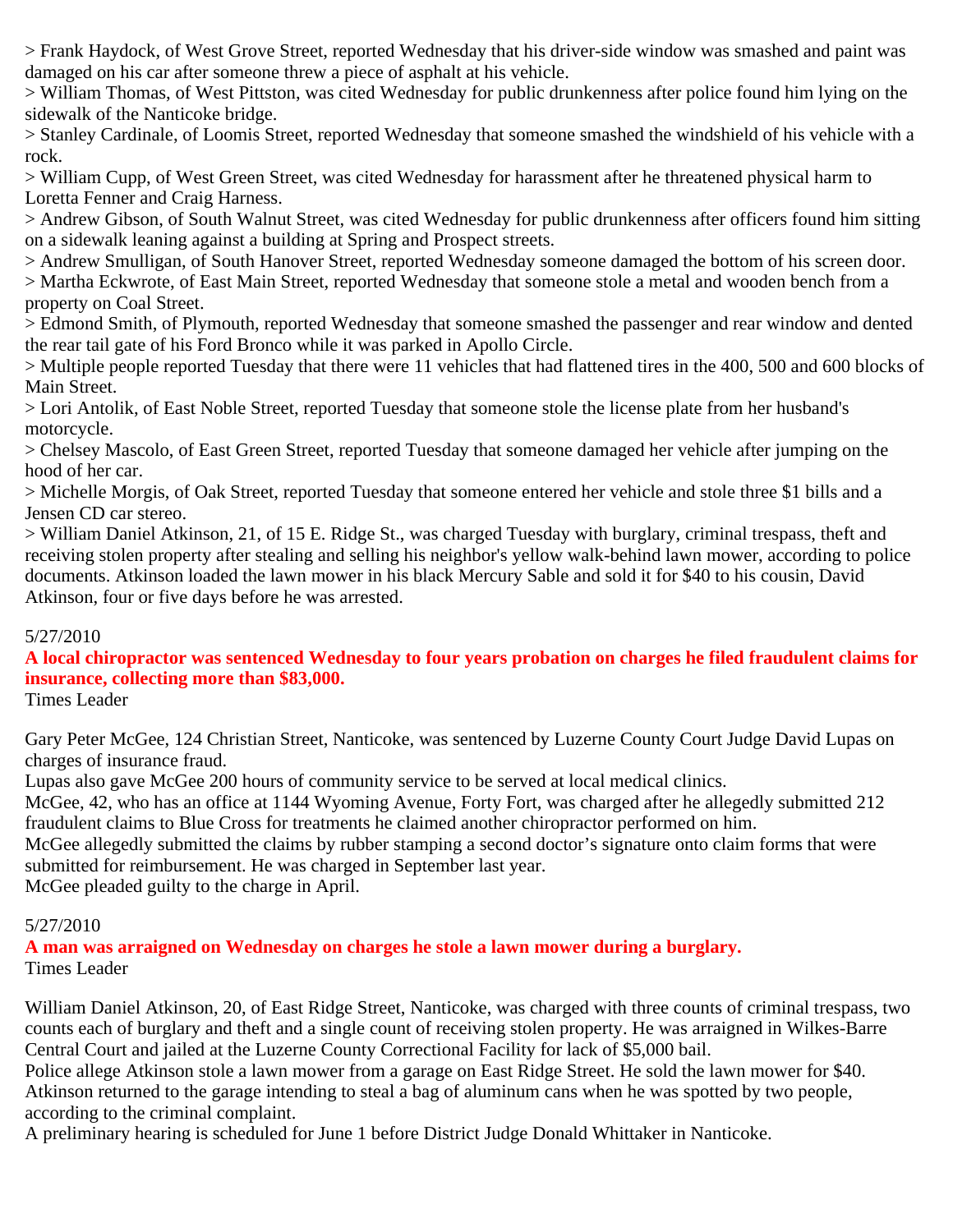#### 5/22/2010

#### **Nanticoke man sentenced in drug, kidnapping cases**

**With credit for time served, Norman W. Mayewski ends up with parole and probation.**

sdelazio@timesleader.com

A Nanticoke man was sentenced Friday to 2 to 5 years in jail on 10 charges, including those linked to a kidnapping case from November 2007.

But Luzerne County Judge Thomas Burke gave Norman W. Mayewski, 25, of West Main Street, 907 days credit for time already served and granted him immediate parole. Burke said Mayewski must serve a 12-month probation period for his crimes.

The judge said he gave Mayewski a lesser sentence because Mayewski has shown he wants to turn his life around. "I wish I was able to go back and change it," Mayewski said of his crimes. "The only thing I can change is myself." Mayewski's parents, Norman S. Mayewski, 51, and Sandra Mayewski, 48, both of Coal Street, Nanticoke, also appeared before Burke to be sentenced on one count each of possession of a controlled substance, but their sentencings were continued to September.

Those charges stem from a January 2009 incident in which police say they pulled over a vehicle driven by Sandra Mayewski in which they found several bags of suspected heroin stamped "Money Train." Norman S. Mayewski was a passenger in the vehicle.

Norman W. Mayewski, who faced 98 years in jail had his sentences run consecutively, pleaded guilty in March. He was represented by attorney Demetrius Fannick, while Deputy District Attorney David Pedri prosecuted.

"He's not the same person that he was," Fannick said Friday, adding that Mayewski has taken responsibility for his actions.

In the 2007 kidnapping case, police said Dominique Caranante reported she had been assaulted in a dispute about a new boyfriend. Police said Caranante met Mayewski in an alley after he threatened her about a new boyfriend.

The woman said Mayewski forced her into his vehicle and drove to Interstate 81, where he threatened to jump off a bridge into traffic. Mayewski then took her to his residence, but she ran out of the house to a nearby friend's place. In the unrelated drug cases, police said Mayewski packaged pills, identified as Klonopin and Percocet, on Nov. 26, 2007. On June 6, 2007, Mayewski sold suspected heroin and crack cocaine to a police informant, as well as on three other occasions, in April, August and October of 2007, police said.

Also in October 2007, police pulled over a vehicle driven by Mayewski in which they found \$1,273 in cash and suspected crack cocaine.

Police said they also found a digital scale, a computer with video cameras taping the outside of the house, a police scanner, a bag of unidentified white liquid and two boxes of sandwich bags at Mayewski's residence.

#### 5/21/2010

#### **Self-proclaimed skin head charged with threatening physician, nurse**

elewis@timesleader.com

A self-proclaimed skin head with Nazi tattoos was charged by Newport Township police on Friday for allegedly threatening to harm a physician of Asian descent and a nurse in April.

click image to enlarge

Darl R. Musselman, 18, of Pine Street, Nanticoke, was charged with aggravated assault, disorderly conduct and harassment. He was arraigned by District Judge Michael Dotzel in Wilkes-Barre Township and jailed at the Luzerne County Correctional Facility for lack of \$25,000 bail.

According to the criminal complaint:

Audrey Williams contacted police when her son, Musselman, was causing a disturbance at her residence on April 9. Musselman told police he ingested pills and planned on swallowing more pills.

When told he was going to be committed to a hospital on a mental health issue, Musselman fled the home.

Police chased Musselman for several blocks before he was captured. He was transported to Wilkes-Barre General

Hospital where police allege he threatened an Asian physician and attempted to bite a thumb on a nurse, the criminal complaint says.

Police said in the criminal complaint that Musselman is a self-proclaimed skin head and has Nazi tattoos on his body.

5/19/2010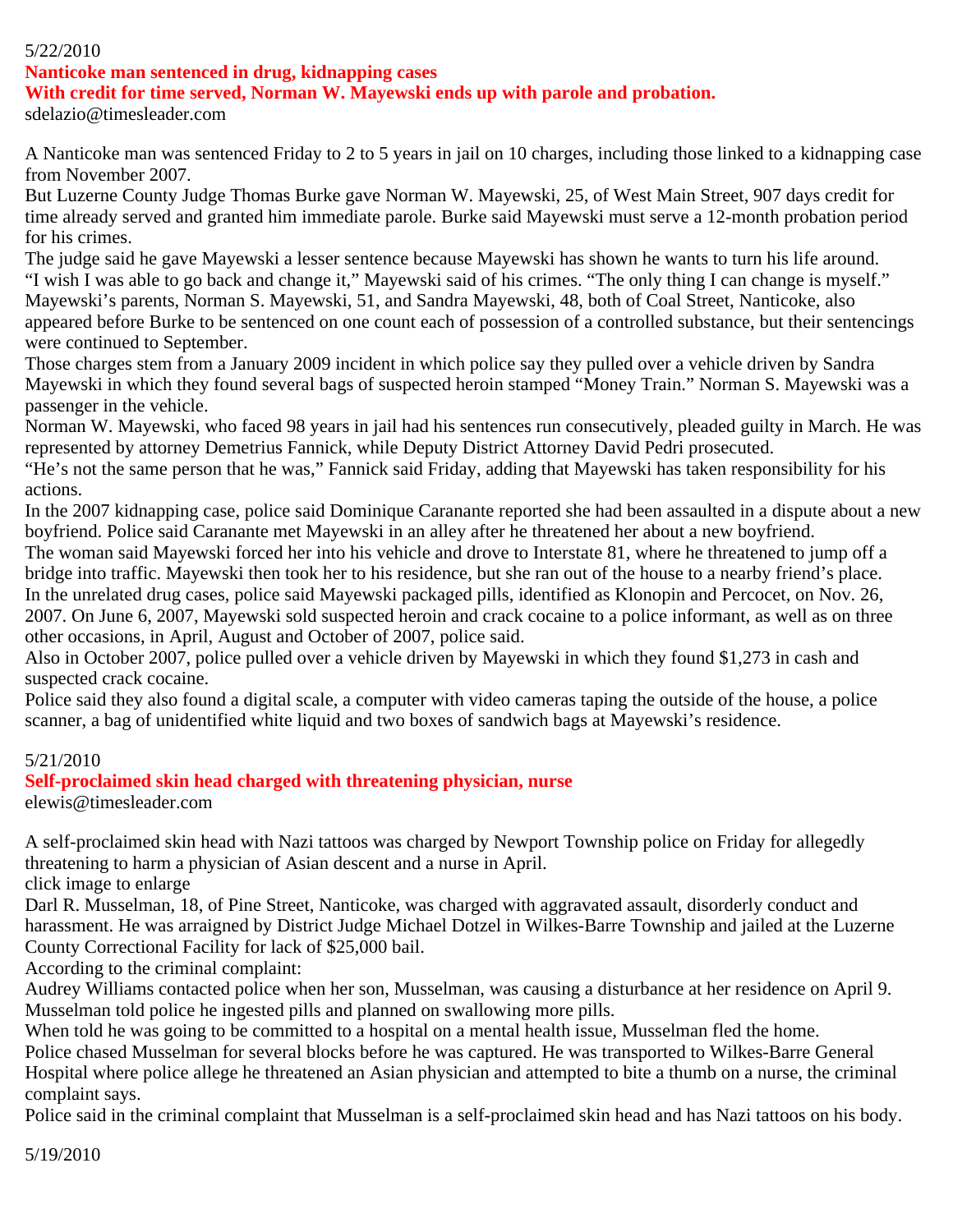### Citizens' Voice **Nanticoke City police responded to the following thefts on Monday:**

> Genny Lauritzen said someone entered her Kosciuszko Street home and stole a Wii game system.

> John Tagnani said someone entered his Agostina Drive home and removed cash.

> Donald Lyons of Honey Pot Street said someone stole the license plate from his Plymouth Neon.

> Gordon Storms said someone stole the copper piping from the vacant side of the East Ridge Street duplex he lives in.

> Sandra Fedorchak of West Grand Street said someone stole various lawn ornaments from her yard, including a 3-foothigh statue of a bear with a shovel and a couple sitting on a bench.

> Linda Plews of West Field Street said someone stole a hanging potted plant from her back porch.

> Beverly Thomas of East Noble Street said someone removed four solar lights from her front yard.

#### 5/12/2010 Times Leader **City police reported the following:**

• Windows were smashed on a vehicle and at a house on South Walnut Street.

• A student at Luzerne County Community College reported a Bichon dog was stolen from a vehicle that was parked on the campus.

• Antoinette Lewis, of Luzerne, was cited with harassment after Henry Steuer, of Nanticoke, her ex-boyfriend, reported she had been communicating with him.

• Wayne Maxwell, of Nanticoke, was cited with public drunkenness after he was found intoxicated in a vehicle after leaving a bar.

• Alfred Gregor Jr., of West Wyoming, reported someone scratched his vehicle that was parked on Hill Street.

• Someone burglarized Stegura's Funeral Home, South Hanover Street. No items were reported missing.

• Someone shot pink paintballs at Mike's Service Station, Lower Broadway.

• A woman reported her purse was stolen while she was waiting for a bus at East Main and Shea streets. The suspect is described as a man in his early to mid 20s, approximately 5 feet, 10 inches tall, thin build, short brown hair, and wearing a brown/green T-shirt and blue jeans.

4/28/2010 Times Leader

### **A man charged by police on evidence of drunken driving waived his right Tuesday to a preliminary hearing before District Judge Donald Whittaker.**

Ronald Raymond Jones, 48, of South Market Street, Nanticoke, waived with two counts of driving under the influence to Luzerne County Court.

Police alleged Jones crashed a vehicle into a utility pole on East Main Street on March 13.

Jones had a blood alcohol level of .219 percent, according to the criminal complaint.

An adult driver in Pennsylvania is considered legally intoxicated with a BAC of .08 percent.

# **Police withdrew two counts of providing false reports to law enforcement against Roger Allen Sadowski Jr., 39,**

**of Nanticoke**, on Tuesday during a preliminary hearing before District Judge Donald Whittaker. Police had accused Sadowski of filing a false report about damage to his vehicle on March 31, according to the criminal complaint.

### **A man accused of assaulting a woman waived his right to a preliminary hearing before District Judge Donald Whittaker on Tuesday.**

Jared L. Allabaugh, 23, of West Ridge Street, Nanticoke, waived two counts of simple assault and disorderly conduct, and one count each of criminal mischief, harassment and public drunkenness to Luzerne County Court. Police allege Allabaugh assaulted a woman outside a bar on East Ridge Street and damaged a window in a cruiser on April 23.

4/27/2010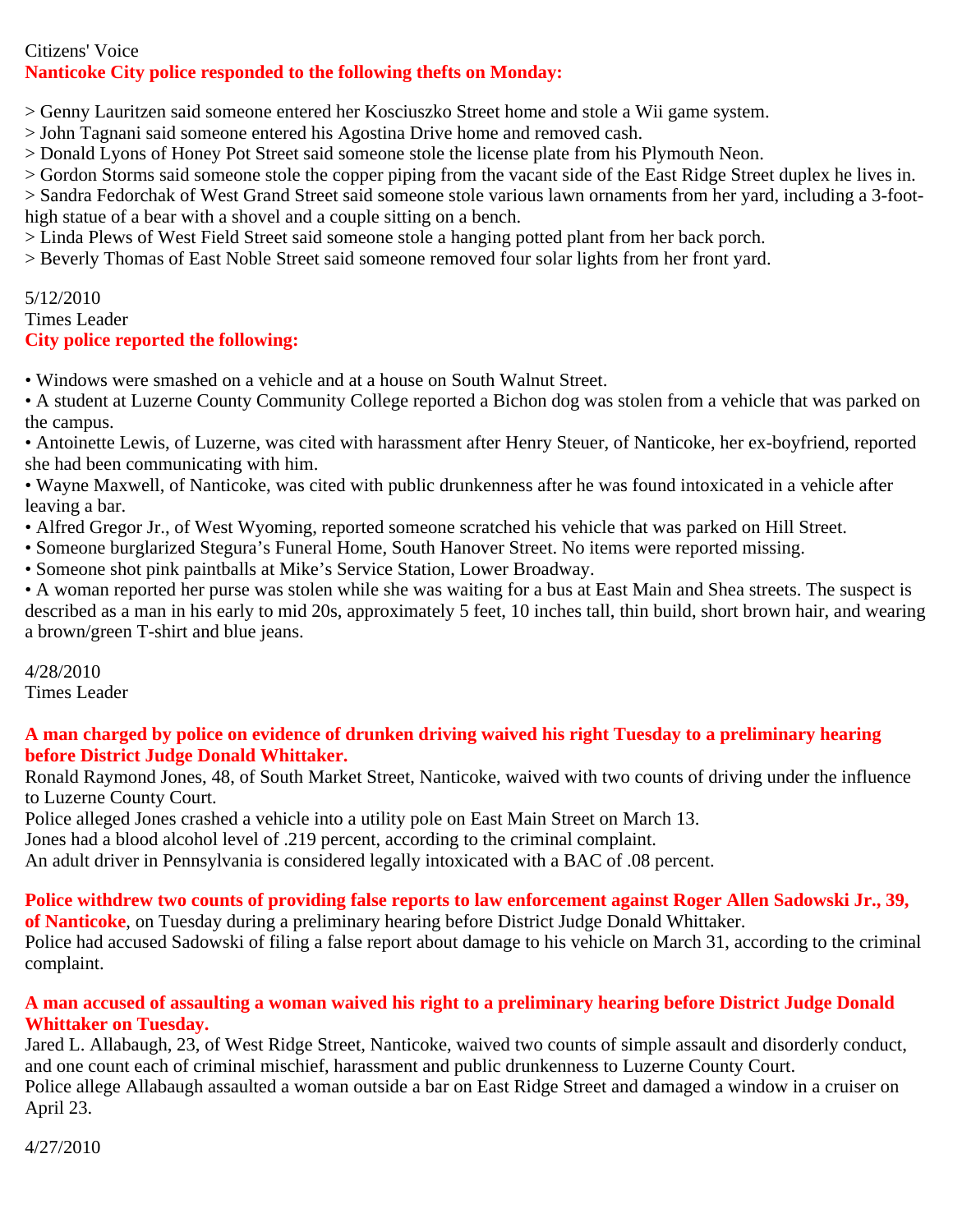# Times Leader

### **Police arrested Jared L. Allabaugh, 23, of West Ridge Street, on charges he assaulted a woman and damaged a cruiser Friday night.**

Allabaugh was charged with two counts each of simple assault and disorderly conduct, and one count each of criminal mischief, harassment and public drunkenness. He was arraigned by Senior District Judge Andrew Barilla and released on \$5,000 unsecured bail.

Police allege Allabaugh assaulted a woman outside a bar on East Ridge Street and damaged a window in a cruiser at about 10:15 p.m. Friday.

#### 4/24/2010 Citizens' Voice **City police reported the following incidents:**

Jose Calo, 45, of 131 Pine St., was charged with simple assault and harassment for allegedly assaulting his girlfriend, Ania Dunaj, giving her a black eye.

Rita Legins of Oak Street reported someone threw eggs at her house and tossed creamed corn on her vehicle. Gale Lewis of Century 21 reported someone broke into a property on East Ridge Street to steal copper piping and shot out a window with a pellet gun.

#### 4/15/2010 Times Leader **City police reported the following:**

• Police said Jamil Tucker, of Apollo Circle, was cited with public drunkenness and criminal mischief after a disturbance involving a broken window at an Apollo Circle residence on Friday.

Tucker's girlfriend, Kayla Claypool, 19, of Apollo Circle, was cited with providing false reports to law enforcement for allegedly claiming she broke the window.

• Gordon Storms, of East Ridge Street, reported someone smashed windows on her vehicle.

• A 16-year-old male reported a blue Redline Single-X 20-inch bicycle was stolen from a home on Park Street.

# 4/13/2010

# **Cops: Woman pretends to be doctor Nanticoke resident charged with trying to get painkillers illegally.**

elewis@timesleader.com

A woman was arrested by township police on charges she pretended to be a physician when she ordered painkillers from a pharmacy on Saturday.

Police allege Patricia Susan Bolka, 35, of East Union Street, Nanticoke, called the pharmacy inside Gerrity's Supermarket, Hanover Mall, and left a voice mail identifying herself as a physician to order prescriptions for herself and another woman.

Bolka was arrested by police when she showed up at the pharmacy to pick up the painkillers.

It wasn't the first time Bolka used the name of a physician to order prescriptions by telephone, according to charges filed.

Kingston police allege Bolka called Cook's Pharmacy and identified herself as a physician to order prescriptions for her and Silvana Medina, 44, of Nanticoke, in September.

Bolka was arraigned by District Judge Joseph Halesey in Hanover Township on three counts of possession of a controlled substance and two counts of identify theft that were filed by township police. She was charged by Kingston police with criminal conspiracy to acquire a controlled substance by misrepresentation and criminal attempt to acquire a controlled substance by misrepresentation.

Bolka was jailed at the Luzerne County Correctional Facility for lack of \$5,000 total bail.

Medina is facing the same charges by Kingston police; however, she has not been arraigned, according to court records. According to the criminal complaint filed by township police, a pharmacist at Gerrity's became suspicious about a message on an answering machine from a physician ordering 90 tablets of Ultrams for Bolka and 90 tablets of Vicodin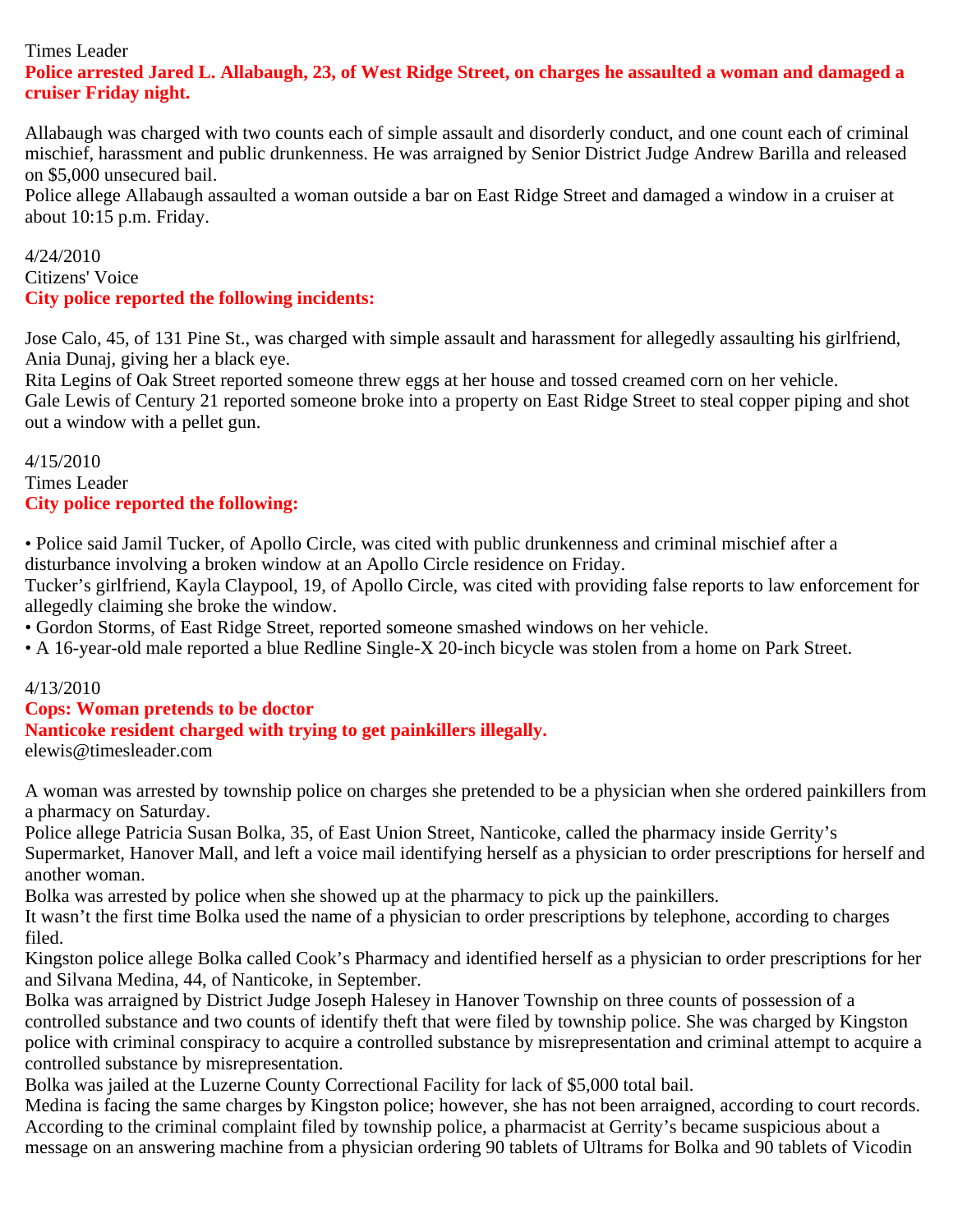for Medina. The pharmacist said the voice on the machine and the voice of the actual physician, which the pharmacist knew, were not the same.

The physician told the pharmacist that he did not call in prescriptions for the two women.

Police arrested Bolka when she showed up at the pharmacy. Bolka told police she has a problem and needs help, the criminal complaint says.

Kingston police allege in the criminal complaint that Bolka called Cook's Pharmacy on Sept. 29, identified herself at a physician and ordered 60 tablets of Alprazolam and 60 tablets of Percocet for Medina on an answering machine.

#### 4/6/2010

#### **Home burglary under investigation in Nanticoke**

Times Leader

A home in the 200 block of East Main Street was burglarized as the tenants slept overnight, police said. Police said the tenants were sleeping on the second floor when the first floor was ransacked. A stereo and stereo equipment from the victims vehicle, which was parked on East Spring Street, were stolen, police said. Anyone with information about the burglary and theft from the vehicle is asked to contact Nanticoke police at 735-2200.

#### 4/6/2010

#### **Nanticoke police investigate graffiti vandalism**

Times Leader

Police said they are investigating at least 17 incidents involving graffiti on garages, homes and vehicles. Police said red and blue color spray paint was used on the buildings and vehicles on Church, Grand, Walnut and College streets.

Anyone with information about the graffiti is asked to contact Nanticoke police at 735-2200.

#### 4/2/2010

**A woman was charged by police on Thursday for allegedly assaulting a man.** Times Leader

Heather Conway, 31, of West Church Street, Nanticoke, was charged with simple assault and harassment. She was arraigned in Wilkes-Barre Central Court and released on \$5,000 unsecured bail.

Police said Conway assaulted Roger Sadowski in their residence at about 3:20 a.m. Thursday, according to the criminal complaint. Police said that Sadowski had injuries to his face, neck and leg.

A preliminary hearing is tentatively scheduled on April 13 before District Judge Donald Whittaker in Nanticoke.

#### 4/1/2010

**Nanticoke man charged in fake drug prescription case** elewis@timesleader.com

A man used a home computer to create bogus prescriptions he filled at three pharmacies using false names, including the name of a deceased relative, according to charges filed by the state.

Marc J. Zawadzki, 36, of Center Street, Nanticoke, was charged by the state Office of Attorney General's Bureau of Narcotics Investigation and Drug Control with 25 counts of possession of a controlled substance by misrepresentation and 23 counts of possession of a controlled substance. He was arraigned Tuesday by District Judge Donald Whittaker in Nanticoke and released on \$25,000 unsecured bail.

Narcotics agents alleged Zawadzki produced prescriptions on a home computer, forging names of three physicians, and had the prescriptions filled at two pharmacies in Nanticoke and a department store pharmacy in Edwardsville from November to February.

According to the criminal complaint:

A pharmacist at Kmart, Route 11, Edwardsville, contacted the Attorney General's Office in January claiming the same person was picking up prescriptions for five people written by three different physicians. Surveillance cameras captured Zawadzki picking up the prescriptions and driving away.

Narcotics agents learned the names of four people for whom the prescriptions were written were false.

A Plains Township physician, whose name appears on the fraudulent prescriptions, told narcotics agents Zawadzki was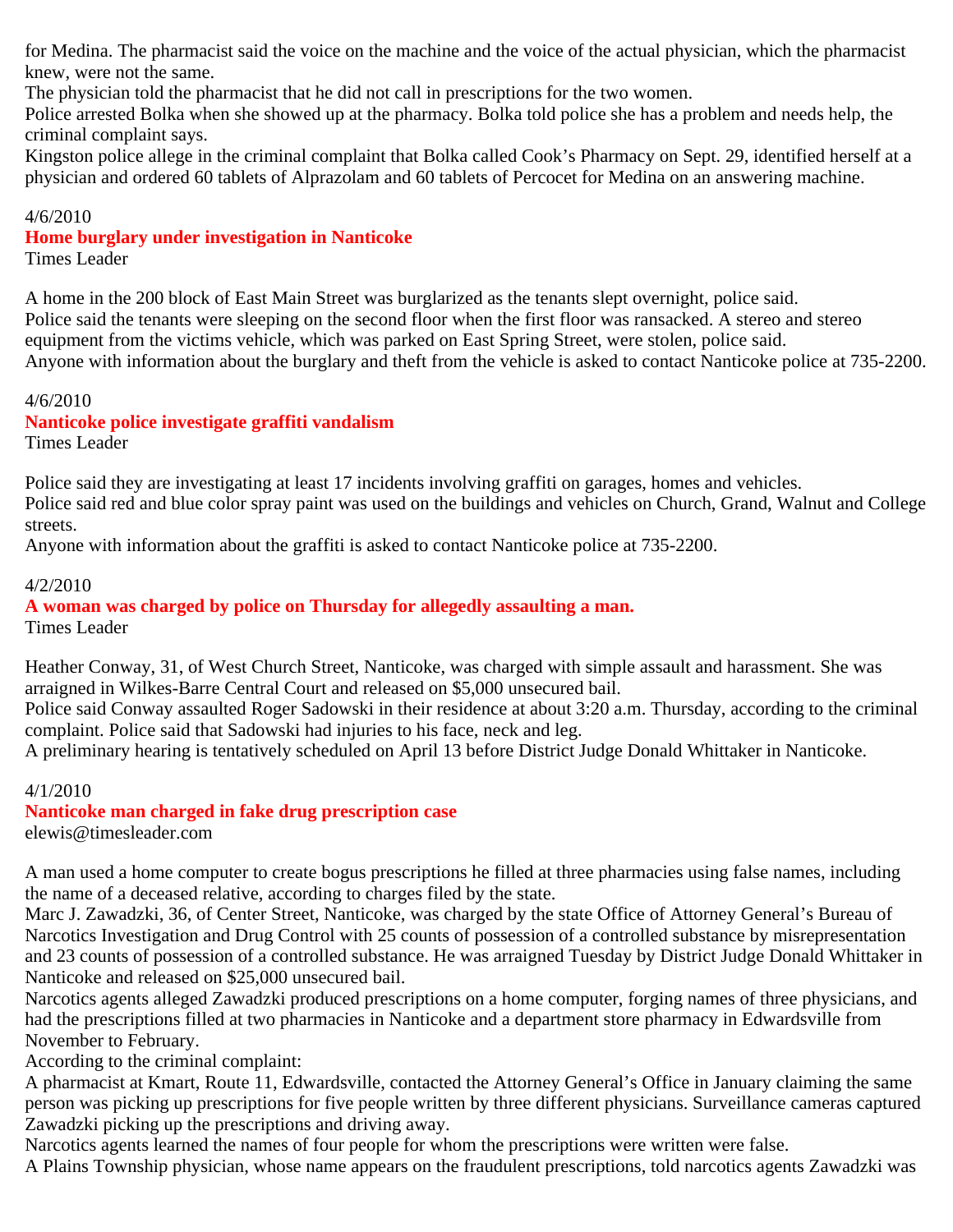a patient but he had not treated him for several years. Narcotics agents were told by a pharmacist at Spotanski's Pharmacy, South Prospect Street, Nanticoke, in February that Zawadzki passed 17 fraudulent prescriptions using four names and three physicians.

Zawadzki contacted the Attorney General's Office on March 3, claiming he created the prescriptions on a home computer and purchased "better grade of paper" at a store to produce them. He told narcotic agents he practiced writing narcotic symbols he obtained from the Internet, made up names and used the name of a deceased uncle on the fraudulent prescriptions.

Narcotic agents alleged Zawadzki also passed bogus prescriptions at the CVS Pharmacy, East Main Street, Nanticoke. Controlled substances that Zawadzki obtained were Percocet, oxycondone, hydrocodone and Xanax. A preliminary hearing is scheduled for April 20 before Whittaker.

#### 4/1/2010

# **Man jailed for manslaughter gets more time**

sdelazio@timesleader.com

A Nanticoke man recently sentenced for causing the death of another man in a fight received an additional one to two years in prison on unrelated drug charges.

Zireek Gardner, 19, of East Main Street, who was sentenced in November on involuntary manslaughter charges and sentenced to four to eight years in prison for the death of William Bentley, received the additional sentence Wednesday on two counts of delivery of heroin and possession with intent to deliver.

The one-to-two-year sentence was handed down by Luzerne County Judge David Lupas, who said the sentence will run consecutively with the involuntary manslaughter sentence Gardner is currently serving.

In the drug case, police said Gardner sold suspected heroin to a police informant on several separate occasions in October.

Gardner was sentenced last year on charges he caused the death of 25-year-old Bentley. Prosecutors said Gardner and Bentley got into a fight on March 26 outside Schiel's Family Market on Hanover Street in Wilkes-Barre.

|Gardner punched Bentley in the back of the head. Bentley never regained consciousness and died the next day after doctors said he was brain-dead.

Police said the fight was the end result of an earlier incident in which Gardner, also known as "Zock," said he was robbed of drugs and money.

The two met by chance outside the grocery store later that day, prosecutors said.

Gardner was represented by attorney John Pike. Assistant District Attorney Jenny Roberts prosecuted the case.

#### 3/24/2010

#### **Police issue citations for illegal dumping**

Citizens Voice

NEWPORT TWP. - Township police on March 17 cited four people who were caught scattering garbage and burning it in the area on Industrial Park Road in Ridgeview, commonly known as the Sandpit, police said.

Those cited include: Earl Lohman, 22, Nanticoke, Michael Swicklik, 20, Mountain Top, Joshua Lohman, 19, Nanticoke, and Cameron Cox, 21, Nanticoke.

Police said the suspect scattered wooden pallets, pieces of exercise equipment, a mattress, bags of household trash and a used tire over a fire. The offenders were observed by police throwing the items on the fire, police said.

# **Nanticoke man cited for discarding trash illegally**

Police cited a Nanticoke man with illegal dumping Friday around 12:15 p.m. on Industrial Park Road in the Ridgeview section of the township, police said.

Police cited Martin M. Lewis, 54, with scattering rubbish and trespass by motor vehicle for driving a Jeep Cherokee with a trailer filled with household garbage back to the area commonly known as the Sandpit, dumping the items. Items dumped include bags and boxes filled with miscellaneous household garbage, old mini blinds, plastic wheel covers, pizza boxes, a broken Bissell Steam Vacuum and a broken projection television.

Thomas Gregorowicz of East State Street reported someone gained entry to his vehicle and stole two CD wallets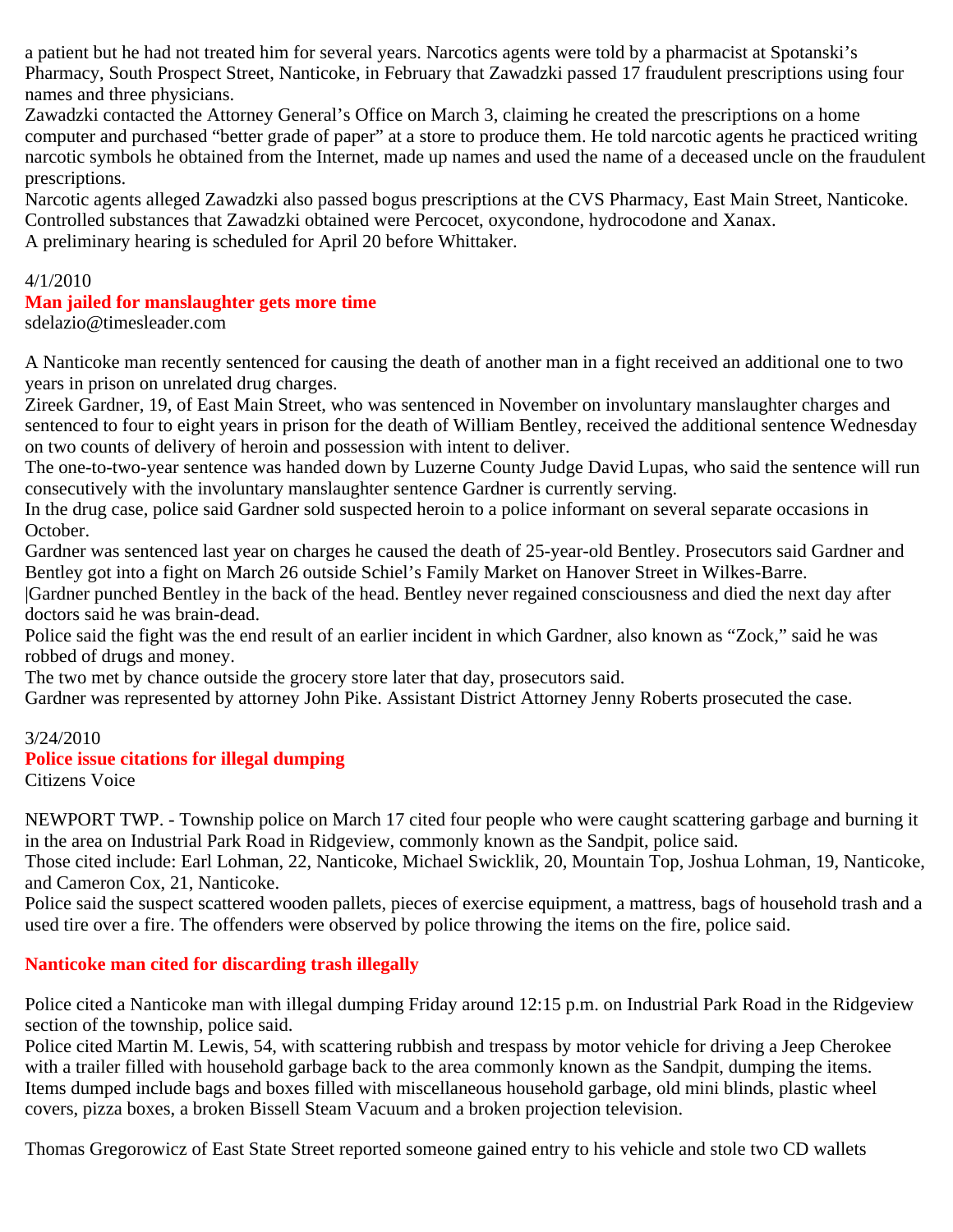containing 40 to 50 CDs.

Jennifer Park, of Apollo Circle, reported someone damaged her backyard shed.

Michael Coffee, of Hill Street, reported someone smashed out the window of his vehicle and stole a flip out television, a flip down television, two amplifiers and a K scale.

Mary Bolinski, of West Union Street, reported someone flattened the tires of three of her vehicles.

Albert Brown, of West Grand Street, reported someone scratched two of his vehicles.

Randy Kashnicki, of East Church Street, reported someone knocked over the top layer of stone from his retailing wall. Duane Krommes, of East Broad Street, reported someone damaged a piece of siding on his home.

Police responded to a domestic dispute on West Union Street and encountered Rafael Munoz, 36, of Plymouth, who police determined was wanted by Philadelphia police.

Police arrested Shamel Harris, 26, of Brooklyn, N.Y., after police responded to a disturbance at 380 E. Ridge St. and he refused to cooperate. Police said Harris provided multiple fake names, and the FBI processing center eventually identified him through fingerprints. He was charged with providing false information to law enforcement.

#### 3/24/2010

# **Plymouth Township man charged with stalking ex-girlfriend, fleeing police**

elewis@timesleader.com

Police filed stalking and related charges against a Plymouth Township man accused of harassing an ex-girlfriend and initiating a pursuit with officers early Tuesday morning.

Police allege Robert Richard Bond Jr., 19, of Bradley Street, was throwing rocks at a window of a residence where his ex-girlfriend resides at about 2:45 a.m. Tuesday. Police spotted Bond driving a vehicle in the area of East Main and Kosciuszko streets around 3:30 a.m.

Bond refused to stop and initiated a pursuit with police on the Sans Souci Parkway and the South Cross Valley Expressway into Plymouth Township, police said.

Police said Bond crashed his vehicle into an embankment on state Route 11, and ran into the Plymouth flats area where he eluded capture.

A police canine was used to track Bond in the secluded area but police believe Bond was provided a ride.

Bond is facing six counts of harassment, three counts of stalking, and one count each of loitering and prowling at night, reckless endangerment, fleeing or eluding police, reckless driving, speeding and failure to keep vehicle on roadway. The charges were filed with District Judge Donald Whittaker in Nanticoke on Tuesday.

Police said Bond has contacted family members.

3/18/2010 Times Leader **City police reported the following:**

• Mary Bolinski, of West Union Street, reported someone flattened tires on three vehicles.

- Albert Brown, of West Grand Street, reported someone vandalized two vehicles.
- Randy Kashnicki, of East Church Street, reported someone knocked over a retaining wall in the rear of his residence.
- Duane Krommes, of East Broad Street, reported someone damaged the exterior of his residence.

3/18/2010 Times Leader **City police reported the following:**

• Ronald Raymond Jones, 48, of South Market Street, Nanticoke, was charged with two counts of driving under the influence after he allegedly crashed a vehicle into a utility pole on East Main Street on Saturday, police said. Police said Jones had a blood alcohol level of .219 percent. An adult driver in Pennsylvania is considered legally intoxicated with a BAC of .08 percent.

The charges were filed with District Judge Donald Whittaker in Nanticoke on Tuesday and mailed to Jones. A preliminary hearing is tentatively scheduled on April 27 before Whittaker.

• Jeffrey J. Gruver, 26, of Dallas Mobile Park, Dallas, was charged on allegations he threatened a woman with a pellet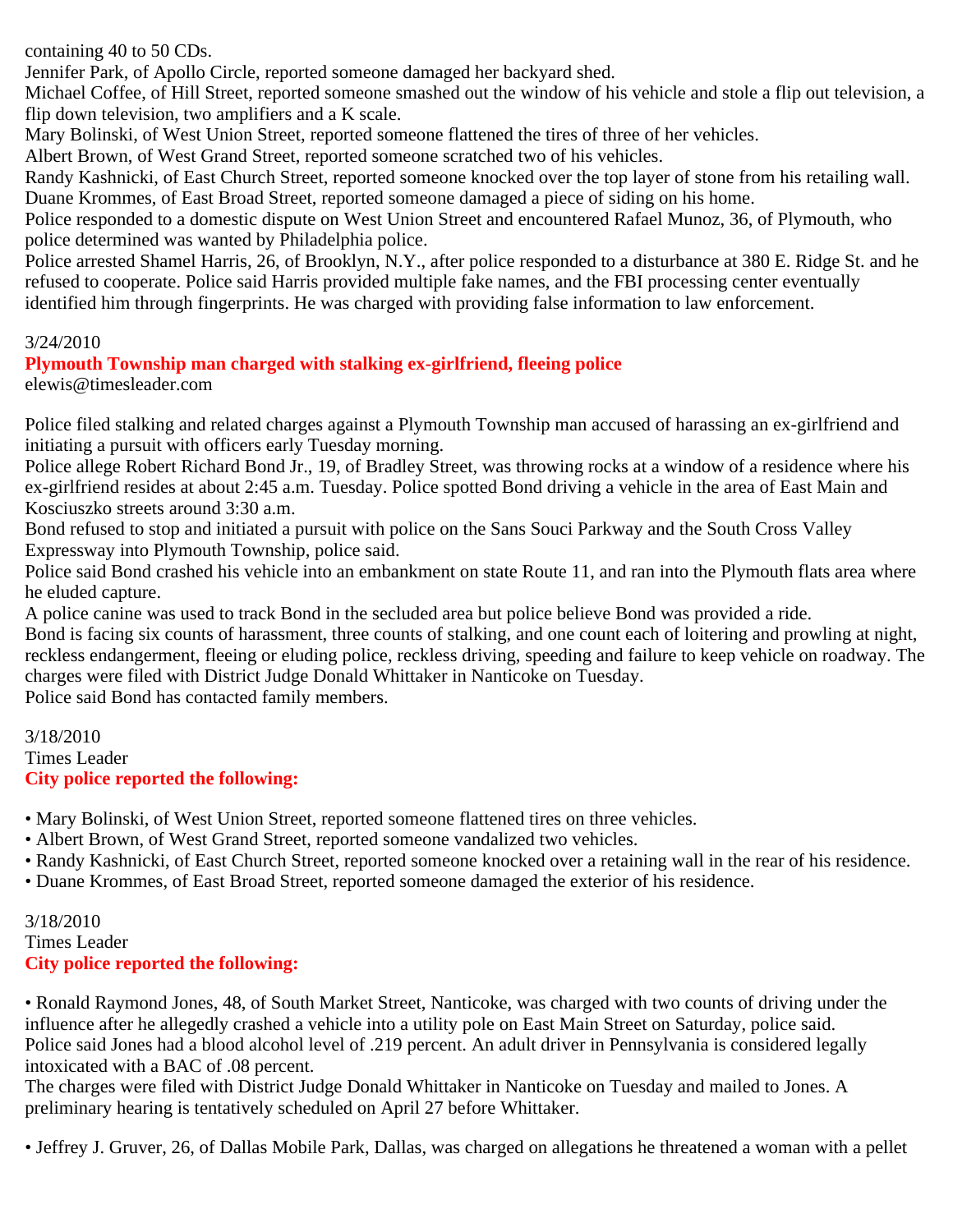gun on West Green Street on March 10.

Gruver was charged with terroristic threats, simple assault, disorderly conduct and public drunkenness. The charges were filed with District Judge Donald Whittaker in Nanticoke and mailed to Gruver.

According to the criminal complaint, Gruver approached a woman walking a dog on West Green Street and began a conversation. The woman said Gruver followed her to her home and asked for a glass of water. She said that when she refused, Gruver aimed a gun at her.

Gruver ran away and was captured by officers after a chase. A pellet gun was found near Locust Street. A preliminary hearing is tentatively scheduled on April 27 before Whittaker.

#### 3/17/2010

#### **Guilty plea could mean long haul in Pa. prison**

**Norman Mayewski, of Nanticoke, pleads guilty to 10 charges, including kidnapping, drug-related counts.** sdelazio@timesleader.com

Assistant District Attorney Albert Yacoub said he'll be asking the judge for a state prison sentence of three to six years when Mayewski is sentenced.

A Nanticoke man pleaded guilty Tuesday to 10 charges relating to seven separate cases, including a kidnapping charge from November 2007.

Norman Mayewski, 25, of West Main Street, entered the plea before Luzerne County President Judge Thomas Burke. Mayewski, who faces 98 years in jail if his sentences are run consecutively on all 10 charges, pleaded guilty to two counts of manufacturing a controlled substance, five counts of delivery of a controlled substance, one count of possession with intent to deliver, one count of kidnapping and one count of possession of a controlled substance. Mayewski was represented by attorney Demetrius Fannick, while Assistant District Attorney Albert Yacoub prosecuted. Yacoub said he'll be asking the judge for a state prison sentence of three to six years when Mayewski is sentenced on April 28.

In the 2007 kidnapping case, police said Dominique Caranante reported she had been assaulted.

Police said Caranante met Mayewski in an alley after he threatened her about a new boyfriend. She said Mayewski asked her to go for a ride with him, but when she said no, he pulled her hair and kicked her in the stomach. Caranante said Mayewski forced her into his vehicle and drove to Interstate 81, where he threatened to jump off a bridge into traffic. Mayewski then took the woman to his residence, but she ran out of the house to a nearby friend's home. In the unrelated drug cases, police said Mayewski packaged pills, identified as klonopin and Percocet, on Nov. 26, 2007. On June 6, 2007, Mayewski sold suspected heroin and crack cocaine to a police informant, as well as on three other occasions, in April, August and October of 2007, police said.|

Also in October 2007, police pulled over a vehicle driven by Mayewski in which they found \$1,273 in cash and suspected crack cocaine.

Police said that when they searched Mayewski's residence, they found a digital scale, a computer with video cameras taping the outside of the home, a police scanner, a bag of unidentified white liquid and two boxes of sandwich bags.

#### 3/12/2010 Citizens' Voice **City police released information on the following incidents:**

Ryan Zendarski of East Main Street said someone smashed two windows on his vehicle while it was parked near his home.

Barbara Garren of College Street reported someone smashed a hole in the rear window of her vehicle.

Adam Zwolinski of West Church Street reported someone damaged the rear quarter panel of his vehicle.

Raymond Drexler of Front Street said someone entered his vehicle and stole an iPod, a GPS unit and CDs.

Angel Halchak of Coal Street reported someone slashed two tires on her vehicle while it was parked at her residence.

Leonard Domzalski of South Hanover Street reported someone threw a dozen eggs at his home.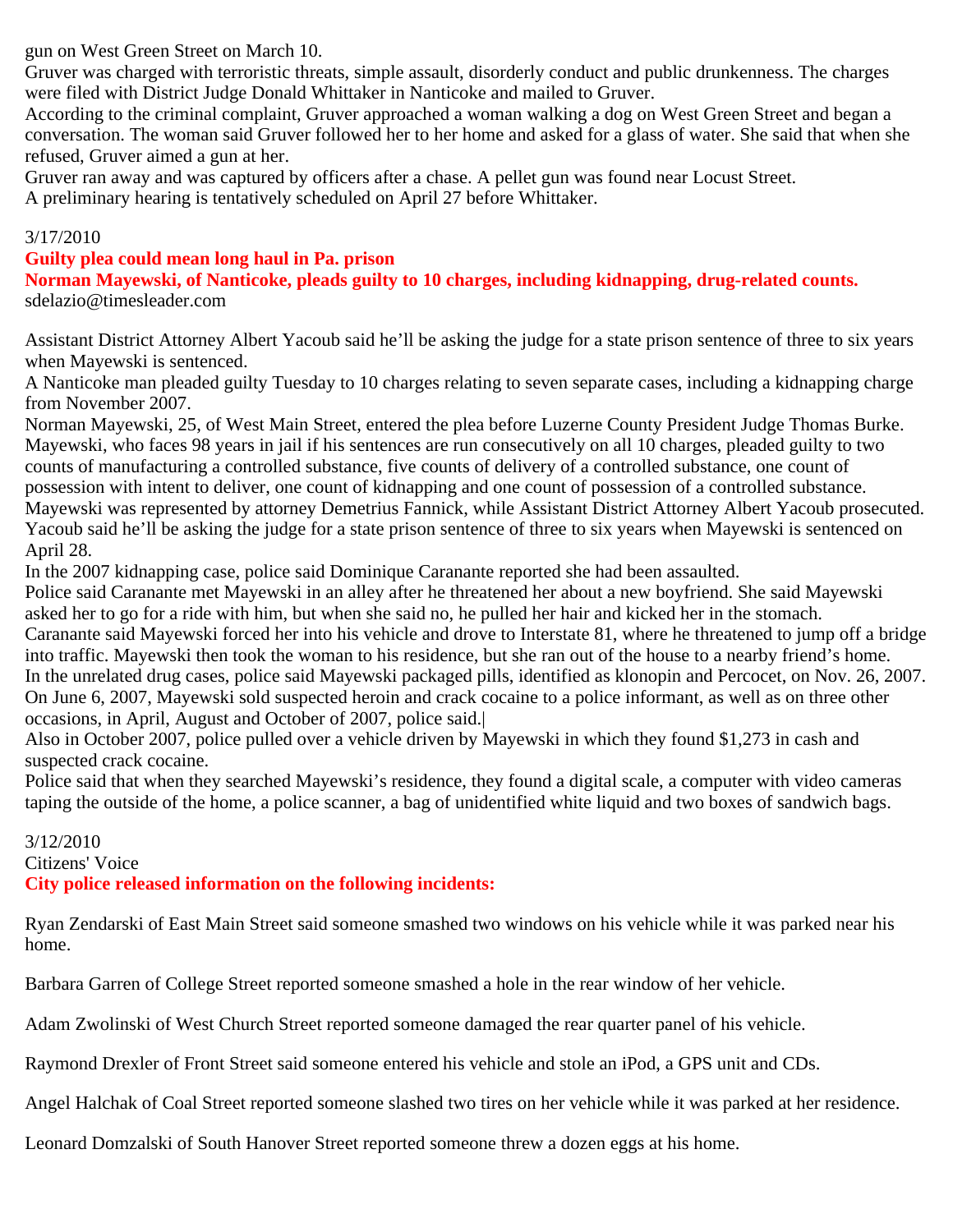James Wright Jr. of West Grand Street was cited for harassment after an altercation with his sister's boyfriend.

Scott Alfonso of Center Street was cited for public drunkenness after police were dispatched to a male threatening a caller.

#### 3/11/2010 Times Leader **City police reported the following:**

• A man was charged after a parking dispute involving his girlfriend.

John J. Balut, 41, of South Market Street, Nanticoke, is charged with accidents involving damage to vehicle, criminal mischief, false reports to law enforcement, disorderly conduct and three traffic violations. The charges were filed with District Judge Donald Whittaker in Nanticoke on Tuesday and mailed to Balut.

• Police charged two people after helping them with a vehicle that was stuck in snow on Middle Road on March 4. Thang Duc Nguyen, 19, of South Hancock Street, Wilkes-Barre, and Asia Marie Cobb, 21, of Park Avenue and South Empire Street, Wilkes-Barre, were charged with disorderly conduct and public drunkenness. Nguyen was further charged with obstructing justice, possession of alcohol by minor and careless driving, and Cobb with resisting arrest. The charges were filed with District Judge Donald Whittaker in Nanticoke and mailed to Nguyen and Cobb.

• Two men were charged on allegations they assaulted each other during a road rage dispute on March 2. Brett Michael Williamson, 18, of East Washington Street, Nanticoke, was charged with simple assault, harassment and disorderly conduct. Christopher Michael Shon, 37, of Honey Pot Street, Nanticoke, was charged with two counts of simple assault, and one count each of harassment, disorderly conduct and driving with a suspended license. The charges were filed with District Judge Donald Whittaker in Nanticoke and mailed to Williamson and Shon.

#### 2/28/2010 Times Leader **City police reported the recent following:**

• Meichin Huang, of Mountain Top, reported someone stole the registration plate from her vehicle while it was parked at Nanticoke Special Care Hospital.

• Erin Gutkowski, of East Noble Street, reported someone threw a brick through a window at her residence.

• Priscilla Mazur, of Nanticoke, reported a woman stole her purse while she was walking on East Main Street.

• Robert M. McCue, 72, of Kelfield Drive, Nanticoke, was arrested on evidence of drunken driving after a crash on West Washington Street on Saturday.

McCue was charged with two counts of driving under the influence and a single count of careless driving. The charges were filed with District Judge Donald Whittaker in Nanticoke and mailed to McCue on Thursday.

Police allege McCue had a blood alcohol content of .295 percent after he struck a parked vehicle.

An adult driver in Pennsylvania is considered intoxicated with a BAC of .08 percent.

A preliminary hearing is scheduled for March 16 before Whittaker.

# 2/26/2010

**Two people have been charged with harassing and threatening a couple that was traveling through the city with their child.**

Citizens Voice

Catherine Oshinski, 21, and Ryan Briggs, 22, both of 1129 S. Prospect St., are charged with disorderly conduct. Oshinski was also charged with harassment.

Police say on Feb. 18 they approached a couple that was stopped at a stop sign, yelling "you are a snitch" and "scum" to Eric Karvaski and girlfriend, Robin Buckley, while they were with their 2-year-old daughter. Oshinski then spit on Karvaski, police said.

# 2/26/2010

**City police have arrested a man on aggravated assault and robbery charges for slashing a man in the face and stealing \$45 from his pocket on Jan. 1 at 253 Apollo Circle, police said.**

Citizens Voice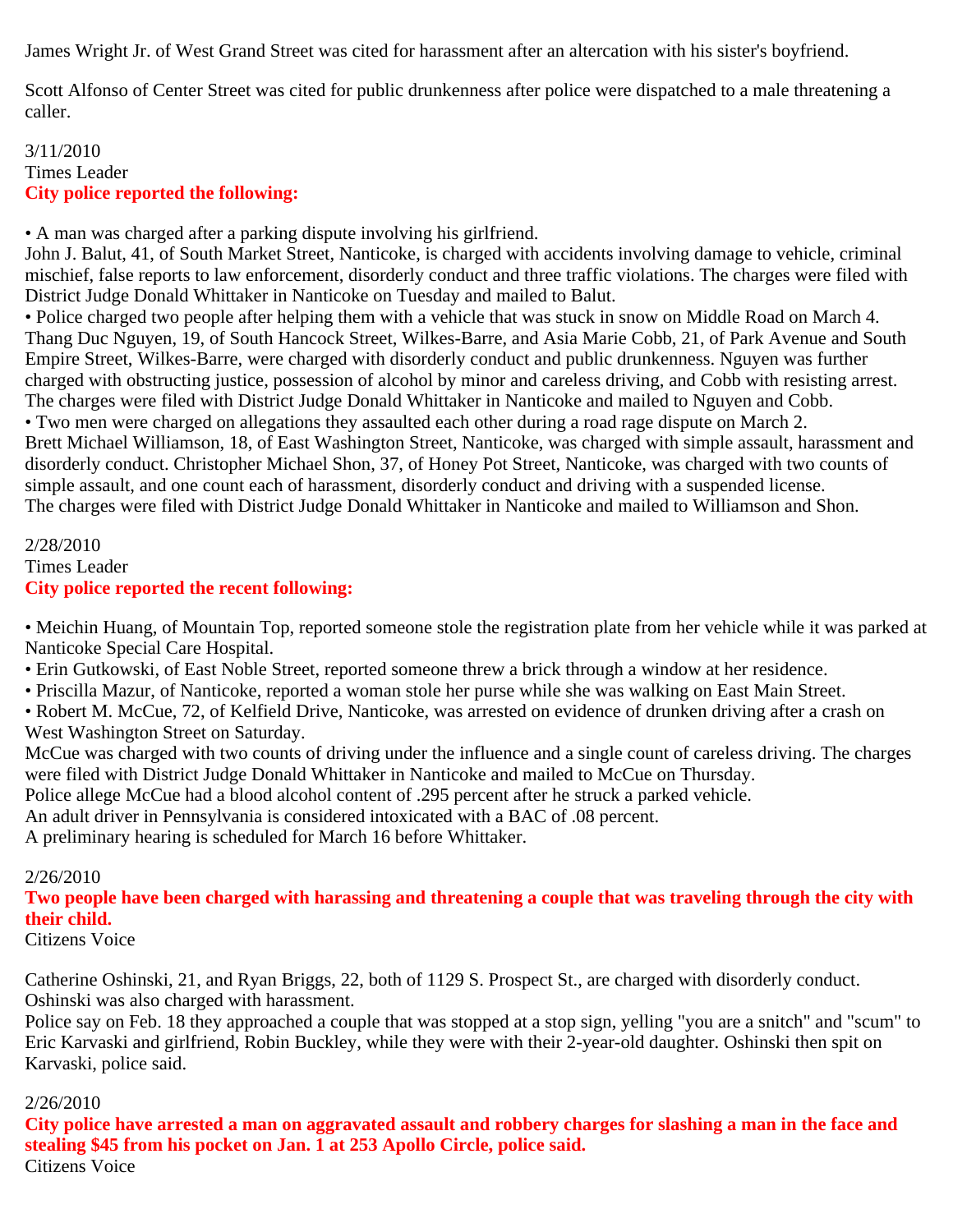Karsheen J. McNeil, last known address of 62 Third St., Larksville, is charged with aggravated assault, robbery, theft, simple assault and recklessly endangering another person.

According to arrest papers:

McNeil, a convicted drug dealer, assaulted, slashed and robbed Theodore Glowacki Jr. around 7 a.m. on Jan. 1 after accusing him of stealing a woman's purse containing money. Trista Sims, occupant of 253 Apollo Circle, had owed money to McNeil, a man she met months ago at the Prospect Street Cafe in Nanticoke.

Glowacki and Sims previously told McNeil that another man stole the purse, but McNeil believed Glowacki was involved. Glowacki said McNeil slashed him across the neck and face with a blade and then punched him several times in the face.

McNeil then fled into a waiting Lexus, which was occupied by two other men. Wilkes-Barre police detectives later helped identify McNeil.

# 2/24/2010

#### **Man wanted on bad checks**

Times Leader

State police at Hazleton said they are searching for Albert Patrick Huff, 42, on charges he passed nearly \$7,000 in checks at three businesses on a closed checking account.

Police allege Huff wrote checks to Murphy Lumber Company, state Route 437, Dennison Township, Shelly's Lumber, state Route 940, Foster Township, and Conyngham Builders, state Route 93, Sugarloaf Township, from Dec. 30 to Jan. 5.

Police said the bad checks totaled \$6,959.78.

Huff purchased large amounts of copper pipe that has a high scrap value, police said.

Police said Huff has operated under the business name of "AK Construction," and has ties to Hazleton and **Nanticoke**. Huff is charged with eight counts of bad checks and three counts of theft, which were filed with district judges Daniel O'Donnell and Gerald Feissner.

Huff is also wanted by the Luzerne County Sheriff's Department on a warrant for failing to appear at a court hearing on Jan. 25, according to court records.

#### 2/21/2010

**A man who said that two men stabbed him allegedly used another person's identity at Wilkes-Barre General Hospital, police said.**

See Below - From Times Leader

James Michael Hughes, 21, last known address as State Street, Nanticoke, was arraigned Thursday on charges of identity theft and providing false identification to law enforcement. He was jailed at the county prison for lack of \$10,000 bail.

According to the criminal complaint:

Hughes arrived at the hospital on Jan. 24 saying he was stabbed by two men on Hazle Avenue, Wilkes-Barre. Hughes identified himself at the hospital as 25-year-old Thomas Segeda.

Police said in the criminal complaint that Hughes provided vague information about the stabbing and identified himself to officers as Segeda.

Published reports of the stabbing prompted a response from Thomas Segeda, who contacted police on Jan. 25. He told police that his wallet with his driver's license was either lost or stolen, and he had received phone calls from friends about the stabbing.

Segeda said there were other reports that his identity had been used without his knowledge.

Police obtained video recordings from the hospital that showed Hughes, not Segeda, walking into the emergency room, the criminal complaint says.

A preliminary hearing is scheduled for Feb. 25 in Wilkes-Barre Central Court.

2/10/2010 Citizens' Voice **Police seek Nanticoke man accused of identity theft, racking up medical bills - APPREHENDED**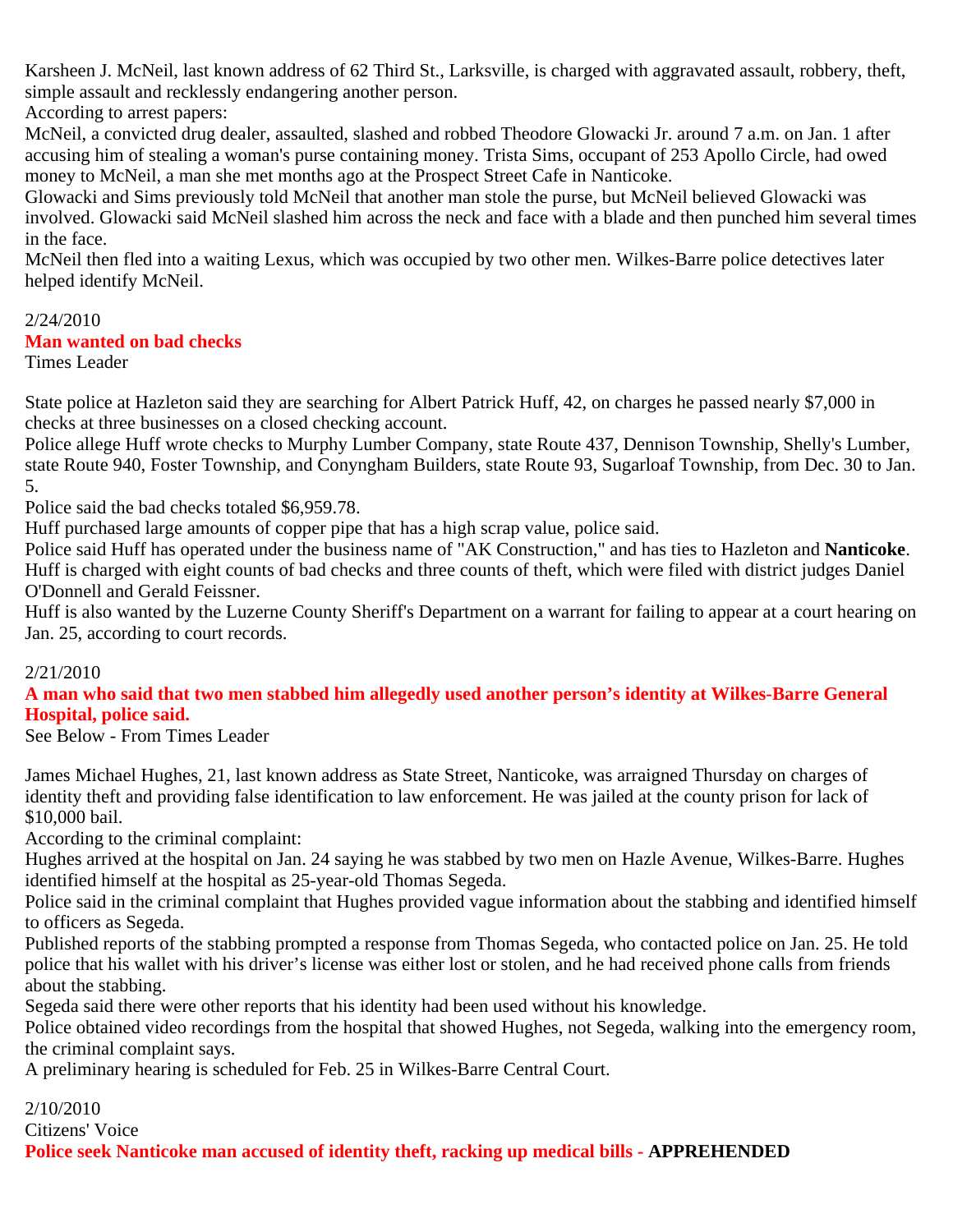

Wilkes-Barre police have filed an arrest warrant against a man who was stabbed, then gave police and medical officials the wrong identity.

James M. Hughes Jr., 21, of Nanticoke, is charged with identity theft and providing false information to law enforcement.

After being taken to the hospital, Hughes allegedly told authorities he was Thomas Segeda, 25.

When the story was reported in local newspapers, the real Segeda approached police, saying his driver's license was stolen several months earlier and someone was using his identity.

After reviewing hospital surveillance footage, police later determined Hughes used Segeda's identity and racked up thousands in medical bills.

Hughes suffered a wound to his abdomen, but was released within a day.

Police have not been able to locate him.

Anyone with information on Hughes' whereabouts is asked to call detectives at 208-4201.

# 2/10/2010

#### Times Leader **City police reported the following on Tuesday:**

• Trista Sims, of Apollo Circle, reported someone threw a rock through her kitchen window and patio doors.

- Charles Miller Jr., of Front Street, reported a black landscaping trailer was stolen from Front Street.
- Police said Michael Laury, of Pittston, was cited with harassment after he allegedly shoved an ex-girlfriend.
- Police said they cited a 15-year-old male for retail theft after he allegedly stole merchandise from Weis Market.
- Judy Fisher, of South Market Street, reported someone stole the registration plate from her vehicle.

• Police said Marion Wootton, of Hanover Township, was cited for harassment for allegedly punching a woman and pulling her hair.

• Martin Ruminski, of West Noble Street, reported someone stole a pink and white Barbie Huffy bicycle.

• Police charged John Deiter Jr., 40, and Akemi Burch, 43, both of East Spring Street, with simple assault and harassment after a dispute inside their residence on Friday.

Deiter and Burch were arguing about a phone call Deiter received, and assaulted each other, according to the criminal complaints.

Police said in the criminal complaint that Deiter suffered an injury to his eye, and Burch suffered an injury to her face. Preliminary hearings are tentatively scheduled on Feb. 16 before District Judge Donald Whittaker in Nanticoke.

2/3/2010

# Citizens' Voice

# **City police released information on the following incidents:**

Someone broke into the Quoit Club on Railroad Street and stole money from the poker machine, jukebox and two plastic cups. Two bottles of liquor were also taken.

Someone stole three lottery tickets and a SPCA donation canister from Uni-Mart on North Market Street.

George Zelenak of Pine Street reported someone scratched his vehicle.

Leonard Bukofski reported someone smashed the patio windows to a property he owns on Orchard Street and removed two stained glass windows.

Ryan Zendarski of Glen Lyon reported someone egged his vehicle twice while it was parked on Garfield Street.

Alexander Oko of East Church Street told police someone broke into his residence and stole a handgun and a safe,

which contained money and paperwork. He also reported someone entered his vehicle and stole his stereo system.

Michelle Knoss of West Noble Street said someone entered her vehicle and took various paperwork.

Tina Thompson of Kosciuszko Street said someone entered her boyfriend's vehicle while it was parked by her home and stole some loose change.

Norman Voyton of West Ridge Street reported someone stole a wrought iron gate from his property.

Donald Robinson of East Ridge Street said someone took a 36-inch Sony television, a video game system and a satellite television converter box.

Vince Bohinski of Honey Pot Street said someone smashed the windshield to his son's pickup truck.

Bernard Rentko, 38, of Union Street, was cited for public drunkenness after he was observed staggering on the 500 block of Prospect Street. He was released to the custody of his wife.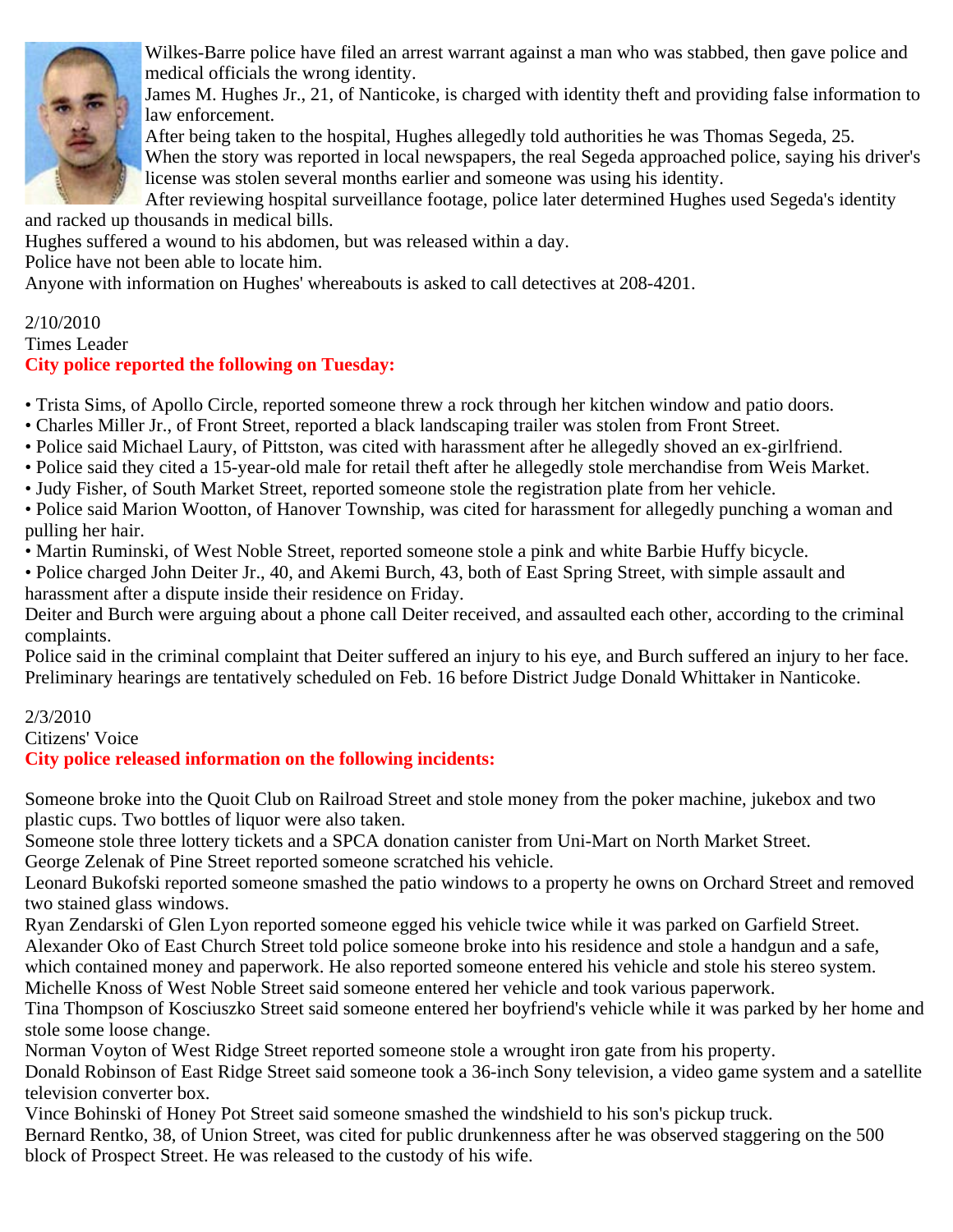Edward Allison Jr., 37, of State Street, was arrested for public drunkenness and resisting arrest after he was found curled up outside an apartment door with vomit on himself.

### 2/2/2010

# **Man charged with stealing keg from American Legion**

Citizens' Voice

A Nanticoke man is accused of attempting to steal a keg of beer from an American Legion post by claiming he was hired by one of its employees - who police say never even met him.

Joshua George Hallas, 27, is charged with burglary, criminal trespass and theft by unlawful taking. He also faces similar charges for an unrelated home burglary on Jan. 21.

According to arrest papers, police arrived at American Legion Post 350 on West Broad Street around 5:30 p.m. Saturday. A witness said she saw Hallas in the basement, walking out of the cooler with a beer keg. Hallas claimed he was hired by an employee to clean the basement and move the keg, but police said the employee denied this and didn't even know Hallas.

Hallas is also suspected of stealing two antique mirrors and a vanity desk worth more than \$2,000 from a West Noble Street home.

Hallas was arraigned in front of Magisterial District Judge Donald Whittaker and jailed in Luzerne County Correctional Facility in lieu of \$20,000 straight cash bail. His preliminary hearing is scheduled for Feb. 9 at 10 a.m. on both incidents.

#### 2/2/2010

Times Leader

**Michael Graboske, 47, pleaded guilty to unlawful sale and possession of stolen firearms before U.S. District Court Senior Judge James M. Munley on Monday in connection with a burglary of a sporting goods store.**

Graboske, of Hanover Township, admitted to his role in the early morning burglary at Nimrod Haven Gun Shop, Sans Souci Parkway, Hanover Township, on Aug. 19.

Authorities say Graboske stole 33 handguns and sold two firearms in Nanticoke on Aug. 21, according to arrest records. Graboske faces up to 10 years in a federal prison and a \$250,000 fine when he is sentenced on May 3.

A co-conspirator in the case, Raymond Thomas Rittenhouse, 22, of Hanover Township, is tentatively scheduled for a trial in federal court on Feb. 16.

Authorities recovered 29 of the 33 stolen handguns from the pair's shared residence in the Askam section of Hanover Township.

#### 1/29/2010

Times Leader

**Police said Paul John Cimakasky, 56, of Lincoln Avenue, Nanticoke, was charged with simple assault and harassment on Wednesday.**

He was released on \$5,000 unsecured bail.

According to the criminal complaint: Sandra Cimakasky told police her husband threw a plant that struck her in the leg during a domestic disturbance in their home at about 12:40 a.m. Wednesday.

Cimakasky denied striking his wife. Police said plants and dirt covered two rooms inside the home.

A preliminary hearing is scheduled for Feb. 2 before District Judge Donald Whittaker in Nanticoke.

#### 1/28/2010 **Times Leader Police Blotter**

**A** charge of receiving stolen property against Thomas Powell, 24, was dismissed during a preliminary hearing on Tuesday.

Nanticoke police had charged Powell, of Nanticoke, with riding a stolen bicycle on Nov. 29, according to the criminal complaint.

**A** man accused by police of attempting to burglarize an elderly couple's home and filing a false report waived his right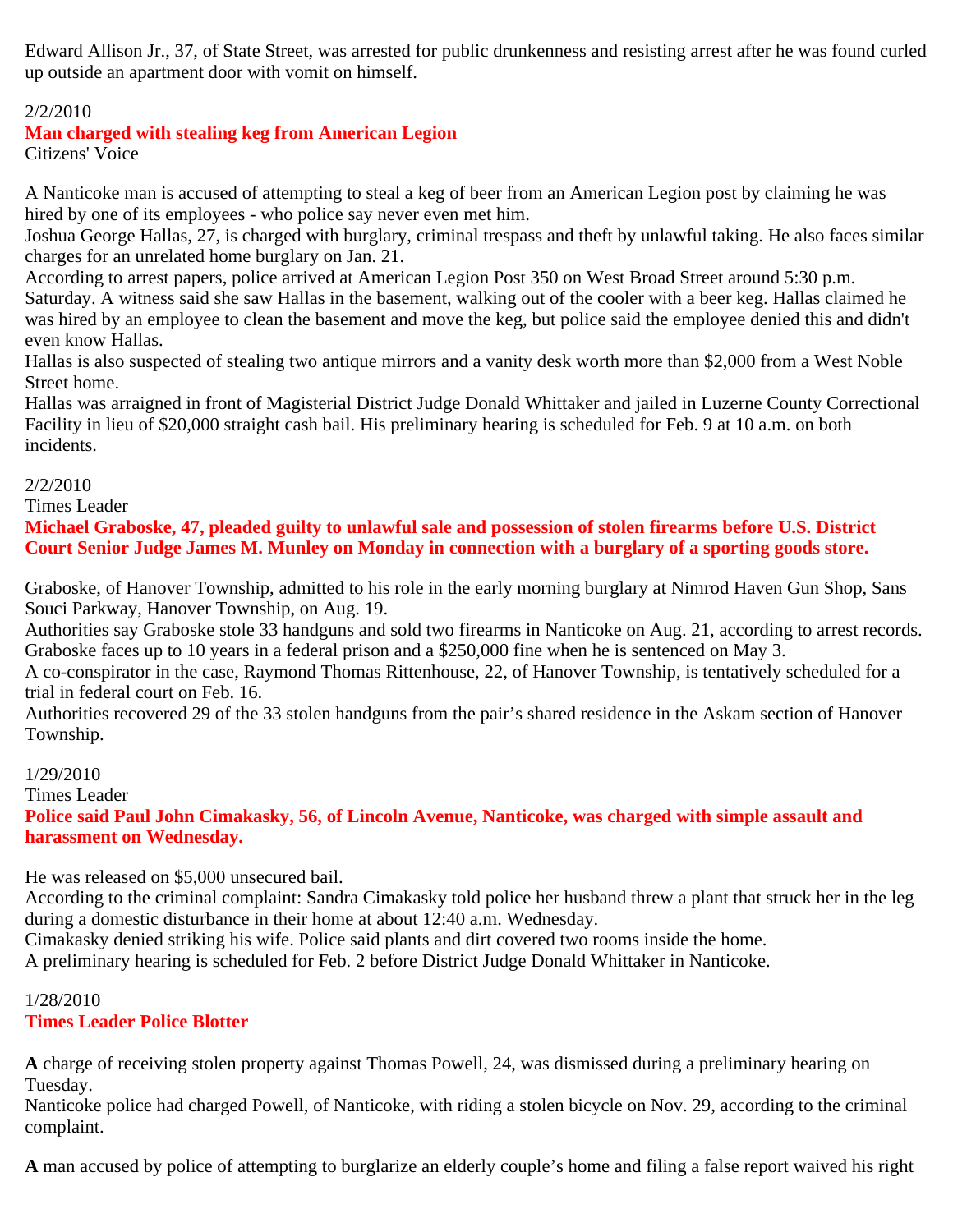to a preliminary hearing before District Judge Donald Whittaker on Tuesday.

John Chernowsky, 25, of South Walnut Street, Nanticoke, waived charges of criminal attempt to commit burglary, criminal attempt to commit trespass, false reports to law enforcement and possession of drug paraphernalia to Luzerne County Court.

Police withdrew a charge of criminal mischief against Chernowsky.

Chernowsky allegedly attempted to force open a second floor window to an elderly couple's home on East Church Street on Nov. 24. He also is accused of fabricating a story that he was the victim of a robbery on Nov. 23 and possessing a syringe on Nov. 30, according to the criminal complaints.

1/27/2010 Citizens' Voice **City police reported the following incidents:**

. Susan Ramos reported two antique mirrors and a desk were taken from a home on West Noble Street.

. Scot Martinelli reported someone removed all the wiring from the basement of a West Noble Street home.

. Chester Prymowicz of South Market Street reported someone stole a wrought iron gate from his yard.

. Charles J. Holminski, 23, of West Church Street, was cited for disorderly conduct and public drunkenness after police were called to a domestic disturbance at his residence.

. William Rowland, 54, of 372 E. Church St., is charged with simple assault for kicking a shoe at his wife's face and pushing her son into a wall.

. Kenneth Humphrey, 40, of 382 E. Ridge St., 2nd Floor, is charged with simple assault and harassment for hitting his son while attempting to strike his wife, police said.

#### 1/26/2010 Citizens' Voice **City police reported the following incidents:**

. Jennifer Mendoza, of West Church Street, reported someone smashed the driver's side window of her vehicle.

. Andrew Antolik of South Chestnut Street reported someone smashed the rear passenger side window of his van.

. Brianna Engle reported someone cut the driver's side tire of her vehicle.

. Police responded to an alarm at Power Train Services on Railroad Street and discovered that someone pried open the door. Officers and a police K-9 searched the building, but did not locate anyone.

# 1/12/2010

Times Leader

# **Police released the following recent reports:**

• Robert Prestash, of South Hanover Street, reported a money order was stolen from his vehicle.

• Ian Hazus, of Nanticoke, reported a window was smashed on his vehicle while it was parked at Tommy Boys Bar and Grill.

• David Holminski, of West Church Street, reported a window was smashed at his home.

• Brian Aftewicz, 29, of Nanticoke, was cited for public drunkenness after he was found allegedly intoxicated and carrying a can of beer.

• Thomas Gregorowicz, of Nanticoke, reported an air conditioner and stereo speakers were stolen from his residence.

• Robert Gogola, of Garfield Street, reported tools and construction equipment were stolen from under the porch at his home.

• Darryl Mathis, of West Union Street, reported a window was smashed at his residence.

# 1/9/2010

Times Leader

# **Police reported the following recent incidents:**

• Jacqueline Perkowski, of Slope Street, reported a CD/DVD player was stolen from her vehicle while it was parked near her residence.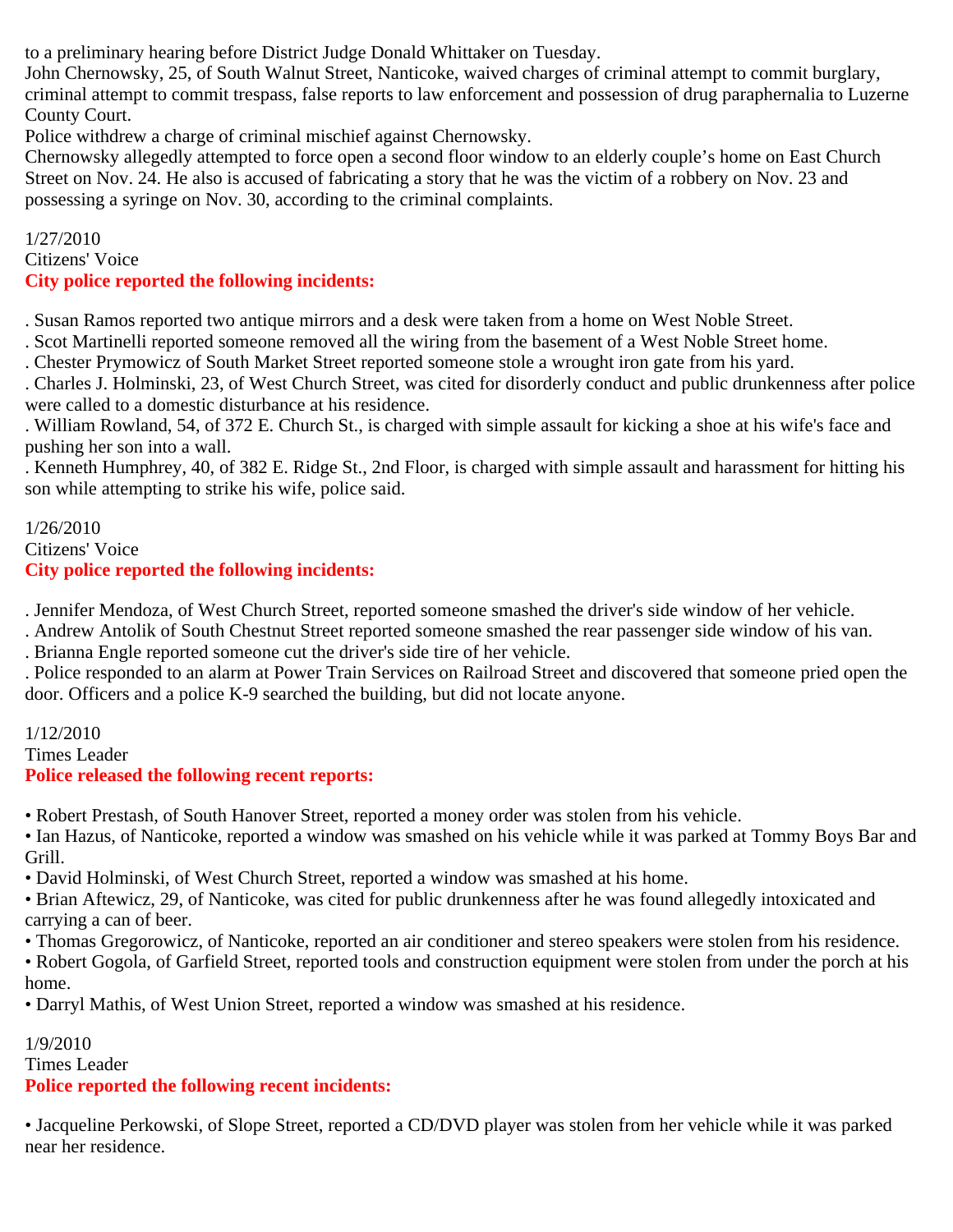• Richard Wright, 26, of Hunlock Township, was cited with public drunkenness after he called police requesting a ride to his home from a Main Street business.

• Michael Crawn, of Minden Court, reported someone threw eggs at his vehicle while it was parked near his residence.

• Donna Arnold Klotz, of Nanticoke, reported a rear window wiper blade was damaged on her vehicle while it was parked outside the Mill Memorial Library.Z

• Christine Ferris, 35, of Nanticoke, was cited with public drunkenness after police said she was intoxicated on South Prospect Street.

• Michael Bohinski, 29, of Nanticoke, was charged with violating a protection from abuse order after his wife said he harassed her on the telephone.

• Joseph Yencha, of South Hanover Street, reported a metal gardening trestle was damaged.

• Trista Sims, of Nanticoke, reported her purse was stolen by a guest at her residence.

• Michael Engle, 35, of Nanticoke, was cited with harassment after his sister-in-law alleged he left several threatening text messages.

• Kim Littleford, 36, of Nanticoke, was charged with two counts of driving under the influence, and two traffic citations, after she drove to a woman's house on Park Street, Nanticoke, on Dec. 30. A preliminary hearing is scheduled for Feb. 9 before District Judge Donald Whittaker in Nanticoke.

• Jodelle Marie Lamoreaux, 40, was cited with retail theft for allegedly stealing razors from Weis Market.

### 1/1/2010

Times Leader

# **City police reported the following incidents:**

Jane Adamczyk, of East Grand Street, reported Tuesday that someone entered her vehicle and damaged the ignition. A woman reported on Tuesday that someone broke into her South Walnut Street residence and stole Christmas presents consisting of two cards that play music, two sets of pajamas, the "Terminator Salvation" movie and a dinosaur that walks and talks.

Isabel Haydock, of South Hanover Street, reported Tuesday that someone stole a wrought iron gate from in front of her house.

Michael Whalley reported on Tuesday that someone damaged the solar lights in front of his South Walnut Street house. Albert Huff, 42, of Nanticoke, was cited with public drunkenness, scattering rubbish and criminal mischief Tuesday after officers were dispatched to a South Prospect Street address on a report of a man kicking a door.

Sharon Holena, of East Church Street, reported someone threw an unopened can of beer through her front porch window.

Mildred Sukadelski, of South Hanover Street, reported Tuesday that someone damaged the windshield and front passenger door window of her vehicle.

A woman reported Tuesday that someone damaged her fence posts.

Two wrought iron gates were stolen Tuesday from in front of St. John's Orthodox Church, Welles Street.

Michael Thens, of Wilkes-Barre, was cited with retail theft after allegedly taking various food items at Weis Market on Tuesday.

1/1/2010

Times Leader

**City police arrested 43-year-old Akemi Burch and charged her with attacking her boyfriend at their residence on Saturday**.

Burch, of East Spring Street, was charged with simple assault and harassment, court records show. She was arraigned and released on recognizance. A preliminary hearing has been tentatively scheduled for Jan. 12.

#### **2009**

12/23/2009

Times Leader

**Police said they are investigating a home burglary and the theft of a vehicle while the elderly homeowner slept Monday morning.**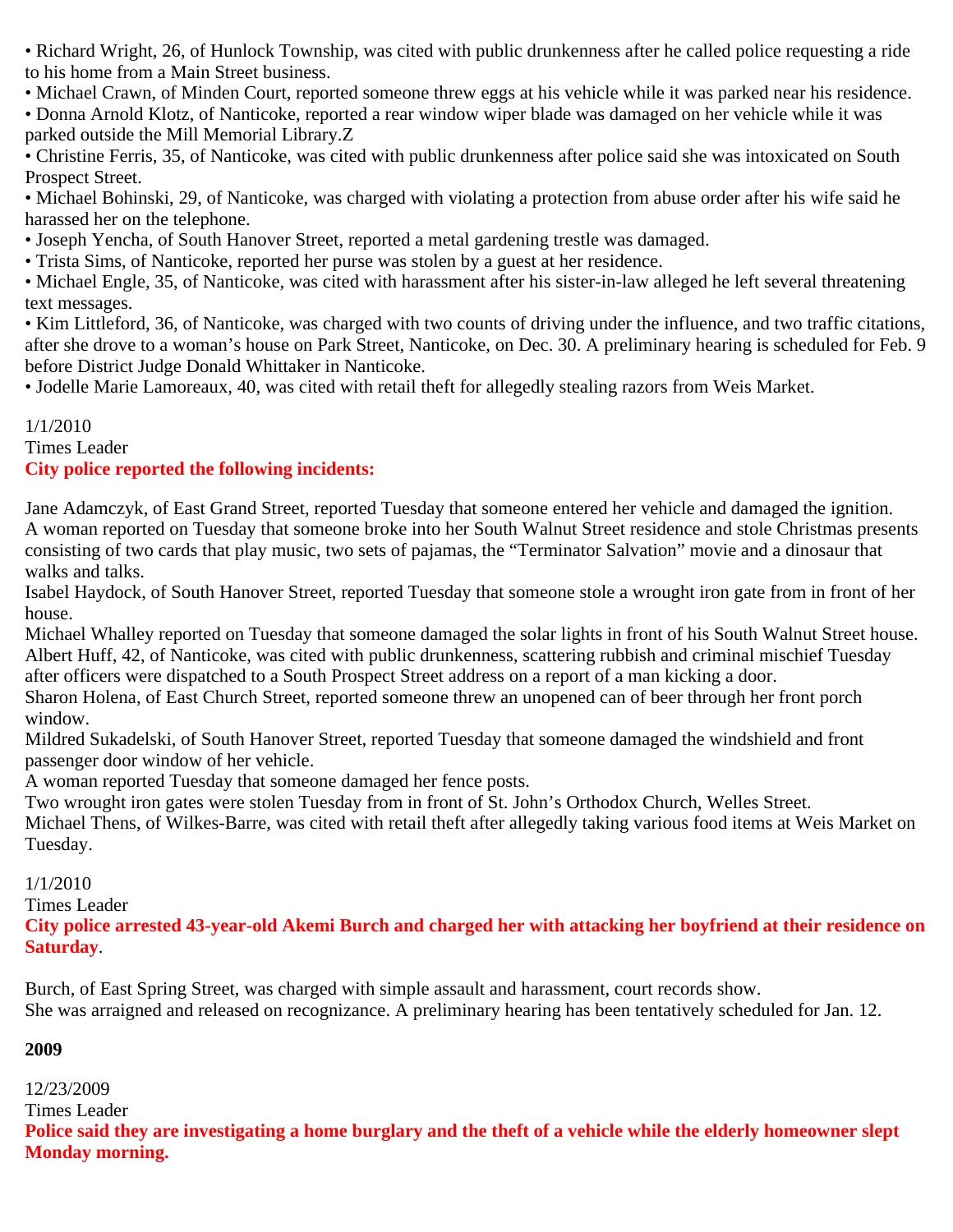A person entered the residence in the 100 block of East Union Street while the homeowner, an elderly woman, was sleeping, police said.

Police said the woman discovered jewelry, prescription medication and her vehicle stolen when she awoke. Police said the stolen vehicle was a tan, four-door 2005 Chevrolet Malibu with Pennsylvania registration plate PD8024N.

Anyone with information about the burglary and thefts is asked to contact Nanticoke police at 735-2200.

### 12/22/2009

Times Leader

**City police reported the following unrelated incidents:**

Joseph Thompson reported someone entered his apartment through an unlocked window and stole a 42-inch flat-screen television.

Amanda King reported someone threw a concrete block through the window of her brother's vehicle while he was not home.

Charles Dennis, 40, of Dallas, was cited with harassment after he had left multiple messages on an answering machine after being told not to have contact with the complainant.

Andrew Novack, of East Ridge Street, reported someone threw a piece of concrete through his living room window. Robert Kozlowski, of South Market Street, reported someone entered his vehicle and stole change.

Tracy Zdziarski, of West Noble Street, reported someone entered her vehicle and stole her iPod.

Cindy Prestash, of South Market Street, reported someone entered her vehicle and stole change.

Joseph Golembeski, of East Union Street, reported someone entered his vehicle and stole change.

#### 12/22/2009

Times Leader

**A city woman was arrested on charges of retail theft Wednesday after police said she stole several items from Weis Market in Nanticoke.**

Heather Lynn Tolodzieski, 20, of Apollo Circle, was charged after police said she stole items totaling \$46 from the grocery store.

According to an affidavit of probable cause, Tolodzieski was observed by a loss prevention officer failing to scan several items at a self-checkout aisle in the store.

The loss prevention officer followed Tolodzieski to the exit where, he said, Tolodzieski was uncooperative in providing identification and denied not wanting to pay for merchandise.

#### 12/17/2009

**A man accused by police with providing false information on an application to purchase a firearm waived his right to a preliminary hearing before District Judge Donald Whittaker on Tuesday.** Times Leader

James Vonsavage, 56, of Kingston, waived charges of sale or transfer of firearms and unsworn falsification to authorities to Luzerne County court.

Police allege Vonsavage provided false information about not having felony convictions when he completed an application to purchase a gun at D&R Sporting Goods, Main Street, in June 2008, according to the criminal complaint.

#### 12/8/2009

**Police said Rhonda Ann Parry, 47, of West Grand Street, was cited with possession of drug paraphernalia after a box containing marijuana was allegedly found in her residence.**  Times Leader

Police said they were investigating a dispute at the residence involving Parry and a boyfriend on Aug. 17. Police said a box containing marijuana and a pipe was hidden in a desk, according to the criminal complaint. Police filed the charge with District Judge Donald Whittaker on Friday. A preliminary hearing is tentatively scheduled on Jan. 5 before Whittaker.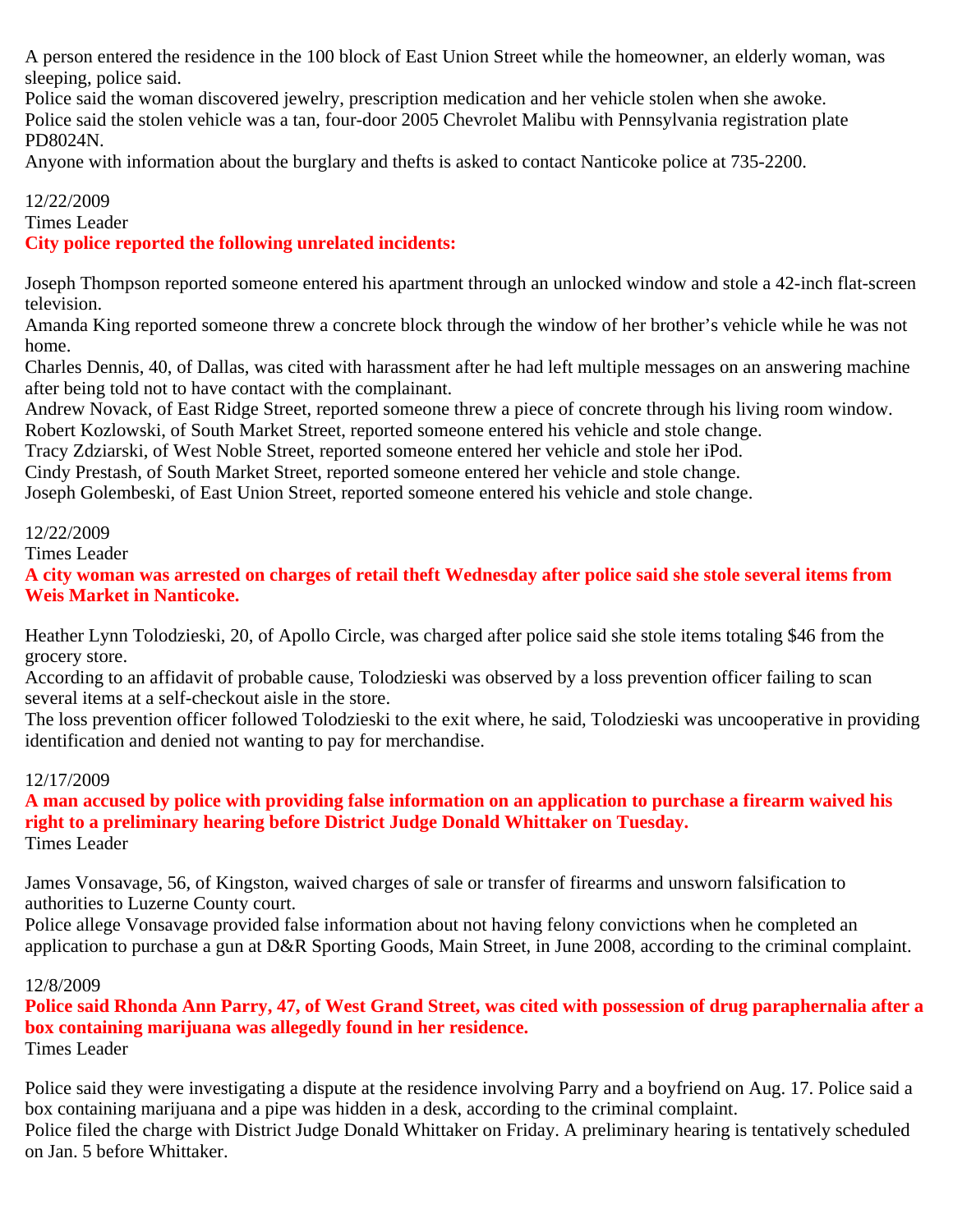#### 12/3/2009 Times Leader **City police on Tuesday reported the following:**

A safe inside Eddie and Jacks Service Center, West Main Street, was damaged during a burglary.

Police said cash and alcohol were stolen in a burglary at The Quoit Club, Railroad Street.

Amanda Robaczewski, of West Washington Street, reported someone flattened two tires on her vehicle.

Theresa Goodrich, of South Walnut Street, reported a video game system and numerous DVDs were stolen during a burglary at his residence.

#### 12/2/2009

**Nanticoke man shot in standoff beat girlfriend unconscious, according to police**

Bob Kalinowski - Citizens' Voice

A day before he engaged state police in an armed standoff in Conyngham Township, a Nanticoke man beat his live-in girlfriend, knocking her unconscious, according to Nanticoke police.

State police say they were forced to shoot Ralph C. Galicki, 37, on Friday when he refused to drop a handgun during a four-hour standoff at the St. Mary's picnic grounds on Moc-Lee Road.

On Thursday, police said Galicki arrived at his live-in girlfriend Nancy Giberson's 54 W. Grand St. home demanding money so he could "go score drugs." He became angered because she said she needed the money to buy her child Christmas gifts, police said.

During the dispute, Galicki smashed a telephone off the wall and punched Giberson directly in the face, knocking her to the ground. Giberson told police she "blacked out" for a short time and Galicki fled.

Police obtained an arrest warrant on charges of simple assault and harassment. Galicki was wanted on the warrant at the time he engaged police in the standoff.

According to state police at Wyoming and Shickshinny:

A trooper discovered Galicki around 12:30 p.m. Friday brandishing a handgun while sitting in a stolen vehicle at the picnic grounds. Galicki was shot and sustained a non-life-threatening wound while troopers attempted to take him into custody after Galicki refused to comply with commands to drop the firearm.

In that case, he faces charges of theft, receiving stolen property, burglary, aggravated assault, firearms not to be carried without a license, simple assault and recklessly endangering another person.

He is jailed in lieu of \$50,000 cash bail.

### 12/2/2009

### **Cops: Man lies about robbery to get pills**

**John Chernowsky, of Nanticoke, allegedly makes up story in an attempt to get more Xanax.**

elewis@timesleader.com

A man made up a robbery story to obtain a police report that he needed to get a new prescription from a physician, according to charges filed by Nanticoke police.

John Chernowsky, 25, of South Walnut Street, Nanticoke, reported that a man with a knife demanded everything in Chernowsky's pockets near Patriot Square on Nov. 23, police said. Police said Chernowsky said he gave the bandit \$180 and a pill bottle containing 87 Xanax tablets.

Chernowsky said he walked to the police department on East Ridge Street to report the robbery but was unable to contact an officer. But police said they learned from surveillance video that Chernowsky never appeared at the police department.

Chernowsky is further accused of attempting to burglarize an elderly neighbor's residence for money to support a heroin addiction, police said.

He was charged with providing false reports to law enforcement, attempted burglary, attempted criminal trespass, criminal mischief and possession of drug paraphernalia. He was jailed at the Luzerne County Correctional Facility on Tuesday for lack of \$10,000 bail.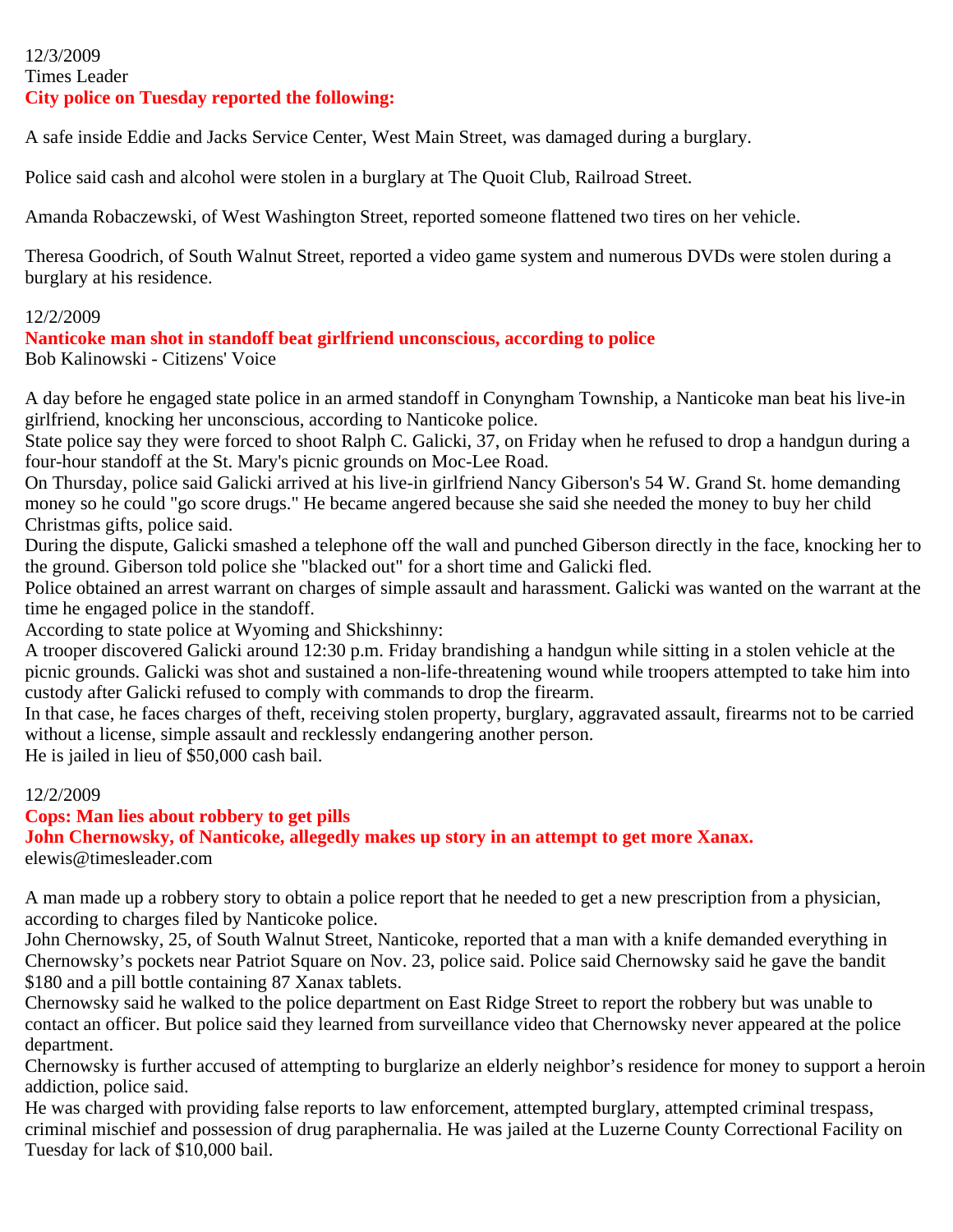According to the criminal complaints:

Chernowsky reported he was the victim of a knife-point robbery in which the thief stole money and his prescription bottle containing Xanax tablets.

Chernowsky said he could not contact an officer when he banged on the door at the police department. Police said surveillance video from the police department did not record Chernowsky at the door.

Chernowsky requested a police report on the robbery that he was going to provide to his physician for a new prescription. Police said Chernowsky later admitted he fabricated the robbery story to obtain more prescription tablets. In a separate incident, police said Chernowsky climbed onto the rear roof of an elderly neighbor's house on East Church Street claiming he was looking for a shirt his friend had thrown on the roof on Nov. 24. Police said in the criminal complaint that they did not find a shirt on the roof.

Chernowsky later admitted he wanted to get into the house to look for money. A section of the roof and rain gutter was damaged by Chernowsky, police said.

Police said Chernowsky admitted to them that he has an \$840-to-\$1,000-a-month heroin habit.

Chernowsky was in possession of a syringe and had a rubber band around his arm when he was arrested Monday night. Police said in the criminal complaint that rubber bands are used when injecting heroin.

Preliminary hearings are scheduled for Dec. 29 before District Judge Donald Whittaker in Nanticoke.

### 12/2/2009

### **City police on Tuesday said Edward Randy Eckrote, 48, of South Prospect Street, Nanticoke, and Justin Craig Eckrote, 26, of Mill Street, West Nanticoke, were charged with assaulting Robert Gogola, 42, on Nov. 21.** Times Leader

Gogola told police he arrived at Edward Eckrote's residence with Kimberly Rittenhouse, and the two men argued about who was dating Rittenhouse, according to the criminal complaint.

Gogola said Edward Eckrote and Justin Eckrote assaulted him in the residence. Gogola told police he suffered broken ribs, a punctured lung and a broken shoulder, according to the criminal complaint.

Gogola has been charged with simple assault and harassment, according to arrest records.

### 12/1/2009

**City police reported that they are investigating 13 incidents in which items were stolen from parked vehicles** Times Leader

Common to all of the incidents were that the vehicles were entered from the front driver- or passenger-side window, there was no forced entry and all were unlocked. All were parked, either in the street or in private driveways, on the 500 block of East Grand, South Market, South Chestnut, East Noble and South Hanover streets. Items taken have been money, wallets and credit cards.

Residents are asked to lock and secure their vehicles and call 911 if suspicious activity is observed. Anyone with information about the break-ins are asked to call police at 735-2200.

11/25/2009 Times Leader **Police reported the following:**

Robert Gogola, 42, of Garfield Street, was charged with simple assault and harassment after he allegedly assaulted Edward Randy Eckrote in a South Prospect Street residence on Friday, police said.

Police said Christine Xander, 45, of East Ridge Street, was charged with theft and deceptive business practices for allegedly accepting money for five laptop computers that she did not deliver. According to the criminal complaint:

Mark Cieciorka of Throop told police he purchased five laptop computers on eBay from Xander in August. Cieciorka said he mailed two money orders to Xander for the computers.

Xander sent an email to Cieciorka on Sept. 3 stating she received the money orders and mailed three of the five computers to him.

Cieciorka said he did not receive the computers and Xander told him they were lost in the mail.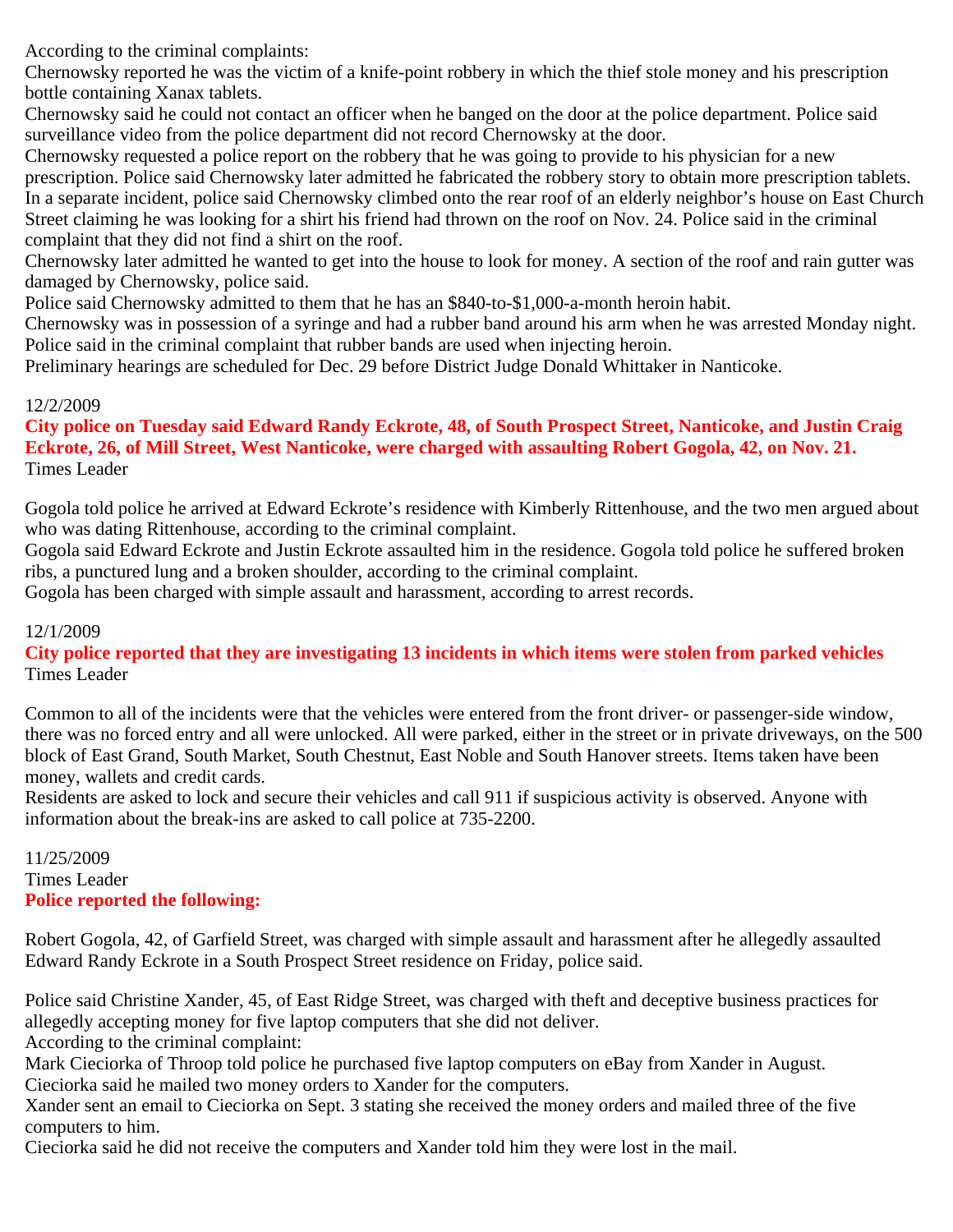Police said Xander failed to reimburse Cieciorka for the computers.

# 11/22/2009

### **Nanticoke man arraigned on theft charges**

jmarckini@timesleader.com

A man wanted by city police was arrested Saturday morning for allegedly breaking into a vehicle for the second time in one week.

Anthony S. Brozusky, 24, of West Union Street, Nanticoke, was arraigned and charged with theft from a motor vehicle, receiving stolen property, escape, resisting arrest and criminal trespass, arrest papers state.

Police allege Brozusky broke into a man's vehicle and attempted to steal items at 277 Mountain View Drive around 6:22 a.m., according to arrest papers.

Brozusky fled and was not immediately located until police were called out to 1203 Gemini St. for a report of a trespasser who matched the same description of the suspect in the vehicle break-in, the criminal complaint states. Arrest papers state that Brozusky was warned in court about trespassing onto the Gemini Street property following a Jan. 20 arrest in which he was charged with illegally entering the home.

During the trespassing complaint, Brozusky resisted arrest and failed to comply with the officers' commands after he was told a warrant was issued for his arrest for breaking into a vehicle earlier this week, police said.

According to a separate criminal complaint, police responded to a Loomis Street address for a report of a vehicle breakin on Monday. The owner told police he recognized the suspect as Brozusky who used to live in a nearby apartment. Officers at the time could not locate the defendant and issued a warrant for his arrest.

A Taser used on Brozusky in Saturday's incident was ineffective, police said. He ran away, but was later spotted walking near Walnut and East Noble streets where he was taken into custody.

Brozusky was taken to Luzerne County Correctional Facility in lieu of \$20,000 bail on both sets of charges. A preliminary hearing has been scheduled for Dec. 1 before District Judge Donald Whittaker in Nanticoke.

11/22/2009

Times Leader

**Two people were charged by police with assault when they got into a fight about marijuana early Friday morning, according to charges filed.**

Gregory T. Falzone, 24, and Melanie Atkins, 23, both of East Chestnut Street, Nanticoke, were charged with simple assault and harassment. They were released on \$5,000 bail each.

According to the criminal complaints:

Atkins told police she arrived home and Falzone asked her to obtain marijuana. When Atkins failed to get marijuana, she claimed Falzone became upset and struck her.

Falzone clamed Atkins scratched him, the criminal complaints say.

Preliminary hearings are tentatively scheduled on Tuesday before District Judge Donald Whittaker in Nanticoke.

# 11/21/2009

# **Nanticoke bowling alley raided in marijuana bust**

eskrapits@citizensvoice.com, 570-821-2072

The L.S. Bowl-A-Rama complex at the intersection of Washington and Prospect streets is one of the sites raided by police and narcotics agents as part of an investigation into a large-scale, multi-state indoor marijuana growing operation, state police at Wyoming said.

According to police, search warrants executed Friday around 10 a.m. at several locations, including the L.S. Bowl-A-Rama, led to a seizure of 1,151 marijuana plants, three pounds of processed marijuana and about \$100,000 in cash. Police withheld the names of the people accused and the other locations searched, because the investigation is ongoing. Arrests will be forthcoming, and the case will be prosecuted through the U.S. Attorney's office, state police said. Besides the state police vice and narcotics unit, investigating authorities include the federal Drug Enforcement Agency's Scranton office, Nanticoke City police, and the New Jersey State Police Marijuana Eradication Task Force. "I'm glad they found it. I truly believe if that marijuana was being peddled on the streets of Nanticoke, our police would have found it â? They do a great job," Councilman Joe Dougherty said. "DEA, New Jersey - this stuff had to be going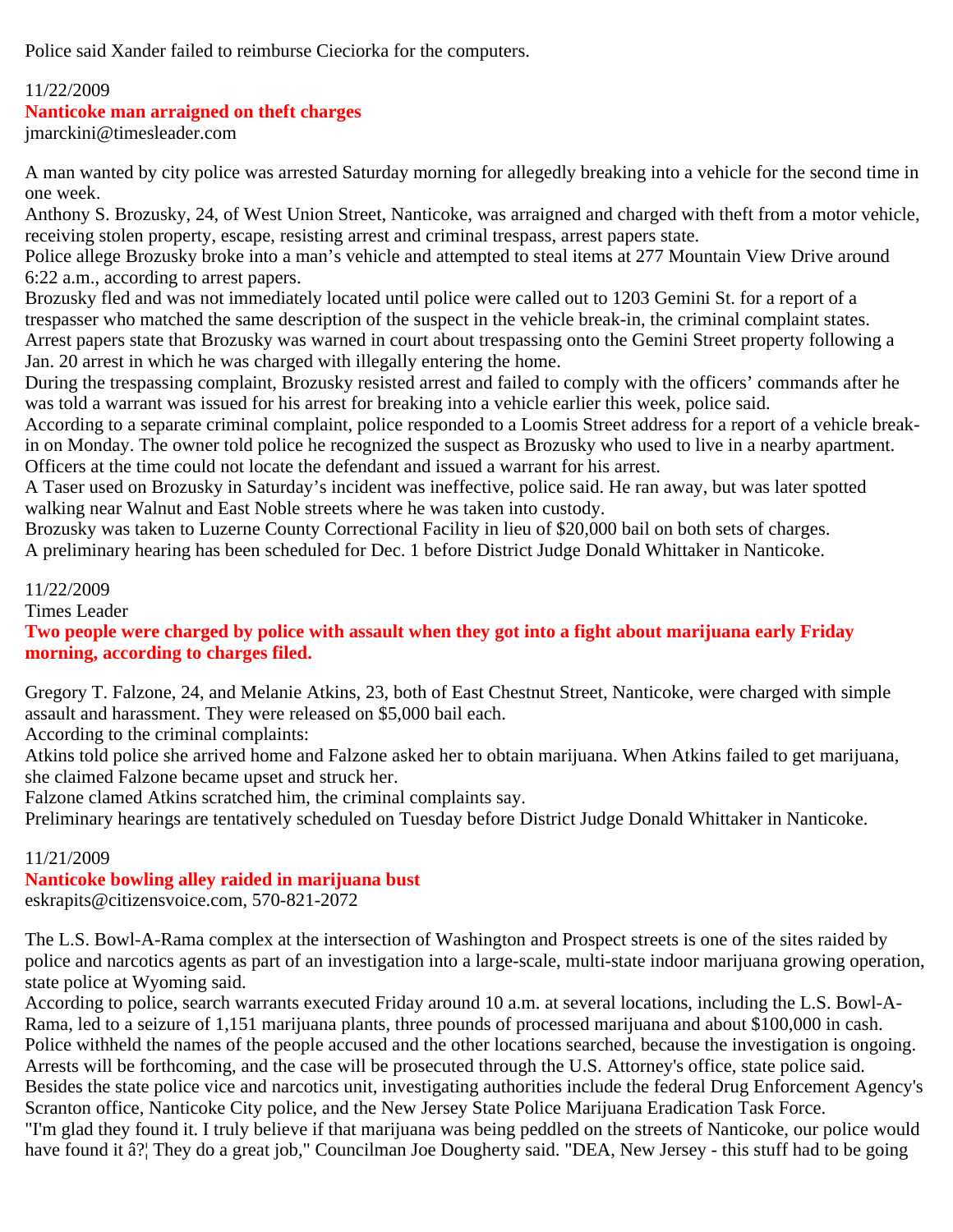all over."

L.S. Bowl-A-Rama owner George Ellis said he couldn't comment.

The once-popular bowling and skating venue was created by the Ellis family in 1974 out of a closed-down silk mill. L.S. Bowl-A-Rama was open until 2007. However, the adjacent L.S. Skate-A-Rama building, devastated by fire in 1991, has lain vacant ever since. For many years, Nanticoke officials have been calling the deteriorated Skate-A-Rama building an eyesore.

A private developer was looking to buy the L.S. Bowl-A-Rama site for Luzerne County Community College student housing. The developer planned to demolish the complex and construct a building with roughly 120 units. LCCC was not affiliated with the project.

Dougherty said city officials have not heard anything recently about the proposed project.

### 11/21/2009

## **Indoor pot-growing operation investigated**

**Pa. cops: Multi-state probe includes search warrant executed at bowling alley.**

jmarckini@timesleader.com

A multi-state investigation is under way into a large-scale indoor marijuana-growing operation.

Search warrants were executed at several locations, including LS Bowl-A-Rama, 102 E. Washington St., Nanticoke,

around 10 a.m. Friday, according to state police at Wyoming.

Attempts to reach the owner of the bowling alley were unsuccessful.

Authorities seized 1,151 marijuana plants, 3 pounds of processed marijuana and approximately \$100,000 in cash, police said.

Police said the investigation is ongoing and will be prosecuted through the U.S. Attorney's Office.

Several indictments will be forthcoming, police said.

Police have withheld the names of suspects due to the ongoing probe.

The state police Vice and Narcotics Unit, Troop P, is investigating along with the Drug Enforcement Administration Scranton Office, Nanticoke City police and New Jersey state police.

#### 11/17/2009 Times Leader **Police reported the following:**

• A 15-year-old male from Plymouth was recently cited with retail theft for allegedly failing to pay for three beverages at Weis Markets.

• Julia Gladkikh, of Hanover Street, recently reported someone damaged her vehicle while it was parked near her residence, police said.

• John Zegarski Jr., of West Broad Street, recently reported someone stole a global positioning system from his vehicle that was parked near his residence.

- Louis Reese, of Coal Street, recently reported checks were stolen from his vehicle that was parked near his residence.
- Police said copper pipe was recently stolen from houses on West Ridge, West Union and East Noble streets.
- Tami Pearce, of South Hanover Street, recently reported an iron gate was stolen from her residence.

• Christine Xander, 45, of East Ridge Street, was charged on Nov. 10 with simple assault for allegedly stabbing her husband, Dennis Xander, with a screwdriver during a dispute at their residence. A preliminary hearing is tentatively scheduled today before District Judge Donald Whittaker in Nanticoke.

• Police said John Joseph Wojciechowski, 40, of West Washington Street, was charged with assaulting a man at a bar on Nov. 8.

Wojciechowski was charged with simple assault, disorderly conduct, harassment, possession of drug paraphernalia and possession of marijuana. A preliminary hearing is tentatively scheduled on Dec. 15 before District Judge Donald Whittaker in Nanticoke.

Police said in the criminal complaint that Wojciechowski assaulted Huascar Castillo in Lacy's Bar on Nov. 8 because Castillo was talking to Wojciechowski's wife. Castillo suffered a broken nose, a broken tooth and a sprained ankle, police said.

Police said they found a small amount of marijuana and a pipe in Wojciechowski's pockets, according to the criminal complaint.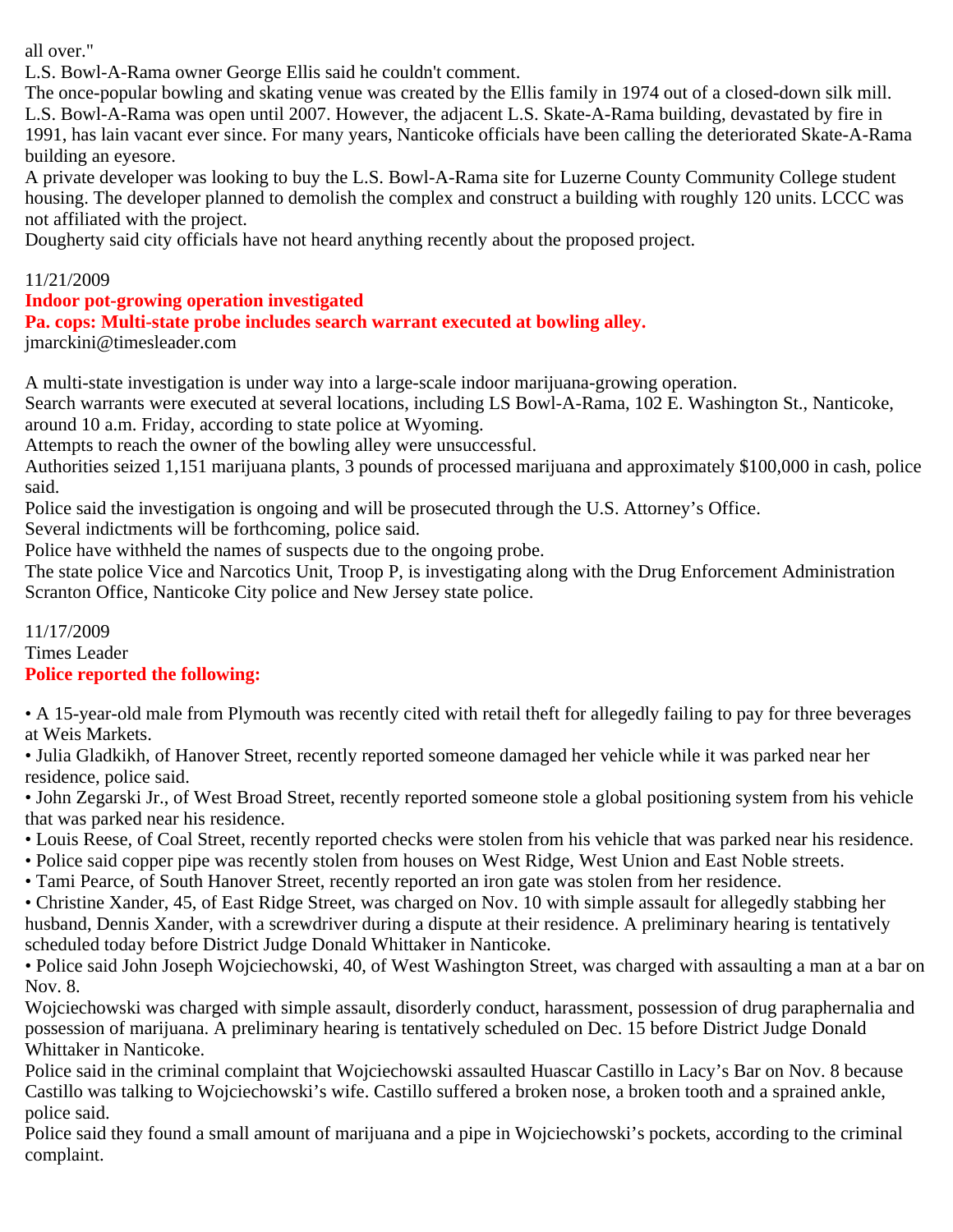• Police said Joseph F. Baynock III, 26, of East Washington Street, was charged on Nov. 9 with assaulting his girlfriend. Baynock was charged with simple assault and harassment. A preliminary hearing is tentatively scheduled today before District Judge Donald Whittaker in Nanticoke.

According to the criminal complaint:

Amanda Yurksha told police Baynock struck her head with a coffee mug during an argument in their residence. Yurksha drove herself to Geisinger Wyoming Valley Medical Center, Plains Township, where she initially told hospital employees that she was injured in a fall.

Police said in the criminal complaint that Yurksha suffered injuries to her face.

Baynock told police, according to the criminal complaint, that Yurksha swung the coffee mug at him and he accidentally struck her in the head with it.

### 11/12/2009

### **Convicted rapist pleads to stealing**

### **Now serving a 14-to-28-year sentence, Joseph Eckrote admits to taking fuel.**

sdelazio@timesleader.com

A Nanticoke man convicted of kidnapping and rape charges who entered a guilty plea to an unrelated theft case was sentenced Tuesday to one to two years in state prison.

Joseph Eckrote, 49, who was scheduled to stand trial on charges of theft by unlawful taking, instead entered a guilty plea. Luzerne County Judge David Lupas ordered that Eckrote's one-to-two-year sentence run concurrently to his 14-to-28-year sentence on kidnapping and rape charges.

Eckrote originally pleaded guilty to the theft charge in July, but withdrew the plea in early September and asked to be scheduled for trial.

According to court papers, police said Eckrote stole approximately 300 gallons of fuel from a bulldozer on April 6, 2008.

Police said Eckrote told them he drove his truck to where heavy construction equipment was parked on Route 11 in Plymouth Township, pried off the fuel cap of a bulldozer, poked a hole in the fuel screen and siphoned off the diesel with a garden hose.

Eckrote was ordered to pay \$1,330 in restitution costs to the Hanover Nursery, which owned the bulldozer, and more than \$400 to state police.

Lupas ordered Eckrote to have no contact with the nursery, and then ordered he be returned to the State Correctional Institution at Camp Hill.

A summary count of criminal mischief was withdrawn by prosecutors.

In May, Eckrote was sentenced to 14 to 28 years in state prison in the kidnapping and rape of a woman who was left stranded in the woods.

A county jury found Eckrote guilty on Jan. 7 of kidnapping, rape, robbery, simple assault, two counts of terroristic threats and a summary count of harassment.

In March, Eckrote was determined to be a sexually violent predator by the state Sexual Offenders Assessment Board.

### 10/31/2009

**A man was arrested by police on Thursday on charges he assaulted his mother and younger brother and huffed gasoline.**

Aaron James Mulhern, 18, of Mountain View Drive, Nanticoke, was charged with two counts each of simple assault and harassment, and a single count of illegal use of certain solvents and noxious substances. He was arraigned by District Judge Michael Dotzel in Wilkes-Barre Township and jailed at the Luzerne County Correctional Facility for lack of \$2,500 bail.

According to the criminal complaint: Police allege Mulhern assaulted his younger brother during a fight, and shoved his mother inside their residence on Thursday. Mulhern's mother told police that her son had been huffing gasoline for most of the day.

A preliminary hearing is tentatively scheduled on Nov. 3 before District Judge Donald Whittaker in Nanticoke.

### 10/30/2009

**Liquor enforcement officer charged with giving bar classified information about raid**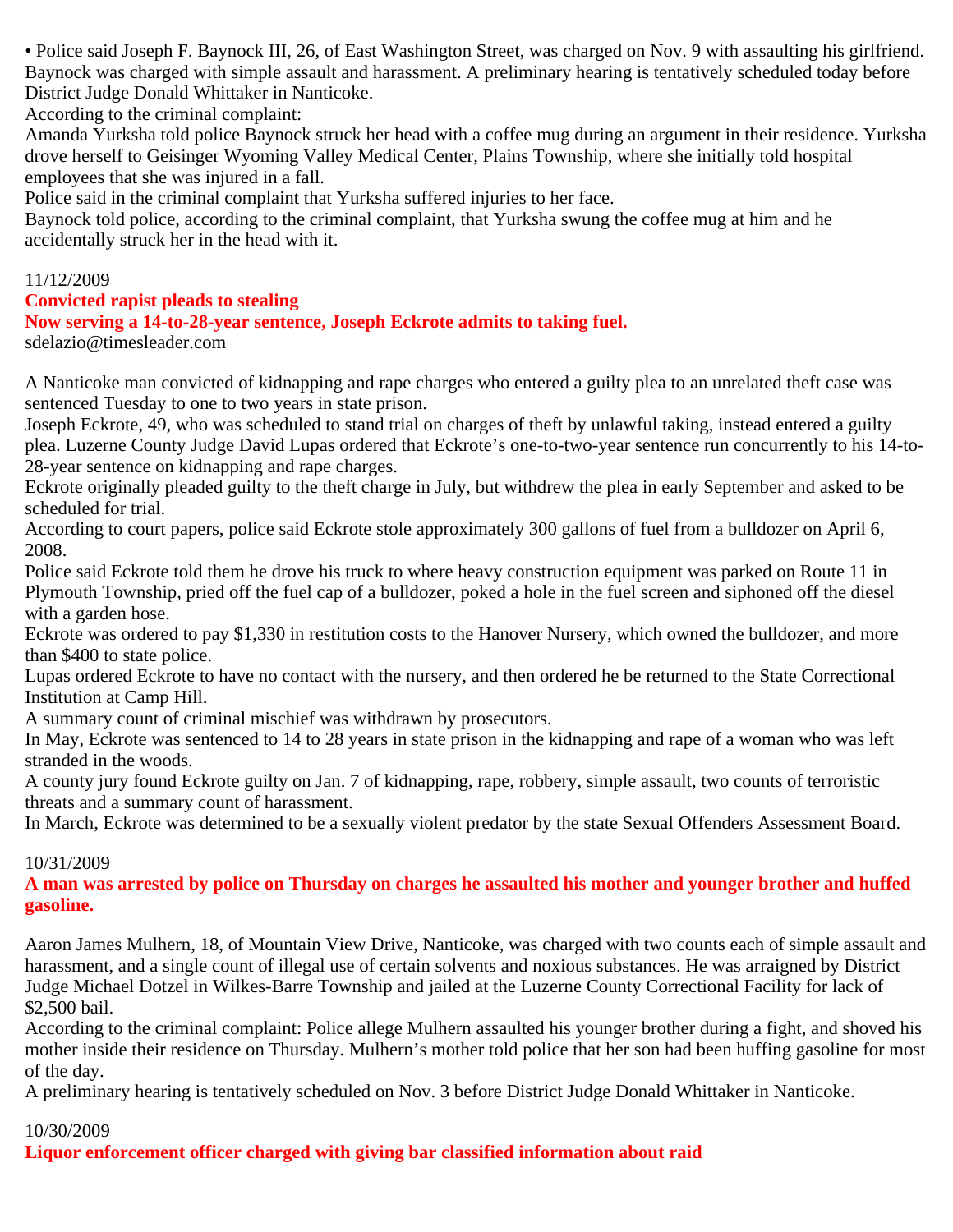elewis@timesleader.com

A state police liquor control enforcement officer was charged today with giving confidential information about an impending raid at a Plymouth Township tavern.

Michael Buckley, 44, of East Grand Street, Nanticoke, was charged with hindering apprehension or prosecution and obstructing administration of law. He was arraigned by District Judge Michael Dotzel Friday afternoon and released without bail.

According to the criminal complaint:

Buckley, as a LCE officer, overheard plans on Sept. 29 about other LCE officers going to Leo's Roadhouse in Plymouth Township and removing illegal gambling devices.

Investigators monitored Buckley and allegedly recorded him making numerous phone calls to Leo's Roadhouse from Sept. 29 to Oct. 16, the criminal complaint says.

During the recorded phone calls, Buckley asked a Leo Roadhouse employee if the owners "got the machines out yet?" A preliminary hearing is tentatively scheduled on Nov. 3 before District Judge Joseph Halesey in Hanover Township.

### 10/17/2009

**A man repeatedly threatened a city detective with violence, then spit on another cop while jailed at the police station Thursday in Nanticoke, according to two sets of charges filed Friday** Citizens' Voice

Police also filed a third set of charges against Jessie Kinney, 33, alleging he attacked and assaulted a witness in one of his other criminal cases.

Investigators said Kinney, of 636 S. Walnut St., recently moved to the area from South Carolina and now has been criminally arrested four times.

According to information from the three criminal complaints:

Kinney's trouble started Thursday when he was caught trespassing inside a commercial property on Prospect Street, utilized by Detective Kevin Grevera, while contractors were doing work around 8:30 p.m. A contractor unwittingly let them in.

Grevera, who was off-duty, confronted Kinney and another man. Kinney demanded to speak to one of the workers, Randy Eckrote, saying Eckrote owed him money. Grevera told them to leave and speak to Eckrote at another time. After acknowledging he knew Grevera was a cop, Kinney threatened to "bust up" Grevera. Grevera warned him to leave or be arrested.

Witnesses say Kinney became hostile and approached Grevera in a threatening manner. Kinney continued to threaten Grevera and said he would set the building on fire.

Grevera, who has disabling injuries to both of his arms, summoned a worker to physically restrain Kinney and remove him.

Kinney walked a few feet down the road and entered the Prospect Cafe bar. Police arrived and apprehended an intoxicated Kinney in the bar.

At police headquarters, Kinney would not cooperate, before eventually being placed in a cell, police said. Around 10:40 p.m., Kinney inquired about the charges he was facing. He then spit on Officer Bryan Kata.

For the incident with Grevera, Kinney was charged with stalking, resisting arrest and harassment. He was charged with aggravated harassment by prisoner for spitting on Kata.

The other set of charges - simple assault, retaliation against a witness and harassment - stem from an altercation on March 29 when he allegedly attacked Richard Dunn, 24, on the 300 block of State Street while Dunn was walking to work. Dunn was a witness in another criminal case against Kinney.

After Dunn began to fight back, Kinney fled and threatened, "I'm going to get ya."

Kinney was arraigned Thursday in Wilkes-Barre Central Court and sent to the Luzerne County Correctional Facility in lieu of \$20,000 bail.

9/30/2009 Times Leader **Police reported the following:**

Police said they are investigating a residential burglary on West Church Street on Monday. A rear sliding glass door was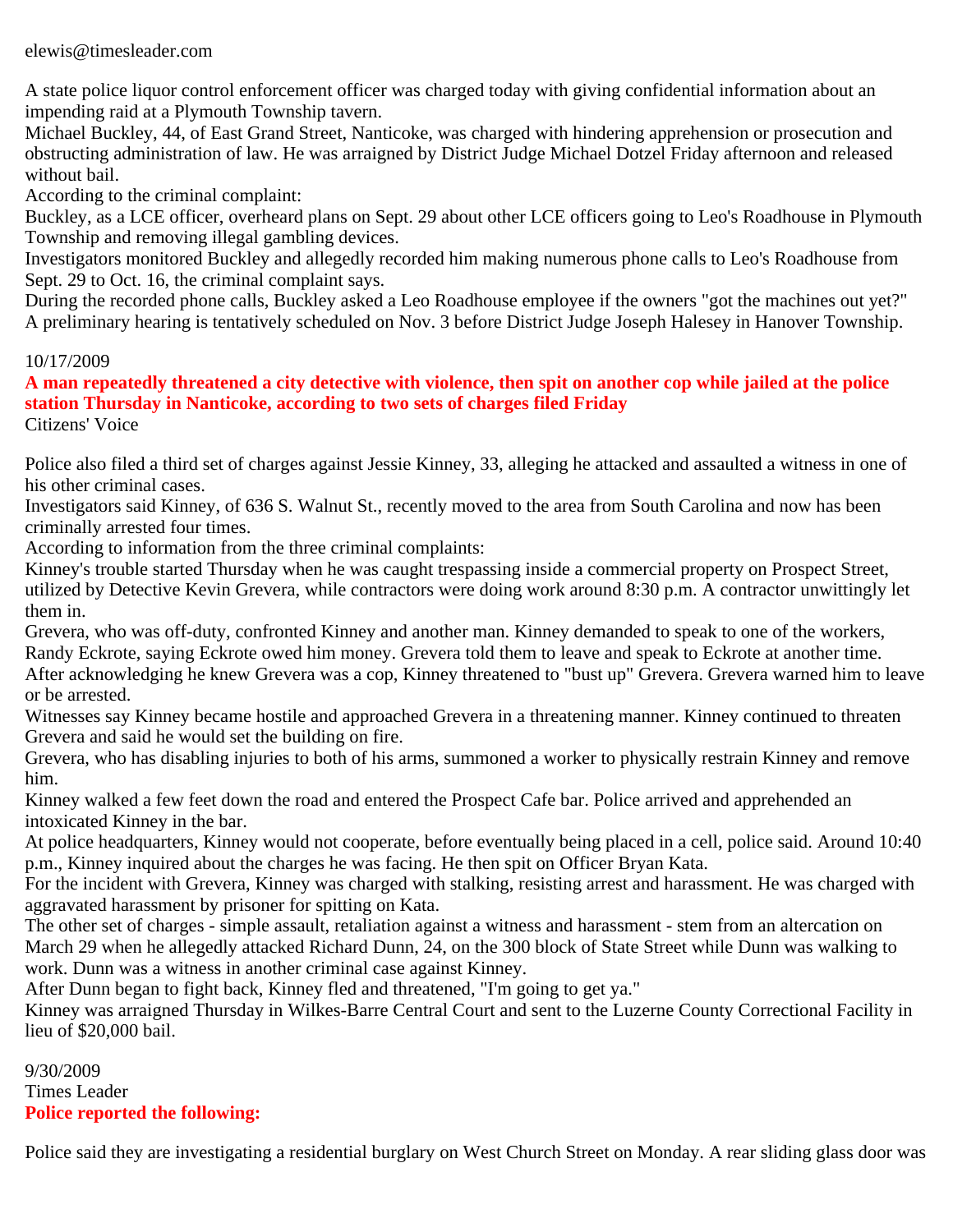forced open sometime between 2 p.m. and 6:30 p.m.

Police said a .380-caliber handgun and two jugs filled with coins were stolen.

Police said at least 10 vehicles parked on South Hanover, East Grand and West Church streets were entered and items stolen between Sunday night and early Monday morning.

Police remind residents to lock their homes and vehicles, and to call 911 to report suspicious activity.

# 9/29/2009

# **A Nanticoke man was sentenced Monday to six to 12 months of house arrest with an electronic monitor on charges of manufacturing methamphetamine**

Times Leader

Ernest Higgins, 55, with a last known address of Apollo Circle, was sentenced on charges of criminal attempt to manufacture methamphetamine and criminal conspiracy to manufacture methamphetamine by county Judge Peter Paul Olszewski Jr.

Higgins pleaded guilty to the charges in January.

According to court records, on March 10, 2008, Newport Township police contacted the Walgreens Drug Store in Dallas in regards to a receipt found in a garbage bag. Police said the receipt showed the purchase of 48 tabs of pseudophedrine in December 2007, which is a main ingredient in manufacturing methamphetamine.

Police said it is state law for stores to keep a log on who purchases the drug, and learned that Higgins had purchased the tablets, as did his girlfriend, who purchased another 48 tabs just an hour before Higgins went to Walgreens.

Records indicated Higgins had purchased large quantities of the drug from the Kingston Walgreens, as much as three different trips in one day.

Higgins' girlfriend, Cathern Elizabeth Erdman, was also sentenced Monday on similar charges for the crime to six to 12 month's house arrest with electronic monitor by Olszewski.

# 9/28/2009

**Three Nanticoke residents face numerous charges after a traffic stop Friday on Horton Street** Times Leader

Norman Mayewski, 50, was pulled over at 4:23 p.m., after police noticed his vehicle had an altered registration plate, police said.

Police patted down Mayewski and his passengers – Sandra Mayewski, 46, and Theodore Glowacki, 25 -- for officers' safety, and found the Mayewskis to be in possession of drug paraphernalia, police said, adding that Glowacki became disorderly.

Police said that during a search of the vehicle they found two firearms, one of which was stolen, ammunition, knives and more drug paraphernalia.

Glowacki was cited with disorderly conduct. Norman Mayewski was charged with weapons violations and possession of drug paraphernalia. Sandra Mayewski was charged with weapons violations, receiving stolen property and possession of drug paraphernalia.

The Mayewskis were arraigned before District Judge Andrew Barilla and lodged at the county prison for lack of \$5,000 bail each. Their preliminary hearing dates were unavailable on Sunday.

City police could not confirm whether the stolen gun belonged to a Hanover Township man. Township police reported on Friday that city police recovered a stolen handgun in a traffic stop in the city and called the township man to inform him they had his handgun.

# 9/24/2009

# **Man sentenced to state prison on sex charge**

elewis@timesleader.com

A man was sentenced to state prison by a Luzerne County judge on Thursday for sexually assaulting an ex-girlfriend. President Judge Chester Muroski sentenced David M. Vishnefski, 23, of Nanticoke, to 38 months to 76 months on the charge of aggravated indecent assault. Vishnefski pleaded guilty to the charge on June 25.

Vishnefski must register his address and employment's address with state police under the state's Megan's Law upon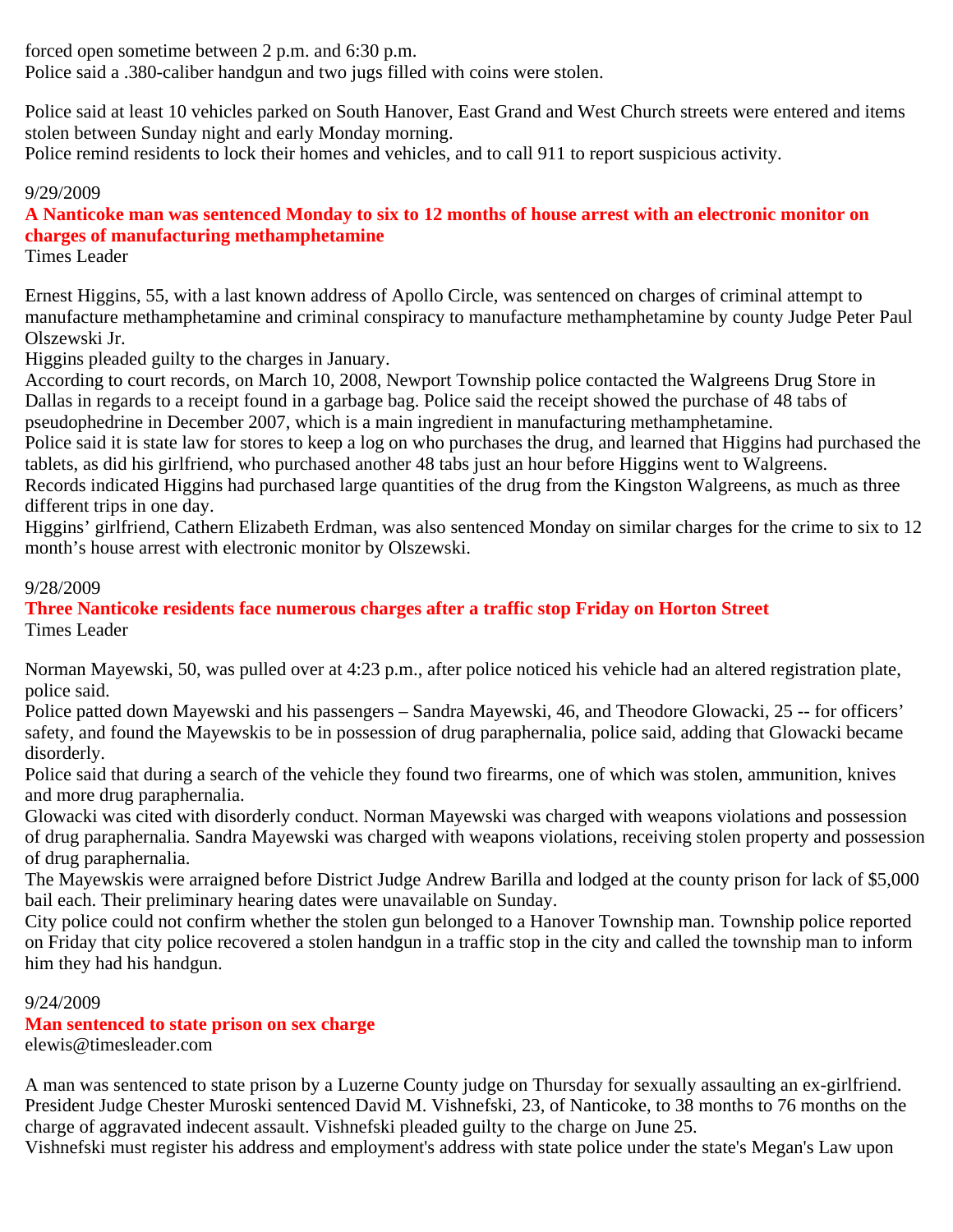release from prison. Nanticoke police said Vishnefski assaulted the woman on Feb. 6, according to arrest records.

# 9/17/2009

# **Drug-making charge is lodged**

# **Robert Jacob Muntz's lawyer denies his client is a member of a motorcycle club.**

elewis@timesleader.com

A man associated with the Outlaws Motorcycle Club in Ashley was charged Wednesday with manufacturing methamphetamine.

Robert Jacob Muntz, 42, of Wapwallopen, surrendered at the office of District Judge Donald Whittaker in Nanticoke, where he was charged with three counts of manufacturing a controlled substance with intent to deliver, two counts of causing or risking a catastrophe and one count of illegal possession of a firearm. He was released on \$100,000 unsecured bail.

State authorities allege several members of the motorcycle club were involved in a \$3.6 million cocaine trafficking ring. Muntz was among 22 people charged on March 18 by the state Office of Attorney General's Bureau of Narcotics Investigation in Operation Avalanche, an investigation that targeted cocaine trafficking by several members of Outlaws that had its clubhouse in Ashley. The clubhouse has since been condemned by Ashley officials.

Muntz is not a member of the Outlaws, his attorney, Ferris Webby, said on Wednesday.

Authorities allegedly discovered chemicals and contraband used to manufacture methamphetamines inside 195 W. Green St., Nanticoke, where Muntz formerly resided, on March 18.

A state police clandestine drug team, wearing protective suits, searched the home and allegedly seized chemicals used to manufacture methamphetamine.

Nanticoke police Detective Capt. William Shultz said the additional charges were filed against Muntz after a state police crime lab in Harrisburg finished testing the chemicals allegedly found in the home.

Shultz also said 10 firearms were removed from the West Green Street residence. Arrest records state Muntz, who was convicted of a felony, was not permitted to own or possess firearms.

Muntz's then-residence in Nanticoke was one of four locations that were raided by undercover agents in March as a result of the investigation.

According to a 237 page criminal complaint that was filed in March:

Agents made about 30 controlled cocaine purchases from Outlaws members from July 2008 to March. Thousands of intercepted phone calls led agents to identify Anthony Manchio, of Wapwallopen, as the Outlaws' main cocaine supplier.

John Gonda, a Luzerne County correctional officer, was among those charged in March. He was suspended with pay after he was charged, according to The Times Leader archives.

Twenty-one people charged in March are facing drug-related charges in county court.

Muntz is tentatively scheduled for a preliminary hearing on Sept. 22 on drug-related charges that were filed in March, and on the latest charges, before Whittaker.

### 9/15/2009

### **Chiropractor charged with insurance fraud**

elewis@timesleader.com

A chiropractor was charged by the state Office of Attorney General's Insurance Fraud Division for allegedly filing false insurance claims with an insurance provider.

Gary Peter McGee, 41, of Nanticoke, was charged with a single count of insurance fraud. He was arraigned by District Judge David Barilla in Swoyersville and released on \$25,000 unsecured bail.

McGee leased his office from another chiropractor, Dr. Paul Mahler, in which he submitted false claims to Blue Cross of Northeastern Pennsylvania using Mahler's rubber stamp signature from 2004 to 2007, according to the criminal complaint.

Authorities said in the criminal complaint that McGee allegedly submitted 74 false claims and received \$83,980 from Blue Cross.

9/15/2009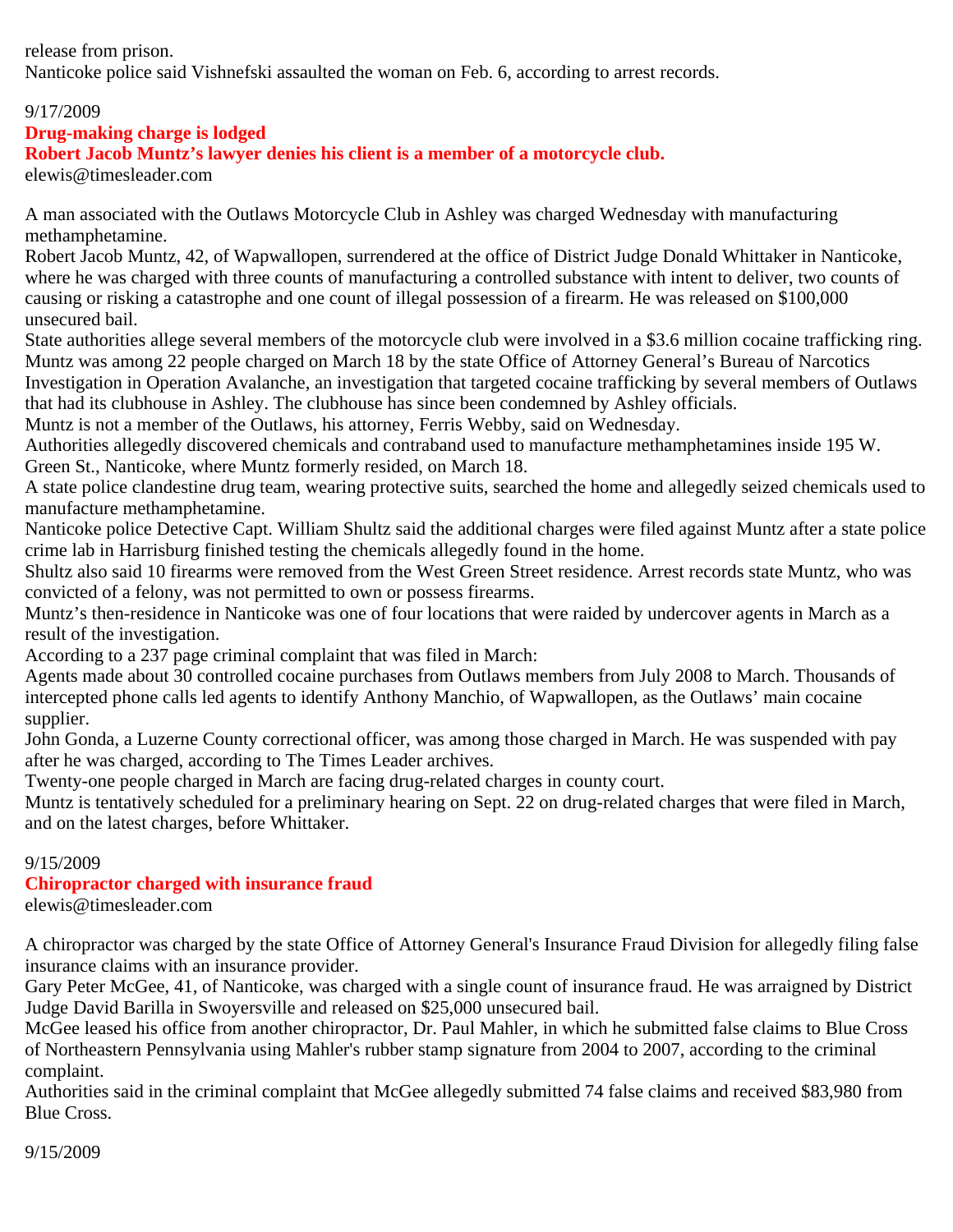# **A New York man was sentenced Monday to two to four years in state prison after pleading guilty to drug-related charges.**

Times Leader

Mikal Ameen, 30, with a last known address of Utica, N.Y., was sentenced by Luzerne County Judge Michael Toole on an illegal gun charge and charges of receiving stolen property, possession with intent to deliver; resisting arrest, providing false identification to law enforcement and criminal mischief.

According to court records, on Jan. 26 police responded to a Nanticoke residence for the report of a burglary. The homeowner told police someone kicked in the front door and stole a 50-inch television and Ruger 9mm handgun. The gun was sold to Ameen in exchange for heroin. Police saw Ameen's vehicle at his residence and searched it, finding a backpack in the truck, with the gun, a loaded magazine, \$1,890 and 130 bags of heroin.

The TV was given to another man, who also turned it over to police.

When Ameen arrived home, police attempted to place him under arrest, but he ran away. Ameen went into his residence and locked the door.

When taken into custody, Ameen told police his name was Daniel Gibson before he was taken to jail.

### 9/12/2009

**A Nanticoke man was charged by township police in connection with his alleged involvement in two residential burglaries in Huntington Mills on Thursday.**

Times Leader

Leo J. Jarmusik, 50, of 55 W. Field St., was arraigned Friday on two counts each of burglary, theft, receiving stolen property and criminal mischief and four counts of criminal conspiracy. He was jailed at Luzerne County Correctional Facility for lack of \$25,000 bail.

Township police allege that Jarmusik conspired with three men, including his son, Dakota, to steal several items at 108 and 46 Brittney Lane around 2:30 p.m. Both homes were vandalized.

Charges also have been filed against Christopher Jarmusik, 48, of Nanticoke, and Theodore J. Maciejczak, 28, of Glen Lyon. Police said they broke into 108 Brittney Lane and took a pellet gun, court records show.

Police said the four men drove together in a Jeep to 48 Brittney Lane where they gained entry and stole several items that were later taken to Christopher Jarmusik's home.

A preliminary hearing has been tentatively scheduled for Sept. 16.

### 9/10/2009

### **Homeless pair charged in thefts**

**Man and woman are hit with theft- and conspiracy-related charges in purse snatchings.**

elewis@timesleader.com

Police in Kingston Township and Wyoming filed theft- and conspiracy-related charges against two homeless persons who allegedly went on a purse snatching spree near shopping centers last week.

Nanticoke police arrested Jason Raymond Edwards, 27, and Tanya Lynn Karasinski, 23, last Thursday when they were spotted leaving Weis Markets in Nanticoke after they allegedly attempted to steal a purse from a vehicle in front of Fetch's Market in Plymouth.

Police said the pair were driving a vehicle that was reported stolen to the Plains Township Police Department on Sept. 2. After their arrests, Edwards and Karasinski confessed they stole purses from vehicles near shopping centers on the same day in Edwardsville, Shavertown and Wyoming, according to the criminal complaints.

Wyoming police allege the pair are responsible for stealing a purse from a woman while she was loading groceries into her vehicle in front of Gerrity's Supermarket on Wyoming Avenue. Kingston Township police claim the duo conspired to steal a woman's purse near Thomas' Market on the Dallas Memorial Highway.

Edwards and Karasinski stole the purses to get money to support heroin addictions, police said.

Nanticoke police said in the criminal complaints that they found purses, wax paper used to package heroin, metal spoons and syringes in the stolen vehicle.

Nanticoke police charged the pair with receiving stolen property, unauthorized use of a vehicle and possession of drug paraphernalia. Edwards and Karasinski remained jailed at the county prison for lack of \$20,000 and \$10,000 bail, respectively, on the charges filed by Nanticoke police.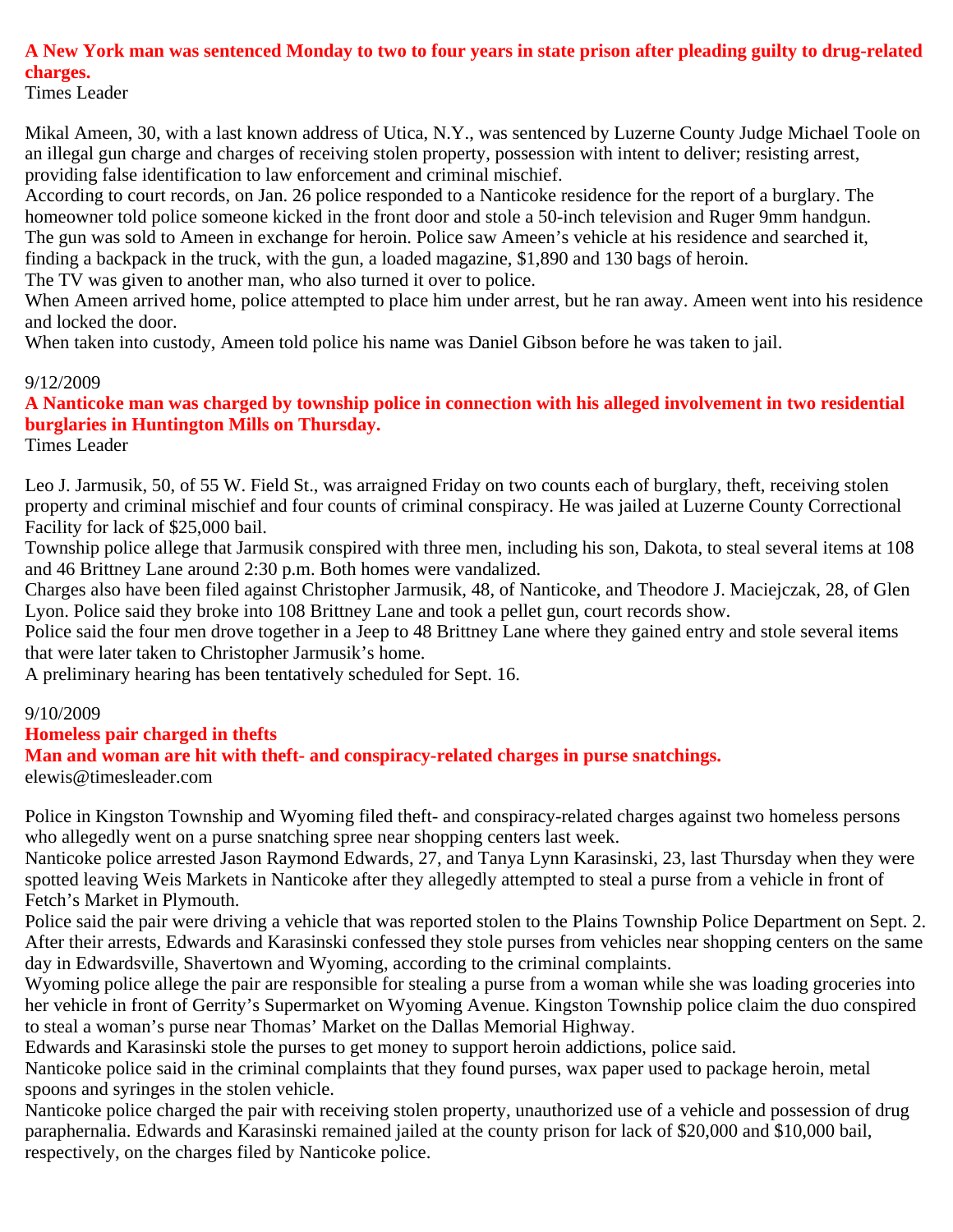On Wednesday, Wyoming police filed charges of theft against Karasinski who, along with Edwards, is also facing criminal conspiracy to commit theft. Kingston Township police filed charges of theft and criminal conspiracy to commit theft against the pair on Tuesday.

They haven't been arraigned on the latest charges filed against them.

According to court records, Edwards was sentenced to two years probation in October 2003 after he pleaded guilty to robbery for stealing a woman's purse in the parking lot of Gerrity's Supermarket in Luzerne.

Court records indicate Edwards violated probation several times by testing positive for heroin and marijuana after his sentence in October 2003.

### 9/5/2009

# **Jury indicts pair on gun heist charges**

**Hanover Twp. men face federal prosecution in connection with smash-and-grab robbery.** elewis@timesleader.com

A federal grand jury has indicted two Hanover Township men in the theft of 33 handguns from a sporting goods store last month.

Michael Graboske, 46, and Raymond Rittenhouse, 22, were charged in a four-count indictment with illegal possession of a firearm, unlawful sale of a stolen firearm, theft of a firearm from a licensed firearm dealer's inventory and conspiracy.

They were initially charged by police in Hanover Township and Nanticoke on burglary and theft related charges that will soon be withdrawn because of the federal indictment, Luzerne County District Attorney Jacqueline Musto Carroll said.

The federal grand jury indicted the pair on Wednesday, with the charges being made public on Friday.

Police arrested the pair in Nanticoke on Aug. 21 after they allegedly sold two handguns stolen from Nimrod Haven Firearms on the Sans Souci Parkway, Hanover Township, on Aug. 19.

According to arrest records and the indictment:

Graboske and Rittenhouse rammed a stolen car through the front doors at Nimrod Haven at about 4:50 a.m. Police said they used a metal pipe to smash glass gun cases, loaded a duffel bag with handguns and sped away in a dark-colored truck.

About 25 hours after the burglary, authorities learned the men wanted to sell some of the stolen guns, according to arrest records.

Rittenhouse and Graboske were kept under surveillance after Nanticoke police learned at about 5:30 p.m. Aug. 20 that the pair arranged to sell two handguns, a 9 mm and a .45-caliber. Police said the men had told others that they had burglarized the store and were selling the stolen guns, according to arrest records.

After their arrests, authorities searched their residence on South Main Street in the Askam section of Hanover Township, where they recovered 29 of the 33 stolen guns. Authorities suspect, according to arrest records, that two handguns were traded for crack in Wilkes-Barre.

# 9/5/2009

**Nanticoke man pleads in punching death**

**William Bentley died in March after being punched outside Wilkes-Barre supermarket during a confrontation.** sdelazio@timesleader.com

A Nanticoke man scheduled to stand trial next month on involuntary manslaughter charges pleaded guilty Friday to causing the death of a Wilkes-Barre man by punching him in the head.

Zireek Gardner, 18, of East Main Street, pleaded guilty to charges of involuntary manslaughter, reckless endangerment of another person, two counts of simple assault and unrelated possession with intent to deliver charges before Luzerne County Court Judge Thomas Burke.

Gardner will be sentenced on Nov. 17, when he will face a maximum of 20 years in prison.

Assistant District Attorney Michael Vough said Friday that Gardner and William Bentley got into a fight on March 26 outside Schiel's Family Market on Hanover Street in Wilkes-Barre.

Gardner punched Bentley in the back of the head. Bentley never regained consciousness, and he died the next day after doctors said he was brain-dead.

Police said the fight was the end result of an earlier incident in which Gardner, also known as "Zock," claimed he was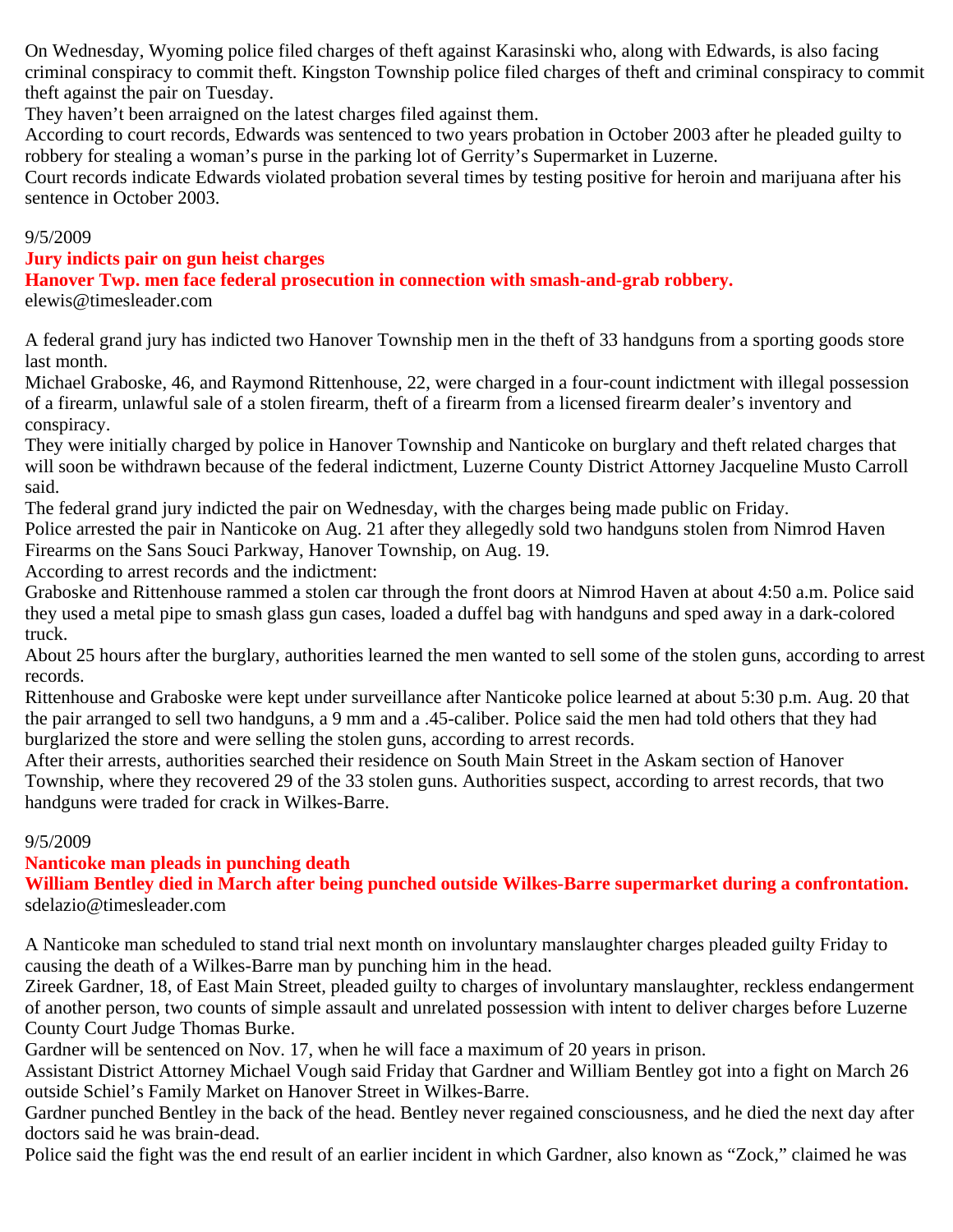robbed of drugs and money.

The two met by chance outside the grocery store later that day, Vough said.

"Is that correct?" Burke asked Gardner.

"Yes, your honor," Gardner replied.

Gardner was scheduled to stand trial on Oct. 5 after he pleaded not guilty to the charges at an arraignment in recent months.

Bentley's girlfriend, Stacey Kammer, testified at the preliminary hearing that she was with Bentley and a friend when they stopped at the store to buy food.

"I heard (Bentley) say 'I'm sorry' to Mr. Gardner. I got out of the car to defend (Bentley). That's when Mr. Gardner punched (Bentley) in the head," Kammer testified.

Kammer said she had been dating Bentley for nearly a year. County Coroner John Corcoran said Bentley died from blunt head trauma caused by a fist.

Gardner, who is currently jailed at the county prison, also pleaded guilty to a charge of possession with intent to deliver heroin Friday. That charge stems from an Oct. 10 incident in Nanticoke.

Police said Gardner and a few other men were pushing a disabled car in Nanticoke. Vough said a small bag of heroin was found at Gardner's feet, and when police approached, they found four more bags in his hand.

Gardner will be required to pay restitution to Bentley's family as well as prosecution costs when he is sentenced.

### 9/5/2009

### **Cops: Pair admit to stealing purses**

**Nanticoke police say homeless couple took items from cars parked near grocery stores.**

jmarckini@timesleader.com

A homeless pair confessed to police they stole purses from cars parked near grocery stores to support their heroin addiction.

Jason R. Edwards, 27, and Tanya Karasinski, 23, were captured Thursday in Nanticoke by city police after allegedly attempting to snatch a purse from a vehicle in front of Fetch's Market in Plymouth.

The duo confessed to three other purse snatchings near shopping centers on the same day in Edwardsville, Wyoming and Shavertown.

Edwards and Karasinski were stopped about one block away from Weis Markets in Nanticoke, where they were spotted leaving in a stolen Pontiac Grand Am, police said.

Police said they found purses, wax paper used to package heroin, metal spoons and hypodermic needles in the vehicle. Karasinski, who initially gave officers a false name, was a fugitive wanted by the U.S. Marshals Service for allegedly fleeing after previously being arrested by the U.S. Secret Service.

Edwards told police he took the car so he could get around and have a place to sleep, according to arrest papers. He also confessed to snatching purses near Edwardsville West Side Mall, Gerrity's Market, Wyoming, and Thomas' Market in Shavertown, according to police.

Police said Karasinski corroborated the purse thefts but maintained she had no idea that the vehicle was stolen.

They were arraigned and charged with unauthorized use of a vehicle, receiving stolen property and possession of drug paraphernalia.

Edwards and Karasinski were jailed at Luzerne County Correctional Facility for lack of \$20,000 and \$10,000 bail, respectively.

Preliminary hearings have been scheduled for Sept. 8.

### 9/4/2009

# **Police: Man injures pregnant girlfriend**

**Floyd Powell, 25, of Nanticoke, also facing unrelated burglary charges.**

elewis@timesleader.com

Police accused a man of assaulting his pregnant girlfriend Monday night and receiving more than \$3,000 in stolen property in July.

Police allege Floyd Powell, 25, kicked and punched Shaqkita Welch during an argument in their apartment on East Washington Street. Welch is four months pregnant and was treated at Wilkes-Barre General Hospital because of her pregnancy, police said.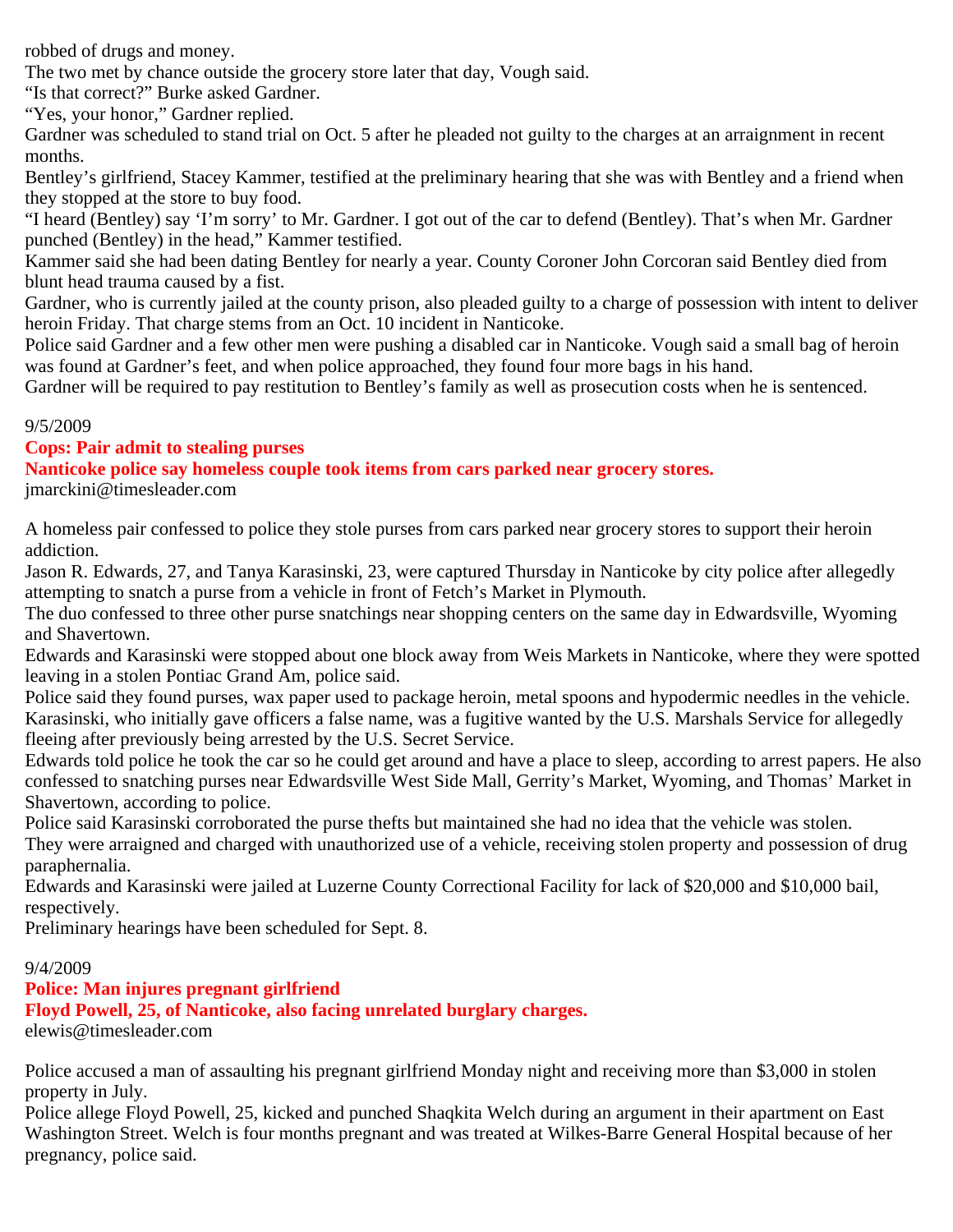Police Capt. William Shultz said Welch had informed police that the alleged assault didn't harm her unborn child. Police further allege Powell took part with Jesse James Hartman, 23, in stealing items during burglaries from several apartments on East Union Street, where they then resided, on July 14. Several items were found in a vehicle commonly driven by Powell, police allege.

Hartman is facing several counts of burglary, criminal trespass and conspiracy, according to the office of District Judge Donald Whittaker in Nanticoke.

Powell was arraigned on Thursday on two counts of simple assault, and one count each of aggravated assault of an unborn child, recklessly endangering another person and harassment. He was separately arraigned on a single count of receiving stolen property.

Powell was jailed at the Luzerne County Correctional Facility for lack of \$20,000 total bail.

According to the criminal complaints:

Welch told police she was arguing with Powell inside their apartment when he destroyed a television and her cell phone. She claimed Powell kicked and punched her in the stomach two or three times and struck her in the face.

Welch left the apartment and Powell followed her outside, where he continued to yell at her. She reentered the apartment and locked the door, which Powell kicked in, the criminal complaint says.

Powell then took off in Welch's Jeep, police alleged.

Welch told police she wanted her vehicle returned and didn't want Powell arrested. Shultz said police pursued the charges because of Welch's pregnancy.

Police allege in the criminal complaints that they found various tools and other items stolen from apartments on East Union Street on July 14 in a Chevrolet Blazer that Powell commonly drives.

Powell denied he took part in the burglaries and claimed the SUV was stolen, according to the criminal complaint. Preliminary hearings on the separate charges are tentatively scheduled on Sept. 29 before Whittaker.

### 9/4/2009

**A Nanticoke man was sentenced Thursday to two to four years in prison on several drug-related charges for the sale of heroin throughout the greater Nanticoke area.**

Times Leader

Joshua Flaherty, 33, of East Grand Street, was sentenced on six counts of delivery of a controlled substance by county Judge Hugh Mundy. Flaherty pleaded guilty to the charges in June, and was ordered to pay nearly \$700 in restitution costs.

According to court records, on Feb. 12, Flaherty sold suspected heroin to a police informant. One day later, Flaherty sold more heroin to a police informant, as well as on Feb. 14 and 15.

Police searched Flaherty's Grand Street home on a warrant on Feb. 16, and found \$350 and 39 packets of heroin, totaling 9.8 grams, under the bathroom sink.

On that day, Flaherty told police he participated in selling heroin on each occasion it was sold to a police informant and that he gave most of the proceeds of sales to a man named "Junior." Flaherty told police he sold drugs to satisfy his heroin addiction, to pay for rent and to support his family.

### 9/2/2009

# **ATV-riding vandals hit Earth Conservancy land**

**Spokeswoman says it was worst damage ever at an agency reclamation site.**

rsweeney@timesleader.com

Over the weekend, vandals created the worst damage that has ever occurred at an Earth Conservancy reclamation project, setting the site straddling Hanover Township and Nanticoke back perhaps a month and costing thousands of dollars to repair.

People riding on all-terrain vehicles broke into what is called the silt-pond reclamation site off Middle Road on the edge of Nanticoke by cutting through a chain-link fence, said Jacqueline Dickman, the conservancy's director of public affairs and development.

A stretch of 150 feet of the fence was then torn down, and ATVs were driven through the property, creating deep ruts. Bales of hay also were cut open and strewn about and burned, she said.

"We probably had about \$300,000 into the reclamation site to date," she said, but now the fence must be replaced, the ground re-leveled, the grass reseeded and the protective layer of hay scattered over it again.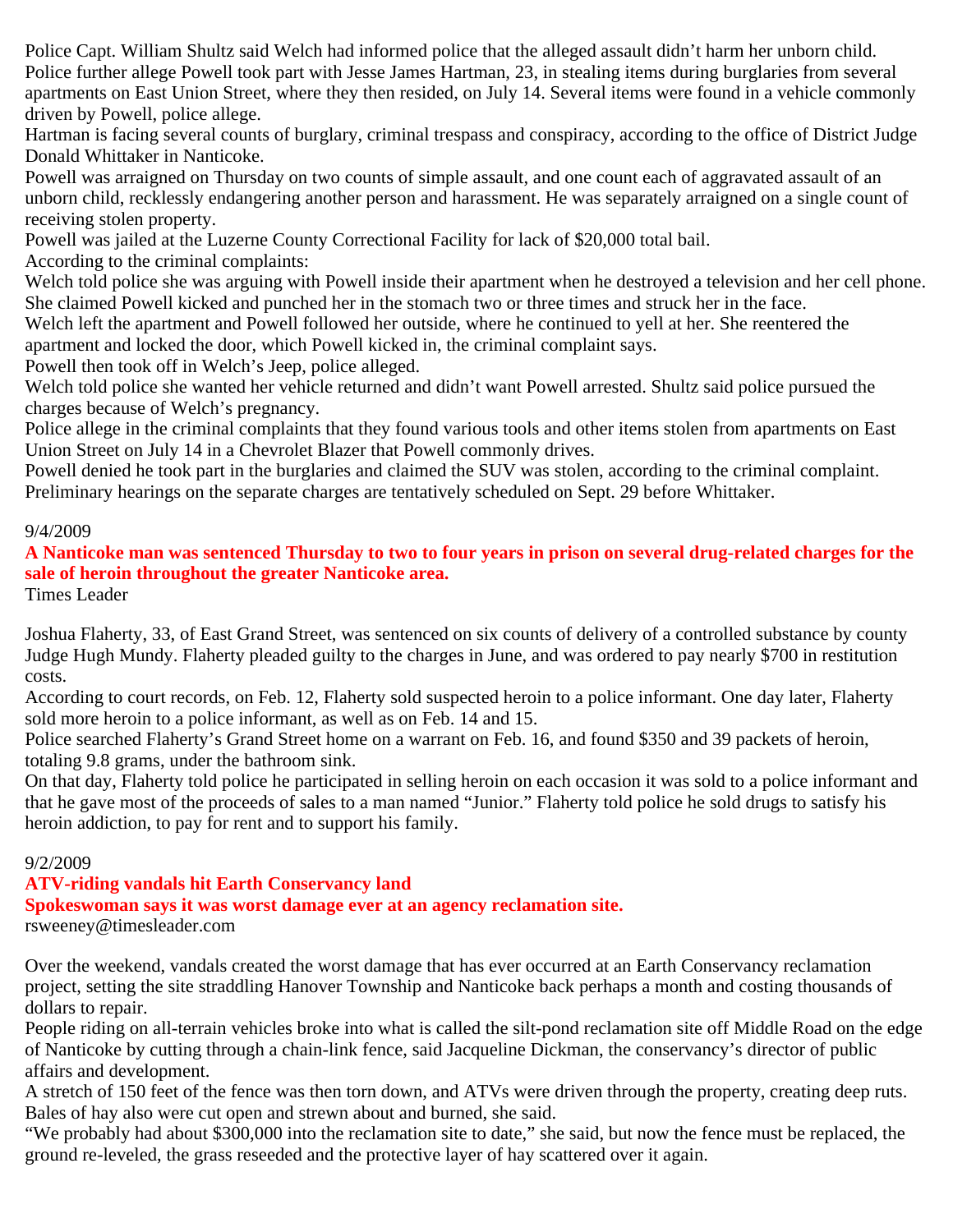"The damage this time really surpasses anything we've seen in the past," Dickman said. "You might think that tearing up the grass isn't a big deal, but considering the amount of work that went into the site … it's really disheartening." The Nanticoke and Hanover Township police departments responded to calls about the damage, and at least one fire department was dispatched, though firefighters ended up allowing the fire to burn out on its own.

The conservancy is considering offering a reward for information about the vandals. Anyone with such information should call the office at 823-3445.

Dickman said the conservancy is well aware of the potential for damage at its sites since they're usually rural, but she hoped that bringing publicity to this incident might help people be more vigilant.

"There's always a concern that our reclamation projects are going to have damage. It's becoming a chronic problem," she said. "It's definitely something that happens with regularity, and I think our hope is by bringing this to people's attention, people keep their eyes open for problems at this site and others."

The site, which had been a repository for mine waste, is being cleaned and turned into an open green space through a federal brownfields grant from the U.S. Environmental Protection Agency.

#### 9/2/2009

### **Theft trial next for jailed rapist**

**Currently serving 14-28 years, area man withdraws guilty plea in alleged theft of fuel.** sdelazio@timesleader.com

A Nanticoke man, currently serving 14 to 28 years in state prison on kidnapping and rape charges, withdrew a guilty plea to an unrelated theft case and will now stand trial.

Citing he wanted to retain new counsel, Joseph Eckrote, 49, asked Luzerne County Judge Chester Muroski on Tuesday to allow him to withdraw his guilty plea in a case in which police said he stole approximately 300 gallons of diesel fuel from a bulldozer.

Eckrote will now be put on the next trial list in October while he waits to hire a private attorney. Muroski said Eckrote, if convicted, could face a substantial sentence because of his lengthy criminal record.

Eckrote is currently represented by attorney John Sobota.

According to court records, police claim Eckrote stole approximately 300 gallons of fuel from a bulldozer on April 6, 2008.

Police said Eckrote told them he drove his truck to the piece of heavy equipment, which was parked along Route 11 in Plymouth Township, pried off the fuel cap, poked a hole in the fuel screen and siphoned off the diesel with a garden hose.

Eckrote, who entered his guilty plea in July, was then ordered to pay \$1,330 in restitution costs to Hanover Nursery for the damage and fuel.

In May, Eckrote was sentenced to 14 to 28 years in state prison in the kidnapping and rape of a woman who was left stranded in the woods.

A county jury found Eckrote guilty on Jan. 7 of kidnapping, rape, robbery, simple assault, two counts of terroristic threats and a summary count of harassment.

In March, Eckrote was determined to be a sexually violent predator by the state Sexual Offenders Assessment Board.

#### 8/29/2009

**A West Nanticoke man was arraigned Friday on burglary and other related charges after police said he broke into a man's home Thursday.**

Times Leader

Nathan Ryan Norcross, 18, of East Poplar Street, was arraigned on charges of burglary and two counts of criminal trespassing. He was tentatively scheduled for a preliminary hearing on Sept. 1 at 10 a.m. in Nanticoke.

According to police, they were called to 412 East Ridge Street for the report of a break-in. Police said they saw a ladder against a garage and a person on the ladder. People said they heard someone in the garage and tried to get in, and startled the person inside, later identified as Norcross.

Police said Norcross tried to break out a window on the second floor to escape, but was apprehended.

#### 8/29/2009

**A city man was charged with assaulting his girlfriend after she would not let him have a night out with his**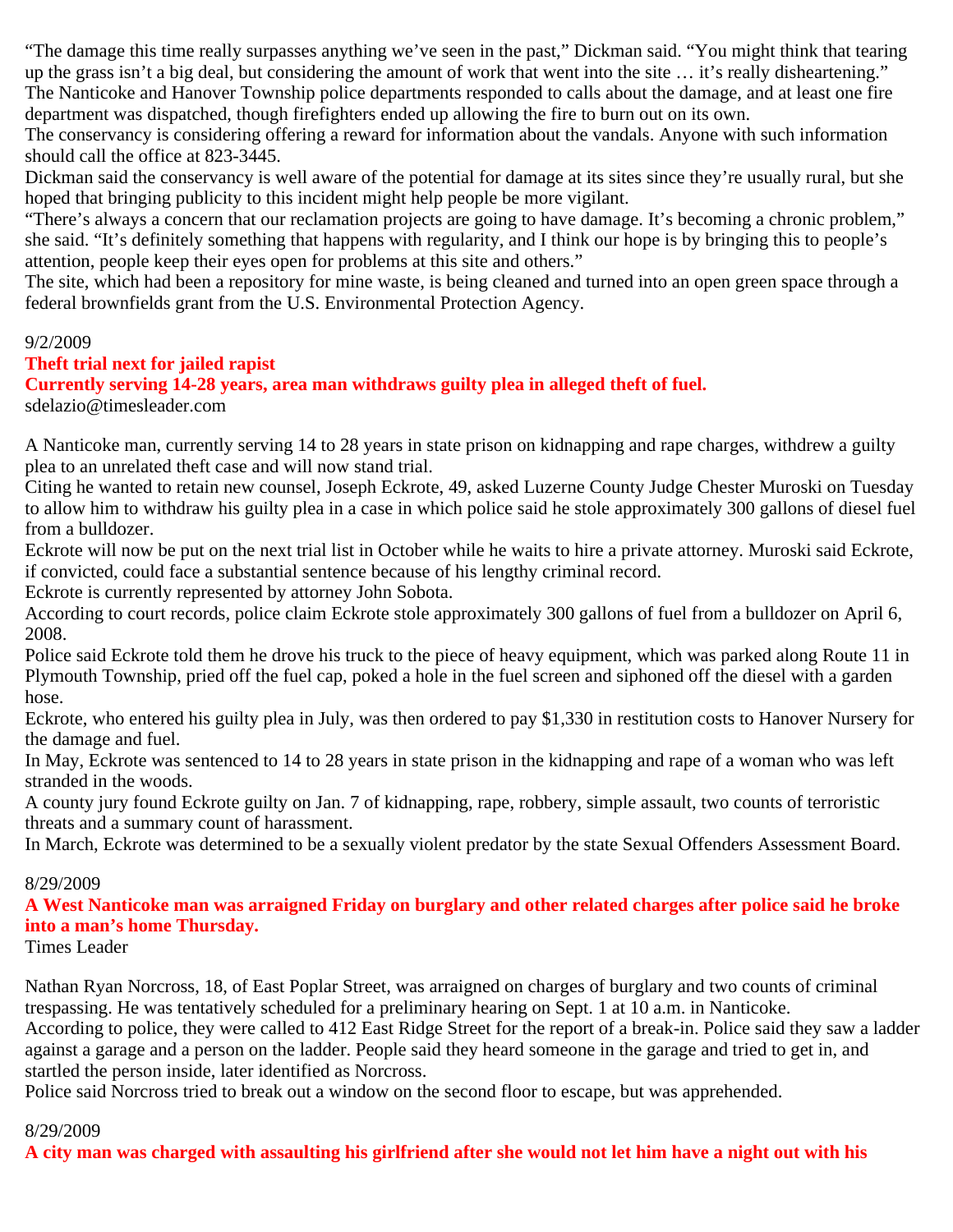#### **friends, police said.**

Times Leader

Joshua I. Ruminski, 23, of 202 W. Noble St., was arraigned Thursday morning on single counts of simple assault, harassment and disorderly conduct, court records show. He was released on \$5,000 unsecured bail. Nanticoke police alleged in arrest papers that Ruminski grabbed Ashley Cyron's neck, tore her shirt during an argument and then kneed her in the ribs in a parking lot near Lincoln Avenue.

Officers spoke with Ruminski who told them he wanted to go out with his friends but Cyron wouldn't let him, the criminal complaint states. Cyron told police that she wanted Ruminski to spend time with her and their toddler. A preliminary hearing is scheduled for Sept. 1.

#### 8/28/2009

**A city woman was arrested for allegedly throwing a picture frame at her daughter's head and pushing another relative in a bathtub during a domestic dispute on Wednesday night.** Times Leader

Anja Dunaj, 31, of 257 Apollo Circle, was arraigned Thursday on two counts each of simple assault and harassment, court records show. She was released on \$5,000 unsecured bail.

Police allege Dunaj hit her daughter, Natalie Shaffer, before throwing the frame at her head, and when Shaffer's greatgrandmother, Jadwij Kosienski, tried to intervene she was pushed by Dunaj in the bathtub at their home around 7 p.m. Kosienski told police Dunaj also grabbed her by her throat and poked her in her left eye, arrest papers state. A preliminary hearing has been tentatively scheduled for Sept. 1.

#### 8/28/2009

#### **District Judge Donald Whittaker dismissed charges**

Times Leader

District Judge Donald Whittaker dismissed charges of burglary, criminal trespass, intimidation of witnesses or victims and retaliation against witnesses or victims against Shallon Gallmon, 31, of Plymouth, during a preliminary hearing on Tuesday.

Plymouth police accused Gallmon of forcing her way into an Orchard Street residence and threatening Jennifer Ridall with a chain on June 12, according to the criminal complaint.

#### 8/25/2009

**Nanticoke police arrested a drunken man early Monday morning for breaking into a vehicle at Rear 214 E. Main St., police said.**

Officers responding to the call spotted Anthony S. Brozusky, 24, hiding between two vehicles at the intersection of Railroad and North Chestnut streets. Brozusky, of 1 Loomis St., is charged with receiving stolen property and public drunkenness. When police encountered Brozusky, he was in possession of an electric razor and loose change. Asked why he was carrying an electric razor at 2:15 a.m., Brozusky said he "wants to look good for the girls," according to the charges filed by officers Richard Vietz and Lee Makowski.

The owner of the vehicle outside Rear 214 E. Main St. said the razor was stolen from his car.

#### 8/25/2009

### **Gun-theft suspects in trouble previously**

**Hanover Twp. men allegedly took 33 handguns from sporting goods store.** elewis@timesleader.com

Two Hanover Township men charged with stealing handguns from a sporting goods store last Wednesday have previous criminal records.

Raymond Rittenhouse, 22, and Michael Graboske, 46, were captured Friday night and charged with taking 33 handguns from Nimrod Haven on the Sans Souci Parkway in Hanover Township

They were captured after they arrived at a South Market Street residence in Nanticoke to sell two of the stolen guns, police allege.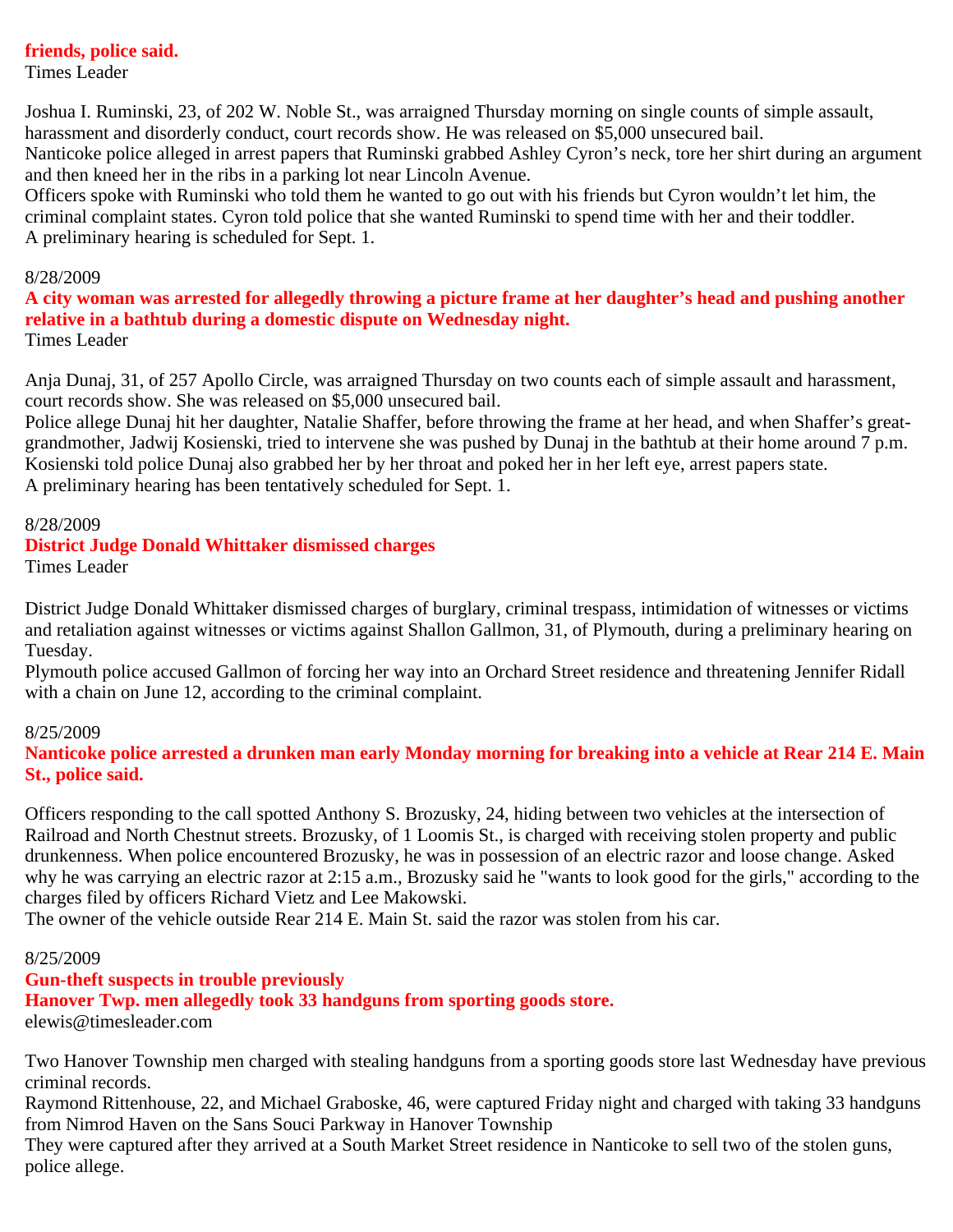After their arrests, a district judge approved a rare night-time search warrant for Graboske's trailer on South Main Street, Hanover Township, where authorities allegedly recovered 29 of the 33 stolen handguns. Police suspect two other handguns were traded for crack in Wilkes-Barre.

It was the second time Graboske's residence has been searched, according to court records.

Authorities with the state Office of Attorney General's Luzerne County Drug Task Force executed a search warrant at Graboske's residence on Aug. 7, 1997, after Graboske sold cocaine and heroin to informants in July 1997. Graboske was convicted on various drug-related offenses in March 1998 and was sentenced to five to 10 years in state prison, according to court records.

Rittenhouse is serving a probation sentence, which was imposed on Oct. 31 on charges he took part in stealing two purses, according to court records.

Hanover Township police said Rittenhouse and another man stole a woman's purse in the parking lot of the Hanover Mall, Sans Souci Parkway, and Nanticoke police said he stole a purse from an elderly woman on South Prospect Street. Both thefts happened on Oct. 15, 2007, according to arrest records.

Last Wednesday, police allege, Rittenhouse and Graboske rammed a stolen car through the front doors of Nimrod Haven at about 4:50 a.m. Police said they used a metal pipe to smash glass gun cases, loaded a duffel bag with handguns and sped away in a dark-colored truck.

About 25 hours after the burglary, authorities learned the men wanted to sell some of the stolen guns, according to arrest records.

Rittenhouse and Graboske were kept under surveillance after Nanticoke police learned at about 5:30 p.m. Thursday that the pair arranged to sell two handguns, a 9mm and a .45-caliber.

Police said the men had told others that they had burglarized the store and were selling the stolen guns.

Graboske and Rittenhouse were charged with burglary, criminal trespass, theft, receiving stolen property, criminal mischief and criminal conspiracy. Graboske was further charged with persons not to possess firearms.

They are jailed at the county prison for lack of \$30,000 bail each.

Preliminary hearings are tentatively scheduled on Sept. 1 before District Judge Joseph Halesey in Hanover Township.

8/23/2009

### **Police arrest two in Nimrod burglary**

**They are accused of stealing 33 guns from Hanover Twp. sporting goods store.**

jmarckini@timesleader.com

HANOVER TWP. – Two township men were arrested Friday night and charged with stealing handguns from a sporting goods store earlier this week.

Raymond T. Rittenhouse, 22, and Michael S. Graboske, 46, are accused of stealing 33 guns in connection with the break-in at Nimrod Haven Sporting Goods, 1757 Sans Souci Parkway, on Wednesday, police said.

Police Friday night arrested the pair on **South Market Street in Nanticoke**, where they allegedly sold two of the stolen firearms to another individual, arrest papers state.

A search of their home later that evening at 3144 S. Main St. resulted in the recovery of 29 handguns stolen from the sporting good store, according to the criminal complaint filed by Nanticoke and Hanover Township police departments. According to arrest papers: On Wednesday township police responded around 4:50 a.m. to Nimrod Haven for a report of a burglary in progress.

Police were informed that a vehicle had been driven through the front doors and two men dressed in dark clothing were leaving the store. Another vehicle fled the area, possibly heading north.

Surveillance video revealed one man entered with a pipe and proceeded to smash the glass cabinets while the another suspect removed several handguns and placed them into a bag.

The two men were arrested after Graboske sold two handguns to a confidential informant for \$700 at an apartment in Nanticoke Friday night, police said.

Rittenhouse and Graboske were both charged with burglary, criminal mischief and criminal conspiracy. Graboske also was charged with illegal sale of a firearm.

Federal agents from the Bureau of Alcohol, Tobacco and Firearms also participated in the arrests.

The defendants were jailed at Luzerne County Correctional Facility for lack of \$30,000 straight bail each.

A preliminary hearing is scheduled for Sept. 1 before District Judge Joseph A. Halesey of Hanover Township.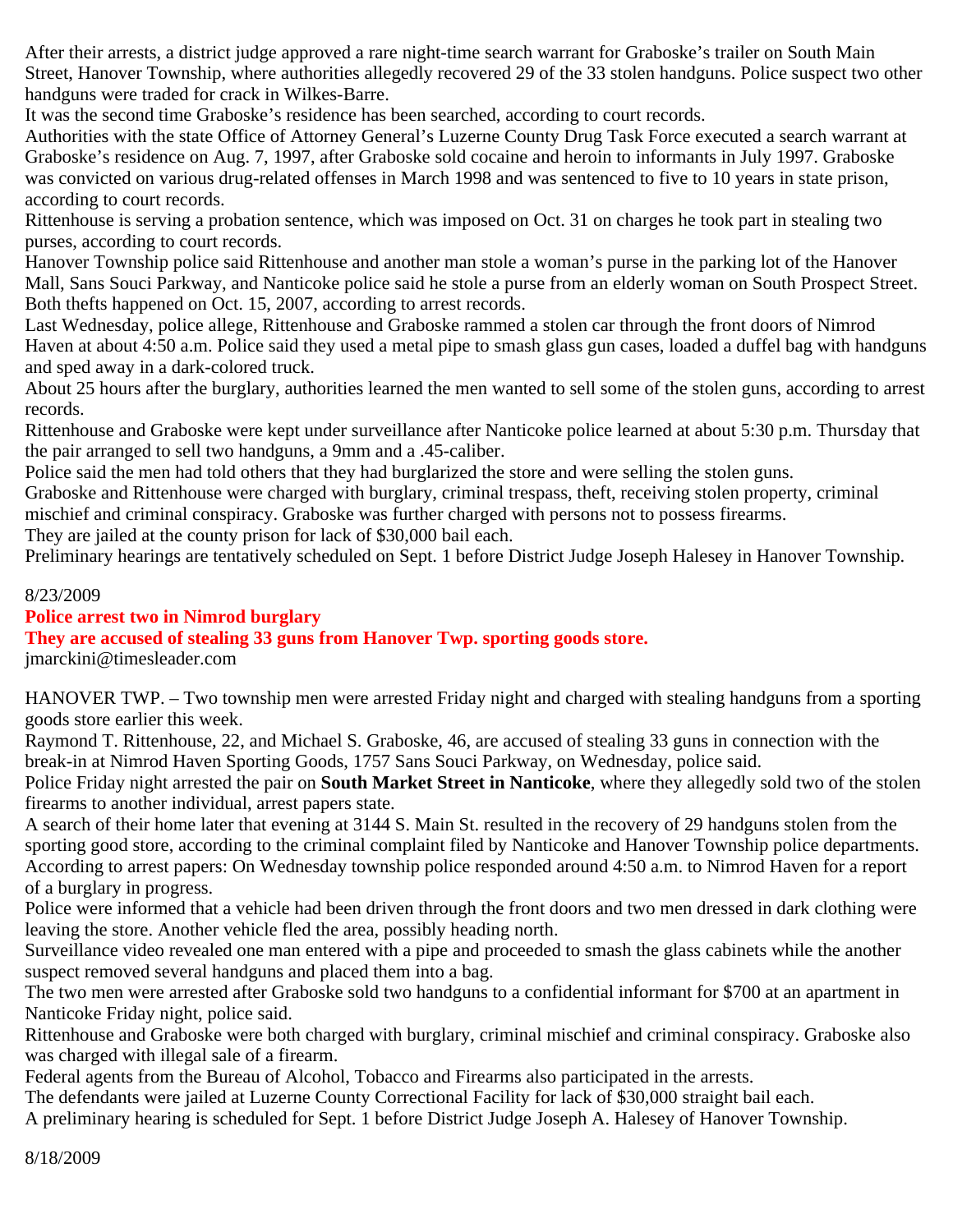# **Cops: Woman uses chain in sock in threat**

**Latest charges vs. Plymouth resident include retaliation and intimidation of a witness.**

elewis@timesleader.com

A woman was charged by Plymouth police on Monday with threatening a neighbor who allegedly witnessed an assault in June.

Police in arrest records accused Shallon Gallmon, 31, of Orchard Street, of forcing her way into a residence on Orchard Street and threatening Jennifer Ridall with a chain wrapped in a sock on June 12.

A day earlier, on June 11, Gallmon had a dispute with Ridall and Stephanie Velders outside her residence where Velders was allegedly struck by a vehicle driven by Gallmon.

Gallmon was arraigned by District Judge Donald Whittaker in Nanticoke on Monday on charges of burglary, criminal trespass, intimidation of witness or victim and retaliation against witness or victim. She was released without bail. According to the criminal complaint and court records:

Ridall told police on June 12 that she was in her apartment when she heard loud banging and Gallmon screaming to be let inside.

Ridall alleged Gallmon forced her way in and begun yelling at her for a prior incident. Gallmon swung an object at her that police said was a chain inside a sock.

Gallmon was arrested without incident at Ridall's apartment on a warrant for the June 11 alleged assault with the vehicle.

In that case, Ridall and Velders said Gallmon was blaming them and other neighbors because Luzerne County Children and Youth caseworkers were at her home on June 11.

Velders claimed, according to arrest records, she saw Gallmon place two children in a vehicle and fail to secure them in a safety seat.

Gallmon yelled to Velders and Ridall, "I'm taking my kids out of state; I'll deal with this later," arrest records say. Police alleged in arrest records that Gallmon threatened to run over Velders and Ridall and reversed her vehicle at a high rate of speed. Ridall jumped out of the way but Velders was struck, according to arrest records. Velders suffered arm and shoulder injuries, police said.

Police said Gallmon sped away with her two children and was arrested after she forced her way into Ridall's residence on June 12.

Gallmon is facing two counts of endangering the welfare of children, simple assault and terroristic threats, and one count each of accidents involving injury, disorderly conduct and driving while operating privilege is suspended in Luzerne County Court for the June 11 incident.

A preliminary hearing on the latest charges is tentatively scheduled on Aug. 25 before Whittaker.

# 8/16/2009

# **Times Leader - Court Notes**

District Judge Donald Whittaker dismissed charges of endangering the welfare of children, simple assault and reckless endangerment against Joshua James Watkins, 22, of Nanticoke, during a preliminary hearing on Wednesday. Nanticoke police had accused Watkins of assaulting his girlfriend and her parents during a dispute at a home on Coal Street and speeding away with her child on July 24, according to the criminal complaint.

8/15/2009

Times Leader

**A Nanticoke man was charged with selling a bundle of heroin to undercover officers on Thursday night.**

John Chernowski Jr., 24, of 377 S. Walnut St., was arraigned Friday on 14 counts of felony possession with intent to deliver heroin, seven counts of possession of the drug and three counts of criminal use of a communication facility. He was jailed at Luzerne County Correctional Facility for lack of \$20,000 bail.

Borough police allege in arrest papers that Chernowski sold the bundle, equivalent to seven packets of heroin, to undercover officers on East Main Street around 8 p.m. Thursday.

8/8/2009 Times Leader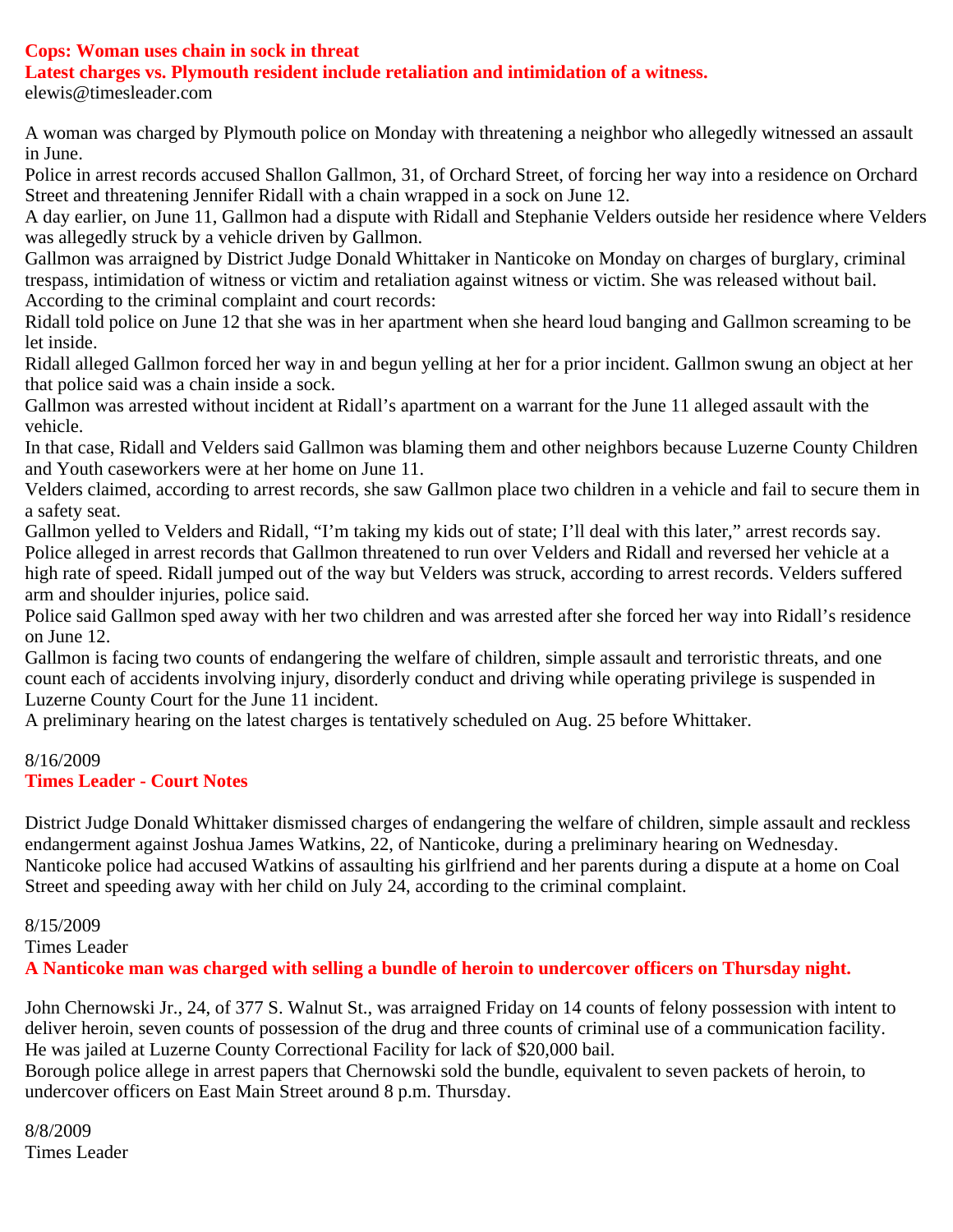# **A Jamaican man was arrested on drug charges and alleged firearm violations after a crash on Thursday night.**

Mario M. Whyne, 20, who has an address at 240 Park Lane, Hamilton, N.J., was arraigned Friday on charges of possession with intent to deliver, possession of a controlled substance, firearms not to be carried without a license and possession of a weapon.

Whyne told police he was not a resident of the United States but has applied for citizenship. He was jailed at county prison for lack of \$20,000 straight bail.

According to the criminal complaint:

Nanticoke police responded around 9 p.m. to a two-vehicle crash at the intersection of Main and Market streets. Several witnesses and the driver of the second vehicle told police that two or three men with dreadlocks ran east on East Main Street from a 1996 Chevrolet Monte Carlo.

One of the men, later identified as Whyne, was stopped near South Walnut Street.

Whyne told police he was a 17-year-old from Trenton, N.J., who moved to the United States about a year ago. A fully loaded revolver and suspected marijuana was found in his shoulder pack.

A preliminary hearing has been tentatively scheduled for Aug. 11.

#### 8/7/2009

**State prison for man who issued nearly \$21,000 in bad checks**

elewis@timesleader.com

A man who issued nearly \$21,000 in bad checks at various businesses was sentenced to state prison.

Erik Masaitis, 25, of South Franklin Street, Wilkes-Barre, was sentenced to 2 years and 7 months to five years and five months on seven counts of bad checks, six counts of theft, and one count each of robbery, possessing instruments of crime, false identification to law enforcement, resisting arrest and criminal attempt.

Police in several departments, including a few businesses that filed private criminal complaints, charged Masaitis with purchasing items with checks that had insufficient funds from December to April, according to court records.

Masaitis was also accused by Nanticoke police with robbing a service station on North Market Street on April 5, and by Swoyersville police with possessing a knife while they were investigating a robbery at a beer distributor on Main Street, Luzerne on May 3.

Masaitis told police, according to arrest records, that he was purchasing items from businesses knowing he had insufficient funds in his checking account. He then sold the items for money to support a heroin addiction, according to arrest records.

#### 8/5/2009

#### **Store owner pleads to federal gun violations**

**Nanticoke businessman and co-defendant in Russia charged with gun smuggling**

Times Leader

The owner of a Nanticoke sporting goods store pleaded guilty Tuesday to federal charges of conspiring to illegally export military equipment to Russia.

Mark Komoroski, owner of D & R Sports Center, entered a plea to five counts of conspiracy before Senior U.S. District Judge Edwin Kosik.

Komoroski and a co-defendant, Sergey Korznikov of Moskow, Russia, were charged in January 2008 with conspiring to smuggle various equipment, including rifle scopes, firearm magazines and face shields to be sold to unknown persons in Russia.

Komoroski pleaded guilty to conspiracy to export defense articles without State Department approval.

He also pleaded guilty to conspiracy to commit money laundering, mail fraud, smuggling and to conspiring to make false entries into records kept by a gun store.

Korznikov has not entered a plea. The case against him is pending.

#### 7/29/2009

**A 49-year-old Nanticoke man who is serving a 14-to-28-year sentence on kidnapping and rape charges pleaded guilty Tuesday to an unrelated theft charge.**

Times Leader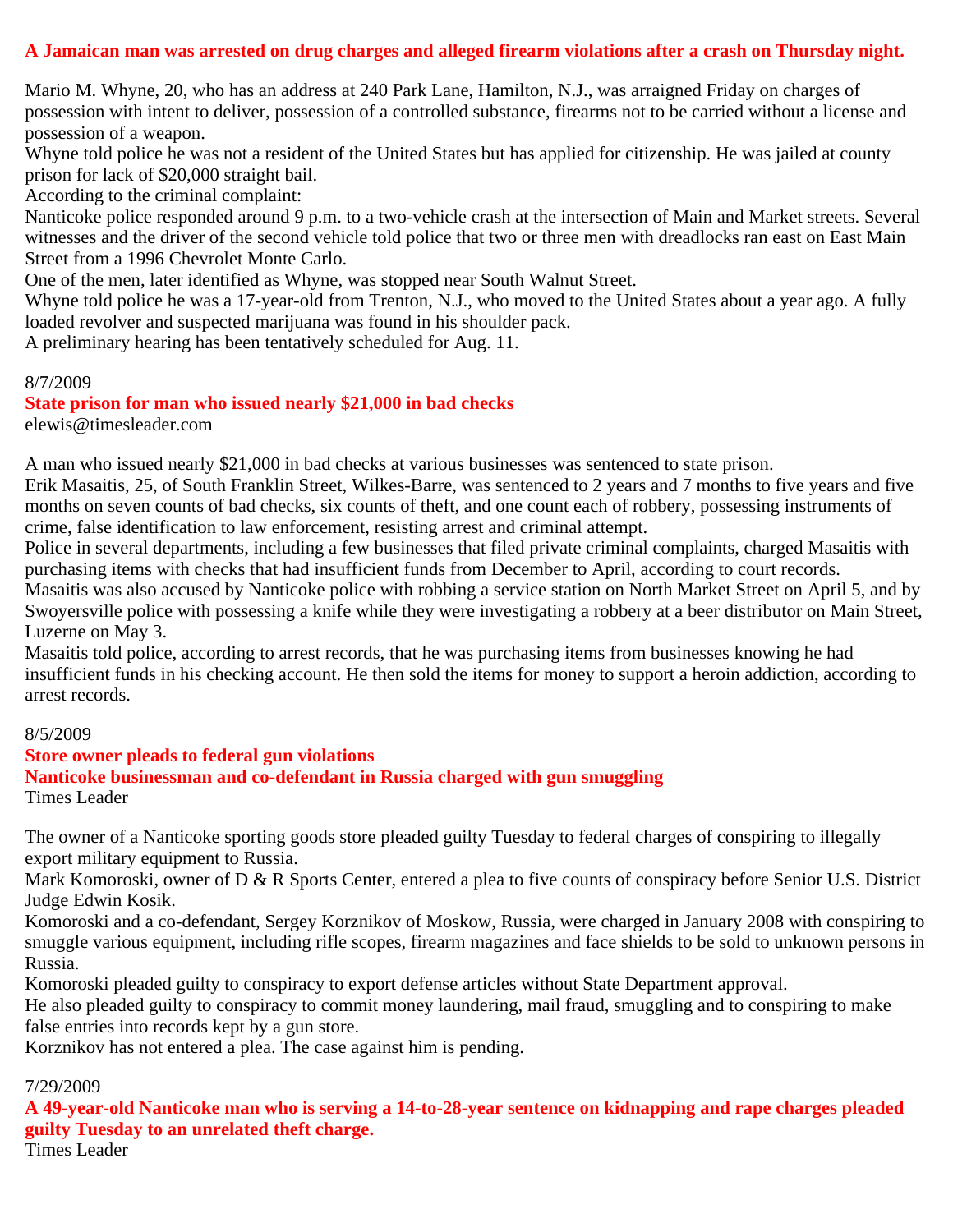Joseph Eckrote pleaded guilty to a charge of theft by unlawful taking before Luzerne County Court Judge Chester Muroski. Eckrote will be sentenced on Sept. 1.

According to court records, on April 6, 2008, police said, Eckrote stole approximately 300 gallons of diesel fuel from a bulldozer.

Eckrote was ordered to pay \$1,330 in restitution costs to Hanover Nursery for the damage and fuel.

Eckrote was found guilty recently by a Luzerne County jury in the kidnap and rape of a woman who was left stranded in the woods.

# 7/27/2009

**Man arrested on charges he assaulted woman while holding infant**

elewis@timesleader.com

Police arrested a man on charges he assaulted a woman while holding a 6-month old infant on Sunday. Joshua James Watkins, 22, of Coal Street, was charged with three counts each of simple assault and harassment, two counts of reckless endangerment, and one count each of endangering the welfare of children, accidents involving damage to vehicle and driving an unregistered vehicle. He was jailed at the Luzerne County Correctional Facility for lack of \$7,500 bail.

According to the criminal complaint:

Brittany Murtha told police her boyfriend, Watkins, was arguing with her for much of Sunday, and wanted to use their rent month to buy prescription drugs. Murtha claimed Watkins shoved her into a wall, and she locked herself in a bathroom. He forced open the door, the criminal complaint says.

Murtha alleged, according to the criminal complaint, Watkins was holding their infant when he assaulted her.

Watkins fled the home with the infant that he placed inside a vehicle. Murtha attempted to remove the infant as Watkins sped away forcing Murtha to fall to the ground, the criminal complaint says.

Watkins struck a fence on Coal Street, and was captured by Kingston police.

Watkins claimed he fled the home with the infant because Murtha's family arrived carrying bats and pipes, according to the criminal complaint.

A preliminary hearing is tentatively scheduled on Aug. 4.

# 7/24/2009

**A man was charged by police on Thursday with stealing metal beams from a business and tools from a vehicle.** Times Leader

Ralph C. Galicki, 37, of West Grand Street, was charged with three counts of theft, two counts of receiving stolen property, and one count each of accidents involving damage to vehicle, trespass by vehicle and possession of drug paraphernalia. He was jailed at the Luzerne County Correctional Facility for lack of \$10,000 bail. According to the criminal complaints:

Galicki stole approximately 24 metal beams valued at \$100 a piece from Eclipse Fleet Service on West Union Street on July 2. Galicki transported the beams that varied from 10 feet to 15 feet in his vehicle to his home, the criminal complaint says.

Police said they traced Galicki's travels from the business to his home by wet tire prints and broken glass. In an unrelated case, police allege Galicki stole tools from a construction vehicle parked across from his residence on Wednesday.

Police obtained a search warrant for Galicki's residence and recovered various hand tools and accessories, according to the search warrant inventory sheet.

The criminal complaints alleged police found a syringe and a spoon in Galicki's pocket.

A preliminary hearing is scheduled for July 28.

#### 7/23/2009 **Wing case charges dropped** elewis@timesleader.com

Linda Plews said she only wanted to speak to the manager at Weis/Mr. Z's grocery store in Nanticoke about the price of lobsters.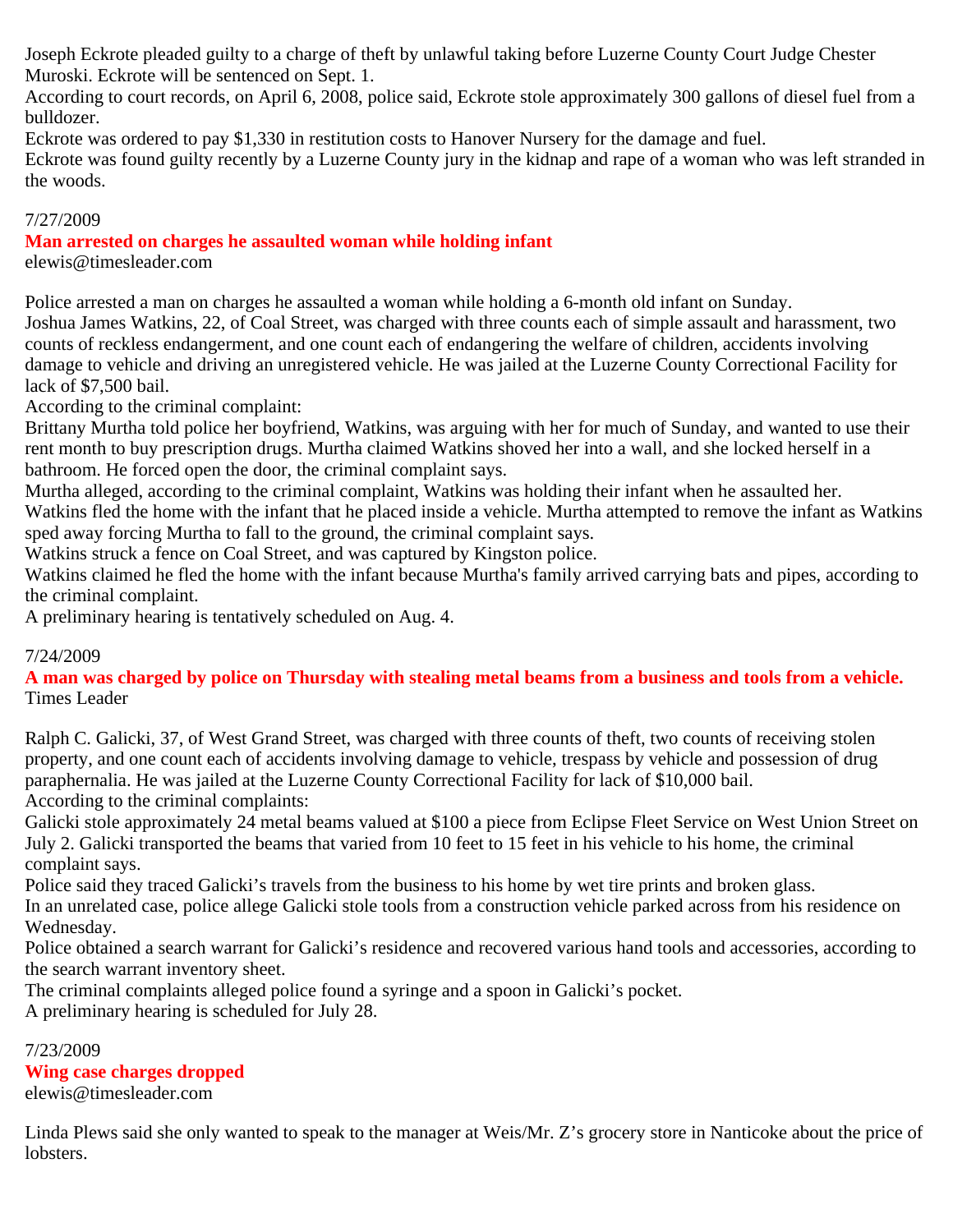The next thing she knew, Plews claimed, she was being confronted by a Nanticoke police officer and charged with stealing a chicken wing from the store's deli.

"I don't steal," Plews, 53, said after charges of retail theft, defiant trespass and resisting arrest were dismissed Wednesday during a preliminary hearing in Central Court.

A district judge dismissed the charges, including disorderly conduct and public drunkenness, when the investigating officer, Amos Vanderhoff, failed to appear at the hearing.

Detective Capt. William Shultz said Vanderhoff has been on medical leave since injuring his foot arresting a suspect in an unrelated case several weeks ago.

Plews, of West Nanticoke, was charged by Vanderhoff on April 26 with allegedly stealing the chicken wing and causing a disturbance in the store.

She called the charges a "vendetta" against her because, she claimed, she was cleared of drunken driving charges filed against her by Nanticoke police.

According to Luzerne County Court records, state police at Wyoming and Kingston Township police filed separate drunken driving charges against Plews in June 2007 and October 2006, respectively.

She was sentenced in April 2008 to 60 days to one year, including a two-year license suspension, on the two DUI cases, court records say.

Plews said she was in the store because it was having a special on lobsters. When she got into a dispute with a store clerk about the price, she asked to speak to the manager. She said the clerk called police instead. That's when trouble began, Plews said.

"I put the chicken wing on my purse and walked over to the salad bar where I always put the chicken wing in the container," Plews said. "Then Vanderhoff comes up and tells me to leave the store."

Plews claimed she was walking out of the store when Vanderhoff approached her from behind and grabbed her purse. "When you're walking and someone comes up from behind you and grabs your purse, you're going to react," Plews said. "I didn't know who grabbed my purse. I did say, 'You're a (expletives)' to (Vanderhoff)."

Shultz said that when Vanderhoff returns to work, they'll meet with the District Attorney's Office to determine if the charges against Plews are to be re-filed.

7/22/2009

# **Hanover Township woman charged with driving stolen vehicle**

elewis@timesleader.com

A Hanover Township woman was charged by city police with driving a stolen vehicle on Tuesday.

Dawn Linette Browski, 31, of Shawnee Avenue, was charged with receiving stolen property and possession of drug paraphernalia. She was arraigned Wednesday morning and released on \$5,000 bail.

Police said they spotted a stolen 2005 Saturn Vue traveling north on South River Street at about 3:30 p.m. The vehicle, owned by David Lewis, of Nanticoke, was reported stolen to the Nanticoke Police Department on Monday.

Police stopped the driver, identified as Browski, in the area of North River and West Jackson streets.

Browski told police, according to the criminal complaint, that she was returning the vehicle. Police said Browski was traveling in the opposite direction of Nanticoke when she was stopped.

Police said they allegedly found syringes in Browski's purse.

A preliminary hearing is tentatively scheduled on July 29.

### 7/15/2009

Times Leader

**A Nanticoke woman was sentenced Monday to two to four years in county prison on charges she sold and delivered heroin.**

Erica Neyhard, 25, of West Main Street, was sentenced on two counts of possession with intent to deliver by county Judge Joseph Augello. Neyhard pleaded guilty in June.

According to court records, on Aug. 10 Nanticoke police observed Neyhard in the process of selling heroin to a man living on East Noble Street. When Neyhard was searched, police said, they found .3 grams of heroin, needles and a plastic spoon with residue on it. Neyhard's home was also searched, police said, and bricks of heroin, money and used and unused needles were also found.

Later that month, on Aug. 28, Neyhard was put under surveillance and police said they observed her selling heroin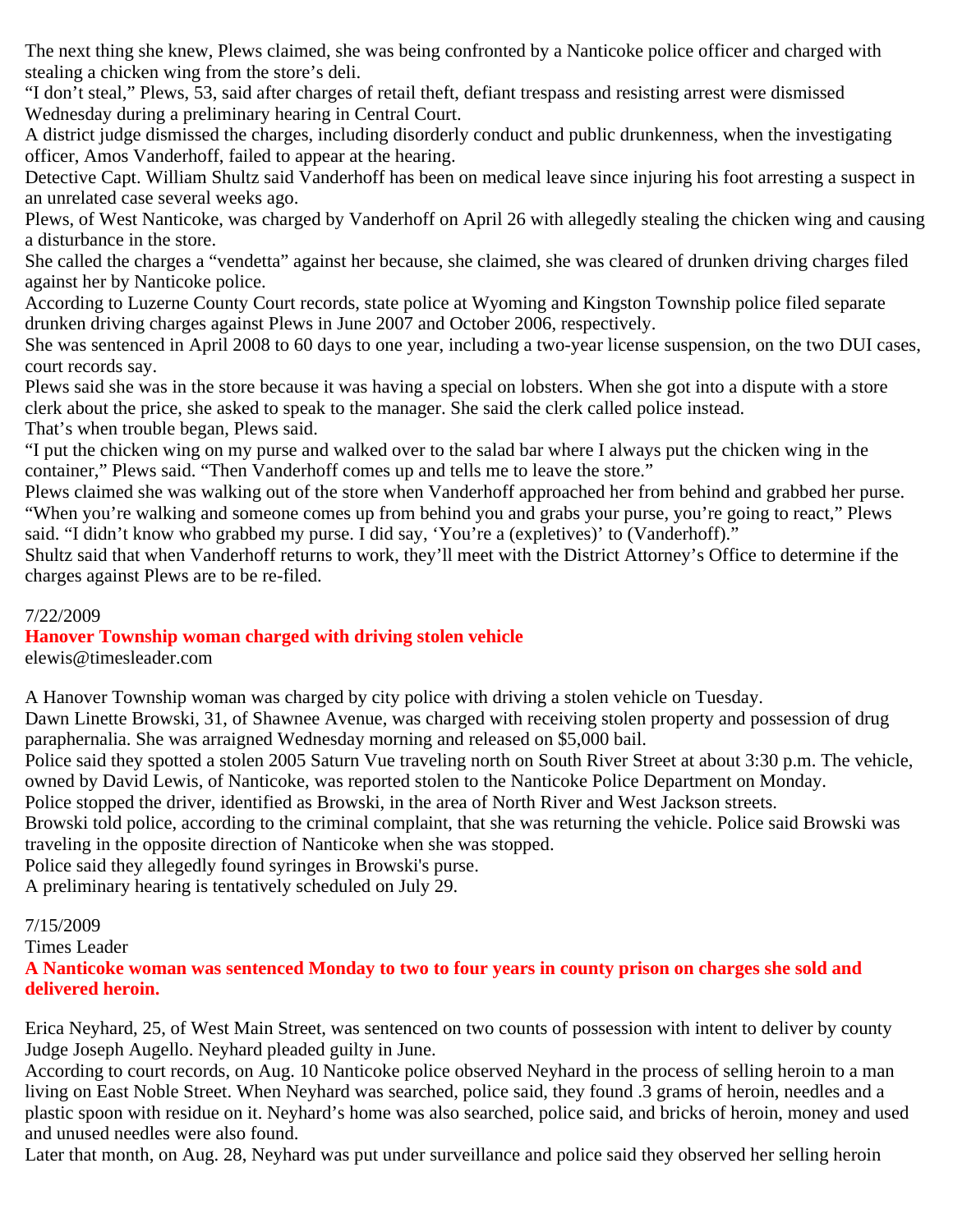several times throughout the day.

#### 7/15/2009

#### **Police arrest man for Nanticoke home invasion**

Bob Kalinowski - Citizens' Voice

Nanticoke police have nabbed the man they say committed a home invasion this weekend on Agostina Drive in Lexington Village.

Police say Robert Joel Ohrwashel, 41, cut open a neighbor's screen window with a knife and entered her home around 1 a.m. Sunday looking to steal money.

Ohrwashel is charged with burglary, simple assault, trespassing, possessing instruments of a crime, and criminal mischief. He was jailed this morning in the Luzerne County Correctional Facility in lieu of \$30,000 cash bail. According to arrest papers:

Ohrwashel, of 23 Agostina Drive, broke into the home at 13 Agostina Drive wearing mostly black clothing — a hooded sweatshirt, cargo pants, a hat and gloves — along with a red bandana over his face. He was armed with a knife. The victim said she was awakened by the noise and then heard her dogs growling. She got out of bed and saw Ohrwashel in her bedroom. She confronted him and they fell to the ground while fighting.

The woman told police she bit him and he bit her. She repeatedly screamed "get out." He then crawled toward a bedroom window and exited, injuring himself.

When police arrived, they interviewed the victim. Police found a knife in the room. The woman became distraught, saying she didn't know the man was armed and didn't see the knife.

State police were called to obtain a DNA sample from the woman's bite wound.

On Tuesday, Ohrwashel admitted the crime to counselors while at Community Counseling Services at Wilkes-Barre General Hospital, police say. He said he was drinking alcohol heavily and decided to go looking for "petty cash." He said he brought a knife, to use as a tool, not a weapon.

Police then interviewed Ohrwashel. He said he cut a hole in a bedroom window with a knife to forcibly enter the victim's home. He said the woman attacked him and he fled the home, scraping his legs on the window sill.

Investigators said Ohrwashel had a bite mark on his finger and injuries to his legs. Forensic evidence was also consistent with the interviews with the woman and Ohrwashel, police said.

Ohrwashel told police he is a registered nurse who has been on disability since March.

He is bipolar with a history of mental illness, police said.

### 7/13/2009

#### **Nanticoke police investigate early morning home invasion**

Erin Moody - Citizens' Voice

Police in Nanticoke are investigating an early morning break-in Sunday in Lexington Village on Agostino Street. The unnamed victim told police someone entered the residence through a bedroom window while everyone was sleeping.

According to police, the victim reported they were asleep when their dogs began barking. The victim looked out the window and saw nothing, but when they turned around to check the rest of the home, they were confronted by a person in a mask.

The victim and the suspect struggled before the suspect fled through a spare bedroom window. Police believe the suspect forced entry through the same window he exited and fled on foot. Police arrived on the scene at about 1:05 a.m. The suspect is described as a young, white male, about 5 feet 8 inches tall and weighing about 170 pounds. He was wearing a dark-colored shirt, blue jeans and a dark-colored stocking mask. The suspect was armed with a knife, which was left at the scene.

Pennsylvania State Police at Wyoming's Forensic Unit assisted at the scene. Investigators are asking anyone who sees anything suspicious to call 911. Anyone with information should call Nanticoke police at 735-2200.

#### 7/12/2009

**Cops say teen shot, injured 3**

**Police allege Ryan Garvey fired shotgun at two other teens and adult in Nanticoke confrontation.** jmarckini@timesleader.com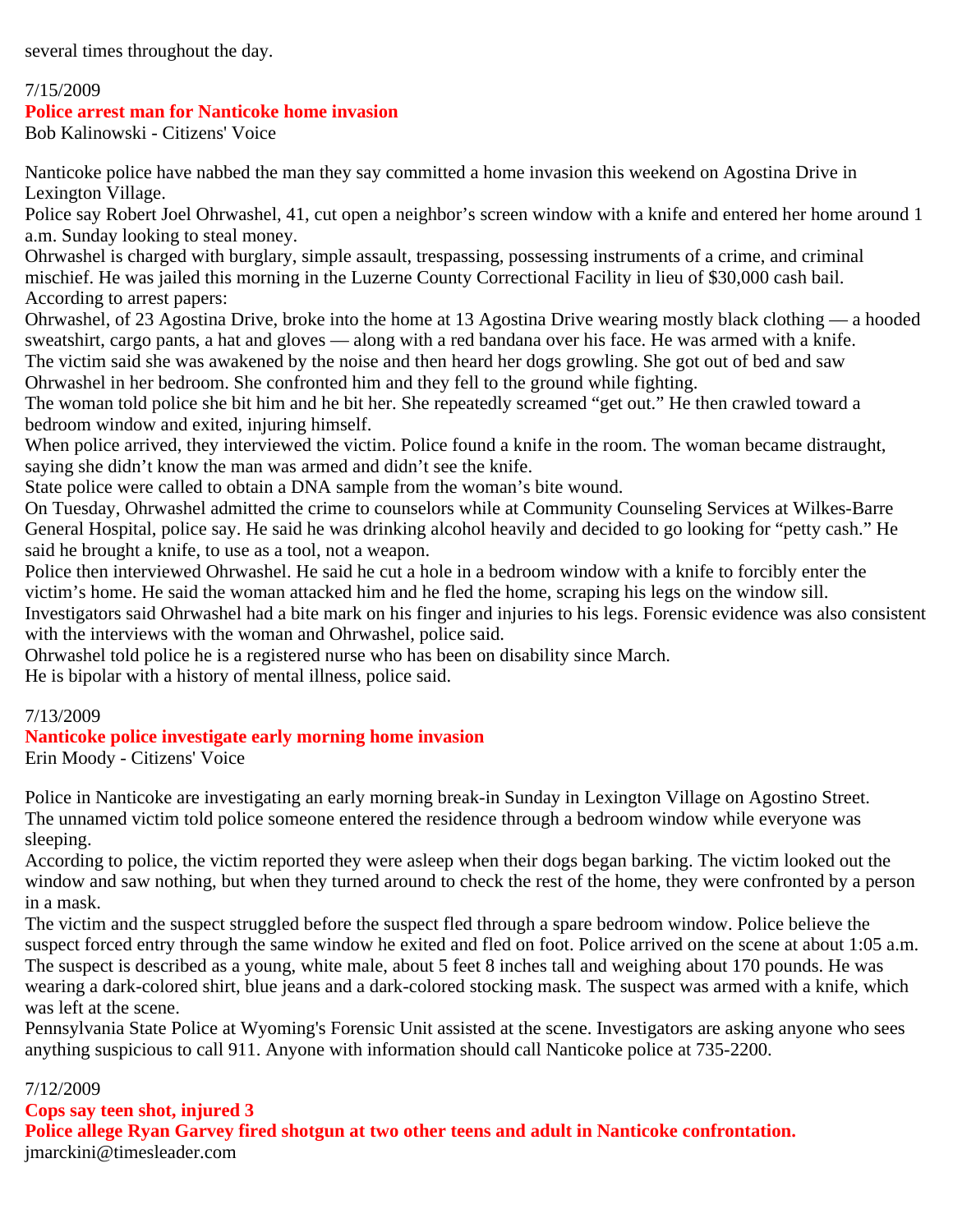City police arrested an 18-year-old at his home in Hunlock Creek early Saturday in connection with a late-night shooting on Friday.

Ryan J. Garvey, of 374 Misdale Road, was charged with three counts each of aggravated assault, simple assault, reckless endangerment, terroristic threats and stalking and one count of possessing instruments of crime, according to arrest papers.

A fight over a girl at a bazaar in Sugar Notch led to alleged threats and gunfire, police said.

Police allege Garvey fired a shot from a shotgun at two teenage boys, both 16, and a mother of one of the teens in the area of South and South Prospect streets around 11 p.m.

The three sustained minor injuries when they were sprayed by pellets from the shotgun.

"Because of the distance between all of them, they walked away with superficial injuries," said Detective Capt. William Shultz of Nanticoke police.

Police spent several hours searching for Garvey, who at one point fled into the woods in Newport Township. Garvey was later located by global positioning on his cell phone, the detective said.

According to the criminal complaint:

Police responded around 10:55 p.m. to the area of 1108 S. Prospect St. for a report of a 1997 Jeep circling a home of one of the teens in Nanticoke.

Robert Cook told police that he was at the Sugar Notch bazaar with several friends when Garvey called the cell phone of Kayla Tarnowski, Garvey's girlfriend, and asked her if she was with one of his friends. He had her give the phone to Cook, and Garvey then threatened Cook. Garvey made several threatening phone calls and was observed several hours later circling Cook's home six times.

A short time later, Garvey fired a shot, hitting Robert, his mother, Kirsten Cook, 44, and Dominick Rogo and then drove off.

Police collected evidence, including one shell casing, from the roadway at the 1100 block of South Prospect Street. After fleeing, Garvey made numerous phone calls threatening to harm the teens and himself.

Garvey was arraigned Saturday before District Judge Joseph Carmody in West Pittston and remanded to Luzerne County Correctional Facility in lieu of \$25,000 straight bail.

A preliminary hearing is scheduled for July 21 in Central Court.

## 7/7/2009 Times Leader **City police reported the following:**

Mailee Stone, of West Union Street, recently reported someone threw a rock that smashed the rear window on her vehicle.

Police said they arrested Michael A. Foschini Jr., 19, of West Main Street, on charges he assaulted his father and mother on Thursday.

Foschini was charged with six counts of disorderly conduct, two counts each of simple assault, harassment and criminal mischief and a single count of resisting arrest. He was jailed at the Luzerne County Correctional Facility for lack of \$1,500 bail.

According to the criminal complaint:

Police said Foschini was upset that his brother removed a radio from his vehicle. He denied commands to stop yelling profanities and jumped on a Ford Mustang owned by his mother, Carol Raush.

Police allege in the criminal complaint Foschini jumped off the vehicle and charged at his parents, grabbing Raush and his stepfather, David Raush Jr..

A preliminary hearing is tentatively scheduled on July 9 in Central Court.

Police said they arrested Duane Krommes, 29, of East Broad Street, on charges he assaulted his wife on Sunday. Krommes was charged with simple assault, stalking and harassment. He was jailed at the Luzerne County Correctional Facility for lack of \$7,500 bail.

According to the criminal complaint:

Police said Krommes was arguing with his wife, Clarice Krommes, when he allegedly pushed her into a wall and threw a telephone at her.

Police said Clarice Krommes suffered injuries to her chest.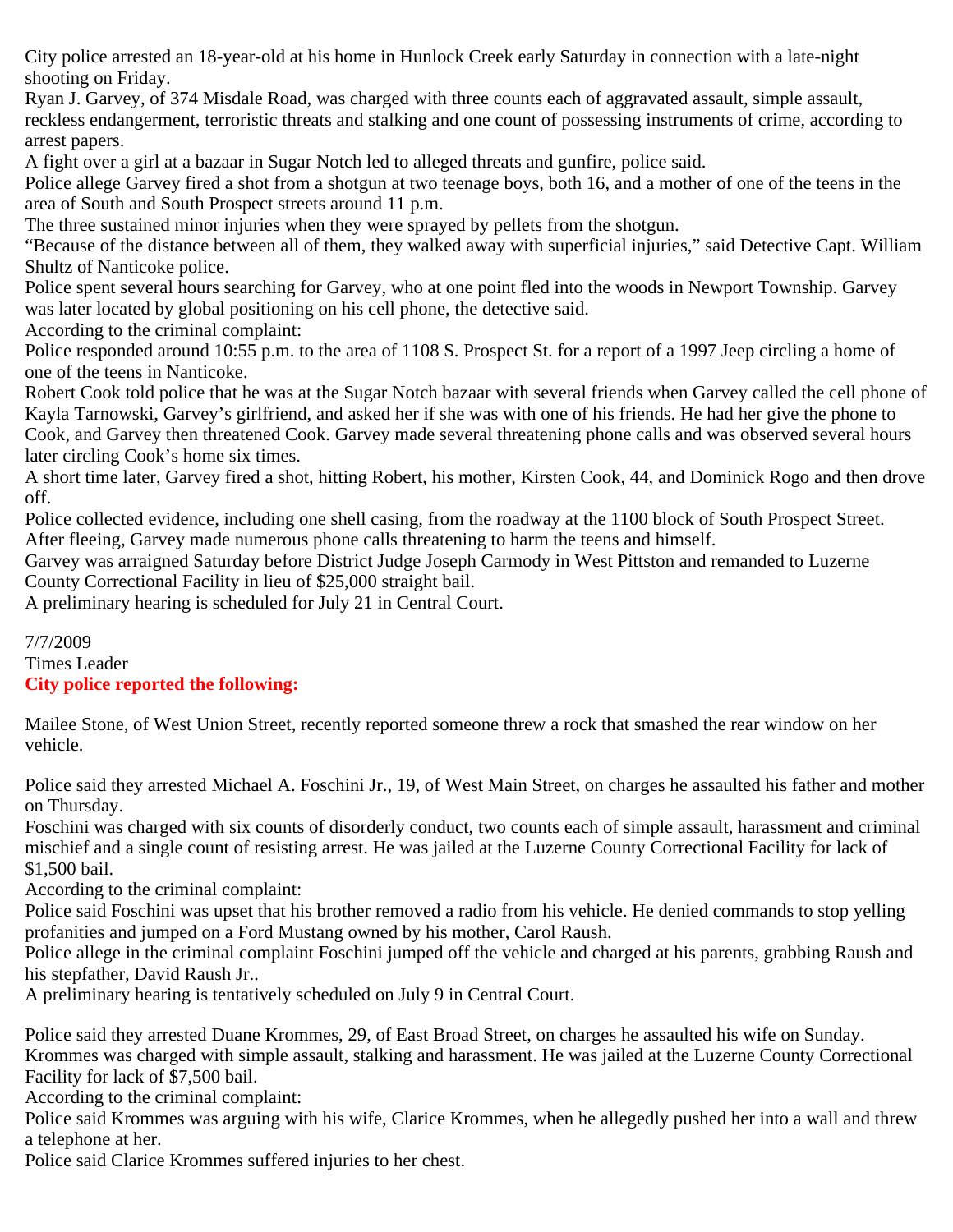Krommes claimed he tripped over his shoes and fell into his wife, the criminal complaint says. A preliminary hearing is tentatively scheduled on July 13 in Central Court.

Gwen Brown, of Garfield Street, recently reported a flat screen televison, a video game system, video games and accessories, and a music player were stolen during a burglary at her residence.

Police said William Thomas, 50, of Coal Street, Nanticoke, was charged with public drunkenness after he was found intoxicated in the 500 block of South Market Street.

Catherine Holminski, of West Main Street, recently reported Carol Shotwell, 37, of East Grand Street, Nanticoke, jumped into her swimming pool without permission, police said.

Michael Stankiewicz, of State Street, recently reported a wheel was stolen from his vehicle.

Police said a 15-year-old boy and a 15-year old girl were recently cited for violating the city's curfew ordinance when they were observed on East Union Street at night.

Arthur Owens, of East Union Street, recently reported someone stole his lawnmower.

Police said two 14-year-old girls and a 15-year-old girl were recently cited for violating the city's curfew ordinance when they were found at night at Arch and Walnut streets.

William Larson, of West Grand Street, recently reported someone slashed the rear tires on his vehicle.

Jason Chamberlain, of East Ridge Street, recently reported someone smashed a window at his residence.

7/2/2009 Times Leader **City police reported the following:**

Eric Shaw, of West Church Street, recently reported someone smashed the window on her vehicle with a rock.

Daniel Edwards, 26, of West Main Street, Nanticoke, was cited with public drunkenness after he was recently found lying on the sidewalk near Burger King, police said.

Dennis Ardoline, 44, of East Union Street, Nanticoke, was cited with public drunkenness after he walked into a utility pole on South Walnut Street.

Ronald Novakoski, of East Green Street, reported someone threw fireworks at his residence, damaging a carpet and exterior siding.

### 6/24/2009 Times Leader **City police reported the following:**

Police arrested Michael Anthony Rosario, 19, of Glen Lyon, after he was allegedly found with pill tablets without a prescription on Monday.

Rosario was charged with possession with intent to deliver a controlled substance, possession of a controlled substance, possession of drug paraphernalia and loitering and prowling at night. He was jailed at the Luzerne County Correctional Facility for lack of \$10,000 bail.

According to the criminal complaint:

Police were watching a known drug house when they observed Rosario walking in the area at about 11:40 p.m. Rosario noticed police in the area and attempted to escape by running behind homes.

Police found Rosario hiding behind an apartment building. He claimed he was walking to Glen Lyon, the criminal complaint says.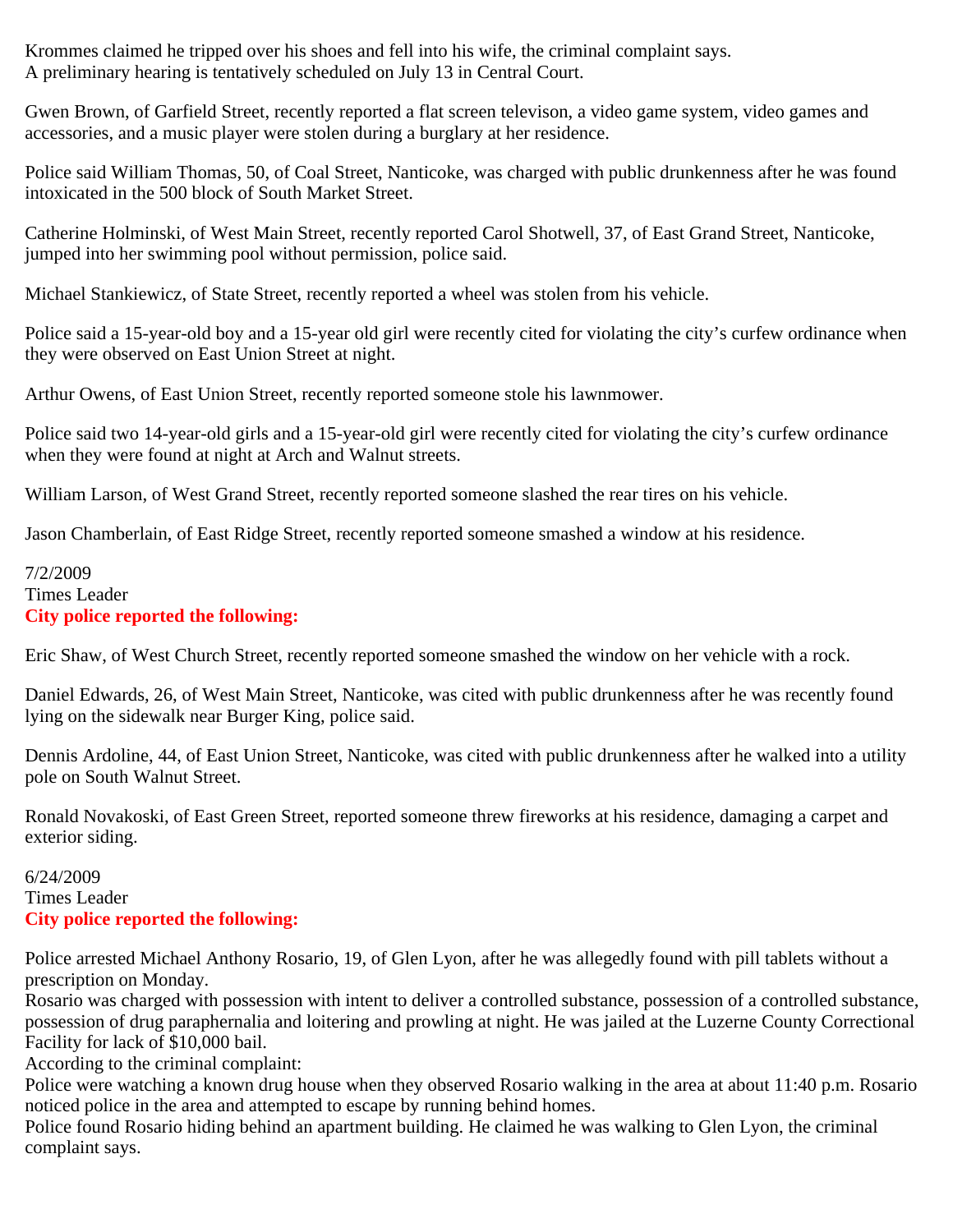Police allege in the criminal complaint they found approximately \$400 and 10 Vicodin tablets in his pockets. A preliminary hearing is scheduled on July 1 in Central Court.

Barbara Robaczewski, of Park Street, recently reported items were stolen from her vehicle when it was parked near her home.

Sherry Karvaski, of West South Street, recently reported a digital camera and a DVD movie was stolen from her home, police said.

Nathan Zannetti, of East Union Street, recently reported a stereo was stolen from his vehicle when it was parked near his home, police said.

John Jackolski, of West Union Street, recently reported three tires were stolen from the rear of his home.

Brian Moore, of Loomis Street, recently reported someone attempted to force open the doors on his vehicle when it was parked near his home, police said.

#### 6/23/2009

### **A man was arrested by police on Sunday for allegedly assaulting his wife.**

Stephen Minsavage, 46, of South Market Street, Nanticoke, was charged with simple assault and harassment. He was arraigned by District Judge Fred Pierantoni in Pittston and released on \$5,000 unsecured bail.

Police alleged Minsavage assaulted his wife during an argument at their home on June 20. Police said the woman suffered facial injuries, according to the criminal complaint.

A preliminary hearing is tentatively scheduled on June 30 in Central Court.

6/16/2009 Times Leader **City police reported the following:**

William J. Thomas, 50, of Bear Creek Boulevard, Wilkes-Barre, was arrested on Saturday for allegedly assaulting a police officer and attempting to break into an ex-girlfriend's residence.

Thomas was charged with two counts of criminal mischief, and one count each of aggravated assault, simple assault, criminal trespass, disorderly conduct and public drunkenness. He remained jailed at the Luzerne County Correctional Facility on Monday for lack of \$25,000 bail.

According to the criminal complaint:

Police said Thomas attempted to break into the residence of Tammy Maslowski, of Enterprise Street, at about 1:12 a.m. Saturday. Police said Thomas damaged a lock on a screen door and yelled obscenities at Maslowski.

Thomas allegedly struggled with officers when he was handcuffed and threatened to bite officers. Police also allege that Thomas kicked an officer's leg.

A preliminary hearing is tentatively scheduled on June 22 in Central Court.

Kelci Pamela Jones, 20, of South Market Street, Nanticoke, is facing burglary and theft-related charges in connection with the theft of a video game system from a residence on South Market Street in April, police said.

Police allege in the criminal complaint that Jones entered the residence on April 9 and stole a video game system that she sold to a pawn shop in Hanover Township. Jones is further charged with criminal trespass and receiving stolen property.

The charges were filed with District Judge Donald Whittaker in Nanticoke on Monday. A preliminary hearing will be scheduled at a later date.

Christopher M. Benson, 19, of Nuangola, is facing charges of driving while under the influence of a controlled substance after a crash on South Prospect Street in April, police said.

Police allege in the criminal complaint that Benson, driving a Chevrolet Malibu, crashed into three parked vehicles at about 12:53 p.m. on April 30. Benson claimed he lost control of his vehicle when he struck a manhole cover.

Police allege in the criminal complaint that a chemical blood test revealed Benson was under the influence of several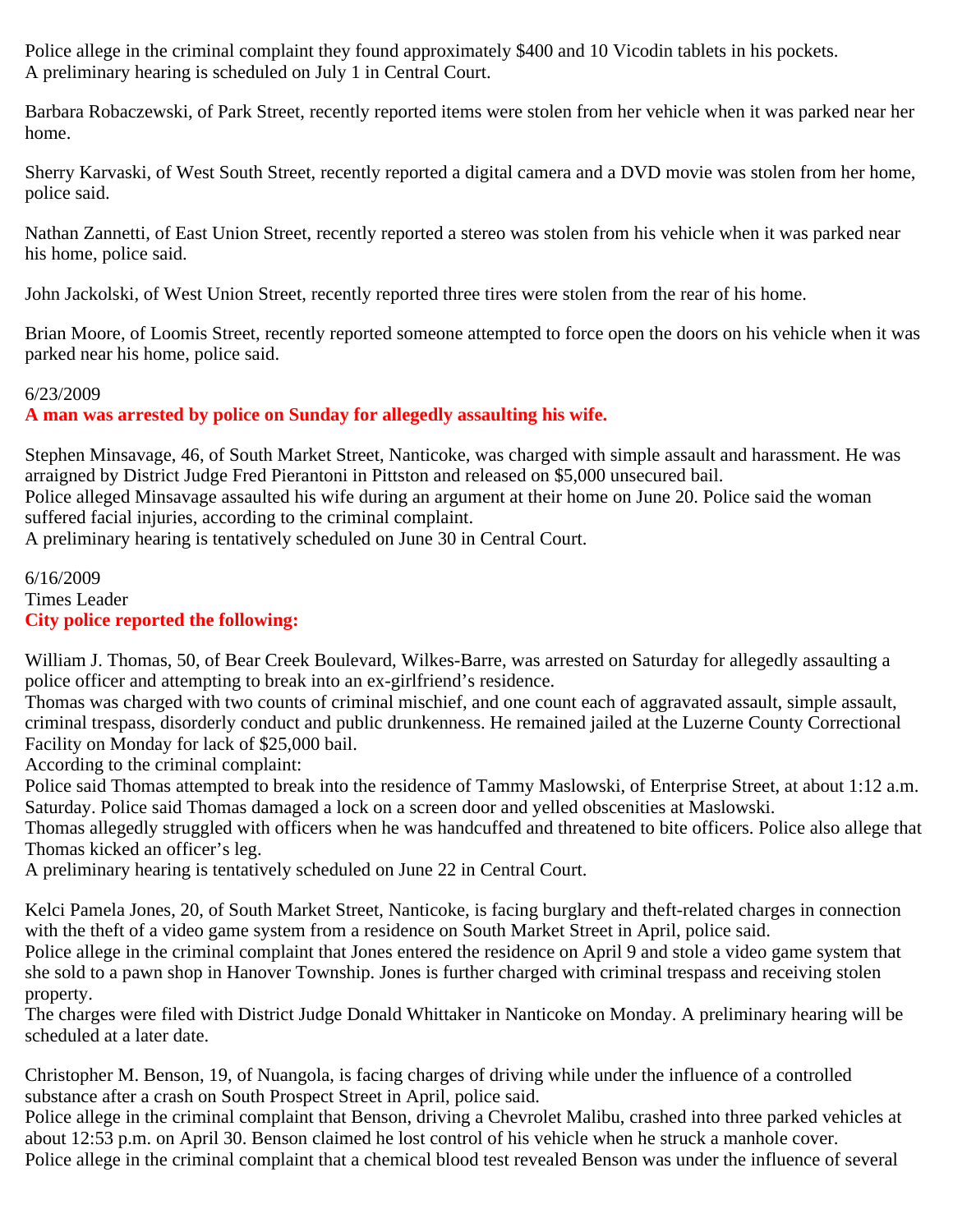controlled substances, including hallucinogens, immediately after the crash.

The charges were filed on Monday with District Judge Donald Whittaker in Nanticoke. A preliminary hearing is tentatively scheduled on July 21 in Central Court.

Police said Richard Conrad Gimbi, 52, of West Green Street, Nanticoke, was charged with drunken driving on Monday after a traffic stop in May.

Gimbi was stopped for passing through a red traffic signal at Kosciuszko and East Main streets, and driving in opposing traffic on South Market Street on May 23, according to the criminal complaint.

Police allege that a blood alcohol test revealed Gimbi had a BAC of 0.266 percent, more than three times the limit at which an adult driver in Pennsylvania is considered legally intoxicated.

Drunken driving and several vehicle offenses were filed on Monday with District Judge Donald Whittaker in Nanticoke. A preliminary hearing is tentatively scheduled on July 21 in Central Court.

Police said Jeffrey D. Jones, 24, of West Poplar Street, Nanticoke, was recently cited with public drunkenness when he was found lying face down alongside of a road.

Police said Lee David Antonik, 33, of East Ridge Street, Nanticoke, was recently cited with harassment after Manfred Uding claimed he slapped him inside a bar.

Two stained glass windows were stolen recently from a residence in the 100 block of East Church Street.

Chad Fullerton, 23, of Apollo Circle, Nanticoke, was recently arrested for allegedly violating a protection from abuse order, police said.

A couple were charged on Saturday for allegedly assaulting one another, police said.

Eric Jason Roman, 34, and his girlfriend, Laura Ann Shulla, 29, both from East Green Street, Nanticoke, were charged with simple assault and harassment. They were jailed at the Luzerne County Correctional Facility for lack of \$10,000 bail.

According to the criminal complaints:

Shulla claimed Roman assaulted her during an argument Friday night. Roman claimed he was taking a shower when Shulla assaulted him because he wouldn't give her money. Police said Shulla had a minor facial injury. Preliminary hearings are tentatively scheduled on June 22 in Central Court.

### 6/12/2009 Times Leader **City police reported the following:**

A 14-year-old girl was recently cited with harassment after allegedly throwing a bottle at another female juvenile.

Two girls, ages 14 and 15, were recently cited with harassment after allegedly assaulting another female juvenile.

Stanley Bralczyk, 19, of Lee Mine Street, Nanticoke, was recently cited with operating an all-terrain vehicle without insurance on East Field Street.

Frank Isaac, of Nanticoke, recently reported his cell phone missing from a friend's residence in the Apollo Circle apartment complex.

Anthony Stanley Brozusky, 23, of Loomis Street, Nanticoke, was charged Monday with allegedly assaulting a woman. Brozusky was charged with simple assault and harassment. He was released on \$5,000 unsecured bail. Anna Lipperini claimed Brozusky struck her in the face during an argument at his residence, according to the criminal complaint.

A preliminary hearing is scheduled on June 18 in Central Court.

6/11/2009 Times Leader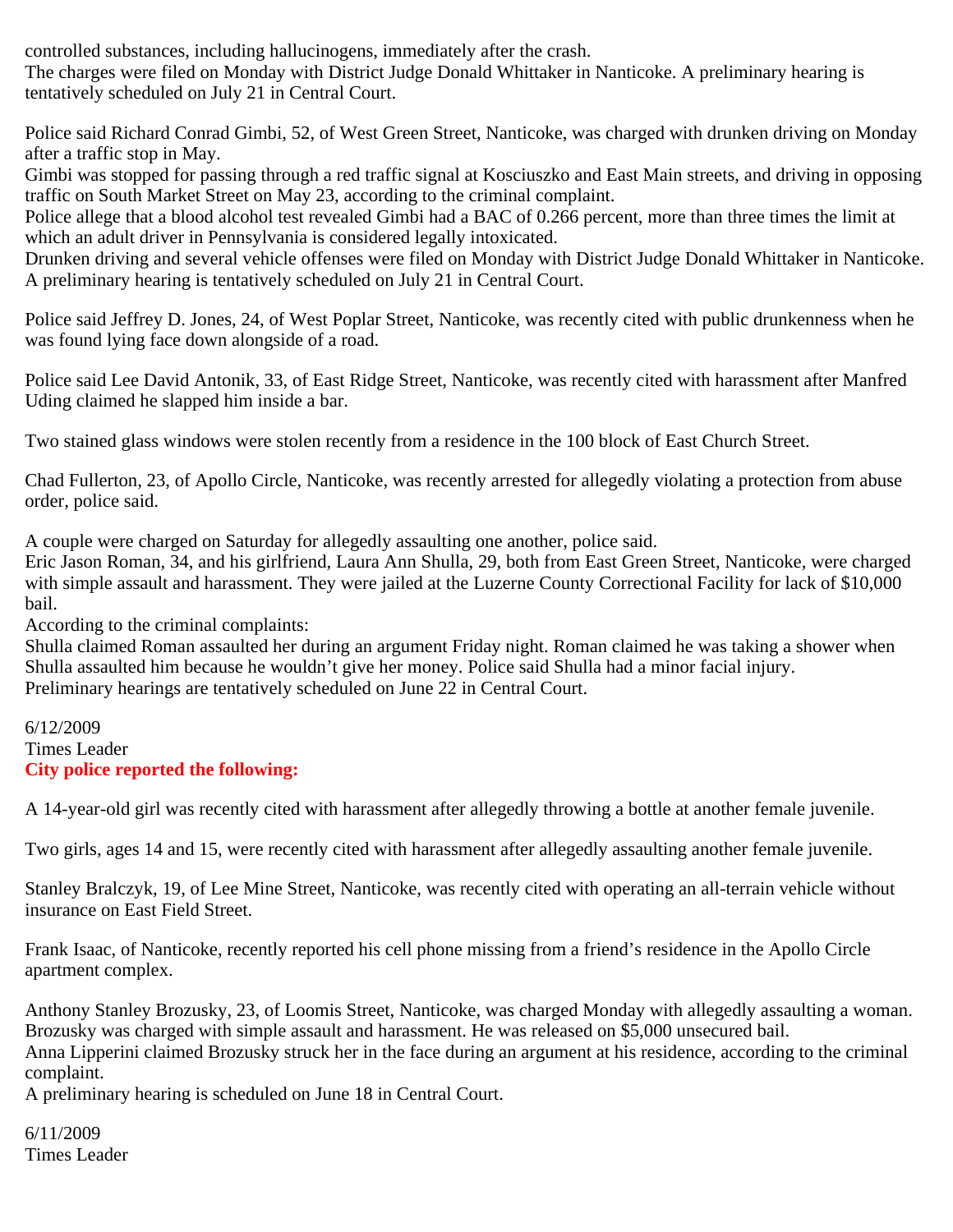# **City police reported the following:**

Joseph Antonik, of East Field Street; Brandy Hower, of West Union Street; Edward Glazenski, of East Field Street; Pamela Mulaski, of East Field Street; Juan Hartman, of East Field Street; Lauren Pockevich, of East Field Street; Carol Keber, of East Field Street; and Allison Knuczon, of South Chestnut Street, recently reported someone damaged their vehicles while they were parked near their homes.

Nancie Giberson, of State Street, Nanticoke, was recently cited with harassment and criminal trespass after she allegedly slapped a neighbor, police said.

Megan Richmond, of West South Street, recently reported her wallet was stolen from her residence.

Vince Balint, of West Noble Street, recently reported a global positioning system, a satellite radio, headphones and an iPod were stolen from his vehicle while it was parked near his home, police said.

#### 6/6/2009

**A city man has been arrested and charged in connection with a strong-arm robbery in mid-October** Times Leader

Jeffrey W. Arnott, 21, last known address 60 W. Green St., was arraigned Friday morning on counts of robbery, simple assault and recklessly endangering another person, according to court records.

He was released on \$1,000 unsecured bail.

Arnott was arrested on an outstanding warrant, police said.

He was an occupant in a vehicle during a traffic stop by Jackson Township police.

Nanticoke police alleged in arrest papers that Arnott held up a neighbor, Dwight Cole, by knife point and ordered Cole to give him all of his money at a West Green Street apartment on Oct. 14, 2008.

Cole handed over six \$20 bills, police said.

A preliminary hearing has been tentatively scheduled for June 15 in Central Court.

6/4/2009 Times Leader **City police reported the following:**

Arcangela Savallisch, of West Noble Street, recently reported someone stole a bicycle from her residence, police said.

Rose Swick, of South Chestnut Street, recently reported someone placed rocks on the steps to her front porch and dumped glass clippings and charcoal through the front door's mail slot.

Anita Switzer, of East Union Street, recently reported her purse was missing from her residence, police said.

D'Andra Rasmus, of Gemini Street, recently reported her purse was stolen from her vehicle when it was parked near the Uni-Mart on East Main Street, police said.

Police said a 16-year-old boy and a 14-year-old boy were recently cited for violating the city's curfew ordinance and underage drinking when they were seen standing near the Burger King, Main Street, early in the morning. Police said the 16-year-old was also cited for harassment.

Police said a 16-year-old girl was recently charged with disorderly conduct for throwing items at two people on East Main Street.

Police said Susan Price, 48, of East Green Street, is facing a harassment charge after Stephanie Danko, of Nanticoke, claimed she had left derogatory messages on her answering machine.

Joshua Ruminski, of West Noble Street, recently reported a key and money were stolen from his vehicle when it was parked near his home.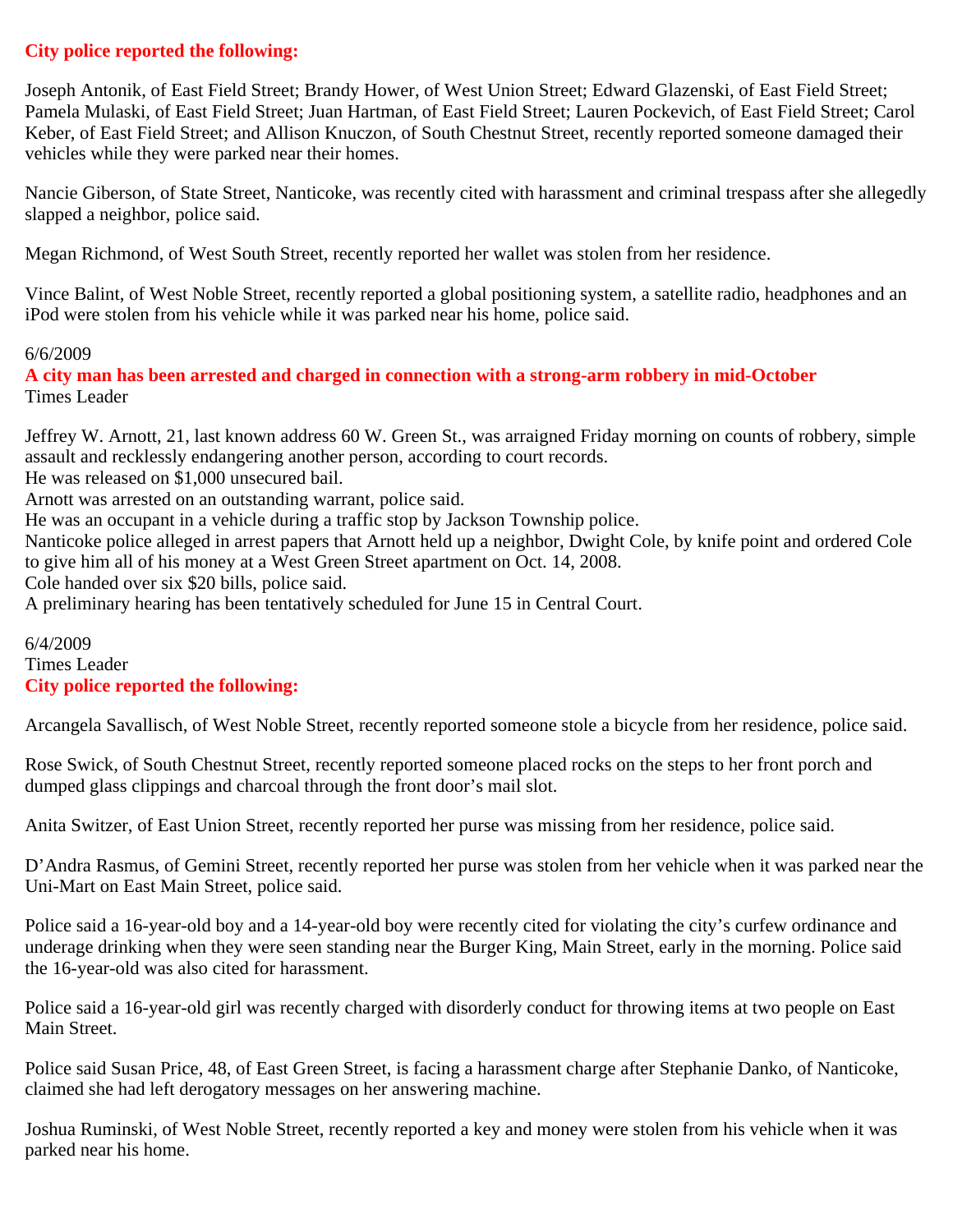Police said James Hakim, of Wilkes-Barre, recently reported a donation jar for missing children was stolen from Pizza Bella. The jar was recovered on East Noble Street, police said.

A man and a woman were charged by police on Tuesday with assaulting one another.

Richard John Morris, 57, and Theresa Marie Chesney, 48, both from Nanticoke, were charged with simple assault and harassment. They were released on \$5,000 unsecured bail.

According to the criminal complaints:

Morris and Chesney were involved in an argument at Morris' residence on Monday. Morris claimed Chesney bit his arm and Chesney claimed Morris shoved her head against a wall, the criminal complaint says. Preliminary hearings are scheduled on June 10 in Central Court.

### 5/31/2009 **Citizens' Voice City police reported the following incidents:**

Edward Babetski, 63, of 104 N. Main St., Ashley, was picked up on a warrant for his arrest after he was observed by officers outside of a bar on South Prospect Street on Friday.

Catrina Calarco, of South Main Street, reported on Friday that someone attempted to enter her home by breaking a window, police said. Access was not granted.

### **Times Leader**

William Hughes, of East Union Street, reported on Friday that someone stole the fog lights off of his vehicle while it was parked near his home.

A 13-year-old boy had his blue 20-inch Next bicycle stolen from in front of a neighbor's home while he was visiting on Friday.

Amber Amos, of West Union Street, reported on Friday that two boys, ages 14 and 16, alleged she owes someone they know money and threatened her and her son. They will be issued harassment citations.

Jose Rivera, of West Ridge Street, said someone stole his cell phone from his residence Friday.

Melissa Dillon, of Apollo Circle, someone entered her home through a window and stole a PlayStation 3, approximately 20 assorted games and a DVD player on Friday.

#### 5/30/2009

# **City police reported the following incidents:**

Times Leader

Todd Grohowski, 43, of West Church Street, was cited with harassment. He allegedly pushed his ex-girlfriend to the ground and striking her in the chest on Tuesday.

Paul Lasecki, of South Hanover Street, reported on Tuesday that someone smashed his vehicle's rear window.

Charges of simple assault and harassment were filed on May 22 against 23-year-old William M. Conway, of 309 W. Main St. He allegedly hit his girlfriend, who is eight months pregnant, during an argument at 6:08 p.m. on May 21, police said.

### 5/30/2009

**A city woman was arrested and charged with assaulting her boyfriend during an argument on Friday** Times Leader

Danielle N. Sangemino, 29, of 508 E. Main St., Apt. 2, was arraigned Friday on counts of simple assault and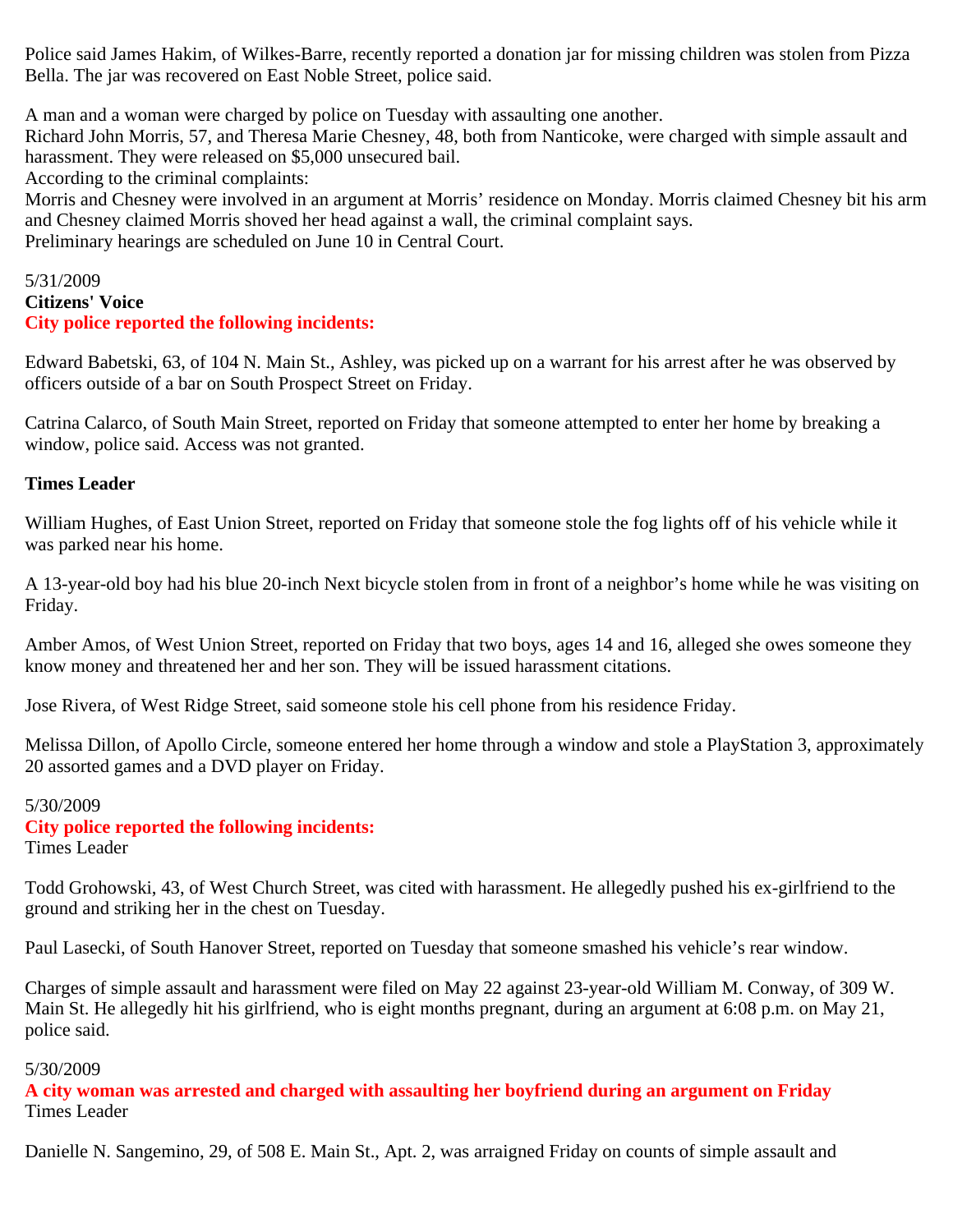harassment, court records show. She remains jailed at the county prison for lack of \$5,000 bail.

Nanticoke police allege Sangemino attacked William Park at 204 Apollo Circle at 3:26 p.m. Park had scratches on his face, neck and chest, police said.

A preliminary hearing has been tentatively scheduled for June 2 in Central Court.

### 5/30/2009

#### **Motorist in high-speed chase was drunk, police say** Bob Kalinowski - Citizens Voice

A Nanticoke woman accused of leading police on a high-speed chase April 26 before crashing into a railroad crossing sign in Nescopeck Township was driving while intoxicated, police said.

Debra Ann Dykins, 49, of Nanticoke, faces charges of driving under the influence of alcohol, fleeing police and 10 traffic violations.

Police said Dykins was ejected from the car when she crashed and was airlifted to Geisinger Medical Center in Danville with serious internal injuries.

According to police:

Dykins fled when Newport Township police tried to stop her car, a 1990 Buick Century. The chase proceeded through Newport Township, Conyngham Township and eventually to River Road in Nescopeck Township, where the crash occurred around 10:20 p.m.

She was apprehended Friday on an arrest warrant and sent to the Luzerne County Correctional Facility.

### 5/28/2009 Times Leader **City police reported the following incidents:**

Erin Olshefski, of East Green Street, reported on Tuesday that someone stole an iPod and a cell phone with charger from her vehicle.

One 16-year-old and two 17-year-olds were cited with trespassing after officers' observed the juveniles skateboarding at the Kanjorski Center, East Main Street, on Tuesday.

David Sullivan, of West Main Street, reported on Tuesday that someone keyed the rear door of his vehicle.

Thomas Atchue, 36, of 61 Academy St., Plymouth, was arrested on outstanding warrants after he allegedly was seen by Sgt. Brian Williams and Officer Bryan Kata parked in a vehicle on East Noble Street on Tuesday, police said.

Fred David, of West Main Street, reported Tuesday that someone took a Husky knife, cash and medication from his vehicle.

A criminal mischief citation was filed Tuesday against Rafael Munoz-Castro, 36, of 407 W. Main St., after he was allegedly seen on video surveillance pulling flowers out of a flower bed in front of Jerry's Market, West Main Street, police said.

Munoz-Castro was also cited with disorderly conduct and trespassing after being given notice of trespassing at the same market, police said.

Lynn Brown, of West Grand Street, reported Tuesday that someone stole two cushions from her lawn chairs, which were on her front porch.

Frederick Sivulich, of Glen Lyon, reported on Tuesday that someone threw eggs at a vehicle while it was parked on East Church and South Market streets.

Patricia A. Decker, 39, of 426 S. Walnut St., was cited with public drunkenness after police alleged that she was involved in a domestic dispute outside her home on Tuesday.

A Virginia man was arrested for allegedly assaulting his estranged wife outside of a home on Friday night.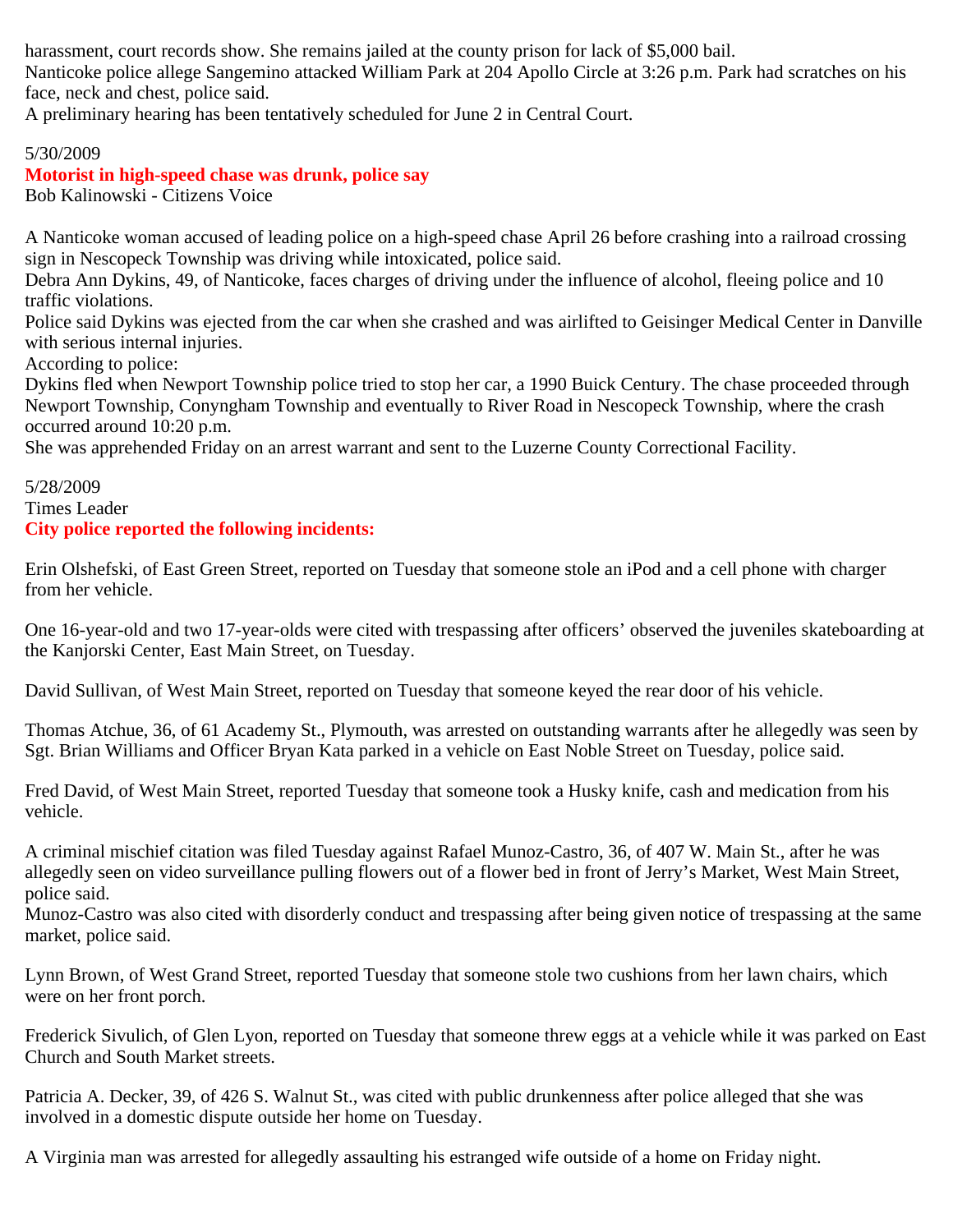Ravi D. Perry, 38, of 327 36th St., Newport News, Va., was arraigned Saturday on charges of simple assault,

harassment and disorderly conduct, court records show. He was released on recognizance.

Police allege Perry approached Daveina Perry, placed her in a headlock and tried to take her car keys outside her sister's home at 210 College St. at 7:03 p.m., arrest papers state.

Two witness told police they saw Ravi Perry attack the woman and place her in a chokehold, the criminal complaint states. .

A preliminary hearing has been tentatively scheduled for June 1 in Central Court.

### 5/28/2009

**Nanticoke man faces assault charges in alleged beating of his pregnant girlfriend** Citizens' voice

Police have charged a Nanticoke man for beating his pregnant girlfriend, according to charges filed.

William M. Conway, 23, repeatedly punched his girlfriend, who is eight-months pregnant, in front of her other child last Thursday at 309 W. Main St., police said.

The woman, Erin Shea, told police Conway punched her in the face and head several times and she dropped to the floor to protect herself.

Conway faces charges of simple assault and harassment.

According to charges filed:

The assault occurred around 6 p.m. when the two began arguing about the way Shea disciplined her 5-year-old son. After the assault, Conway grabbed her keys and cell phone and left the home. Shea stood in front of his truck and he continued to inch his vehicle forward, hitting her stomach with the bumper.

Conway had been out on bail and awaiting trial on accusations he stabbed a man in the abdomen at the Hanover Village Apartments in November.

He faces charges of aggravated assault, simple assault and recklessly endangering another person in that case.

# 5/21/2009

### **Eckrote sentenced to 14 to 28 years in prison**

Sheena Delazio - Times Leader

Joseph Craig Eckrote, 48, of Nanticoke, was sentenced today to 14 to 28 years in prison followed by 36 months of probation on charges stemming from the kidnapping and raping of his ex-girlfriend. Eckrote was also ordered to register with Megan's Law for the remainder of his life.

A county jury found Eckrote guilty of kidnapping, rape, robbery, simple assault, two counts of terroristic threats and a summary count of harassment in January.

According to state police at Wyoming, Eckrote's ex-girlfriend told investigators Eckrote forced her into her car outside a Plymouth Township home on May 17, 2008.

The woman said she had returned home from work that day, when Eckrote emerged from the deck area of the house. The woman said he charged at her, grabbed her with both hands and forced her into the car.

The woman said she began screaming "no" to create a disturbance and get some attention, and honked the car's horn. She told police she reached into the console and removed a knife and tried to stab Eckrote in an effort to get away, but the knife got bent and Eckrote began driving away.

Eckrote told her that he was going to kill himself if she didn't drop the protection from abuse order against him and drove to the area of the Plymouth Flats near the Susquehanna River.

The woman said Eckrote told her to remove her shirt, pants and under garments and that he "wanted to have sex with her one more time before he killed himself."

The woman said she believed Eckrote was under the influence of some type of drug at the time. He then raped her. Eckrote then tried to drive away with the woman, police said, but realized the vehicle was stuck in the mud. The woman said Eckrote then told her to start walking and make a right turn. She complied, she said, because she was afraid Eckrote would attack her again. She took her cell phone from her pocket and called 911. Police said they searched the area for Eckrote but were unable to find him.

He surrendered last May at the office of District Judge Donald Whittaker in Nanticoke.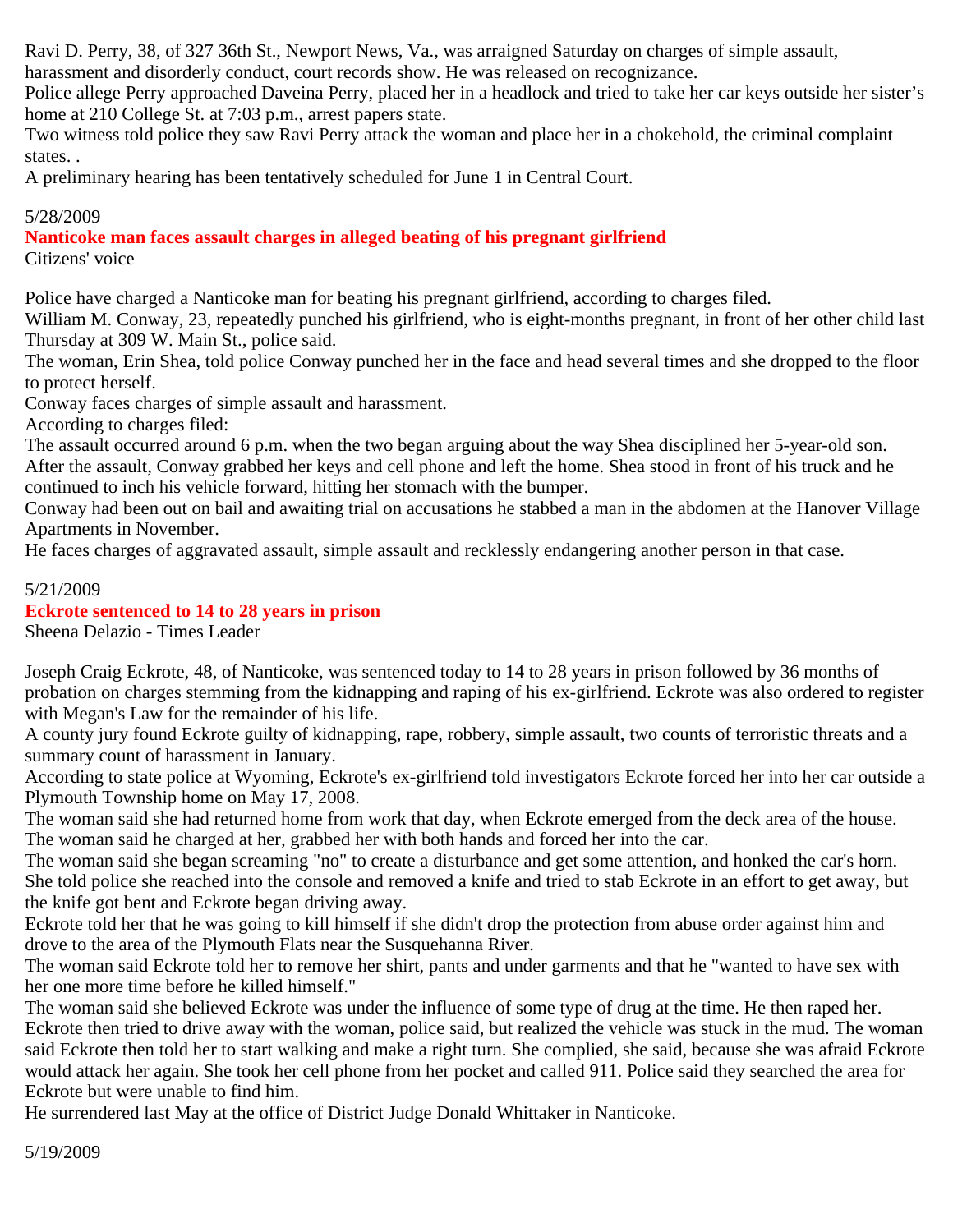### **Times Leader City police reported the following:**

Erica Neyhard, of West Main Street, was recently captured on an arrest warrant for alleged failure to appear at a court hearing in Luzerne County, police said.

Mindy Bayne, of Pine Street, recently reported someone stole lawn ornaments from her yard.

Graffiti recently was found on a road sign on Industrial Park Road and on a utility building at the West Side playground.

Lee Warren, of West Noble Street, recently reported someone stole 12 solar lights from his front yard.

Modern Gas, West Main Street, recently reported a window was smashed at the business.

### 5/15/2009 **Times Leader City police reported the following:**

Eclipse Collision Center, West Union Street, reported May 6 that someone cut a chain-link fence and hacked apart several van bodies and stole aluminum from the business.

Mark Tarnowski reported Friday someone stole a stereo from his vehicle while it was parked near his residence on East Union Street.

Chad Fullerton, 23, of Apollo Circle, was arrested on Saturday on allegations he violated a protection from abuse order when he forced his way into his ex-girlfriend's apartment.

Paula Pucci reported Saturday someone stole numerous hanging flower baskets and potted plants from a Flower Tent set up on Lower Broadway.

Desmond McCarthy, of Glen Lyon, reported Saturday someone stole an i-phone from his vehicle while it was parked at the Uni-Mart.

Melissa McGovern reported on Sunday someone stole landscape lighting from her yard on Pine Street.

Brittnee Jeckell, of Mountain Top, reported Monday someone damaged her vehicle while it was parked on Christian Street.

Gregory John Winslow, 33, of East Spring Street, Nanticoke, is facing charges of simple assault and harassment for allegedly punching a woman on Thursday.

Mary Tesar told police Winslow punched her several times in the head because he was upset that he missed playing darts, according to the criminal complaint.

Police said Tesar suffered facial injuries.

A preliminary hearing will be scheduled at a later date.

### 5/14/2009 **Times Leader City police reported the following:**

Police said Kenneth Lange, 19, of South Market Street, Nanticoke, was cited with disorderly conduct after a fight involving several juveniles in the Hanover Section on Saturday.

A 14-year-old girl was cited with violating curfew; a 14-year-old boy was cited with disorderly conduct, public drunkenness, underage drinking and violating curfew; a 17-year-old boy was cited with underage drinking and violating curfew; and a 17-year-old boy was cited with violating curfew.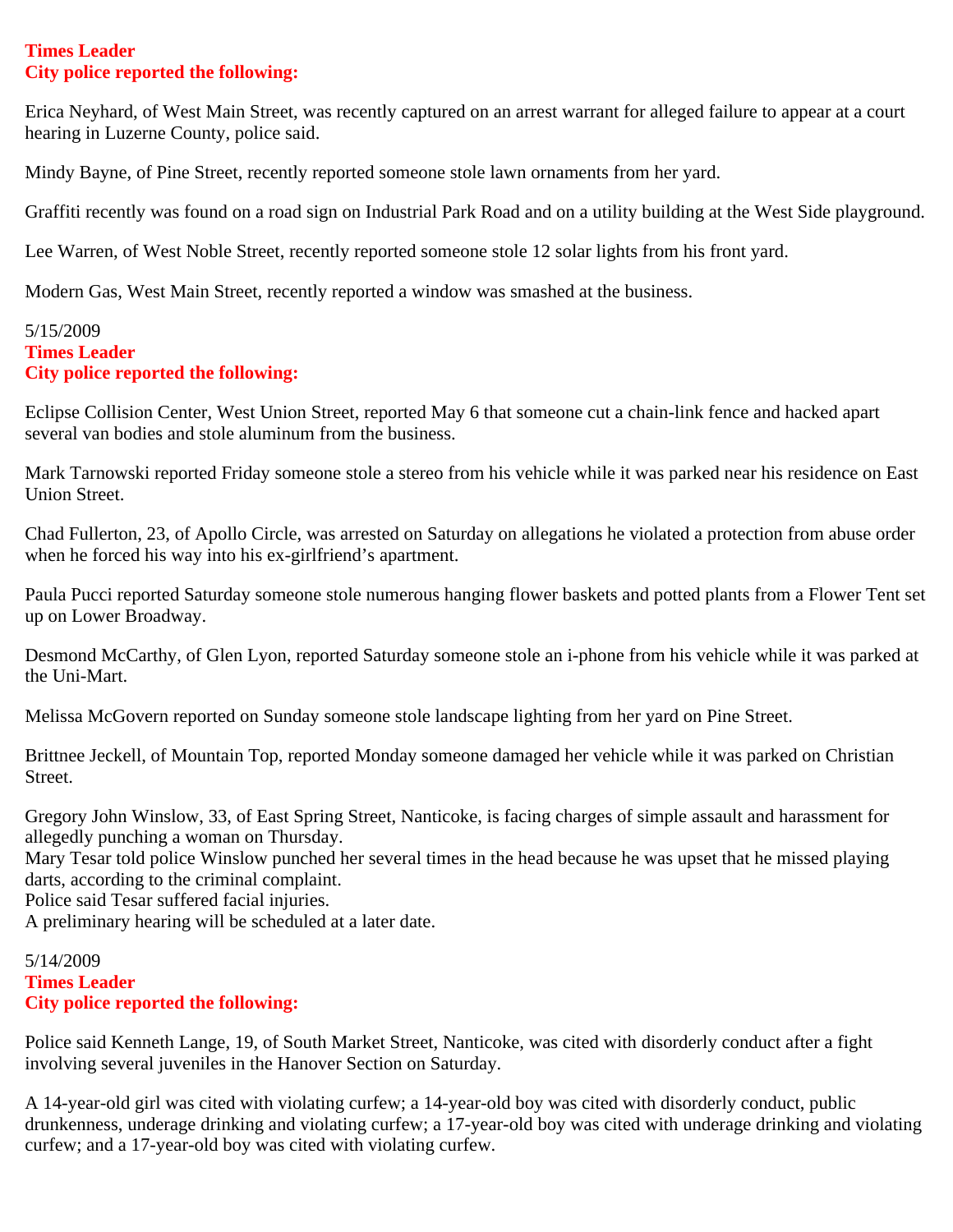Kenneth Gill, caretaker at Quality Hill Playground, reported on Saturday someone damaged the field house with graffiti, police said.

Sharon Colatosti, of Loomis Street, reported someone stole a pressure washer from her garage on Monday, police said.

Ann Marie O'Donnell, of Nanticoke, reported items were stolen from her vehicle while it was parked on West Main Street on Sunday, police said.

Alise Kyznewski, of West Grand Street, reported on Wednesday a cooler containing beer and liquor was stolen from her rear porch, police said.

### 5/13/2009

# **Police: Man rams vehicle into ex-girlfriend's vehicle**

elewis@timesleader.com

A West Nanticoke man was charged by police on Wednesday for allegedly ramming his vehicle into his ex-girlfriend's vehicle.

John Joseph Purvin Jr., 48, address listed as the Flamingo Motel, state Route 11, was charged with four counts each of stalking and criminal mischief, and one count each of possessing instruments of crime, terroristic threats, trespass by vehicle, accidents involving damage to parked vehicle and reckless driving. He was jailed at the Luzerne County Correctional Facility for lack of \$25,000 bail.

According to the criminal complaint:

Police said Erin Fletcher and Leon Becker heard a loud crash outside her residence on West Broad Street at about 8:35 p.m. Tuesday. When they went outside, they observed Purvin speeding away in his vehicle and Fletcher's vehicle damaged.

Residents on West Broad Street told police they observed Purvin, Fletcher's ex-boyfriend, twice ramming Fletcher's vehicle, the criminal complaint says.

Another resident observed Purvin, according to the criminal complaint, knocking on Fletcher's door and returning to his vehicle to ram Fletcher's vehicle.

A preliminary hearing is tentatively scheduled on May 20 in Central Court.

### 5/8/2009

# **Knife-wielding robbery suspect feeding heroin addiction**

Citizens' Voice

A desperate heroin addict with a violent criminal history robbed a Nanticoke gas station at knife-point last month to get money to feed his drug addiction, police said in arrest papers.

Erik Masaitis, 24, pulled a knife on a clerk at Swither's Gas Station, 77 N. Market St., and got away with about \$200 on April 5, police said.

In a two-page written confession, Masaitis told detectives he used the money to purchase heroin. According to arrest papers, he said he has a 20-bag-a-day heroin habit, which police said would cost between \$320 to \$400 per day.

Masaitis was arraigned by Magisterial District Judge Donald Whittaker in Nanticoke on charges of robbery and theft. He has been in custody since Saturday night when he allegedly attempted to rob the Convenient Food Mart on Main Street in Luzerne at knife-point.

Police said Masaitis peddled away on a bicycle when his plot to rob the store was thwarted and was soon apprehended. He struggled with officers, who located a knife up his sleeve, police said.

Masaitis was out on bail on a host of charges when he committed the two alleged robberies, court records show. He has been arrested at least 20 times on various charges in 2009, most notably for writing thousands of dollars in bad checks, court records show.

Masaitis is jailed in the Luzerne County Correctional Facility in lieu of a combined bail of \$112,000 cash, plus capias warrants and parole violations, prison officials said.

Masaitis served jailed time for shooting another man in the thigh in South Wilkes-Barre in 2003 during a botched drug deal and is pending trial in the alleged knife-point robbery of a Posten Taxi driver in 2008.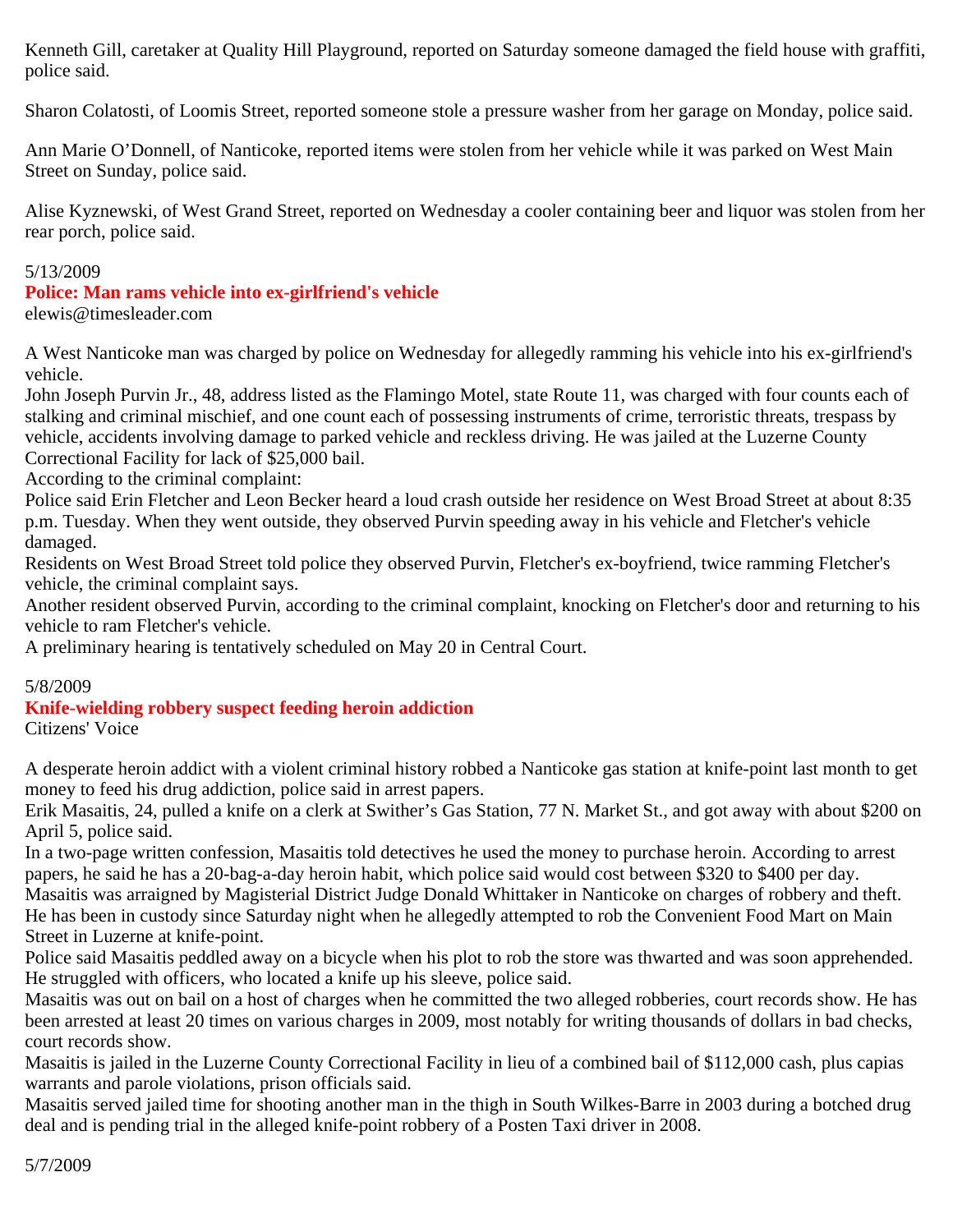# **Times Leader - City police reported the following incidents:**

Denise Salzo-Kelly, of East Ridge Street, reported Saturday that someone knocked the driver side mirror off her vehicle, police said.

Robert Broski, of East Washington Street, reported Sunday that he had video surveillance of someone squirting ketchup on his vehicle.

Police said Robin Jones, of Loomis Street, reported on Sunday that someone stole two red plastic gas cans from her porch.

Joseph Tencza, of Walnut Street, reported on Friday that after being alerted by his dog he observed a male on a skateboard taking a 5-by-7 sheet of stainless steel from his yard.

Robert Steinruck, 38, of 901 Mark Drive, Hanover Township, will be cited with disorderly conduct and criminal mischief after police were called to a disturbance between him and his ex-girlfriend on West Grand Street, police said. Police said he jumped onto the hood of her vehicle and kicked out the windshield.

#### 5/7/2009

### **Accused of forged prescription, area man faces hearing**

**Alexander Oko, charged in forgery, criminal contempt case, has court date today.**

jmarckini@timesleader.com

A Nanticoke man accused of forging a prescription in March is scheduled to appear for a preliminary hearing today in Central Court.

Alexander Oko, 23, of 419 E. Church St., was arraigned last Monday on charges of criminal contempt and forgery, court records show. He was jailed but released the same day on 10 percent \$50,000 bail.

Nanticoke police alleged Oko forged a prescription for 120 Percocet pills by using a doctor's name at CVS Pharmacy, 555 E. Main St., on March 26. A pharmacist who thought the prescription was suspicious notified police the next day. According to the criminal complaint:

On March 27, police spoke with Christine Kropiewnicki, a pharmacist at the Nanticoke pharmacy, who questioned the prescription dropped off by Oko the night before.

The handwriting on the prescription did not match the doctor's handwriting, Kropiewnicki and another pharmacist, Karen Briggs, told investigators. Kropiewnicki called the doctor's office in Huntington Mills and determined the prescription had been forged.

Oko continued to call the pharmacy asking whether the prescription was going to be filled.

He was later identified in a photo lineup. Surveillance from the store was also obtained.

On April 7, police spoke with Dr. Donald Stone, who recalled speaking with the CVS pharmacist on March 27. He also verified he did not write a prescription for Oko, a former patient of his.

Oko's hearing is scheduled for 10 a.m. this morning in Central Court.

### 5/7/2009

**Edwardsville man charged with robbing friend Police allege man took cell phone, cash from a man after threatening him.**

jmarckini@timesleader.com

An Edwardsville man was arrested and charged with allegedly robbing a friend of his cell phone and cash in March. John J. Ricko Jr., 24, of 92 Atlantic Ave., was arraigned Monday on charges of robbery and theft by unlawful taking, court records show. He was jailed at Luzerne County Correctional Facility on 10 percent of \$75,000 bail.

City police said Ricko robbed his friend, Richard Dunn, of his money and Motorola Razor cell phone on Shea Street, near East Main Street, around 12:30 a.m. March 30.

According to the criminal complaint:

Dunn came into police headquarters later that morning to report Ricko had robbed him. Dunn said that on March 29 he met with Ricko on his way home from work in the area of East Main Street near JP Mascaros Inc. and hung out with him most of the day at his house.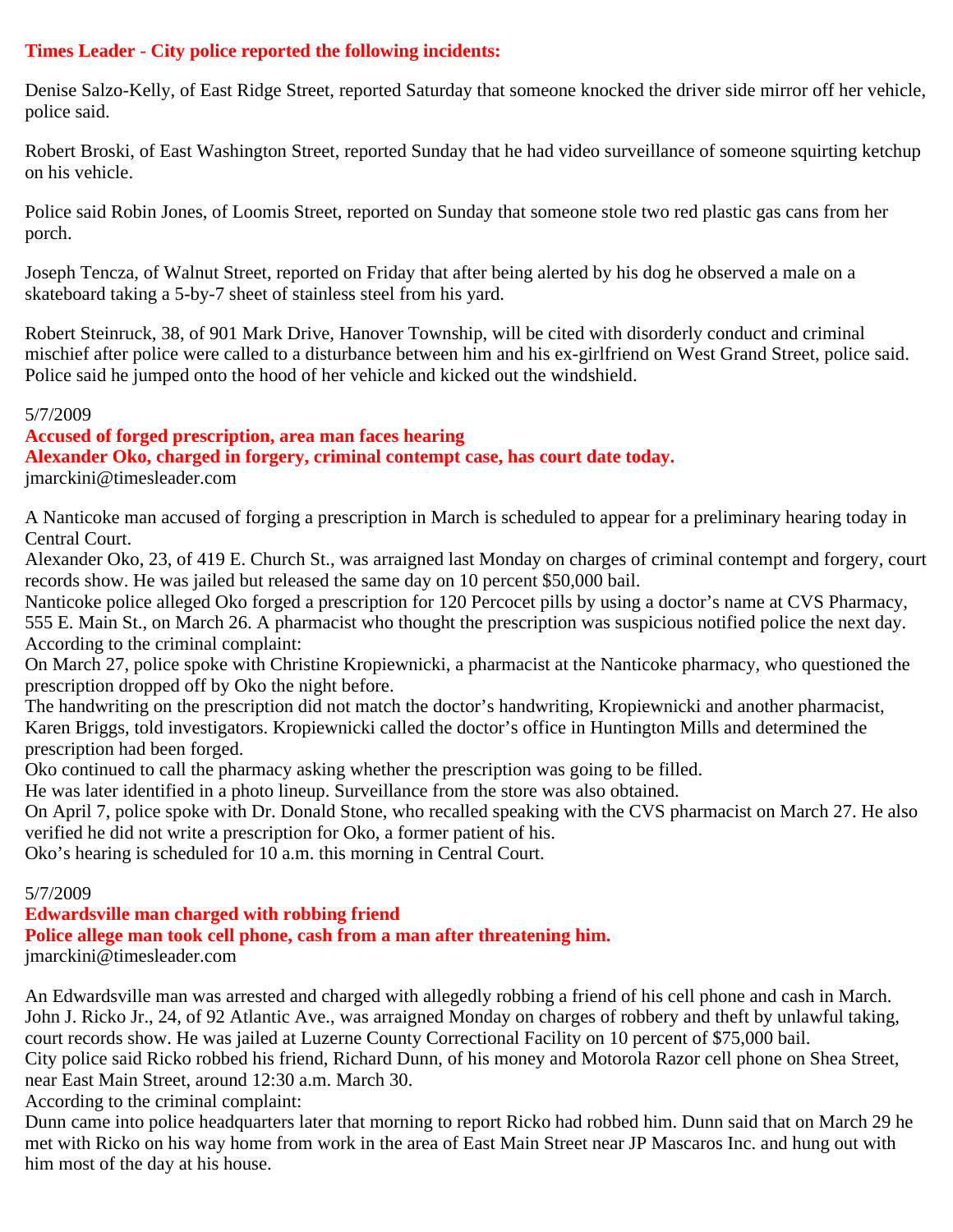Later that night, he and Ricko walked to Citizens Bank, 75 N. Market St., so Dunn would be able to get money from the ATM using his state Access Card. Dunn told police he took out \$100.

The pair then walked to the Uni-Mart, 61 E. Main St., and purchased \$15 worth of items. After they left and once they approached Shea Street, Dunn alleged, Ricko robbed him.

Dunn said Ricko demanded his cell phone and money and threatened him, stating, "he would be lying on the pavement."

Dunn told police he knew that Ricko carries a knife, so he gave him the money and phone.

A preliminary hearing has been tentatively scheduled for next Tuesday in Central Court.

### 4/28/2009

### **Woman charged in chicken wing theft**

elewis@timesleader.com

A woman was charged by police on Monday for allegedly stealing one chicken wing from a grocery store. Linda Plews, 53, address listed as the Flamingo Motel, state Route 11, Plymouth Township, was charged with retail theft, disorderly conduct, resisting arrest, criminal trespass and public drunkenness. She was released on \$5,000 unsecured bail.

According to the criminal complaint:

Police said Plews was inside Mr. Z's at about 5:30 p.m. Sunday and ordered a specific size lobster tail for a specific price. When a store employee said there are only certain size lobster tails available at a fixed price, police alleged Plews became upset and started yelling obscenities at store employees.

Plews refused to leave the store. When officers advised her she was under arrest, Plews picked up her purse and a partially eaten chicken wing fell out, the criminal complaint says.

A store employee told police the chicken wing came from the store's deli bar.

Police said Plews refused to place her hands behind her back when officers attempted to handcuff her, according to the criminal complaint.

4/18/2009

Times Leader

• Joseph Sauers, of Hill Street, reported on April 2 that off-road lights were stolen from his vehicle.

• A wedding ring and money were stolen during a burglary at a home in the 1100 block of South Market Street on April 3.

• Three firearms were reported stolen from D&R Sporting Goods, Fairchild Street, on April 3.

• A music player, a video game system and money were stolen during a burglary at a home on West Broad Street on April 3.

• A homeowner in the 1000 block of South Market Street reported on April 5 that someone entered her residence through a basement door. No items were reported missing.

• Maureen Mangino, of Birch Street, Nanticoke, reported on April 10 that her purse and a global positioning system were stolen from her vehicle while it was parked in the area of Sarny's Fitness Center, Middle Road.

• A video game system, video games and video game accessories were stolen from a home in the 1000 block of South Market Street on April 10.

• Phillip Rismiller, of Hill Street, reported on April 10 that money and other items were stolen from his vehicle while it was parked near his residence.

• Oreste Ruotolo Jr., 32, of Spring Street, Glen Lyon, was charged with possessing marijuana and public drunkenness after he passed out on a porch of a home on April 3. He was charged with possession of a small amount of marijuana, possession of drug paraphernalia and public drunkenness. He is scheduled for a preliminary hearing on May 11 in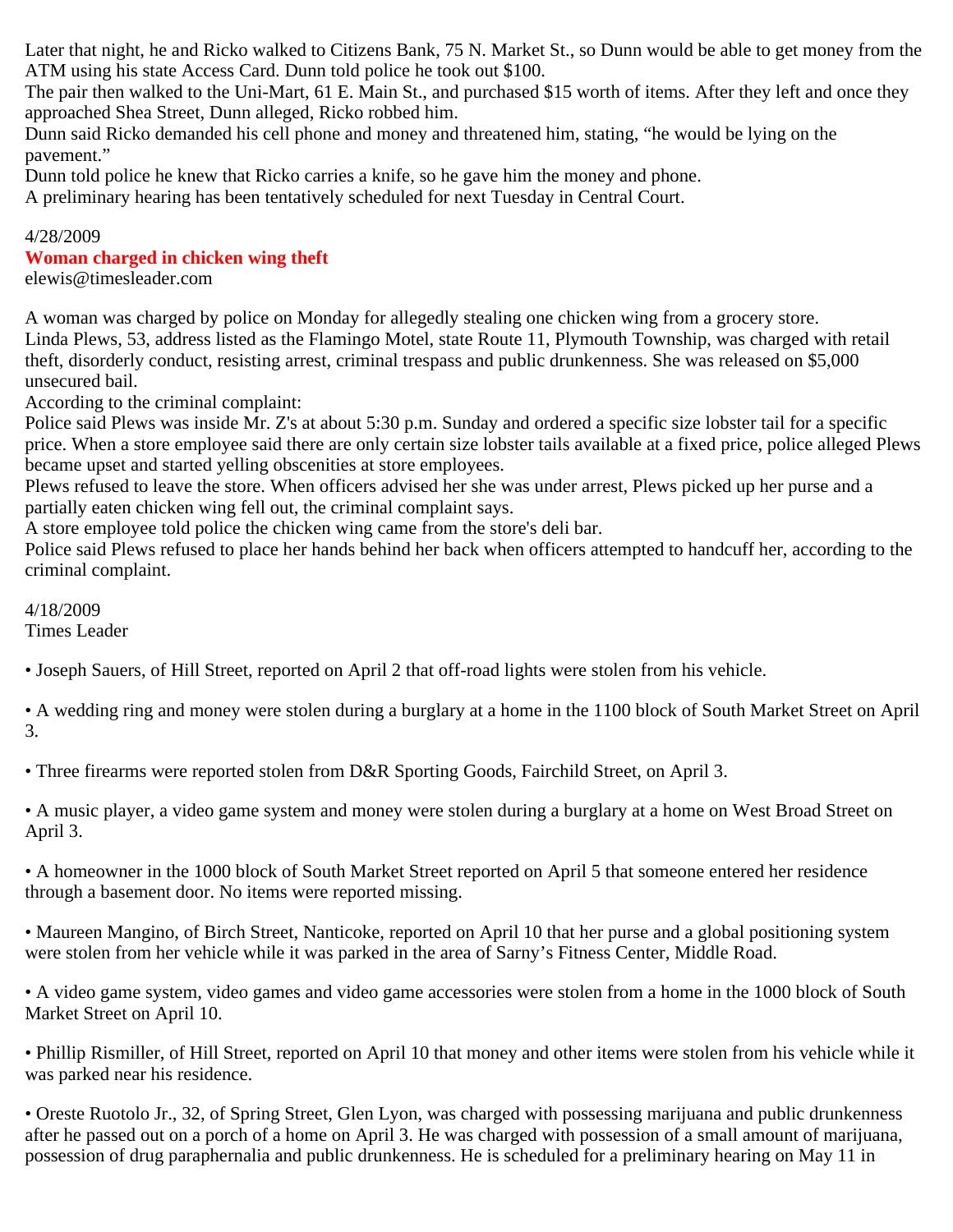### Central Court.

• Heather Ann Szymaszek, 34, of Apollo Circle, was charged with endangering the welfare of children for allegedly leaving her 5-year-old at home alone while she went to a bar on April 4.

According to the criminal complaint:

A man told police he left his apartment at about 10:50 p.m. April 4 and noticed a boy in a window at the Apollo Circle apartment complex crying and screaming for his mother. The man returned home several minutes later and continued to hear the boy crying and screaming.

The man talked to the boy through the window and learned that Szymaszek was at a bar and left the boy home alone. Police entered the apartment that they described as being in disarray and with an unsanitary refrigerator that did not have ample food for the child.

A phone bill found in the residence listed Szymaszek as the tenant of the apartment. A neighbor told police that the child has been left home alone previously. The child was then taken into protective custody by Luzerne County Children and Youth Services, police said.

Police said they were notified at 1:14 a.m. April 5 to call Szymaszek in connection with the child being missing. Szymaszek told police, according to the criminal complaint, that she left the apartment when the child was sleeping to give her father a ride home from the Prospect Street Caf?. She admitted to police, the criminal complaint says, that she consumed a drink at the caf..

#### 4/6/2009

#### **Police look for suspect who robbed Nanticoke gas station** Erin Moody - Citizens' Voice

Nanticoke City Police are searching for a man who held up Swithers Gas Station at knifepoint Sunday afternoon. At about 2:11 p.m., police were dispatched to the gas station at 77 N. Market St. The clerk working in the station said a man entered the building from the east side and demanded money.

Police said the clerk handed over cash that he was holding and he had intended to put in the drop safe. The suspect directed him to open the cash register, and the clerk took out money and gave it to him, according to authorities. The amount of money taken was not immediately known, police said. The suspect had an 8-inch fixed blade hunting knife with him and police said he fled in the direction he came, behind the Wyoming Valley Transmission building. The suspect, who is described as a white male in his 20s, between 5 feet 5 inches and 6 feet tall, 135 to 150 pounds, clean shaven, with blue eyes and brown hair that was longer than his ears. He was wearing a brown coat, light blue shorts that went past his knees and a light-colored fishing hat.

Anyone with information is asked to call Nanticoke police at 735-2200, ext. 205 or 207.

#### 3/31/2009

# **Nanticoke police investigate rash of vehicle fires**

Citizens' Voice

Someone deliberately set vehicles on fire in the area of Loomis and Dewey streets in Nanticoke on Sunday, city police said.

The first incident occurred around 10:47 p.m., when residents of 109 Loomis St. noticed a small trash container had been set on fire inside their 2008 Isuzu truck. The truck's owner put the fire out and, upon checking the area, noticed a burning vehicle console on the front porch of 25 Dewey St. The resident called 911 and kicked the console to the sidewalk.

The Nanticoke fire department arrived to extinguish the fire and found ownership papers for a vehicle belonging to the resident of 37 Loomis St. A firefighter sent to that address noticed the back seat of a 1994 Chevrolet pickup truck was ablaze. Nanticoke police discovered the truck's console was the one that had been set on fire at 25 Dewey St. On Monday morning, state police Fire Marshal Ronald Jarocha determined the three fires were intentionally set. Nanticoke police are continuing to investigate the vehicle fires, as well as several incidents on Loomis Street involving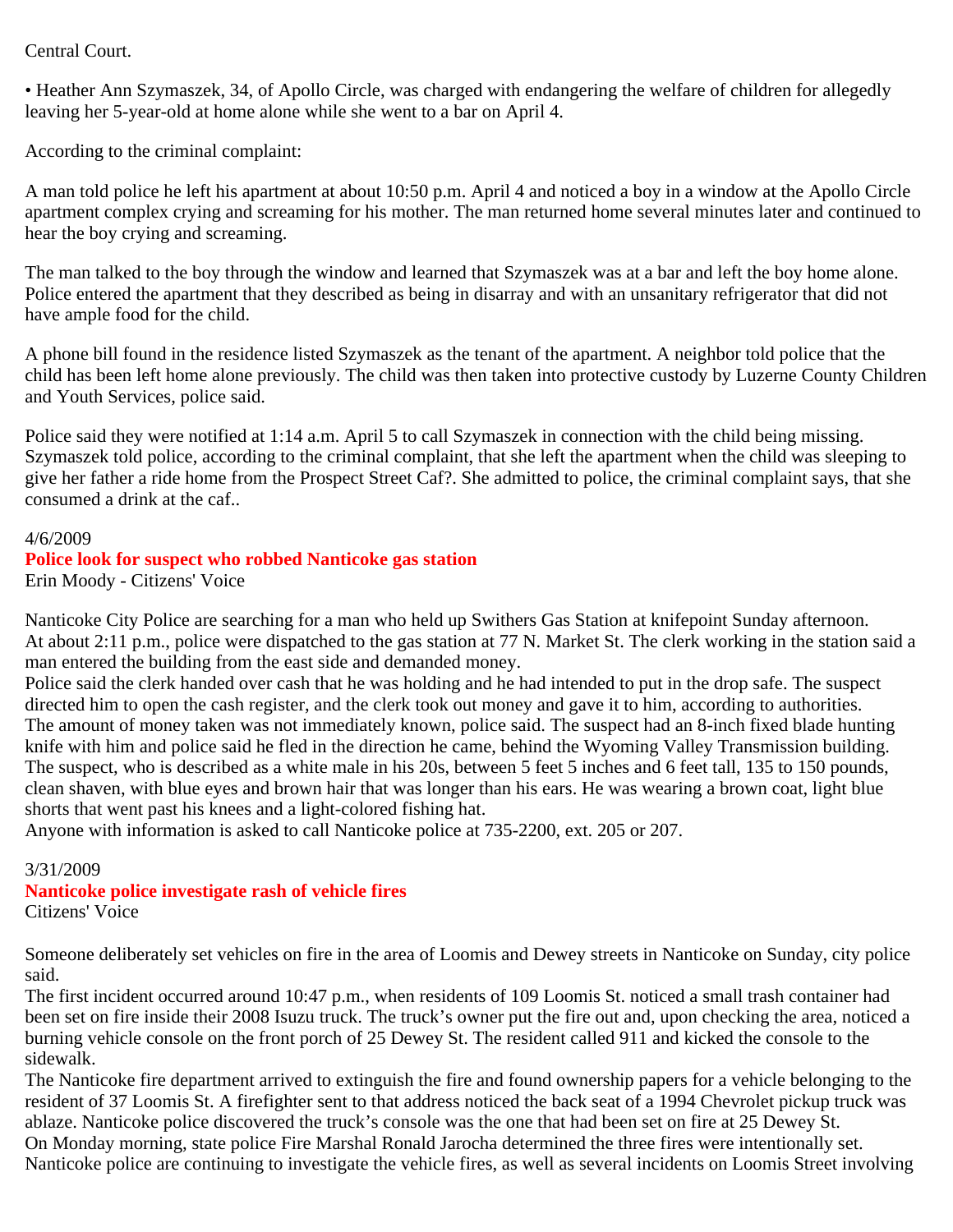the ransacking of unlocked vehicles.

Anyone with information or who may have observed anything suspicious is asked to call Nanticoke City Police at 735- 2200 ext. 205 or 207.

### 3/31/2009

# **Nanticoke teen charged in man's beating death at Wilkes-Barre supermarket**

cjones@citizensvoice.com, 570-821-211

An 18-year-old Nanticoke man was arrested Monday on charges related to the beating death of a Wilkes-Barre man, who died Friday at Geisinger Wyoming Valley Medical Center, Plains Township, after he was assaulted outside a South Wilkes-Barre grocery store Thursday night.

Zireek Rahim Gardner, of 810 E. Main St., was arraigned before Magisterial District Judge William Amesbury on involuntary manslaughter, recklessly endangering another person, and simple assault charges in 25-year-old William Bentley's homicide. Gardner could serve up to nine years in prison and have to pay a \$20,000 fine for the three misdemeanor offenses. He was in custody at Luzerne County Correctional Facility on Monday for lack of \$75,000 straight bail.

Gardner punched Bentley once Thursday night outside Schiel's Market on Hanover Street, according to arrest papers. Bentely and Gardner had "an encounter" earlier, Luzerne County District Attorney Jackie Musto Carroll said, but would not elaborate on the disagreement, saying law enforcement is "looking into it more thoroughly."

The incident was recorded on one of Schiel's security cameras Thursday night and shows Gardner hitting Bentley, police said. Bentley died Friday from "blunt trauma to the head," and it was ruled a homicide by Dr. Gary Ross, who performed the autopsy Saturday. Bentley was not conscience when police arrived. He suffered cardiac arrest Thursday and was revived by hospital personnel, but he had no brain activity and was placed on life support until Friday night. Because doctors determined Bentley would not recover from the injuries, his family decided to pull him off life support and he was pronounced dead around 6 p.m. Friday, according to the police report.

Bentley's death was directly related to the assault, Musto Carroll said, but given the nature of his death prosecutors deemed "it was not an intentional killing but an involuntary manslaughter."

There has been "virtually no crime" in the last 15 months at Schiel's, Wilkes-Barre police Chief Gerard Dessoye said after reviewing crime reports. Off-duty police officers sometimes provide security for the store, but Dessoye wasn't sure if an officer was on scene at the time of the incident.

"People should not feel that this reflects on Schiel's market in anyway," Dessoye said. "It was a random meeting of two individuals who had a previous dispute with each other. It could've happened anywhere."

Gardner's preliminary hearing will be April 8 at Central Court.

# 3/27/2009

# **Police: Son arrested for dispute with mother**

Times Leader

A man was charged Friday morning on allegations he prevented his 70-year old mother from leaving a bedroom during a dispute.

John Joseph Everhart, 31, of Honey Pot Street, Nanticoke, was charged with stalking and unlawful restraint. He was jailed at the Luzerne County Correctional Facility for lack of \$5,000 bail.

Police said Everhart's mother locked herself in a bedroom during an argument Thursday night. Everhart kicked the door open and refused to let her mother leave, according to the criminal complaint.

A preliminary hearing is tentatively scheduled on April 6 in Central Court.

# 3/27/2009

**A Nanticoke man was sentenced Thursday to two to four years in state prison on burglary charges** Times Leader

Edward Bath, III, 25, of East Ridge Street, was sentenced by Luzerne County Court of Common Pleas Judge Peter Paul Olszewski, Jr. Bath pleaded guilty to the charges in January.

According to court records, on June 29, Bath stole numerous lottery tickets and packs of cigarettes from Ruminski's Market on Market Street. Police said the items amounted to \$521.29.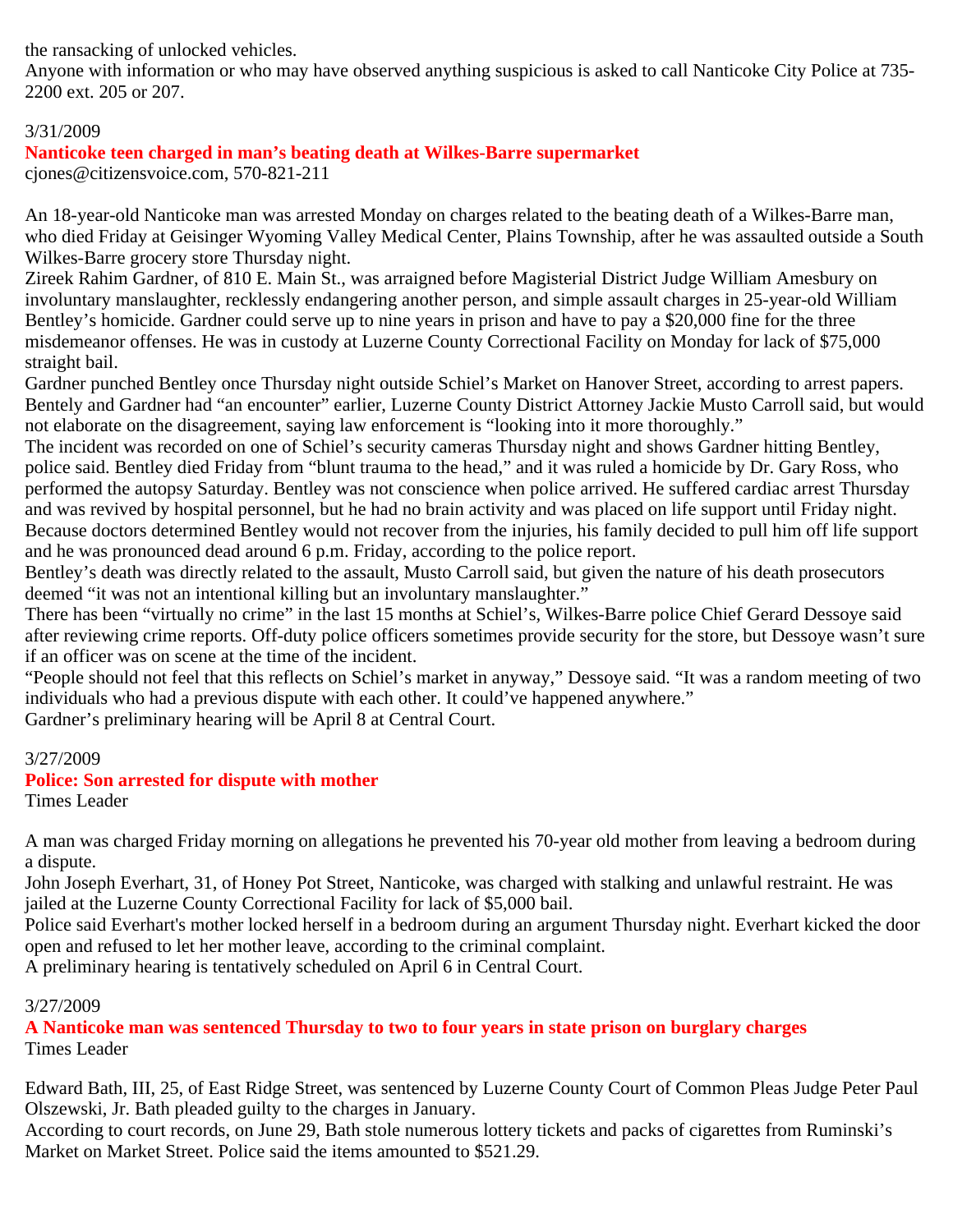Bath was ordered to pay more than \$1,000 in restitution.

#### 3/20/2009

**A city man was arrested on charges he broke into a garage on West Ridge Street on Tuesday.**

Damon J. Millan, 18, of 139 Park St., was arraigned Wednesday morning on counts of burglary and criminal trespass, according to court records. He was jailed at Luzerne County Correctional Facility for lack of \$10,000 straight bail. Millan is accused of breaking into Zachary Hallas' garage at 49 W. Ridge St., the criminal complaint states. Police arrived to the burglary in-progress around 5:30 p.m.

A preliminary hearing has been tentatively scheduled for March 25 in Central Court.

#### 3/20/2009

#### **Meth-making materials taken from suspected lab**

bkalinowski@citizensvoice.com, 570-821-2055

Authorities seized more than 40 pieces of evidence and 10 guns from a Nanticoke home that authorities suspect was being used as a methamphetamine lab, according to an inventory list filed after a search warrant was executed on the residence.

Investigators obtained a search warrant on the 195 W. Green St. home Wednesday morning after going there to arrest occupant Robert Muntz, 42, one of 22 charged in connection with a drug ring allegedly operated by the Outlaws Motorcycle Club.

Authorities said they seized cold medicine packets, gallons of hydrochloric acid and drain cleaner, antifreeze, iodine tincture, peroxide and camping fuel, all products typically used to operate methamphetamine labs. In addition, the inventory list says police took funnels, aluminum foil, glass jars, metal screens, a digital scale, a turkey baster, glass dishes, electrical cooking plates and a camping stove, much of which was tarnished with red residue, a common remnant of meth production. The items are commonly used to produce meth, police say.

"Everything will be tested from here," said Luzerne County District Attorney Jackie Musto Carroll. "In the meantime, we'll evaluate the case while awaiting test results."

The weapons seized from Muntz's home include seven rifles, two shotguns and a pistol, according to the search warrant inventory list filed in the office of Magisterial District Judge Donald Whitaker in Nanticoke.

Muntz was charged with delivery of methamphetamine, manufacturing methamphetamine and criminal use of a communication facility in connection with the probe into the Ashley-based Outlaws Motorcycle Club, the local affiliate of a dangerous nationwide biker gang.

Muntz's name is referenced several times in the 237-page affidavit filed in support of charges against the 22 people arrested Wednesday.

Authorities wiretapped phone calls that Joseph John "Skidmark" Janick, 44, placed to Muntz to order methamphetamine in February, the affidavit says. Officers then conducted a surveillance operation in Nanticoke and witnessed Janick meet with Muntz, police said.

Janick is identified by authorities as the president of the local chapter of the Outlaws Motorcycle Club.

Muntz is jailed in the Luzerne County Correctional Facility in lieu of \$250,000 cash bail. Authorities have not said if he will face additional charges for the suspected meth lab.

### 3/19/2009

### **Police converge on suspected meth lab**

Elizabeth Skrapits - Citizens Voice

The white multi-family home with children's toys on the front porch and St. Patrick's Day decorations in the window was the last place neighbors expected to house a possible meth lab.

Officials from the state Attorney General's Office, Nanticoke police, state police and Luzerne County District Attorney Jackie Musto Carroll's office swarmed 195 W. Green St. in Nanticoke on Wednesday night, investigating what Musto Carroll said appeared to be the components of a methamphetamine lab.

Earlier, Pennsylvania Attorney General Tom Corbett announced the break-up of a \$3.6 million cocaine ring allegedly run by the Outlaw Motorcycle Club. One of the people arrested was 42-year-old Robert Muntz, who lived in the home. Because the area around it is densely populated, Musto Carroll said authorities were "taking all precautions to ensure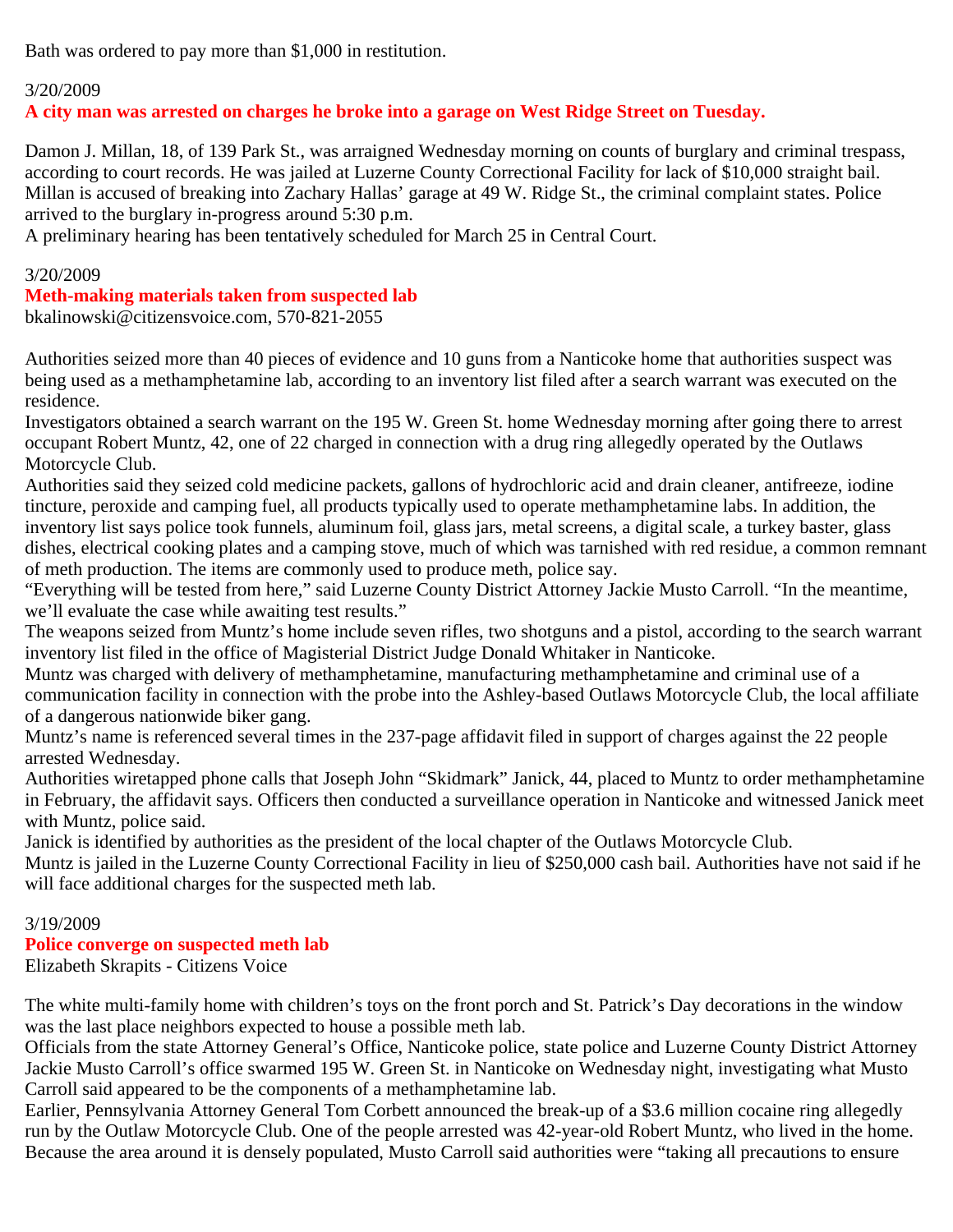everything is safe." She believed the people who lived in the other unit in the house were evacuated. Residents said the neighborhood is quiet.

"It's unbelievable. I'm really blown away," said Kathy King as she walked past the house with her 8-year-old daughter. "I'm surprised it didn't blow up."

Muntz is charged with one count of delivering methamphetamine, one count of manufacturing methamphetamine and one count of criminal use of a communications facility. Musto Carroll said it is too early to determine what other charges he could face.

### 3/15/2009

Times Leader

**City police said they arrested a Wilkes-Barre man in connection with an illegal drug purchase operation at Apollo Circle Housing Complex on Wednesday.**

Jaladel C. Fishley, 24, of 157 Welles St., was arraigned Thursday morning on counts of possession of a controlled substance, possession with intent to deliver, criminal use of communication facility and possession of drug paraphernalia, according to jail records.

Fishley posted \$10,000 bail and was released from jail.

Police alleged Fishley, known to authorities as "L," sold two bricks, or 100 bags, of heroin to a confidential informant during Wednesday's drug investigation.

A cell phone used to set up the heroin deal and a bag of marijuana was found on Fishley, police said.

A preliminary hearing has been tentatively scheduled for March 19 at Central Court.

#### 3/15/2009

Times Leader

**City police are looking for 24-year-old Justin Eckrote, who is wanted on drug possession and delivery charges stemming from a foot pursuit last week.**

Officers Amos Vanderhoff and Sgt. Joe Guydosh observed two suspicious people, a man and woman, entering a known location for drug activity at a home on West Main Street on March 8, according to police.

The man, later identified as Eckrote, was observed to have something in his hand when police approached him. Eckrote fled when officers called to him, police said.

Police were unable to locate Eckrote but said they found five bundles of heroin in the area he fled.

A warrant for Eckrote's arrest has been issued, police said.

#### 3/8/2009

# **Nanticoke police arrest man after stealing car**

Citizens' Voice

Nanticoke police arrested a man Friday night after he allegedly stole a friend's mother's vehicle.

On Friday morning, Kathleen Levandowski, 221 Apollo Circle, Nanticoke, reported her car keys for a 1996 Dodge Stratus and around \$180 were stolen from her house.

She said she allowed Anthony John Dupak Jr., 18, an acquaintance of her daughter's, to stay at her house Thursday night because he did not have a place to sleep.

According to a police affidavit, around 10 p.m. Friday, Wilkes-Barre police found the stolen vehicle near the Anthracite Newsstand on Public Square, with Dupak behind the wheel.

Officers took Dupak into custody. He is charged with theft, receiving stolen property and driving without a license. Dupak remains jailed at Luzerne County Correctional Facility in lieu of \$3,000 bail, prison officials said.

3/8/2009

# **Man driving stolen car arrested by authorities**

Citizens' Voice

Nanticoke police arrested a man Friday for allegedly stealing a vehicle and driving with a suspended license. Police said they stopped Joshua George Hallas, 26, of 49 W. Ridge St., Nanticoke, after he drove through a stop sign on South Market Street, Nanticoke on Friday night.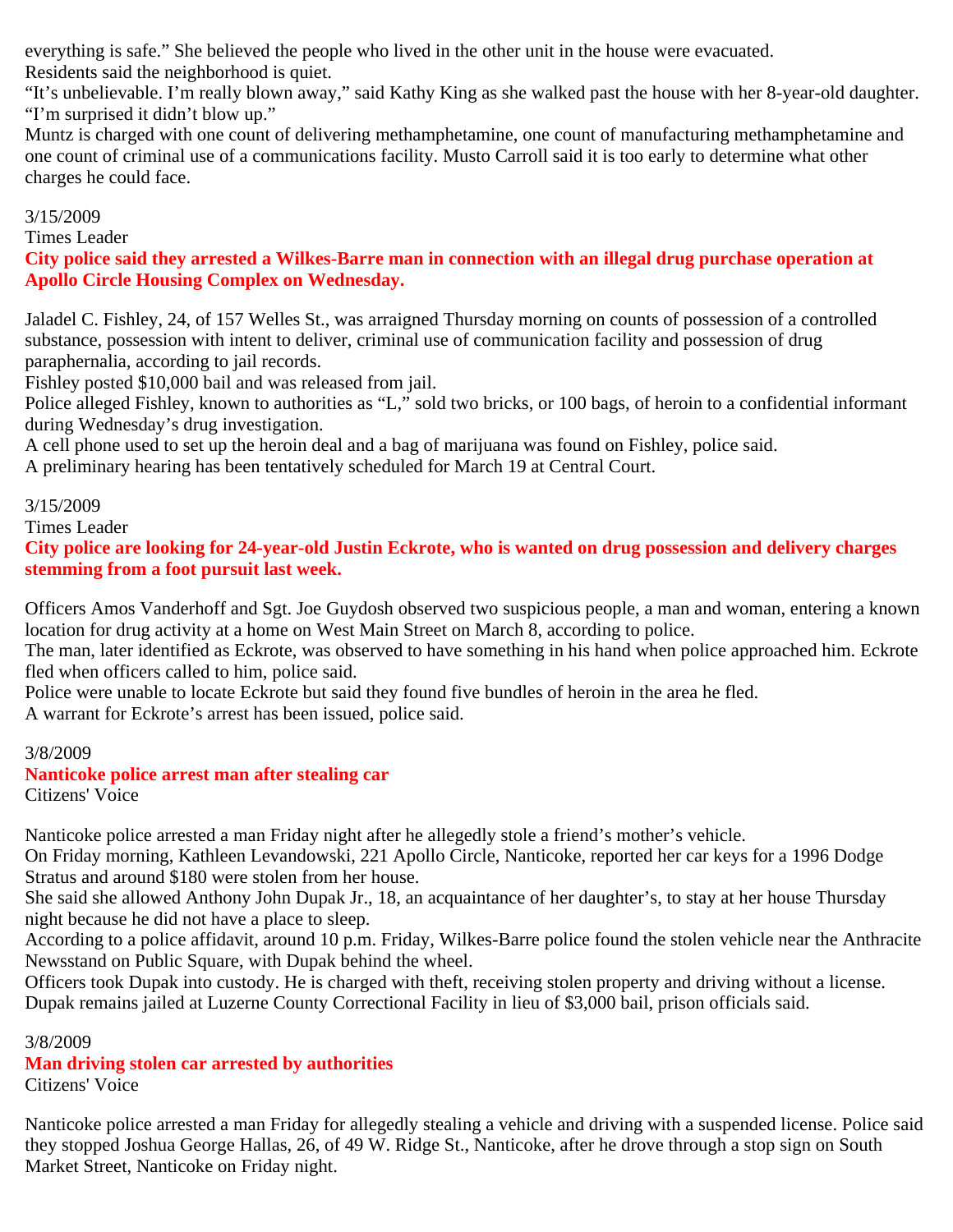He was operating a green 1995 Oldsmobile that had been reported stolen by Patricia Medura and Timothy Caruthers of South Hanover Street. A records check showed Hallas' drivers license was suspended. Hallas was free on \$5,000 unsecured bail on Saturday.

# 3/3/2009

# **A 24-year-old Nanticoke man pleaded guilty last week to several drug-related offenses, including an incident in which police say he kidnapped a 15-year-old girl.**

Norman Mayewski, of East Main Street, entered the plea before Luzerne County Court of Common Pleas Judge Michael Toole. Mayewski faces a 20-year maximum sentence on the kidnapping charges alone.

Toole said Mayewski will be sentenced on April 17 at 9 a.m. on two counts of manufacturing a controlled substance, five counts of delivery of a controlled substance, one count each of possession with intent to deliver, kidnapping and intent to possess a controlled substance.

Police said Mayewski sold suspected crack and heroin to a police informant and was found in possession of anabolic steroids during a search of his home in 2007.

When police stopped his car to arrest him on Oct. 22, 2007, Mayewski gave the 15-year-old girl – a passenger in the car – an altered soda can that contained crack. While out on bail on the drug charges, police arrested Mayewski on Nov. 23, 2007, in connection with the girls' kidnapping and assault.

The girl testified at a previous preliminary hearing that she was forced into a car by Mayewski and assaulted. Toole ordered Mayewski to have no contact with the girl and pay more than \$800 in restitution and other costs.

# 2/27/2009

#### **Nanticoke man arrested on rape charges**

# **Police allege David Vishnefski attacked ex-girlfriend after she broke off relationship.**

jmarckini@timesleader.com

A man was arrested Thursday on allegations he raped a 22-year-old woman he knew at a city home.

David M. Vishnefski, 23, of Nanticoke, was arraigned on charges of first-degree rape, a felony, along with multiple counts of aggravated indecent assault, indecent assault and unlawful restraint, according to court records. He is jailed on \$75,000 straight bail.

A warrant was issued for his arrest on Tuesday, police said.

Vishnefski is accused of forcing the victim to have sexual intercourse at his West Green Street home during the earlymorning hours of Feb. 16, the criminal complaint states.

The Times Leader does not identify victims of alleged sexual assault.

According to the criminal complaint:

The victim appeared at Nanticoke police headquarters to report she had been raped by Vishnefski earlier that morning. The victim said she broke off the relationship of approximately three years with Vishnefski, but the two agreed to reside together to raise their 18-month-old child.

Police said there is an extensive history of domestic violence involving the two at the Nanticoke home starting in August 2008.

The victim told police Vishnefski wanted to talk to her about the recent break-up.Vishnefski became enraged, according to the criminal complaint, and punched several holes in the wall before punching his own face.

The victim told police she tried to leave a bedroom, but Vishnefski would not allow her to. After several minutes of arguing, the victim alleged, she was held down and forced to have sex against her will.

A preliminary hearing has been tentatively scheduled for March 5 at Central Court.

# 2/24/2009

# **More stained-glass windows stolen in Nanticoke**

Bob Kalinowski - Citizens' Voice

Nanticoke's stained-glass burglars have struck again.

In the last week, thieves stole a stained-glass window from the dining room of a home that was previously targeted at 344 E. Church St., according to the real estate agent trying to sell the home.

At least 10 vacant properties in Nanticoke and Newport Township that are for sale had stained-glass windows stolen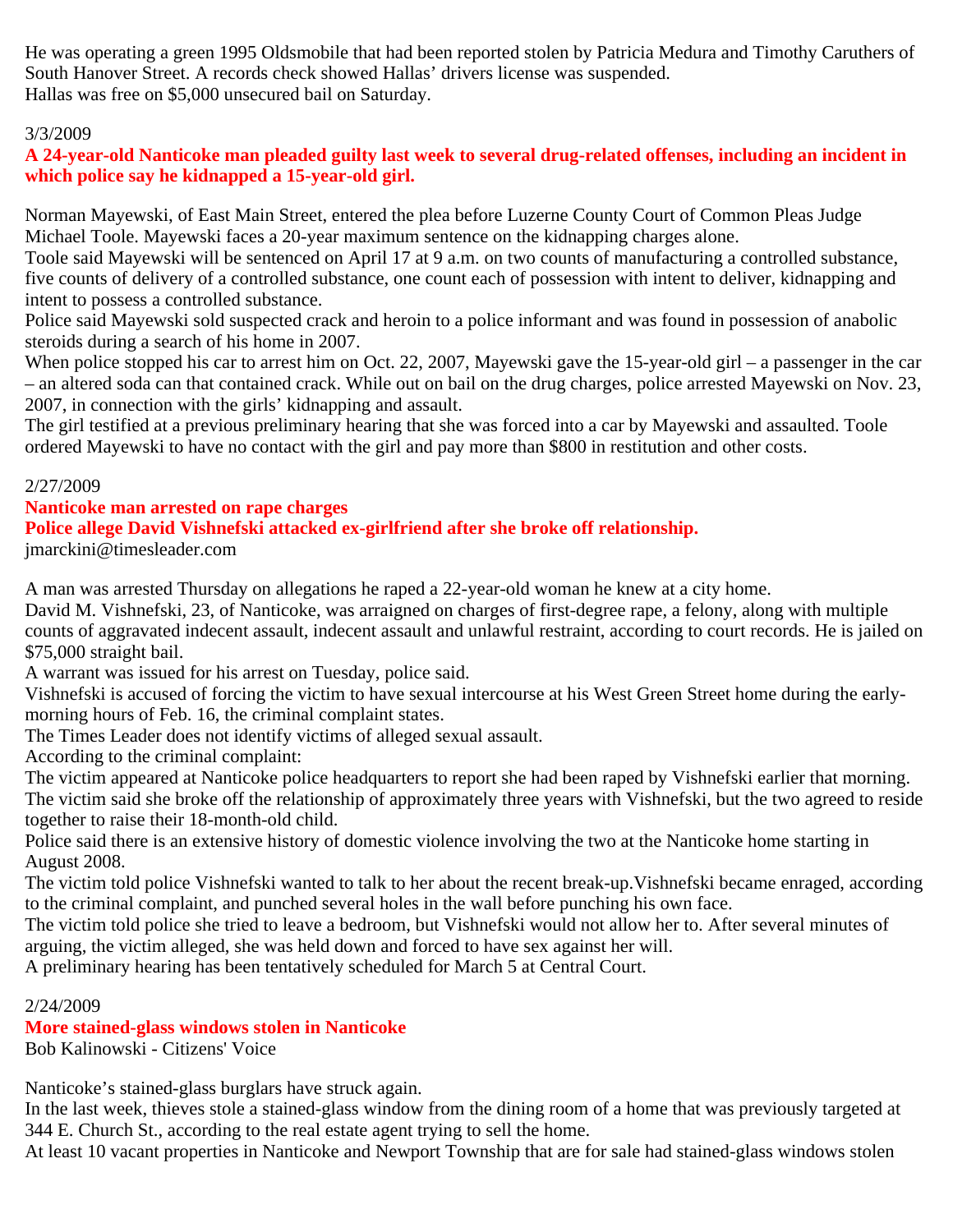from them in the last several weeks. Several windows were taken from 344 E. Church St. in the initial wave of thefts. However, one piece remained. After the initial theft, the rear door was secured with new locks, said Nikki Callahan, a Realtor from Classic Properties in Kingston.

The burglars gained entry to steal the remaining stained glass, Callahan said.

"Unbelievable," Callahan said Monday. "I went there yesterday to show the house, and I realized the dining room window was no longer there."

Callahan has been trying to rent the home for the owner until a buyer could be found. She previously had a lease agreement signed for the home, then the prospective tenants backed out after the burglary was discovered. She said the people who looked at the home Sunday agreed to rent it anyway.

Police continue to investigate the thefts. No arrests have been made.

# 2/18/2009

**A city man who was the subject of an ongoing heroin trafficking investigation was arrested after authorities raided his home on Monday**

Times Leader

Joshua Flaherty, 33, of 126 E. Grand St., Apt. 2, was charged with multiple counts of manufacturing, delivering or possession with intent to deliver a controlled substance and criminal use of communication facility, according to court and jail records.

Flaherty is jailed at Luzerne County Correctional Facility for lack of \$30,000 bail.

Nanticoke police alleged Flaherty sold heroin to an undercover officer four times – twice on Friday, and once on Saturday and Sunday, according to arrest papers.

Authorities raided Flaherty's home on Monday as a result of the undercover purchases, the criminal complaint states. According to the complaint:

On Monday, a search warrant was executed at the Nanticoke home where city police and members of the county Drug Task Force say they seized 39 packets of heroin under a bathroom sink and \$350 cash in Flaherty's front pants pocket. Each packet was identical to the ones Flaherty sold to the undercover officer, according to the criminal complaint.

Police allege Flaherty told them his involvement in selling the drug was to satisfy his own heroin addiction, along with securing funds to pay for the rent and to support his family.

A preliminary hearing has been tentatively scheduled for Feb. 25 at Central Court.

# 2/11/2009 **Nanticoke man faces drug, DUI charges**

Times Leader

A man whom police said they saw vomiting outside an idling vehicle was arrested when officers allegedly found heroin packets in his coat and on the ground.

Jamie Fernandez-Maldonado, 24, of West Union Street, Nanticoke, was charged with possession of a controlled substance, possession with intent to deliver a controlled substance, possession of drug paraphernalia and two counts of driving under the influence. He was released on \$3,000 bail.

According to the criminal complaint:

Police observed Fernandez-Maldonado leaning outside of a vehicle and vomiting in the 300 block of Maple Street at about 2:45 a.m. Saturday. Police said the vomit had an odor of alcohol.

Fernandez-Maldonado got out of the vehicle and dropped 10 heroin packets on the ground.

Police also said they found 19 heroin packets in Fernandez-Maldonado's coat pocket.

A preliminary hearing is tentatively scheduled on Feb. 17 in Central Court.

# 2/10/2009

# **Thieves target valuable stained-glass windows**

bkalinowski@citizensvoice.com, 570-821-2055

Homes for sale in Nanticoke City and Newport Township have been targeted in the last week by burglars who are stealing high-priced stained-glass windows, police in the two municipalities say.

At least 10 properties, nearly all of them vacant and awaiting a buyer, have been hit, police say.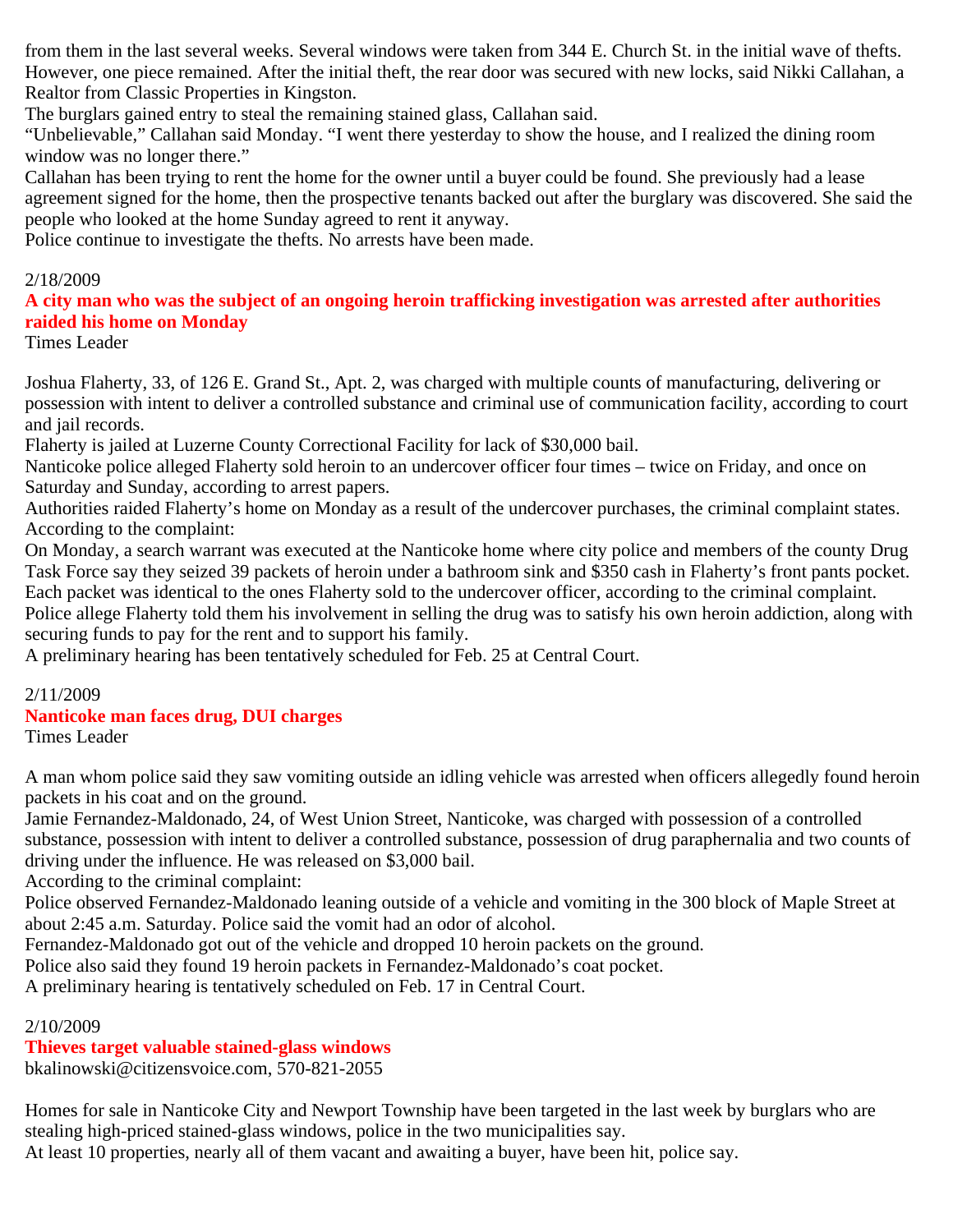The thefts are harming potential sales of the homes because buyers are reluctant to purchase a house that was burglarized, a local real estate agent said.

Realtor Nikki Callahan, of Classic Properties in Kingston, said she had a lease agreement completed for a \$150,000 home at 344 E. Church St. in Nanticoke while the home was being marketed for sale, but the renter backed out after he discovered the theft.

"He was going to move in. He went there to do some work and found it. His children are now afraid to live there," Callahan said.

Homes targeted in Nanticoke were on East Church, South Prospect and East Green streets. Properties burglarized in Newport Township were on Coal, East Main and West Main streets in the Glen Lyon section, as well as Old Newport Street in Sheatown.

In most cases, burglars forced entry into the home and broke the window frames to take the stained-glass. Police say they are searching for leads and are asking the public for help in solving the crimes.

"They're making money out there somehow. They're worth big bucks," said Newport Township police Chief Rob Impaglia.

Pieces of stained-glass could be worth hundreds of dollars, or more, depending on the quality and design, according to various news reports of stained-glass thefts around the country.

"This has been going on for quite a while in Reading and Philadelphia. It's starting to hit up here," Impaglia said. Impaglia suggests sellers either remove the stained-glass, or hide it from view, to avoid being victimized. Those with vacant homes are being asked to check their properties.

Nanticoke police Detective Capt. William Shultz said he suspects desperate drug addicts are behind the thefts.

"As the heroin addicts were stealing copper tubing, they're now switching to stained-glass windows," Shultz said. "Evidentially, there is a market for them and they have a place to get rid of or sell them."

Police are asking anyone with information to call Nanticoke police at 735-2200 or Newport Township police at 735- 2000.

# 2/8/2009

# **Nanticoke man faces charges of stealing video games from store**

Police arrested a man on allegations he walked into a Blockbuster Video store and walked out with eight video games. Edward Lee Ruzanski, 24, of Lincoln Avenue, Nanticoke, was charged with a misdemeanor count of retail theft and false identification to law enforcement officers, according to West Pittston police.

He was jailed for lack of \$10,000 bail, police said.

Police alleged Ruzanski stole \$508.72 worth of Playstation 3 games without paying from the video store at 801 Wyoming Ave., on Feb. 1.

An officer observed a suspicious vehicle to the rear of Insalaco's Shopping Center, police said.

A check of registration and owners information revealed that the driver had a suspended license, according to police. The vehicle was pulled over. A passenger, later identified as Ruzanski, provided a false birth date, police said.

Shortly after the traffic stop, police said Blockbuster Video called 911 to report the theft.

Ruzanski fit the description of the alleged suspect and was taken into custody, police said. The video games were recovered.

Police are investigating if he is responsible for several other thefts from the video store.

# 2/6/2009

**Nanticoke woman refused to proceed with criminal charges against her husband, who was accused of allegedly throwing a dart at her.**

John Wojciechowski, 40, of North Washington Street, waived his right to a preliminary hearing in Central Court on Thursday, sending a single count of resisting arrest to Luzerne County Court of Common Pleas.

Prosecutors withdrew charges of simple assault, reckless endangerment and possessing instruments of crime against Wojciechowski when his wife, Kimberly Wojciechowski, refused to testify against him.

Nanticoke police alleged in arrest records that John threw a dart that stuck the leg of his wife during an argument at their residence on Jan. 28.

Police alleged Wojciechowski struggled with officers and kicked a police cruiser.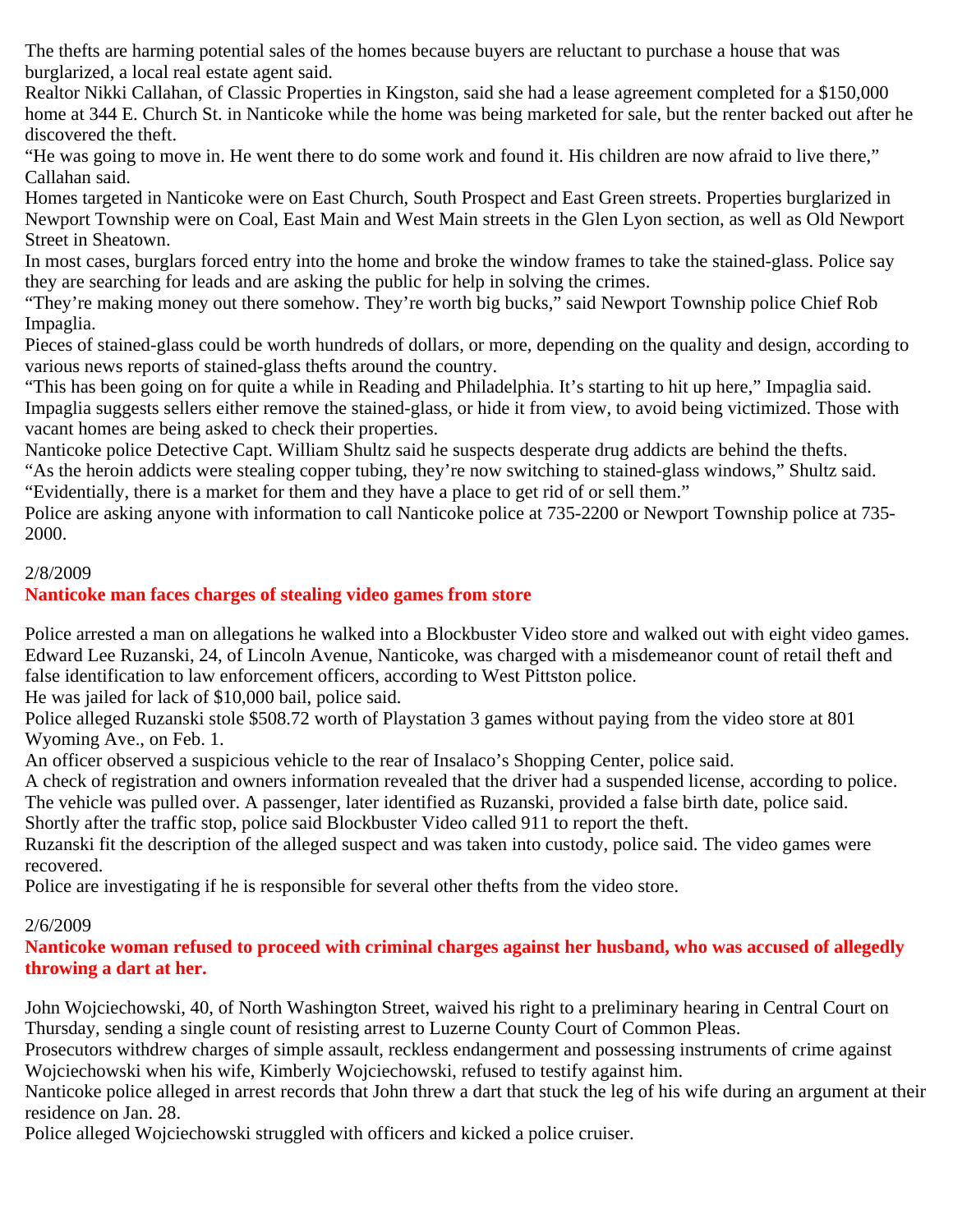# 2/5/2009 **A Nanticoke woman pleaded guilty in Luzerne County Court to raping a child.**

Tracy Vasholz, 34, of Minor Avenue, pleaded guilty before President Judge Chester Muroski on Monday to rape of a child.

She is scheduled to be sentenced in May.

Hanover Township police alleged Vasholz raped and sexually assaulted a now 18-year-old male from January 1995 to August 2006 at various locations, according to the criminal complaint.

# 2/3/2009

**Edward Lee Ruzanski, 24, of Lincoln Avenue, Nanticoke, was charged on Monday after he allegedly was observed throwing heroin packets out of a vehicle during a traffic stop** Times Leader

He is charged with possession of a controlled substance and tampering with physical evidence and was jailed at the Luzerne County Correctional Facility for lack of \$10,000 bail.

According to the criminal complaint: Edwardsville police spotted a vehicle suspected to be involved in a series of retail thefts leaving the Mark Plaza parking lot on Jan. 23. Kingston police stopped the vehicle, driven by Jason Chamberlain, on Wyoming Avenue. Police alleged they found marijuana in Chamberlain's pockets.

Ruzanski, a passenger in the vehicle, was observed allegedly throwing heroin packets out a window, police said. Police further alleged a second passenger, Kyle Garbett, 23, of Nanticoke, was wanted by Hanover Township police on a retail theft charge.

Chamberlain was charged with possession of a small amount of marijuana and possession of drug paraphernalia. He is tentatively scheduled for a preliminary hearing on Feb. 26 in Central Court. Ruzanski is tentatively scheduled for a preliminary hearing on Feb. 10. Garbett is tentatively scheduled for a preliminary hearing on Feb. 12.

1/31/2009

# **Burglary arrest leads to capture of drug dealer**

hruckno@citizensvoice.com, 570-821-2109

A Nanticoke man arrested in connection with a burglary in the city led to the apprehension of an accused drug dealer, according to documents filed in Luzerne County Central Court.

Eric Keefe, 27, who last resided at 243 rear E. Green St., was arrested just before 1 a.m. Friday at a home on West Main Street, Nanticoke police said. He was wanted on outstanding burglary charges.

Keefe was charged with burglary and firearms violations, as well as theft and receiving stolen property, arrest papers indicated.

He was committed to Luzerne County Correctional Facility in lieu of \$10,000 cash bail, police said. According to arrest papers:

The burglary occurred Jan. 26 at a home in Nanticoke. The resident, whose name was withheld by police, told authorities someone stole a handgun and a 50-inch television.

The resident told police Keefe sold the handgun to a drug dealer named, "Danny," in exchange for heroin.

Through the resident, police learned "Danny" had the gun in a backpack in the trunk of his car with \$1,890 in cash and 130 bags of heroin. He and the resident had planned to take those items to New York, police said.

Police took the bag from the trunk and replaced the money and drugs with other items before they staged an arrest of the resident.

After police took the resident into custody, "Danny" left the house to go to the car. He was taken into custody after a brief standoff with police.

Once in custody, "Danny" identified himself as Daniel Gibson, but Daniel Gibson had no prior record. A fingerprint analysis positively identified him as Mikal Ameen.

Ameen was taken to Luzerne County Correctional Facility to await arraignment. He remained incarcerated Friday night in lieu of \$10,000 cash bail, prison officials said.

The resident was released from custody.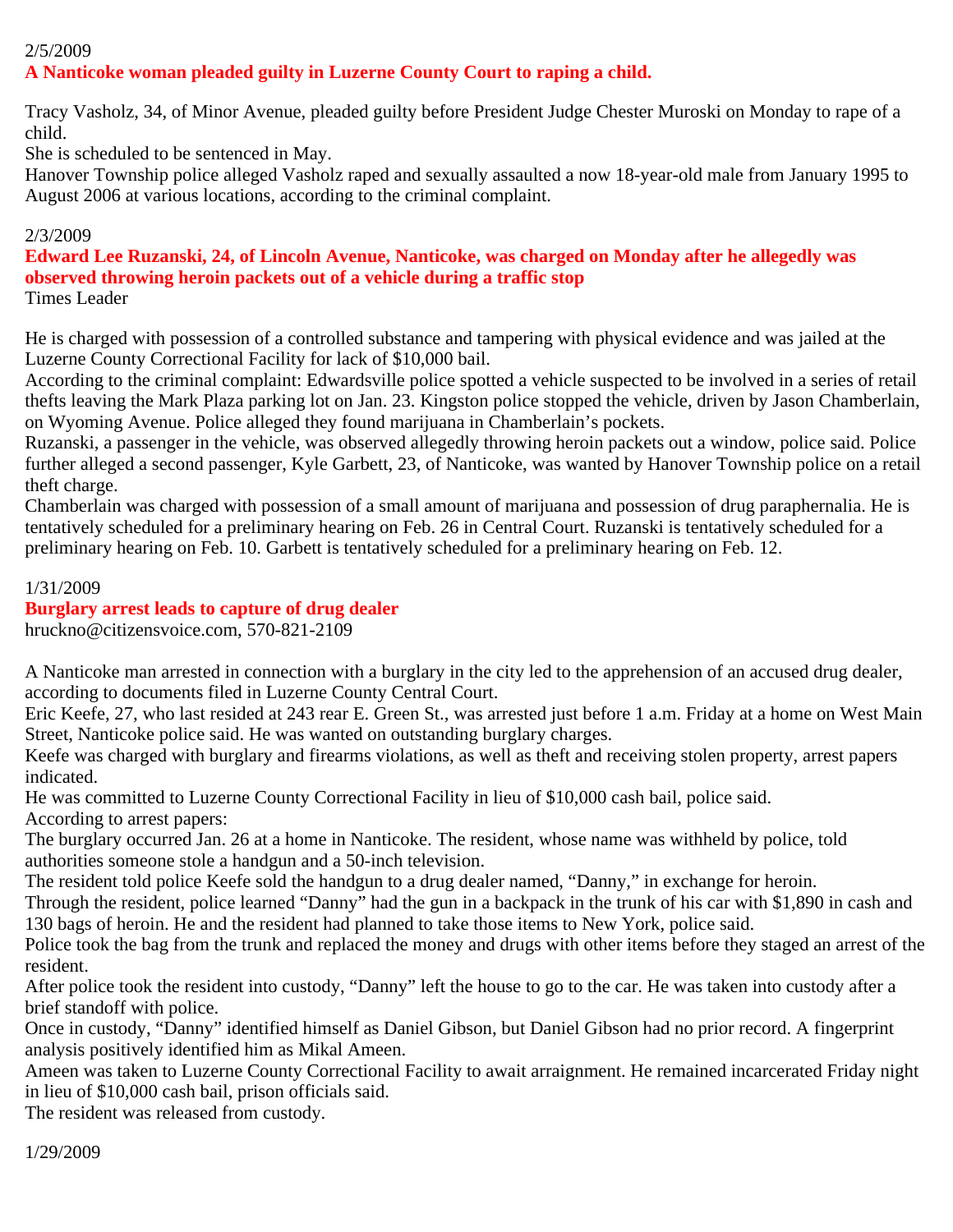# **Breaking News: Nanticoke man assaults wife with dart 2:49 p.m. - Citizens' Voice**

Police say John Wojciechowski threw a dart at his wife, Kimberly, from less than 10 feet away and the dart lodged in her right thigh.

Wojciechowski was charged with simple assault, recklessly endangering another person, possessing instruments of a crime, and resisting arrest.

According to police:

The incident occurred around 10:30 p.m. after Wojciechowski's wife repeatedly asked him to turn down the loud music he was blaring at their 126 W. Washington St. home. She was playing darts at the time with the couple's teenage daughter. When he refused, she turned it down herself. He turned it back up, and she turned it down again. Wojciechowski became "enraged," took a dart and flung it at his wife.

The woman told police her husband was highly intoxicated and had been drinking since 10 a.m.

When police arrived, Wojciechowski had already left the residence. Police later located him at the residence around 1:10 a.m. Officers say he struggled with police while being placed in the police car.

1/28/2009

#### **Nanticoke men charged in vehicle break-in**

Times Leader

Two city men were charged in connection to a vehicle break-in just after midnight on Monday, police said. James M. Bramich, 19, and Robert J. Albertson, 22, both of 209 Apollo Circle, were arraigned Monday on counts of theft by unlawful taking and receiving stolen property, according to court records. Both are jailed for not being able to produce \$5,000 bail.

Bramich was also charged with scattering rubbish, police said. Albertson was also charged with possession of drug paraphernalia, police said.

Preliminary hearings are tentatively scheduled for Feb. 4 at Central Court.

According to the criminal complaint:

Nanticoke police were dispatched to 810 S. Hanover St. for a report of two men attempting to break into a vehicle. The victim, Dan Osko, told police his vehicle was entered and his girlfriend's purse had been stolen.

Osko told police he heard something outside a residence and observed two men inside the vehicle with the interior light on, police said. He then began yelling and both suspects fled.

The purse's contents – a Playboy belt buckle lighter, Sharpie markers and a Brittany Spears body spray – were found on a sidewalk near the corner of West Grand and Maple streets. Officers found both males, Bramich and Albertson, near South Prospect and East Noble streets.

Albertson was in possession of a red glass object with residue producing an odor of suspected burnt marijuana, the criminal complaint states.

1/27/2009

# **New York man arrested on firearm charges**

Times Leader

Police said they arrested a New York man and seized 130 heroin packets and recovered a handgun stolen during a burglary on West Main Street on Tuesday.

Mikal Ameen, 30, of Utica, was arrested after he attempted to run away from police. Police said Ameen stole a handgun from a home that he intended to sell in New York City, according to arrest records.

Ameen was charged with persons not to possess firearms, firearms not to be carried without a license, receiving stolen property, possession with intent to deliver a controlled substance, possession of a controlled substance, escape, resisting arrest, false identification to law enforcement and criminal mischief. He was jailed at the Luzerne County Correctional Facility for lack of \$10,000 bail.

According to arrest records:

Police were investigating a burglary at the West Main Street home where a television and a .9-mm caliber handgun was stolen. Police recovered the television, and later found the handgun in the trunk of a vehicle.

Police also found, according to arrest records, heroin inside the trunk.

Police said they replaced the handgun and heroin with other items in the vehicle. Police kept an eye on the vehicle and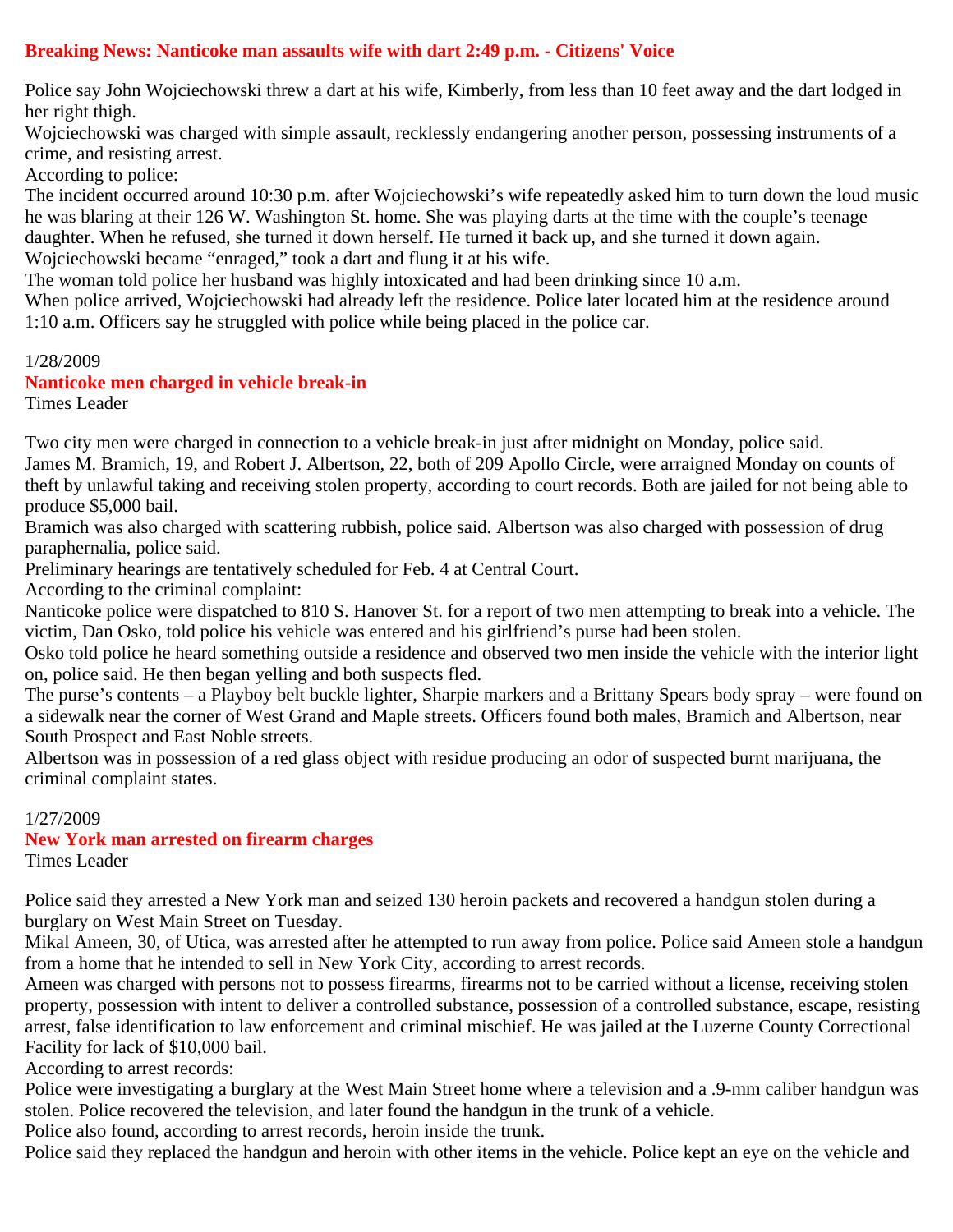allegedly observed, according to arrest records, a man enter the vehicle.

When police moved in, the man, identified as Ameen, fled into a residence where he was captured, police said in arrest records.

# 1/21/2009

# **Western Pa. man returned to area to face charges in Luzerne County**

eskrapits@citizensvoice.com, 570-821-2072

An Erie County man's 15 months on the run from Luzerne County authorities came to an end Tuesday. Jared Samuel Amoroso, 28, faces a variety of charges from Wilkes-Barre and Wilkes-Barre Township police, including 14 counts of recklessly endangering another person, resisting arrest, giving false information to law enforcement officers, and a slew of traffic offenses ranging from careless driving to DUI.

"I've never had anybody go to these lengths to escape traffic charges," said township police Sgt. Thomas Wardle. Jackson Township police arrested Amoroso for drunk driving on Dec. 12, 2005. Luzerne County Judge Patrick Toole issued a warrant for Amoroso's arrest when he failed to appear in court on Aug. 15, 2006.

Wardle was doing traffic detail on East Northampton Street the evening of Sept. 27, 2007, when he clocked Amoroso doing 57 miles per hour in a 25-mph zone, arrest papers state.

When Wardle pulled the car over, he noticed a strong odor of alcohol on Amoroso's breath and saw an open can of beer in the cup holder and a 12-pack of beer behind the passenger seat. Amoroso ran into the woods during field sobriety testing. An officer spotted him in the area of Watson Court, but Amoroso fled on foot on Interstate 81.

Police discovered it would be Amoroso's fourth DUI offense and that his license was suspended.

Law enforcement officials found Amoroso living in an apartment at 363 N. Washington St. in Wilkes-Barre, and shortly before noon on Oct. 2, 2007, Luzerne County sheriff's deputies came to arrest him.

Amoroso, who was only wearing black mesh shorts, leapt from a third-story window to a neighboring roof, then jumped 40 feet to the ground and ran to a waiting vehicle, arrest papers state.

Amoroso eluded authorities all day, leading them on a chase through several municipalities in his ex-girlfriend's 2005 Hyundai, which he abandoned when police closed in on him on Spencer Street in Hanover Township. Amoroso disappeared into the woods.

His landlord, retired Greater Nanticoke Area high school principal Thomas Kubasek, had been in phone contact with Amoroso and arranged to bring him his clothing and dog and some money.

Kubasek was put in the Accelerated Rehabilitation Program for 12 months on three charges of hindering apprehension or providing aid to a fugitive, court records show.

Luzerne County Sheriff's Deputy Jennifer Roberts said authorities got court orders for Amoroso's cell phone and MySpace records. The Fugitive Task Force of the U.S. Marshal's office located Amoroso in Erie County, where he was originally from.

"He was on our 'Top 25 Most Wanted' list for a while," Roberts said.

Court records show Amoroso was brought to Luzerne County from the Erie County prison. He is also wanted in Venango and Warren counties. Roberts said he would be extradited to face charges.

Magisterial District Judge Martin Kane arraigned Amoroso on Tuesday. Amoroso is lodged in the Luzerne County Correctional Facility in lieu of \$20,000 straight cash bail on the Wilkes-Barre charges and 10 percent of \$10,000 bail on the Wilkes-Barre Township charges. He faces preliminary hearings on Jan. 27 and 28, both at 10 a.m. in Central Court.

# 1/10/2009

**A man was charged Wednesday on allegations he passed a fraudulent prescription at a pharmacy in October, police said.**

Edward G. Bath III, 25, of 57 Old Newport St., Nanticoke, was arraigned Friday on a felony charge of criminal attempt, according to court records. He is jailed for lack of producing \$5,000 straight bail.

Bath is accused of fraudulently obtaining 60 tablets of Vicodin ES by portraying to be a doctor and faxing in a prescription to Weiss Pharmacy in Nanticoke, police said.

According to an affidavit:

On Oct. 20, authorities went to Aspen Dental Office in Wilkes-Barre Township and spoke to an office manager who alleged Bath had passed a fraudulent prescription.

Authorities received a copy of the prescription receipt at the Weiss Pharmacy on Oct. 22.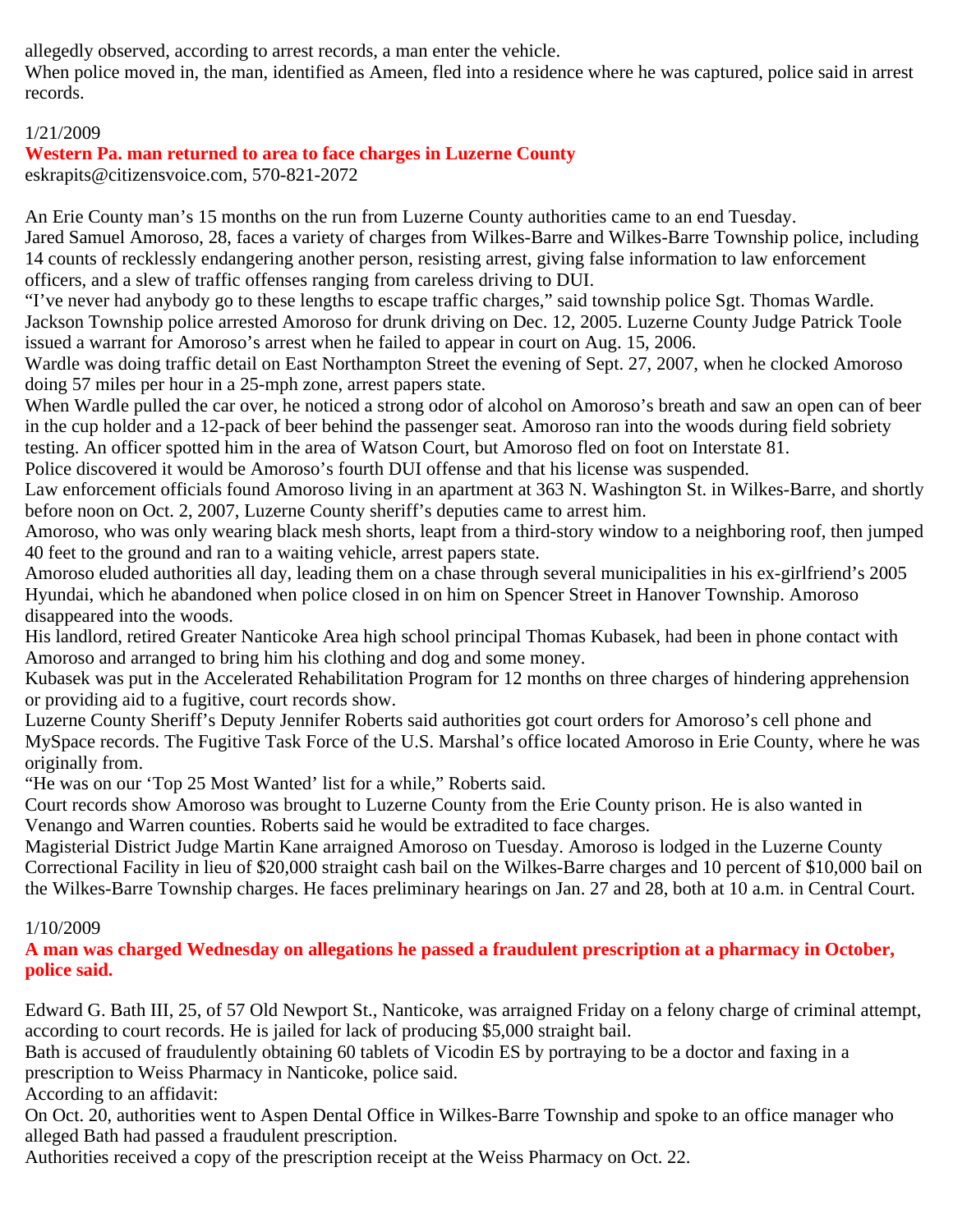A preliminary hearing is scheduled for Jan. 15 at Central Court.

# 1/9/2009

**Man convicted of rape, kidnapping**

**Nanticoke's Joseph Craig Eckrote found guilty of crimes against former girlfriend**.

sdelazio@timesleader.com

A Nanticoke man accused of kidnapping and raping his ex-girlfriend was found guilty of the charges Wednesday by a Luzerne County jury.

Joseph Craig Eckrote, 48, was charged with kidnapping, rape, robbery of a motor vehicle, simple assault, two counts of terroristic threats and one count of summary harassment.

A jury deliberated for two and a half hours after testimony was completed.

Luzerne County Court of Common Pleas Judge Peter Paul Olszewski Jr. said Eckrote will be sentenced on the charges on April 1 at 9:30 a.m.

Eckrote was originally scheduled to enter a plea Monday but opted to stand trial instead. He was represented by public defender Mark Singer, who asked that the charges against Eckrote be dismissed. But Olszewski denied the motion. Luzerne County Assistant District Attorney Jenny Roberts prosecuted the case.

According to state police at Wyoming, the woman told investigators Eckrote forced her into her car outside a Plymouth Township home on May 17.

The woman said she had returned home from work that day, when Eckrote emerged from the deck area of the house. The woman said he charged at her, grabbed her with both hands and forced her into the car.

The woman said she began screaming "no" to create a disturbance and get some attention, and honked the car's horn. She told police she reached into the console and removed a knife and tried to stab Eckrote in an effort to get away, but the knife got bent and Eckrote began driving away.

Eckrote told her that he was going to kill himself if she didn't drop the protection from abuse order against him and drove to the area of the Plymouth Flats near the Susquehanna River.

The woman said Eckrote told her to remove her shirt, pants and under garments and that he "wanted to have sex with her one more time before he killed himself."

The woman said she believed Eckrote was under the influence of some type of drug at the time. He then raped her. Eckrote then tried to drive away with the woman, police said, but realized the vehicle was stuck in the mud. The woman said Eckrote then told her to start walking and make a right turn. She complied, she said, because she was afraid Eckrote would attack her again. She took her cell phone from her pocket and called 911.

Police said they searched the area for Eckrote but were unable to find him.

He surrendered in May at the office of District Judge Donald Whittaker in Nanticoke. Recently, a Luzerne County judge signed an order lowering Eckrote's bail from \$100,000 to \$30,000.

# 1/6/2009

**Two people threatened, money and cell phones taken in Nanticoke armed robbery** emoody@citizensvoice.com, 570-821-2051

Nanticoke police are looking for a man they believe used a gun to threaten two people and steal money and cell phones before locking them inside a garage at Mike's Service Center.

According to police, about 7:45 p.m. Monday, the suspect entered the service center at 277 Lower Broadway St., near the Nanticoke Bridge. A male attendant and female friend were the only people in the center.

The suspect, who was armed with a blue semi-automatic hand gun, ordered the attendant to hand over money, police said. The attendant handed over about \$150 in cash. The suspect told the victims they would not be hurt if they cooperated.

The suspect then stole their cell phones and ripped out the pay phone in front of the service area and the phone in the back room of the center before locking the two victims inside the garage, according to police.

He then fled on foot. The attendant said they did not see his feet pass in front of the garage when the suspect left, leading them to believe he headed toward Nanticoke and not toward the bridge, police said, but the actual direction was unknown.

The victims were able to open the garage from inside and went next door to Mac's Auto Co. to call police. No one was injured during the robbery, police said.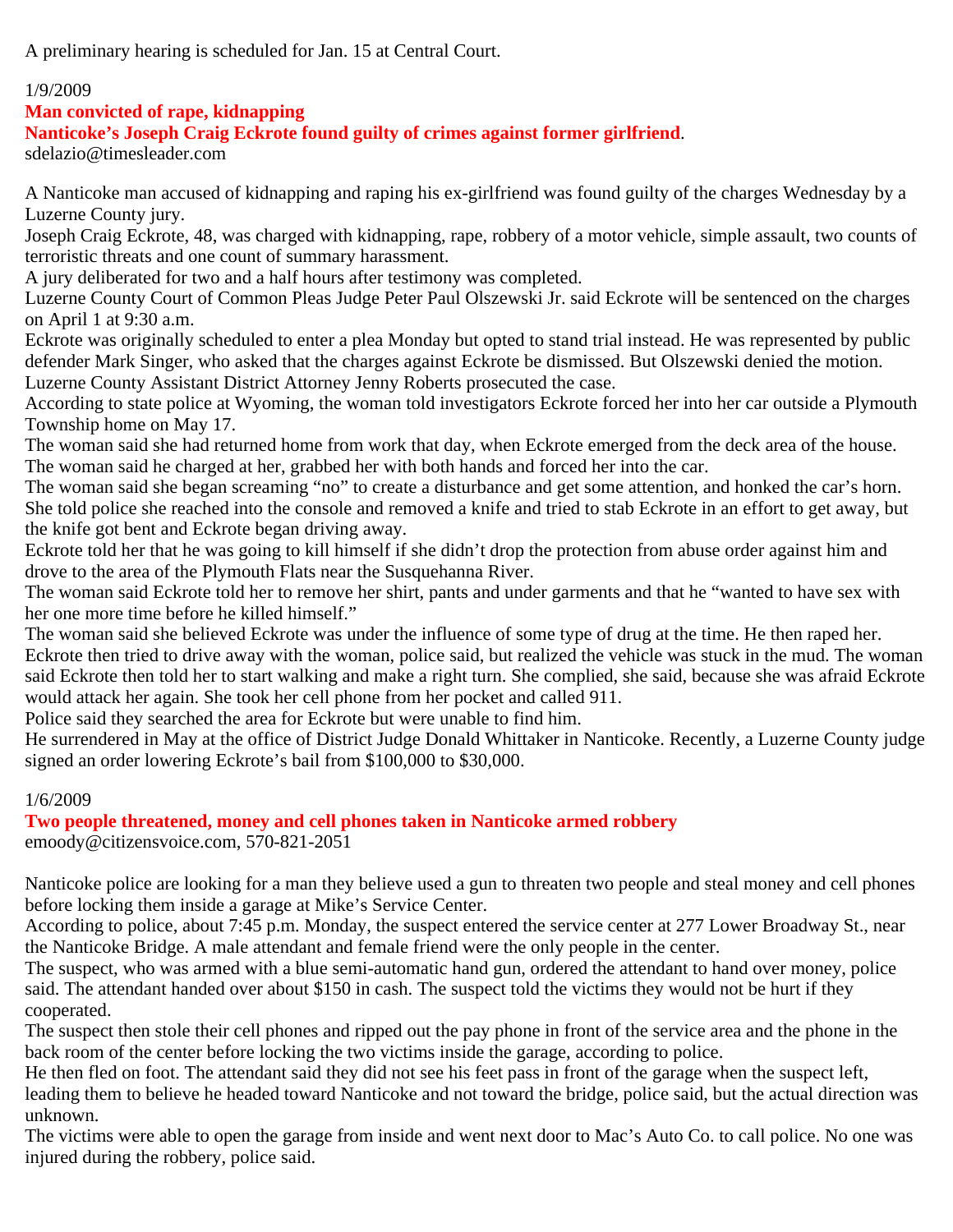The suspect is described as a white male in his early 20s, about 6 feet tall or slightly shorter, with a thin build. He was wearing a white ski mask with a large eye opening, a black sweatshirt with the hood pulled up and black, baggy jeans. Anyone with information is asked to call Nanticoke police at 735-2200 or 911.

# 1/3/2009

**City police are probing a burglary that occurred at Uni-Mart, 18 N. Market St., Friday morning, police said.**

The suspect forced a rear door open and disabled the alarm and phone system, according to Nanticoke police. Once inside, the suspect forced open the ATM.

Police said an undetermined amount of cash was stolen from the ATM and elsewhere in the story. Also stolen were 45 cartons of cigarettes.

Video surveillance revealed the suspect entered the store around 3 a.m., police said.

Anyone with information about the burglary is urged to contact Nanticoke Police Department at 735-2200

# **2008**

12/30/2008 **Hunlock Creek man charged** Denise Allabaugh - Citizens'Voice

Nanticoke police arrested a Hunlock Creek man Sunday night for striking a woman at the Uni-Mart at 18 N. Market St. Talcott Ian Phillips, 26, was arraigned Monday before Magisterial District Judge Donald Whittaker on simple assault and harassment charges.

According to the police criminal complaint, Phillips' girlfriend Lauren Brennan told police she argued with Phillips earlier at her home and she left as he became enraged. Brennan said she was going to Phillips' mother's home when she stopped at the Uni-Mart to put gasoline in her vehicle.

Phillips approached Brennan, argued with her and asked for help with his drug addiction. Brennan denied him any help and Phillips grabbed her by the arm, pulled her hair, struck her in her eye and scratched her hand.

A preliminary hearing for Phillips is scheduled for Jan. 7 at 10 a.m. in Luzerne County Central Court.

# 12/24/2008

**A former Greater Nanticoke Area High School teacher accused of buying alcohol for five students over the summer is expected to plead guilty.**

Bob Kalinowski - Citizens' Voice

A former Greater Nanticoke Area High School teacher accused of buying alcohol for five students over the summer is expected to plead guilty or enter the accelerated rehabilitation disposition program that would erase the conviction after a probationary period, prosecutors said.

Edward Alessandrini, 35, who resigned his science teaching position while under investigation, was in Luzerne County Central Court to forward a charge of furnishing alcohol to minors to Luzerne County Court.

Prosecutors agreed to drop a charge of corruption of minors if the Swoyersville man would plead or enter the ARD program, which erases the criminal record of first-time offenders who stay out of trouble.

The case against Alessandrini was recently sent back to the magisterial level. He had forwarded his charges to county court in September. However, he learned the corruption charge was not eligible for ARD. Alessandrini will still be barred from teaching in the future, police said.

# 12/3/2008

**Illegal hunting charges levied against man convicted of beating cop**

bkalinowski@citizensvoice.com, 570-821-2055

A convicted cop-beater who is barred from possessing guns was arrested Monday in Nanticoke on firearms violations after the Pennsylvania Game Commission caught him illegally hunting, according to Nanticoke police.

James J. Stone, 49, was taken into custody around 4 p.m. in a wooded area near the Nanticoke bridge after he illegally baited and shot an 8-point buck, officials said.

When Nanticoke police arrived to assist Pennsylvania Game Commission officials, they discovered Stone was using a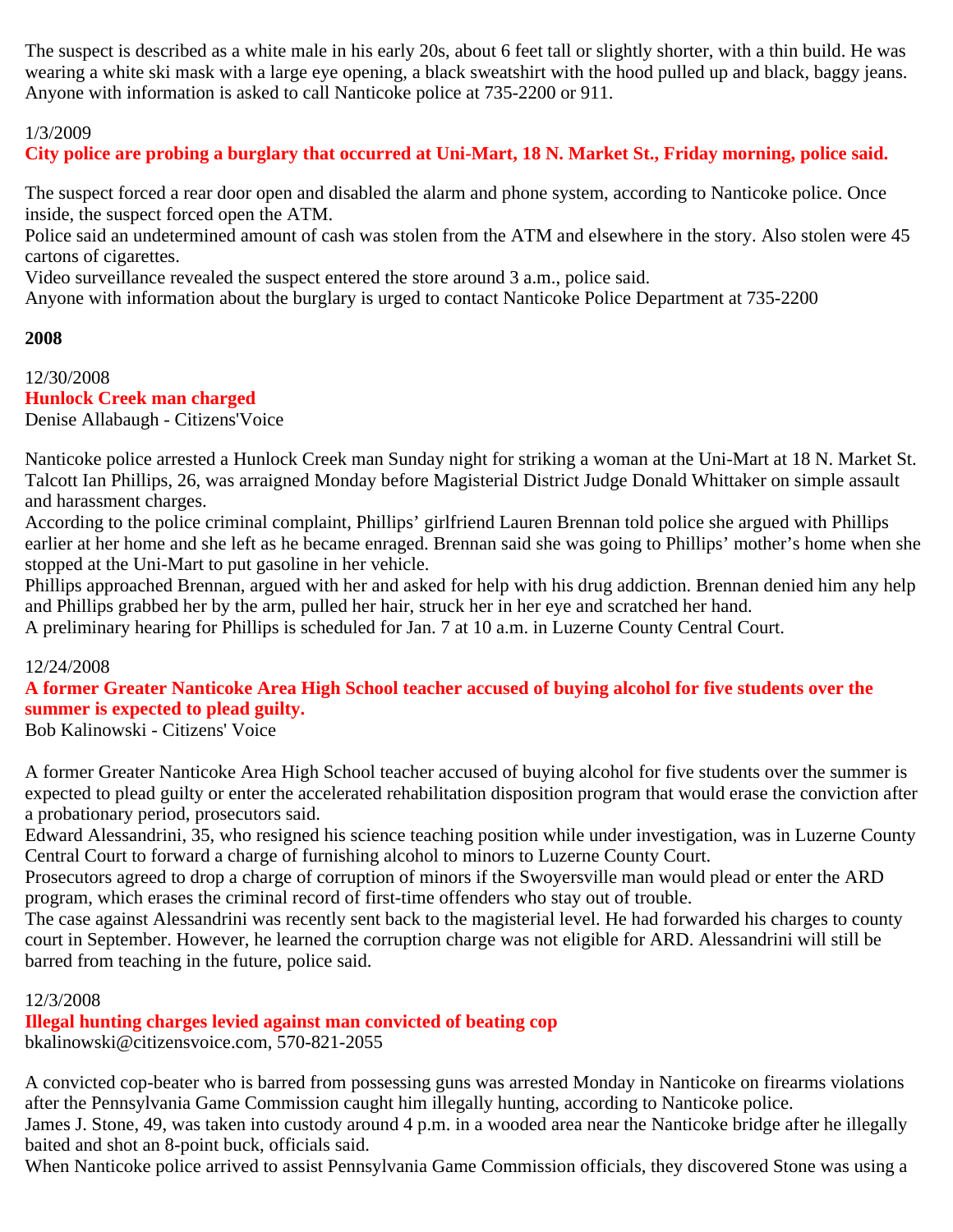stolen rifle and determined he is not allowed to possess guns because of a felony conviction for severely assaulting a Plymouth cop in 1993.

During a drunken rage, he beat and slashed veteran officer George Gocek Sr. in the face with a beer bottle, leaving Gocek with permanent debilitating injuries.

Nanticoke police on Monday charged Stone with illegally carrying a firearm as a convicted felon and receiving stolen property.

After his arrest, he was arraigned by Magisterial District Judge Diana Malast of Plains Township, the on-duty magistrate.

Malast released Stone on \$5,000 unsecured bail, meaning he didn't go to jail and didn't have to post money. Authorities were led to Stone of 218 Honey Pot St., Nanticoke, after receiving an anonymous letter he would be illegally baiting deer around the Nanticoke bridge, according to Daniel Figured, a law enforcement supervisor for the regional game commission office.

According to arrest papers, Stone claimed he didn't know the gun was stolen. He said he bought it from a stranger in the parking lot of a Plymouth convenience store.

He also said he didn't know he was prohibited from possessing a gun because of his convicted felon status.

Figured said it is illegal to use a food source to attract deer during hunting season, and Stone was using a food block of grain and molasses. In addition to the Nanticoke charges, the game commission charged Stone with unlawful taking of a deer and hunting with the use of bait, Figured said.

Stone's past case that prohibits him from possessing guns made headlines for years. He was convicted of aggravated assault and related charges for the vicious attack on Gocek, who was trying to arrest him for public drunkenness. Stone was later sentenced to four to eight years in state prison. After four years in jail, the state approved him for early release despite vehement objections from prosecutors.

When the state Board of Probation and Parole approved early release, then-District Attorney Peter Paul Olszewski Jr. called Stone "a menace to society" and warned he would "hold the board personally and professionally responsible" if the early release leads to any more acts of violence.

Stone has been free since Aug. 10, 1998. Since then, he has not been arrested criminally in Pennsylvania. In 2003, the game commission charged Stone with unlawful hunting. Magisterial District Judge Donald Whittaker of Nanticoke found him guilty and he was fined \$547, court records show.

# 12/2/2008

# **A Wilkes-Barre man wanted since October on allegations he fled from police while driving a stolen vehicle was arraigned on Monday.**

Jerome James Sharr, 18, of Rees Street, was charged with receiving stolen property, fleeing or attempting to elude police, flight to avoid apprehension, reckless endangerment, accidents involving damage to attended vehicle, accidents involving damage to unattended vehicle and six traffic offenses. He was jailed at the Luzerne County Correctional Facility for lack of \$10,000 bail.

Police allege Sharr was driving a 2004 Cadillac Deville when he was pursued through several municipalities on Oct. 21. Police said the Cadillac was reported stolen to Larksville police on Oct. 20.

According to the criminal complaint:

Police attempted to stop Sharr when he was observed exiting a parking lot on Main Street. Sharr sped onto the Sans Souci Parkway in Hanover Township and state Route 29 into Sugar Notch before entering Interstate 81 in Ashley. Sharr continued onto Business Route 309 in Wilkes-Barre Township and turned onto Coal Street in Wilkes-Barre. Police pursued Sharr onto South Hancock Street until he abandoned the vehicle when he struck a curb at East Market Street. Sharr ran away from the vehicle and eluded capture, the complaint says.

A 16-year-old female inside the vehicle was unharmed, police said.

Police said during the pursuit, Sharr struck a guide rail and a Wilkes-Barre police cruiser and passed numerous vehicles and failed to stop at red traffic signals and stop signs.

A preliminary hearing is tentatively scheduled for Dec. 10 in Central Court.

# 12/2/2008

**A Hanover Township man recently sentenced to five to 12 years in state prison on attempted burglary charges asked a judge Monday to reduce his sentence and hold a new trial.**

Citizens' Voice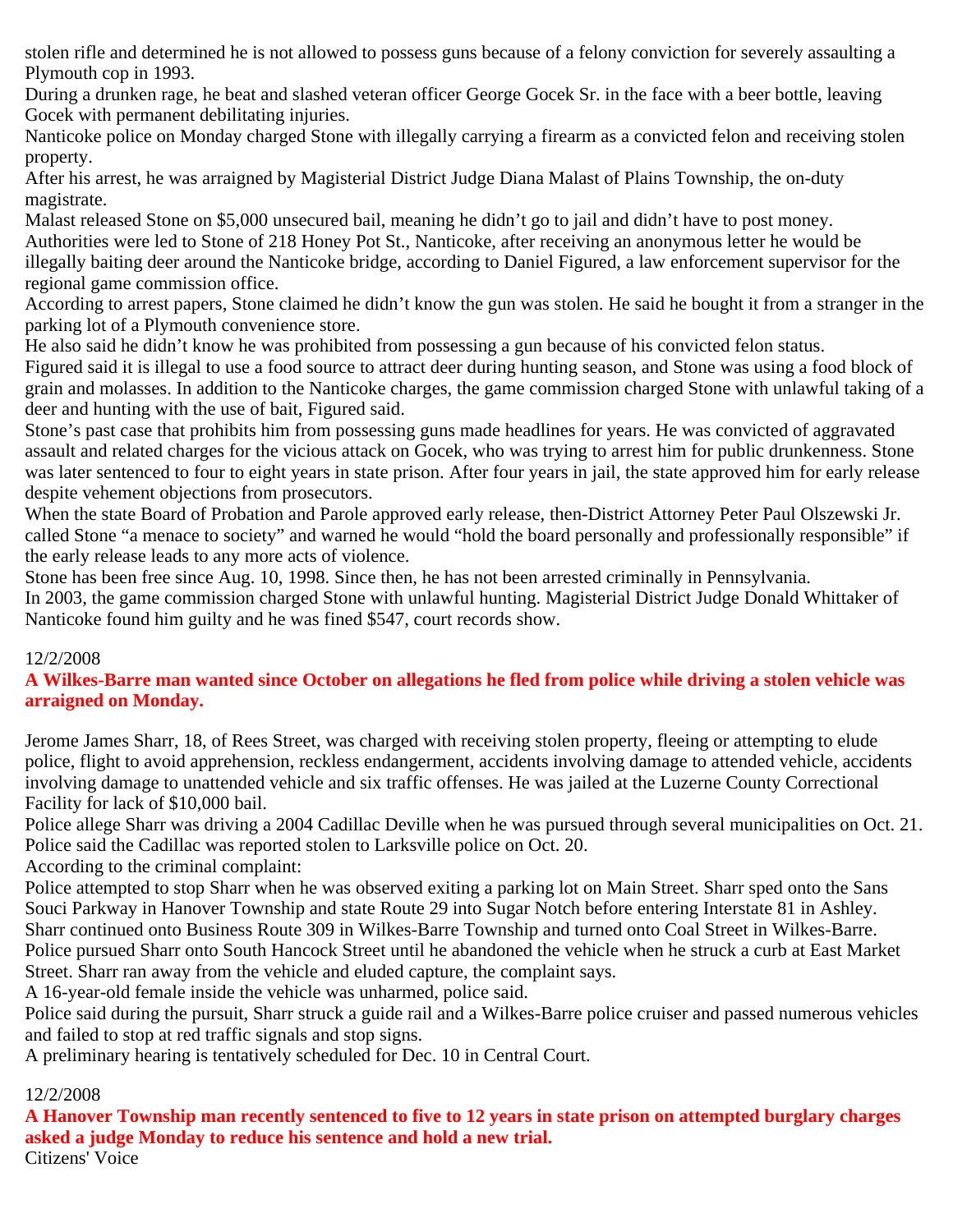Gary S. Myers, 47, was sentenced on Nov. 21 on charges of criminal conspiracy to commit burglary and resisting arrest. Myers' attorney, Michael Senape, said in court papers filed Monday that Myers' sentence should be reduced to 2 ? to 4 years in prison because Myers has five minor children to care for and "has not been arrested and/or charged with any crimes for several years prior to the charges involved in this matter."

Senape also asked that a new trial be held for Myers, stating that the court "erred in denying (Myers') request for continuance which was made via an oral motion by (Senape) prior to the empanelling and swearing in of the jury in this matter." The filing also asks the court to address issues and arguments Senape might have had during the swearing in of the jury.

According to arrest records, Myers planned to rob Reilly Finishing Technologies, Nanticoke, because he was "in need of money for past-due child support and legal problems, as well as to finance a move to somewhere in Noxen," court papers say. Police said Myers conspired with three others to steal raw nickel from the business.

#### 11/26/2008

#### **Woman free for 8 hours back in jail**

elewis@timesleader.com

Less than eight hours after being released from the Luzerne County Correctional Facility, an 18-year-old woman was arrested for allegedly stealing a vehicle on Monday night.

Sarah Elizabeth Wargo, of South Hanover Street, Nanticoke, was charged Tuesday morning with receiving stolen property, theft and driving without a license.

Police allege in arrest records that Wargo drove away in a 1997 Ford Escort that was idling in the Weis Market parking lot around 7:45 p.m. and crashed into a tree in Hanover Township.

She was jailed at the county correctional facility for lack of \$50,000 bail.

Earlier Monday, Wargo appeared for a preliminary hearing in Central Court on allegations she threatened a clerk at the Turkey Hill, Hazle Avenue, Wilkes-Barre, with a box cutter during a robbery on Nov. 15, according to arrest and court records.

Wilkes-Barre police charged Wargo with robbery, aggravated harassment by prisoner, possession of a weapon, terroristic threats and criminal mischief. She was held at the county correctional facility for lack of \$50,000 bail in connection with the robbery, but a district judge modified her bail, allowing her to be released from jail at about noon Monday, court records say.

After her arrest by Nanticoke police, according to court records, Wargo's bail that was modified Monday morning was re-established at \$500,000.

According to the criminal complaint filed by Nanticoke police:

Martin Buczek, 41, told police he drove his girlfriend, Wargo, to Weis Markets. Buczek left his car idling in the parking lot as he entered the store.

When Buczek exited the store, he told police, Wargo drove away in his vehicle, according to the criminal complaint. Buczek walked to Wargo's mother's house on East Broad Street, Nanticoke, where he called 911.

While he was at the house, Wargo called her mother to say she crashed into a tree, the criminal complaint says.

A preliminary hearing on the charges filed by Nanticoke police is tentatively scheduled for Dec. 4 in Central Court. Wilkes-Barre police allege Wargo entered the Turkey Hill with a plastic bag concealing her face and threatened a clerk

with a box cutter while demanding money on Nov. 15, according to arrest records.

Wargo ran out of the store and attempted to ride away on a bicycle.

After she was captured, police said in arrest records, Wargo screamed profanities and threatened to harm officers.

A preliminary hearing on the charges filed by Wilkes-Barre police was postponed from Monday to Dec. 22.

# 11/26/2008

**A Nanticoke man charged by Hanover Township police with stabbing a man waived his right to a preliminary hearing in Central Court on Tuesday.**

William M. Conway, 23, of Railroad Street, waived two counts of simple assault, and one count each of aggravated assault and recklessly endangering another person to Luzerne County Court of Common Pleas.

Prosecutors withdrew a second count of aggravated assault against Conway.

Township police charged Conway with stabbing Muadhdhin Sharif, 25, during a party at an apartment in Hanover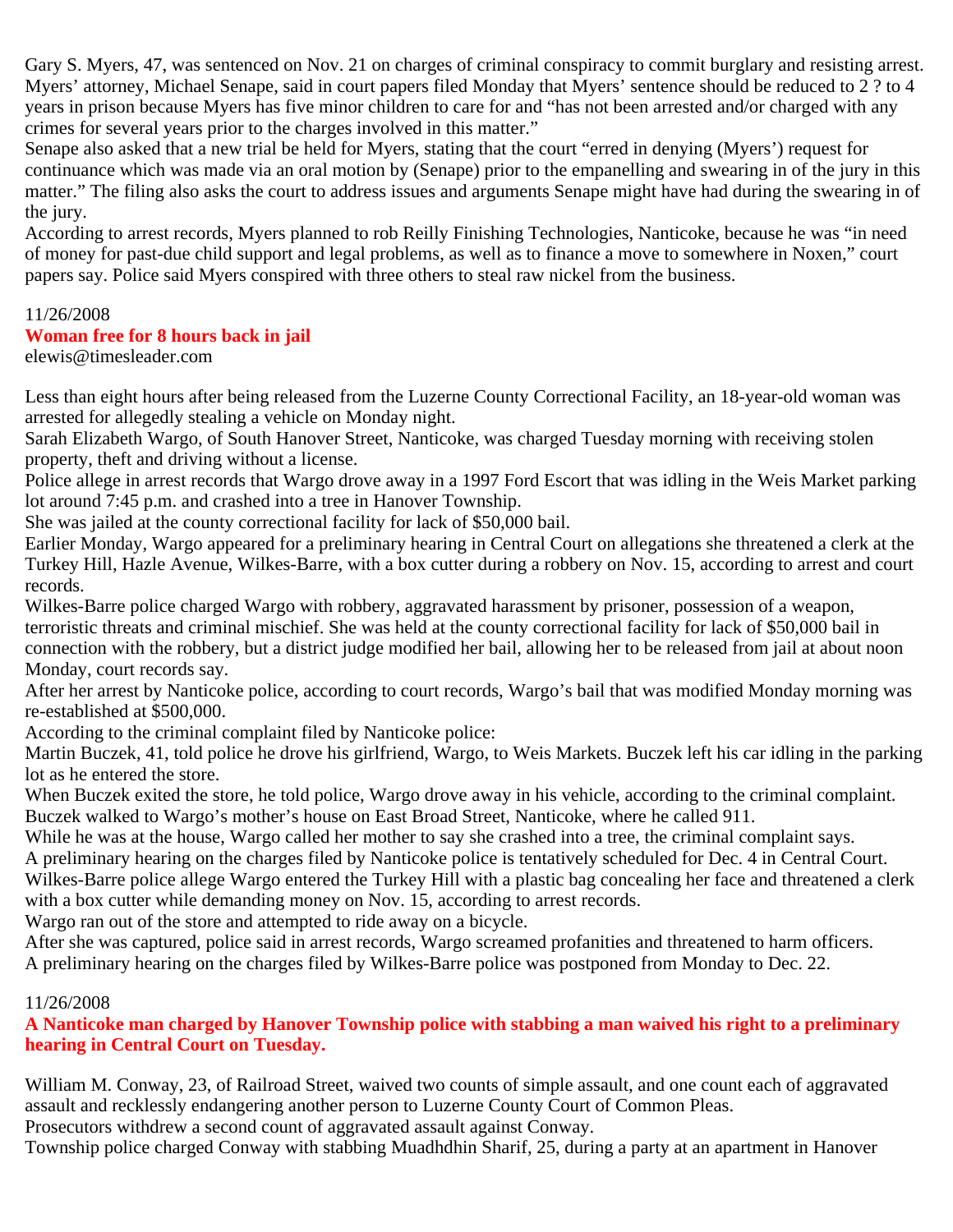Village on Nov. 9, according to the criminal complaint.

# 11/26/2008

**A man charged by Nanticoke police with assaulting his brother with a knife waived his right to a preliminary hearing in Central Court on Tuesday.**

Mark Ulatowski, 40, of East Church Street, Nanticoke, waived a single count of simple assault to Luzerne County Court of Common Pleas.

Prosecutors withdrew charges of terroristic threats, harassment and a second count of simple assault against Ulatowski. Nanticoke police claim Ulatowski threatened his brother, Robert Shuma Jr., 48, with a knife during a dispute on Nov. 16, according to the criminal complaint.

# 11/22/2008

# **W. Wyoming man gets 5-12 years**

jmarckini@timesleader.com

A West Wyoming man was sentenced Friday to five to 12 years in state prison for his role in a Nanticoke burglary in April 2007.

Luzerne County Court of Common Pleas Judge Peter Paul Olszewski Jr. sentenced Gary S. Myers, 47, of 718 W. Eighth St., on criminal conspiracy to commit burglary and resisting arrest, according to court records.

A jury found Myers guilty last month for the burglary at Reilly Finishing Technologies on April 26, 2007.

Police said Myers conspired to burglarize the nickel coating business with two others, his girlfriend, Laurie Kautter, 38, of 718 W. Eighth St., West Wyoming, and Christopher Hamlett, 20, of 159 Sugar Hollow Road, Tunkhannock.

An employee of the business told Nanticoke police he was contacted by Myers who asked him to help burglarize the place, a criminal complaint states. Police were waiting inside the building during the break-in attempt.

Myers told the worker he wanted to steel raw nickel because he needed money for a new home, past due child support and legal problems.

Kautter and Hamlett were both sentenced in April, court records show.

Judge Mark A. Ciavarella sentenced Kautter to 12 months probation on two counts of criminal conspiracy to commit theft by unlawful taking. Two other felony charges were withdrawn during her guilty plea on April 9.

Hamlett was sentenced by Judge Patrick J. Toole to six to 18 months to the county correctional facility on charges of criminal conspiracy and criminal trespassing charges on April 21.

# 11/20/2008

# **Nanticoke police seek fraud suspects**

Times Leader

Police are searching for two men suspected of credit-card fraud at CVS Pharmacy and Weis Market on Wednesday. Police described one of the suspects as a light-skinned black or Hispanic man between 25 and 35 years old, approximately 6 feet tall and weighing about 180 pounds. The other is described as a black male, 30 to 40 years old, approximately 6 feet tall, weighing about 250 pounds.

Anyone with information about the incident is asked to contact Nanticoke police at 735-2200.

# 11/19/2008

# **Third person charged with torturing 15-year-old in Wilkes-Barre 12:07 p.m.**

By Bob Kalinowski - Citizens' Voice

A third person has been charged in connection with the beating and torture of a 15-year-old boy in August at 131 N. Meade St. in Wilkes-Barre.

Daniel "Max" Davenport was arraigned this morning on charges of aggravated assault, false imprisonment, and simple assault.

Police say Davenport, 24, of 924 Essex Court, West Hempstead, N.Y., was a member of the Long Island Boys, a notoriously dangerous street gang that was operating out of Sherman Hills Apartments and linked to a murder, murder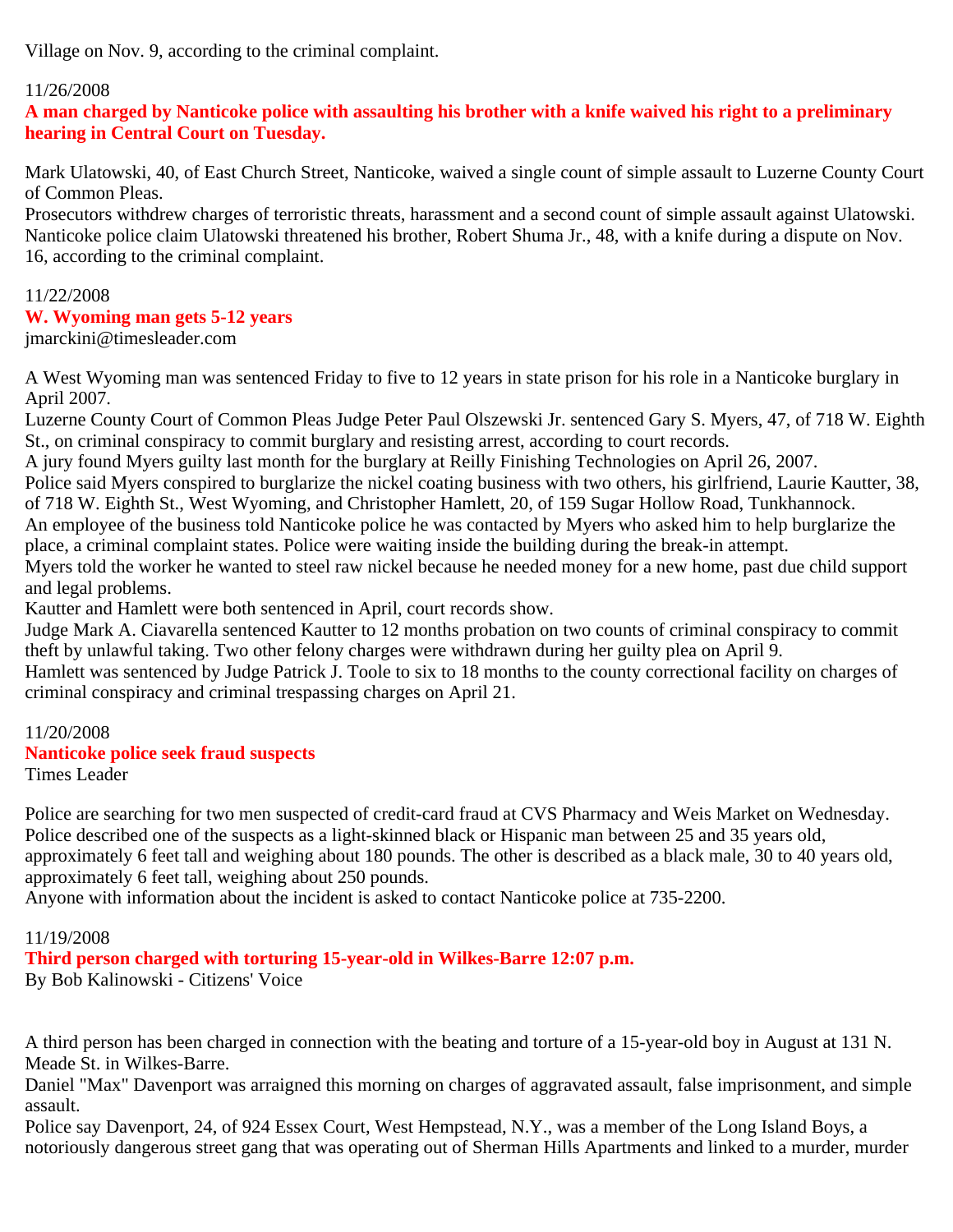plots, and the torture of the teenager.

Other gang members Edward Enriquez, 21, and Rufus Evans, 21, were charged shortly after the boy was found beaten, cut, burned and imprisoned in the bathroom of an apartment on Aug. 9.

Details of the torture case came to light when Attorney General Tom Corbett announced the arrest of 27 suspects in Operation Heavyweight last month.

Investigators said the gang was competing for the illegal drug trade at Sherman Hills and were looking to recruit dealers to grow their business

Arrest papers say the gang leaders wanted minors to be part of the group because they could force them to commit crimes and because juveniles face less consequences if caught.

The victim told police he just moved to the area from North Carolina, and "admired" the Sherman Hills drug dealers because they "walked around like celebrities." Soon, the teen would experience the gang's wrath. According to police:

For his initiation, the teenager was told he "had to be jumped, prove loyalty to the gang, and kill someone." He was given a gun and told of the target to kill. But then, he made the gang mad over missing money and several members tortured him. They sliced him with hot butcher knives and scissors while he was tied to a chair. They punched and kicked him, and then poured cleaning solvents on the wounds to make him suffer.

Davenport had already been jailed on charges of participating in a corrupt organization, criminal conspiracy to deliver heroin, and criminal use of a communications facility.

Police said locally he had lived on East Noble Street in Nanticoke.

# 11/18/2008

# **A man was charged by police on Monday on allegations he threatened his brother with a knife.**

Mark Ulatowski, 40, of East Church Street, Nanticoke, was charged with two counts of simple assault and one count each of terroristic threats and harassment. He was released on \$5,000 unsecured bail.

Robert Shuma Jr., 48, told police Ulatowski threatened him with a knife during an argument on Sunday, according to the criminal complaint. Police said the brothers were cooking chicken wings and argued about cleaning up. A preliminary hearing is tentatively scheduled for Nov. 25 in Central Court.

# 11/18/2008

# **A Nanticoke man was arrested by police on allegations he smashed a large window at the Salvation Army Adult Rehabilitation Center on Hazle Avenue early Monday morning.**

Michael A Graham, 46, of North Mill Street, was charged with criminal trespass and criminal mischief and jailed at the Luzerne County Correctional Facility for lack of \$2,500 bail.

According to the criminal complaint:

Police investigated a loud noise complaint in the area of Hazle Avenue and Wilkes-Barre Boulevard and located

Graham in the middle of the intersection at about 2 a.m. Monday.

Police said Graham was bleeding from his hand.

Witnesses told police they observed Graham walking away from the Salvation Army, where an 8-by-8-foot window was smashed, the complaint says.

Police said they found blood inside the building, the criminal complaint says.

A preliminary hearing is tentatively scheduled for Nov. 25 in Central Court.

#### 11/18/2008

# **Man jailed on charges he assaulted girlfriend**

Citizens' Voice

A man was arrested and jailed Sunday night for beating his girlfriend at the Apollo Circle apartments in Nanticoke, city police say.

Jason M. Henicheck, 30, is charged with simple assault and harassment.

According to police, Henicheck and his girlfriend were arguing and he wanted to take their 2-year-old daughter with him from the residence, 242 Apollo Circle.

The girlfriend said an intoxicated Henicheck pushed her into a fan, a banister and a wall and left the home with the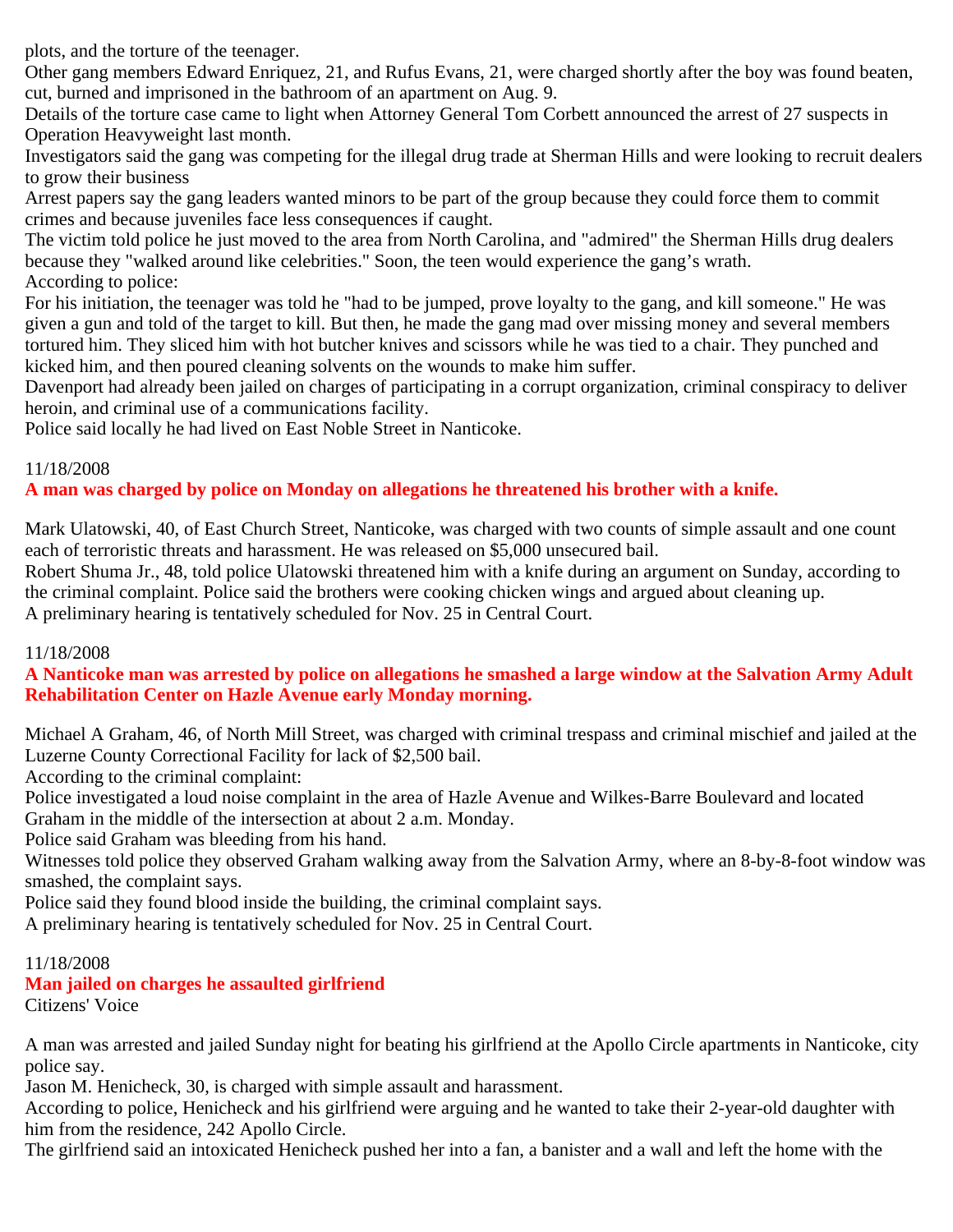daughter.

By the time police arrived, he returned to the home, where he was arrested, police said.

Henicheck was jailed in the Luzerne County Correctional Facility, where he remained Monday night in lieu of \$2,500 bail.

11/16/2008

**A woman who tried to rob a convenience store left with only a candy bar.**

Times Leader

Sarah Wargo, 18, of Nanticoke, is accused of walking into the Turkey Hill and robbing the place on Wilkes-Barre Boulevard and Hazle Avenue around 2 p.m. Saturday, according to Wilkes-Barre police Lt. Steve Olshefski. Wargo allegedly waived around a box cutter while inside the store and announced she was going to rob the place, Olshefski said.

After knocking several items off shelves, police said Wargo fled with a candy bar.

Police were able to locate Wargo within minutes, Olshefski said.

Wargo will be charged with robbery, possessing instruments of crime, terroristic threats and criminal mischief,

Olshefski said. She also will be charged with aggravated harassment by a prisoner for allegedly spitting on an officer while in a holding cell at police headquarters.

There were no injuries in the robbery, but Wargo had to be taken to Wilkes-Barre General Hospital for treatment of a medical condition, Olshefski said.

Wargo was taken to Luzerne County Correctional Facility for an overnight arraignment, Olshefski said.

A preliminary hearing has not yet been scheduled pending an arraignment.

# 11/12/2008

**A 21-year-old Nanticoke man was recently sentenced to at least six months in county jail for his role in a robbery spree last year**.

Raymond Thomas Rittenhouse, of West Ridge Street, was sentenced to six to 12 months in county prison, followed by one-year probation. In May, Rittenhouse pleaded guilty to criminal attempt to commit robbery; criminal conspiracy to commit robbery, theft by unlawful taking and another theft charge before Luzerne County Court of Common Pleas Judge Peter Paul Olszewski Jr. Rittenhouse was sentenced by Olszewski on Oct. 31.

According to court records, on Oct. 15, 2007, James Franco and Rittenhouse were arrested on robbery charges for an attempted purse snatching from an elderly woman in Nanticoke. Later that same day, police said, Franco and Rittenhouse attempted to steal a purse from a woman in the parking lot of Gerrity's Supermarket on the Sans Souci Parkway.

Olszewski ordered Rittenhouse to pay more than \$300 in restitution.

# 11/11/2008

# **Nanticoke man jailed over stabbing**

**William Michael Conway faces 5 charges. Muadhdhin Sharif treated for abdomen injury.**

elewis@timesleader.com

Township police allege a spilled drink among uninvited guests at a party led to a stabbing at Hanover Village early Sunday morning.

Police said William Michael Conway, 23, of Railroad Street, Nanticoke, got in a fight and stabbed Muadhdhin Sharif, 25, in the abdomen with a knife.

Conway and his friends sped away in a vehicle that was later observed by police driving in the area, according to police. Police followed the vehicle until it stopped in Ashley, where Conway was captured.

A folding knife was found inside the vehicle, police said.

Conway was charged with two counts each of aggravated assault and simple assault, and a single count of recklessly endangering another person. He was arraigned before District Judge Joseph Halesey in Hanover Township and jailed at the Luzerne County Correctional Facility for lack of \$25,000 bail.

Sharif was transported to Geisinger Wyoming Valley Medical Center, Plains Township, where he was treated for his injury, police said.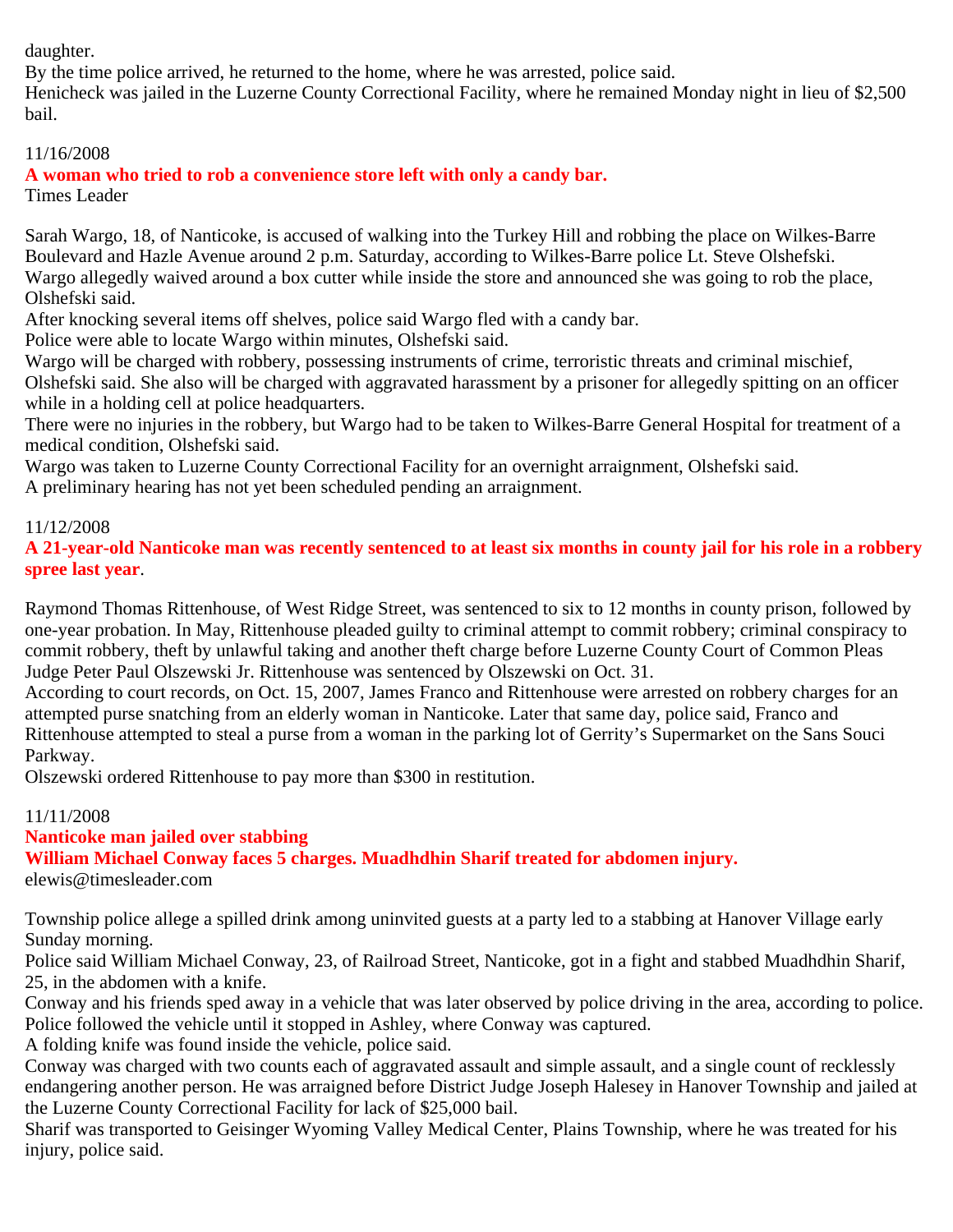According to the criminal complaint filed by Sgt. Dean Stair:

Police were summoned to an apartment in the 1000 block of Hanover Village at about 1:40 a.m. Sunday for a report of a stabbing. There, police found Sharif holding a rag to his abdomen. Sharif told police Conway stabbed him during a fight, according to the criminal complaint.

Sharif told police he was in a rear bedroom and heard a loud dispute in the living room. He approached Conway and told Conway and his friends to leave.

Sharif claimed he escorted Conway outside the apartment when Conway smashed a liquor bottle on the ground. When Sharif confronted Conway about the smashed bottle, he claimed Conway pulled out a knife and stabbed him, the criminal complaint says.

Witnesses told police Conway and his friends sped away in a blue, four-door vehicle. Police were unsuccessful in locating the vehicle, but after a few minutes, it was spotted in the area. Police followed the vehicle until it stopped on Manhattan Street in Ashley, where Conway was arrested.

A passenger in Conway's vehicle, Daniel Wildes, told police a woman invited them to the party. An argument erupted when Conway spilled a drink and was accused of talking to Sharif's girlfriend, according to the criminal complaint. A preliminary hearing is tentatively scheduled for Nov. 18 in Central Court.

# 11/6/2008

Times Leader

# **A woman was charged by police on Wednesday on allegations she assaulted a man with a cooking pot.**

Allyshia Buckingham, 22, of Apollo Circle, was charged with simple assault and harassment. She was released on \$2,500 unsecured bail.

According to the criminal complaint:

Nicholas Suydam told police he went to a residence in Apollo Circle to gather clothing for a child he was babysitting when Buckingham struck him in the face with a cooking pot at about 12:15 a.m. Wednesday.

Buckingham told police she believed Suydam was attempting to break into the apartment, according to the criminal complaint.

A preliminary hearing is tentatively scheduled for Nov. 13 in Central Court.

# 11/6/2008

# **Cause of greenhouse fire undetermined**

Times Leader

The cause of an early morning blaze that broke out at Varsity Greenhouses could not be determined, a fire marshal ruled Wednesday.

Firefighters responded around 2:30 a.m. to a reported structure fire at 695 E. Main St., according to Nanticoke Fire Chief Mike Bohan. The building was fully involved upon firefighters' arrival, he said.

A passerby in the area called 911 to report the fire, Bohan said. Firefighters were able to contain the fire shortly after. The building was destroyed.

There were no injuries and no one was inside the building, Bohan said

# 10/28/2008

# **A woman was charged by police on Monday with assaulting her boyfriend with glass and threatening to stab him with a knife.**

Danielle Sangemino, 28, of East Main Street, Nanticoke, was charged with simple assault and harassment. She was jailed at the Luzerne County Correctional Facility for lack of \$10,000 bail.

According to the criminal complaint:

Police were dispatched to the couple's residence at about 3:30 a.m. Monday for a dispute. William Park told police he was arguing with Sangemino at a tavern and that the argument continued after they arrived home. He said Sangemino threw glass from a picture frame that caused a minor injury to his abdomen, the criminal complaint says.

Park further claimed, the criminal complaint says, Sangemino threatened to stab him with a butter knife.

Sangemino told police Park refused to allow her to enter the residence, and that Park grabbed her hair, according to the criminal complaint.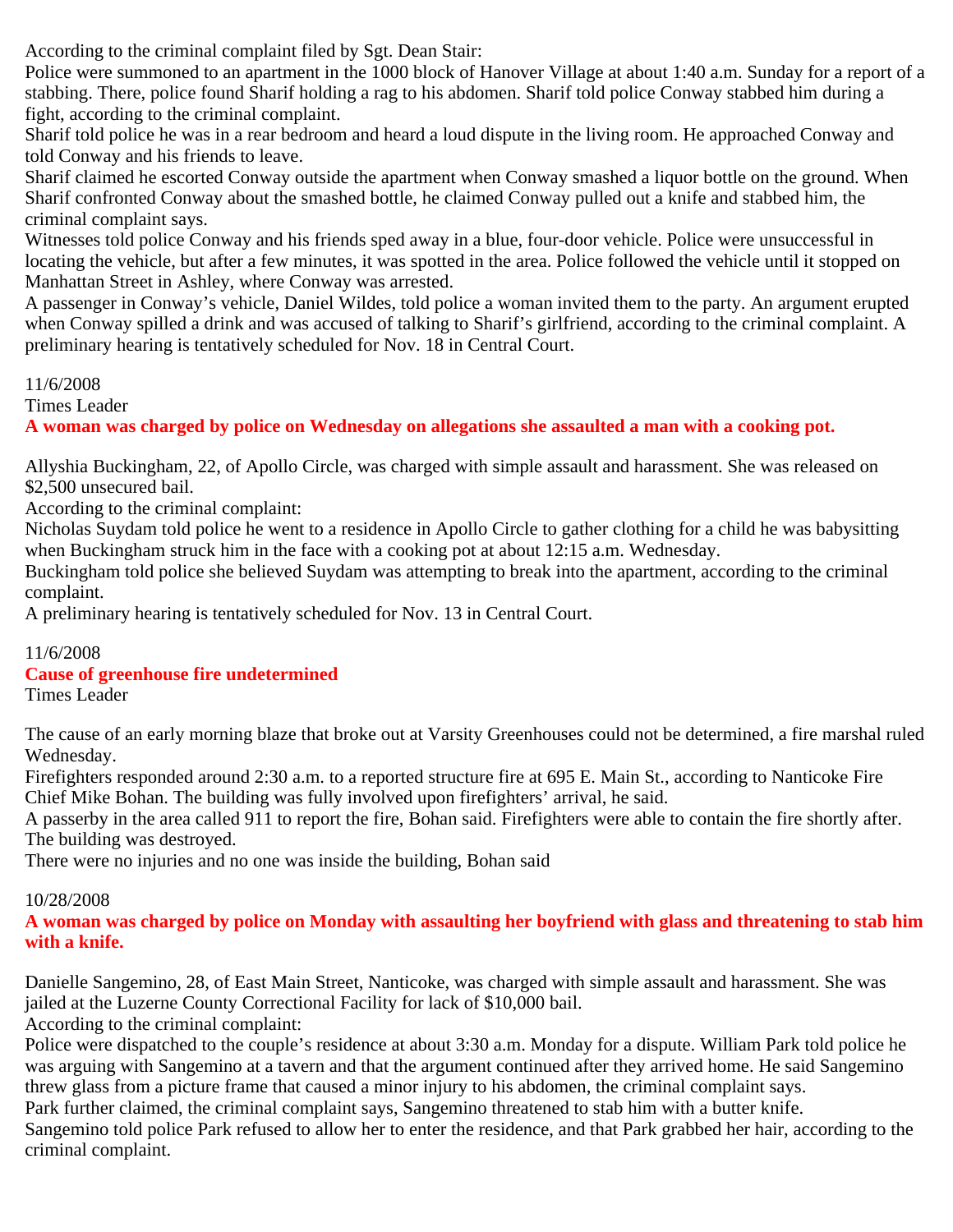A preliminary hearing is tentatively scheduled for Nov. 5 in Central Court.

# 10/22/2008

**A chase that started in Nanticoke came to an abrupt end after police say a driver of a stolen vehicle crashed into a city police cruiser in Wilkes-Barre on Tuesday night.**

The driver took off on foot, but the passenger in the vehicle was arrested at the scene, said Wilkes-Barre police Lt. Steve Olshefski.

Police in Wilkes-Barre first spotted the stolen vehicle on Coal Street and a pursuit ensued, he said.

The chase went on for a short time, but ended after the vehicle struck the cruiser , and then crashed into a curb on South Hancock and East Market streets, where the driver fled on foot, Olshefski said.

Police set up a perimeter in the area, but could not locate the driver.

Officer Erika Oswald, who was driving the police car, was not injured, Oshefski said. The police cruiser sustained minor damage.

The passenger, a 16-year-old girl from Nanticoke, was taken into custody at the crash scene, according to Nanticoke Capt. Detective William Shultz. The driver, an 18-year-old man from Wilkes-Barre, fled. Police have not arrested the driver as of late Tuesday night, Shultz said.

The vehicle, a 2004 Cadillac, was stolen in Larksville.

The chase started in Nanticoke, Shultz said. Nanticoke police first located the vehicle at Lacey's Catering parking lot, 444 E. Main St., and pursued the vehicle down Main Street to South Walnut Street to East Broad Street to a one-way street, Christian Street.

The vehicle went back onto Main Street, and then headed on San Souci Parkway to Route 29 and then on Interstate 81, getting off at the Route 309 exit in Wilkes-Barre Township.

# 10/15/2008

**Breaking News: Nanticoke police seek information on armed robbery suspect 12:32 p.m.**

By Bob Kalinowski - Citizens' Voice

Nanticoke police are investigating an armed robbery that occurred early this morning at the Uni-Mart store at 61 E. Main St., and say the suspect may have been driving an older Ford Taurus with a cracked windshield.

The suspect walked in the store around 12:15 p.m., told the clerk he had a gun and ordered her to give him cash, police say.

A witness observed the suspect flee and get into a Ford Taurus, which was parked in an alley behind Nardozzo's Pizza. The vehicle eventually turned left onto South Walnut Street, the witness said.

The suspect has a thin build, is about 5'8" to 6", and has a tattoo on his right wrist. He was wearing a baseball hat, a jacket, a collared shirt, and a bag over his shoulder.

A similar robbery occurred later at a Wilkes-Barre Turkey Hill, and investigators are trying to determine if there is a connection.

Anyone with information should contact Nanticoke police at **735-2200**.

# 10/8/2008

# **Man injured in fight outside Nanticoke bar**

Published: Wednesday, October 8, 2008 9:03 AM EDT

Nanticoke police are seeking information regarding a fight that occurred outside the Prospect Cafe in Nanticoke on Monday night.

Police were called to a report of several people, male and female, fighting around 9:45 p.m. at the 23 S. Prospect St. bar. Officers learned a white van fled the area.

A 49-year-old man was hospitalized for injuries sustained in the brawl.

Those with information should call Nanticoke police at 735-2200, ext. 205.

# 10/8/2008

**Man, jealous of brother's incarceration, heads to prison**

Bob Kalinowski - Citizens' Voice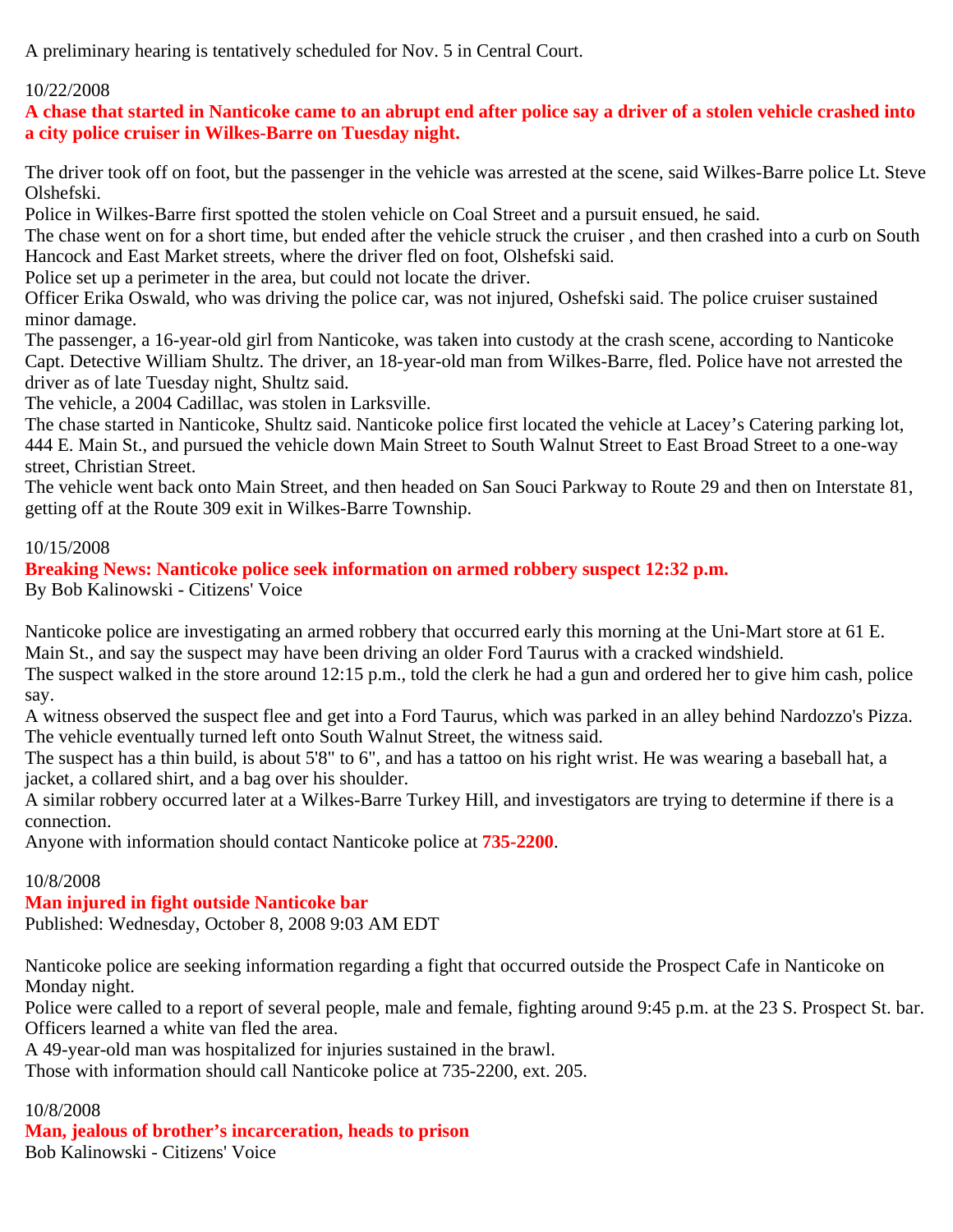Nanticoke police arrested a man Monday night for assaulting his brother — apparently because he was jealous his brother had been in prison and he had not, according to city police.

Dessie R. Kinney got his wish and was jailed in the Luzerne County Correctional Facility on charges of simple assault, harassment and illegal possession and misbranding of a prescription pill, police say.

Police were called to 636 S. Walnut St. around 9:45 p.m. for a report of Kinney fighting with his brother, Jessie. The victim said Kinney starting fighting with him while they were watching a movie about prison. The victim had been in prison before and told police his brother was jealous.

Kinney caused injuries to his brother's forehead, head and arm, police said.

During the investigation, police say they found Kinney illegally in possession of an Oxycodone tablet wrapped in a cellophane cigarette wrapper.

He was jailed in lieu of \$2,000 cash bail.

# 10/3/2008

#### **Serial robber sentenced to 2 to 4 years**

msisak@citizensvoice.com, 570-821-2061

James Franco mugged an elderly woman in Nanticoke and attempted to steal a purse from another woman in Hanover Township on the same day last October. He held a knife to a clerk's back as he robbed a convenience store in Nanticoke in May and broke into a home in Hanover Township to steal video games and DVDs in June.

Franco, 30, of Hanover Township, said he committed the crimes to finance an addiction to heroin. The addiction, Franco's attorney Nicole Bednarek said, developed while he served a 10-year term in a New Jersey state prison on similar charges.

Franco pleaded guilty Thursday to the convenience store robbery and the home invasion, following a March 6 guilty plea on the mugging and purse snatching.

Luzerne County Court President Judge Mark A. Ciavarella Jr. sentenced Franco to a combined two years to four years in state prison for all four crimes and requested Franco be placed in a facility where he can receive treatment for his drug addiction and related psychological condition.

"He's definitely going to get some help," Bednarek said. "He's never had any treatment before while he was in state prison. He's hoping to get his life straightened out."

Franco still faces charges in another Hanover Township break-in and charges including felony robbery and robbery of a motor vehicle in an alleged knife-point attack on a taxi cab driver on June 25. Franco is awaiting trial on both incidents, Bednarek said.

Franco mugged a woman outside the Prospect Cafe in Nanticoke on Oct. 15, 2007, prosecutors said. The same day, Franco participated in a purse-snatching at Gerrity's Market in Hanover Township.

On May 14, Franco robbed a Uni-Mart in Nanticoke and held a knife to the clerk's back. A month later, Franco broke into a home on Stanley Street in Hanover Township and stole video games and DVDs. Franco was free on bail when he allegedly attacked the taxi cab driver, prosecutors said.

"Hopefully now he is realizing the consequences of his actions," Bednarek said.

Bob Kalinowski, staff writer, contributed to this report.

# 10/1/2008

**Charges against Nanticoke man in theft, arson go to court** Citizens' Voice

Charges against a 24-year-old Nanticoke native who allegedly stole \$43,000 from Rolling Pines Golf Course in Berwick and set a fire to cover the theft were forwarded to Columbia County Court after a preliminary hearing Tuesday morning. Jamie Danko, of Lattimer, appeared before Magisterial District Judge Richard Cashman in Berwick on charges of theft, receiving stolen property, tampering with records, arson and criminal trespass.

Danko, a former standout golfer for Greater Nanticoke Area High School, worked at Rolling Pines as the course's golf pro/general manager. Danko allegedly stole money from membership fees, tournaments and rentals while employed at the golf course, according to reports. He is also accused of using company funds, rather than his own, to stock the proshop, reports said.

Danko was arrested in August.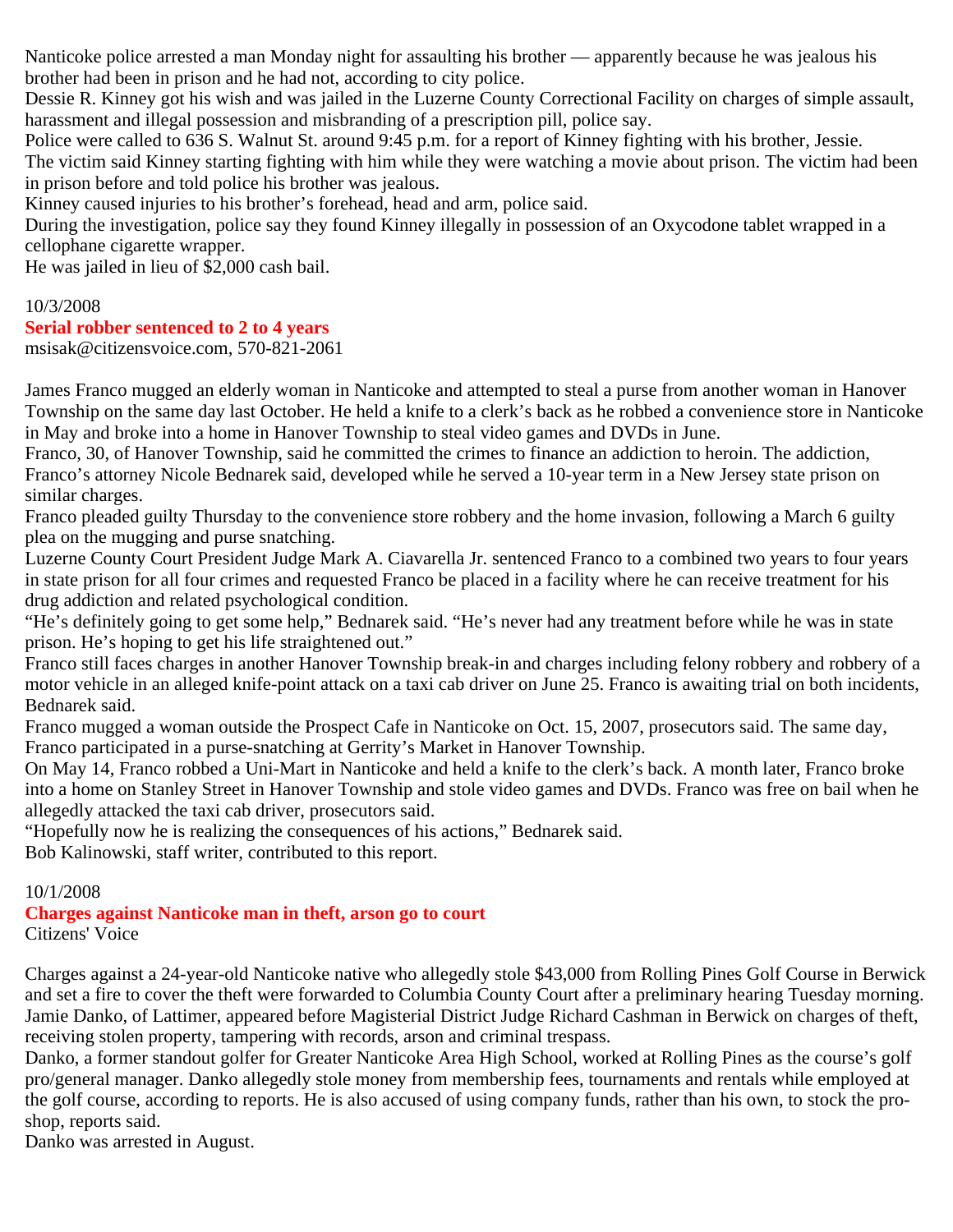#### 9/19/2008 **LCCC dean charged with stealing school funds**

msisak@citizensvoice.com, 570-821-2061

Peter Paul Moses, the dean in charge of several departments at Luzerne County Community College, including the cafeteria, is accused of stealing more than \$17,000 in cash deposits and two laptop computers from the institution. Moses, 57, of Wilkes-Barre, was arrested Thursday and charged with felony counts of theft by unlawful taking and theft by failure to make required disposition of funds; and four misdemeanors: two counts of theft by unlawful taking and two counts of receiving stolen property. If convicted, he could face up to 34 years in prison and a maximum \$70,000 fine. According to prosecutors, Moses stole more than a dozen cash deposits between September 2005 and April 2007 and kept two laptop computers, worth \$1,598, for personal use after they had been purchased for the college's Educational Conference Center.

"I am outraged and dismayed that this occurred at our college," Luzerne County Community College President Thomas P. Leary said in a statement.

Moses, who is on a leave of absence from the college, was arraigned Thursday morning before Magisterial District Judge Donald Whittaker and released on \$20,000 unsecured bail.

Whittaker scheduled Moses to appear at a preliminary hearing at Central Court in Wilkes-Barre on Sept. 25, but Moses' attorney, William Ruzzo, said that proceeding could be postponed due to a scheduling conflict.

Ruzzo, a close friend of Moses' for more than 30 years, said the charges were hard to fathom.

"It would be a great surprise to me if Peter stole anything," Ruzzo said after the arraignment.

Robert Linskey, who has served as the college's director of accounts and finance since April 2006, began questioning missing cafeteria funds shortly after he was hired, prosecutors said.

Linskey noticed cafeteria deposits for April 18, 2006 and April 19, 2006 were not received by his office and no "cash out" receipts had been turned in, arousing his suspicion that the money was stolen. Moses was unable to provide an explanation for the missing money, prosecutors said.

Cash register receipts from the cafeteria were backed up on a computer system located in an office adjacent to the cafeteria that Moses often used as a smoking room. Shortly after Linskey asked Moses about the missing April 2006 funds, Linskey discovered the computer missing from the office.

"There were only two cords left of that computer," Linskey told investigators.

Cafeteria manager Sheldon Owens used a calendar to note each day's cash deposits and noticed money disappeared only when Moses personally handled it, prosecutors said.

College officials handled the investigation internally for nearly two years, waiting until after Moses returned \$1,200 of the missing funds last February to contact police, Luzerne County District Attorney Jackie Musto Carroll said.

"The delay in reporting to law enforcement did hamper the investigation, but despite that we were able to end up with the same result that undoubtedly we believe Mr. Moses stole the money from the college," Detective Kevin Grevera of the Nanticoke City Police said.

The college has instituted new safeguards to prevent a future theft, Leary said.

All deposits are now directed to Linskey's office, recorded, picked up by Brinks security and deposited at Wachovia Bank and reconciled. Bank statements are reviewed later for accuracy, Linskey told investigators.

"It's becoming increasingly clear the people of Luzerne County are not going to tolerate white-collar crimes," Musto Carroll said. "It's not enough to pay back this money. These are crimes and these individuals must be punished."

# 9/19/2008

**A former Greater Nanticoke Area School District teacher accused by state police at Wyoming of supplying alcohol to several teens waived his right to a preliminary hearing in Central Court on Wednesday, according to court records.**

Edward Alessandrini, 35, of Chapel Street, waived five counts each of corruption of minors and furnishing alcohol to minors to Luzerne County Court of Common PleasState police charged Alessandrini with furnishing beer to five teen girls at a Lehman Township residence on July 16, according to the criminal complaint. Alessandrini resigned from the school district in July.

# 9/19/2008

**A Luzerne County jury recently acquitted a Nanticoke woman of harassing two minority juveniles at a bus stop**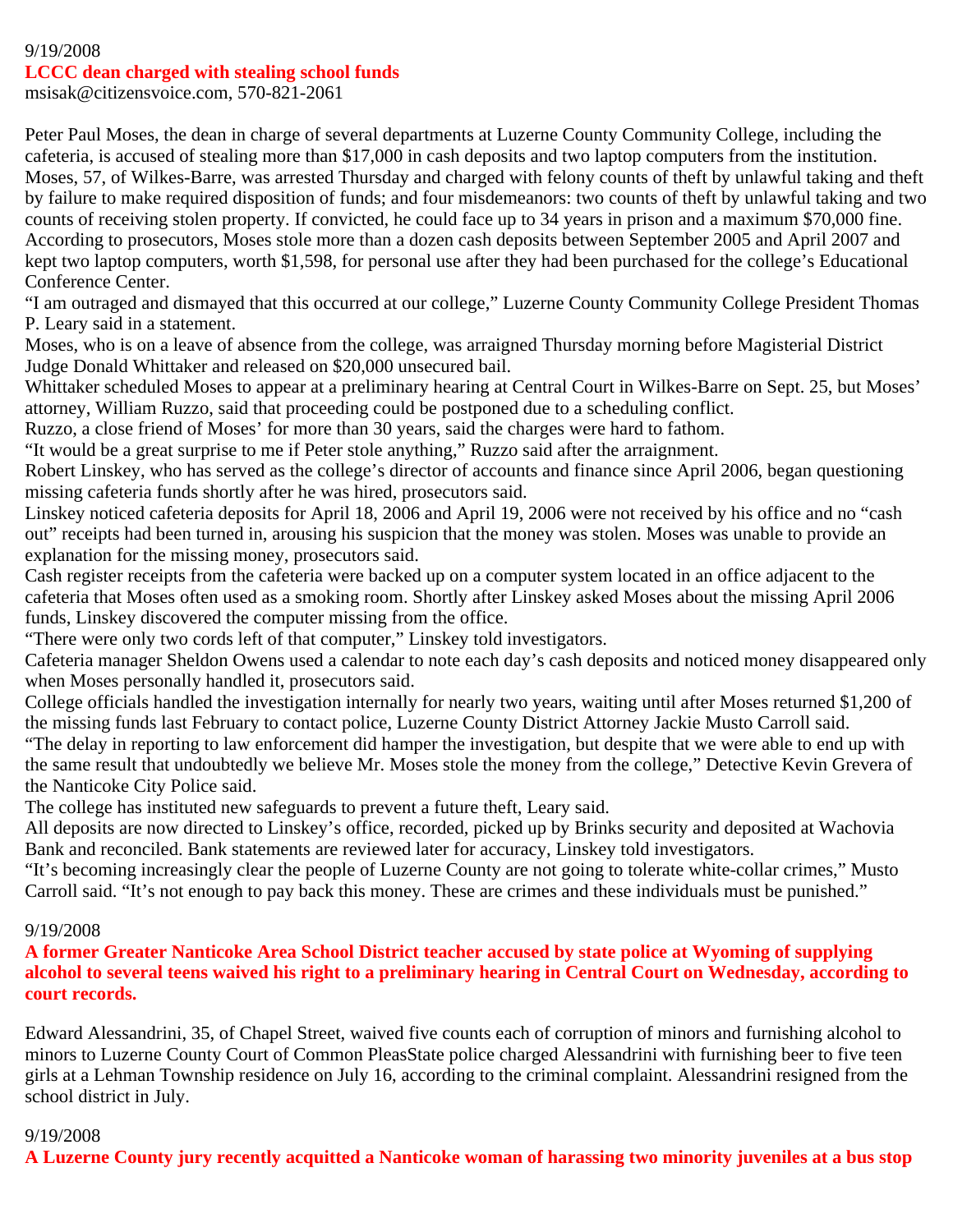# **in March.**

Mary Louise Warner, 47, of Apollo Circle, was charged by Nanticoke police after a mother complained Warner was harassing her two daughters.

After a trial before Court of Common Pleas Judge Chester Muroski on Sept. 5, a jury acquitted Warner of ethnic intimidation.

Warner was found guilty of a summary charge of harassment, and fined \$100. Attorney Mark Singer represented Warner. Assistant District Attorney Ed Olexa prosecuted.

#### 9/13/2008

**A woman faces drug sale charges after authorities found several bags of heroin inside of a motel room around 5:30 p.m. Thursday, state police said.**

Erica Neyhard, 24, of Nanticoke, was charged with drug sale and manufacturing, according to state police at Wyoming. She was observed making several drug transactions from her vehicle in the Nanticoke and Hanover Township areas, police said.

Neyhard was found to be in possession of several bags of suspected heroin during a traffic stop on Route 11, police said. Through the investigation it was learned that Neyhard was staying at Room 2 in Casino Motel in Bear Creek Township. A search of the motel room was conducted by the state police Vice/Narcotic Unit and resulted in the seizure of 940 bags of suspected heroin and \$2,450 cash, police said.

Neyhard was arraigned before District Judge Donald Whittaker, Nanticoke, and remanded to Luzerne County Correctional Facility in lieu of bail.

#### 9/12/2008

**Two people charged by Nanticoke police with allegedly performing lewd acts inside the police department's jail cell waived their right to a preliminary hearing in Central Court on Monday.** Times Leader

Deborah Kelber, 44, of Hazleton, and James Edward Gordon, 27, of Nanticoke, separately waived three counts each of indecent exposure and open lewdness to Luzerne County Court of Common Pleas.

Nanticoke police charged the two with performing lewd acts on each other while they were jailed in separate cells at the police department on Aug. 9, according to the criminal complaint.

Police said Kelber and Gordon were placed in separate cells on public drunkenness charges, according to arrest and court records.

#### 9/9/2008

**Three men pleaded guilty Monday to breaking into a Nanticoke home and threatening two women with pellet guns.**

Times Leader

Jerome Tucker, 21, Michael Ewell, 20, with last known addresses of Apollo Circle, Nanticoke, and Jamil Tucker, 22, of Kingston, pleaded guilty to reckless endangerment, terroristic threats and possession of instruments of crime. Jerome Tucker and Ewell were both sentenced to 12 months probation on the charges by Luzerne County Court of Common Pleas Judge Peter Paul Olszewski Jr.

Olszewski said he will sentence Jamil Tucker on the charges on Oct. 14 after a pre-sentence investigation is conducted. The judge said that each man could have faced a minimum of six years in jail if sentences were run consecutively. Charges of burglary, stalking and criminal trespassing were dropped.

According to arrest records, police charged the three men, and Eric Tucker, 20, with a last known address in Kingston, after they forced their way into a Church Street home on April 15 and threatened two women with pellet guns.

Police said Jerome Tucker wanted to fight a man who resided at the home, and began yelling, "You're going to get it," when he entered the residence.

Eric Tucker was sentenced in July to six months probation on criminal conspiracy charges for his role in the break-in.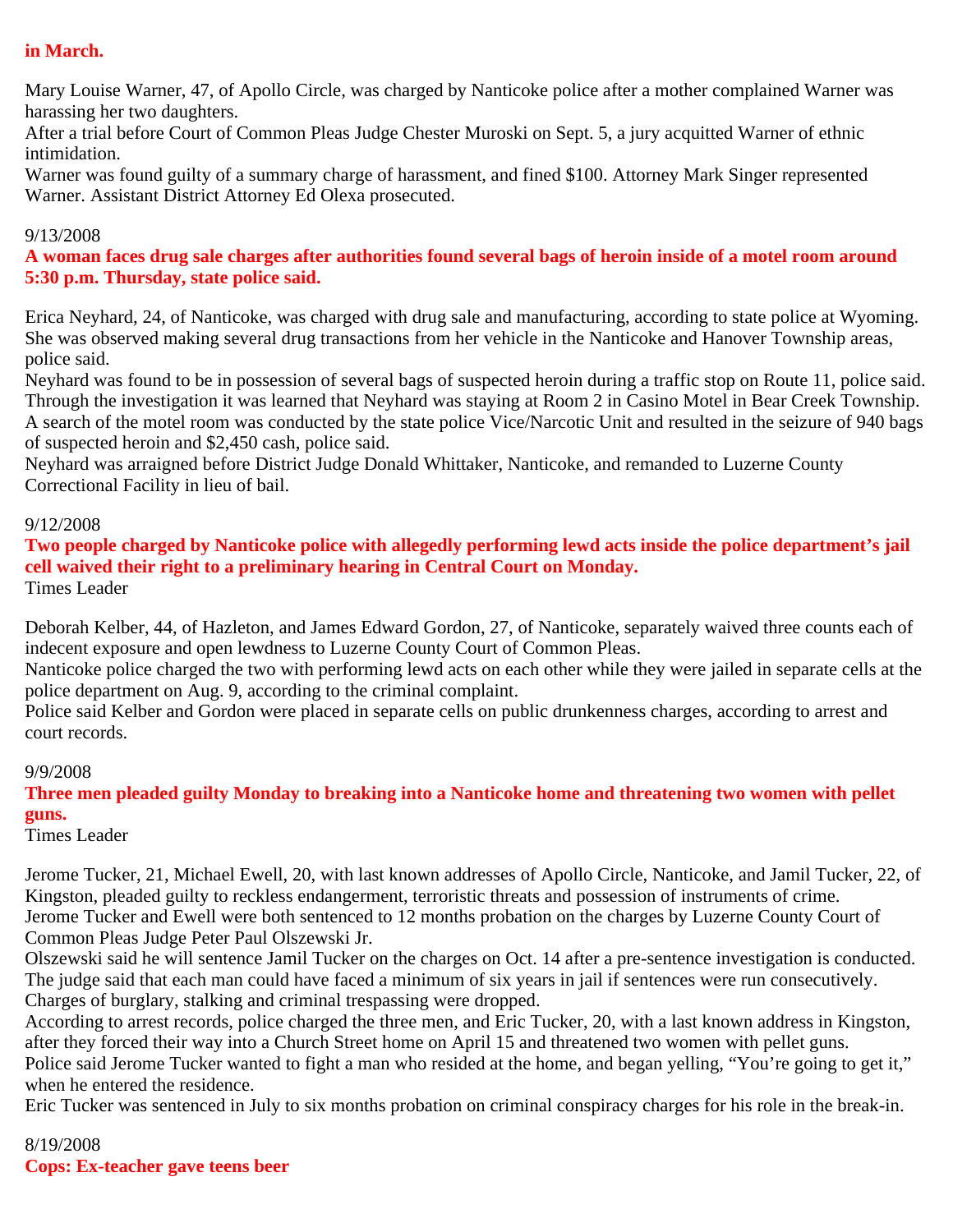# **Former Greater Nanticoke teacher allegedly bought beer for girls mourning death of recent grad.**

elewis@timesleader.com

A former science teacher at Greater Nanticoke Area gave beer to five teen girls during a gathering of people who were mourning the loss of a recent high school graduate, state police at Wyoming said.

Edward Alessandrini, 35, of Swoyersville, is charged with five counts each of corruption of minors and furnishing alcohol to minors. The charges were filed by state police at Wyoming Trooper Lisa Brogan with District Judge James E. Tupper in Trucksville on Monday.

Alessandrini taught environmental science at the high school and was an assistant wrestling coach. His name has been omitted from the school district's Web site.

Superintendent Anthony Perrone and school board President Jeff Kozlofski didn't return messages seeking comment on Monday.

Police said Alessandrini supplied beer to three 18-year-old and two 16-year-old girls. The teens have not been charged, according to court records.

According to the criminal complaint:

Perrone told police on July 28 that he received complaints from parents who viewed on the Internet a picture showing Alessandrini posing with five teen girls. Perrone said he was given the picture by Kozlofski and was concerned that Alessandrini supplied the teens with alcohol.

Police learned that Alessandrini and the girls gathered to mourn the loss of Paul Drozdowski, a 2008 Greater Nanticoke Area graduate, at a Lake Silkworth cottage on July 16.

Alessandrini was at the cottage but left to buy beer at the Outpost Bar in Lake Silkworth, the criminal complaint says. Police said Alessandrini returned to the cottage and provided the beer to the girls.

The cottage's owner, Jason Bienkowski, told police he invited eight people to his cottage and didn't know Alessandrini or the girls. After he saw a young girl holding a beer, he asked everyone to leave.

Bienkowski told police he witnessed several girls, according to the criminal complaint, get into Alessandrini's vehicle before driving away.

One of the 18-year-old women told police she went with Alessandrini when he purchased beer at the bar. She admitted to drinking beer with Alessandrini at the cottage, and that the two 16-year-olds drove away with Alessandrini when they left the cottage, the criminal complaint says.

She claimed they met again at a residence in the Honey Pot section of Nanticoke, the criminal complaint says, where a party was being held.

A preliminary hearing will be scheduled in Central Court.

# 8/16/2008

**A Nanticoke man was sentenced Thursday to two to four years in county prison on charges he sold drugs to police informant in March of 2007.**

Christopher A. Klesmer, 20, of Mosier Street, was sentenced by Luzerne County Court of Common Pleas Judge Chester Muroski on charges of possession with intent to deliver. Klesmer pleaded guilty to the charges in June. According to arrest papers, Klesmer sold suspected marijuana to a police informant on several different occasions. Muroski ordered Klesmer to pay more than \$2,200 in restitution and costs. Klesmer will receive five days credit for time already served in prison.

Muroski said Klesmer is eligible for work and school release.

# 8/16/2008

**A woman was charged Thursday after police said she assaulted her mother at their West Broad Street home.**

Sherry Christine Turner, 31, was charged with simple assault and harassment. She was released on her own recognizance.

According to the criminal complaint:

Police were called to the home just after midnight Thursday for a physical dispute involving Turner and her mother, Theresa Chesney.

Chesney told police, the criminal complaint says, that Turner choked her.

A preliminary hearing is tentatively scheduled for Aug. 21 in Central Court.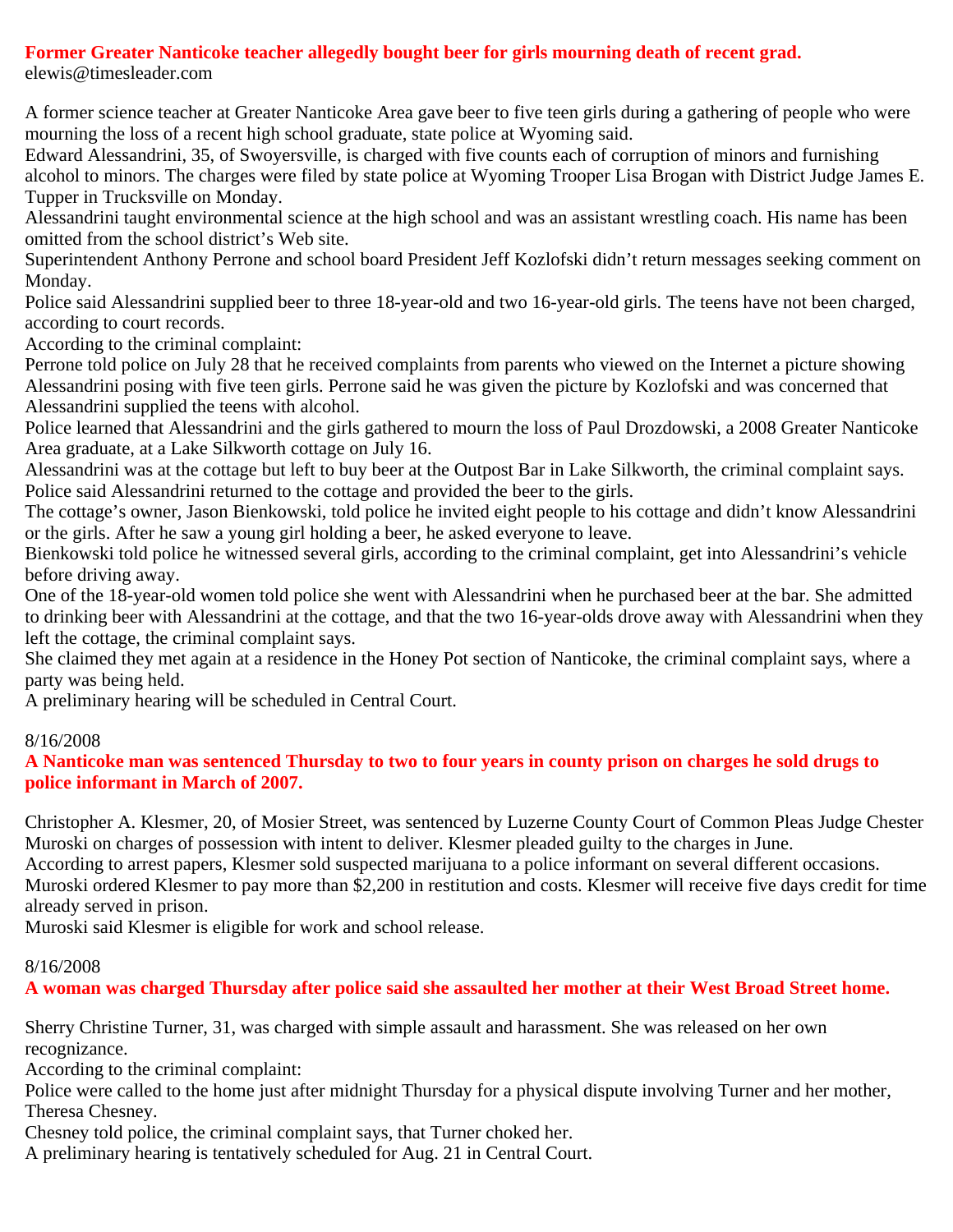#### 8/13/2008

### **A 33-year-old Nanticoke man was charged by township police with setting his 2004 Ford Mustang on fire on Monday, according to arrest records.**

Times Leader

William Ertz, of East Grant Street, was charged with three counts of arson. He was arraigned by District Judge Joseph Halesey in Hanover Township and released on \$5,000 unsecured bail.

According to the criminal complaint, township firefighters responded to a vehicle fire on Hanover Street at about 7:30 a.m.

Assistant Fire Chief Jeffrey Tudgay contacted state police deputy fire marshal Ron Jarocha to conduct an investigation to determine how the fire started.

Jarocha determined that the fire was intentionally set on the driver's seat, the criminal complaint says.

Police questioned Ertz who admitted, the criminal complaint says, that he poured paint thinner on the driver's seat and then ignited it with a lighter.

#### 8/13/2008

# **LCCC probe continuing**

**Law enforcement report on \$1,200 missing in January to be ready in four weeks.** slong@timesleader.com

A report regarding the investigation of missing money earlier this year from Luzerne County Community College is being compiled by local law enforcement agencies, LCCC President Tom Leary said Tuesday.

Officials expect the report to be completed in about four weeks.

Luzerne County Community College Board of Trustees were updated about the case during an executive session meeting held before just prior to Tuesday's board meeting at the campus' Educational Conference Center. In January it was discovered that \$1,200 was missing from LCCC's cafeteria. At the time college officials said the money was misplaced. The money was later recovered.

College officials spent a month conducting their own internal investigation to make sure they had the correct facts before contacting the Nanticoke Police Department.

In February Leary said there was a change in administrative policy to ensure this type of incident would not occur again. Nanticoke Police Detective Kevin Grevera began investigating the incident in February when college officials revealed there were potential financial improprieties.

"We can't comment on that while it's being investigated," Grevera said.

Luzerne County District Attorney Jackie Musto Carroll confirmed the case was still active, but she could not say how much longer the investigation will continue.

Dr. Agapito Lopez, one of the newest board members, was not too familiar with the case until receiving Tuesday's update.

But as a board member, he said he wants to do ensure that whoever is responsible for taking or misplacing of the money is punished appropriately.

"When someone is accused we need to make sure they are not part of the college any longer," Lopez said. Law enforcement authorities investigating the case have not released the names of any suspects. No one has been arrested in conjunction with the case.

Lopez also wants to review the college's administrative policies to see if additional precautions can be utilized to prevent money from being mishandled.

The board also unanimously approved a code of conduct policy Tuesday night that board member Mahmoud Fahmy developed and presented.

# 7/31/2008

**Michael Zagora, 36, of West Green Street, was charged Wednesday with assaulting his girlfriend, according to the criminal complaint. He faces charges of simple assault and harassment.** Times Leader

According to the criminal complaint:

Police were investigating a dispute involving Zagora and Linda Spence at their shared residence at about 11 p.m.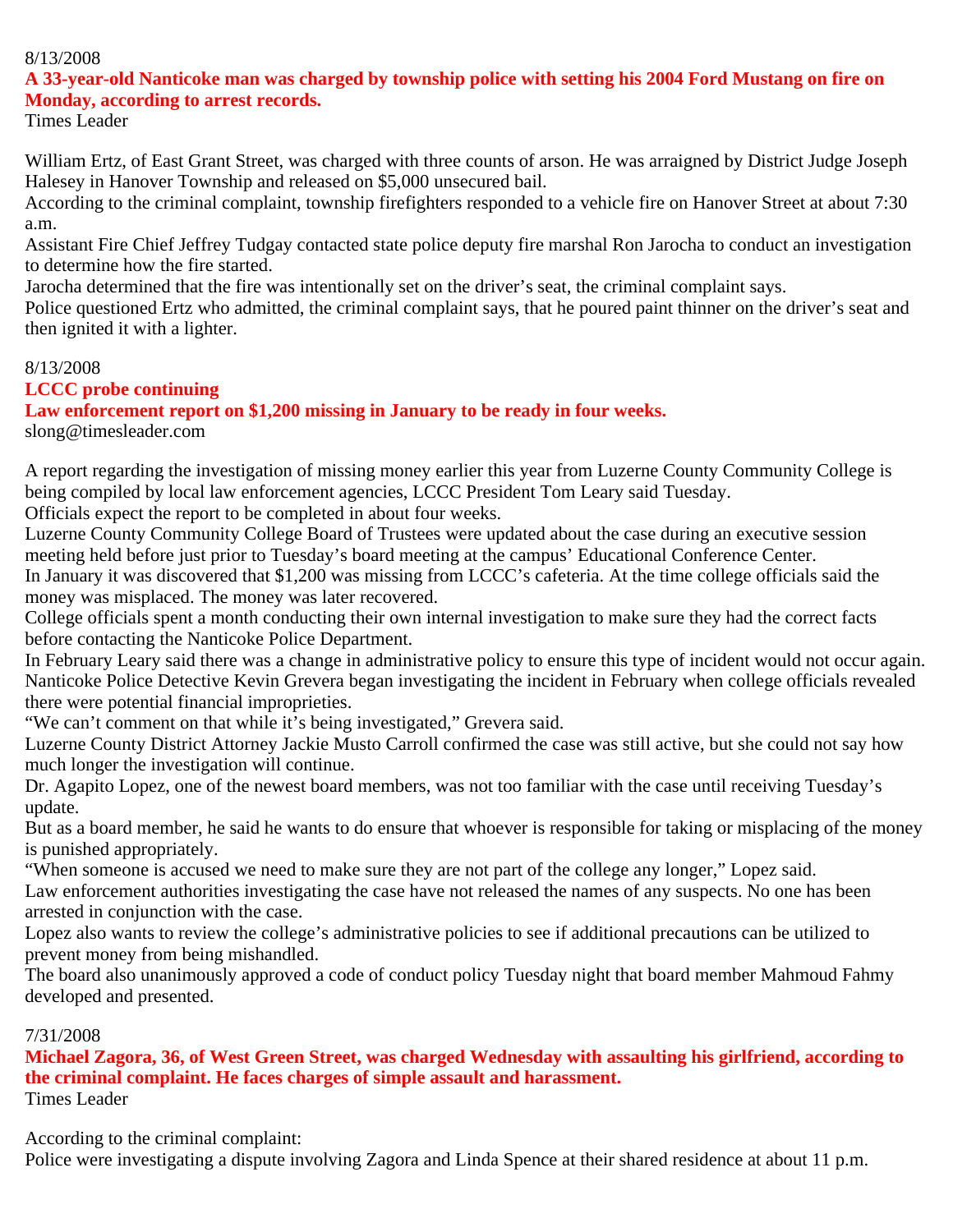Tuesday. Police said Spence claimed Zagora struck her in the face, the criminal complaint says. Police said Spence suffered facial injuries. A preliminary hearing is tentatively scheduled for Aug. 7 in Central Court.

# 7/30/2008

# **Charges against alleged serial robber sent to court**

bkalinowski@citizensvoice.com, 570-821-2055

A former Posten Taxi driver took the witness stand Tuesday to describe the terrifying night when alleged serial robber James Franco hopped in his cab and pulled a knife.

"He stuck the knife to my throat and said, 'Put the car in drive and let's go,'" recalled former cabbie Patrick Sharp. "He said he was going to puncture my windpipe if I didn't do everything he said."

Sharp detailed the wild and scary chain of events that included Franco ruffling through his pockets for money and Sharp's dramatic escape from Franco on South Franklin Street in Wilkes-Barre. He also highlighted the hair-raising moments when Franco commandeered his vehicle and tried to mow him down with the taxi on South Main Street. The taxi robbery was just one of three cases Franco had scheduled in Central Court on Tuesday — the others included the burglary of a Stanley Street, Hanover Township, residence and the subsequent burglary of his accomplice's house. All cases were forwarded to Luzerne County court after two minor charges were dropped.

Prosecutors called Franco a "clear and present danger to the citizens of Luzerne County" after the arrest in the taxi heist case on June 25. It was the ex-con's sixth local arrest on serious charges since October when the 30-year-old moved here after spending a decade in New Jersey prisons for multiple burglaries and robberies.

After each arrest, local magisterial district judges gave Franco minimal or no bail, allowing him to be released from prison by posting little or no money.

**After being bailed out in connection with the mugging of a senior citizen in Nanticoke on a public street**, a purse snatching at a Hanover Township grocery store parking lot and **an armed robbery of a Nanticoke convenience store**, Franco allegedly helped commit a burglary of 38 Stanley St. in Hanover Township.

Police alleged Franco and accomplice Mark DeLong stole various electronics, a weight-lifting set and a shotgun totaling \$13,600 from the home, whose occupants Neil Splendido and Dejah Vaughn were out of town at a hospital following complications after the birth of their child.

"What wasn't stolen was broken," Splendido testified Tuesday. "We were just devastated."

DeLong and his girlfriend, Danielle Bergamino, live in the other side of the double-block. Bergamino was supposed to take care of Splendido's dogs on an enclosed porch, but did not have a key to get inside the rest of the home, Splendido said. Police say the suspects kicked open the door.

Days after Franco burglarized Splendido's home, police say he was caught trying to burglarize DeLong's home. Franco's next court date was scheduled for Oct. 3 at 9:30 a.m. He remains jailed in lieu of \$150,000 cash bail.

# 7/24/2008

# **Three violated Megan's Law, police say**

By jmarckini@timesleader.com

Two convicted sex offenders found living in Nanticoke were arraigned Tuesday for failure to register their current addresses to comply with Megan's Law, according to court records.

A third man also was charged recently with failing to register as a sex offender.

Ronald Avery, 50, of 289 E. Union St., and Michael Robert Backley, 53, of 125 E. Grand St., were required to register their new addresses with the state police but failed to do so.

Avery was convicted of rape in 1989, according to data obtained on the state police Megan's Law Web site. Backley was convicted of indecent assault in 1985.

Avery was charged with six counts of failure to comply with registration requirements and verify his current address with state police. Those charges are second-degree felonies.

Court records show Avery last registered his address of 31 E. Main St., Glen Lyon, Newport Township, with state police in January 2003. Police said he has not been in compliance since November 2003.

The Megan's Law Unit continued to send correspondence to Avery's last address until June 7.

The state police Fugitive Unit found Avery was living at the Nanticoke address for the past month, according to the complaint. He was residing with his daughter and her boyfriend, police said.

Backley was charged with two counts of failure to comply with registration requirements, court records show. He last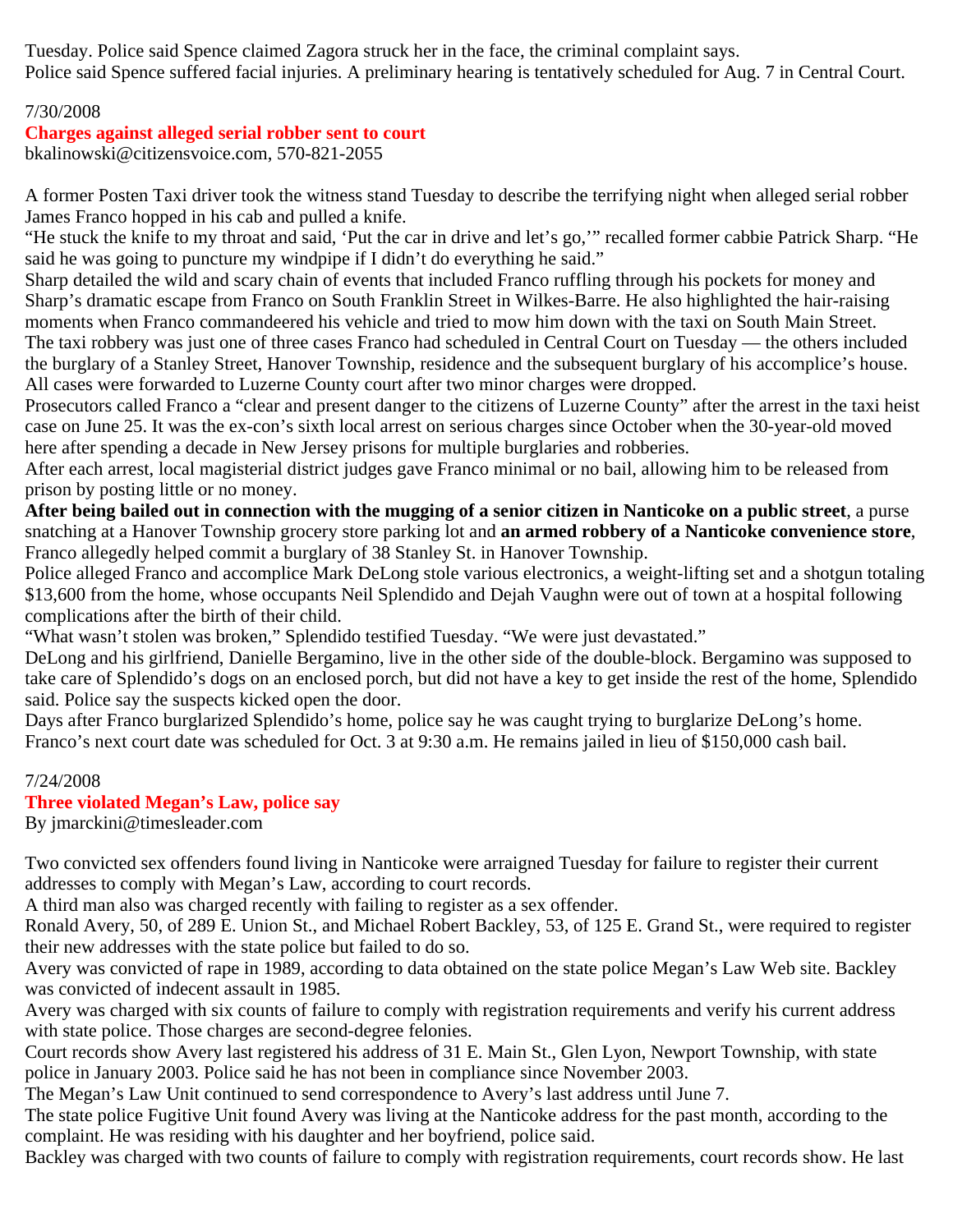registered his address of Blue Jay Trailer Park at Harveys Lake on Sept. 25, 2006.

On Dec. 6, 2006, Backley pleaded guilty to a violation of Megan's Law after he was arrested by Wilkes-Barre police for not changing his address. He was sentenced to nine months.

In 2007, the Megan's Law Unit sent correspondence to Backley's last address, but it was returned. State police discovered he was living in Nanticoke with his sister-in law for about one year.

Avery and Backley, who are both in Luzerne County Correctional Facility on \$50,000 and \$25,000 bail, respectively, have preliminary hearings scheduled for July 29 at Central Court.

### 7/24/2008

**A Nanticoke man was sentenced to six months probation after pleading guilty to exposing himself to a woman in Nanticoke.**

Times Leader

Leo A. Wojewodzki, 46, of East Main Street, pleaded guilty to open lewdness during a preliminary hearing in Central Court on Thursday. Prosecutors withdrew charges of indecent exposure, disorderly conduct and criminal trespass. A woman told police she was parking her car at the rear of the Kanjorski Center, 40 E. Main St., on June 9 and noticed a man reading a newspaper and drinking coffee on a bench. When she parked her car, she saw a man, identified as Wojewodzki, standing outside her driver's-side door exposing himself, according to the criminal complaint. Wojewodzki was also fined \$293, according to court records.

#### 7/24/2008

**A man was charged Wednesday after he allegedly assaulted his live-in girlfriend because he locked himself out of their residence, police said.**

Times Leader

William James Cupp, 50, of West Green Street, Nanticoke, was charged with simple assault, criminal mischief and harassment. He was jailed at the Luzerne County Correctional Facility for lack of \$5,000 bail. According to the criminal complaint:

Loretta Fenner, 48, told police she arrived home and found Cupp passed out on their front porch Tuesday night. Cupp told Fenner he was upset because he locked himself out of their residence, and struck her in the face. Fenner drove Cupp to the police department where he assaulted her again and damaged her vehicle, the criminal complaint says.

A preliminary hearing is tentatively scheduled for July 31 in Central Court.

# 7/19/2008

**State police Bureau of Liquor Control Enforcement filed charges against four men stemming from a June 27 incident at Holy Child Grove, 141 Old Newport St., according to a news release.** Times Leader

Christopher Klesmer, 20, and Lee Wysocki, 19, both of Nanticoke, were observed to be consuming beer and were detained, state police said. Klesmer refused to comply and was place under arrest. He resisted and eventually escaped from the arresting officer, police said.

Wysocki fled and was apprehended after a brief foot chase, police said. Police said he was observed to have been furnishing alcohol to Klesmer.

Klesmer was charged with one count each of escape, resisting arrest, underage drinking and disorderly conduct, police said. Wysocki was charged with two counts of furnishing alcohol to minors, one count of disorderly conduct and underage drinking.

Christopher Wylie, 26, of Newport Township, and Zachary Hallas, 25, of Nanticoke, were charged with one count of disorderly conduct for their disruptive actions during the June incident.

The charges were filed before Luzerne County District Judge Donald Whittaker, Nanticoke.

# 7/18/2008

**A Nanticoke man was sentenced to 48 hours to one year, six months in county prison on charges of theft and driving under the influence stemming from a January 2007 incident.**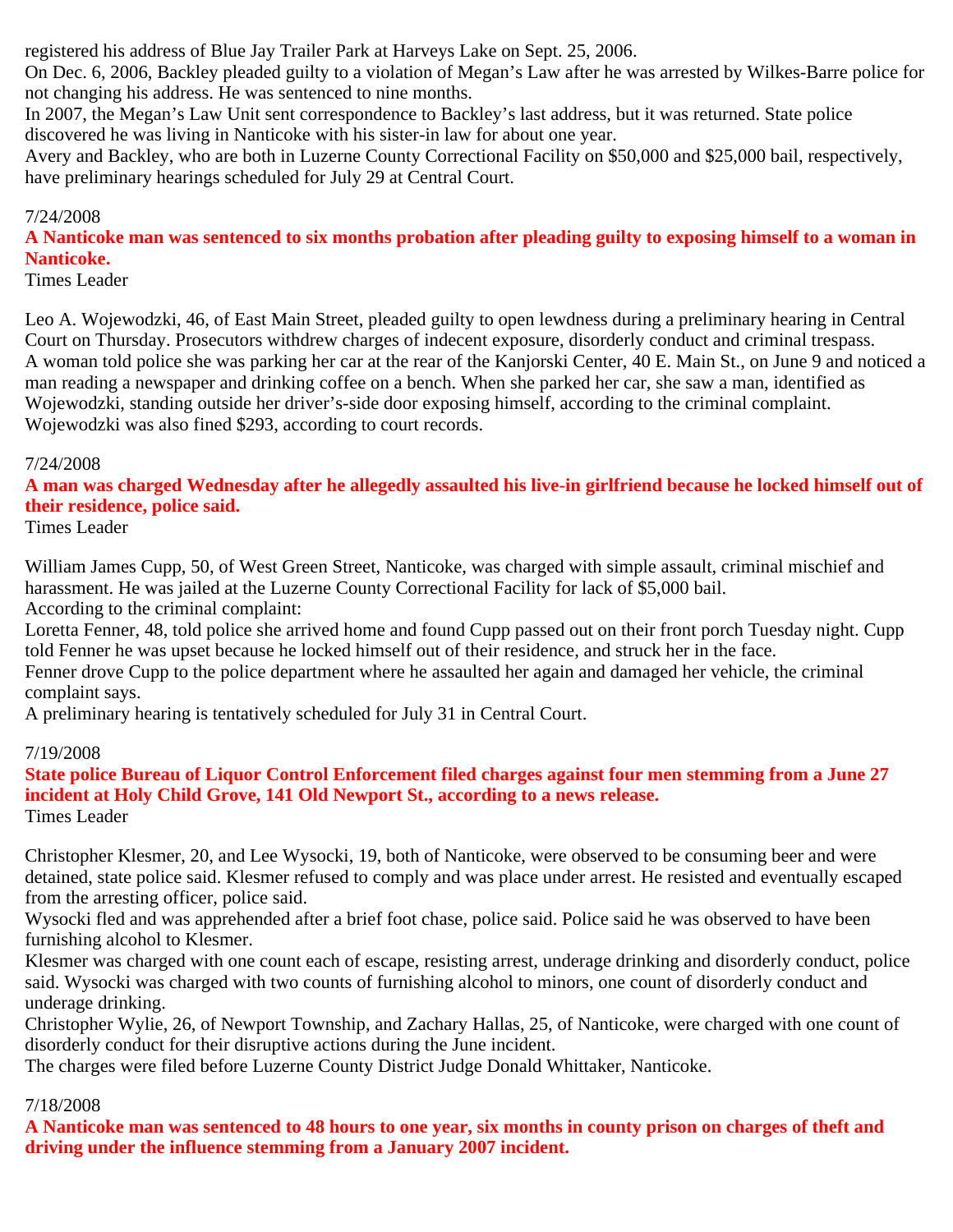Matthew Zaremba, 20, pleaded guilty to the charges in June. He was sentenced Tuesday by Luzerne County Court of Common Pleas Judge Peter Paul Olszewski, Jr.

According to arrest papers, an East Broad Street woman reported to police that a blue 1997 Chevy Lumina was stolen from her home. While searching the area, police observed a vehicle matching the description at a traffic light near Kosciusko Street.

Police followed the vehicle for a short time to better identify the vehicle and stopped Zaremba on the Sans Souci Parkway.

Police said Zaremba told them "I will not lie to you … I just stole it."

When police arrived at headquarters with Zaremba, they found Zaremba to be under the influence of an alcoholic beverage. Police said Zaremba had a blood-alcohol content of .155 percent.

Olszewski also required Zaremba to acquire a full-time job upon release from prison, attend a driving safety school and pay a \$500 fine. He also will have his license suspended for 12 months.

# 7/16/2008

# **Man accused of fleeing prison's work release program**

Citizens Voice

County prosecutors have charged a former Nanticoke man with failing to return to the Luzerne County Correctional Facility's work release program last month.

Jason Demski, 25, faces a single count of escape.

The prison granted Demski temporary leave for a court-approved drug rehabilitation meeting at a Wilkes-Barre church on June 27. Police say he never returned to the facility, and a warrant was issued for his arrest until he was apprehended this past weekend.

Demski, who was arrested seven times since 2002 on various drug, burglary and robbery charges, was jailed for previously failing to appear for a court hearing. He was arrested in April in connection with a burglary at 715 Hartman Road in Plymouth Township and didn't show up for his preliminary hearing a week later, police said.

#### 7/15/2008

# **Woman charged with assaulting boyfriend**

Citizens Voice

Police arrested a woman Sunday night in Nanticoke for slashing her boyfriend several times with a box cutter, according to charges filed.

Mary Catherine Geiger, 29, faces charges of simple assault, recklessly endangering another person and harassment in connection with the alleged attack on William Childs.

Investigators said the two were arguing because Childs took Geiger's coffeemaker and can opener to his other girlfriend's house in Wilkes-Barre and Geiger wanted her stuff back.

Childs sustained several lacerations on the left side of his neck, and a 6- to 8-inch laceration down his back, according to arrest papers.

The incident unfolded at 275 E. Main St. just before 10 p.m.

Police said they located Childs near Burger King, and he told officers Geiger had slashed him and chased after him. Geiger told police Childs was wearing a shirt she bought him and she tried to "cut it off," police said.

Police said Geiger was highly intoxicated when she was arrested.

# 7/15/2008

# **Charges unlikely in death**

**Official sees no action being taken in accident that killed skateboarder.**

boboyle@timesleader.com

No charges will be filed at this time in the death of skateboarder Paul Drozdowski.

According to Michael Vough, a Luzerne County assistant district attorney, the investigation is ongoing, but there doesn't appear to be any evidence of gross negligence on the driver's part.

"State police are conducting tests and taking measurements, but it doesn't appear that we will be filing any charges," Vough said. "The car was traveling well under the speed limit and the victim voluntarily attached himself to the vehicle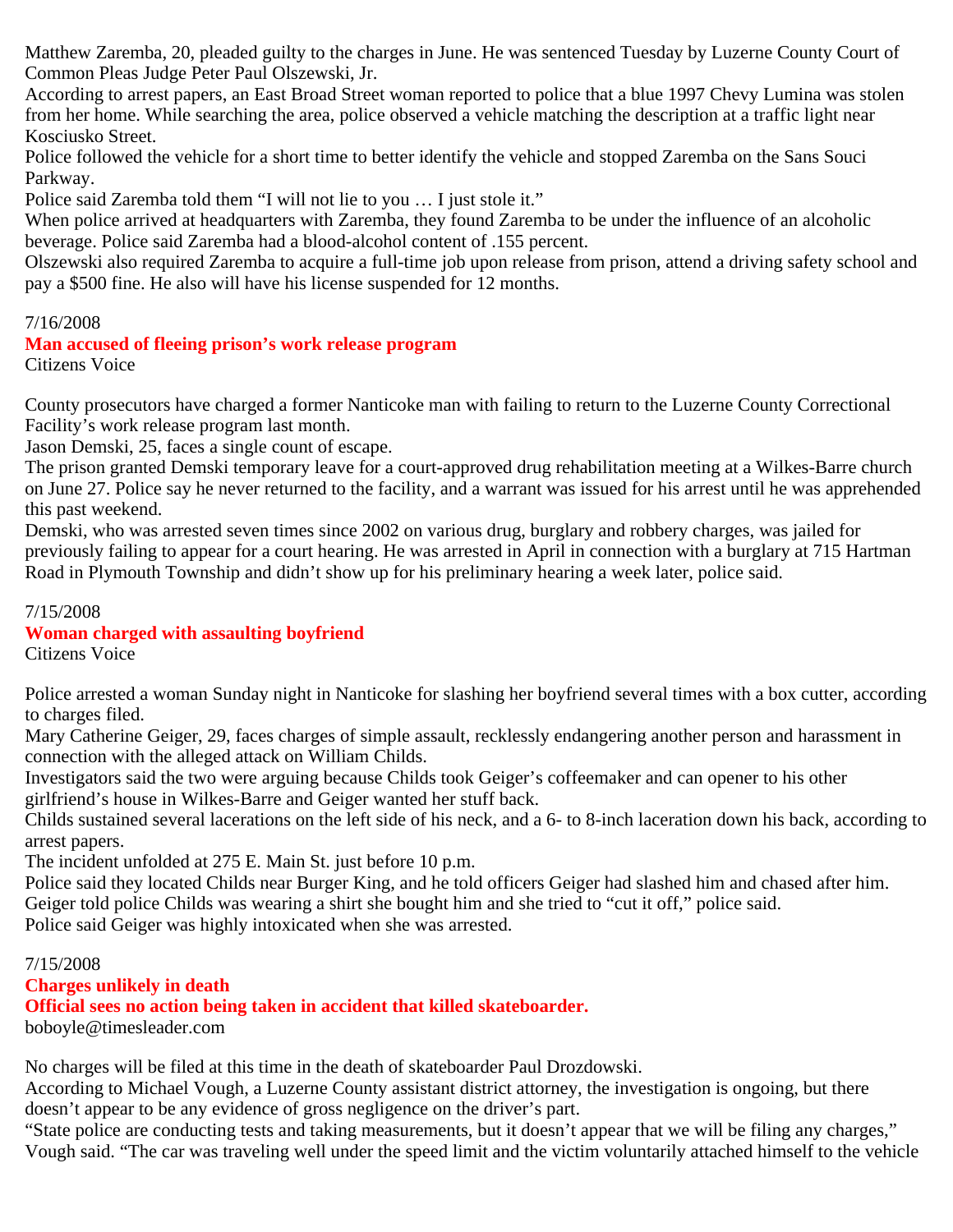and fell off."

Drozdowski, 19, was pronounced dead at 10 a.m. Saturday at Community Medical Center in Scranton, where he was flown on Friday after the accident, said Lackawanna County Deputy Coroner Tim Rowland.

Rowland said Drozdowski died of traumatic brain injury and the manner of death was ruled accidental. No autopsy was performed because Drozdowski was an organ donor, he said.

Nanticoke police said the accident occurred in the Greater Nanticoke Area High School parking lot.

Drozdowski lived on Loomis Street in Nanticoke and was employed as a landscaping assistant by Walter's

Landscaping. He was a 2008 graduate of Greater Nanticoke Area High School.

#### 7/14/2008

# **Nanticoke teen who died in skateboarding accident identified**

eskrapits@citizenvsoice.com, 570-821-2072

When Paul Drozdowski — "Pauly D" to his crew in Nanticoke — was around, his sense of humor cracked everyone up. "He was the jokester of the crowd. He made you laugh," said Drozdowski's friend Dan Olshefski, 20. "If he was there, you knew you were having a good time."

Olshefski and the rest of Drozdowski's many friends can't believe they'll never again get to hang out with the 19-yearold who was always so full of life. Drozdowski died from a traumatic brain injury received in an accident in the Greater Nanticoke Area high school parking lot on Friday.

Drozdowski had been riding a skateboard while hanging on between the front and back doors of a car when he fell and fractured his skull, Lackawanna County Deputy Coroner Tim Rowland said. Drozdowski was pronounced dead at 10 a.m. Saturday in Community Medical Center, Scranton.

Ironically, Drozdowski wasn't even a skateboarder — instead, he rode BMX bikes, Olshefski said.

Drozdowski and a bunch of friends saw some skateboarders in the high school parking lot Friday just before 7 p.m., and Drozdowski decided to borrow a board for a stunt, according to Olshefski. He said Drozdowski was being towed along by the car at about 10 miles per hour when he had his fatal fall.

"He just grabbed a skateboard off a kid and said, 'watch this,'" Olshefski said. "He's done it before. It might be stupid to grab on to a car and get pulled behind it, but who thinks you're going to fall and split your skull?" Nanticoke police are investigating the incident.

The night before, Thursday, Drozdowski was joking around, hanging out with the crew he had known for years. They had all attended Greater Nanticoke Area — Paul just graduated this year and was looking forward to getting his diploma after finishing one final class in summer school, Olshefski said.

On Saturday, Olshefski said he was at the four-wheel-drive jamboree in Bloomsburg with friends when he got the news Drozdowski had died.

"None of us thought he would end up passing away in CMC," Olshefski said.

Drozdowski was an only child, and his mother, Lisa Drozdowski, is heartbroken over his death, Olshefski said. So are his friends.

"He's missed and loved by all the boys from Nanticoke," Olshefski said.

Drozdowski's friends would like to hold a benefit concert for his family on Aug. 26, at a location to be determined.

# 7/12/2008

Times Leader

**A Nanticoke man charged with stealing lottery tickets from a market waived his right to a preliminary hearing in Central Court on Wednesday, according to court records.**

Edward George Bath III, 24, of East Ridge Street, waived a single count of burglary to Luzerne County Court of Common Pleas.

Prosecutors withdrew charges of theft, criminal trespass, criminal mischief and receiving stolen property against Bath. Nanticoke police charged Bath with smashing a window at Ruminski's Market, South Market Street, and stealing cigarettes and lottery tickets on June 29.

Police said Bath was identified as the suspect by a surveillance camera that recorded the burglary, according to the criminal complaint.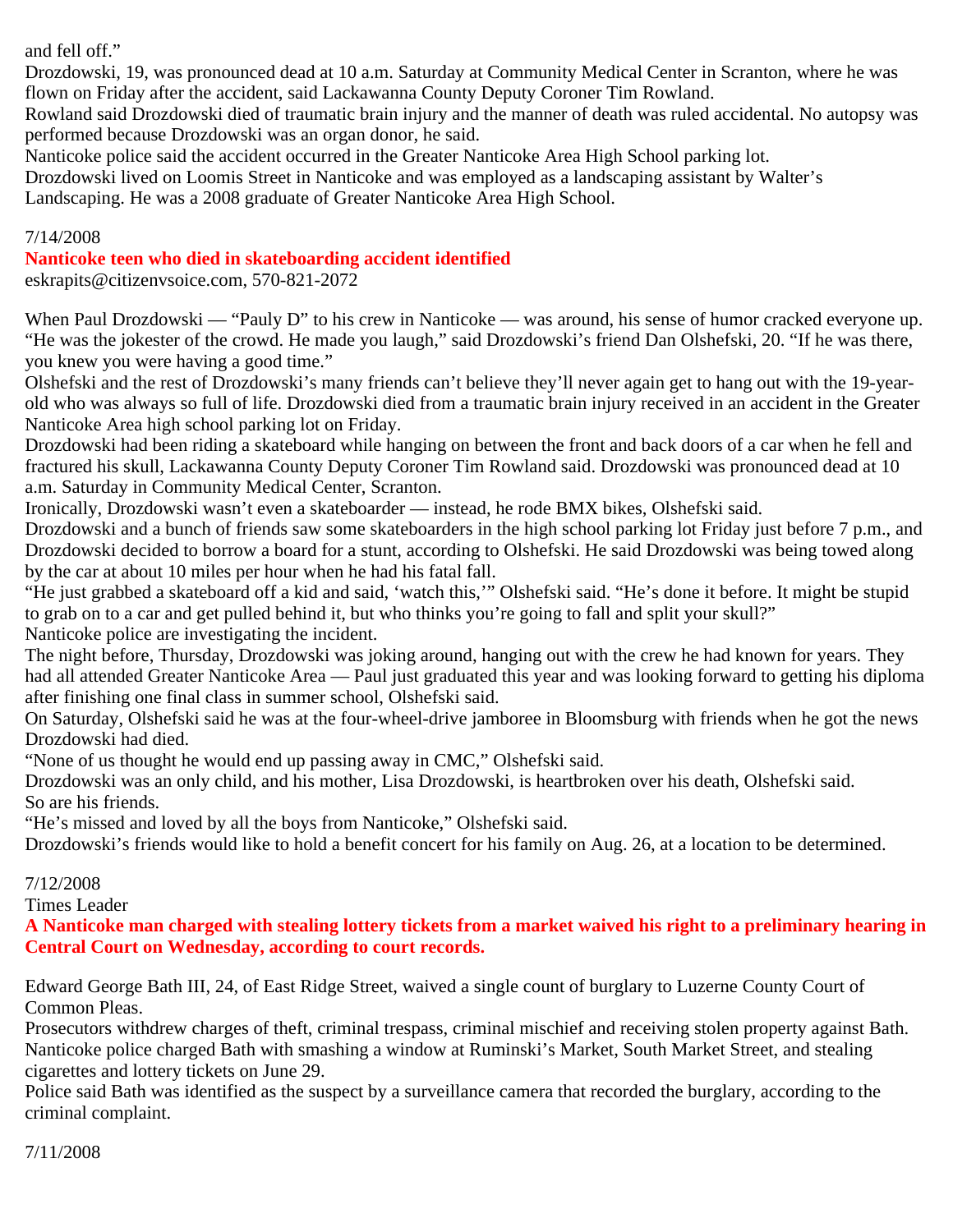# **A Nanticoke man was sentenced to up to five years in state prison, followed by 16 months house arrest and 60 days probation on drug-related charges.**

Times Leader

Raymond Paul Rittenhouse, 47, was sentenced Wednesday by Luzerne County Court of Common Pleas Judge Peter Paul Olszewski. The judge ordered Rittenhouse to pay more than \$1,200 in restitution costs.

Rittenhouse was sentenced on three counts of delivery of a controlled substance, one count of possession with intent to deliver; possession of drug paraphernalia; and two counts of driving under the influence. He pleaded guilty to the charges in June.

#### 7/10/2008

**A man was charged Wednesday after police said he assaulted his girlfriend in front of her 8-year-old child.** Times Leader

Segundo Felix Villanueva-Santos, 48, of South Hanover Street, Nanticoke, was charged with simple assault, disorderly conduct, harassment and public drunkenness. He was released on \$1,000 unsecured bail.

According to the criminal complaint: Police were stopped at South Hanover and West Church streets by a woman who claimed Villanueva-Santos struck her in the face. Police said the woman was crying and had injuries to her face.

Villanueva-Santos approached the woman and began screaming, police said. Police said the woman's son witnessed the assault.

A preliminary hearing is tentatively scheduled for July 17 in Central Court.

#### 7/4/2008

#### **Plymouth Twp. man charged with inciting bar brawl**

Citizens Voice

Nanticoke police have filed charges against a Plymouth Township man in connection with a February brawl at a city bar.

Richard Matthews, 29, of Sickler Hill Road, is charged with inciting a riot, simple assault, disorderly conduct, recklessly endangering another person and harassment.

Police say Matthews participated in the beating of Jason Carl Souder on Feb. 29 at the Prospect Cafe, 23 S. Prospect St. Souder told police he was jumped by about nine people in the bar. He said he was trying to prevent several men from picking on another patron when Matthews approached and assaulted him, prompting the others to do the same.

#### 6/28/2008

# **Russian national arraigned in gun shop investigation**

eskrapits@citizensvoice.com, 570-821-2072

Federal officials say a Russian national and a Nanticoke sporting goods store co-owner used fake invoices to evade U.S. export laws when shipping paramilitary equipment such as rifle scopes and night-vision optics.

Martin C. Carlson, acting United States Attorney for the Middle District of Pennsylvania, alleges Sergey Korznikov and his Moscow, Russia-based hunting supply shop, Tactica Ltd., conspired with Mark Komoroski and his family-owned store, D&R Sports Center, to violate U.S. export laws.

Korznikov was arraigned Friday before U.S. District Judge Malachy E. Mannion at the Max Rosenn U.S. Courthouse. Komoroski had his arraignment before Mannion on June 16. Both men have pleaded not guilty to charges against them. Korznikov, Komoroski and their respective businesses are each are charged with a single count of conspiracy to commit mail fraud, money laundering, exporting defense articles without a Department of State license and exporting "merchandise, articles and objects contrary to law."

The charges carry a maximum penalty of five years imprisonment, a fine of \$150,000 and loss of federal benefits, said Assistant U.S. Attorney Christy H. Fawcett, who is prosecuting the case.

The federal benefits issue would not apply to Korznikov, but he could face deportation, Fawcett said.

According to the indictment, Korznikov and Komoroski allegedly generated false invoices to ship rifle scopes and other defense-related items. For example, the document states that on June 6, 2006, an invoice was generated for Tactica for \$12,181.26 worth of items ordered from D&R. On that same date, June 6, 2006, "D&R Sports Center generated a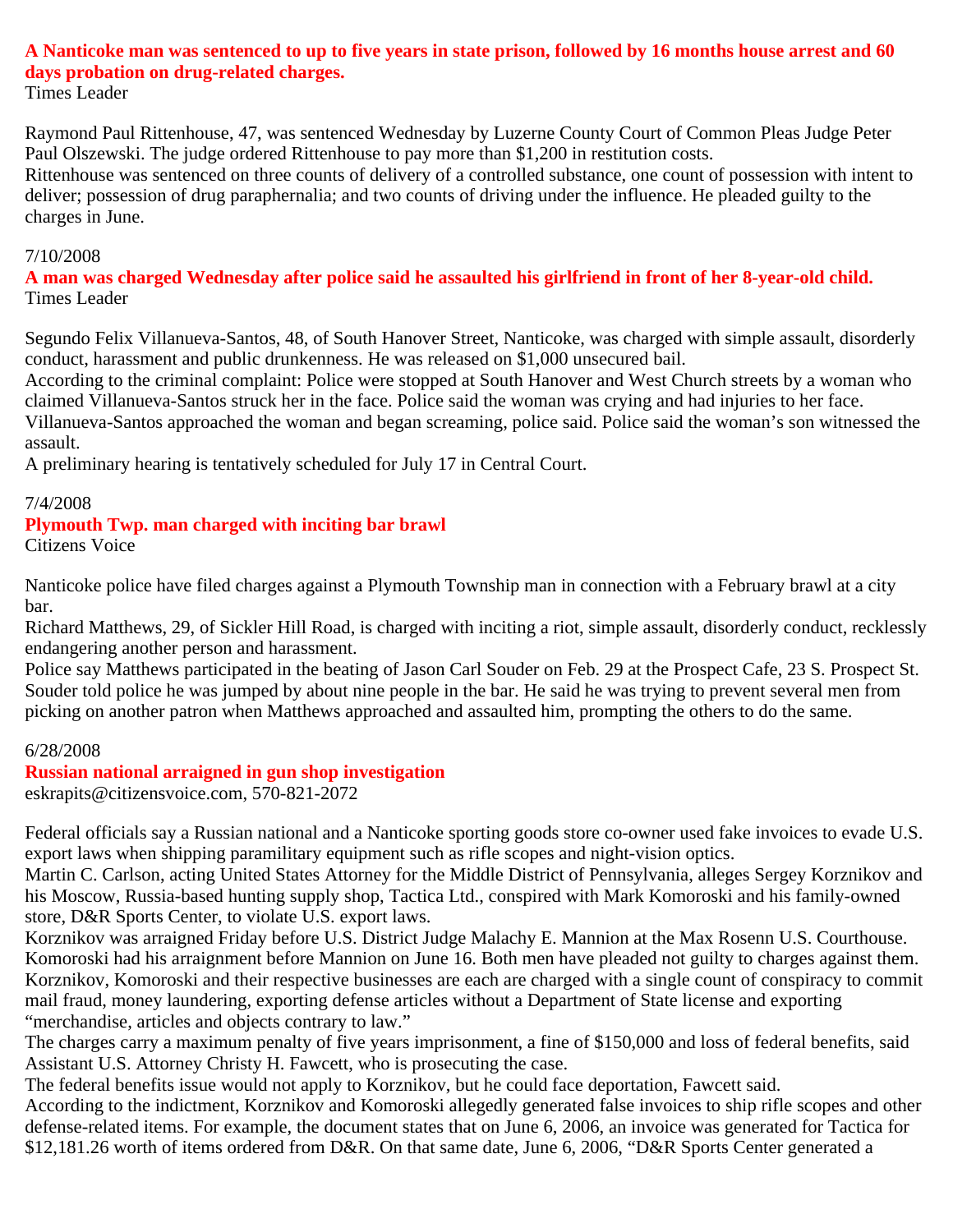second fake invoice with a false total value of goods ordered by Tactica. … of \$94.00," the document states. The ship-to address was a man in Moscow, Russia.

"There are two sets of invoices, one of which is more accurate than the others," Carlson said during a telephone interview Friday. "They falsely describe the value and nature of the goods being shipped."

Carlson said the two sets of invoices were "part of the scheme to conceal from U.S. Customs officials and violate export laws."

As payment for five transactions, D&R Sports Center received a total of \$295,000 to a commercial account at M&T Bank via wire transfers from Langport Solutions, which England's Daily Mail newspaper identifies as being located in London. D&R's account also received a transfer of \$25,000 on July 15, 2005, from another London-based company, Verrex Associates.

Korznikov's attorney, Robert M. Simels of New York, believes U.S. officials "jumped to assumptions that don't necessarily bear out" regarding the invoices.

"We're confident he's going to be found not guilty," Simels said of his client.

Simels has 20 days to file pre-trial motions with U.S. District Judge Edwin M. Kosik, who will then set a trial date. Federal officials are permitting Korznikov to extend his stay in the U.S., since he is not allowed to leave until the case is settled. He and Komoroski were arrested in January. Both men are free on bail, but they are not allowed to communicate with each other.

Carlson said the investigation is ongoing.

# 6/27/2008

# **Breaking News: Alleged taxi robber charged with burglary 11:15 a.m.**

By Bob Kalinowski - Citizens Voice

The New Jersey man accused of robbing a taxi driver Wednesday in Wilkes-Barre and committing four similar crimes since October has been charged with another burglary, Hanover Township police say.

James Franco, 30, was charged Thursday with a burglary on Stanley Street in the Upper Askam section of Hanover Township, police said.

He was arraigned by District Judge Joseph Halesey and remanded to the Luzerne County Correctional Facility in lieu of \$50,000 bail.

He's now locked up on a total of \$150,000 on six cases in Luzerne County.

On Thursday, prosecutors beefed up that bail during a bail revocation hearing in response to his arrest on Wednesday for allegedly robbing a Posten taxi driver at knife-point and stealing the cab.

He had been out on bail on four separate cases at the time.

Luzerne County Assistant District Attorney Tim Doherty called Franco "a clear and present danger to the residents of Luzerne County."

Since Oct. 15, Franco allegedly mugged a woman outside the Prospect Cafe in Nanticoke, participated in a pursesnatching at Gerrity's Market in Hanover Township, committed a knife-point robbery of a Uni-Mart in Nanticoke, robbed the taxi driver and burglarized two homes in Hanover Township.

Franco is a career criminal from Hudson County, N.J. He served more than 10 years in New Jersey prisons for multiple robbery and burglary arrests, according to court records. He moved to the area in July 2007.

# 6/26/2008

# **A 29-year-old Plymouth woman will spend up to one year and nine months in county prison after being sentenced on a slew of charges Wednesday afternoon.**

Jodee Marie Hattan pleaded guilty in April to six counts of criminal conspiracy to commit burglary, one count of entering a false insurance claim and one count of making false reports stemming from seven different incidents. Hattan was arrested on the charges stemming from numerous offenses last year, including: fleeing police in July after the robbery of copper pipes in Plymouth; a copper pipe robbery in Nanticoke; stealing a woman's purse outside Oplinger Towers in Nanticoke; and stealing items from Peter's Deli, Wilkes-Barre, among other offenses. Hattan must pay more than \$35,000 in restitution for her crimes.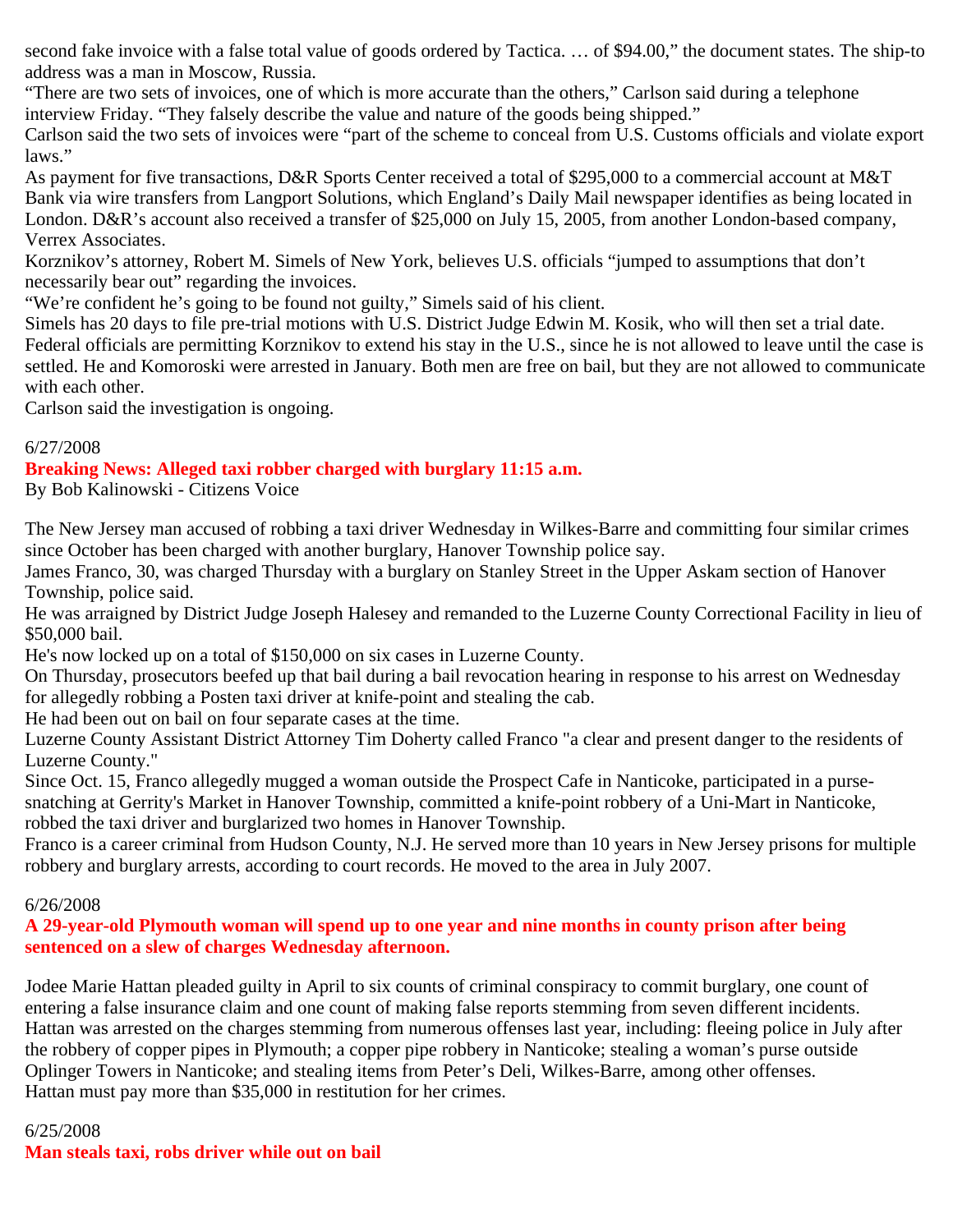A man out on bail for a Nanticoke robbery and a Hanover burglary robbed a cab driver at knifepoint early Wednesday morning and then stole the cab, police said.

James Franco, 30, is charged with robbery, robbery of a motor vehicle, unlawful restraint, and simple assault.

Police said Franco entered the Posten taxi outside the Prospect Cafe in Nanticoke and directed the driver, Patrick Sharp, to Center Street in Hanover Township.

According to arrest papers:

Franco exited the cab, returned a short time later to the waiting cab, and put a knife to Sharp's neck, police said. Sharp gave him \$75 in fare money and \$13 of his own money.

Franco then ordered the driver to the 400 block of Franklin Street.

Sharp fled from the taxi and ran to the South Main Plaza. Franco then hopped in the taxi and tried to run Sharp over. Franco was later spotted ditching the vehicle and was apprehended on Sobieski Street in Hanover Township.

Franco was jailed in the Luzerne County Correctional Facility in lieu of \$50,000 bail.

Franco has been released on bail twice in the last 23 days, and police say he committed crimes both times.

He was arrested on May 19 for the May 14 armed robbery of a Uni-Mart in Nanticoke and jailed until June 2 when he was released on \$5,000 bail.

He was arrested last week in connection with a home burglary on Stanley Street in Hanover Township. He was released on \$2,500 unsecured bail.

Hanover police said that after being released on bail he committed another home burglary on Stanley Street. Those charges will be filed at Franco's preliminary hearing on the recent case, said Acting Hanover Township Police Chief Al Walker.

# 6/21/2008

**A Shickshinny woman was charged Friday after police said she was in possession of marijuana and pills without a prescription.**

Shannon L. Lewis, 31, of Bilby Hill Road, was charged with two counts of possession of a controlled substance, possession with intent to deliver a controlled substance, possession of a small amount of marijuana, possession of drug paraphernalia and public drunkenness. She was released on \$5,000 unsecured bail.

According to the criminal complaint:

Police were investigating a dispute between several people, including Lewis, on South Prospect Street just before 8 p.m. Thursday. Police said they found several tablets of oxycodone, oblong and clonazepam in a pill bottle and marijuana in Lewis' purse, the criminal complaint says.

A preliminary hearing is tentatively scheduled for June 30 in Central Court.

# 6/20/2008

# **Nanticoke woman waives right to hearing**

A woman who Nanticoke police said stole a friend's purse, using the money to purchase heroin, waived her right to a preliminary hearing in Central Court on Thursday.

Marissa Tencza, 20, of West Washington Street, waived 16 counts of forgery, six counts of theft and five counts of identity theft to Luzerne County Court of Common Pleas.

According to the criminal complaint, Tencza stole a purse from a friend in June 2007, and cashed five checks forging her friend's name at a grocery store. Police said Tencza obtained \$275 from the checks and admitted to using the money to buy heroin, the criminal complaint says.

# 6/19/2008

# **Vandals hit 5 Nanticoke cemeteries**

**Headstones toppled, American flag sticks broken and other damage reported at sites.**

elewis@timesleader.com

Paul Kankiewicz and his friend Dan Kotsko noticed broken wooden American-flag sticks at St. Francis Cemetery earlier this week.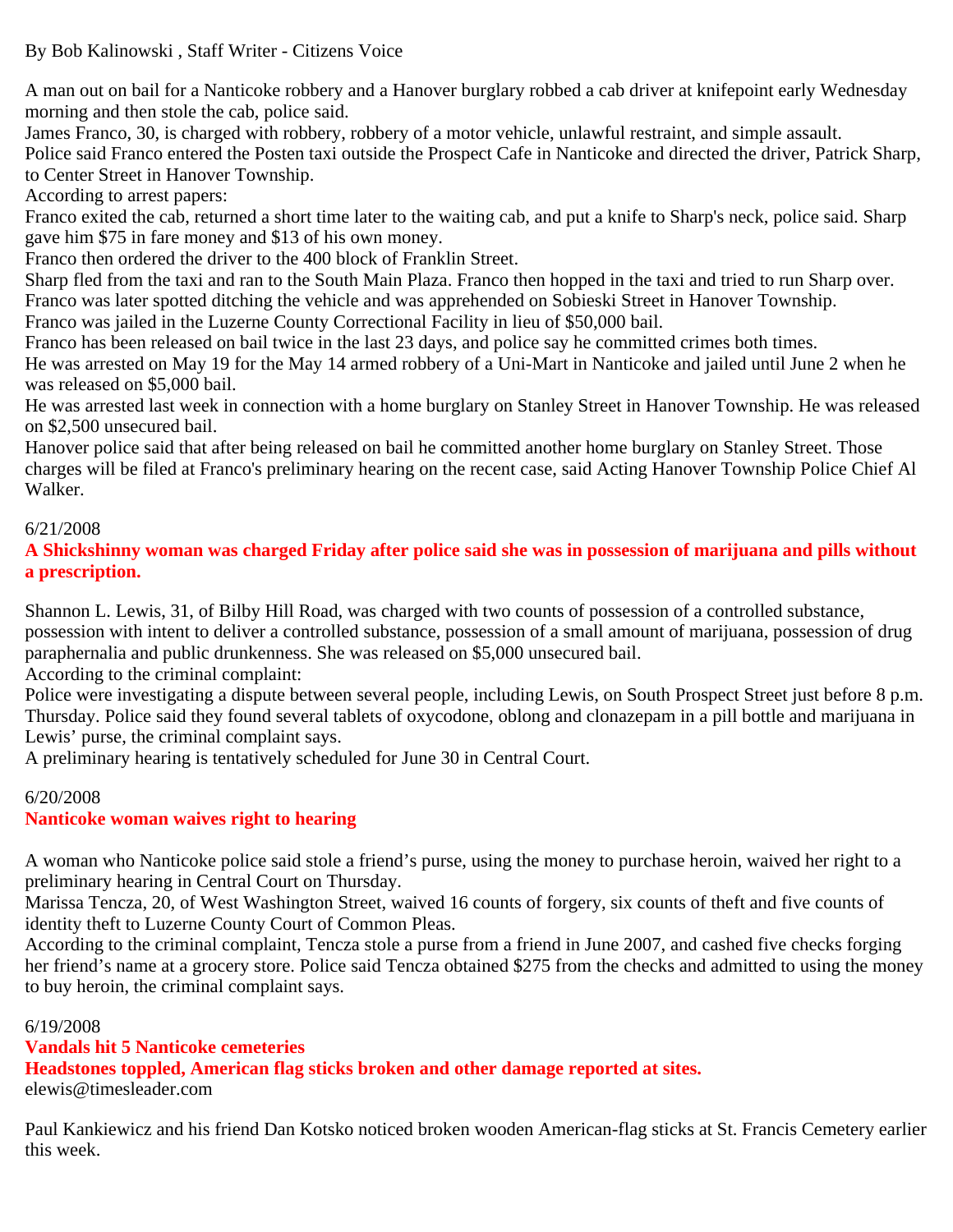Thinking the damage was caused by recent thunderstorms and high winds, they continued with their summer job of updating cemetery burial records.

But, when they arrived at the cemetery Wednesday morning, they noticed 16 headstones had been toppled.

Police said the damage is widespread and involved four other city cemeteries -- Nanticoke City, St. Stanislaus, St. Joseph's and St. Mary's -- that are adjacent to each other in the area of Washington and Prospect streets.

Capt. Detective William Shultz said more than 100 tombstones were knocked over at the five locations. Most of the damage was found in Nanticoke City Cemetery on top of the hill.

A few reports of toppled headstones were reported to police earlier in the week, he said, noting the vandalism became more widespread. Flower pots, religious statues and solar lights were also vandalized, Shultz said.

A toppled headstone was reported on Monday by people who left the cemetery to buy topsoil, only to return to find additional vandalism at the site, Shultz said.

"Based on that report, we can't say for sure all this vandalism took place at night," Shultz said.

Shultz believes more than one person is responsible.

Tom Roman, who was cleaning his parents' burial site in the Nanticoke City Cemetery, said he didn't notice any veterans' grave markers missing from other plots.

Contact police

Anyone with information about the vandalism is asked to contact Nanticoke police at 735-2200.

# 6/17/2008

#### **D&R Sports Center co-owner pleads not guilty to conspiracy charges** ELIZABETH SKRAPITS AND HEATH WILLIAMS

Mark Komoroski pleaded not guilty to conspiracy charges against him and his family business, D&R Sports Center, in federal court Monday.

He and the Nanticoke-based hunting-supply store were charged with conspiracy to commit mail fraud and money laundering in front of U.S. District Judge Malachy E. Mannion at the Max Rosenn U.S. Courthouse.

Assistant U.S. Attorney Todd K. Hinkley stood in for Assistant U.S. Attorney Christy H. Fawcett, who is prosecuting the case.

Komoroski declined comment through his attorney, Philip Gelso.

Federal prosecutors claim Komoroski and his alleged co-conspirator, Sergey Korznikov of Moscow, Russia, violated U.S. export laws by allegedly smuggling military equipment — including rifles and related items such as scopes and night-vision optics — into Russia, Kuwait, Germany and Japan. Korznikov's shop, Russia-based Tactica Ltd., sells hunting and military equipment but no firearms.

Komoroski and Korznikov were arrested in January and are free on bail. Both men maintain they are innocent of the charges.

Korznikov's arraignment will be at a later date.

Komoroski has 20 days — until July 6 — to file pre-trial motions. U.S. District Judge Edwin M. Kosik, who is hearing the case, will then set a trial date.

If found guilty, Komoroski could face up to five years in prison and three years supervised release and a \$250,000 fine. D&R Sports Center could face a corporate fine of up to \$500,000.

"Obviously, a corporation can't go to jail," Mannion said.

11:36 AM 6/11/2008 **Nanticoke police searching for missing man**

Police are searching for 35-year old Thomas Seesoltz III, who was reported missing by his family on May 23. Police said Seesoltz called his wife, Holly, on May 9 saying he was going fishing. He hasn't contacted any family members since he last spoke to his wife, police said.

Seesoltz may be operating a red, four door 2000 Mitsubishi Lancer with Pennsylvania registration plate GXG-6321. He is described as a white male, 5 feet 11 inches tall, approximately 210 pounds, blue eyes, red hair, fair complexion with a beard.

**Anyone with information about Seesoltz is asked to contact Nanticoke police at 735-2200 or 911.**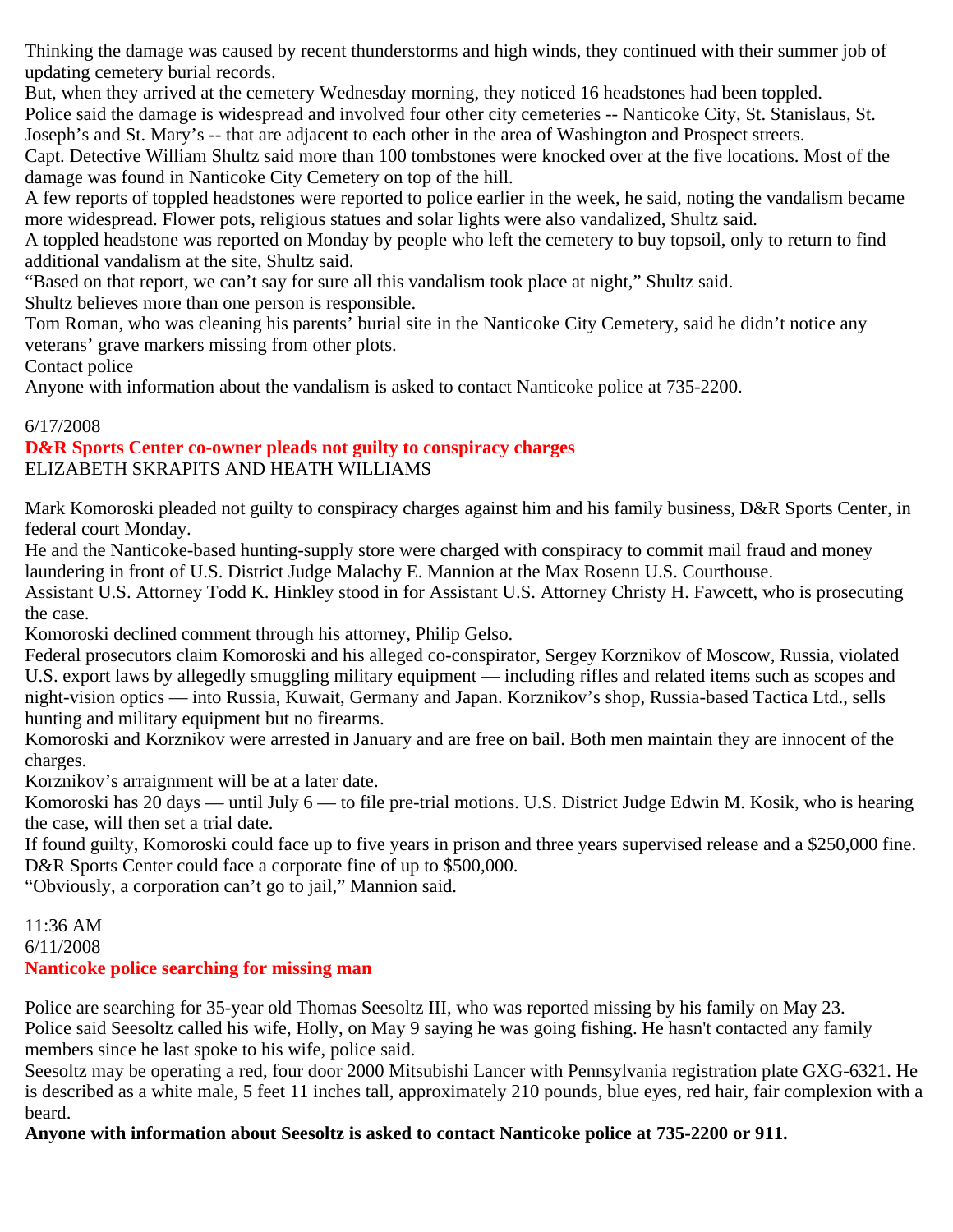# 6/3/2008

# **Man sentenced to 10 years for attempting to have sex with a minor**

Heidi Ruckno - Citizens' Voice

A Nanticoke man was sentenced on Monday to 10 years in federal prison for attempting to persuade a minor to engage in illegal sexual conduct, the United States Attorney's Office announced Monday.

Branden Holena, 21, admitted to having online chats with a 14-year-old in Luzerne County in order to entice the juvenile to meet him for a sexual encounter, U.S. Attorney Martin C. Carlson said.

Holena arranged to meet the 14-year-old on April 25, 2007, and was arrested at that meeting. He was indicted May 1, 2007.

After he is released, Holena will be on parole for life. He must also pay a \$100 special assessment.

# 5/21/2008

On Sunday, May 18, 2008 at 0200 hours, Nanticoke City Police received a tip that a large under age drinking party was taking place in the area of Concrete City, in the City's Hanover Section of Nanticoke.

Several Nanticoke City Officers went and located several juveniles ranging in age from 15-18 years old. City Police cited for (4) juveniles for underage consumption of alcohol and (8) with violating the City's Curfew Ordinance. According to the juveniles many more kids were participating earlier and had left.

Officers are conducting an investigation as to whom supplied the teens with the beer. Police say, supplying alcohol to minors is a crime Police look very serious at. Offenders could look at fines not less than \$1000.00 and/or the possibility of facing jail time.

# **5/21/2008**

On Sunday, May 18, 2008 at 0200 hours, Nanticoke City Police received a tip that a large under age drinking party was taking place in the area of **Concrete City**, in the City's Hanover Section of Nanticoke.

Several Nanticoke City Officers went and located several juveniles ranging in age from 15-18 years old. City Police cited for (4) juveniles for underage consumption of alcohol and (8) with violating the City's Curfew Ordinance. According to the juveniles many more kids were participating earlier and had left.

Officers are conducting an investigation as to whom supplied the teens with the beer. Police say, supplying alcohol to minors is a crime Police look very serious at. Offenders could look at fines not less than \$1000.00 and/or the possibility of facing jail time.

# **Concrete City Overview**

The Concrete City was built as company housing in 1911 for select employees of the Delaware, Lackawanna and Western Railroad's coal division in Nanticoke, Pennsylvania. It was eventually taken over by the Glen Alden Coal Company who, uninterested in paying for required improvements and unable to demolish it due to its robust construction, abandoned the property in 1924. It stands to this day, albeit in extreme disrepair. Jn 1998, the Pennsylvania. Historical and Museum Commission declared Concrete City an historic site.

# 5/21/2008

#### **Cops: Man serves time, then holds up same store again** elewis@timesleader.com

A man who served prison time for robbing the Uni-Mart on Blackman Street in 2004 is facing charges that he held up the same store at knifepoint in March, according to arrest records.

Police said Peter E. Naperkowski Jr., 30, whose last known address is Wyoming Street, Hanover Township, is facing three counts each of robbery and theft in connection to the holdups at the Uni-Mart and the East End Sunoco Service Station on Kidder Street.

Naperkowski also is facing robbery charges stemming from a holdup at the Rite Aid Pharmacy on East Main Street in Nanticoke and separate retail theft charges that were filed by Plains Township police, according to arrest records. Naperkowski was released on parole on Oct. 24 after serving more than two years in state prison for robbing the Blackman Street Uni-Mart in July 2004, according to the state Department of Corrections and court records. The robbery and theft charges stemming from the recent Uni-Mart and the East End Sunoco incidents were filed by city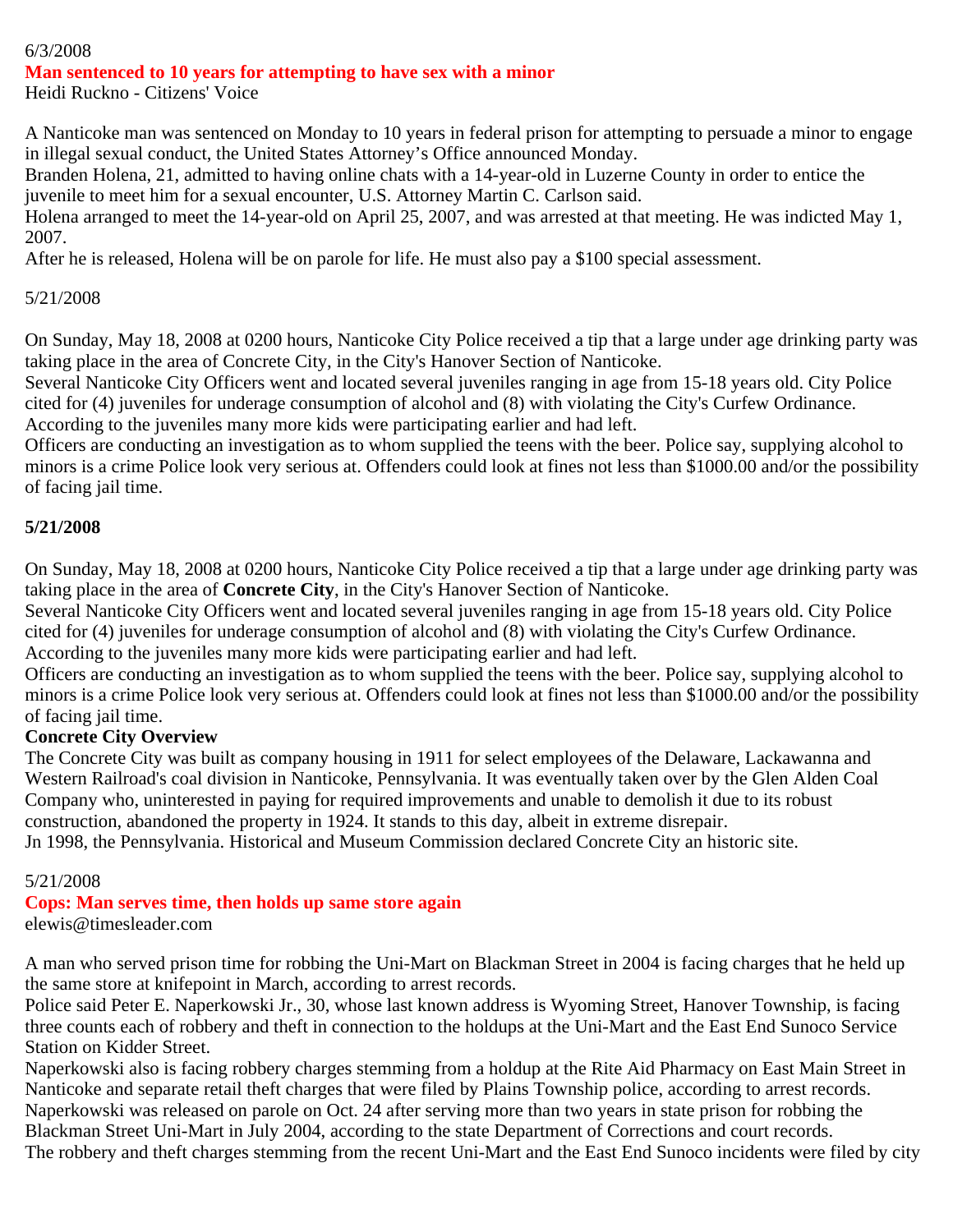police detectives Robert Zavada and George Hudock. He hadn't been arraigned on the charges as of Tuesday. According to arrest and court records:

• March 12: Wilkes-Barre police said Naperkowski entered the Uni-Mart at about 3:30 p.m. and threatened a clerk with a kitchen knife before getting away with money.

• March 13: Nanticoke police said Naperkowski entered the Rite Aid Pharmacy at about 8:42 p.m. and placed a candy bar on the counter. When a clerk opened the register, Naperkowski displayed a pocket knife and demanded cash. The clerk closed the register, and Naperkowski walked behind the counter, where he stole two cartons of cigarettes.

• March 20: Wilkes-Barre police said Naperkowski entered the Sunoco Service Station at about 12:30 p.m. and told a clerk he wanted to purchase shampoo. During the sale, Naperkowski displayed a knife and threatened a clerk before getting away with money.

• March 25: Plains Township police said Naperkowski entered Team Supply Inc., Route 315, at about 11:42 a.m. and inquired about saw blades. He ran out of the store with a chainsaw valued at \$1,100, and sped away in a maroon Oldsmobile.

• March 31: Wilkes-Barre police said Naperkowski entered the Sunoco Service Station at about 4:45 p.m., walked behind the counter and threatened a clerk with a knife. He ran out of the store with money.

• April 5: Plains Township police charged Naperkowski with stealing five cartons of cigarettes from the Rite Aid Pharmacy on South River Street.

• April 6: Plains Township police found the maroon Oldsmobile parked at the Fox Ridge Inn on Route 315, according to arrest records. Police said the vehicle matched the description of several thefts in the area. Police inquired at the motel's front desk and learned Naperkowski was staying in a room. When police were in the motel room, they say they observed empty heroin packets and paraphernalia.

Police said store clerks at the Uni-Mart in Wilkes-Barre and the **Rite Aid Pharmacy in Nanticoke** identified Naperkowski from a photo array, arrest records say.

Naperkowski confessed to Zavada and Hudock, according to arrest records, that he robbed the Sunoco. He is jailed at the Luzerne County Correctional Facility for lack of \$28,000 total bail in connection to the charges filed by police in **Nanticoke** and Plains Township, according to court records.

# 5/21/2008

**Nanticoke man gets federal prison sentence for false statements made to gun dealers** Citizens Voice

U.S. District Judge James M. Munley on Tuesday sentenced a Nanticoke man to 35 months in federal prison for making false statements to a gun dealer in connection with the purchase of 12 firearms, some of which he provided to a known drug trafficker, the U.S. attorney's office said.

David John Searfoss, 57, of East Main Street, was a drug addict who was a "straw-purchaser" for a crack dealer who provided him crack in exchange for the guns, authorities said.

Several of the guns registered to him were recovered at the scene of a shooting in Philadelphia, along with 134 pounds of cocaine and \$176,365, prosecutors said.

Investigators said Searfoss purchased the guns over four months in 2006 at guns stores throughout Luzerne County. He lied to the gun shop owners when they asked him questions about the transactions, investigators said.

# 5/19/2008

# **Nanticoke robbery suspect in jail**

**James R. Franco, of Hanover Twp., is robber who offered clerk \$20 of take, cops say.**

By smocarsky@timesleader.com

Township and Nanticoke police on Sunday arrested a man in the Wednesday robbery of a Nanticoke convenience store in which the robber offered the store clerk part of his take.

James R. Franco, 30, of 44 Center St., Hanover Township, was arrested at his home at about 10:40 a.m. and charged with robbery and theft by unlawful taking, police said.

According to court records:

A robber walked into the Uni-Mart at 61 E. Main St. just before 2 a.m. and approached from behind the store clerk, who was making coffee. He stuck an object in her side and ordered her to the cash register.

The clerk gave the robber the money from the register, and the robber tried to hand the clerk a \$20 bill. Police said the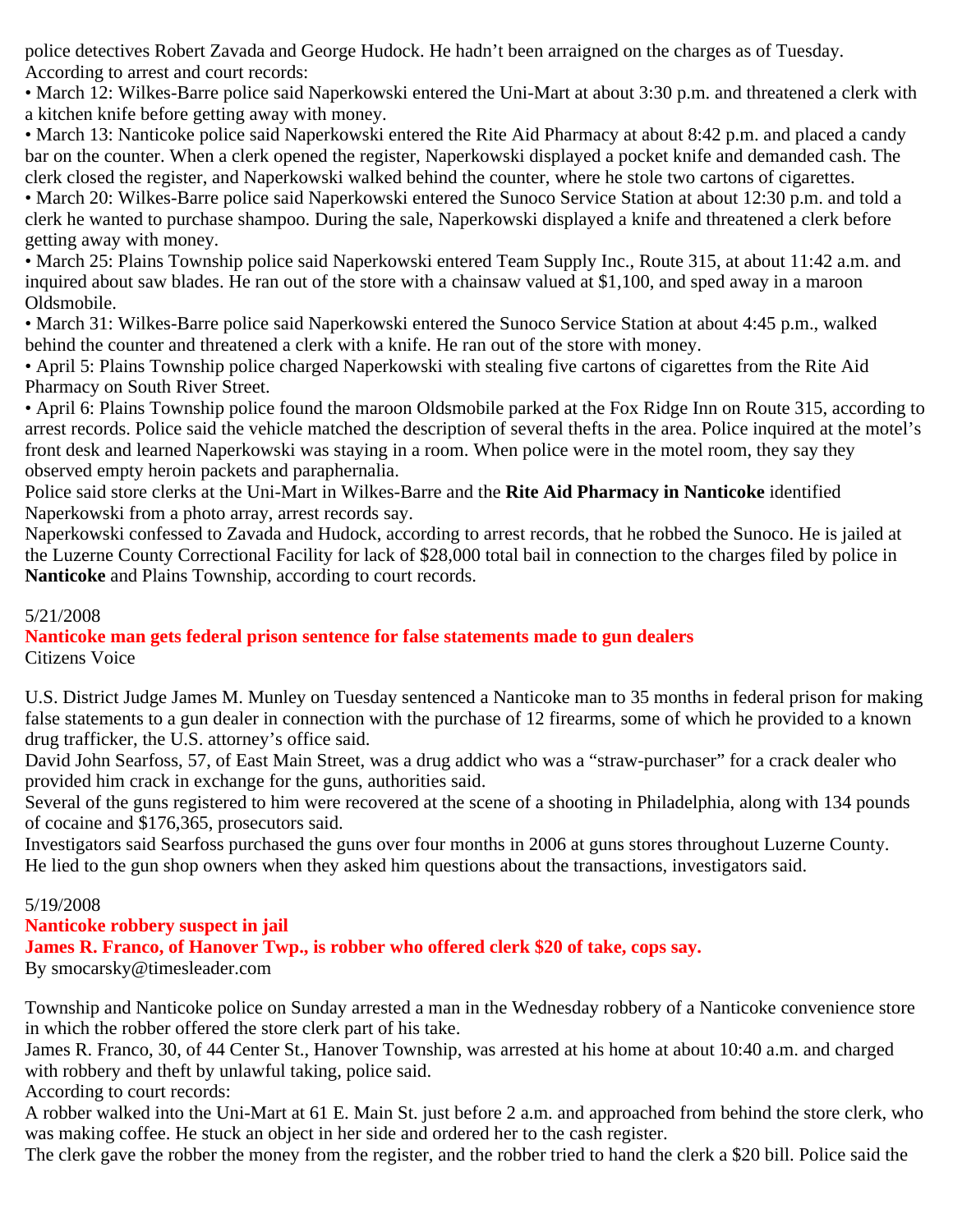clerk refused, saying, "I don't want it. Take it and get out of here." The robber fled the store.

The clerk ran outside and alerted two patrons who were pumping gas, and one of the patrons chased the robber. The patron told police he fell during the chase and lost sight of the robber after the robber ran into an alley off Shea Street. The store owner recognized the robber on a video surveillance tape and told police the robber was a customer in the store the previous day.

Nanticoke Detective Capts. William Shultz and Kevin Grevera reviewed the previous day's surveillance tapes and recognized the suspect as Franco, whom they had arrested on a strong-arm robbery charge last year, police said. The store clerk and the customer who gave chase identified Franco as the robbery suspect from a photo, according to police. Police also received several phone calls from the public identifying Franco as the suspect after the media published and broadcast his photo from the surveillance tapes, police said.

Franco was arraigned before District Judge Donald Whittaker and lodged at the Luzerne County Correctional Facility for lack of \$75,000 cash bail. His preliminary hearing is set for 9 a.m. May 28.

Steve Mocarsky, a Times Leader staff writer, may be reached at 459-2005.

#### 5/15/2008

# **Hanover Twp., Nanticoke authorities seek suspect in robberies**

Bob Kalinowski - Citizens Voice

Authorities in two towns are working together to determine whether the theft of a restaurant's cash register in Hanover Township and robbery of a Nanticoke convenience store early Wednesday were related.

Around 2 a.m., a male confronted the clerk of the Nanticoke Uni-Mart while she was making coffee, grabbed her by the shoulder and indicated he had a weapon by sticking an object into her side, police said.

She complied with his demands to empty the register and handed him cash. Police said he then tried to hand her a \$20 bill before fleeing, but she declined.

Two male patrons, who were pumping gas, chased the suspect, but they lost sight of him.

About two hours later, a male swiped the cash register from Austies Family Restaurant on the Sans Souci Parkway in Hanover Township. In that incident, witnesses told police the male first walked into the bathroom. On the way out, he grabbed a hold of the cash register and fled out the door and across the Sans Souci Parkway, Hanover police Acting Chief Al Walker said.

He hopped in a vehicle and fled down Dundee Road. Several customers tried to give chase and follow, but were unsuccessful, he said.

The suspect in the Uni-Mart robbery was described as a white male, between 20 and 30 years of age, approximately 5'3" and 170 pounds. He was wearing a blue and white hooded jacket with the hood over his head, blue jean shorts and sneakers. Hanover's suspect was similar in description, Walker said.

Anyone with information on the incidents are asked to call Hanover police at 825-1254, Nanticoke police at 735-2200, or 911.

# 5/8/2008 **Four Hundred Club cited**

The Four Hundred Club of Nanticoke, 1211 S. Prospect St., was cited for a violation of the state liquor code for insufficient funds of issued checks or drafts, according to a news release from the state police Bureau of Liquor Control Enforcement.

The violation occurred on Feb. 13, according to the bureau. Penalties could range from \$50 to \$1,000 for minor offenses and up to \$5,000 for more serious offenses.

# 5/2/2008

**Man charged twice with domestic assaults in single day, arrest records say**  elewis@timesleader.com

Police said they arrested a man twice within a day on charges he assaulted his live-in girlfriend.

Police said the woman claimed she was assaulted with a knife during the second incident Thursday night, hours after she was initially struck in the face.

Michael Mikolaitis, 32, of West Union Street, is facing three counts of simple assault and two counts of harassment. He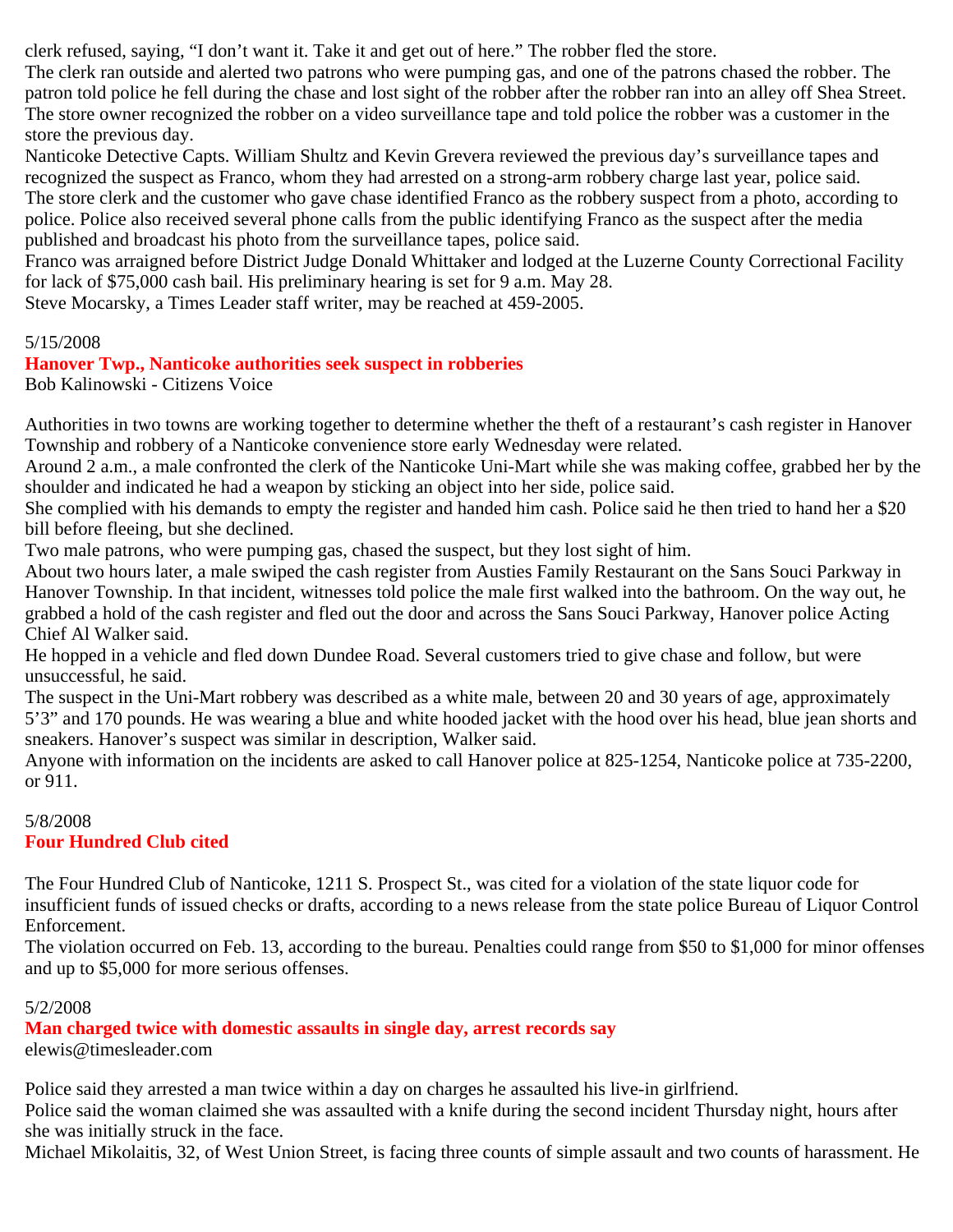is jailed at the Luzerne County Correctional Facility for lack of \$50,000 bail, according to court records. Mikolaitis was initially charged Thursday morning after his girlfriend claimed he struck her in the face during an argument, police said.

He was arrested at his home at about 1 a.m. and released without bail.

Police were summoned to his home at about 7 p.m. Thursday after the woman claimed he cut her arm with a knife, arrest records say.

Police said the woman returned home after shopping with friends. Mikolaitis was home with a friend and playing loud music.

The woman claimed, police said, Mikolaitis had a steak knife in his hand and slashed her arm.

Mikolaitis denied assaulting the woman with the knife, telling police he had been sleeping, arrest records say.

Police said Mikolaitis was not permitted in the home on Thursday after he was initially charged in the morning.

A preliminary hearing is tentatively scheduled for May 8 in Central Court.

# 4/25/2008

**A Nanticoke man was charged Wednesday with stealing items from a home on Church Street in March, police said.**

James M. Hughes, 19, of State Street, was charged with theft and receiving stolen property, police said. He was jailed at the Luzerne County Correctional Facility for lack of \$20,000 bail.

According to the criminal complaint:

A woman who was house sitting the Church Street residence invited Hughes and other people to the home on March 8. The woman noticed a television missing and found it in a vehicle that was linked to Hughes.

Hughes was asked to leave the home and was given a ride to his residence. He removed a bag filled with items from the vehicle's trunk.

The woman noticed numerous DVDs and jewelry missing from the home. When she inquired about the missing items, Hughes returned the DVDs and jewelry the next day, the criminal complaint says.

A preliminary hearing is tentatively scheduled for May 1 in Central Court.

# 4/22/2008

**A man was charged Monday with allegedly assaulting his girlfriend in her West Union Street home.**

Rey Rivera, 41, was charged with simple assault and harassment after his girlfriend, Luz Lopez, alleged he choked her in her residence early Monday morning, police said.

A preliminary hearing is tentatively scheduled for April 30 in Central Court.

# 4/19/2008

# **Armed robber sentenced to more than seven years in prison**

A Kingston man convicted in the armed robbery of a Nanticoke Uni-Mart convenience store was sentenced Friday to more than seven years in a federal prison.

Michael Johnson, 28, formerly of Philadelphia, walked up to the store counter on May 10, 2007, with a 30-cent pack of gum. He drew a .22-caliber pistol, demanded money from the clerk and made off with more than \$130.

Johnson was arrested in July in a traffic stop in Hanover Township. Police found the loaded gun in the car and Johnson later admitted to the robbery.

U.S. District Court Judge William J. Nealon ordered Johnson serve three years of probation after his 87 months in jail. He must also pay the stolen money back to the store.

# 4/17/2008

# **Three jailed in home invasion**

**Men allegedly threatened two women with pellet guns.**

elewis@timesleader.com

Three men were charged Wednesday with forcing their way into a city home armed with what turned out to be pellet guns, police said.

Police said Michael A. Ewell, 19, Jerome A. Tucker, 20, both from Apollo Circle, Nanticoke, and Jamil D. Tucker, 21,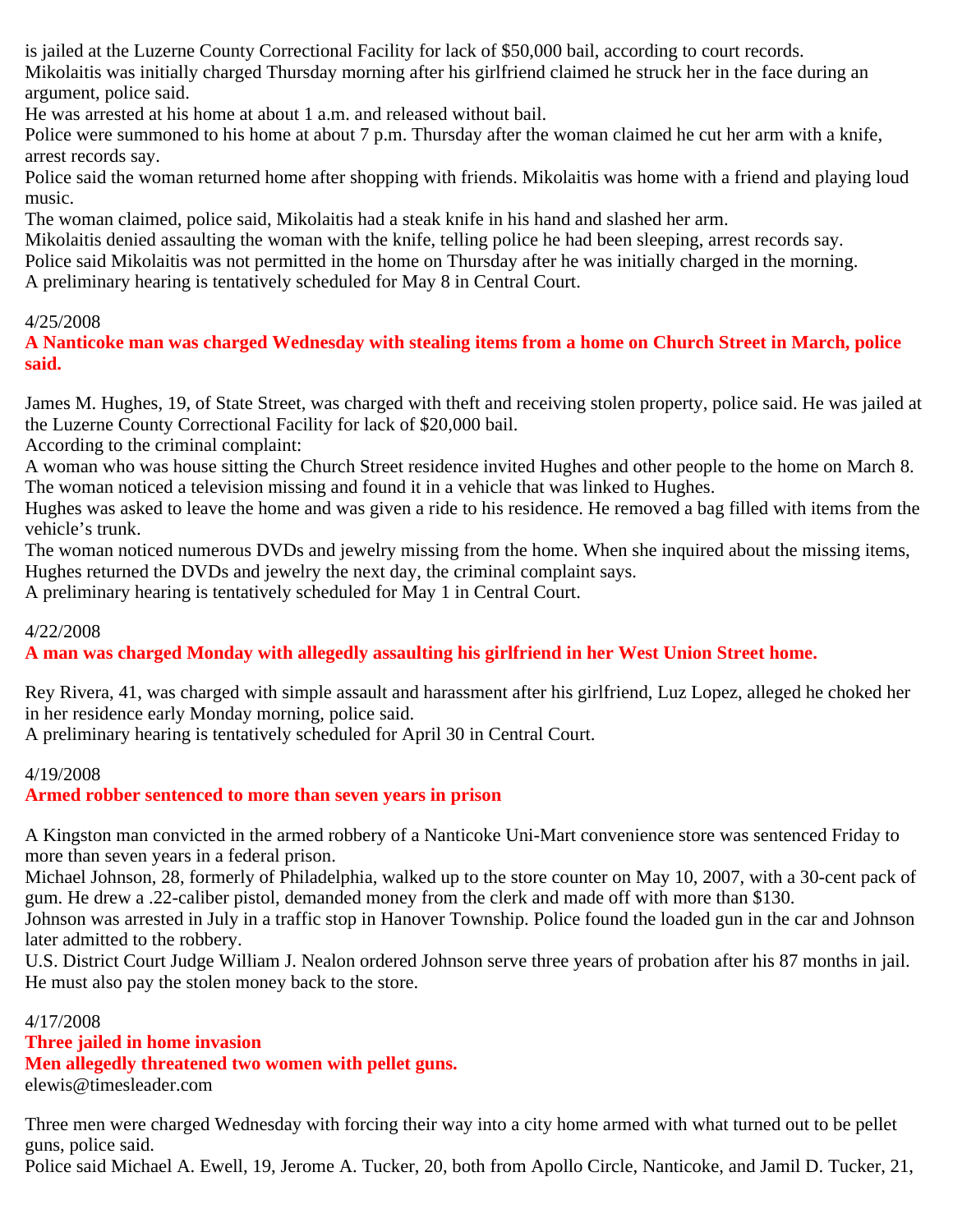of South Atherton Avenue, Kingston, forced their way into a home on West Church Street at about 10:30 Tuesday night. They used the pellet guns to threaten two women who believed the guns were real, police said.

Police said they recovered the pellet guns from a Chevrolet Malibu the men allegedly used to drive to the home. They were arrested at the Apollo Circle apartment shared by Ewell and Jerome Tucker, police said.

The three men were charged with two counts each of burglary and stalking, and one count each of criminal trespass, possession instruments of crime, terroristic threats and reckless endangerment. They were jailed at the Luzerne County Correctional Facility for lack of \$25,000 bail each.

According to the criminal complaints:

Bonnie and Amanda Lorah told police several armed men forced their way inside their West Church Street residence as they attempted to lock the front door. The women claimed Jerome and his brother, Jamil, threatened them while waving what they thought were real handguns.

Amanda claimed Jerome and Jamil were saying, "You're going to get it," and "Let's pop off what's good," the criminal complaints say.

The suspects fled the residence before police arrived.

The Tuckers' brother, Eric Tucker, told police Jerome drove to the West Church Street residence because he wanted to fight Scott Lorah following an earlier dispute. Eric Tucker, who wasn't charged, waited in the vehicle and watched Jerome, Jamil and Ewell force their way inside while armed with the pellet guns, the criminal complaint says. No injuries were reported.

Preliminary hearings are tentatively scheduled for April 24 in Central Court.

#### 4/11/2008

# **Court clears magistrate**

hruckno@citizensvoice.com

Magisterial District Judge Donald Whittaker of Nanticoke was cleared of all misconduct allegations Thursday after the Pennsylvania Court of Judicial Discipline dismissed complaints against him.

The majority opinion, written by Judge William D. Bucci, was handed down late Thursday afternoon. The court ruled there was insufficient evidence that Whittaker was unprofessional and discourteous, and that his employment with the Newport Township Fire Department did not violate a provision preventing him from holding other public positions. "I'm elated," said Whittaker, who declined to elaborate on the decision.

Whittaker's former colleague, Maryann Kearney, filed a complaint against the judge in April 2007. She claimed he repeatedly used embarrassing, inappropriate and offensive language in her presence, and that he hurt her already injured shoulder in 2005 during one of those exchanges.

Whittaker faced two counts of misconduct — engaging in conduct which brings the judicial office into disrepute and holding another office or position of profit in government. He was also accused of failing to be patient, dignified and courteous to litigants, witnesses, lawyers and others with whom he dealt, but the conduct board dropped that charge. "We find that the Board did not sustain its burden of establishing by clear and convincing evidence the allegations made by Maryann Kearney," the opinion said.

According to the decision, the court did not find Kearney a credible witness because she waited a year to report the alleged misconduct. Furthermore, the judges were not entirely convinced she was offended by Whittaker's alleged remarks.

The work environment at the Nanticoke City Municipal Building, where Whittaker and Kearney both worked, was very relaxed, according to the decision. Employees frequently told dirty jokes and used off-color language, the court indicated.

Kearney was in charge of the "Birthday Club," in which all the employees would pool their money to buy cards and gifts for their co-workers. The birthday club gave Whittaker four sexually explicit birthday cards, which Kearney picked out and signed. The court concluded she would not have picked out the cards if the two did not have a friendly relationship.

The opinion also addressed Whittaker's employment with the Newport Township Fire Department. The judge did not know his employment violated the Rule of Governing Standards of Conduct of Magisterial District Judges, the Court ruled.

According to the opinion, Whittaker held that job from 2001 until 2006, and reported his income every year to the appropriate agencies. He resigned immediately after learning his employment might be a violation of the standards of conduct.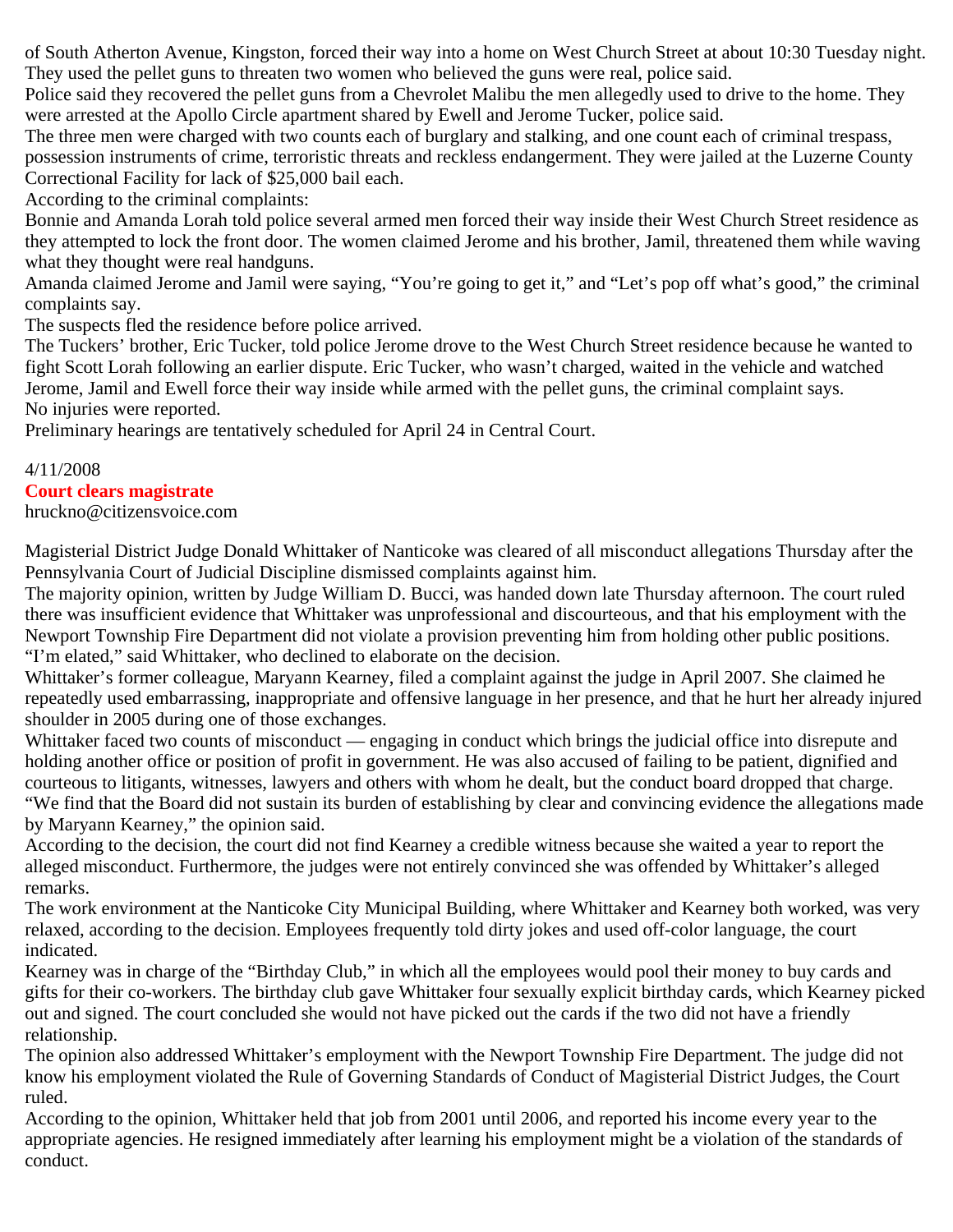The Administrative Office of Pennsylvania Courts never notified Whittaker of the possible violation. He assumed they would have if there had been a problem. Kearney has 10 days to appeal the decision. If she does not, the court will issue an order dismissing the complaint.

# 4/11/2008

# **Breaking News: Police nab Plains Township bank robber 9:30 a.m.**

Bob Kalinowski - Citizens Voice

Police have apprehended the man they say robbed a Plains Township bank on Thursday.

Ivory D. Jarmon, 42, of Plymouth, was nabbed around 4:30 a.m. this morning at a friend's home on Enterprise Street in Nanticoke.

Investigators say Jarmon's girlfriend, Megan Zywotek, identified Jarmon as the robber after she saw his picture on the 11 p.m. television news.

Jarmon is charged with robbery and theft. He got away with \$870 from the M&T Bank on River Street after demanding cash and threatening to have a gun, police said.

Police say Jarmon admitted to the crime, saying he needed money to buy crack cocaine.

Jarmon is jailed at the Luzerne County Correctional Facility in lieu of \$250,000 cash bail.

# 4/7/2008

**Hanover Township man charged with armed robbery**

elewis@timesleader.com

A person of interest in a robbery at a Wilkes-Barre convenient store was charged Monday with an armed robbery at a pharmacy in Nanticoke last month.

Peter E. Naperkowski Jr., 30, of Wyoming Street, Hanover Township, was charged with two counts of robbery and a single count of theft. He was jailed at the Luzerne County Correctional Facility for lack of \$25,000 bail. According to the criminal complaint:

Nanticoke police were summoned to the Rite Aid Pharmacy on East Main Street on March 13 when a man threatened a clerk with a knife while demanding money.

Police learned that Wilkes-Barre police were investigating a robbery at a convenient store on Hazle Street on March 19. The same photo array used by Wilkes-Barre police was shown to a clerk at the Rite Aid Pharmacy, who identified Naperkowski at the suspect, according to the criminal complaint.

Naperkowski hasn't been charged in connection to the robbery in Wilkes-Barre.

A preliminary hearing is tentatively scheduled for April 16 in Central Court.

# 4/6/2008

**A Nanticoke man was charged Thursday with assaulting his girlfriend and fighting with police.**

John Purvin, 47, of West Broad Street, was charged with simple assault, resisting arrest and harassment. He was released on \$3,000 unsecured bail.

According to the criminal complaint:

Police were summoned to the West Broad Street residence at about 10 p.m. Wednesday after Purvin's girlfriend, Erin Fletcher, claimed he punched her in the head.

Fletcher told police they were arguing after Purvin arrived home after drinking at a bar.

Purvin left but returned to the residence where he fought with police.

A preliminary hearing is scheduled for April 10 in Central Court.

# 3/26/2008

**Newport Twp. man arrested for role in robbery, burglary** By Bob Kalinowski - CV

A Newport Township man is facing charges for his role in a robbery plot and burglary at the Getty gas station at 77 N. Market St. in Nanticoke.

Police say Alberto Rios, 20, of 28 John St., Sheatown, and two men conspired to rob the station at gunpoint, but instead burglarized it Monday night after it was closed and stealing the cash register.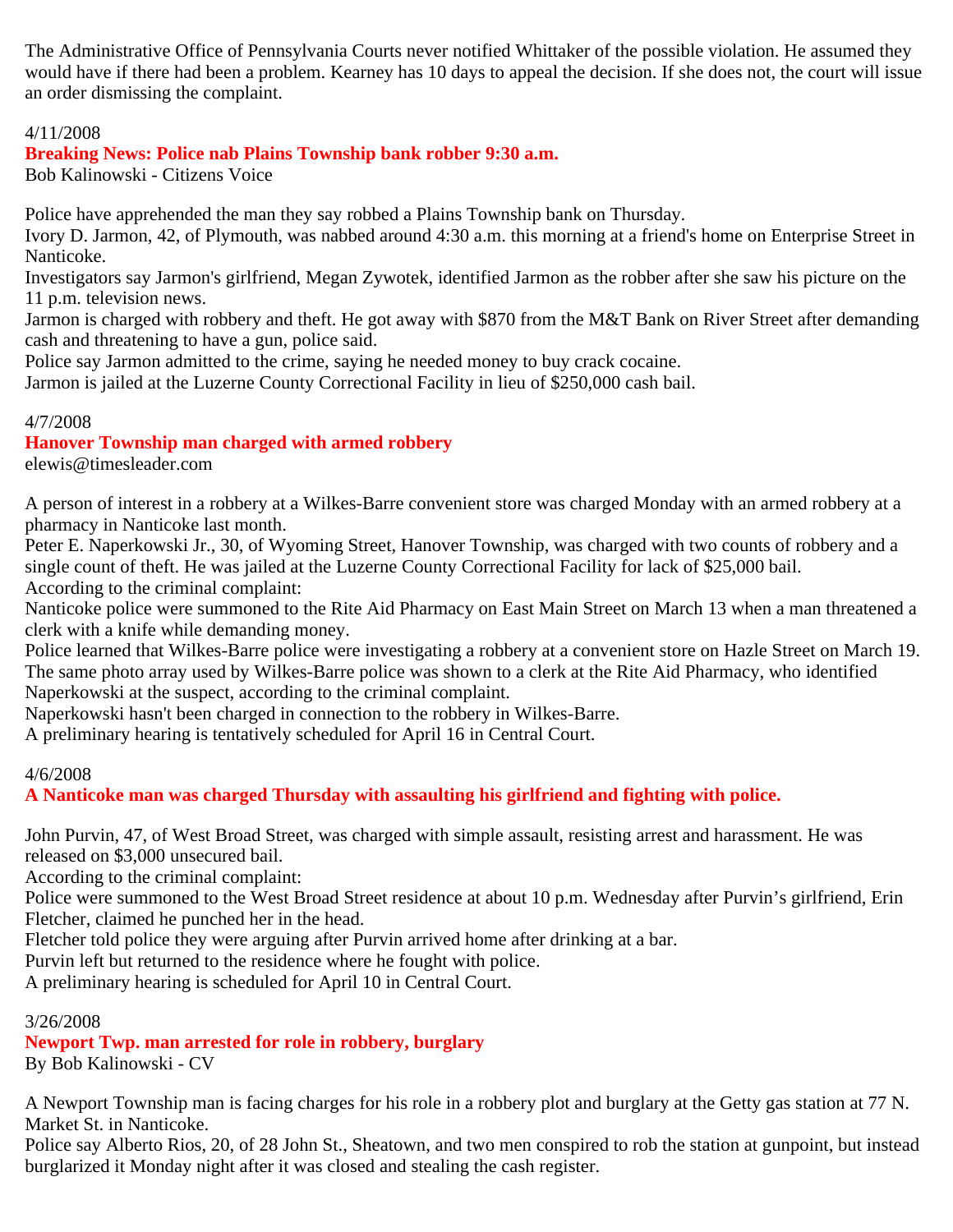The register was taken to Rios' home and pried open. It was empty, police said.

Police said Rios and two accomplices, who have yet to be located, then decided to return to the business in an attempt to open or steal the safe. The trio attempted to open the safe by throwing cinder blocks at it, but their effort failed,

according to arrest papers filed with Magisterial District Judge Donald Whittaker in Nanticoke.

A passerby spotted the men and called police. Investigators say Rios admitted to his role in the crime. Rios said the robbery/burglary plot was hatched to help an acquaintance pay off a drug debt.

Rios was charged with attempted robbery, conspiracy, burglary, theft and criminal mischief. He was jailed in lieu of \$25,000 cash bail.

#### 3/22/2008

# **Plea talks delay hearing in gun shop probe**

By enissley@timesshamrock.com

Talk of possible plea deals for two men accused of shipping restricted paramilitary items from a Nanticoke gun shop to a company tied to Russia's intelligence agency have delayed a preliminary hearing on the charges.

Sergey Korznikov, a native of Moscow, Russia, and Mark Komoroski, co-owner of D&R Sports Center in Nanticoke, face charges related to alleged smuggling of military equipment — including telescopic rifle scopes, binoculars and night-vision optics — into Russia, Kuwait, Germany and Japan in violation of U.S. export laws.

Investigators say that in 2005, D&R sold some of the items to Moscow-based Tactica Ltd., which has been identified as having an affiliation with an elite counterterrorism unit controlled by the Russian Federal Security Service, formerly the KGB, according to reports by The Associated Press.

Korznikov is the owner of Tactica, which he has said was a hunting and military equipment shop in Moscow. A hearing scheduled for Friday may have shed more light on the allegations made by federal investigators. The proceeding was canceled after lawyers for Korznikov and Komoroski indicated they were in discussions with prosecutors about a possible plea deal.

Neither man's attorney, nor Assistant U.S. Attorney William Houser were available for comment Friday. The preliminary hearing was rescheduled for April 18, but prosecutors could file an indictment before then. D&R Sports was searched in November 2006 as part of an investigation by U.S. Treasury officials into a global arms transport network controlled by Russian businessman Victor Bout, according to Associated Press reports.

In January, investigators arrested Korznikov as he vacationed at the Great Wolf Lodge in the Poconos.

He was jailed for three days before posting \$150,000 bail. He had to surrender his passport and cannot leave the country.

Komoroski was arrested in January as well after a raid at the gun shop. He remains free on bail. Both men deny they've broken any laws.

# 3/15/2008

# **City police looking for armed robber**

City police are looking for an armed robber who threatened a clerk at knife point at a Rite-Aid store on East Main Street on Thursday night.

Around 8:40 p.m., a white male wearing a maroon hooded sweatshirt and baseball cap walked into the store and purchased a candy bar, Nanticoke police Detective Capt. William Shultz said.

The robberis described as thin build, about 6-feet tall and in his late teens to early 20s. Anyone with information is asked to contact Nanticoke City police at 735-2200.

# 2/27/2008

**Man charged with sexual assault** elewis@timesleader.com

A man from West Nanticoke was charged with sexually assaulting a woman in Nanticoke on Feb. 9.

James Robert Davis Jr., 30, of Houseman Street, was charged with two counts of aggravated indecent assault and criminal trespass, and a single count of simple assault. He is jailed at the Luzerne County Correctional Facility for lack of \$25,000 bail.

According to the criminal complaint filed by Nanticoke police: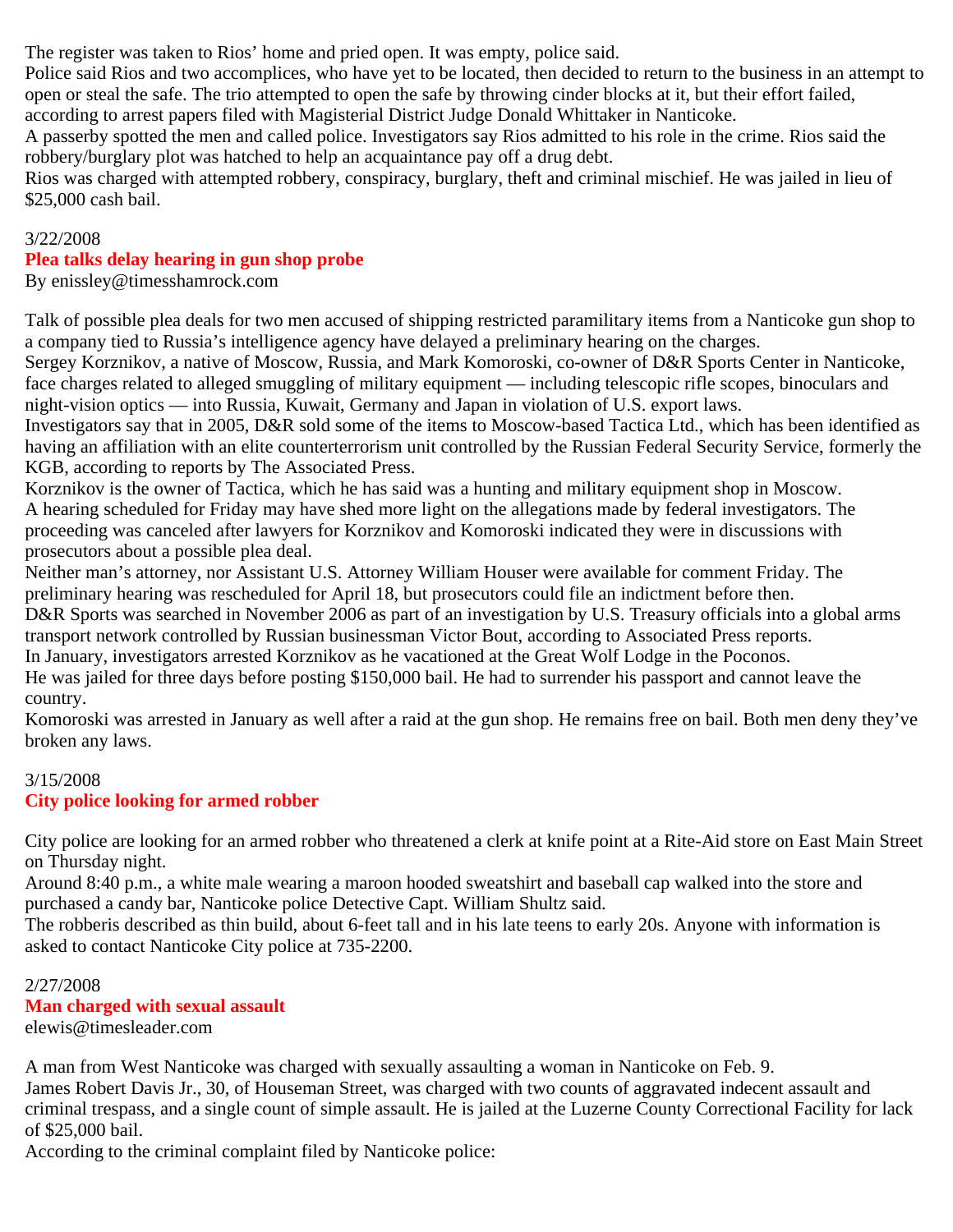A woman claimed Davis knocked on her rear door on Feb. 9. She looked out and didn't see anyone. When she opened the door, Davis forced his way inside and assaulted the woman, the criminal complaint says. A preliminary hearing is scheduled for March 4 in Central Court.

#### 2/26/2008

**Nanticoke police asked to investigate possible thefts at Luzerne County Community College** eskrapits@citizensvoice.com

Nanticoke police were called in Monday to investigate possible thefts at Luzerne County Community College. "The college has requested us to do an extensive investigation on missing money and missing property from the school," Nanticoke Detective Captain William Shultz said.

LCCC President Thomas Leary said college officials contacted police after receiving a report on some missing items belonging to the school.

"We have turned it over to the police, so I am going to allow them to make their investigation, draw their conclusions, and the college will proceed from that point," Leary said.

He did not want to comment on specifics, such as what kind of property was missing and from which department. "I've asked them (Nanticoke police) to thoroughly investigate the matter and I don't want to impede their investigation in any way by commenting on it. I don't think it's fair to them," Leary said.

Previously, college officials staged an internal investigation into \$1,200 missing from the auxiliary fund, which is basically the proceeds from the cafeteria.

It was determined bank deposits had been misplaced. The money was recovered and tighter controls were put in place, according to a statement from college officials.

#### 2/20/2008

**William J. Thomas, 48, of East Main Street, Nanticoke, was charged Tuesday with assaulting his girlfriend during an argument.**

Thomas was charged with simple assault and harassment. He was released on \$5,000 unsecured bail.

According to the criminal complaint: Police were summoned at about 8:20 p.m. Monday to a home on Shea Street, where Tammy Maslowski claimed Thomas assaulted her. Maslowski told police Thomas grabbed her neck and started choking her. She claimed Thomas pushed her and caused her to strike her head against a bathtub, the criminal complaint says.

Thomas claimed Maslowski assaulted him causing a head injury.

A preliminary hearing is scheduled for Feb. 28 in Central Court.

1/29/2008

Marion Williams, of East Main Street, reported someone stole her purse from her home on Saturday.

Five male juveniles were cited with underage drinking offenses after police said they encountered them inside a parked vehicle on West Main Street on Saturday.

Two 15-year-old males and a 13-year-old female were cited with disorderly conduct after police said they were throwing food at passing vehicles on East Church Street on Sunday.

Michael Viggiano, of East Church Street, reported five fishing poles were stolen from his truck while it was parked near his home on Thursday.

Cindy Gulvas, of West South Street, reported jewelry was stolen from her home on Thursday.

1/22/2008

Robert Sabol, of East Union Street, reported Friday that someone stole a stroller, 20 compact discs and a wallet from his car while it was parked near his home.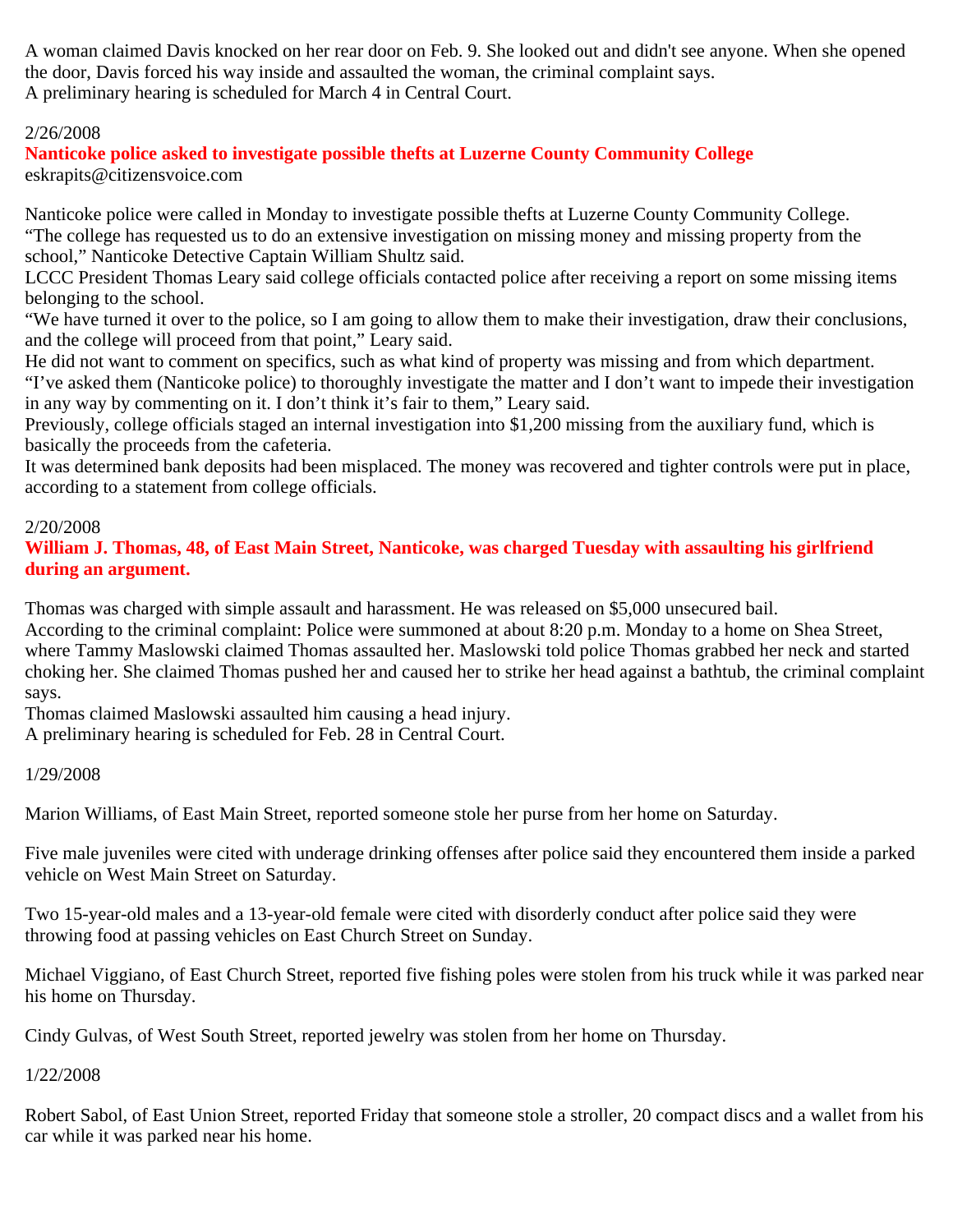Michelle Faux, of Enterprise Street, reported someone stole a GPS unit from her husband's car while it was parked near their home on Friday.

Shirley Levandowski, of West Union Street, reported someone stole a money bag with coupons, a hand tool and money from her car while it was parked near her home on Saturday.

Frank Marshallick, of West Washington Street, reported someone damaged his car with a paint gun on Sunday.

### 1/12/2008

**Nanticoke man gets 10 years for attempting to lure minor**

Nicholas Sohr

A Nanticoke man was sentenced to 10 years in federal prison on Friday for attempting to use the Internet to contact a minor for sex.

The online contact between Jamie Myers, 32, and the minor occurred between May 2007 and July 12, 2007. The conviction followed an investigation by the FBI, Scranton Police Department and the Nanticoke Police Department, according to a statement issued by U.S. Attorney Martin C. Carlson.

### 1/11/2008

## **Russian national arrested in gun shop investigation**

By eskrapits@citizensvoice.com

Federal authorities broke their silence Thursday about a Nanticoke sporting goods dealer facing conspiracy charges, including the revelation his Russian trade partner was also arrested.

The office of Acting U.S. Attorney for the Middle District of Pennsylvania Martin C. Carlson gave official word that Mark Komoroski, co-owner of D&R Sports Center on Fairchild Street, and Sergey Korznikov, a Russian national and principal of Tactica Ltd. in Moscow, were arrested Monday.

The men are charged with conspiring to export military equipment, including rifle scopes, magazines for guns, and face shields from the U.S. to Russia "to be resold to unknown persons," according to a press release.

There were no firearms involved. Komoroski said he has shipped guns to other places in Russia, but never to Korznikov's business, Tactica Ltd., which does not have an import license for firearms.

The release incorrectly identifies Komoroski as a Russian national.

"I was born and raised in Nanticoke. I've been to Russia one time to visit. That was it," Komoroski said.

Heidi Havens, spokeswoman for the U.S. Attorney for the Middle District, confirmed the two men were arrested but not indicted.

Komoroski was freed on \$50,000 bail Monday. Korznikov was released from prison on \$150,000 bail Thursday, Komoroski said.

Federal agencies, including the U.S. Department of Immigration and Customs Enforcement and the U.S. Attorney's office, have been tight-lipped about the ongoing investigation, refusing to comment.

Other agencies participating in the investigation are the Internal Revenue Service Criminal Investigations Unit; the Bureau of Alcohol, Tobacco, Firearms and Explosives; the U.S. Postal Inspection Service and the U.S. Department of Commerce.

All papers pertaining to the case are sealed, Havens said.

Komoroski maintains he and Korznikov are innocent.

"They jumped the gun because Sergey was staying in the United States," Komoroski said.

Korznikov is vacationing in the U.S. with his family, Komoroski said. He said the Korznikovs stayed in New York City over Christmas, then came to spend a day with the Komoroski family after the holiday. The Korznikovs were finishing their vacation at a Poconos resort, the Great Wolf Lodge in Monroe County, at the time of his arrest.

"It was just not fair, coming in from a family vacation," Komoroski said. "They took a good person — an innocent person — a good human being with a good family, and turned him into nothing more than a villain."

Tactica Ltd. sells brand-name hunting equipment, such as range finders, night vision equipment, binoculars and clothing.

Komoroski said he has obtained required licenses for everything he ships. A sampling of his export licenses from the U.S. Department of Commerce show he was cleared to send items, including ballistic face shields, helmets and optical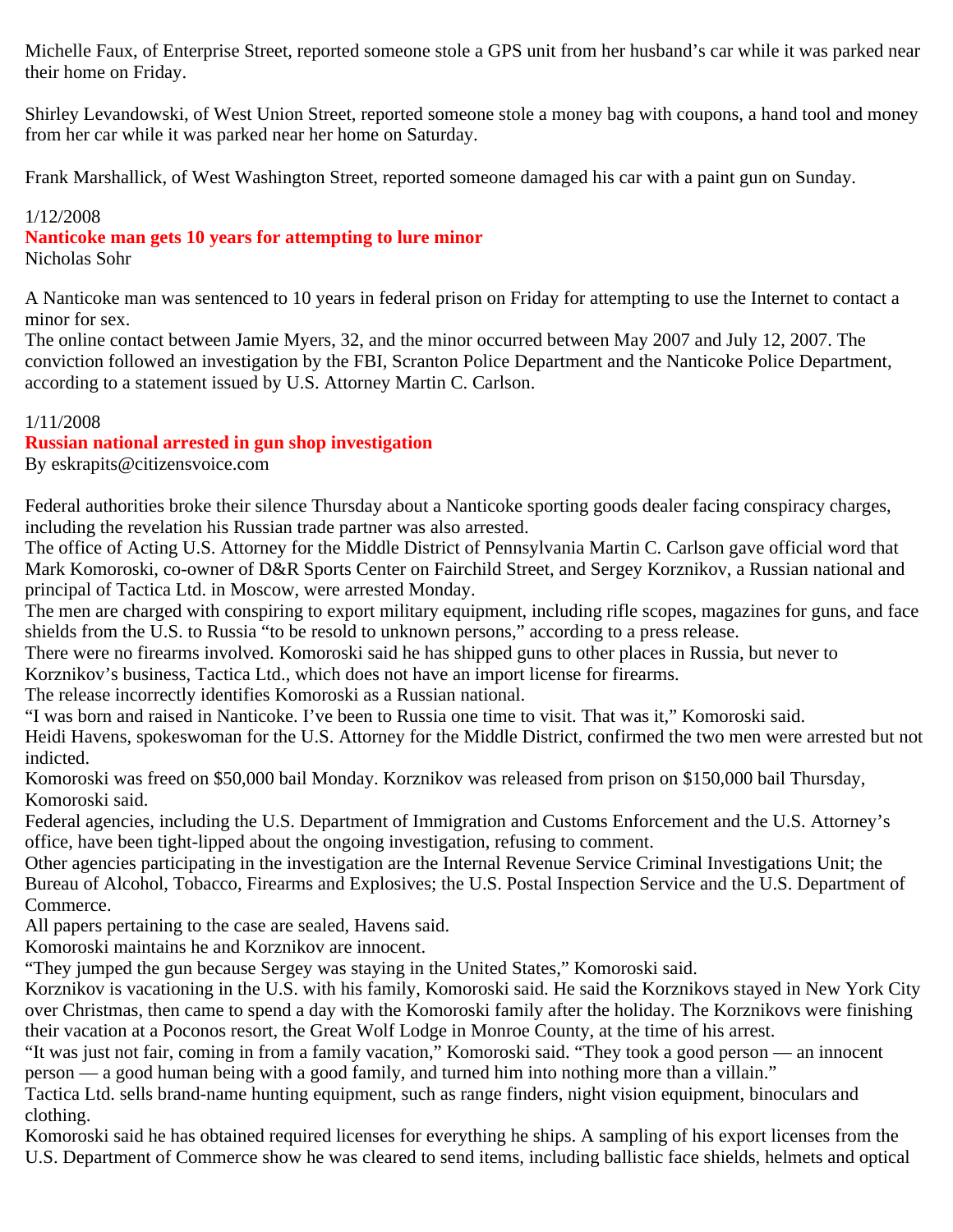scopes for rifles to Tactica Ltd.

All manufacturers of defense articles, as well as exporters of the items, have to register with the Department of State, said Pat Peterson, spokeswoman for the U.S. Bureau of Political and Military Affairs. Once registered, they can get permanent or temporary export licenses.

To obtain a license, there are five different types of forms to fill out, Department of State spokeswoman Nicole Thompson said. These are submitted to the State Department's Directorate of Defense Trade Controls.

The forms are reviewed, and, "either you are granted a license or not, and from there you are able to export weapons under the parameters of the license you are granted," Thompson said.

The Department of Commerce Bureau of Industry and Security issues export licenses for items not designed for military use, such as certain kinds of hunting equipment.

But anything listed under Category One of the United States Munitions List must go through the U.S. Department of State Political-Military Affairs bureau of the Directorate of Defense Trade Controls, Peterson said.

The list includes non-automatic, semi-automatic and automatic firearms to .50 caliber inclusive, combat shotguns, rifle scopes manufactured to military specifications and silencers.

### 1/10/2008

### **Jason Anthony Bovee, 23, of East State Street, Nanticoke, was arrested early Tuesday morning in connection to breaking into his ex-girlfriend's residence and assaulting her boyfriend.**

Bovee was charged with three counts of simple assault, and one count each of resisting arrest and criminal trespass. According to the criminal complaint, Jessica Luke told police Bovee forced his way inside her residence on East Noble Street and assaulted her boyfriend, Michael Malast, at about 5:35 a.m.

Malast and Bovee fought until they were separated by police.

Bovee also struggled with police, pushing an officer into a closet door, the criminal complaint says.

Two officers sustained minor injuries.

A preliminary hearing is scheduled for Jan. 16 in Central Court, Wilkes-Barre.

### 1/10/2008

## **Gun shop owner says overseas gun sales were legit**

By eskrapits@citizensvoice.com

A Nanticoke sporting goods dealer maintains his innocence on federal charges relating to overseas sales of firearms and accessories.

D&R Sports Center on Fairchild Street, which Mark Komoroski co-owns with two family members, has been under investigation by U.S. Immigration and Customs Enforcement since November 2006.

The federal agency alleges D&R illegally sold and shipped restricted items — rifles and accessories such as optics — to countries including Russia, without required export licenses.

Komoroski said the allegations are false. He said he always complies with federal regulations.

"I have every documentation and every license," he said. "Our government gave me full authorization to send everything out of this country, and I have the full documentation to prove it."

Agents from U.S. Immigration and Customs Enforcement arrested Komoroski Monday and charged him with one count of conspiracy relating to exporting materials outside the country. He is free on \$50,000 bail. If convicted, he could serve a maximum of five years in prison.

"Mr. Komoroski has denied the allegations," his attorney Frank Nocito would only say when contacted Wednesday. The conspiracy charge is related to Komoroski's customer Sergey Korznikov, the principal of Tactica Ltd. The Moscow-based company sells rifle optics, binoculars, boots, backpacks and other hunting and paramilitary equipment — but no firearms.

Komoroski questioned why federal authorities would grant him permission to do business with the Russian company if there was something illegal going on.

"The licenses are 100 percent legit. I received one today for (Korznikov)," Komoroski said Tuesday. "That's what's sort of amazing. They keep sending me licenses to send stuff to this person, then they arrest me for sending it to him." Komoroski has not been indicted. His next scheduled court date is a preliminary examination Jan. 23 in Scranton. The

federal government could request a continuance at that time for the purpose of seeking an indictment.

Komoroski doesn't know what will happen next, but said D&R is staying open and will continue sending items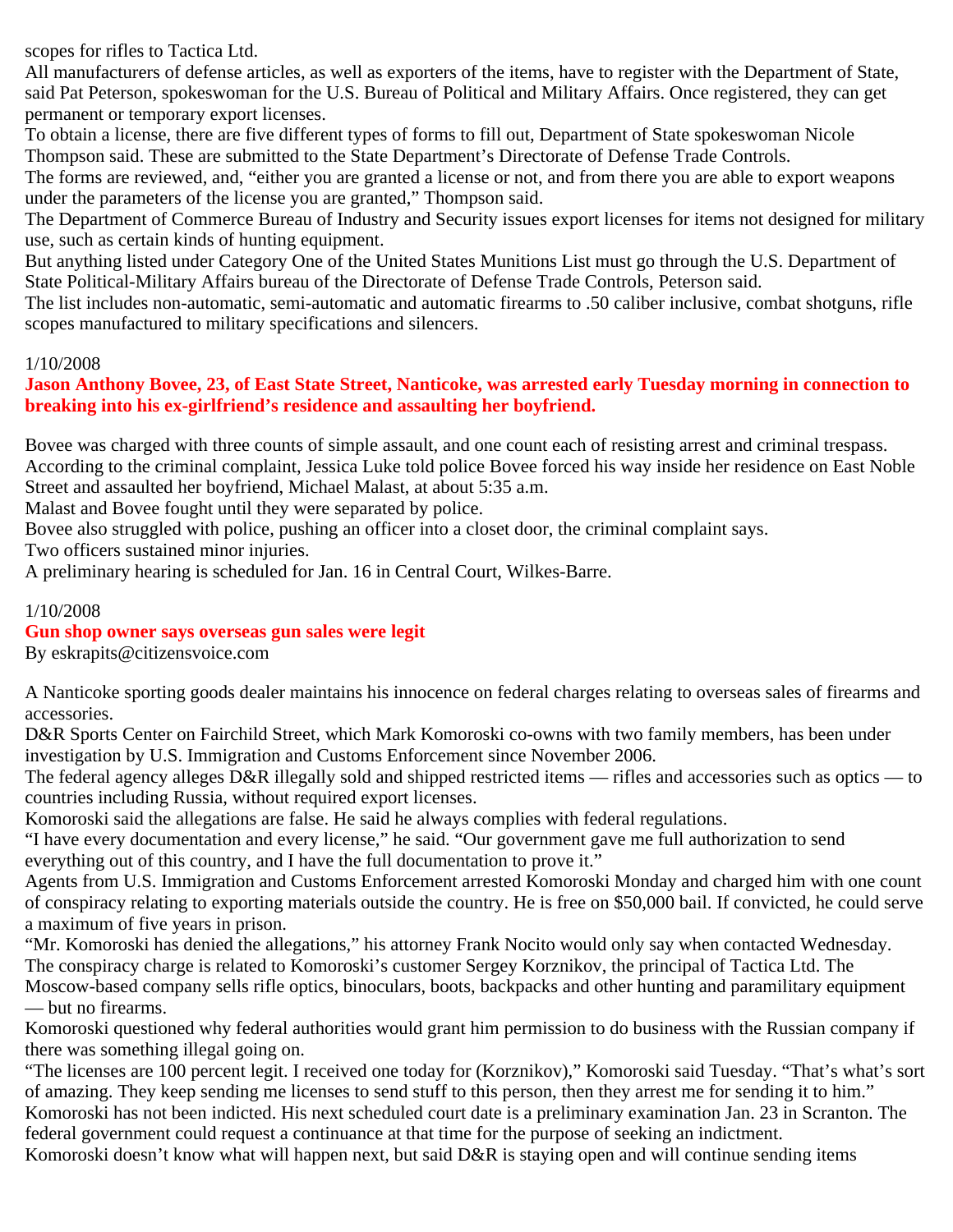overseas.

"We've got a lot of licenses in the system. We might have 40 pending licenses to ship merchandise all over the world," he said.

James Conmy, staff writer, contributed to this report.

#### 1/9/2008 **Gun shop owner arrested by feds** By eskrapits@citizensvoice.com

A handwritten sign on the front door of D&R Sports Center on Monday stated the business would be closed for the day. It was an emergency situation: one of the store's owners, Mark Komoroski, was arrested on conspiracy charges stemming from a federal investigation ongoing since 2006.

The U.S. Immigrations and Customs Enforcement agency, a branch of the Department of Homeland Security, is trying to determine whether D&R was involved in illegal sales of paramilitary items overseas, or was conducting business with people and companies linked to illegal arms sales.

Komoroski, who co-owns D&R Sports Center at 620 Fairchild St. in Nanticoke and at 2989 Columbia Blvd. in Bloomsburg with his brother and father, handles international orders. He called his arrest "very surprising."

"They questioned me, and when they told me the charges, I said, 'You're arresting me for something that didn't happen," he said. "They said everything would be straightened out."

Komoroski said he willingly went to state police barracks in Wyoming to talk with Immigrations and Customs Enforcement agents.

"It wasn't a real big deal. I cooperated fully with them for about an hour," he said.

He was freed on bail after conspiracy charges were filed with a federal judge in Scranton. Komoroski's attorney, Frank Nocito, was present.

"It happened so fast, and I was out of there almost in 20 minutes," Komoroski said.

D&R has been under federal investigation since November 2006, when agents from the Immigrations and Customs Enforcement and Bureau of Alcohol, Tobacco, Firearms and Explosives applied for a search warrant in U.S. District Court in Scranton.

Federal agents collected wire transfer, shipping records and other documents from D&R on Nov. 8, 2006. Agents returned to the store Monday for further documentation, Komoroski said.

In the application for the search warrant, agents allege Komoroski used D&R to "illegally transfer sensitive, nationalsecurity controlled items to the Russian Federation (Russia). Kuwait, Germany and Japan without the required export licenses." The items included night-vision optics, firearms and accessories.

D&R is properly licensed by the U.S. government to send firearms and accessories to Pakistan, Norway, Japan, Kuwait — anywhere except prohibited Middle Eastern countries, Komoroski said.

"We never wanted to get involved with the Middle East countries. Never have, never will," he said.

The application also alleged Komoroski conducted business with individuals with whom the government does not allow transactions due to risk of involvement with narcotics, crimes against humanity, war crimes or terrorism.

These included sales to companies tied to Russian arms trafficker Victor Bout, who the government identified as providing weapons to the Taliban, Liberian dictator Charles Taylor and rebel groups in Rwanda, and sales to heroin trafficker Ibrahim Haji.

Komoroski called them "fictional characters" whose names the federal agencies pulled off the Internet.

Komoroski believes the federal conspiracy charges pertain to his longtime business involvement with Sergey

Korznikov, the principal of Moscow-based Tactica Ltd.

Only there was no conspiracy, Komoroski stressed.

Tactica is a legitimate company that sells optics and other firearm and hunting supplies, but no guns. D&R is licensed to send helmets, rifle optics, scopes, face shields and other military items to Russia — in fact, he just got clearance to send bulletproof vests for the Moscow police department, Komoroski said.

## 1/8/2008

# **Nanticoke police looking for man who robbed store**

Bob Kalinowski -Citizens Voice

Nanticoke police are investigating an armed robbery that occurred Sunday at the Uni-Mart store at 18 N. Market St.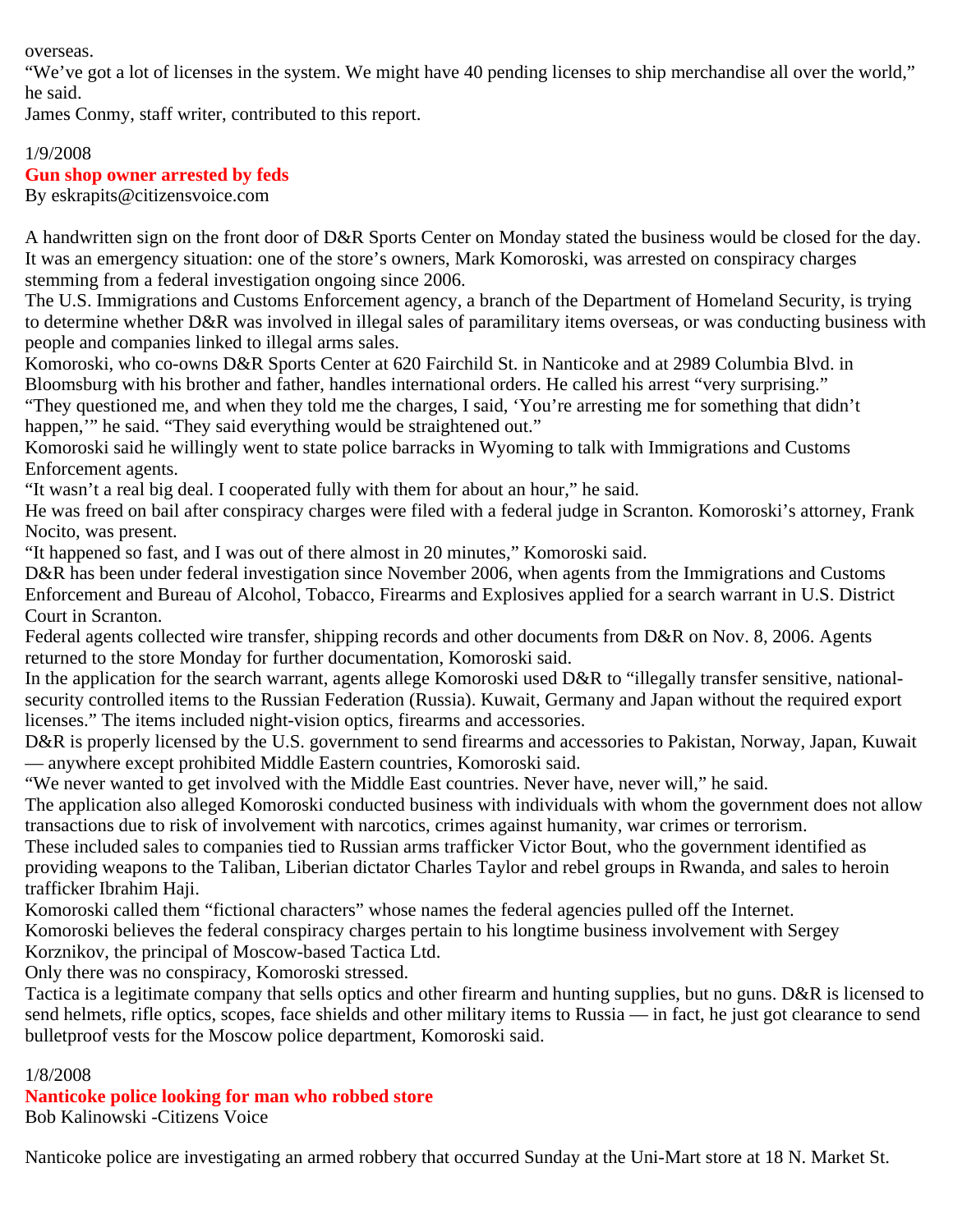Police said the suspect walked in the store just before 6 p.m., pointed a semi-automatic pistol at a female clerk and demanded money.

The suspect obtained an unknown amount of cash, including a hand full of quarters, and ordered the clerk to the ground, the employee told police.

He then allegedly tucked the gun in his waistband and fled on foot.

The suspect is described as a white male about 5-feet, 8-inches tall. He was wearing a dark blue hooded sweatshirt or jacket with a hood over his head and a multi-colored handkerchief around his face. He was wearing dark blue jeans, tan work boots and black gloves.

Anyone with information is asked to call Nanticoke police at 735-2200.

## 1/5/2008

**2 views of Whittaker's behavior emerge**

**State reviews allegations that district judge made sexually offensive remarks.**

By Terrie Morgan-Beseckertmorgan@timesleader.com Law & Order Reporter

HARRISBURG – To Maryann Kearney, District Judge Donald Whittaker was a foul-mouth sexist who humiliated her with vulgar language and crude sexual remarks.

But other workers at the Nanticoke municipal building say Whittaker was merely a jokester who joined fellow employees in engaging in light-hearted, sexually tinged banter that was common within the office.

The widely differing portraits of the Nanticoke magistrate emerged Thursday during a hearing before a state disciplinary board that will decide whether the longtime jurist should be sanctioned for behavior he allegedly exhibited outside the courtroom.

The Judicial Conduct Board in May charged Whittaker, 48, of Newport Township, with violating the code of judicial conduct by bringing disrepute to his office.

The complaint was based on allegations made by Kearney, who claimed Whittaker made several sexually explicit comments to her and other females in 2005. Kearney, an employee of the Wyoming Valley Sanitary Authority, had an office in the municipal building.

The board's attorney, Chief Counsel Joseph Massa Jr., called four witnesses before a three-judge panel of the state's Court of Judicial Discipline.

At times, the four-hour hearing focused more on Kearney's behavior than Whittaker's as Al Flora Jr., one of Whittaker's attorneys, attacked Kearney's credibility.

Several witnesses for Whittaker, who has been in office since 1994, testified Kearney was known to have a foul mouth herself. They also claimed she gave Whittaker sexually explicit birthday cards she had purchased as part of the "Birthday Club," a group of employees who chipped in money to buy cards and birthday cakes for co-workers. It was all part of a light-hearted, friendly atmosphere the employees said permeated the various offices within the municipal building. That changed drastically after Kearney filed her complaint in August 2005, they said.

The board's complaint was based on three incidents:

• Jan. 24, 2005 – Kearney claimed Whittaker approached her after she used the restroom and asked her in front of several people if she "had a hard time getting it out" and if she "needed a pencil to work it out."

• Jan. 26, 2005 – Kearney was speaking with Patricia Zendarski, a records clerk for the city, when she claimed Whittaker put his hands on her shoulders and forcibly twisted her neck. Kearney, who had just had shoulder surgery, claims she said told Whittaker to stop because he was hurting her.

Zendarski, the board's other key witness, testified Whittaker, using a vulgar term, then asked Kearney how she performed oral sex on her husband. Kearney conceded during her testimony that she did not hear that comment, however.

• May 6, 2005 – Kearney said Whittaker was standing near the lunch room when she heard several women comment that Whittaker looked nice. He then allegedly referred to the women by a vulgar slang term for female genitalia. Questioned by Flora, Kearney acknowledged she did not physically see Whittaker or any of the women. She said she recognized Whittaker by his voice, and is certain he made the comment.

That testimony was rebutted by Whittaker and five current or former female employees he called to testify. All five women said they never heard Whittaker use the term in question.

In his testimony Thursday, Whittaker also denied ever making the "pencil" comment to Kearney, or that he made the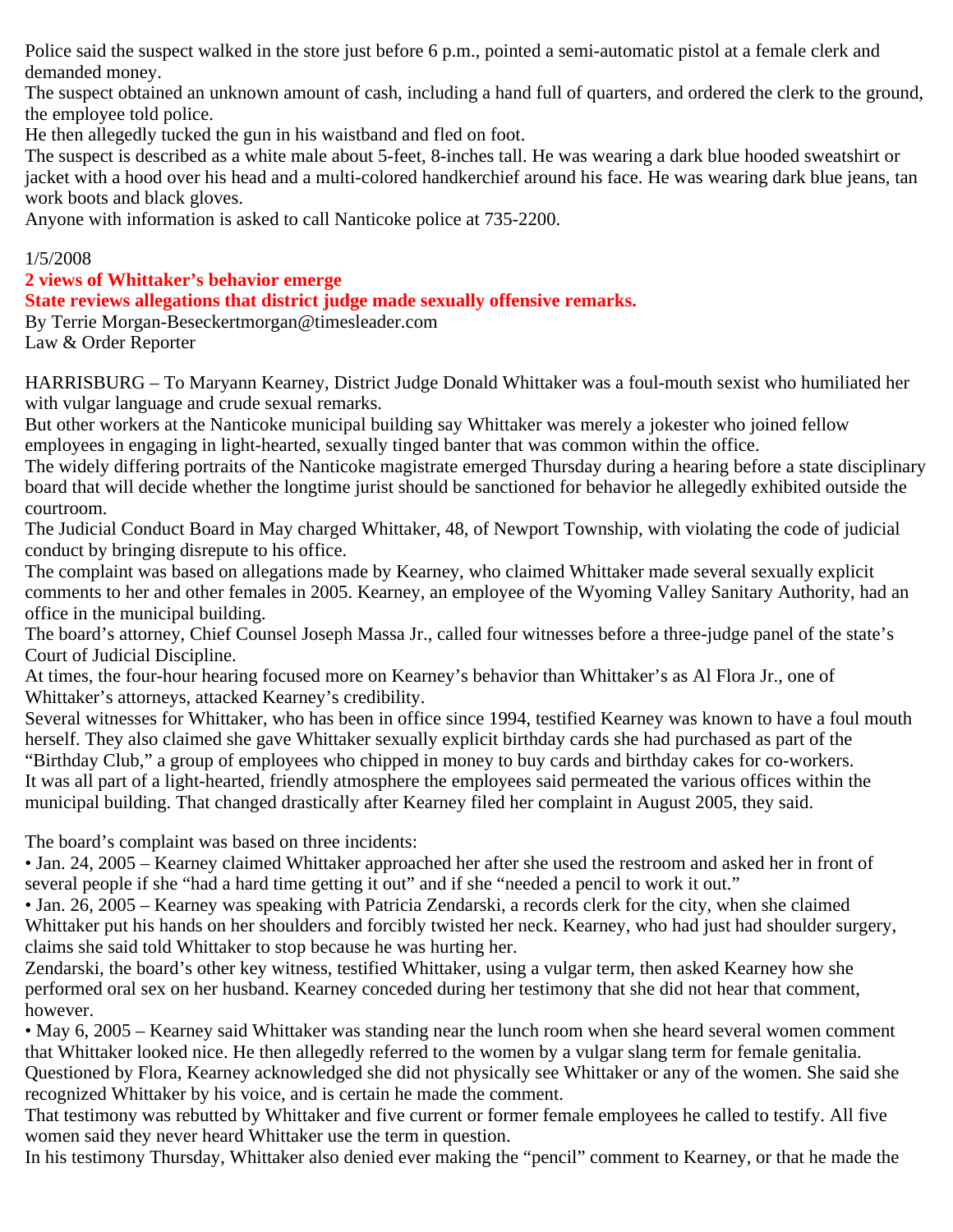comment regarding oral sex. Whittaker did admit he put his hand on Kearney's shoulder in the Jan.26 incident, but insisted it was a light touch that lasted "three seconds."

Flora also questioned if the complaint was politically motivated because Whittaker was seeking re-election that year. Kearney, whose daughter is married to state Rep. John Yudichak, D-Nanticoke, denied politics played a role. Whittaker is also accused of violating a separate rule that bars judges from having outside employment within their districts. Whittaker admitted he was employed as a fire truck driver for Newport Township, but maintains he was unaware he was violating the rule.

The panel, which consisted of judges William Lamb, William Bucci and John Musmano, took the case under advisement and will issue a decision after the submission of legal briefs by attorneys for both sides.

If the panel determines Whittaker violated conduct rules, a second hearing to determine the punishment will be held. The severity of the punishment can range from a reprimand to removal from office.

#### **2007**

#### 12/27/2007

#### **Man charged with witness harassment**

**Brother of suspect is accused of calling 15-year-old girl a 'snitch.'**

elewis@timesleader.com

A Glen Lyon man was charged with harassing a witness in a drug and kidnapping case as the witness was leaving a hearing.

Kevin Mayewski, 18, was charged Monday with two counts of stalking and a single count of retaliation against a witness. He was arraigned by District Judge Joseph Zola in Hazleton and remained jailed Wednesday at the county correctional facility for lack of \$20,000 bail.

Nanticoke Police Capt. William Shultz said Mayewski harassed the witness, a 15-year old girl, as she was leaving Central Court with Assistant District Attorney Tim Doherty. The girl also claimed Mayewski harassed her while she was in school at Greater Nanticoke Area, Shultz said.

"When the witness was leaving Central Court with Tim Doherty … the witness was confronted by the defendant who made various comments to her," Shultz said.

The girl was allegedly harassed at Central Court on Dec. 18 after she testified during the preliminary hearing for Mayewski's brother, Norman Mayewski.

Doherty prosecuted Norman Mayewski at the hearing that was attended by his family, including Kevin Mayewski. "Right after the hearing, we were walking out when (Kevin) called her a snitch; he repeatedly called her a snitch," Doherty said. "He knew who I was since I had prosecuted the brother."

Shultz and county Det. Lt. Deborah Parker investigated the alleged harassment against the girl.

Norman Mayewski, 23, of East Main Street, Nanticoke, and Kevin Mayewski were charged by Nanticoke police in October as a result of an undercover drug investigation.

According to the criminal complaints:

Norman Mayewski sold crack and heroin to an informant and was found in possession of anabolic steroids during a search at his home. When police stopped his car to arrest him on Oct. 22, Norman Mayewski gave the girl – a passenger in his car – an altered soda can that contained crack, the criminal complaints state.

Kevin Mayewski was charged with possession of a controlled substance and prohibited offensive weapons. Police said Kevin had a bag of marijuana and a sawed-off shotgun inside the East Main Street home. He waived charges to county court during a preliminary hearing in Central Court on Dec. 18.

While Norman Mayewski was out on bail, police arrested him on Nov. 23 in connection to kidnapping and assaulting the girl.

The girl testified that she was forced into a car by Norman Mayewski and assaulted.

A preliminary hearing for Kevin Mayewski on charges he harassed the girl is scheduled for Jan. 2 at Central Court.

### 12/19/2007

**Lawyers clash over testimony from teen**

**Preliminary hearing for man facing kidnap and drug charges includes flare-up.**

elewis@timesleader.com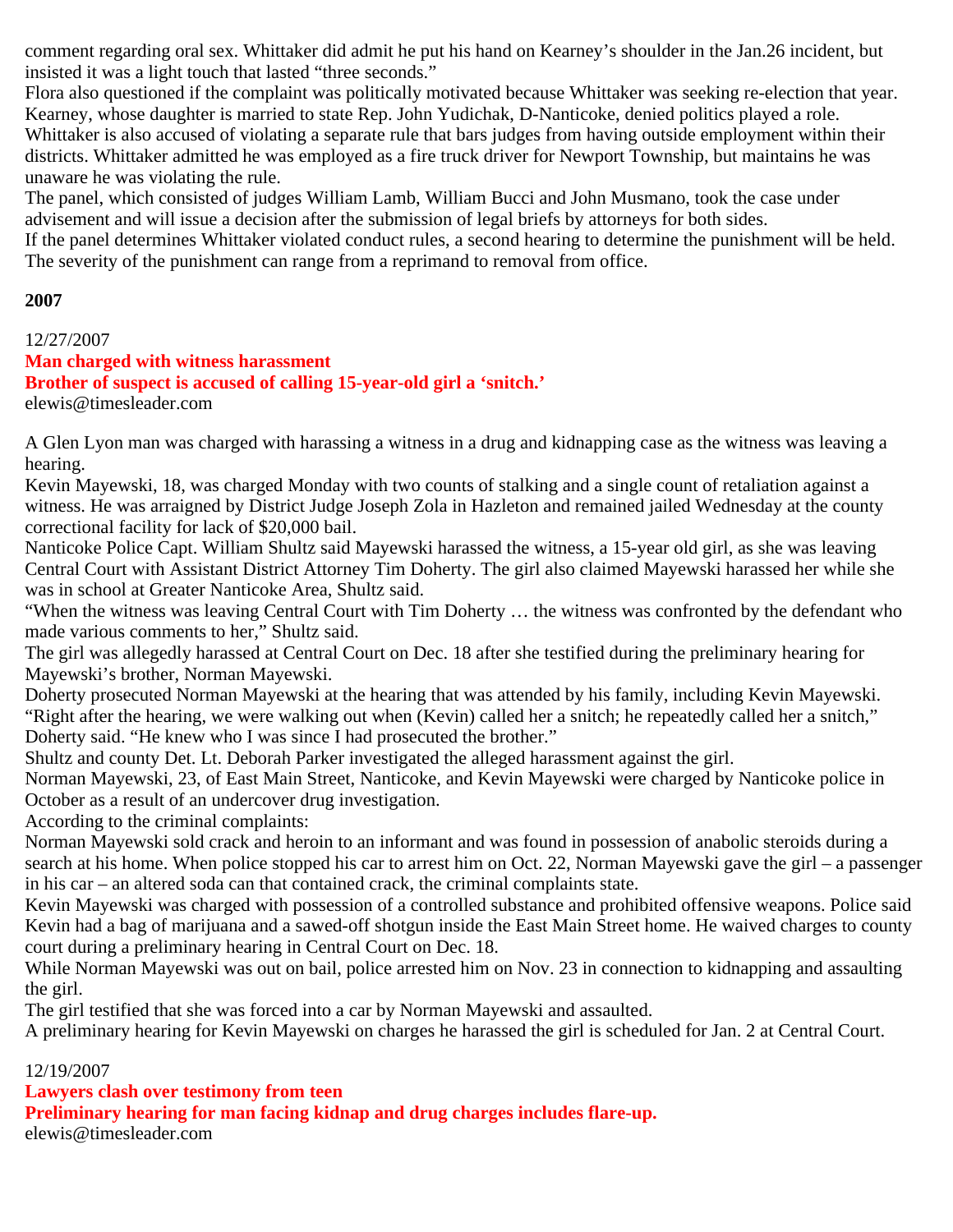Opposing attorneys got into a heated exchange during Tuesday's preliminary hearing for a Nanticoke man charged with kidnapping a teen girl and selling illicit drugs to a police informant.

Attorney Joseph Sklarosky Sr. challenged the credibility of the 15-year-old after she admitted to lying to police about concerns her boyfriend, Norman W. Mayewski, would kill her.

The hearing for Mayewski, 23, of East Main Street, was held in Central Court before District Judge Andrew Barilla Jr. Sklarosky introduced statements the girl made while seeking a protection-from-abuse order against Mayewski, rasing a protest from Luzerne County Assistant District Attorney Tim Doherty.

Doherty objected to using the PFA. That's when the two attorneys began arguing, with Sklarosky asking Doherty from which law school he graduated.

Barilla settled the dispute between the lawyers by asking the girl if she ever felt threatened by Mayewski.

When she said no, Barilla dismissed a single count of terroristic threats against Mayewski.

But, Mayewski is still headed for county court. Barilla ordered him to court on charges of kidnapping, retaliation against a witness, simple assault, stalking, three counts of possession of a controlled substance and two counts of possession with intent to deliver a controlled substance.

Nanticoke police Sgt. Joseph Guydosh testified he used an informant to buy crack from Mayewski on April 13, and three bags of heroin and crack from Mayewski on June 6.

When police stopped Mayewski's car on Oct. 22 on East Broad Street, Mayewski gave his 15-year-old girlfriend a soda can containing crack. The girl testified she knew crack was inside the can when police stopped the car.

"He told me to take the can and I put it in my book bag. I didn't want him to get in trouble," the girl testified. After Mayewski was arrested, Guydosh said authorities searched his home, where they allegedly found steroids in a lock box, a video surveillance system and drug paraphernalia used to package illicit drugs.

The girl testified Mayewski called her and she agreed to meet him outside her home on Nov. 23. When the teen went outside, Mayewski assaulted her and forced her into his car, she claimed.

According to her testimony, Mayewski drove her to an area beneath the West Nanticoke-Nanticoke Bridge where he assaulted her a second time. He then drove to Interstate 81 where he threatened to harm himself, then drove to a relative's home in Nanticoke, where the girl said she escaped.

The girl said she suffered injuries to her head, eyes and upper body.

Mayewski remains jailed at the county correctional facility for lack of \$250,000 bail.

### 12/6/2007

## **Two men charged in Nanticoke home invasion waive hearing**

Edward Lewis - Times Leader

Two men from New York City waived their right to a preliminary hearing in Central Court Thursday in connection to an armed home invasion in Nanticoke two months ago.

Nanticoke police alleged Ronald Braxton, 26, Reuben O'Neal, 23, both from Brooklyn, and Levi Howard, 34, of Upper Darby, forced their way inside a home on West Main Street on Oct. 17.

Police said in arrest papers that the three men planned the robbery while in Brooklyn when they were told by another person that the home was a drug house, and that there was \$200,000 hidden in a floor.

Police allege the three men forced their way inside the home armed with guns, and held several people against their will. O'Neal fled when he saw police approach the home. He was arrested after a short foot chase.

Braxton and Howard drove back to Brooklyn only to return later that night to pick up O'Neal, who they didn't know was in police custody.

Braxton and Howard were arrested when police saw them driving in Nanticoke.

Braxton waived three counts each of criminal attempt to commit theft, criminal conspiracy to commit theft, criminal conspiracy and two counts of robbery to Luzerne County Court of Common Pleas.

O'Neal waived two counts each of robbery and criminal conspiracy, and one count each of burglary and criminal trespass to the court of common pleas.

A preliminary hearing for Howard on charges of robbery, theft and criminal conspiracy was continued when his attorney, Shelley Centini, said she had a conflict representing him.

Centini, a conflict lawyer, said she had previously represented one of the victims in the case.

Howard's preliminary hearing was continued to Jan. 7.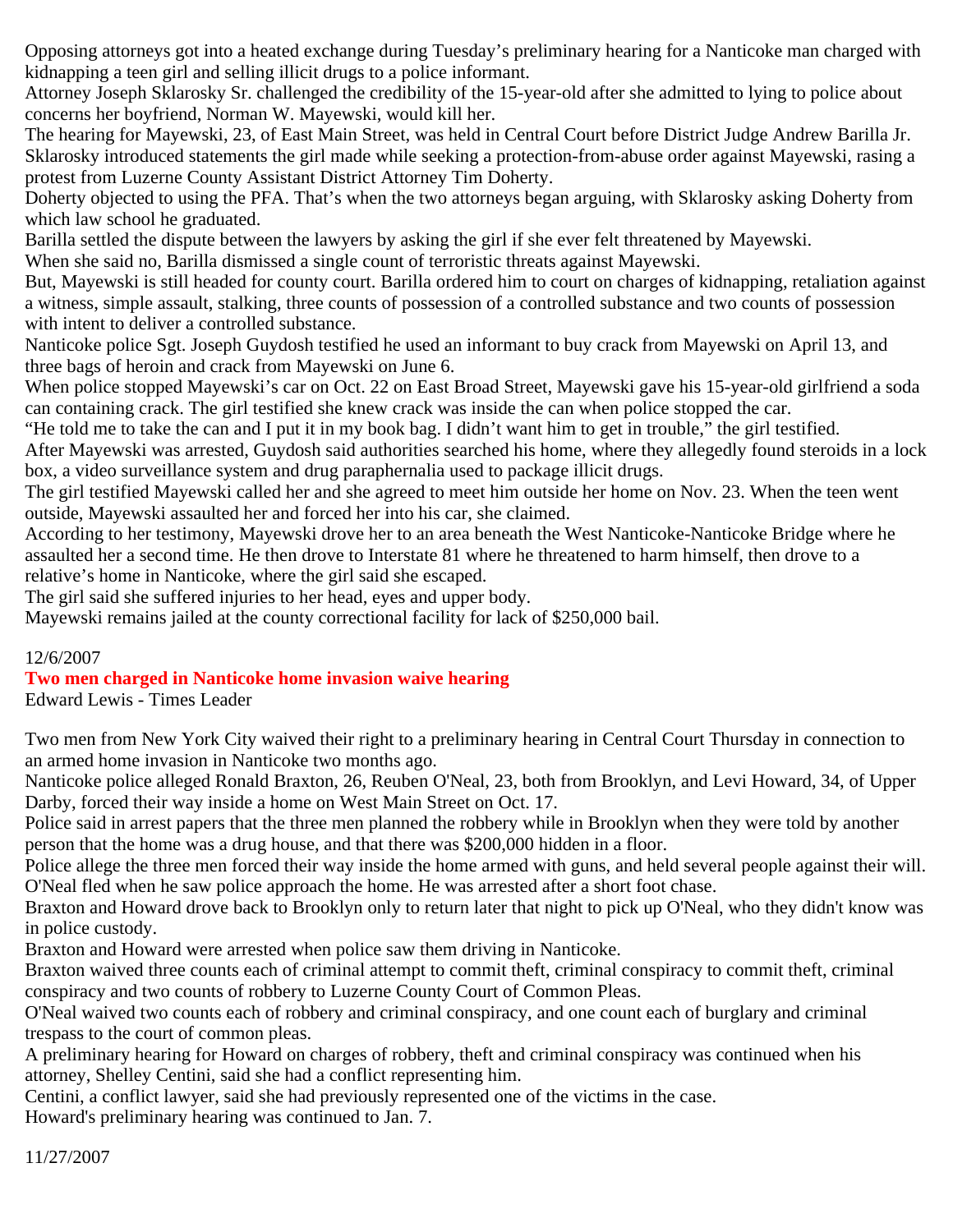### **Nanticoke man faces kidnapping, other charges**

A Nanticoke man faces charges of kidnapping, stalking, simple assault, retaliation against a witness and terroristic threats after an incident on Friday, police said.

Norman Mayewski, 23, allegedly committed the acts against his teenage ex-girlfriend, who is a witness against him in a court case, police said.

According to arrest papers, police arrived at the girl's house to find her swollen and bruised. The girl, who is under 18, told police she got a call from Mayewski at approximately 5 p.m. She told him she was going to get in trouble for talking to him, then ended the call.

Mayewski called her back, telling her, "Come for a walk with me or I am going to kill you."

The girl said she was scared Mayewski would make good on his threat, so she met him in an alley behind her house. He asked her to go for a ride, and when she said she wouldn't, Mayewski pulled her hair, shoved her to the ground and kicked her in the stomach, police said.

The girl yelled for help, and Mayewski forced her to go with him in a Chevrolet Blazer he had parked nearby. While driving off-road beneath the West Nanticoke bridge, Mayewski hit the girl in her upper left cheek and eye area, saying, "You snitched on me," police said.

Mayewski drove on Interstate 81 and stopped at the Sugar Notch exit, threatening to jump off the bridge into traffic. He drove to his house. Mayewski's uncle was home, and when the girl, crying, asked him for a ride, Mayewski said no. The girl ran from the house when Mayewski was in the kitchen. She went to a friend's relative's house, and they drove her home where she told her mother what had happened.

Mayewski was arraigned in front of Magisterial District Judge Diana Malast of Plains Township. He is in the Luzerne County Correctional Facility in lieu of \$5,000 and \$250,000 bail.

A hearing is scheduled for Dec. 5 at central court in Wilkes-Barre.

#### 11/16/2007

#### **Nanticoke police release description of alleged LCCC assailant** By Bob Kalinowski CV

Nanticoke police have released a description of the man who reportedly tried to abduct a female student Tuesday at Luzerne County Community College.

The assailant was described as a white male, approximately 6-feet tall and 200 pounds. He had brown hair and was wearing a red and orange checkered jacket.

The student said the unidentified man approached her while she was walking behind the campus center to her car and made a comment. He then grabbed her from behind and tried to pull her toward him, according to a college advisory. College officials have increased security on campus and are telling students to walk to their cars in groups. Anyone with information should call Det. Kevin Grevera at 735-2200.

#### 10/24/2007

### **Two men are arrested on drug charges in Nanticoke**

jgrad@timesleader.com

City police said they were on the way to search a home for illegal drugs Monday when they encountered one of the suspects driving down East Broad Street.

The police pounced and arrested Norman Mayewski, 23, on the scene. Police alleged that Mayewski, who had \$1,273 in cash on him, gave a girl in the vehicle with him his cell phone and a large quantity of crack cocaine when he was being stopped by officers. The crack cocaine was in a large single piece with a few broken-off pieces. The bag was in a false soda can that also contained pills that have not yet been identified, according to arrest papers.

At 9:30 p.m. Monday, detectives and officers searched Mayewski's home at 670 E. Main St. The search, according to arrest papers, turned up illegal steroids, a digital scale with white powder residue, a Dell computer linked to video cameras on the exterior of the residence, a cell phone, a scanner tuned to the Nanticoke police frequency and a sandwich bag containing an unidentified white liquid.

Mayewski was charged with four felony drug violations.

Nanticoke police already had arrest warrants for Mayewski for trafficking cocaine.

In another bedroom in the house, police said they found Kevin Mayewski, 18, who admitted that he was in possession of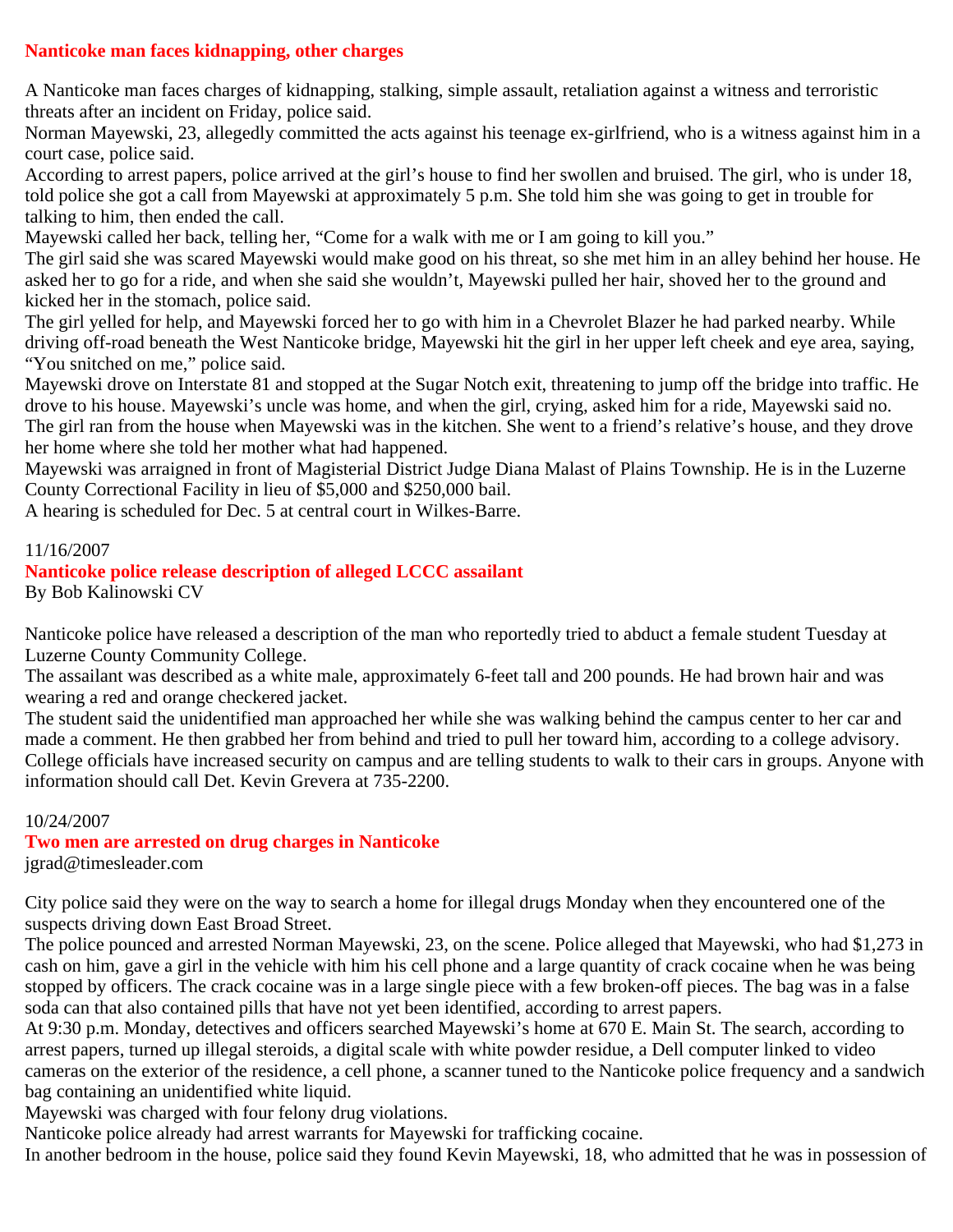a bag of marijuana and a loaded sawed-off shotgun. The shotgun was found in a dresser drawer, according to arrest papers.

Kevin Mayewski was charged with possession of a prohibited offensive weapon without being authorized by law and a drug offense.

Both men are being held at the county prison. Norman Mayewski was arraigned before District Judge James Tupper. He has two separate bail amounts – one for \$15,000 and one for \$10,000. His preliminary hearing is set for 9 a.m. Oct. 31 at Central Court.

Kevin Mayewski was arraigned before District Judge Donald Whittaker, who set bail at \$2,000 and scheduled his preliminary hearing for Oct. 31 at Central Court.

### 10/24/2007

### **Nanticoke man leads police on multi-town chase**

By jgrad@timesleader.com

A man accused of stealing an Xbox 360 and four video games led police on a high-speed pursuit Tuesday that began at Harveys Lake and ended in a chase on foot after a crash in Plains Township.

Timothy Shaw, 24, of 163 E. Broad St., Nanticoke, who was wanted by the Luzerne County Sheriff's Department for failing to return from work release, was identified by police officers. Shaw was driving a teal Chevrolet Blazer on state Route 415. When police attempted a traffic stop, Shaw accelerated the vehicle and merged onto state Route 309 at a rate of 90 mph, according to arrest papers.

Topping out at 100 mph, Shaw then made his way to Interstate 81 northbound, passing a vehicle on the shoulder and risking the lives of multiple motorists, police said. Shaw got off I-81 at the Jenkins Township exit, driving over the median of state Route 315 and headed south on the roadway.

Shaw was then being chased by state police from the Wyoming and Dunmore barracks as well as police from Harveys Lake, Dallas borough, Jenkins Township, Laflin and Plains Township.

Shaw then turned off Route 315, crashing into an embankment in a wooded area of Ridgewood Road, police said. Shaw fled on foot after the crash into the woods, police said. He was apprehended by a state trooper from the Dunmore barracks.

Shaw faces multiple charges of recklessly endangering another person; theft by unlawful taking; resisting arrest or other law enforcement; driving on roadways laned for traffic; driving a vehicle at an unsafe speed; failing to yield to a vehicle from the opposite direction; failing to yield for stop signs; careless driving; fleeing or attempting to elude police officers.

Shaw was arraigned before District Judge James Tupper.

### 10/22/2007

**Breaking News: Nanticoke police seek information on drive-by shooting 5:39 p.m.** By Bob Kalinowski - CV

Nanticoke police are investigating a drive-by shooting that wounded a 22-year-old Wilkes-Barre man Sunday night on the 1300 block of Prospect Street.

Investigators say they are looking for a blue Ford Focus that fled the shooting.

About five or six gunshots were fired from the vehicle that a witness said was occupied by three males and one female, according to police.

A bullet clipped the victim in the shoulder.

"That area is very populated. Everybody in that area is a victim, too," said Nanticoke police Detective Capt. William Shultz. "We're going to do everything we can to identify the perpetrators and bring them to justice."

Police said the victim was in the passenger seat of a vehicle parked near the 400 Club. He and the driver were waiting for a female when the Ford Focus pulled alongside around 8:30 p.m. and began firing.

Three bullets hit the vehicle. One passed through the windshield, and struck the victim in the shoulder. If the victim had not ducked, the injuries would have been worse, Shultz said. The driver was uninjured.

Shultz said the victim and driver of the targeted vehicle have not been cooperative. After the shooting, they did not call police and later showed up at Geisinger South Wilkes-Barre Hospital.

Neither the victim's names, nor the driver's, were released. Police didn't say if they had any suspects.

Those with information about the shooting should call Nanticoke police at 735-2200.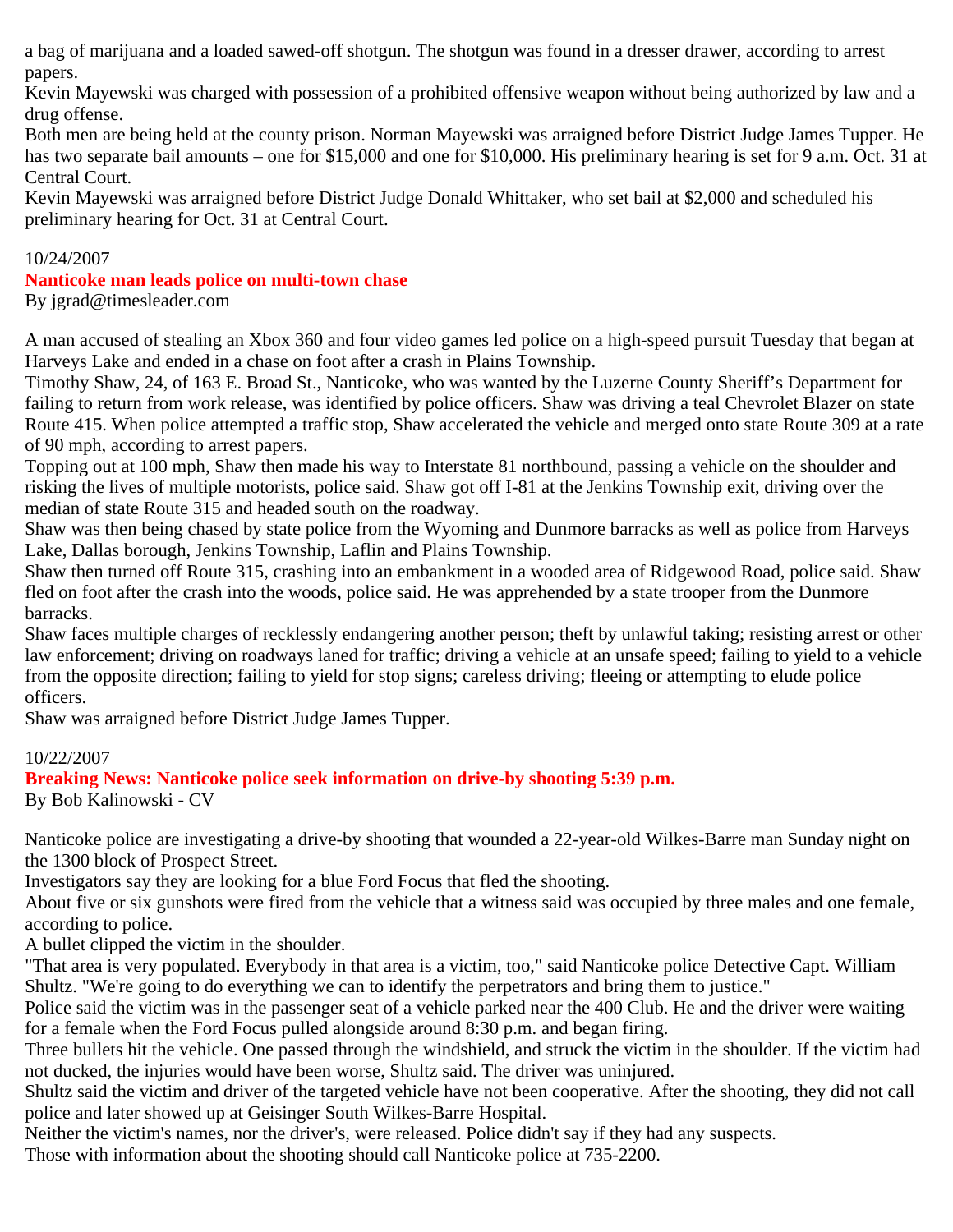#### 10/18/2007

#### **Three charged in Nanticoke home invasion robbery 4 p.m.**

By Bob Kalinowski - Citizens' Voice

Three men have been arrested in connection with a Wednesday morning home invasion robbery at 417 W. Main St., Nanticoke police said.

The suspects, arrest papers say, were lured to the home because there purportedly was "hundreds of thousands of dollars" hidden in the floor.

Police charged Ruben O'Neal, 23, and Ronald Braxton, 26, both of Brooklyn, and Levi Howard, 34, of Upper Darby with the robbery.

According to police:

Investigators say the trio stormed into the home of Jesse Edwards and family with guns around 11:30 a.m. and threatened to kill everyone if they didn't get money. A family friend, Louis Graziano, then stopped by with his young children and they were forced into the home at gunpoint.

Unbeknownst to the suspects, a family member managed to call police. Instead of the hordes of cash they expected, the men fled with \$200 and a video game system.

O'Neal jumped off a porch roof as cops arrived, and was caught a short time later.

Braxton and Howard fled in a silver car back to Brooklyn, but returned to Nanticoke later in the day to find O'Neal. They were eventually caught Wednesday night after being involved in a disturbance at the 508 E. Main St. home of Bethany Simpson. Police say Simpson told the men of the vast amounts of money allegedly stashed in the Main Street home.

The three are jailed in the Luzerne County Correctional Facility.

10/18/2007

#### **Cops: Drugs the motive behind purse snatching**

#### **Two men charged with taking senior's purse as she crossed the street in Nanticoke.**

elewis@timesleader.com

Money to buy heroin appears to be the reason why two men allegedly attempted to steal a purse from a senior citizen in Nanticoke on Tuesday, police said.

Police said Raymond Thomas Rittenhouse, 20, grabbed the woman's purse as she crossed South Prospect Street on her way home in Oplinger Towers around 2 p.m.

The woman fell to the ground as Rittenhouse struggled to get the purse strap off her shoulder.

Two men standing nearby, Duane Potoeski and Steven Prenties, heard the woman scream and chased after Rittenhouse, who jumped in a Chevrolet Cavalier driven by James R. Franco.

Police said Rittenhouse and Franco, 29, planned to rob the woman of her purse for money to buy heroin. After they were arrested, police said they learned the two men had stolen a purse from a supermarket and used money to buy heroin.

Rittenhouse, whose last known address was Orchard Street, Nanticoke, was charged with two counts of criminal attempt to commit robbery, and one count each of conspiracy to commit robbery, conspiracy to commit theft, criminal attempt to commit theft and simple assault.

Franco, of Center Street, Hanover Township, was charged with two counts of conspiracy to commit robbery and a single count of conspiracy to commit theft.

Both men were jailed at Luzerne County Correctional Facility for lack of \$10,000 bail each.

According to the criminal complaints filed by detectives William Shultz and Kevin Grevera, and patrolman Brian Kivler:

Rittenhouse told police he was with Franco earlier on Tuesday, and both were "dope sick" from heroin withdrawal. They needed money to buy heroin and planned to steal a purse.

As they drove around Nanticoke, they saw the elderly woman carrying a purse. Rittenhouse got out of the car,

approached the woman and grabbed the purse, causing the woman to fall to the ground.

Potoeski and Prenties told police that Rittenhouse "tackled" the woman.

Police didn't say if the woman suffered any injuries. She returned home after the robbery attempt.

After the failed attempt in Nanticoke, Rittenhouse admitted to police that he stole a purse from a woman outside a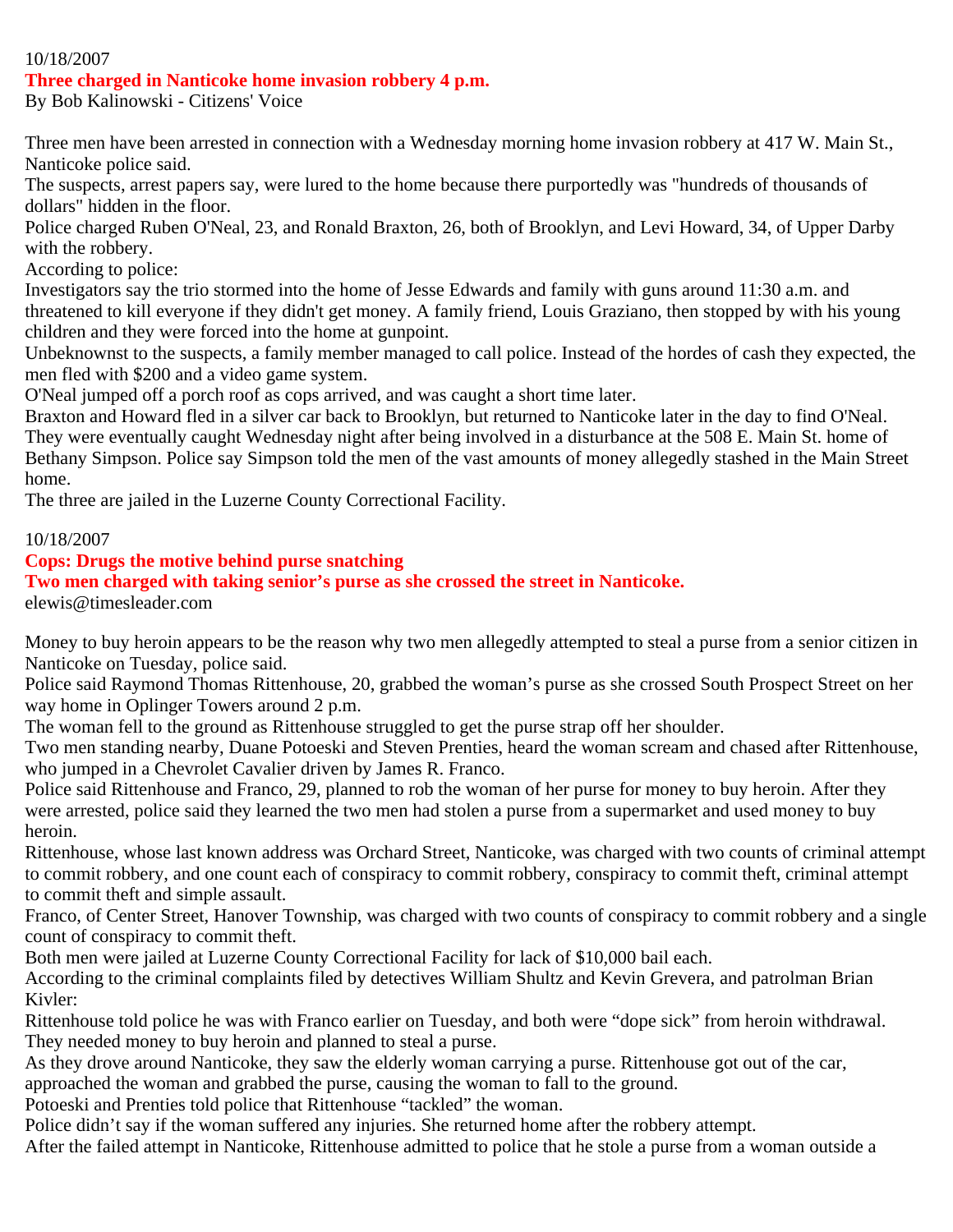Hanover Township supermarket as Franco drove around the parking lot. They used the money to buy heroin in Wilkes-Barre, the criminal complaints say.

A preliminary hearing for both men is scheduled for Oct. 24 in Central Court.

#### 10/12/2007 **Two charges dropped** By James Comnay - CV

A former Greater Nanticoke Area School District principal is expected to enter a Luzerne County probation program for first-time offenders after allegedly helping a fugitive elude capture by deputy sheriffs.

Thomas J. Kubasek, the 55-year-old retired high school administrator and educator, had a preliminary hearing Thursday in Luzerne County central court. Charges of hindering apprehension of a fugitive and giving false statements to law enforcement were dropped. A disorderly conduct charge remains against the Newport Township resident.

#### 10/9/2007

### **Driver narrowly misses death**

By bkalinowski@citizensvoice.com

A train rammed a vehicle Monday morning in Nanticoke when the unsuspecting driver mistakenly entered at the railroad crossing on Lower Broadway Street.

Police said 66-year-old Arden Kessler was lucky to escape with just some bruises.

The train smashed into the rear of his Toyota Highlander, missing a direct blow to the front driver's side by mere feet. "I'm one of the lucky ones," Kessler said in a phone interview Monday afternoon from his Hunlock Creek home. "I didn't break anything, but I'm awful sore."

Other factors working in Kessler's favor. The train was traveling slower than usual, around 15 to 20 miles per hour, and the engine was only pulling three cars and a caboose, said Nanticoke police Sgt. Mike Roke.

Witnesses told police Kessler failed to notice the flashing safety gates being drawn down on each side of the road, and didn't stop until he passed underneath. That placed him in the train's path.

"He realized he was too far forward and he gunned it. The train just clipped the back of his vehicle," said Joe McGuire, owner of nearby Mac's Auto Co.

Kessler was driving into Nanticoke after traveling over the Nanticoke/West Nanticoke Bridge from Plymouth Township. The train, pulling equipment to service some parts of the track, was traveling west.

"I guess he wasn't paying attention. By the time he realized where he was, it was too late," Roke said.

Kessler was groggy, but conscious and alert when medical crews arrived. He was taken to Wilkes-Barre General Hospital, where he was treated and released.

When contacted at his house, Kessler blamed the sun for the crash.

"I could not see. It was blinding. I couldn't see the gate until it was coming down on my windshield," Kessler said.

### 10/5/2007

### **Nanticoke police investigate home burglary**

Nanticoke police are investigating a burglary that occurred Wednesday in the 600 block of Mack Street. The homeowners returned at approximately 8:07 p.m. to find the suspect still in their home, police said. He fled through a laundry room door and ran into a wooded area near the John S. Fine High School and East Main Street.

The suspect entered the house by breaking a double-pane window, then forced open the laundry room door. The victims are determining whether anything was stolen from their home, police said.

Anyone with information is asked to call Nanticoke police at 735-2200.

### 10/3/2007

## **Ex high school principal arrested**

By bkalinowski@citizensvoice.com and eskrapits@citizensvoice.com

A former area high school principal was arrested Tuesday for helping a wanted fugitive elude sheriff's deputies during a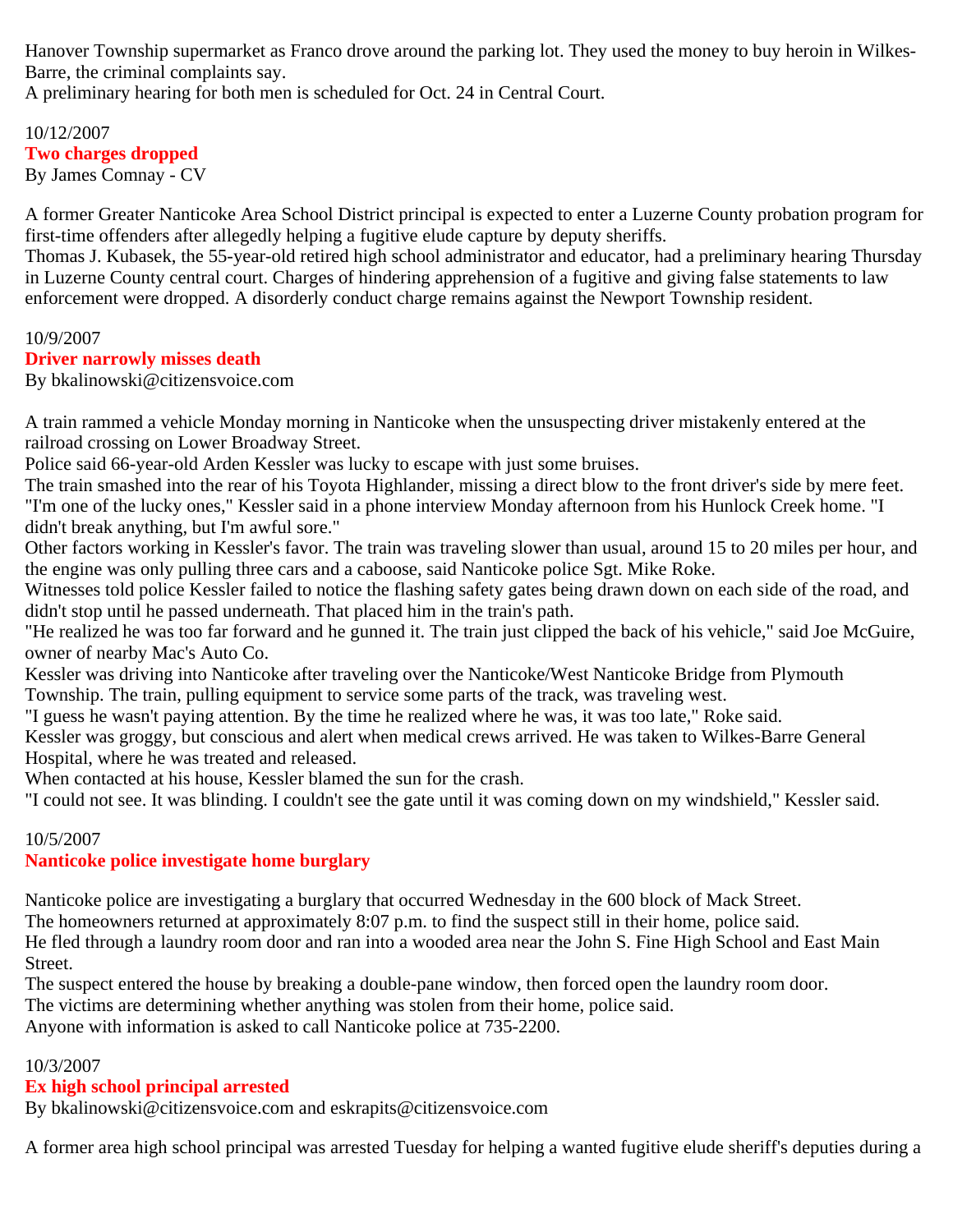daylong manhunt, authorities said.

Investigators said former Greater Nanticoke Area High School Principal Thomas J. Kubasek played a big role in the suspect, Jared S. Amoroso, being able to avoid capture.

Kubasek is Amoroso's landlord.

Amoroso is wanted by police in three counties. Luzerne County sheriff's deputies came to his 363 N. Washington St., Wilkes-Barre, apartment at 11:17 a.m. Tuesday to arrest him. The 27-year-old, dressed only in shorts, subsequently jumped out a third-story window to a neighboring roof, then jumped down 40 feet to the ground, where he fled and got into a waiting vehicle.

He managed to elude authorities throughout several municipalities all day, and was not in custody by nightfall. Police say Kubasek was the reason.

"He was playing dumb with us," said sheriff's deputy Jennifer Roberts, who made the arrest with deputy Brian Szumski. "He said he didn't know where (Amoroso) was, but he was on the phone with him the whole time.

"He said he cared about this individual and didn't want to see him get hurt. Now, he's going to end up in jail over this," Roberts added.

Kubasek, 55, of Hemlock Street, Newport Township, faces charges of hindering apprehension of a fugitive, giving false statements to law enforcement, and disorderly conduct.

According to the police report, Amoroso was in the shower when the deputies came to arrest him. Other tenants in the building supplied Kubasek's phone number to the deputies, so, as landlord, Kubasek could open the door.

Kubasek allegedly called Amoroso to tell him he was going to be arrested, which led to Kubasek's disorderly conduct charge. He kept in phone contact with Amoroso, and deputies learned he planned to bring the fugitive money, clothes, and Amoroso's dog.

Deputies arrested Kubasek on Young Street in Hanover Township, directly next to a wooded area where Amoroso was last seen. Kubasek had Amoroso's clothing, dog, and dog food in the front seat of his car, deputies said.

He was arraigned in front of Magisterial District Judge Michael Dotzel, who imposed \$2,500 cash bail and forbade contact with Amoroso.

Kubasek was lodged in Luzerne County Correctional Facility in lieu of bail. He has a hearing in Central Court Oct. 11 at 11 a.m.

He was the principal at Greater Nanticoke Area High School for several years. In June 2005, he was reassigned to K.M. Smith Elementary School, retiring at the end of the 2005-06 school year.

Amoroso is wanted by the sheriff's department for driving under the influence, and by Wilkes-Barre Township on other charges. He's also wanted on a parole violation out of Warren County and in Erie County on a warrant for DUI, fleeing and eluding police, reckless endangerment, and traffic violations.

Police said they had talked to Amoroso on his cell phone, and had him close to surrendering several times. "He's basically a scared kid," Roberts said.

Kubasek initially helped police by calling Amoroso while in custody, but then refused to cooperate.

Anyone with information about Amoroso's whereabouts is asked to call 911.

### 10/3/2007

## **Convicted sex offender pleads not guilty**

By bkalinowski@citizensvoice.com

A convicted sexual offender from Nanticoke indicted in September for trying to entice a minor to perform sexual acts pleaded not guilty Tuesday in federal court.

Robert W. Davis, 48, entered his plea during his initial appearance and arraignment at the Max Rosenn Federal Courthouse in Wilkes-Barre.

Davis, of Phillips Street in the Hanover section of Nanticoke, allegedly used a computer and telephone to "persuade, induce and entice" a minor to travel from Colorado to Pennsylvania "to engage in prostitution and sexual acts." He also had pictures on his computer of minors performing sex acts, authorities said.

Davis was convicted of a similar charge in 2002 in Albany County, N.Y., court records show. He is listed as a sexual offender on the Pennsylvania State Police Megan's Law Web site, which is a database of convicted sexual offenders accessible to the public.

10/2/2007 - CV

**Sex offender faces federal indictment for enticing minor, pornography possession**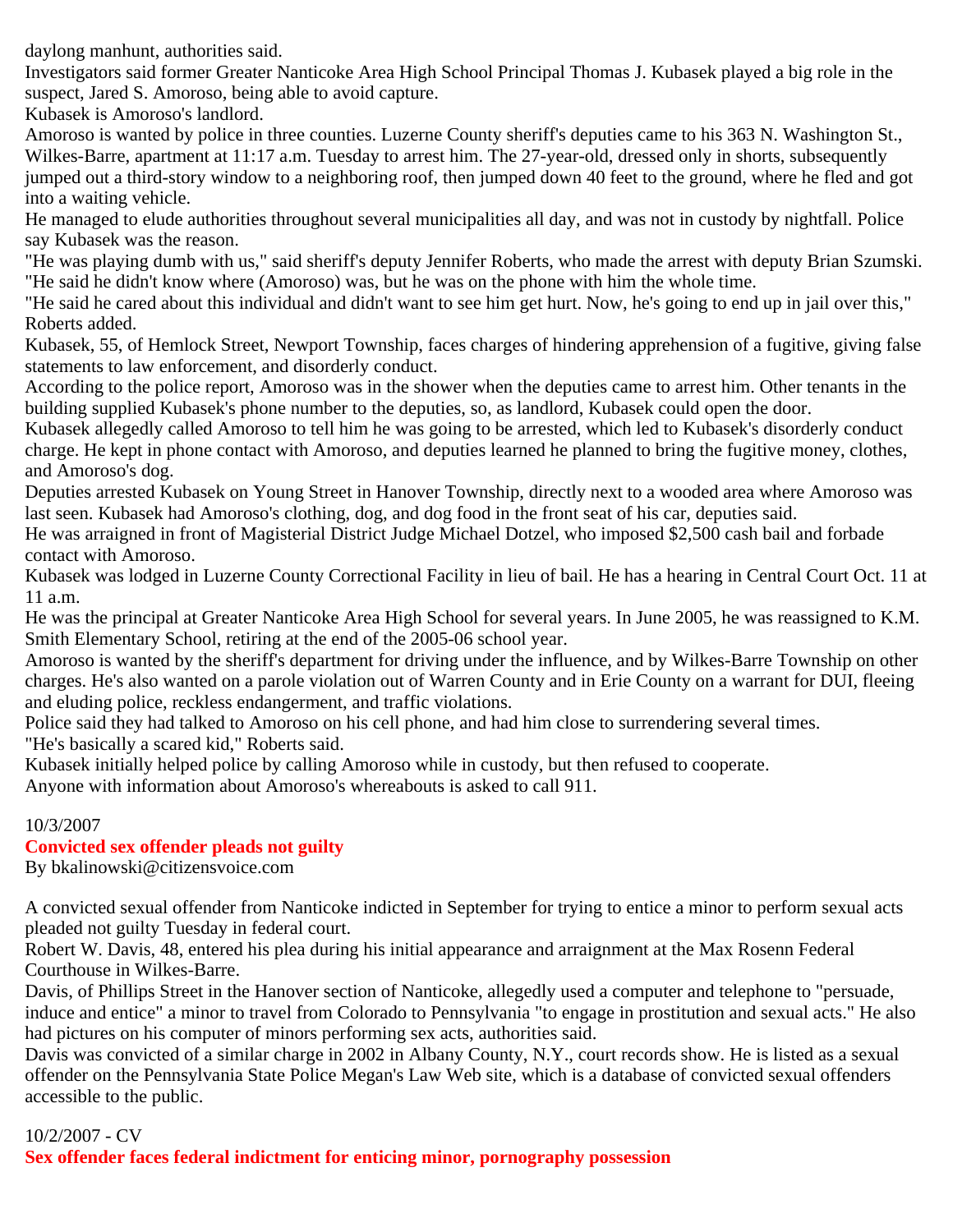By bkalinowski@citizensvoice.com

A man already classified as a sexual offender in Pennsylvania is facing a federal indictment for trying to entice a minor to perform sexual acts and for possessing pornography involving minors, according to court records.

Robert W. Davis, 48, is scheduled to be arraigned this afternoon in front of U.S. District Judge Malachy Mannion in the Max Rosenn Federal Courthouse in Wilkes-Barre.

Davis, of Phillips Street in the Hanover section of Nanticoke, was indicted federally on Sept. 18.

According to the indictment, Davis used a computer and telephone to "persuade, induce and entice" a minor to travel from Colorado to Pennsylvania "to engage in prostitution and sexual acts." He also had pictures on his computer of minors performing sex acts, authorities said.

The alleged crimes occurred between July 4 and Sept. 12 in Luzerne County, investigators said.

Davis was convicted of a similar charge in 2002 in Albany County, N.Y., court records show.

He is listed as a sexual offender on the Pennsylvania State Police Megan's Law Web site, which is a database of convicted sexual offenders accessible to the public.

Davis remains jailed in the Lackawanna County Prison.

## 9/21/2007 - TL

## **Two men were arrested Wednesday in connection with the theft of copper pipe from a house on Park Street.**

Scott George Eddy, 35, of Summit Street, Edwardsville, and Thomas Patrick Atchue, 35, of Larksville, were each charged with burglary, criminal trespass, criminal conspiracy, criminal mischief, possessing instruments of crime and two counts of criminal attempt. They were arraigned on the charges by District Judge Donald Whittaker in Nanticoke and remained jailed Thursday at the Luzerne County Correctional Facility for lack of \$50,000 bail each. According to the criminal complaint:

Eddy and Atchue told police that they had permission to be inside renovating the residence. When police spoke with the owner, police learned that the two men were stealing copper pipe.

A preliminary hearing for both men is scheduled for Sept. 27 in Central Court.

## 9/21/2007 - TL

**A 21-year-old man was arrested early Thursday morning on charges of breaking into an apartment and on unrelated charges in connection with hiding a fugitive.**

David Allen Banks, of East Green Street, was charged with burglary, criminal conspiracy and theft, and two counts of hindering apprehension or prosecution. He was jailed at the Luzerne County Correctional Facility for lack of \$7,500 bail.

According to the criminal complaints:

Witnesses told police that two men had kicked in the door and entered an apartment on South Market Street just before 1 a.m.

A boyfriend, Daniel Miller, to the female tenant arrived at the apartment and encountered Banks and the other suspect outside carrying DVDs and other items that were stolen from the residence.

Miller fought the two men who both ran away, the criminal complaints say.

Police said Banks was identified as one of the two men who burglarized the apartment. The other man hasn't been charged.

Banks is also accused of giving false information to police about the whereabouts of a fugitive who was hiding inside a residence on East Green Street on Aug. 30.

A preliminary hearing on the separate set of charges is scheduled for Sept. 27 in Central Court.

### 9/13/2007

## **A Luzerne County jury recently found Ronald M. Supkowski, 60, of East Union Street in Nanticoke guilty of pointing a gun at police.**

The jury convicted Supkowski of reckless endangerment. The jury also deadlocked on charges of aggravated and simple assault, leading to Court of Common Pleas Judge Michael Toole declaring a mistrial on those charges. Toole will sentence Supkowski on the reckless endangerment charge on Oct. 23.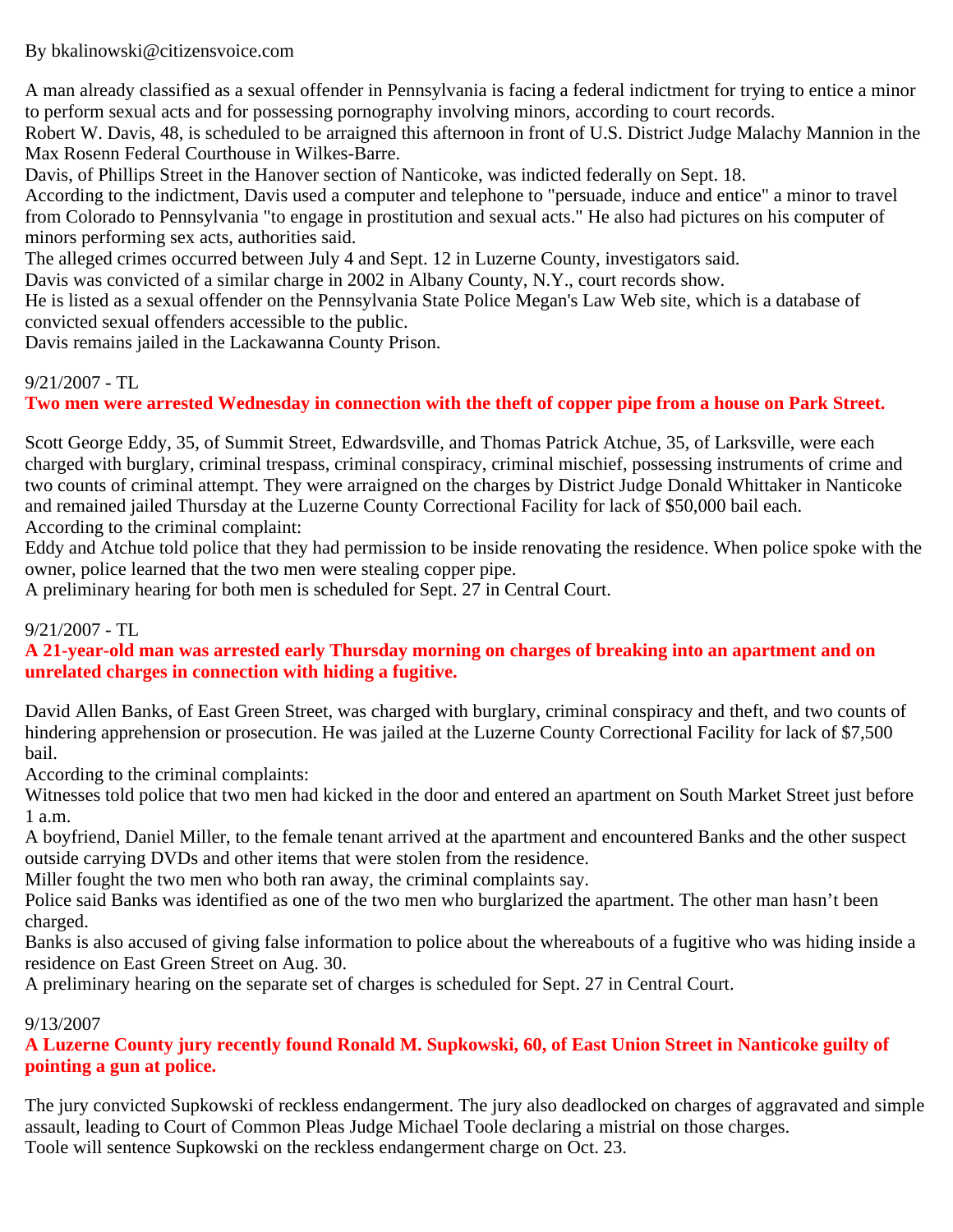Nanticoke police said they responded to Supkowski's home in November 2006 for a domestic dispute. There, Supkowski pointed a revolver at officers, police said. A struggled ensued before police disarmed Supkowski.

### 9/13/2007

### **Police: Man stole rings for his dealer**

**Mark Donovan of Nanticoke is charged with stealing six rings from Rainbow Jewelers.**

elewis@timesleader.com

Police said Mark William Donovan wanted to help out his drug dealer by giving another person a ride to Rainbow Jewelers to buy an engagement ring.

The plan changed with Donovan, 34, fleeing the Wyoming Avenue store with six rings valued at \$10,000 and speeding away in his sister's car driven by an unknown person, police said.

Security cameras at Rainbow Jewelers cameras recorded the theft and getaway.

Minutes after police released the video to the public, Donovan was identified as the suspect, police said.

Kingston and Nanticoke police captured Donovan when he was found hiding under steps inside his sister's home on Phillips Street in Nanticoke. He was charged with theft, receiving stolen property and criminal conspiracy in connection with the daylight jewelry heist.

Nanticoke police charged Donovan with four counts of possession of a controlled substance, two counts of possession of drug paraphernalia, and a single count of the manufacture of a controlled substance. He was jailed at the Luzerne County Correctional Facility for lack of \$30,000 bail.

According to arrest papers, Donovan was given nine packets of heroin in exchange for the six stolen rings.

Nanticoke police also arrested Jerome D. Trzesniowski, 35, of Teds Lane, Hunlock Township, on unrelated charges when he was found inside the Phillips Street home soon after injecting himself with heroin.

Trzesniowski was charged with three counts of possession of drug paraphernalia and was jailed at the correctional facility for lack of \$3,000 bail.

According to the criminal complaint filed by Kingston police Capt. John Jorda:

Donovan told police he purchased heroin from "his dealer" in Wilkes-Barre on Tuesday morning. His dealer, whose name remains unknown, asked Donovan if he could get a car and drive the dealer's "boy" to Rainbow Jewelers to pick up a ring for the dealer's girlfriend.

Donovan said his dealer promised to take care of him if he did the dealer the favor. Donovan got his sister's Dodge Stratus and returned to Wilkes-Barre to pick up his dealer's "boy."

The dealer's "boy" drove the car to Kingston.

A witness reported seeing the car parked in a driveway on East Bennett Street near Rainbow Jewelers.

Donovan was told to pick out a ring for \$800 and run out of the store.

After Donovan entered the store, he was shown six rings. The clerk bent over to retrieve more rings when Donovan ran out of the store just before 11:30 a.m. and got into the back seat of the car.

Donovan told police he had shaved his head after the theft so he wouldn't be recognized.

A preliminary hearing is scheduled for Sept. 20 in Central Court

## 9/12/2007

## **Nanticoke man arrested in jewel theft**

A Nanticoke man was arrested Tuesday after police said he robbed a tray of diamond engagement rings from a borough jewlery store in broad daylight.

Mark Donovan, 34, was being processed at Kingston Police Deparment late Tuesday night and was expected to be arraigned afterward.

Kingston Police Capt. John Jorda said Donovan stole six diamond engagement rings from Rainbow Jewelers on Wyoming Avenue. The ringsare worth \$10,000, according to a televised report. The rings were not recovered, police said.

It was unclear why Donovan stole the rings, Jorda said.

Wearing a Marines T-shirt and jeans, Donovan entered the business and asked to see engagement rings. He fled the store with six rings and sped away in a four-door car, police said.

The theft was captured by the store's surveillance system.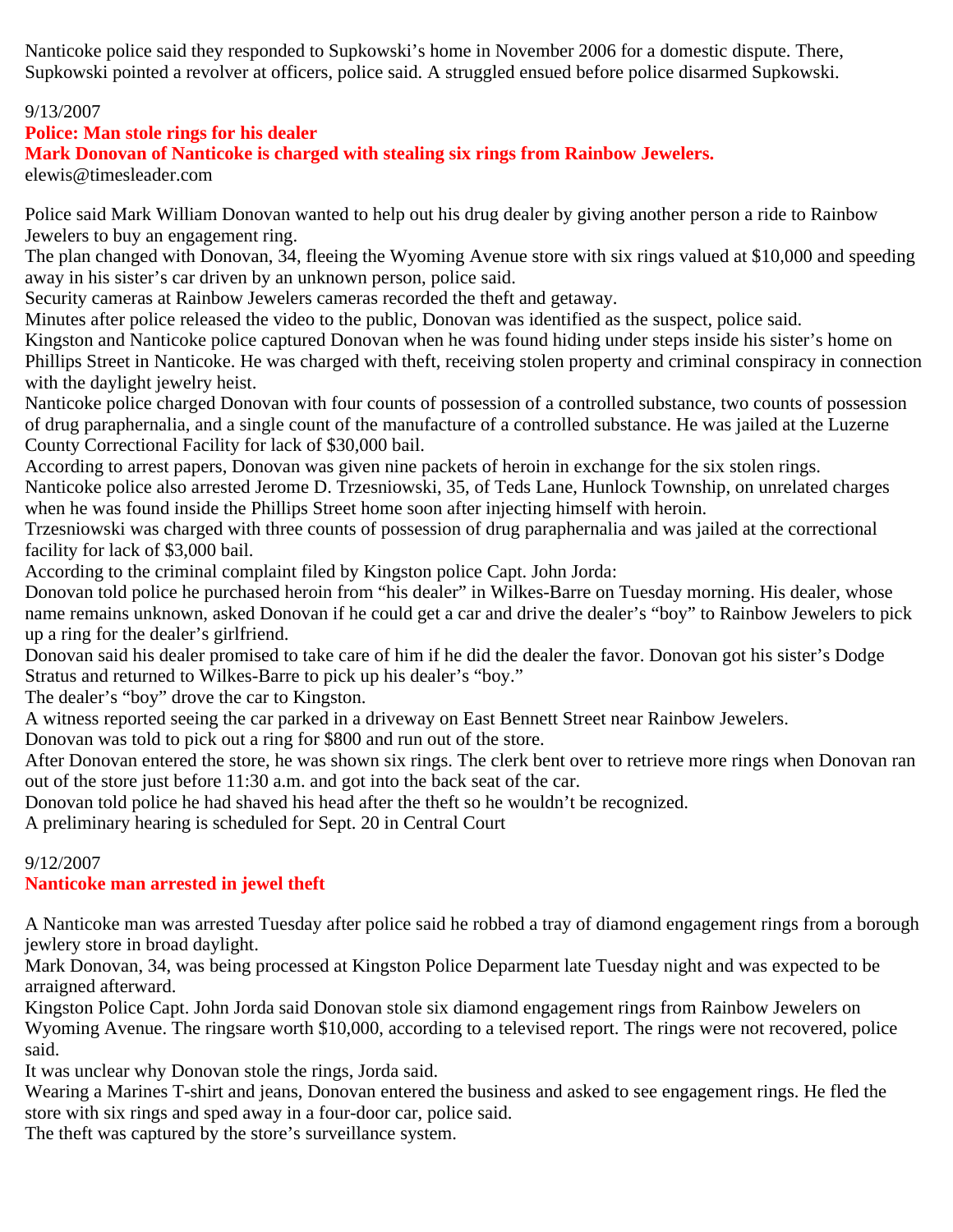## 8/29/2007

## **Jeanette Marie Gilchrist, 37, of East Spring Street, was arrested Saturday after police said they found cocaine in her purse.**

Times Leader

Gilchrist was charged with possession of a controlled substance, possession with intent to deliver a controlled substance, public drunkenness and disorderly conduct. She remained jailed Tuesday at the Luzerne County Correctional Facility for lack of \$10,000 bail.

According to the criminal complaint:

John Dieter told police Gilchrist pulled a knife on him while they were arguing inside her home.

Police found Gilchrist nearby, where she was arrested for public drunkenness and disorderly conduct.

Police said they found 37 packaged bags of cocaine inside her purse. Gilchrist told police she sells drugs because she needs money to pay bills, the criminal complaint says.

A preliminary hearing is scheduled for Sept. 4 in Central Court.

### 8/29/2007

**Richard Allen Park, 20, of West Union Street, was arrested on charges he had stolen his mother's wedding ring.** Times Leader

Park was charged with theft and receiving stolen property. He was jailed at the Luzerne County Correctional Facility on a parole violation, according to court records.

Police said in arrest papers that Park admitted to stealing his mother's wedding ring in early August.

#### 8/21/2007

#### **Police arrest man on drug offenses**

Times Leader

A Nanticoke man was arrested Monday night on charges he fled police after selling heroin to a man on Parrish Street, Wilkes-Barre.

Fernando Febles, 20, of Shea Street, was charged with possession with intent to deliver a controlled substance, possession of a controlled substance and criminal attempt to sell a controlled substance. He was jailed at the Luzerne County Correctional Facility for lack of \$50,000 bail.

According to the criminal complaint:

Police were patrolling in the area of Parrish Street when they encountered a drug sale involving Febles and another man.

Febles fled dropping a paper towel containing 13 packages bags of heroin, police said.

Febles was able to elude police, but was seen walking a pit bull on Parrish Street looking for the paper towel that he had earlier dropped. Febles fled again and was seen running into a back door at 384 Parrish St.

Police encountered the pit bull running freely inside the home.

After the dog was secured, police found Febles hiding in a second floor bathroom.

### **8/11/2007**

### **Cops say man stole copper pipes**

**Nanticoke police had filed burglary and related charges against Powell on July 30.**

elewis@timesleader.com

A homeless man facing theft charges in connection with the theft of copper piping from vacant homes in Nanticoke faces similar charges in Plymouth.

Kristopher Alan Powell, 22, admitted to police he was stealing copper pipe from homes to support a "bundle a day" heroin addiction," according to arrest papers.

Plymouth police accused Powell of stealing copper pipe from a double-block home, under construction on Davenport Street, and a home at West Main and Blair streets. The thefts occurred July 19 to 21.

Police said each of the homes sustained water damage. The home under construction on Davenport Street sustained approximately \$10,000 in damage.

Nanticoke police had filed burglary and related charges against Powell on July 30 in connection with a break-in at a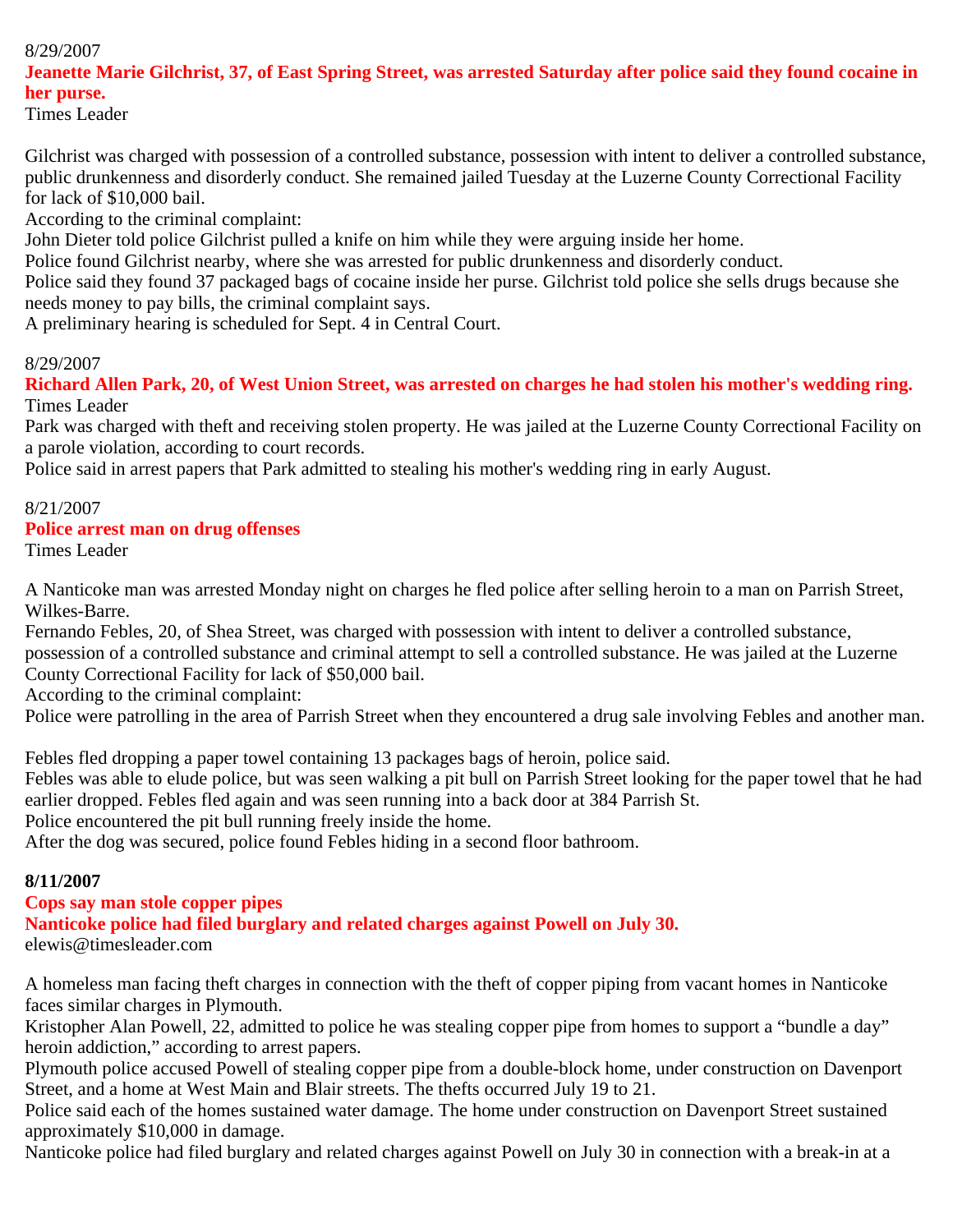West Ridge Street home that is being renovated; and a home that is for sale on East Grand Street. Those incidents occurred in mid-July.

Powell admitted that he sold the copper pipes at Valenti Scrapyard in Edwardsville for money to buy heroin, according to arrest papers.

His girlfriend, Jodee Marie Hattan, 28, also homeless, was charged with giving Powell a ride to the homes in Nanticoke and Plymouth in exchange for heroin.

When Plymouth police allegedly captured them in the act of stealing pipes on July 21, Powell fled on foot and ran into a home on West Main Street. As officers waited outside, Powell removed a window air conditioner and escaped custody. He was captured a short time later.

Nanticoke and Plymouth police charged Powell with 13 counts of criminal conspiracy, five counts each of burglary, criminal trespass, criminal mischief and theft, and one count each of escape and resisting arrest. He was arraigned before District Judge Donald Whittaker in Nanticoke and jailed at the Luzerne County Correctional Facility for lack of \$125,000 bail.

Hattan was charged with criminal conspiracy, escape and resisting arrest. She is jailed at the Luzerne County Correctional Facility for lack of \$5,000 bail.

A preliminary hearing for Powell is scheduled in Central Court on Aug. 16.

Hattan is scheduled for a preliminary hearing in Central Court on Aug. 13.

### 8/7/2007

Times Leader

**Eric Brain Legins, 21, of Mountain View Drive, was arrested on indecent exposure charges after he was arrested for public drunkenness on West Noble Street and exposed himself to a woman while urinating on the floor at police headquarters at 11:55 p.m. Friday.**

According to court papers:

When police were dispatched to West Noble Street for reports of a fight, they observed an intoxicated Legins yelling profanities. Legins then resisted arrest, police said. When Legins arrived at police headquarters, he kicked his sneakers off, projecting them across the room at officers, police said.

After he was placed in a cellblock, he began calling out to a female jailer, exposing himself and making lewd comments toward her, police said. Legins began urinating on the floor, saying "here cleaning lady, how do ya like that," police said.

He also threatened to defecate on the floor if police refused to release him, police said.

Police said Legins then faked an asthma attack, and struggled with police.

Legins was charged with indecent exposure, open lewdness, public drunkenness, disorderly conduct and resisting arrest.

## 7/31/2007

## **Kingston man charged with kidnap, assault**

By rlieback@timesleader.com

A Kingston man who told a 22-year-old woman that he wanted to "rearrange and mangle her face so no one will ever love her" was arrested on felony kidnapping and assault charges at 7:30 p.m. Saturday, police said.

Edwin Thomas Ourso III, 25, of Chester Street, Kingston, was arrested at an unreported Plymouth residence after the woman reported the following incident to authorities:

According to Nanticoke City Police:

After arriving at an unreported location in Nanticoke for work at 6:55 a.m., Ourso forced the woman into the passenger side of her vehicle. Ourso then entered the driver's side and drove at dangerous speeds, continually punching the woman in the face.

Ourso drove the woman to a dirt road near a cemetery and continued to beat her on the face, head, arms and legs, causing her lips to swell and bleed. After a security guard in the area noticed the incident, Ourso reversed the car from the location and forced the woman to drive.

The woman reported Ourso continued to hit her while she drove through different towns. Her vehicle broke down on Pringle Street in Kingston, and Ourso pushed the car into a parking lot off the street.

Ourso kept the woman in a headlock as they walked to Chester Street in Kingston. When they arrived at his house, Ourso kept grabbing her by the hair, hitting her on the face and head, choking her at one point.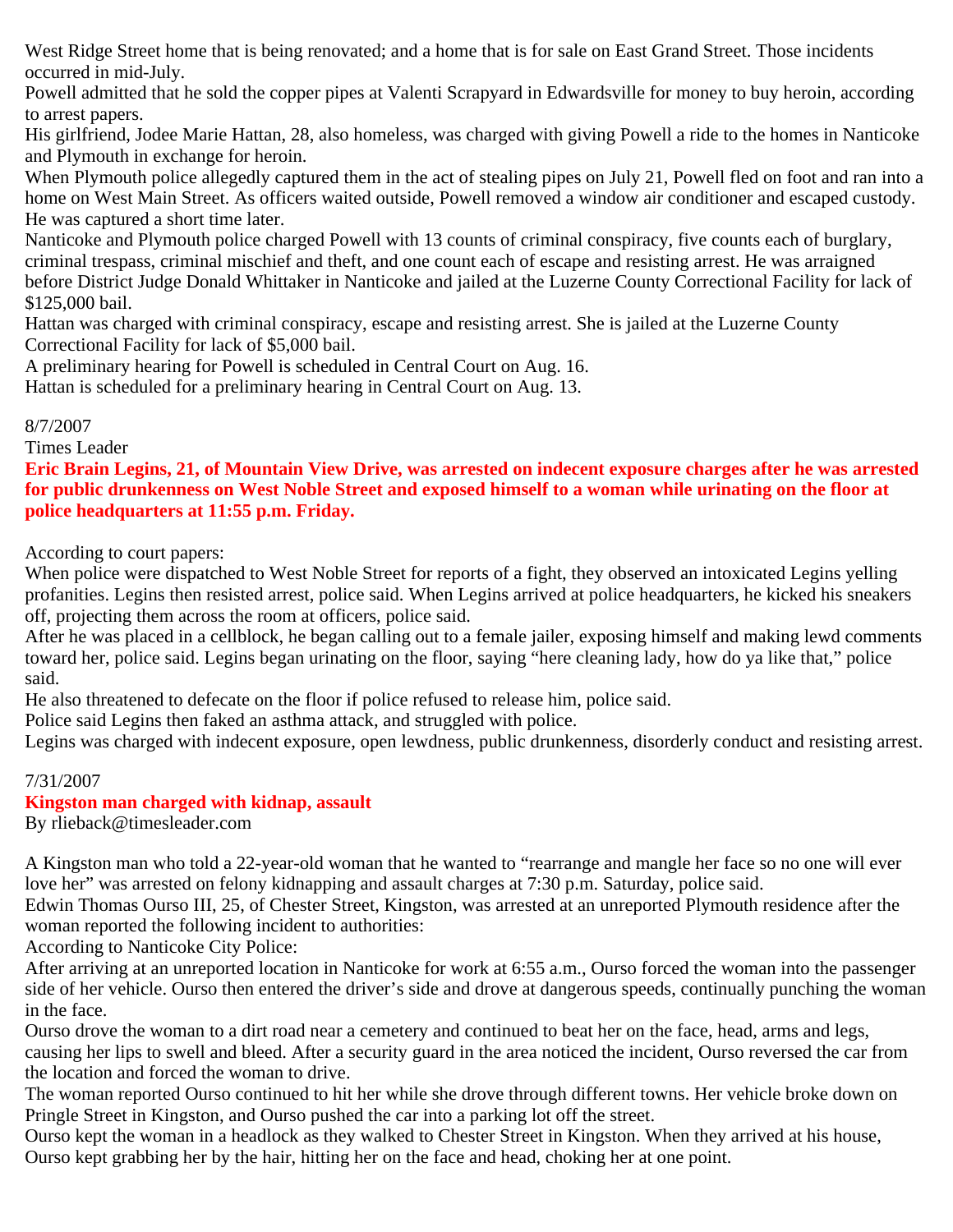Ourso told the woman that if she presses charges he would kill her, no matter how long it took him to get out of jail; he told her she better report that in her statement to police.

The woman said Ourso, who had been drinking heavily, then calmed down. But when she attempted to leave, he grabbed her by her hair, pushed her head into a chair and forced her upstairs. When upstairs, he pinned her down with his knees and head-butted and struck her a few times.

The woman told police that Ourso's roommate threatened to call police if he touched her again. Kingston police found the woman at the Chester Street residence, but who called police was not reported.

Plymouth police later arrested Ourso at an unknown location.

Ourso was arraigned before District Judge Joseph Carmody in West Pittston on charges of kidnapping, unlawful restraint, simple assault and terroristic threats. He was taken to the Luzerne County Correctional Facility for lack of \$5,000 straight bail for the alleged assault incidents in Kingston, and \$10,000 straight bail for the alleged kidnapping and assault incidents in Nanticoke.

Ourso was also wanted on a parole violation from the Luzerne County Adult Probation and Parole Department. A hearing is scheduled for 9 a.m. Monday in Central Court.

#### 7/29/2007

### **Homeless pair are charged in copper thefts**

**Nanticoke police say the pipes were stolen from vacant homes and sold at a scrapyard.** elewis@timesleader.com

A homeless man confessed to police that he had stolen copper pipes from two vacant homes to support his \$200 to \$250 a day heroin addiction, according to arrest papers.

Police on Friday filed burglary and related charges against Kristopher Alan Powell, 22, in connection to breaking into a home for sale on East Grand Street and a home under renovations on West Ridge Street. The burglaries happened sometime in the middle of July, police said.

Powell, who is jailed at the Luzerne County Correctional Facility on allegations he violated parole stemming from a September 2004 robbery in Nanticoke, confessed that he forced his way inside both homes and stole copper pipes, police said.

Police said charges were filed against Jodee Marie Hattan, 28, for her role in the thefts.

Hattan, a homeless woman who sleeps inside her car, told police she gave Powell a ride to both homes.

Police said Powell and Hattan confessed that they sold the copper pipes at a scrapyard in Edwardsville and used the money for heroin.

Powell was charged with four counts of criminal conspiracy, two counts each of burglary and criminal mischief, and a single count of theft. Hattan was charged with six counts of criminal conspiracy. She is jailed at the Luzerne County Correctional Facility for lack of \$5,000 bail.

Both were arraigned by District Judge Donald Whittaker in Nanticoke on Friday. They were arrested July 21 by Plymouth police while investigating a rash of burglaries of vacant buildings involving copper pipe thefts in the borough. According to the criminal complaints filed by investigating officer Robert Lehman:

Hattan told police that she and Powell drove to East Grand Street and West Ridge Street in the middle of the night, thinking Powell was a plumber because he had pipe cutters. He left leaving Hattan alone inside her car.

Powell returned to the car carrying copper pipes that were sold at the Edwardsville scrap yard for \$150. He estimated he sold 75 pounds of pipe using the money to buy heroin, the criminal complaint says.

Police said both homes sustained water damage.

Powell is currently facing charges in court related to stealing an elderly woman's purse on West Main Street, Plymouth, on Feb. 8.

7/17/2007

### **1 stop results in multiple charges**

**Arrest leads to DUI, indecent exposure, resisting and other charges against W-B woman.**

By Ron Liebackrlieback@timesleader.com

A 46-year-old woman was arrested on indecent exposure, drug and evidence of drunken-driving charges after police stopped her vehicle on North Walnut Street at 10 p.m. Saturday.

While being arrested, Mary Katherine Kurovsky, of 1 Harris St., Wilkes-Barre, exposed her breasts on the street,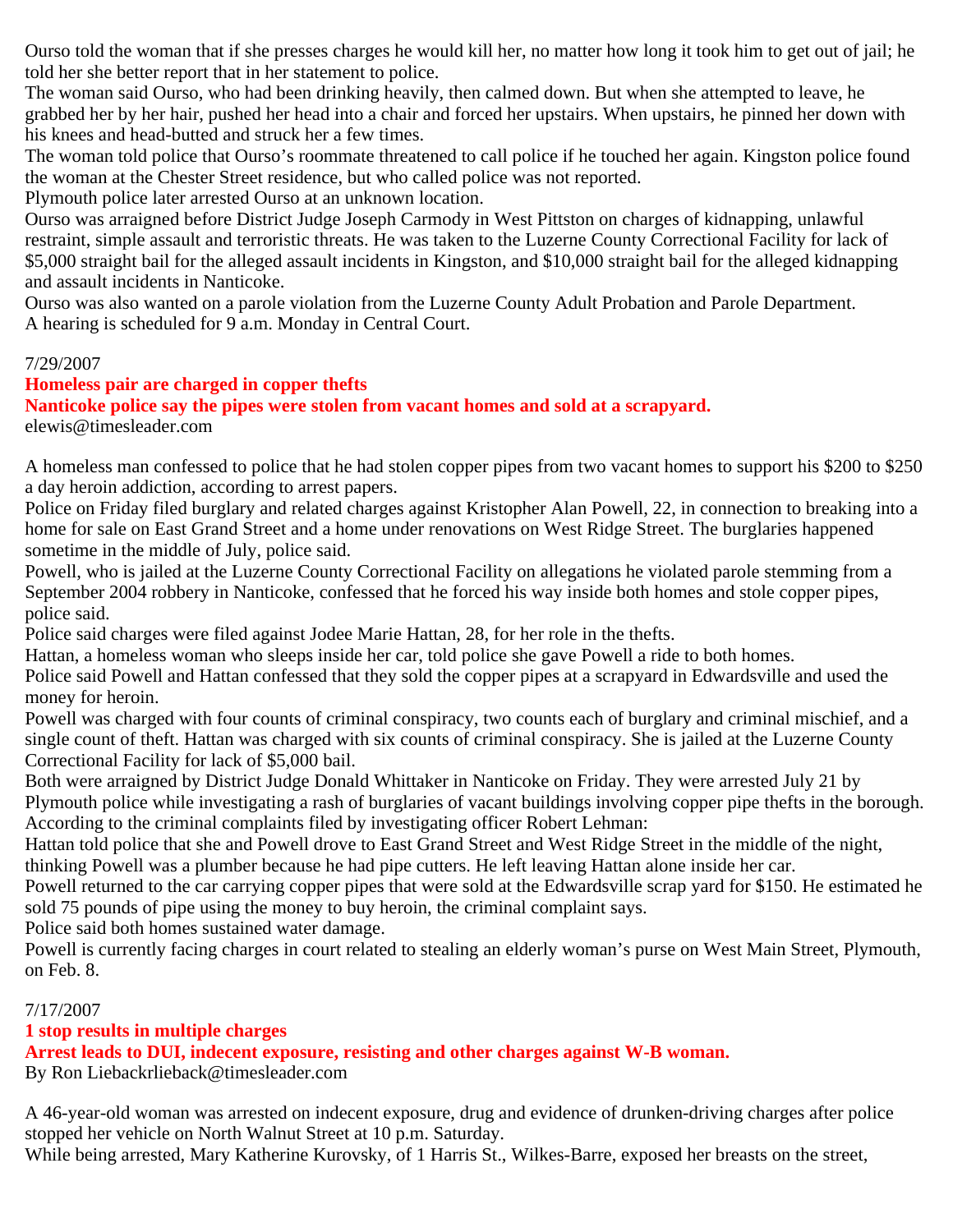showing herself to pedestrians and motorists, police said. Also, while in the holding cell at the police station, Kurovsky took off her pants and underwear, spread her legs in a sexual fashion exposing her genitals and made obscene comments to officers, police said.

According to court papers:

While on another call, police observed a Ford minivan operated by Kurovsky squeal the tires through a red light at the intersection of Kosciuszko and East Main streets.

Kurovsky proceeded westbound on East Main Street, illegally passing a motorcycle in an area of blind curves. Kurovsky was then stopped on North Walnut Street, where she became combative and belligerent.

Kurovsky agreed to a breath test, but would not blow into the device as directed, making an obscene reference to a sex act at one point. Kurovsky continued to use profanities and be disorderly.

When police advised her she was under arrest, she exposed her breasts in public, and resisted arrest. Upon a search of her van, police discovered a partially consumed bottle of vodka on the driver's side floor and a cigarette pack that contained a crack-cocaine smoking pipe. Police impounded the vehicle.

While traveling to headquarters, Kurovsky began to act violently, so police advised her she was being videotaped. While in a holding cell, she removed her pants and underwear, throwing them at police. She then exposed herself and made obscene comments.

After she calmed down, she submitted to a breath test, which showed a blood alcohol content of .057 percent. An adult driver in Pennsylvania is considered intoxicated with a blood-alcohol level of 0.08 percent.

Kurovsky also freely stated that she had been using drugs. While blood tests were being performed on her at Wilkes-Barre General Hospital, Kurovsky acted violently, and kicked over a metal table.

Kurovsky was arraigned before District Judge Donald Whitaker. She was charged with five counts of driving under the influence, one count of indecent exposure, one count of open lewdness, three counts of aggravated assault, three counts of simple assault, two counts of resisting arrest, and one count each of recklessly endangering another person, drug paraphernalia, disorderly conduct, careless driving and reckless driving.

### 7/13/2007

### **Murder plot charges go to trial**

**Cellmate testifies that man charged with rape offered him \$5,000 to kill girl involved.** elewis@timesleader.com

Handcuffed and wearing green clothing marked LCCF, inmate Joshua Vanderhoff testified that his former cellmate, Victor Keller Jr., offered him \$5,000 to kill a young girl.

Keller, 38, is facing child rape charges in Luzerne County Court on allegations he sexually assaulted a girl, now 13, in Hanover Township and Nanticoke between January 2005 and December 2006.

Vanderhoff testified that Keller wanted the girl dead so the child rape charges would "go away."

"He wanted me to kill the girl," Vanderhoff testified.

Prosecutors relied heavily upon Vanderhoff's testimony during Keller's preliminary hearing before District Judge Paul Hadzick in Central Court. After nearly 40 minutes of testimony, Hadzick forwarded a single count of solicitation to commit criminal homicide against Keller to court.

Keller remains jailed at the Luzerne County Correctional Facility for lack of \$200,000 bail.

His attorney, Paul Galante, questioned the credibility of Vanderhoff, who admitted being a recovering heroin addict and facing his own set of burglary and retail-theft charges.

Shortly after Vanderhoff was released on bail from the county prison in March, he fled to Florida, where he was arrested in June for missing a court hearing in Luzerne County.

Assistant District Attorney Jenny Roberts said she is confident Vanderhoff will continue to cooperate with authorities. During his testimony, Vanderhoff said he was a cellmate with Keller for about two weeks in January and February. During that time, Keller said he was being "screwed over and that he is innocent of all the (rape) charges," Vanderhoff testified.

Vanderhoff said Keller approached him with an offer to get someone to post \$1,300 bail in order for Vanderhoff to get released from jail in February, and a promise of \$5,000 after the girl was dead.

Vanderhoff, who said he had never seen the girl, testified Keller told him the girl's name, described her appearance, where she lived, and gave instructions to "kill" the girl, making it look like an accidental drug overdose.

Keller approached Vanderhoff several times inside county prison in February to see if he was interested in acting out his plan, Vanderhoff testified.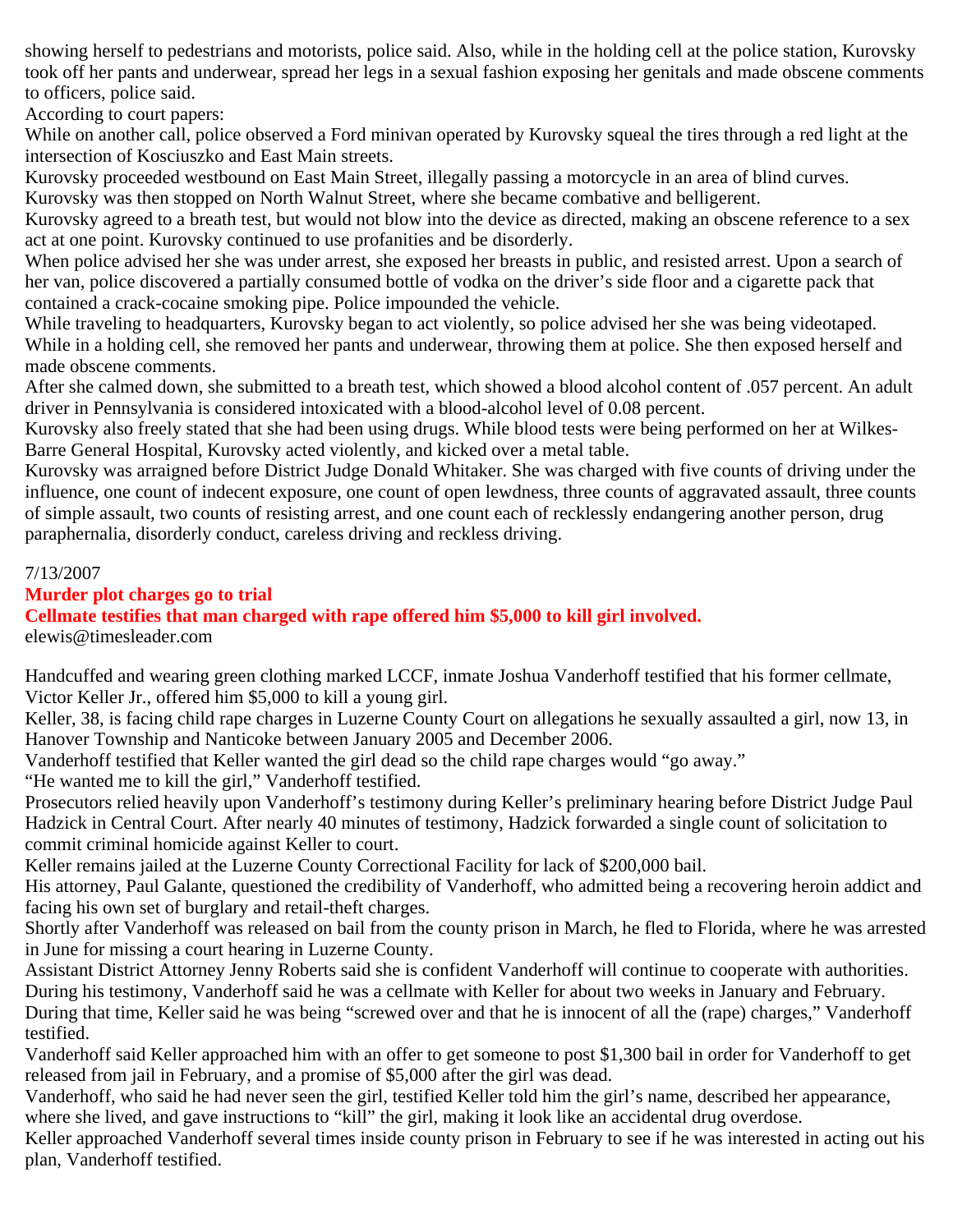Vanderhoff said he told another inmate and a correctional officer.

Nanticoke police Detective Capt. Bill Shultz, who arrested Keller on the rape charges, was told about Keller's plot and asked that the state police Organized Crime Unit assist in the investigation.

Keller is scheduled to be formally arraigned on the solicitation to commit criminal homicide on Oct. 19.

### 7/11/2007 01:42 PM

### **Kingston man arrested in connection to Nanticoke armed robbery**

Nanticoke police arrested a man in connection to an armed robbery at the Uni Mart on Middle Road in May. Michael D. Johnson, 27, of South Gates Avenue, Kingston, was charged with two counts of robbery, and one count each of theft and receiving stolen property. He was arraigned by District Judge Donald Whittaker in Nanticoke and jailed at the Luzerne County Correctional Facility for lack of \$10,000 bail.

A preliminary hearing is scheduled for July 19.

According to the criminal complaints:

Johnson admitted that he used a stolen .22 caliber handgun to rob the Uni Mart on May 30.

Police arrested Johnson on Tuesday after seeing him drive a car on Middle Road.

Johnson was stopped near the Hanover Industrial Estates. Police recovered a handgun from a passenger in the car. Johnson told police that he used the handgun during the robbery.

Police said the handgun was reported stolen to Wyoming police on April 12.

### 7/10/2007

## **Man gets 14 to 28 years in rape of pre-teen girl**

By David Weissdweiss@timesleader.com

Saying Christopher John Peters had "little redeeming factors," a judge on Monday sentenced the Wilkes-Barre man to 14 to 28 years in state prison for repeatedly raping a 12-year-old girl.

Luzerne County Court of Common Pleas Judge Peter Paul Olszewski Jr. sentenced Peters on one count of rape of a child and one count of another sexual offense.

Nanticoke police said Peters, 39, repeatedly assaulted the girl, who was known to him, inside an Apollo Circle residence. The assaults began when the girl was 11 and occurred between December 2005 and December 2006, according to police. Peters had intercourse with the girl at least five times, police said. Peters pleaded guilty in February.

On Monday, Assistant District Attorney Jenny Roberts asked Olszewski to level a heavy sentence because Peters was unremorseful and downplayed the offense by claiming the contact was consensual, not a case of rape.

Peters on Monday apologized and said he realized his actions hurt many people.

Olszewski deemed Peters a sexually violent predator under Megan's Law.

The judge, at the prosecution's request, ordered Peters to register his address with police for the rest of his life, to have no contact with the victim or any minors, stay out of public parks and pools, playgrounds, school zones, or anywhere else children congregate.

Peters was taken back to prison after court Monday.

#### 6/28/2007 **Man sought after high-speed chase** Times Leader

Police are searching for Zachary George Hallas, 24, of West Ridge Street, in connection with an early Wednesday morning, high-speed pursuit.

The pursuit, which reached speeds in excess of 100 miles per hour, began at about 12:35 a.m. when Sgt. Joseph Guydosh was in the area of Alden Manor on Middle Road when a motorcycle passed him at a high rate of speed. There was a passenger aboard the motorcycle.

Guydosh recognized the motorcycle and the driver as Hallas, who police said has a suspended license and is not permitted to operate a vehicle.

Guydosh pursued Hallas on Middle Road with the vehicles reaching speeds of more than 100 mph. The motorcycle passed through two intersections controlled by steady yellow flashing signals.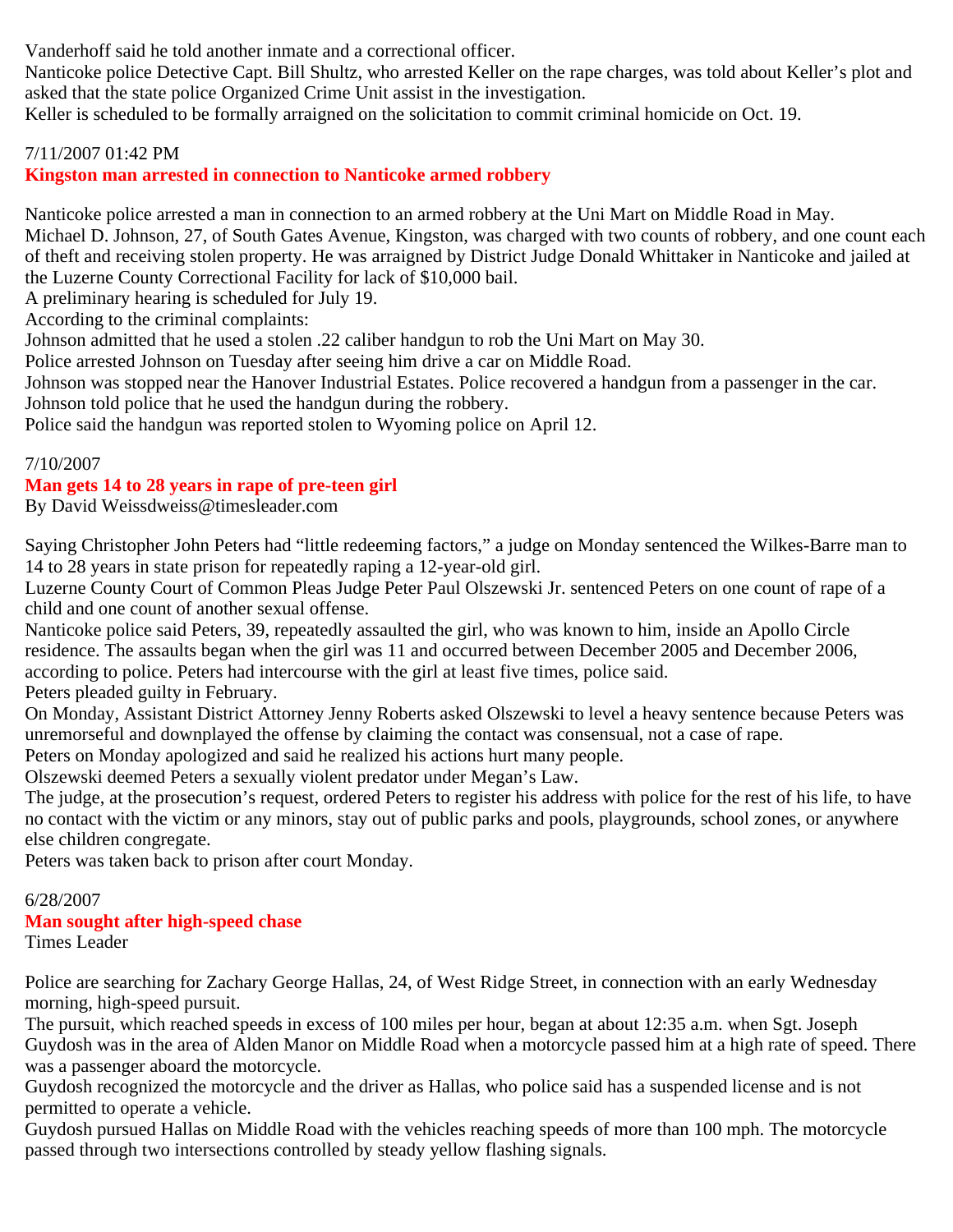Hallas refused to stop and turned onto Kosciuszko Street, police said.

Officer Brian Kivler joined in the pursuit, following Hallas, who turned onto East Washington Street.

Police lost sight of Hallas in the area of South Walnut Street.

Video cameras mounted inside both police cruisers recorded the pursuit, police said.

Police filed an arrest warrant for Hallas with District Judge Donald Whittaker in Nanticoke on Wednesday.

Charges of recklessly endangering another person, fleeing or attempting to elude police and four traffic offenses were filed against Hallas.

## 6/27/2007

## **Cops: Man assaulted an officer in Nanticoke**

**Police say Thomas Seesoltz III was going to sniff gas and he tried to disarm them.**

Times Leader

Thomas Thurston Seesoltz III, 34, of West South Street, was arrested on charges he fought with officers who stopped him from sniffing gasoline early Sunday morning.

Seesoltz was charged with aggravated assault, criminal attempt, disarming law enforcement officer, resisting arrest, illegal use of solvents and public drunkenness. He remained jailed Tuesday at the Luzerne County Correctional Facility for lack of \$5,000 bail.

According to the criminal complaint filed by Sgt. Joseph Guydosh:

Police saw Seesoltz walking with a gasoline container into the woods near the Turkey Hill on West Main Street at about 1:40 a.m. Sunday.

Seesoltz told police he was going into the woods to start a fire. He appeared intoxicated and had no wood for a fire. Police said Seesoltz had planned to inhale the gasoline, a process called huffing.

Seesoltz fought with the officers after he refused to keep his hands on the police cruiser. He attempted to grab an officer's baton and flashlight and managed to get a can of pepper spray from an officer during a struggle.

Police from Newport Township assisted Nanticoke police in apprehending Seesoltz.

A preliminary hearing is scheduled for July 2 in Central Court.

## 6/14/2007

**Nanticoke man arrested on charges linked to 'club drug' He was previously convicted of distributing anabolic steroids.**

Terrie Morgan-Besecker - Times Leader

A Nanticoke man who was previously convicted of distributing anabolic steroids and Ecstasy was arrested Wednesday by federal agents on a charge of conspiracy to distribute a tranquilizer that's a popular "club drug."

Peter Sepling, 36, was among two people arraigned Wednesday afternoon on a criminal complaint filed by the U.S. Attorney's office. The complaint alleges Sepling and the other man, Dean Williamson, no age or address available, conspired with unnamed others to distribute Ketamine.

Sepling's arrest comes six years after he pleaded guilty in Luzerne County Court in connection with a large-scale drug ring that sold Ecstasy, another popular club drug, throughout Luzerne County. He was sentenced in November 2001 to one to two years in prison.

Sepling also pleaded guilty in Lackawanna County Court to distributing anabolic steroids. He was sentenced in January 2001 to six to 23 months in prison for that case, court records show.

Ketamine, known by the street name "Special K," is a tranquilizer most commonly used on animals, according to the U.S. Drug Enforcement Agency Web site. The drug, popular among teens and adults and at dance clubs and "raves," can be injected or consumed orally, most commonly by mixing it in drinks.

Assistant U.S. Attorney William Houser said he could not provide any details regarding the investigation that led to the arrests of Sepling and Williamson. The charge carries a maximum sentence of 20 years in prison and a \$1 million fine. Sepling and Williamson were each released under conditions following their arraignment before U.S. District Magistrate Judge Malachy Mannion. Both were ordered not to speak to any co-defendants in the case and to remain under the supervision of the federal probation office.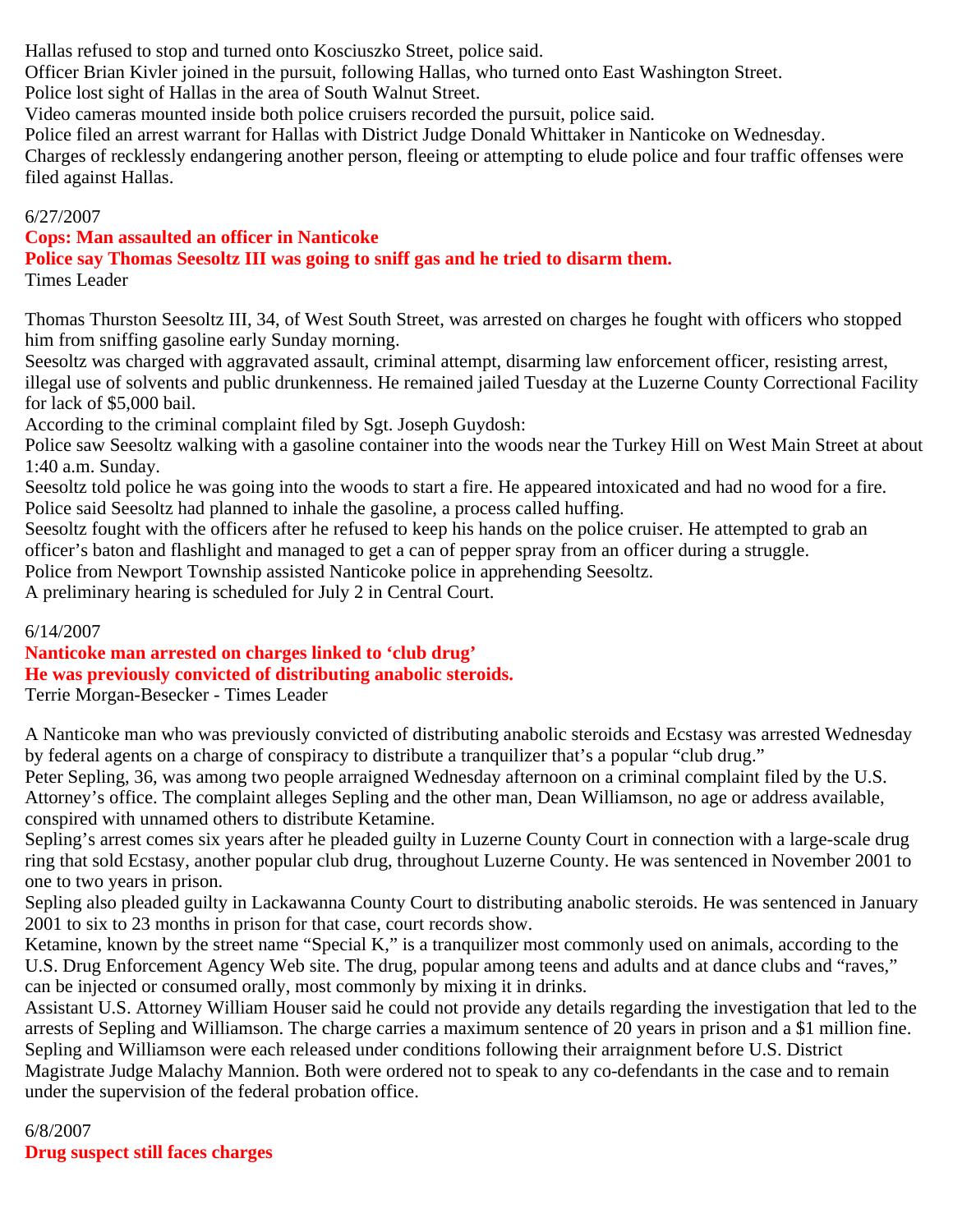## **Victor Ortiz, 34, is serving time in Lehigh County and awaits trial on other charges.**

dweiss@timesleader.com

The suspected large-scale drug dealer who avoided prosecution in Luzerne County still faces a slew of drug charges in Allentown, a Lehigh County Prison official said.

Victor Ortiz, 34, is serving an 11- to 23-month sentence on drug charges in the prison and is awaiting trial on a list of other charges, the official said.

A Luzerne County judge on Monday ordered Ortiz to be taken back to the Lehigh County Prison after local prosecutors said they would not be prosecuting Ortiz on any of his drug charges because they failed to take him to trial on time. Luzerne County prosecutors dropped a total of 20 charges – including 17 felonies – that were filed against Ortiz in connection with a Nanticoke-based drug ring. Several of the charges carried mandatory minimum jail sentences. Police said Ortiz and Marcus Suarez were transporting large amounts of heroin and crack cocaine from Allentown to Nanticoke to sell. Suarez was sentenced in March to 14 to 28 years in state prison for his role in the ring.

But court papers filed by Ortiz, acting as his own attorney, indicate he believed his charges should be dismissed because he was not tried within 365 days of the filing of the charges, as state law requires.

Prosecutors at a hearing on Monday dismissed the charges.

District Attorney David Lupas has not returned repeated calls for comment on the case this week.

Nanticoke Sgt. Joe Guydosh, one of the key officers in the investigation, said he's not sure who's at fault in the case. He said it seemed like confusion developed between officials in Luzerne and Lehigh counties.

Guydosh said Ortiz was initially picked up in Lehigh County. Nanticoke police went there to pick him up and have him arraigned on the local charges. But Lehigh County officials wanted Ortiz back in their prison. Guydosh said local police took Ortiz back and that's where he remained.

Last week, an official with the District Attorney's Office called Nanticoke police and told them about throwing out Ortiz's charges because of the speedy-trial issue, Guydosh said.

"It's not like we're mad at anybody," he said. "It just seems like it slipped through the cracks."

Ortiz's case is the latest in a series of cases in Lupas' office to encounter problems with the speedy-trial law.

Some of Ortiz's Lehigh County charges are identical to the charges he had faced in Luzerne County.

## 6/7/2007 **Nanticoke police seek robbery suspect**

Times Leader staff



Image shows the alleged robber of the Middle Road Uni-Mart. SUBMITTED PHOTO

City police released a surveillance picture on Wednesday of a man who they believe robbed the Middle Road Uni-Mart at gunpoint on May 30.

According to police, a man entered the store at about 10:30 p.m. with a black or dark gray revolver within his waistband. He demanded money from the store clerk and fled in a dark-colored vehicle.

The suspect is described as a black male with a thin beard, 6 feet tall with a thin build, weighing about 200 pounds. Anyone with information is asked to call police at 735-2200.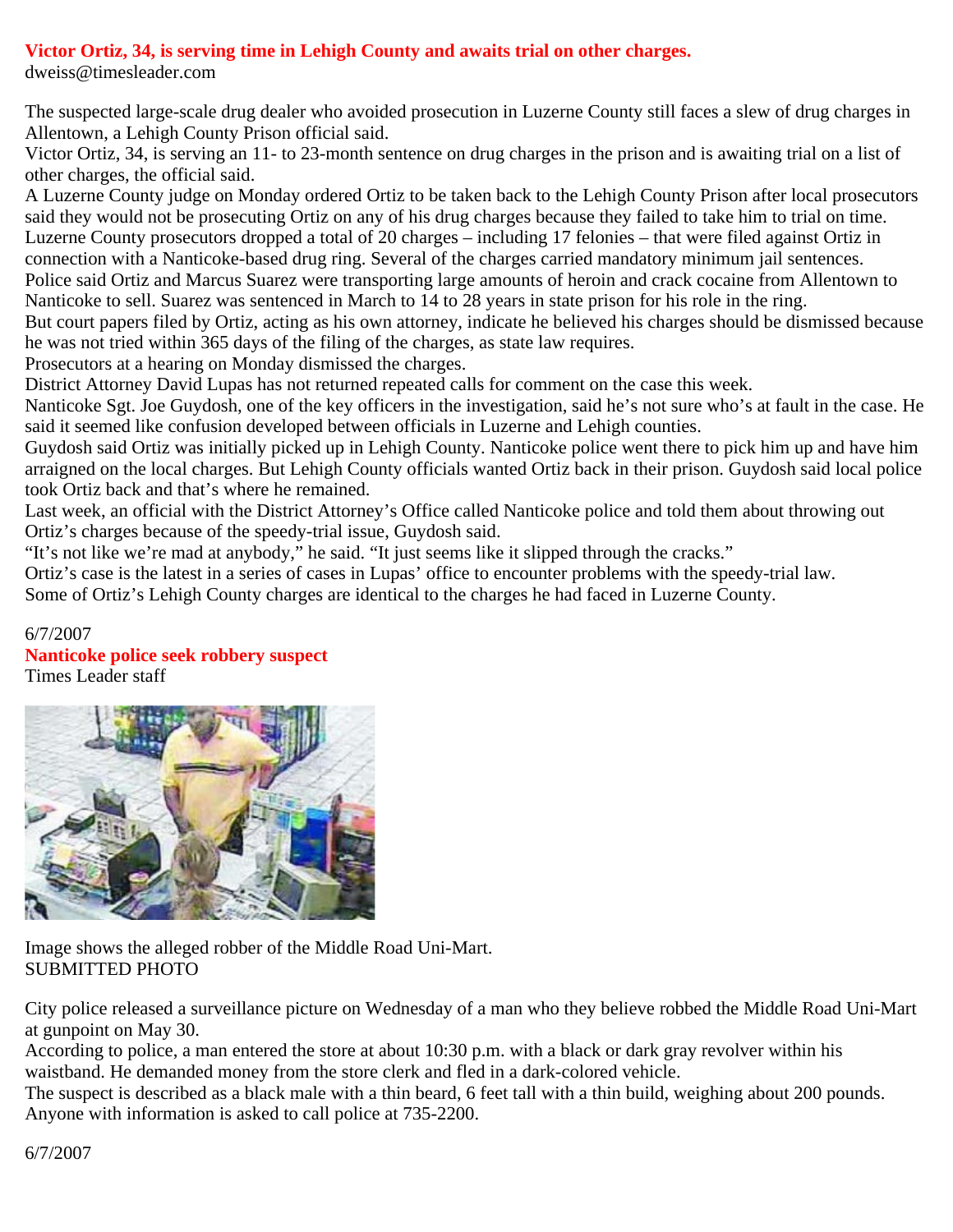#### **Authorities allege girls, 8 and 9, were threatened and neglected in Nanticoke home Dad and girlfriend charged with abuse**

elewis@timesleader.com

A veteran detective called it one of the most horrific cases he's ever investigated.

A father and his girlfriend were arrested Wednesday on charges they threatened to kill his two daughters for having spilled cereal and failing to clean up after their dog. The girls, ages 9 and 8, told police the two adults had stapled their hair to a wall, boarded up their bedroom windows and placed a lock on the refrigerator forcing them to feed themselves, according to arrest papers.

"It's quite disturbing what we learned," Detective William Shultz said.

Brian Edward Strait, 32, and Allison N. Birt, 28, of Deer Lake Drive, Hunlock Township, were arrested Wednesday after a hearing in Luzerne County Court.

Strait and Birt were charged with two counts each of endangering the welfare of children. Strait was also charged with a single count of simple assault in connection with an allegation that he punched one of his daughters causing two broken ribs.

They were arraigned before District Judge Donald Whittaker in Nanticoke and jailed at the Luzerne County Correctional Facility for lack of \$75,000 bail each.

Shultz said the investigation is continuing with the possibility of more charges being filed against the pair. Police allege the abuse and neglect occurred when the family lived on East Grand Street in Nanticoke in 2006. Strait and Birt have two children of their own, Shultz said.

According to the criminal complaints filed by Shultz and Luzerne County Detective Lt. Debbie Parker: A child caseworker with the county's Children and Youth Services investigated a complaint on Sept. 20 that Strait punched his 9-year-old daughter because she didn't take the family's dog outside. Strait told the caseworker that his daughter has a "wild imagination," and that he doesn't physically discipline his children. He promised the caseworker he would take his daughter to see a doctor.

A few days later on Sept. 27, the caseworker made an unannounced visit to the home and learned Strait never took his daughter to the doctor because he doesn't have insurance. The caseworker took the child to a doctor on Oct. 13, according to the complaints.

An X-ray showed the child had two broken ribs that were in the healing process. The doctor told the caseworker that the injury was likely caused by an adult, the criminal complaint says.

Police learned that the child and her 8-year-old sister had to wake up to change and feed their infant sister because Strait and Birt refused to get out of bed in the morning.

Children and Youth Services said Strait and Birt failed to provide for their children's needs such as medical care, dental care and nutrition.

A preliminary hearing for Strait and Birt is scheduled for June 13 at Central Court.

## **5/31/2007**

## **Armed robbery suspect sought in Nanticoke**

City police are investigating an armed robbery that occurred Wednesday night at the Uni-Mart on Middle Road. According to police, a black man who had a black or dark gray revolver within his waistband demanded cash from the store clerk. The suspect got into a dark-colored vehicle, which fled east on Middle Road into the Hanover Township area, police said. The vehicle did not have headlights turned on.

The suspect is described as a black man with a thin beard. He is 6 feet tall with a thin build, weighing about 200 pounds. The suspect was wearing a bright-colored striped polo shirt and dark blue or black jeans. Anyone with any information is asked to call police at 735-2200

## **5/26/2007**

### **William Haughwout, 41, of Prospect Street in Nanticoke, was sentenced Friday to 18 to 84 months in state prison plus eight years of probation for fondling a young girl.**

Luzerne County Court of Common Pleas Judge Joseph Augello sentenced Haughwout on charges of indecent assault. Police said Haughwout from September 2004 to December 2005 repeatedly fondled a 10-year-old girl in Nanticoke and Plymouth.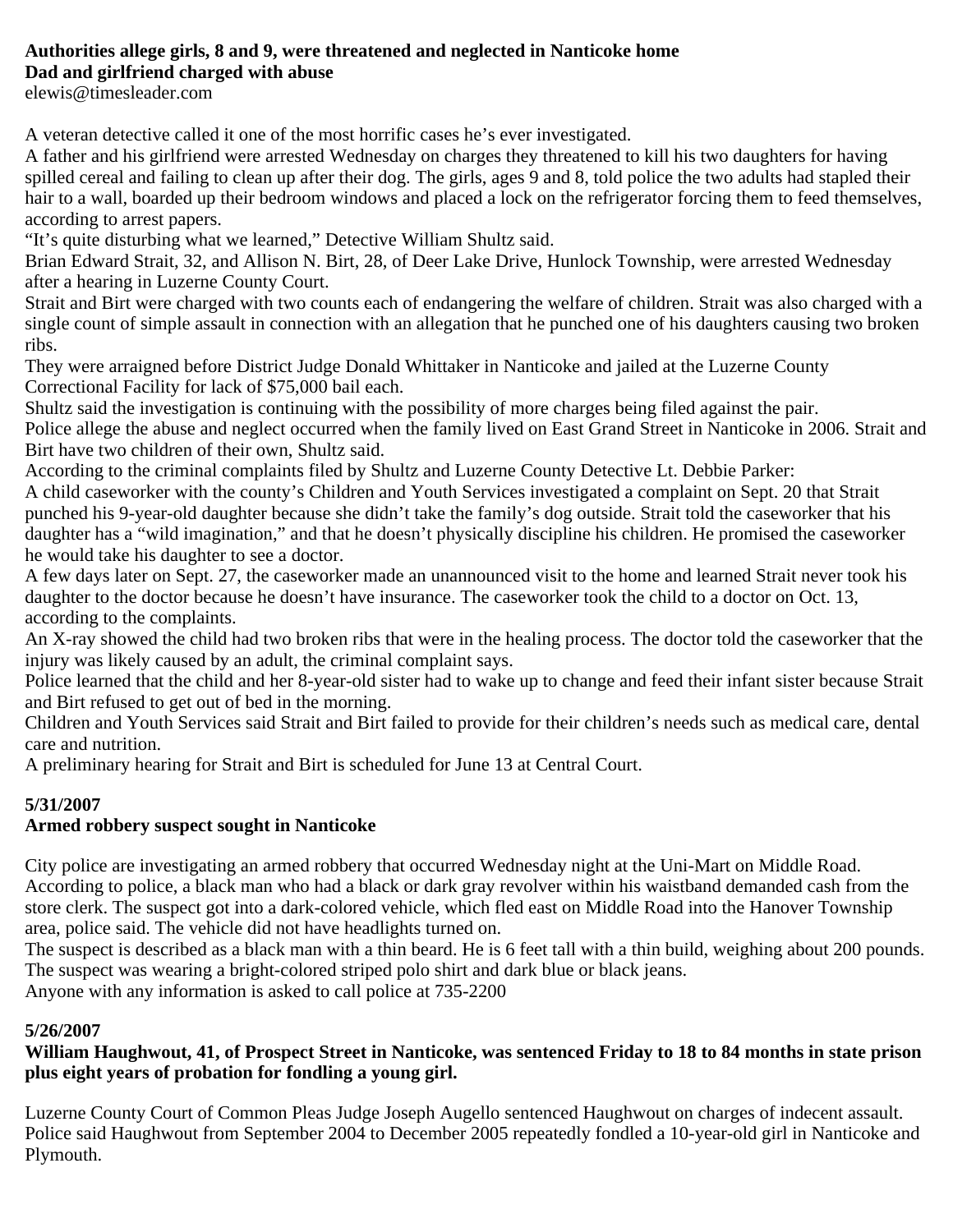Haughwout was deemed a sexually violent predator and, upon his release, must register his address with police.

## **4/11/2007**

## **DA: Inmate plotted to kill girl Victor Keller charged in child's rape**

elewis@timesleader.com

A Hanover Township man facing trial on child rape charges allegedly offered an inmate \$5,000 to kill the young girl so his case would go away, Luzerne County District Attorney David Lupas said.

Victor Keller, 38, last known address as the Sans Souci Trailer Court, attempted to carry out his plan by soliciting help from two inmates at the Luzerne County Correctional Facility, the district attorney said. He offered one of the inmates \$5,000 to kill the girl, Lupas said.

Keller denied he tried to have the girl killed as he was led to his arraignment before District Judge Martin Kane in Wilkes-Barre on Tuesday.

Keller was charged with criminal solicitation to commit criminal homicide and sent back to the county correctional facility for lack of \$100,000 bail.

Lupas said the girl and her mother were told about Keller's plot. The girl and her mother were not harmed, Lupas said. "(Keller) was looking for a way to get these (rape) charges dismissed," Lupas said. "Protecting the victim is our utmost concern."

The investigation was handled by the state police Bureau of Criminal Investigation Organized Crime Unit. Keller has been in jail since his Jan. 19 arrest by Nanticoke and Hanover Township police on allegations he raped the girl multiple times, arrest papers say.

According to the criminal complaint filed Tuesday:

After his arrest in January, Keller told inmate Charles Handlin, 42, that he was worried about the rape charges against him. He told Handlin that he wanted to scare the girl and her mother so they wouldn't testify, and offered Handlin a 1963 Chevrolet Corvette to "beat them up" if Handlin got released from jail.

Handlin, of Hazleton, was jailed on charges he stole copper pipe from a Hazleton building in early January, according to court records.

A preliminary hearing on the rape charges against Keller was held Feb. 21 in Central Court. The 12-year-old girl testified at the hearing.

In her testimony, the girl said she was afraid to tell anyone that Keller was sexually assaulting her because Keller was abusive when drunk.

Rape and related charges against Keller were forwarded to trial in Luzerne County Court.

Several days after the preliminary hearing, Keller told inmate Joshua Vanderhoff, 20, that he didn't want to go to state prison.

Keller offered to get someone to post \$1,300 bail in order for Vanderhoff to get released from jail. Vanderhoff, of Benton, was charged by Nanticoke police in December on charges he burglarized a home and endangered a police officer.

Keller told Vanderhoff the girl's name, described her appearance, where she lived, and gave instructions to "kill" the girl and to make it look like an accidental drug overdose, the criminal complaint says.

Police said Keller offered to pay Vanderhoff \$5,000 after the girl was dead, and said the money could be picked up from a residence at the Sans Souci Trailer Park.

Keller approached Vanderhoff several times at the end of February and early March to see if Vanderhoff was still interested in acting out his plan, police said.

A preliminary hearing is scheduled for April 19 in Central Court.

## **4/3/2007**

## **County official warns of scam offers to rewrite old wills**

Luzerne County Register of Wills Dorothy Stankovic issued a warning Monday about potential scam artists. An 83-year-old Nanticoke woman contacted the Register of Wills office last week saying that an undisclosed company had requested a meeting to discuss her will, Stankovic said. The company told the woman that her will must be updated because it had expired.

The woman wanted to know if there had been any changes in laws governing wills.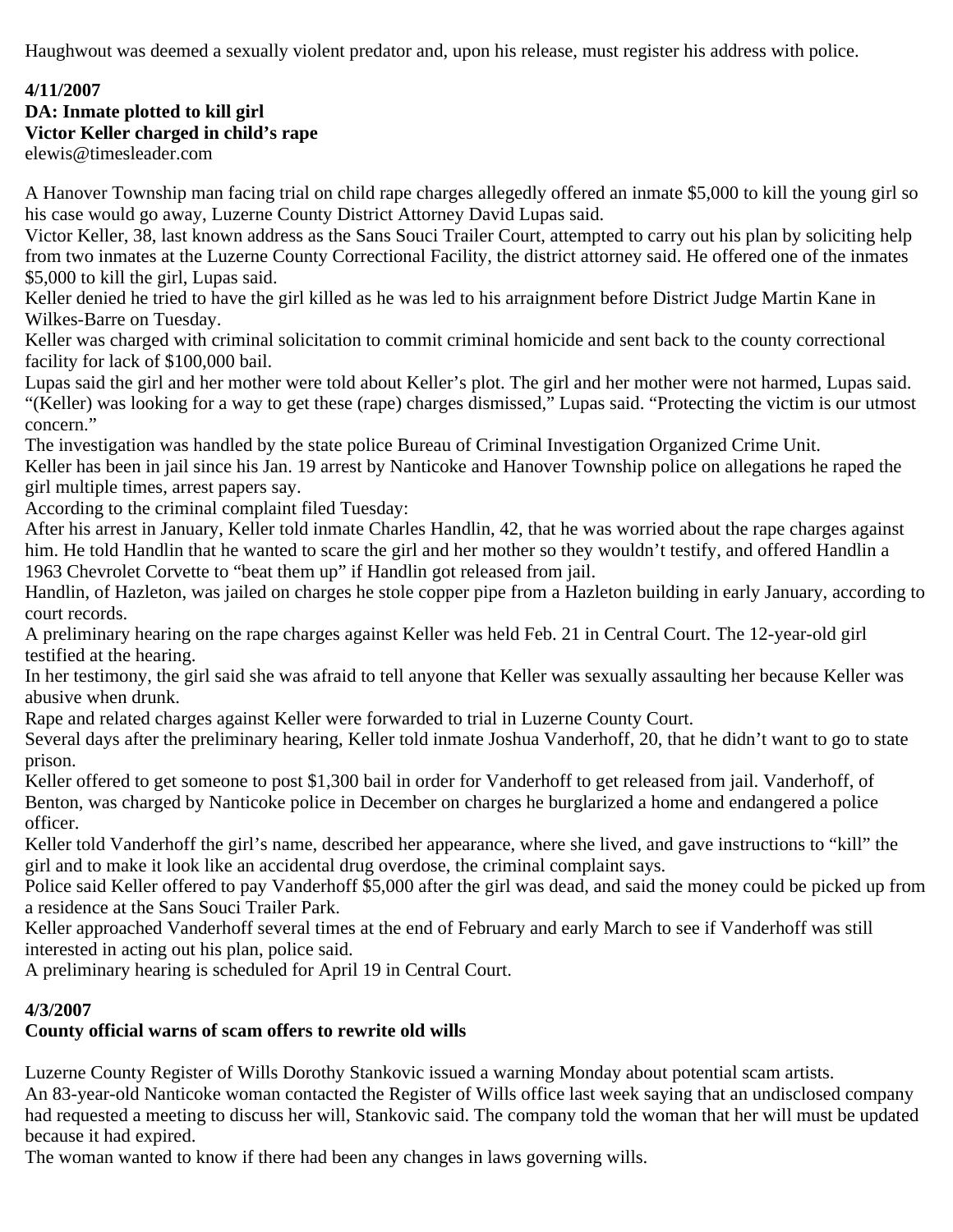Stankovic said there are no changes governing wills, and she advised anyone who receives this type of call to contact police or to call 911.

"There could be scam artists working in the area looking to get into homes under the false pretense of rewriting an old will," Stankovic said.

## **4/2/2007**

## **Police are searching for a man who robbed the Uni-Mart, 14 N. Market St., at 3:48 p.m. Sunday.**

Police said the man entered the store and told the clerk he had a gun. The suspect told the clerk to put the money from the register in a plastic-type bag he had. The clerk complied but took too long, police said.

The suspect then reached over the counter and assisted the clerk in removing the money from the register. He fled with an unknown amount of money in a northwest direction and crossed Access Road into a wooded area, police said. The suspect is described as a white man in his late teens or early 20s, about 6 feet tall and weighing between 150 and 160 pounds. He was wearing a dark-gray hooded sweatshirt with red lettering across the front and red stripes down both arms, dark colored cargo pants, dark shoes or sneakers and a gray or tan colored full stocking mask. Anyone with information is urged to call police at 735-2200.

## **3/27/2007**

## **Nanticoke principal assaulted**

A 16-year-old Greater Nanticoke Area High School student assaulted Principal Mary Ann Jarolen last week, city police said.

The student was suspended from school for 10 days, and police say he now faces juvenile court charges of aggravated assault, simple assault, terroristic threats, harassment and disorderly conduct.

Nanticoke police said the male student had been kicked out of class for throwing spitballs. School officials told officers he was trying to return to the class to verbally harass the teacher when the confrontation with Jarolen occurred, police said.

Jarolen told investigators the boy grabbed her right arm, twisted it up and backward, before pushing her out of the way, police said.

The incident occurred around 1:30 p.m. on March 20.

## **3/27/2007**

Angela Rose Chapman, 27, of Pine Street, was arrested on evidence of drunken driving charges after police said they found her in her automobile that was stuck in a snow bank on Orchard Street at 1:10 p.m. March 19.

When police approached the vehicle, Chapman locked the doors and acted as if she was not in the vehicle, police said. Chapman then shut the engine off and threw the keys on the passenger seat, police said.

After a few minutes, Chapman opened the door and exited the vehicle and became uncooperative. Police said she appeared intoxicated and on the verge of passing out. Police also said the car was not inspected.

Chapmen was charged with driving under the influence, operating an vehicle without inspection and without a registration card to be signed and exhibited on demand.

## **3/27/2007**

## **School bus stop incident results in charges**

rlieback@timesleader.com

A 45-year-old woman was charged with ethnic intimidation after she allegedly told a woman and her two sons "all you blacks look alike" and flicked a lit cigarette at one of the boys at their bus stop at West Main and Slope streets on Thursday, according to an affidavit filed Monday at District Judge Donald Whitaker's office.

Mary Louise Warner, of 212 Apollo Circle, on Monday denied making any racial comments, stating that she only said the two boys look like twins because they are hard to tell apart, court papers said. According to court papers:

Tawana Simpson reported to police that her two sons were being harassed at their bus stop because they are black. Simpson and her husband, John, went to the stop Thursday and confronted Warner, who became angry.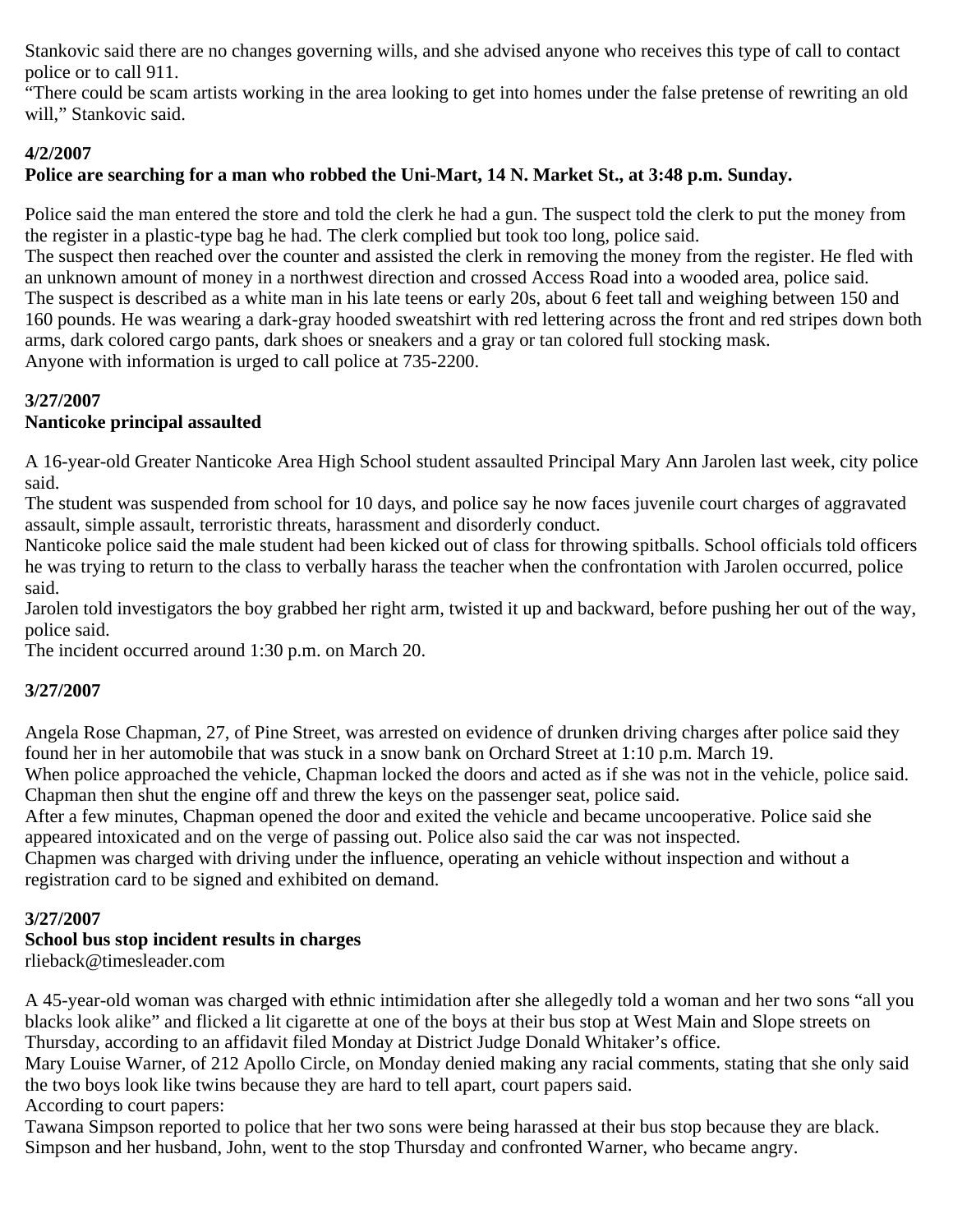Warner then made multiple derogatory slurs and flicked a lit cigarette at one of Simpson's sons, just missing his head. Warner stuck her middle finger in Simpson's sons' faces, called them a racial epithet and said "all you (explicative) should die."

Police spoke with Simpson's two children, whose stories matched up with their mother's. Police also spoke with two other parents at the bus stop, and both told police that they observed Warner yelling that the "black people should all die" and shouting out racial epithets to black people on street.

When questioned, Warner said she was harassed by Simpson.

Warner was charged with ethnic intimidation and harassment. She could not be reached for comment Monday.

## **3/22/2007**

## **Woman gets jail time in burglary**

Jessica Renee Caudill, 25, of Apollo Circle in Nanticoke, was sentenced Tuesday to two to four years in state prison for breaking into a home.

Luzerne County Court of Common Pleas Judge Hugh Mundy sentenced Caudill on charges of burglary, access device fraud, and unsworn falsifications in three cases.

In one case, Nanticoke police said Caudill in June broke into a South Hanover Street home and stole a video-game system, video games, a purse, and bonds.

## **3/16/2007**

## **Police said someone armed with a BB gun targeted windows on cars and a home on Wednesday and Thursday.**

Barbara Stanski, of Lincoln Avenue, said a window on her Dodge Caravan was smashed on Thursday.

Paul Seery, of Mountain View Drive, said a window on his Oldsmobile was smashed on Thursday.

Matthew Molski, of Stewart Drive, said door window at his home was smashed on Wednesday.

Robert Bray, of South Hanover Street, said a window on his Hyundai Elantra was smashed on Wednesday.

Joseph Kowalski, of South Hanover Street, reported that a window on his Chevrolet Tahoe was smashed on Wednesday. David Gabel, of South Hanover Street, reported that a window on his Chevy Cavalier was smashed on Wednesday.

## **3/7/2007**

## **Man blames whiskey-flavored tobacco in DUI arrest**

## **Nanticoke man says Red Man Select caused alcohol odor on breath.**

By elewis@timesleader.com

A man charged by police on evidence of drunken driving blamed a brand of chewing tobacco for leaving an alcohol odor on his breath.

Police said John Daniel Drury Sr., 42, of Pine Street, was involved in a two-car crash at Bliss and Pine streets in the city's Hanover section on Feb. 22.

Drury, driving a Dodge Ram pickup, turned onto Bliss Street and struck the front of a Chevrolet Cavalier that was stopped at a stop sign, police said.

According to the criminal complaint filed by officers Brian Kivler and Brian Williams:

Police said Drury was visibly intoxicated and had an alcohol odor on his breath.

"Drury insisted that he did not consume any alcoholic beverages and that the Red Man Select chewing tobacco that he was chewing contained an unspecified amount of Tennessee whiskey," police said in the criminal complaint.

Police said Drury failed several field sobriety tests at the crash scene. He was given a preliminary breath test that showed a level of 0.130 percent, police said.

Drury was arrested on evidence of drunken driving, and was taken to the Nanticoke Police Department, where another breath test showed a level of 0.144 percent, police said.

An adult driver in Pennsylvania is considered legally intoxicated with a blood alcohol level of 0.08 percent. Drury told police he would challenge his DUI arrest and wanted police to determine his chewing tobacco's alcohol content.

Drury could not be reached for comment on Tuesday.

A message to Swedish Match, the Stockholm, Sweden-based manufacturer of Red Man Select, was not returned. But, an e-mail from the company referred questions about its ingredients in its products to its Web site.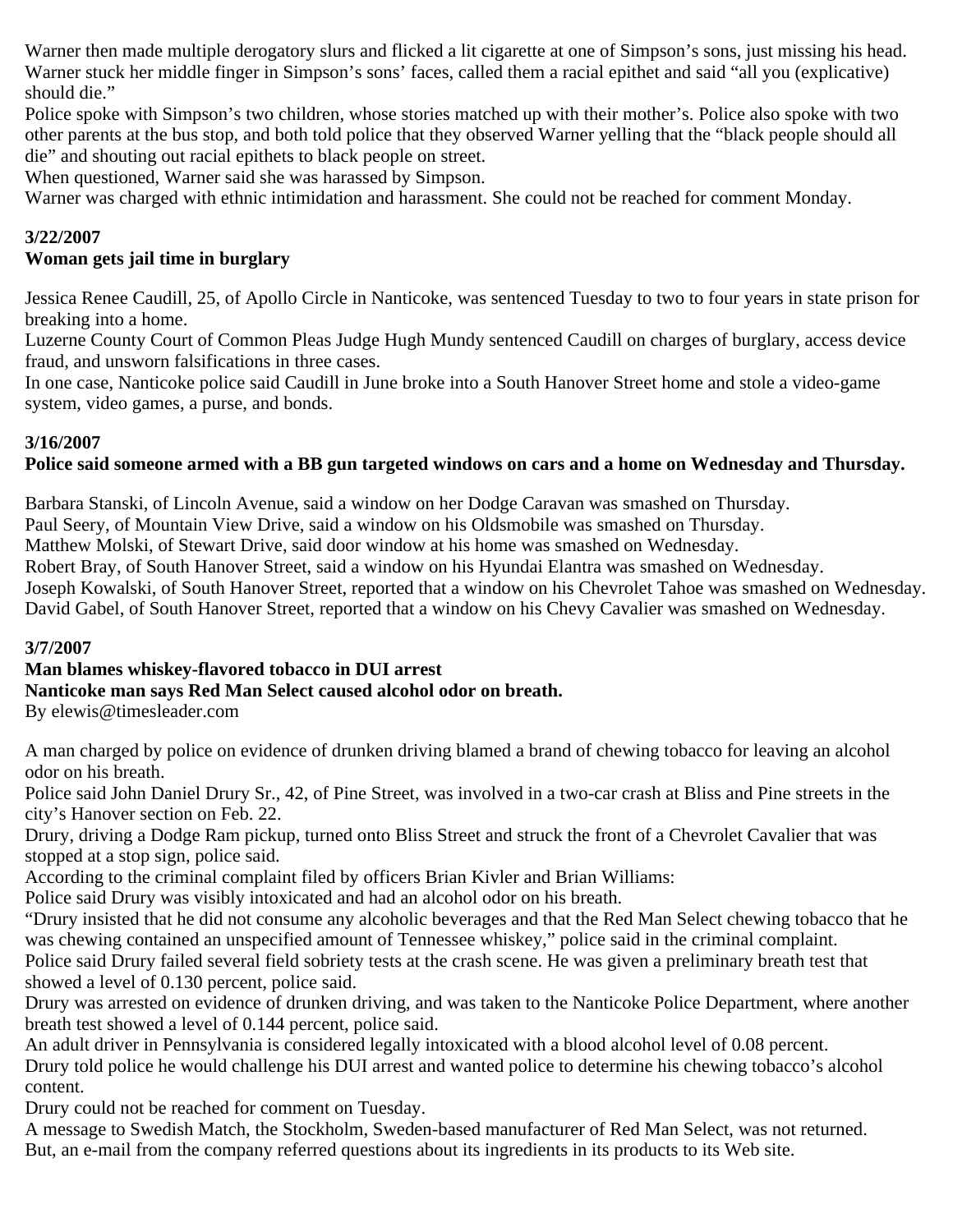According to the Swedish Match's Web site, the 14 different types of ingredients in Red Man Select do not contain Tennessee whiskey or any other alcohol-based substance.

## **3/6/2007**

**Marcus Suarez, 33, of Allentown, was sentenced recently to 14 to 28 years in state prison on a host of drug charges.**

Luzerne County Court of Common Pleas Judge Peter Paul Olszewski Jr. sentenced Suarez on charges of criminal conspiracy, possession with intent to deliver a controlled substance, criminal use of a communication facility and delivery of a controlled substance in six separate criminal cases.

Police from several agencies said Suarez and another man in 2005 and 2006 were bringing large amounts of heroin and crack cocaine from the Allentown area to Nanticoke and selling it.

Police said the men sold the drugs to confidential informants outside an apartment building near the intersection of Chestnut and Noble streets in Nanticoke and at numerous hotels in the Wilkes-Barre area, police said.

## **2/22/2007**

## **Girl testifies she feared reporting sex assaults**

By elewis@timesleader.com

A young girl said she was afraid to tell anyone that Victor Keller Jr. was sexually assaulting her because he was abusive when he drank.

She didn't talk to authorities until Keller stopped drinking.

"He stopped drinking and I wasn't afraid of him anymore," the 12-year-old girl testified during a preliminary hearing before District Judge Donald Whittaker in Central Court on Wednesday. She was the only witness.

Whittaker ruled there is enough evidence for Keller to stand trial on two counts of rape of a child, three counts of corruption of minors, and one count each of endangering the welfare of children and indecent exposure.

Luzerne County Assistant District Attorney Jenny Roberts said Keller, if convicted, faces a mandatory sentence of five years in state prison.

The girl told Whittaker that Keller began sexually assaulting her when he lived in the Apollo Circle Housing Complex in Nanticoke about two years ago. At least twice he took her into his residence, where he forced her to perform lewd acts and raped her, she said.

The girl said she couldn't remember the exact dates of the assaults when asked by Keller's defense lawyer, Charles Ross.

"I told him to stop once," the girl said. "He used to drink a lot and he became aggressive when he drinks."

The girl said she was also sexually assaulted in December after Keller moved to the Sans Souci Trailer Park in Hanover Township. She said she was sleeping over at a friend's house when Keller entered the bedroom and assaulted her, she said.

Keller was arrested after a joint investigation by Hanover Township and Nanticoke police, and the district attorney's office. He remains jailed at the county correctional facility. Whittaker refused to lower Keller's bail of \$100,000.

## **2/09/2007**

## **Nanticoke woman faces charges for allegedly stealing lottery tickets**

A Nanticoke convenience store worker allegedly stole at least \$800 worth of lottery tickets and gave the winning ones to her boss in exchange for better working hours, police said.

Marcella Fletcher, 53, of Garfield Street, Nanticoke, faces charges of theft, tampering with records, and making false reports to law enforcement, police said.

According to police, Fahim Mirza, owner of the Uni-Mart on Market Street, told police on Jan. 15 that one of his former employees had been stealing from him.

Videotape from Dec. 24, 2006, showed Fletcher scratching off hundreds of dollars worth of lottery tickets, police said. Store manager Peggy Tweedly said Fletcher had scratched the tickets and thrown the losing ones in the trash. Tweedly reviewed the surveillance tape and reported it to Mirza, who fired Fletcher, police said.

Under police questioning, Fletcher said she took lottery tickets from Thanksgiving through Dec. 14, 2006, scratched them off, and gave the winning ones to Tweedly. Fletcher altered lottery sale records to conceal the thefts, police said.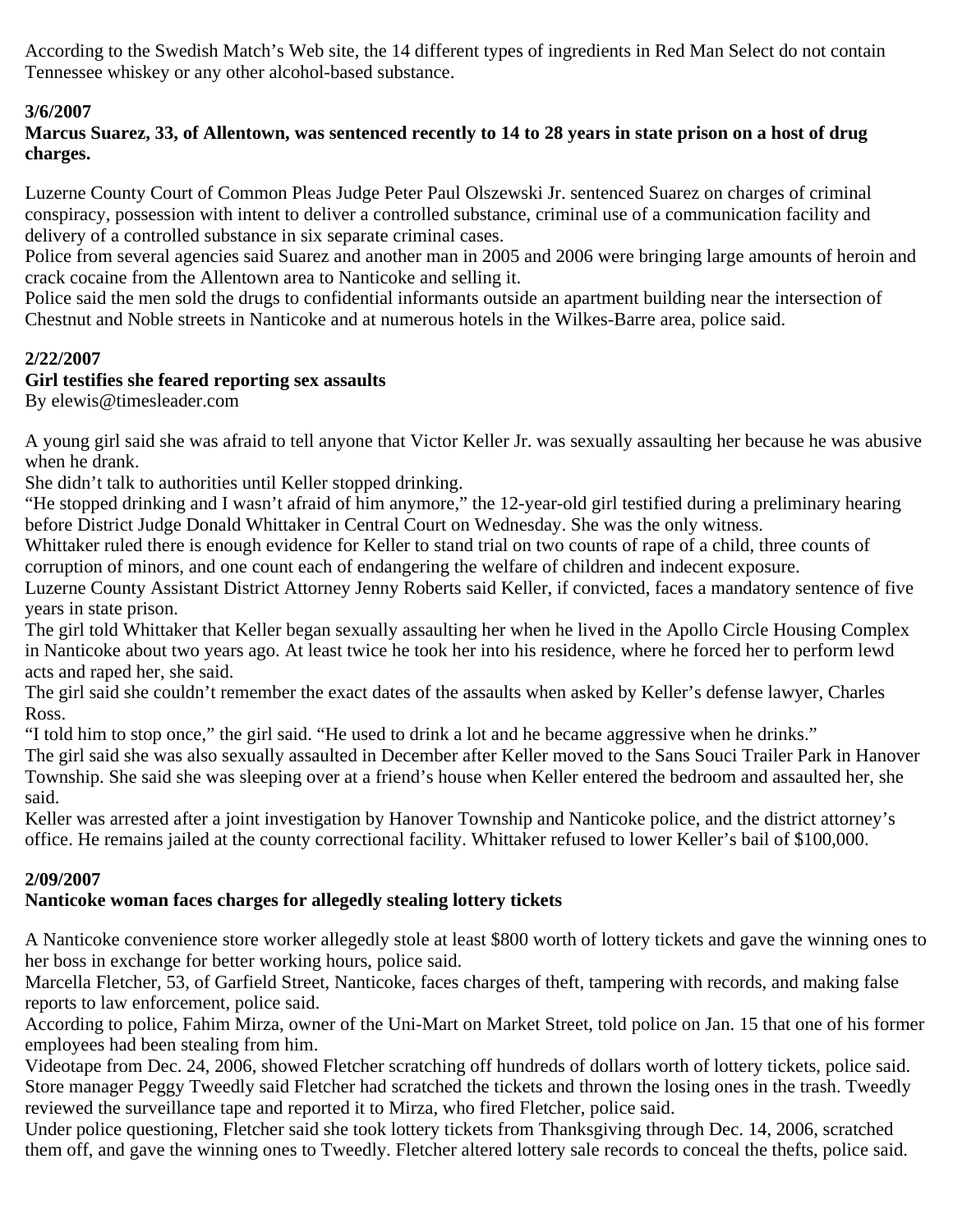Fletcher said Tweedly promised to adjust her working hours to better suit her if she did Tweedly a favor, namely give her \$50 to \$100 worth of lottery tickets at least twice a week, police said. Fletcher told police she scratched off at least \$800 worth of lottery tickets and gave about \$400 worth of winning tickets to Tweedly.

Tweedly denied participating in the theft, and said she would take a lie detector test, police said.

Tweedly asked for Fletcher to be charged with making false reports to law enforcement for telling police she was also involved.

### **2/3/2007**

## **County man pleads guilty to sexually abusing girl**

A Luzerne County man pleaded guilty to sexually abusing a 10-year-old girl Thursday.

William D. Haughwout, 41, of Nanticoke, will face sentencing on three counts of indecent assault for molesting the girl several times in 2005.

The Luzerne County District Attorney's office requested an evaluation of Haughwout as a Megan's Law offender. His next court date is set for May 25.

### **2/2/2007**

### **Manhunt ends in suspect's capture**

bkalinowski@citizensvoice.com

The man who eluded police during an hours-long manhunt Wednesday on Alden Mountain in Newport Township was arrested later that night after fleeing on foot to Wilkes-Barre ending up in the emergency room of Geisinger South Wilkes-Barre, according to the Luzerne County sheriff's department.

Adam Heppding, 20, fell a few times while cops searched for him on the rugged mountain terrain behind his mother's 78 Laurel Run home in Alden.

Authorities wanted Heppding on warrants that included theft and assault, but vigorously pursued him because police received tips he was armed, might have been trying to make a threat at a local high school and wanted to harm his girlfriend, police said.

Sheriff's deputies said Heppding, of Wilkes-Barre, was not seriously injured, and believe he also went to the hospital because he was wet and cold.

People phoned in several tips about Heppding's whereabouts, helping police track him down at Geisinger South Wilkes-Barre, the sheriff's department said.

The pursuit of Heppding began around 11:30 a.m. on Wednesday when police tried to serve a warrant on Heppding. He then fled into the woods, triggering a manhunt in which authorities used a state police helicopter and a K-9 unit, police said. .

Police said they saw him from a distance a few times, but never were able to track him down until the tips led them to the hospital.

Heppding was sent to the Luzerne County Correctional Facility on charges of indirect criminal contempt, resisting arrest, simple assault, disorderly conduct, harassment, theft by unlawful taking, identity theft, forgery, unlawful use of a computer, access device fraud, and violation of protection from abuse orders.

He now also faces charges by Newport police.

## **2/1/2007**

## **Alden man still at large after search**

bkalinowski@citizensvoice.com

Police from multiple departments scoured a wooded area of Newport Township for hours on Wednesday looking for a fugitive they believed was armed and might be trying to harm his girlfriend.

The manhunt, which included the use of a state police helicopter and a K-9 unit and caused K.M. Elementary School in Newport Township to be placed on lockdown, began around 11:30 a.m. when police went to arrest Adam Heppding at his 78 Laurel St. home in Alden, police said.

As police approached the home, the 19-year-old darted for the woods of Alden Mountain, township police said. Heppding was wanted on theft, assault and various other charges. What concerned police more is what they heard he might have been planning, police said.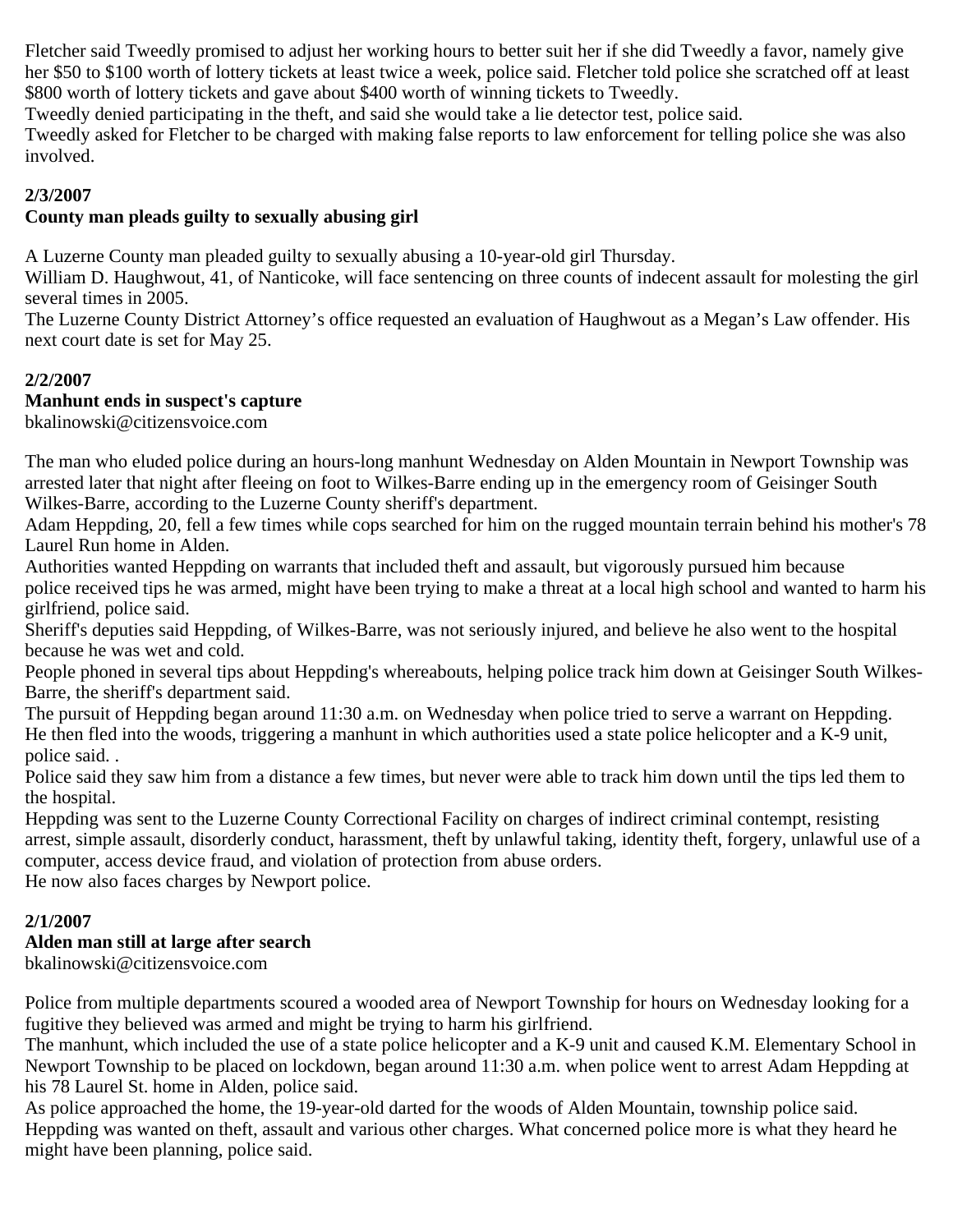Police from another municipality notified Newport Township officers they received information Heppding was planning to call in a bomb threat at a school and possibly harm his girlfriend at the school, township police said.

The Newport cops also were advised Heppding might have a .40 caliber glock handgun in his possession, police said. After an initial search produced no results, police went back to the station.

Later in the day, they received a 911 hang-up call from Heppding's home, said Officer Levi Gibbon.

When cops arrived, they encountered Heppding's mother, who said her son arrived home and said he was "freezing." She apparently phoned in the 911 call to alert cops, and Heppding fled again.

He was still at large Wednesday night.

Helping in the search were authorities from Nanticoke, Wright Township, state police and the Luzerne County sheriff's department.

## 2/1/2007

## **Wanted man eludes police on foot**

A wanted man led law-enforcement officers on a foot pursuit Wednesday.

According to a press release issued by Luzerne County Deputy Sheriff Donald Lasoski:

Deputies, along with Newport Township and Nanticoke police, attempted to arrest Adam Heppding at 78 Laurel St. around 11:30 a.m. on an outstanding warrant. Heppding ran from the officers and fled into a wooded area on Alden Mountain.

He is described as a white male, around 6 feet tall, weighing 170 pounds, bald, with brown hair and brown eyes. He has tattoos that read "2K4" on his left hand, "Adam" on his left forearm, and "ASH" on his right wrist. He was wearing a gray windbreaker and blue jeans.

He is wanted on charges of theft, access device fraud, unlawful use of a computer, fraud, forgery, disorderly conduct, simple assault, resisting arrest, harassment, identity theft and a violation of a protection from abuse order.

Township police will also be filing new charges.

Anyone with information is asked to call the sheriff's department or 911.

State police, along with police from Hanover and Wright townships, assisted in the search.

### 1/25/2007

## **Man arrested on kidnapping charges**

## **Police say Lucas Aaron Delos-Rios used gun to force 18-year-old man out of a car.**

By elewis@timesleader.com

Police arrested a Tioga County man late Tuesday night on charges he kidnapped a man at gunpoint.

Lucas Aaron Delos-Rios, 24, of Blossburg, was captured at about 11:30 p.m. in an alley near East Church and East Noble streets while walking with James Hughes Jr., the man he is accused of kidnapping.

Police said Delos-Rios accused Hughes, 18, of trying to steal \$600 from him. Delos-Rios had traveled from his home to Nanticoke Tuesday night to meet a friend, Joshua Ruminski, who needed money, police said.

When Hughes left an apartment and got into a car with a woman, Delos-Rios pulled a gun and ordered Hughes from the vehicle, police said.

Delos-Rios was charged with kidnapping, aggravated assault, recklessly endangering another person, terroristic threats, criminal attempt, stalking and two counts each of possession of instruments of crime and unlawful restraint. He was arraigned by District Judge Paul Hadzick and is jailed at the Luzerne County Correctional Facility for lack of \$10,000 bail.

According to the criminal complaint filed by Capt. Detective William Shultz and Patrolman Brian Kivler:

Eva Masler told police she was inside a car with Ruminski while waiting for Hughes near the Eastside Apartments on East Noble Street. Hughes came out from the building and got into the car, and was being followed by Delos-Rios, who pulled a gun when Masler attempted to drive away.

Delos-Rios aimed the gun at the car and ordered Hughes to get out of the car. Masler sped away and called police, who found Delos-Rios and Hughes walking in the alley.

Delos-Rios told police that Ruminski called him at his home in Tioga County Tuesday morning and said he needed \$1,000 or "some people were going to kill him," the criminal complaint says.

Delos-Rios said he got \$600 and drove to the CVS Pharmacy in Nanticoke where he met Ruminski and Hughes, whom he didn't know. They proceeded to Eastside Apartments where they all got out of the car.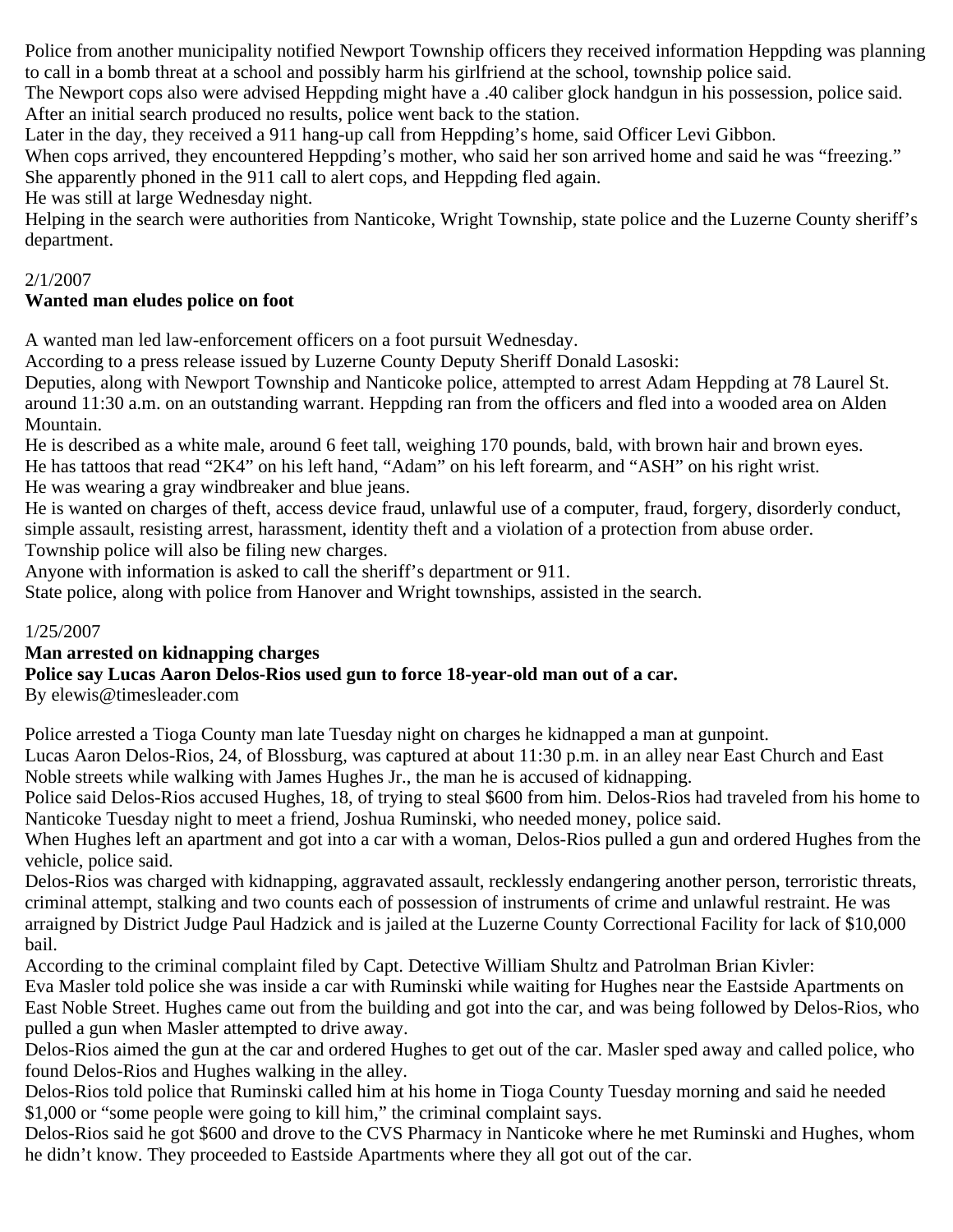Delos-Rios told police he walked around the back of the apartments and saw Ruminski.

Ruminski told Delos-Rios to wait because he had to go to another apartment.

As the two men spoke, Delos-Rios said he overheard Hughes on his cell phone before he disappeared from his sight. Delos-Rios said he then walked to the front of the apartment building where he saw Hughes get into a vehicle driven by Masler, the criminal complaint says.

At that point, the car began to drive away.

Delos-Rios told police he stopped the car because he felt he was being robbed and denied aiming the gun at the car. A preliminary hearing is tentatively scheduled for Feb. 1 in Central Court.

## 1/19/2007

#### **Man tried to sell stolen items to owner, police say Nanticoke man didn't know victims also owned comic book store.**

By elewis@timesleader.com

Police said a Nanticoke man facing trial on a burglary charge didn't know he was selling stolen collectible trading cards and comic books to the couple who actually owns the items.

Joseph Thompson, 39, of South Walnut Street, is accused of breaking into a home on East Ridge Street, owned by Joseph and Kristin Skipkoski, and stealing thousands of dollars of collectible cards and comic books on Jan. 2. Thompson then attempted to sell the stolen items at Griffins Peak, a collectible trading card and comic store that is also owned by the Skipkoskis, police said.

"(Thompson) didn't know (Skipkoski) was the owner of the home that he burglarized," said Nanticoke police Capt. Detective William Shultz on Thursday.

According to the criminal complaint:

Joseph Skipkoski told police that Thompson and another male came into his East Main Street trading store later on Jan. 2 and wanted to know if they were interested in buying Lord of the Rings, Star Wars, Yu-Gi-Oh, Pokemon and Magic the Gathering cards.

Thompson spoke to Kristin Skipkoski who told him to come back and speak with her husband.

Thompson and the other male returned to the store the next day and sold a card in a case for \$30.

Joseph Skipkoski recognized the card and the case as one of the many collectibles that were stolen from his East Ridge Street home.

Police said Thompson was persistent in selling the cards and repeatedly contacted the Skipkoskis to see if they were interested in buying. Thompson said there were too many cards and invited the Skipkoskis to his home, the criminal complaint says.

Joseph Skipkoski told police he recognized most of the cards at Thompson's home. He purchased all the cards and comic books and then turned them over to police as evidence.

Shultz said Thompson admitted to burglarizing the Skipkoskis' home, but refused to identity the other suspect. Police said the value of the cards and comic books is approximately \$2,000.

Prosecutors dismissed charges of theft, receiving stolen property, criminal trespass and criminal mischief during a preliminary hearing before District Judge Andrew Barilla Jr. in Central Court.

A single count of burglary against Thompson was held for trial in Luzerne County Court of Common Pleas.

Thompson remains jailed at the Luzerne County Correctional Facility for lack of \$10,000 bail.

## 1/11/2007

## **Cops: Collectible thief tries to sell items to owner**

Police said a burglar who stole collectible trading cards and comic books from a home attempted to sell the items back to the homeowner who happens to own a collectible trading card business.

Joseph Thompson, 39, of South Walnut Street, was charged with burglary, theft, receiving stolen property, criminal trespass and criminal mischief. He was jailed at the Luzerne County Correctional Facility for lack of \$10,000 bail. According to the criminal complaint:

Joseph Skipkoski told police that Thompson and another unidentified man came into his East Main Street trading store on Jan. 2 and attempted to sell cards that were stolen from Skipkoski's East Ridge Street home. Thompson asked Skipkoski's wife, Kristin, if she was interested in buying Lord of the Rings, Star Wars, Yu-Gi-Oh, Pokeman and Magic the Gathering cards.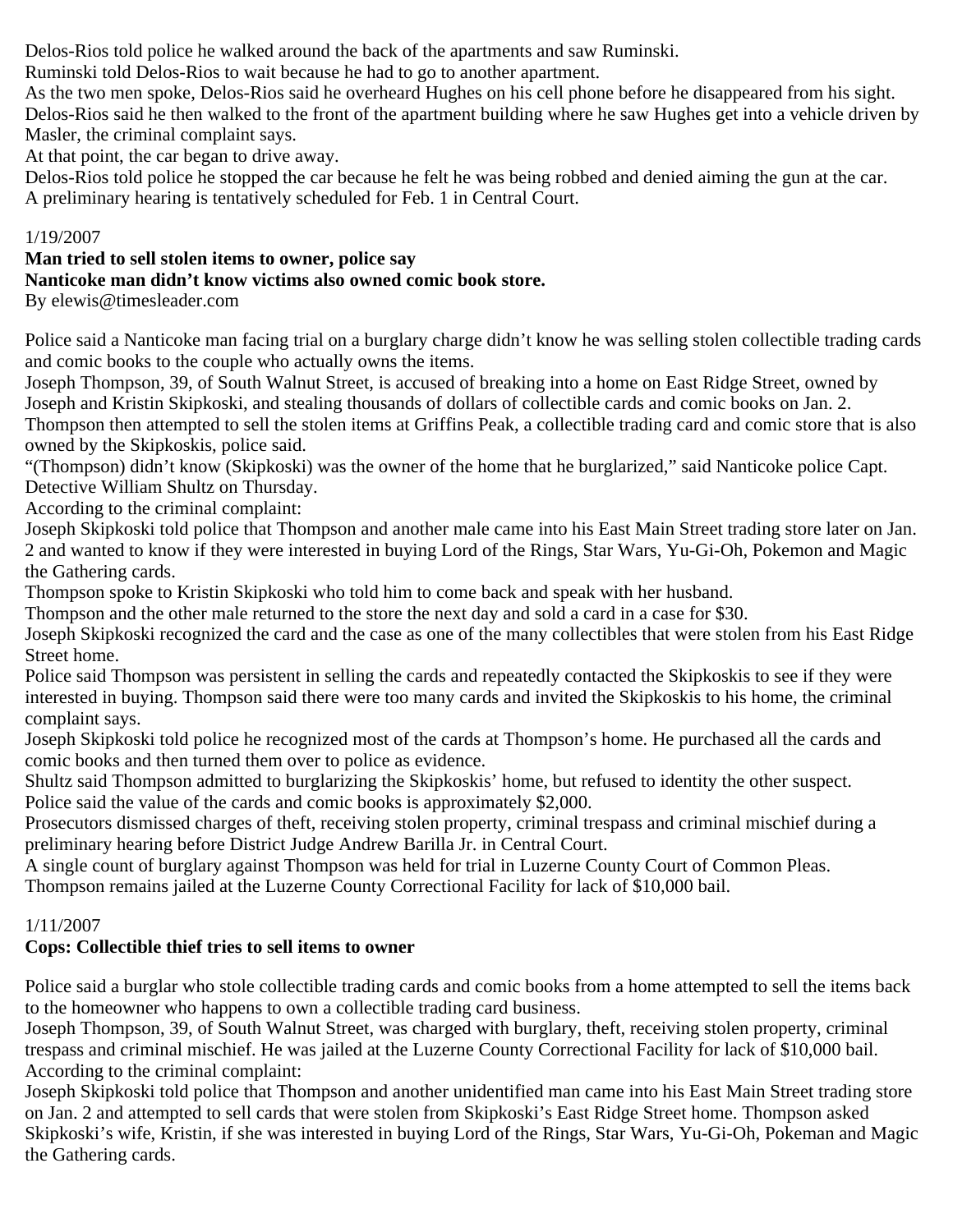Thompson was told to come back and speak with Joseph.

Thompson and the other man returned to the store on Jan. 3 and sold a card in a case for \$30.

Joseph recognized the card and the case was one of the many collectibles that were stolen from his home.

Police said Thompson was persistent in selling the cards and repeatedly contacted the Skipkoskis to see if they were interested in buying. Thompson said there were too many cards and invited the Skipkoskis to his home.

Joseph told police he recognized most of the cards as those that were stolen from his home. He purchased all the cards and comic books and gave them to police as evidence.

Police said Thompson admitted to burglarizing the Skipkoski home and stealing cards and other items valued at more than \$2,000. Thompson also ransacked the Skipkoski home, causing nearly \$1,000 in damage, police said.

## **2006**

## 12/28/2006

### **Police charged a city man with burglary and other offenses after his tenants reported he had kicked in the door of their home and kicked their dog.**

Daniel Drury Sr. of Pine Street was arrested at around 10:40 a.m. Monday after police responded to 128 Pine St. for a report of a burglary in progress.

Police said Megan Righter reported she and her boyfriend, William Ritchie III, heard someone attempting to break into the home and discovered Drury, Righter's landlord, standing in the living room and kicking a dog owned by Ritchie. Police said Drury smelled of alcohol and had slurred speech, bloodshot eyes and was unsteady on his feet. A breath test showed he had a blood alcohol level of 0.226 percent.

In addition to burglary, Drury is charged with cruelty to animals and criminal trespass.

### 12/28/2006

## **A city man has agreed to plead guilty to raping a 12-year-old girl at her Nanticoke home several times this year.**

Christopher John Peters, 39, of Park Avenue, waived his right to a preliminary hearing in Luzerne County Central Court on Wednesday, telling Senior District Judge Andrew Barilla Jr. he will plead guilty to rape and a sexual assault charge. Peters is scheduled to enter his plea in Luzerne County Court of Common Pleas on Feb. 28.

Assistant District Attorney Jenny Roberts said that if Peters changes his guilty plea, he will face trial on a long list of felony sex offenses.

Peters was arrested by Nanticoke police on Dec. 16 after the girl claimed he raped her at least five times at her mother's apartment. She said the assaults happened when her mother was away from the apartment.

Peters, who agreed to take a voice stress test at the Wright Township police department, admitted to the allegations before the test was given, Nanticoke police said.

Attorney John Donovan represented Peters, who remains jailed at the Luzerne County Correctional Facility for lack of \$50,000 bail.

## 12/28/2006

## **Nanticoke dog mauled to death by another dog**

Police say a 3-year-old bichon frise was mauled to death by another dog outside a home at 169 Orchard St. on Tuesday afternoon.

The deceased dog, a female named "Fibee" owned by Mary Loke of West Washington Street, was attacked by an unknown, large black dog, possibly a poodle mix, that was accompanied by another black dog and a greyhound, police said.

Police said Loke's dog had been tied to a hand railing of a porch by her leash when the attack occurred. Evidence at the scene indicated the attacking dog grabbed Loke's dog by the neck and attempted to rip the dog from its leash.

While on scene, police said emergency crews pointed out the attacking dog, which was almost a block away. The dog fled and was last seen running through neighboring yards. Police attempted to locate the animal but were unsuccessful. Police said a copy of the report on the attack was forwarded to the state dog warden for follow-up.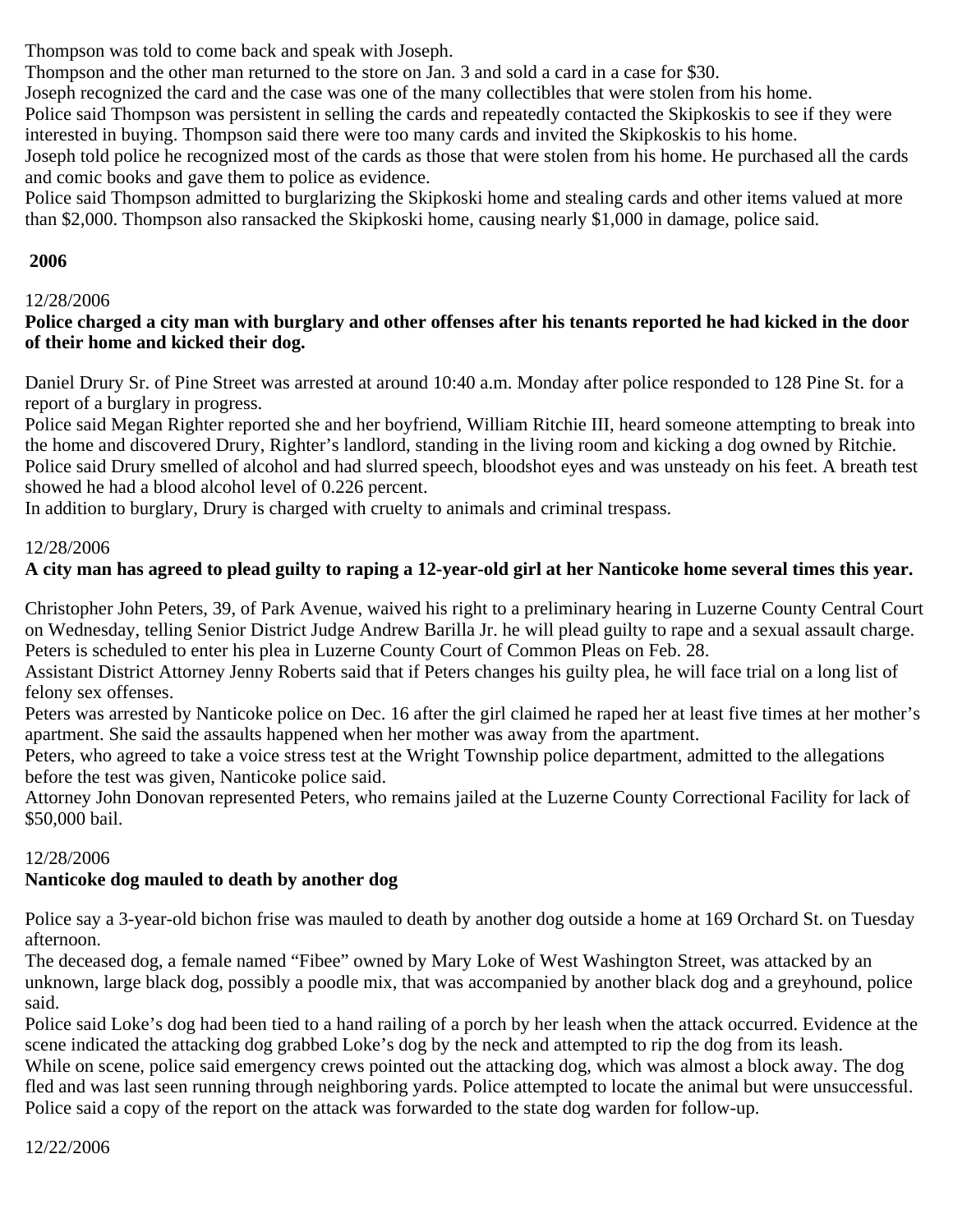### **Nanticoke man roughed up in home invasion**

By bkalinowski@citizensvoice.com

Two brazen bandits forced their way inside an 85-year-old man's home Wednesday night, choked him and then robbed him of \$6,000 he had stashed for bills and Christmas gifts for his grandchildren, police and the startled victim said. "I was sitting here and the door bell rang. As soon as I opened the door, two black guys jumped me. They choked me and drug me up to the safe in my room. I had to open it up or they would have killed me," John Miller said at his Mountain View Drive home Thursday afternoon.

"They really cleaned me out. They rushed right in here and knew what they were doing, right for the safe," Miller added.

Police say the 6:55 p.m. robbery was not a random act in the quiet residential area filled with well-kept, modern homes and sprawling lawns on the city's south side.

"They targeted him. That's the bottom line," said police Capt. William Shultz.

Investigators are theorizing people who Miller had over his house in the past knew about the safe and told the robbers. The robbery couldn't have come at a worse time, said the widowed man who lives alone. He was just getting ready to fill greeting cards with money for gifts for each of his eight grandchildren and 10 great-grandchildren. The family was supposed to have a get-together on Christmas Eve.

"The kids aren't going to get anything this year now," the distraught grandfather said.

Miller said he hopes cops track down the crooks who ruined his Christmas. He added he wishes he was armed when he answered the door. The World War II veteran and retired prison guard is licensed to carry a gun and keeps a pistol in a drawer of his living room coffee table, and a few other guns around the house he has owned for 30 years — in case something just like this happened.

"If I took that gun down there with me, I would have killed them. I hope they get them bastards," Miller said. The suspects were in the home for about 15 minutes. Though shaken, Miller wasn't injured and did not receive any medical treatment.

Several neighbors expressed sadness for Miller, and lamented that they didn't see the home invasion occur.

**Miller described one suspect as a black male, 6-feet, 2-inches tall with a large build. The other, Miller said, was a 6-foot tall black male with a medium build. Both were in their 20s and were wearing dark clothing and baseball hats, he said.**

Police retrieved fingerprints from the scene, but it wasn't immediately clear if they yielded any productive results. **Anyone with information about the robbery is asked to call Nanticoke police at 735-2200.**

### 12/21/2006

### **Police are searching for two black men who choked and robbed an 85-year-old man at his residence, 266 Mountain View Drive, at 6:55 p.m. Wednesday.**

Police said the victim was going to take a shower when he heard the door bell ring. Upon opening the door, the suspects physically forced the victim into a bedroom, police said.

Police said the victim was then forced to open a safe containing an undetermined amount of cash and personal items. The victim was threatened, choked and thrown to the floor, police said.

The suspects then fled on foot, police said. It is unknown where they fled or if they had a vehicle.

The suspects are described as two black men in their early 20s, wearing black clothing and baseball caps. One suspect was 6 feet 2 inches tall with a large build. The other suspect was 6 feet tall with a medium build.

**Anyone with information is urged to call police at 735-2000.**

### 2/17/2006

**A Wilkes-Barre man was arrested late Friday afternoon on charges he raped a 12-year old girl several times this year, police said.**

Christopher John Peters, 39, of Park Avenue, was charged with rape, statutory sexual assault, endangering the welfare of children, aggravated indecent assault, indecent assault and corruption of minors.

He was arraigned before District Judge Donald Whittaker in Nanticoke and jailed at the Luzerne County Correctional Facility for lack of \$50,000 bail.

The girl told Nanticoke police that she was sexually assaulted at least five times at her mother's apartment in Apollo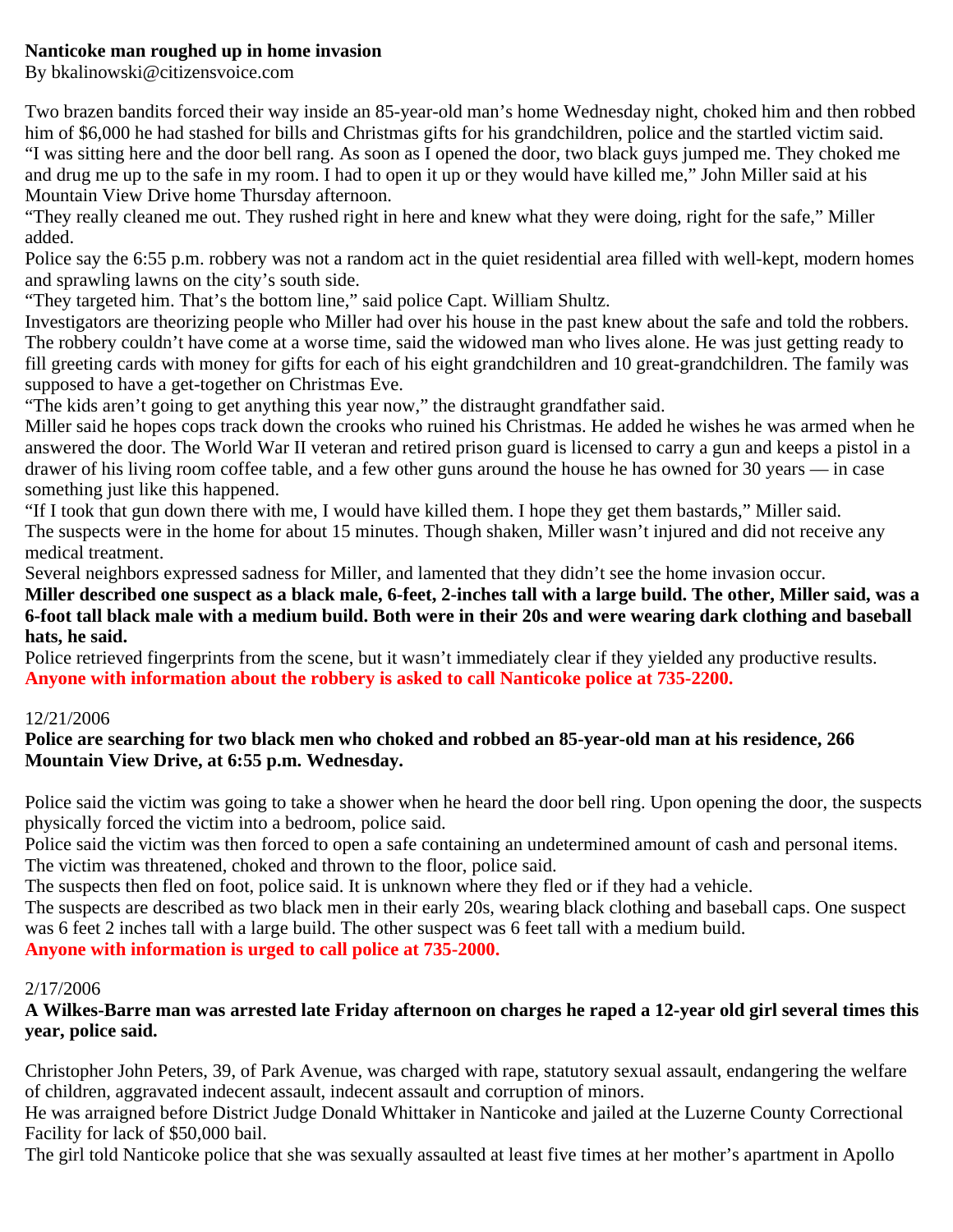Circle. She said the assaults happened when her mother was away from the apartment.|Peters, who consented to a voice stress test by Wright Township police, admitted to the allegations before the test was given, Nanticoke police said. Nanticoke police said Peters admitted to having sexually assaulted the girl at least four times, with the latest happening on Dec. 8 at the Apollo Circle apartment.

Nanticoke police was assisted by Wright Township police, the Luzerne County District Attorney's Office and Luzerne County Children and Youth Services.

### 12/14/2006

### **Cop unhurt when picked by needle**

**Item in burglary suspect's pocket did not penetrate skin, police say. Suspect denied he had object.**

By elewis@timesleader.com

An officer was poked in the finger by a hypodermic needle during the arrest of a burglary suspect Wednesday morning on East Main Street, police said.

Detective Capt. William Shultz and officer Brian Kivler captured Joshua Dwayne Vanderhoff, 20, outside the home shortly after 9 a.m.

Kivler asked Vanderhoff if he had any weapons or needles, and Vanderhoff said "no," Shultz said.

While Kivler was patting down Vanderhoff, Kivler was poked with an uncapped needle that was in Vanderhoff's front pants pocket, Shultz said.

Shultz said the needle penetrated Kivler's glove and picked his middle right finger.

"Luckily, the needle didn't penetrate the skin," Shultz said.

Shultz said Kivler did not require medical treatment.

Because Kivler was poked with a needle, Vanderhoff was charged with aggravated assault, simple assault, recklessly endangering another person and possession of drug paraphernalia. Vanderhoff also was charged with burglary, criminal attempt to commit theft and two counts of criminal trespass.

According to the criminal complaint:

Shultz and Kivler responded to the home when a neighbor saw someone lurking around outside. Wet footprints were found on concrete under a carport.

Vanderhoff was seen inside the home and attempted to flee out the front door when Shultz stopped him.

Vanderhoff said he was "just looking around" and was waiting for a friend, the complaint says.

The homeowner told Shultz that \$10,000 worth of rare coins and \$600 in silver certificates were moved inside the home, the complaint says.

Police said Vanderhoff had a digital camera that was found inside the home.

Vanderhoff's arrest Wednesday happened while he is free on \$1,000 bail stemming from an alleged burglary in Hanover Township in June, according to Luzerne County Court records.

Hanover Township police accused Vanderhoff of burglarizing a home in the Breslau section and stealing jewelry. Vanderhoff also is accused of stealing a gold ring from Boscov's Department Store in Wilkes-Barre in September. Those two cases are pending in court.

Vanderhoff was convicted and sentenced to one year of probation in November 2005, for burglarizing a home in Kingston in April 2005, according to court records.

Vanderoff was arraigned before District Donald Whittaker and was taken to the Luzerne County Correctional Facility for lack of \$50,000 bail.

## 12/7/2006

A home at 210 E. Ridge St. was burglarized between 2 and 4 p.m. Wednesday, police said.

Police said the owners left their home at 2 p.m., and when they returned they noticed someone had entered their home through a side porch door.

The suspects ransacked the residence and stole an undetermined and jewelry and cash.

**Anyone with information is urged to call police at 735-2200.**

### 12/6/2006

### **Andrew Hanko Jr., 20, of Center Street in Nanticoke, was sentenced Monday to one to five years in state prison on drug charges.**

Luzerne County Court of Common Pleas Judge Mark Ciavarella sentenced Hanko on charges of possession with intent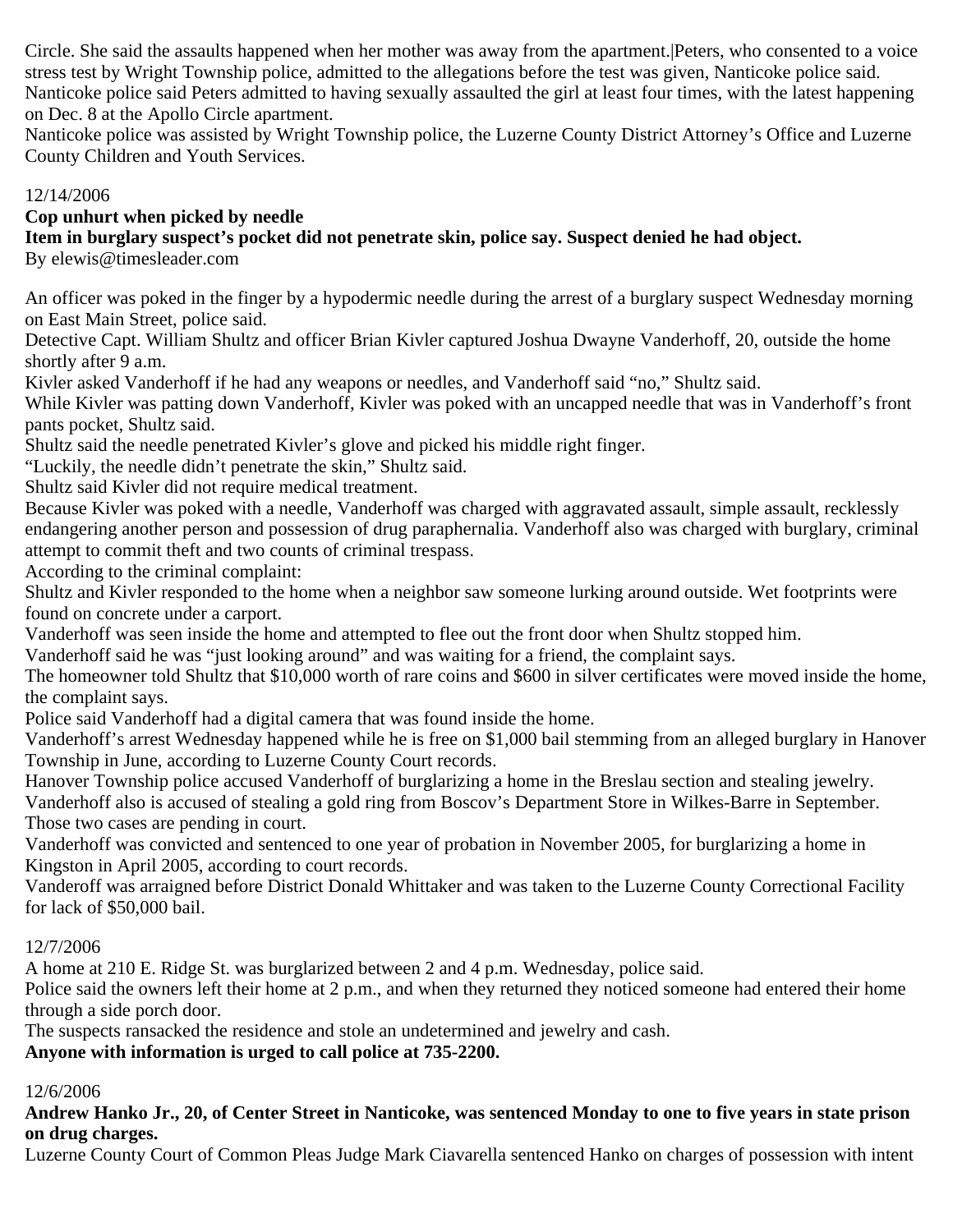to deliver a controlled substance and criminal conspiracy.

Ciavarella also sentenced Hanko to one year of probation on a single count of simple assault in another case. In the drug case, Nanticoke police said Hanko in September 2005 sold crack cocaine to a confidential informant at the East Side Apartments on East Church Street.

## 12/1/2006

### **Police said a 16-year-old was arrested on Wednesday and charged as an adult with the armed robbery of a pizza delivery employee.**

Zireek Gardner, of East Main Street, Nanticoke, was charged with two counts each of robbery, aggravated assault, simple assault, and one count each of recklessly endangering another person and theft.

Gardner was arraigned before District Judge Joseph Carmody and sent to the Luzerne County Correctional Facility. According to the criminal complaint filed by detective captains William Shultz and Kevin Grevera:

Gardner used a friend's telephone to order \$38.30 worth of pizza and wings from Pizza Bella with a request for the food to be delivered to a residence in the 600 block of East Main Street on Nov. 14.

Eric Bieski, an employee for Pizza Bella, arrived in the area and asked Gardner for directions to the home. Gardner told Bieski he didn't know the home.

As Bieski walked away, Gardner shoved him against a wall and aimed a handgun at his chest while demanding money. Gardner fled with money and three pizzas and an order of wings.

## 12/1/2006

### **A man who went on a bank robbery spree in the Wyoming Valley in August and September pleaded guilty to federal charges in U.S. District Court on Thursday.**

Keith Jeffrey Golomb, of Horizon Village, Wright Township, could face up to 100 years in federal prison and a fine of \$1.2 million when he is sentenced at a later date.

Golomb, 36, pleaded guilty to five counts of bank robbery and incidental crimes before U.S. District Judge William J. Nealon.

According to the indictment filed on Sept. 26:

Golomb was accused of robbing a branch of Wachovia Bank in Plains Township on Aug. 17, attempting to rob a branch of PNC Bank in Wilkes-Barre Township and successfully robbing the Wilkes-Barre Postal Credit Union in Wilkes-Barre on Aug. 18, robbing the Vantage Trust Federal Credit Union in Nanticoke on Aug. 28, and robbing a branch of Citizens Bank in Wilkes-Barre on Sept. 5.

U.S. Assistant Attorney John C. Gurganus prosecuted.

Attorney William Ruzzo represented Golomb.

## 11/22/2006

### **Two Hanover Township men were arrested by Nanticoke police on charges they burglarized a garage on East Grand Street on Nov. 16.**

Police said Robert Novak III, 19, and Bryan T. Leikheim, 29, both from Oxford Street, were charged with burglary. They were arraigned before District Judge John Hasay in Shickshinny and remained jailed at the Luzerne County Correctional Facility for lack of \$40,000 bail each.

Police said the men burglarized a garage and removed various power tools and lumber. Nanticoke and Hanover Township police searched Novak's home and recovered 18 stolen items from the garage, police said.

## 11/22/2006

## **Police are investigating a Saturday burglary at a home on Slope Street.**

Police said the suspects entered the double-block home by forcing open a side door at about 2:40 p.m. The homeowner reported cash and jewelry were stolen.

Police said the suspects had been watching the home because the owner was gone for about two hours. Police said a number of burglaries have occurred in the past month, including homes that are being renovated. **Anyone with information about the burglaries is asked to contact police at 735-2200**.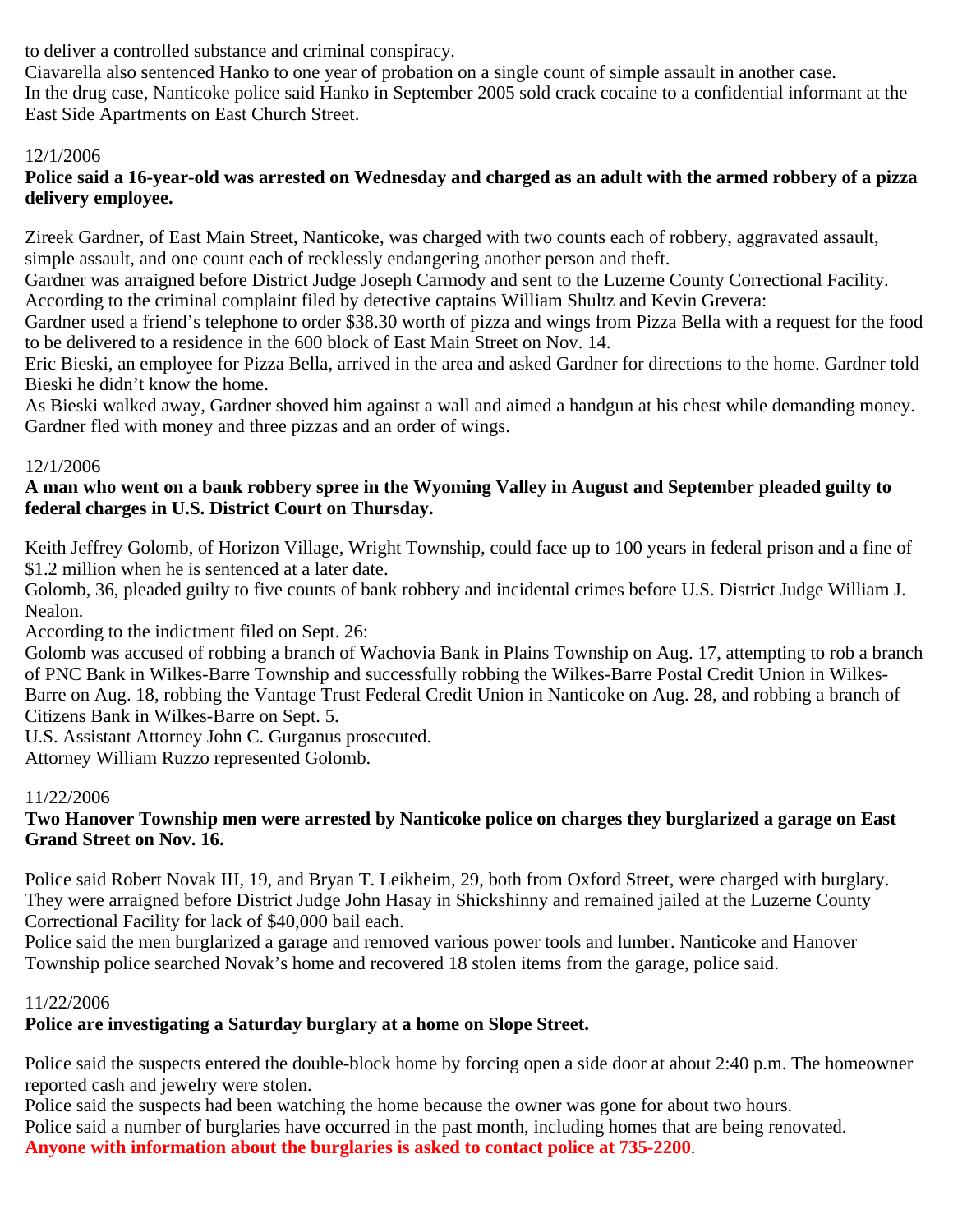#### 11/21/2006 **Drug charges result in state prison time** By Wade Malcolm , Staff Writer

A Lehigh County man was sentenced to five to 10 years in state prison for selling cocaine out of a Nanticoke home near Pope John Paul II elementary school.

Matthew Vasquez, 26, of Allentown, pleaded guilty to possession with intent to deliver and providing false identification to police during a drug bust in January at 21 W. Noble St. Investigators allege in court documents that they found Vasquez with almost 20 grams of cocaine and bundles of cash exceeding \$2,000.

Luzerne County Judge Mark A. Ciavarella Jr. also ordered Vasquez to pay \$105 in restitution to the state police and gave him credit for 303 days served as part of the sentence.

### 11/16/2006

### **Cops arrest wanted sex offender**

**Police investigating robbery find criminal who hadn't reported address living near playground.**By elewis@timesleader.com

A sex offender from Florida who had registered with state police as living in Mechanicsburg was actually illegally living across the street from athletic fields and a playground in the Hanover Section of Nanticoke, police said. Frederick Jaibee Rosario, 31, was arrested Tuesday while police were investigating an armed robbery of a man delivering pizza for Pizza Bella in the 600 Block of Main Street shortly before 10 p.m., said Capt. Detective William Shultz.

Rosario was seen climbing up onto a roof of a home at 141 Loomis St., Shultz said.

Not knowing if Rosario was the suspect in the armed robbery, police detained Rosario until his identification was learned, Shultz said.

A criminal record check showed Rosario was wanted by Collier County, Fla., authorities for failing to register his address as a sex offender, Shultz said.

Rosario's wife, Jennifer Rosario, told Nanticoke police that they had been living at 424 Front St. since July 17, according to the criminal complaint filed by officers Bryan Kata and Brian Kivler.

The Rosarios' residence on Front Street is directly across the street from the Hanover Recreation Club Park that has a playground, Shultz said.

According to records from the Florida Department of Corrections, Rosario was convicted of two counts of lewd sexual battery of a child stemming from an incident on July 1, 1995. He was sentenced July 3, 1997, and served five years of a six-year sentence.

Rosario was released from a Florida prison on May 1, 2001, and listed his address with Florida authorities as Hendry Street, Immokalee, Fla., according to Florida DOC records.

Rosario listed his Pennsylvania address with the state police on June 3, 2003, as 5325 Oxford Drive, Apt. 118, in Mechanicsburg, Cumberland County, according to the state's Megan's Law Web site and the criminal complaint. Under Megan's Law in Pennsylvania, registered sex offenders are required to notify the state police within 10 days of any change of residence or establishment of an additional residence.

Nanticoke police charged Rosario with failure to comply with registration of sexual offender's requirements, false identification to law enforcement authorities and being a fugitive from justice. He was arraigned before District Judge Donald Whittaker in Nanticoke and was jailed at the Luzerne County Correctional Facility for lack of \$50,000 bail. A preliminary hearing is set for Nov. 21 in Central Court.

Shultz said the investigation in the armed robbery of the man delivering pizza is continuing.

## **11/7/2006**

**City police are looking for a man who robbed the First National Community Bank around 1 p.m. on Monday.**

A black male in his mid-to-late 20s walked into the bank and wrote "fifties and twenties" and "I'll shoot you" on a deposit slip, which he gave to a teller, according to Nanticoke police Capt. William Shultz.

The teller handed over an undetermined amount of cash and the suspect fled up Market Street toward Main Street. The man was described as 6 feet tall, about 180 pounds. with a medium build. He was wearing a black ski hat turned inside out, a black hooded jacket zipped up, black pants and black Nike sneakers with white details.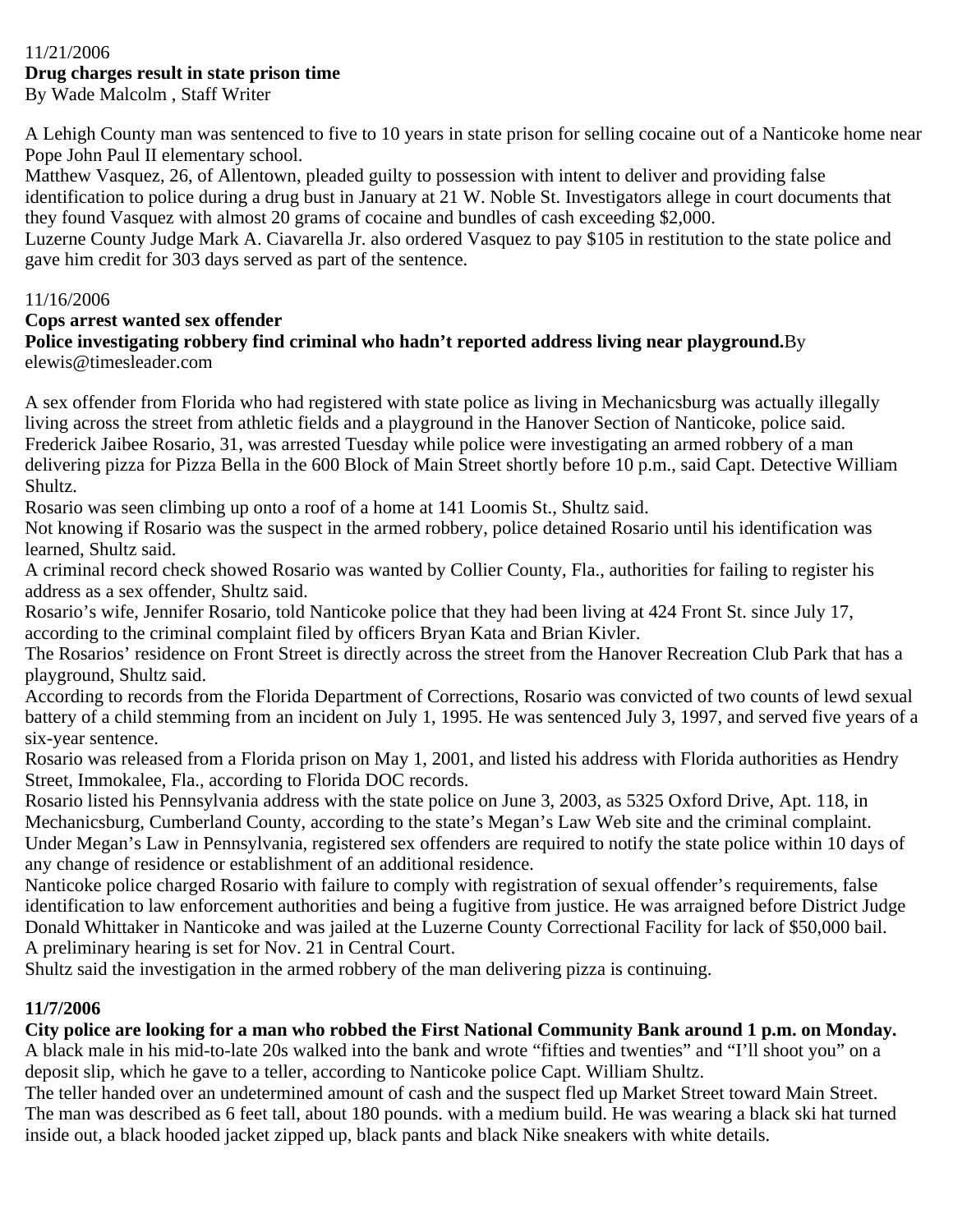### **9/22/2006**

## **Three men from Nanticoke face burglary charges in Luzerne County Court for allegedly breaking into a garage and stealing musical equipment.**

Micca Heppding, 26, South Hanover Street, and brothers Robert Zaremba, 20, of East State Street, and Matthew Zaremba, 19, of West Main Street, are accused of breaking a window at a garage on Orchard Street, Nanticoke, on July 5 and stealing three guitars, a guitar stand, a microphone and a synthesizer valued at more than \$2,000, Nanticoke police said in arrest papers.

Police said the trio attempted to sell the guitars at a music store.

On Thursday, Senior District Judge Andrew Barilla in Central Court forwarded burglary charges against Heppding and Matthew Zaremba to trial.

Robert Zaremba faces trial on charges of burglary and criminal conspiracy to commit burglary for his alleged role.

## 9/20/2006

## **Man charged in armed robbery**

Times Leader staff

Police arrested a man who they believe robbed the Variety Store with a gun earlier this month.

Ryan Nash, 27, East Grand Street, Nanticoke, was charged with robbery, theft, receiving stolen property, recklessly endangering another person, firearms not to be carried without a license, possession of instruments of crime and former convict not to own a firearm. He was arraigned before District Judge Donald Whittaker in Nanticoke and remanded back to the Luzerne County Correctional Facility.

It is the second time in less than a week Nash has been charged with robbery.

Wilkes-Barre police accused Nash of robbing Regal's Tavern on Blackman Street with a gun on Sept. 2.

According to the latest criminal complaint filed by township Patrolman Levi Gibbon:

Nash entered the Variety Store on East Main Street and told the clerk he wanted to buy a pack of cigarettes. When the clerk turned around, Nash told her, "Empty the drawer and hurry up. I'm sorry but I have kids to feed."

Nash showed the clerk a gun. He fled the store with a small amount of cash.

The store's owner, Beverly Banks, said the surveillance recording system was not working at the time.

Nash is also a person of interest in an armed robbery at a Turkey Hill Minit Market, Plains Township, on Sept. 12. Nash has criminal convictions in Luzerne County Court for violating a protection from abuse order, criminal trespass and receiving stolen property, according to court records.

A preliminary hearing is set for Sept. 25 at 9 a.m. in Central Court.

## 9/20/2006

## **More charges for suspected bank robber**

By EDWARD LEWIS elewis@leader.net

A man is facing another set of charges connected to a credit union robbery late last month.

Keith Golomb, 38, allegedly told police that he robbed the Vantage Trust Federal Credit Union, South Market Street, on Aug. 28 and used the money to buy heroin, police said.

According to the criminal complaint filed by Capt. Detective William Shultz:

Golomb was seen outside the credit union urinating against a wall and a vehicle, and acting suspiciously on a front sidewalk.

Golomb entered the credit union and passed a note to a teller that said, "This is no joke and don't alert anyone." The teller activated a silent alarm as Golomb fled the bank with cash. He ran to the Prospect Street Café where he gave a patron \$30 to give him a ride out of town.

Police found a palm print belonging to Golomb on the credit union's door.

Golomb was charged with two counts of robbery and a single count of theft. He was arraigned before District Judge Donald Whittaker in Nanticoke and remanded to the Luzerne County Correctional Facility.

Tuesday's arrest is the fourth for Golomb since Sept. 7.

Golomb has been accused of robbing a Wachovia Bank branch on state Route 315 in Plains Township on Aug. 17, and attempting to rob the PNC Bank branch near Blackman Street in Wilkes-Barre Township on Aug. 18.

Wilkes-Barre police accused Golomb last week of robbing the Citizens Bank branch on Kidder Street on Sept. 5.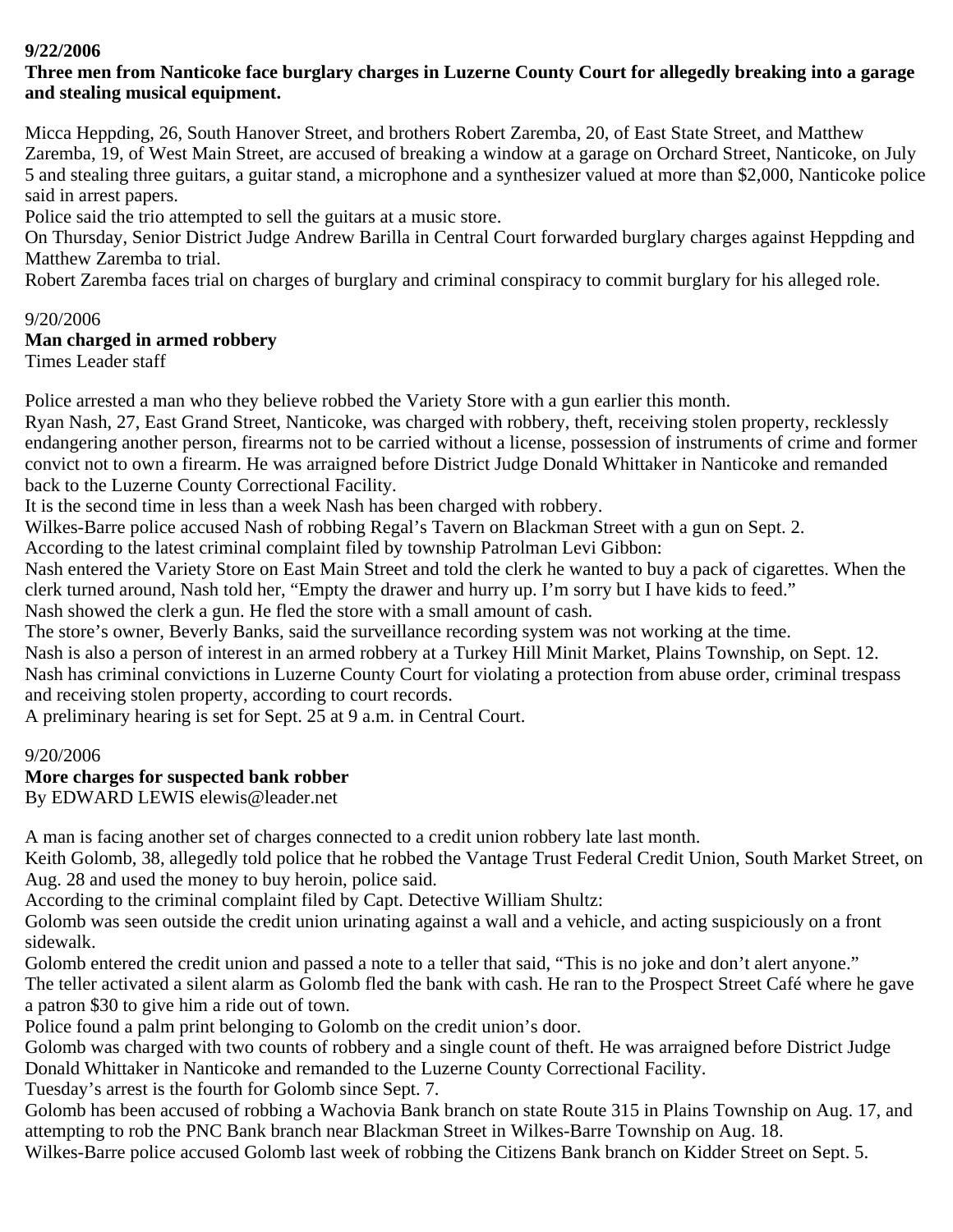Golomb's total bail on all the charges stands at \$645,000, according to court records. A preliminary hearing on the different charges is tentatively set for 9 a.m. Sept. 25 in Central Court.

## **8/29/2006**

## **Vantage Trust Federal Credit Union robbed**

A suspect described as a white male in his mid-20s robbed the Vantage Trust Federal Credit Union around 11 a.m. Monday, police said.

The man entered the credit union, located at 158 S. Market St., and demanded \$5,000 in \$100, \$50 and \$20 bills. He told the teller he had a gun and kept his hand under his shirt.

When the teller turned over an undetermined amount of cash, he insisted on more.

He fled on foot, heading north on Market Street and cutting through a parking lot leading to Locust Street. Police found a blue-jean shirt he was described as wearing on South Prospect Street.

The suspect is between 5 feet 10 inches tall and 6 feet tall, with a small to medium build. He was unshaven and wearing blue jeans, the blue-jean shirt and a tan-and-blue baseball cap.

Anyone with information is asked to call Nanticoke police at 735-2200.

## **8/17/2006**

## **Burglary at GNA**

Police are investigating a burglary at Greater Nanticoke Area High School, 425 Kosciuszko St., on Tuesday night. Investigators said there were no signs of forced entry but several rooms were ransacked on the second floor and two laptop computers were stolen, one from the first floor and one from the second.

Police think the burglar or burglars took personal items from teachers' desks, such as a tool set, CDs and change. Police think they left the school through the southeast shop doors that lead to the rear parking lot.

School officials are trying to determine what was stolen because school is not in session.

#### **8/14/2006 Police investigating ATV thefts**

Police in Nanticoke and Wilkes-Barre Township are investigating the thefts of two all-terrain-vehicles that occurred on Saturday and Sunday.

Rebecca and Jeffrey Josef of West Union Street, Nanticoke reported their 2001 Yamaha was stolen Saturday around 2:56 p.m. by two men who had come to look at the vehicle, which was for sale. One of the men took it for a test drive and drove off without returning. The other male, who was in a truck, also fled the area.

One of the men identified himself as "Adam." He is described as a white male in his early to mid 20's with jet black hair and a couple of tattoos on one of his arms. The other suspect is described as a white male in his early to mid 20's, about 6 feet tall with short black hair. He has tattoos on one arm from top to bottom and earrings in his nose, ear and lip. They were driving a late 1980's to early 1990's truck, possibly a Ford Ranger that is maroon or brown over white.

In the Wilkes-Barre Township case, George Elko reported someone stole his 2005 Yamaha at around 3 p.m. Sunday. Details of how that theft occurred were not immediately available Monday morning. The suspect is described as a white male, about 6 feet, 2 inches tall with short black hair and a "USMC" tattoo on his left forearm.

Anyone with information is asked to call Nanticoke Police at 735-2800 or Wilkes-Barre Township Police at 208-4635 ext. 874.

## **8/4/2006 4 drug suspects charged**

Police say they shut down two drug houses Tuesday night resulting in the arrest of four people.

Capt. Detective William Shultz said Peggy Stewart, 50, Kevin Raymond Jones, 52, both from 303 E. Union St., and Declum Sealey, 21, New York City, were arrested after police found 25 grams of crack cocaine inside the residence. Shultz said seven packets of marijuana and \$600 also were found inside the residence.

Stewart, Jones and Sealey are charged with possession of a controlled substance, possession with intent to deliver a controlled substance, criminal conspiracy and criminal use facility.

Stewart is being held at the Luzerne County Correctional Facility in lieu of \$15,000 bail. Sealey is jailed on \$5,000 bail.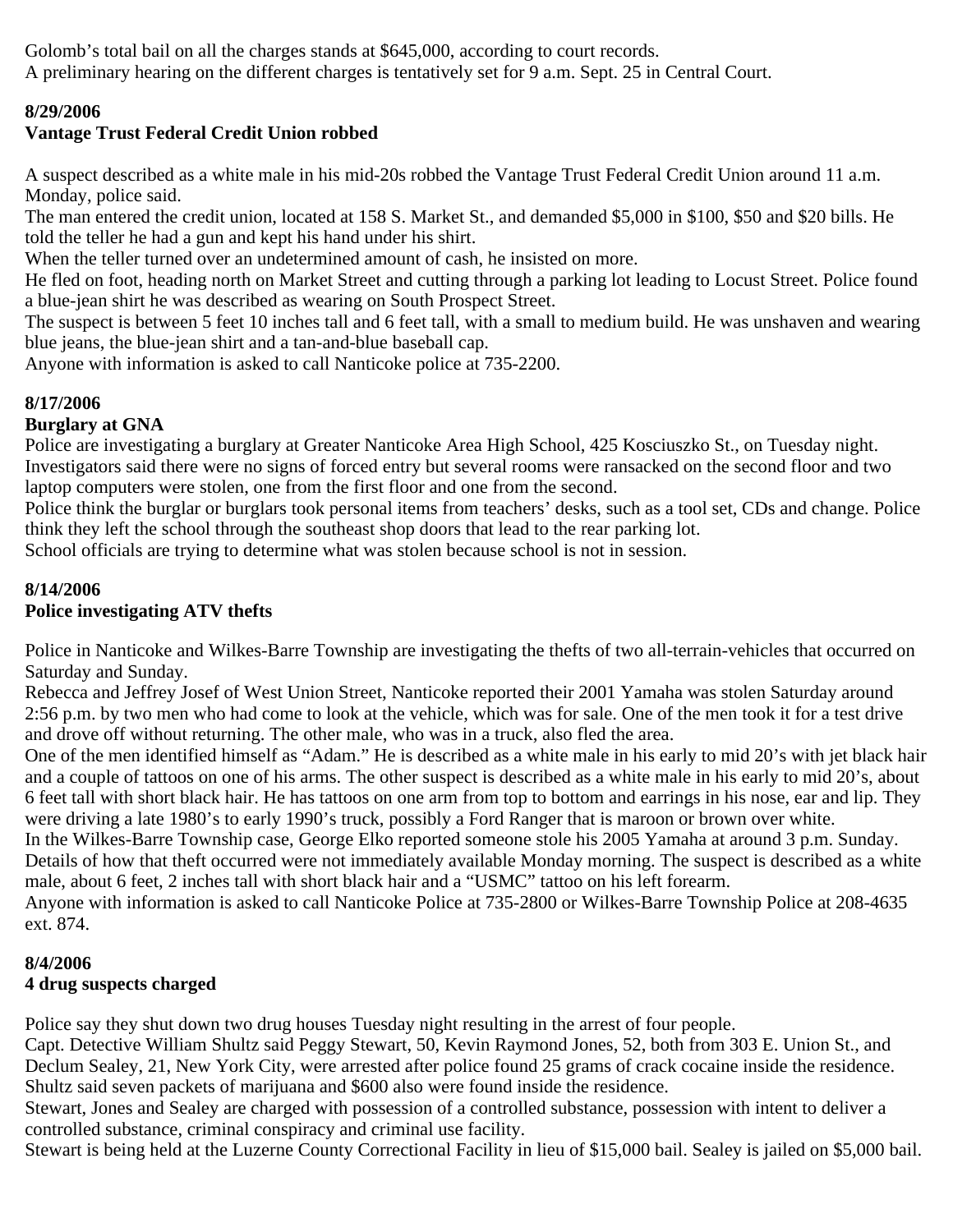Information about Jones' bail was not available Wednesday afternoon.

After the drug raid on East Union Street, Shultz said officers raided the apartment of James Cobley, 24, at 76 W. Broad St. Shultz said police seized 401 grams of marijuana.

Cobley is charged with possession of a controlled substance, possession with intent to deliver a controlled substance and delivery of a controlled substance.

Information about Cobley's bail was not available Wednesday afternoon.

## **7/13/2006**

## **Man sentenced to prison**

James Spence, 39, of Nanticoke, was sentenced to 10 years in prison for robbing two banks and violating his supervised release from prison.

U.S. Attorney Thomas A. Marino said Spence admitted to robbing the First National Community Bank in Nanticoke of \$1,290 on April 28, 2004, and robbing the Omega Bank in State College of \$1,600 on April 29, 2004.

In both robberies, Spence gave tellers a note and said he had a gun.

Spence pleaded guilty in March 2006 to two counts of bank robbery.

Spence also committed both robberies while on supervised release from a prior bank robbery conviction. District Chief Judge Thomas I. Vanaskie sentenced Spence.

## **7/12/2006**

## **Man sentenced to prison**

Jason Zidek, 28, of Shickshinny, was sentenced recently to five to 10 years in state prison for robbing a Nanticoke pharmacy.

Luzerne County Court of Common Pleas Judge Joseph Augello sentenced Zidek on charges of robbery, possession of drug paraphernalia, and possession of a controlled substance in three separate cases.

Nanticoke police said Zidek in October 2004 entered Spotanski's Pharmacy on Prospect Street and said he had a gun while demanding OxyContin. The owner said he had none, and Zidek jumped over the counter and began rooting through drawers. He grabbed some painkiller patches and ran for the door, where he engaged in a physical struggle with the store owner.

Zidek fled and was later arrested.

## **6/6/2006**

## **Man sentenced to prison**

Leo Jarmusik, 23, with addresses in Newport and Lehman townships, was sentenced Monday to three to six years in a state prison, followed by three years of probation on numerous charges.

Luzerne County Court of Common Pleas Judge Peter Paul Olszewski Jr. sentenced Jarmusik on charges of burglary, criminal trespass, theft, criminal conspiracy and receiving stolen property in five criminal cases.

In one case, Nanticoke police said, Jarmusik and another man in August 2005 broke into an East Union Street residence and stole numerous items, including a computer and DVDs, and later sold them.

In another case, Nanticoke police said Jarmusik and another man in January 2006 broke into an Apollo Circle home and stole numerous items.

#### 6/04/2006

## **Man shot in racial dispute**

**Robert Zaremba is listed in stable condition after the West Main Street incident.**

By jdavidson@leader.net

Gunshots rang out on West Main Street early Saturday morning when a racially charged confrontation turned violent, police said.

A Nanticoke man, 20-year-old Robert Zaremba, was shot three times — once in each leg and once in the left side of his chest — at about 12:46 a.m. Saturday after he and a group of friends exchanged racial slurs with a group of black men in the 100 block of West Main Street.

Zaremba was flown to Community Medical Center in Scranton, where he was in stable condition Saturday.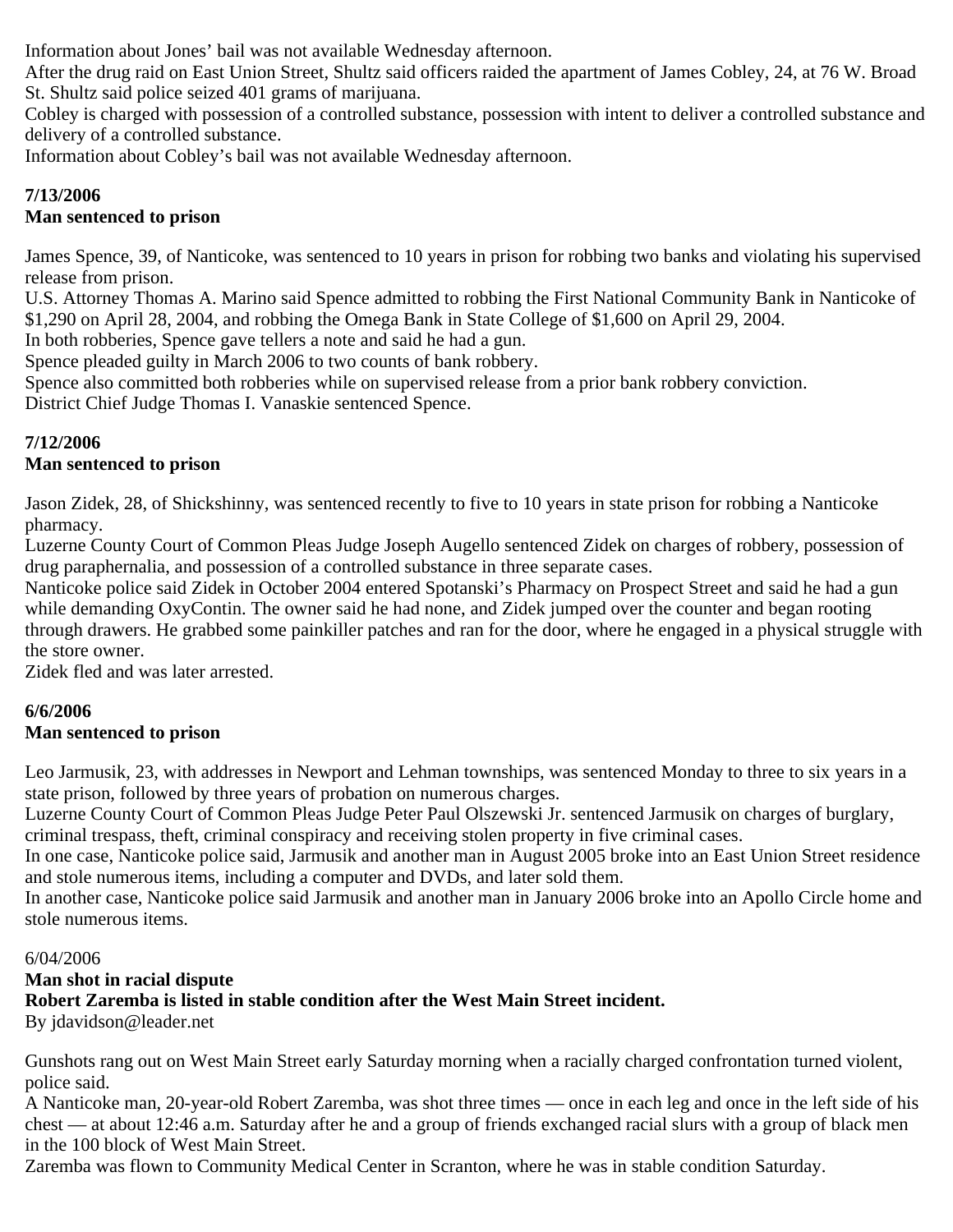According to police:

Zaremba and three friends, all of whom are white, encountered a group of five black men and a white woman at the Uni-Mart on Main Street.

The groups traded racial epithets and then left the store. As the two groups walked west down West Main Street they continued yelling slurs at each other.

Near Hanover Street Zaremba wound up in the middle of the road with the gunman, who was described as a black man with beaded corn rows, approximately 20 years old, 5 feet 7 inches tall and about 150 pounds.

The man, who was also wearing a black basketball jersey with the number 7 on it, pulled out a handgun and fired five or six shots, three of which hit Zaremba, and then ran away with the others in his group to the area of Apollo Circle. During a search of the crime scene police discovered the front and back windshield of a resident of West Main Street

was shattered by gunfire. Police called the shooting racially motivated but not gang-related, saying Zaremba and his friends are not members of a

gang. Police are unsure if the suspected shooter and his group are affiliated with a gang. Police are also unsure if the groups knew each other.

The owner of the Uni-Mart, where the confrontation began, said police plan to review his security tapes in hopes of identifying the shooter.

## 5/28/2006

# **Drug Deal Broken**

Patrolmen broke up a drug deal at a West Church Street car wash Thursday night after they recognized a truck used in past drug deals in the area, police said.

That night, John Burton Derhammer Jr. was arrested on charges of possession with intent to deliver a controlled substance, possession of a controlled substance and drug paraphernalia, corruption of minors and furnishing alcohol to minors.

According to police:

Officers saw two trucks, a Ford and a GMC, parked in car wash stalls. It was raining.

A man, later identified as Robert Gogola, got out of the Ford and quickly started toward the GMC, which police recognized as Derhammer's vehicle. Gogola went to the driver's side door and tried to hand something through the window but quickly pulled his hand away when he saw police approaching. Police asked Gogola what was in his hand and he revealed he was holding \$80 cash.

Gogola then told police he was washing the mud off his truck. When police saw that the Ford had no mud on it and then said they knew who Derhammer was and what he was doing, Gogola told police he wouldn't insult them and said that he was there to buy crack cocaine from Derhammer.

Inside the GMC, police found Derhammer with two teenage girls, Theresa Daniels, 18, and a 17-year-old whose name was not released. Police also found two freshly opened bottles of beer, a crack pipe, pill bottles, hypodermic needles, a digital scale and numerous bags of crack cocaine — as well as loose pieces of crack — all over the truck.

The teenagers, who police thought were under the influence of drugs and alcohol, were taken to the police station, where they said they met Derhammer at the car wash and then went around town with him as he sold crack at several locations before going to a wooded area to smoke crack and then coming back to the car wash to meet Gogola. Derhammer resisted being interviewed by police and said only that there was no crack in the GMC and that police found nothing on him. He was taken to Luzerne County Correctional Facility in lieu of \$25,000 straight bail.

#### **5/19/2006 Cop dragged by car**

Police Officer Bryan Kata was dragged alongside a car Wednesday after he reached inside the vehicle while trying to arrest a 29-year-old man wanted on an outstanding warrant.

Officers saw David Matthews, also know as "Orb," around 9:40 a.m. near State Street. Police followed Matthew's Lincoln Town Car and activated flashing lights and sirens, but Matthews failed to stop, police said.

According to a police account, officers then pulled a cruiser in front of Matthews's car, and Kata approached the vehicle, reached inside and attempted to turn off the ignition.

Matthews continued driving and dragged Kata, police said. Officers eventually managed to stop Matthews in his car, and after he spent a few moments refusing to unlock the doors, he was taken into custody.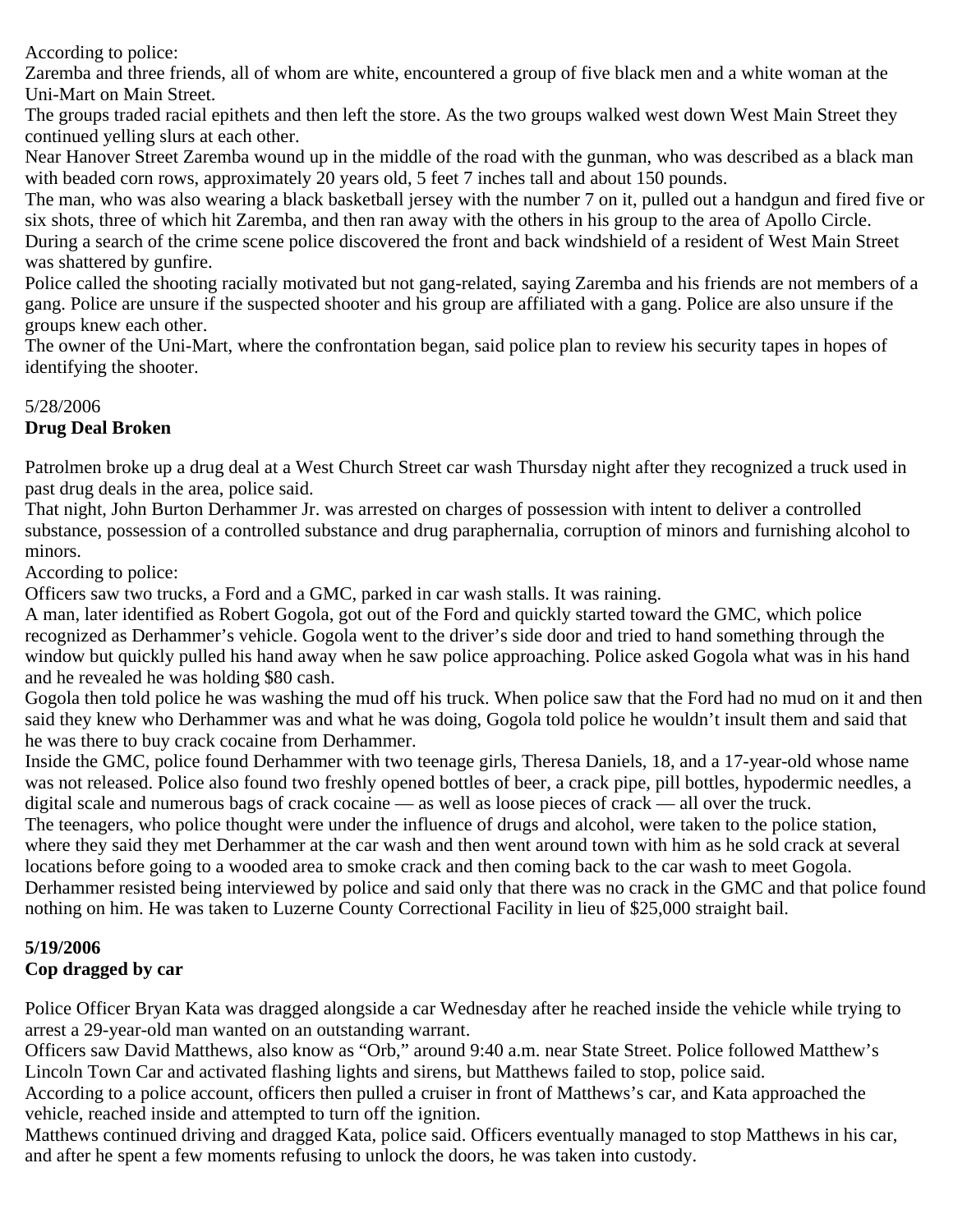He was charged with aggravated assault on a police officer, simple assault, resisting arrest, reckless endangerment, flight to avoid apprehension or punishment, driving with a suspended license and other related charges.

#### 4/14/2006

**Man: I'm scapegoat for cops**

**Josh Hallas says Nanticoke police are using him as an example to show they are doing something in their fight against drugs in the city.**

By rsweeney@leader.net

Though he has admitted to lying to police about cocaine stolen from his car, Josh Hallas said he believes he's been unjustly targeted by a police department looking to score a public victory in its fight against drugs.

"Basically that's how it goes," Hallas said Thursday. "You think police officers are there to help you; sometimes they seem to be there to screw you.

"I think they might be using me as a scapegoat because there's pressure on them … to reduce the amount of drug activity. They're using me as an example to make it look public that they are doing something."

According to police, Hallas reported on Saturday that a \$6,500 brick of cocaine was stolen from his unlocked car. Hallas maintains the report was "embellished" and his comment was a "sarcastic remark" while he and the reporting officer "were joking about it."

Hallas said he really came in to report items stolen from his unlocked 1987 Mercury Grand Marquis: a portable stereo, an auto inspection sticker and Xanax, a tranquilizer for which police confirmed he has a prescription.

On Wednesday, Hallas admitted to lying about the cocaine during a second interview with police and will be charged with making false reports.

"The police officer who took the (original) report did not blow it out of proportion," police Capt. William Shultz said. "Evidently, all he was in there to complain about was the cocaine."

Hallas said he's "financially screwed right now" and needs "something in the newspaper stating that I'm a decent person" before he is allowed to return to his carpentry job.

Shultz wasn't ready to make that endorsement. "How am I to say he's a decent person or not a decent person? He's been arrested before. I've personally never had any issues with him, and he did cooperate during this investigation," he said. Hallas said several times to a reporter that he is not a drug user and has never been arrested before, but Luzerne County records and police reports show otherwise.

Shultz said Hallas has been arrested in Nanticoke twice before, both in 2003, on charges including assault and receiving stolen property. Shultz said Hallas pleaded guilty to the stolen property charge, but he couldn't recall how the assault case was resolved.

He has been charged in at least seven other incidents, most recently on Jan. 16 in Wilkes-Barre in which police said he admitted to being a heroin user after an officer found a spoon with heroin residue and a syringe in his truck. Police charged him with possession of drug paraphernalia.

Shultz said the previous charges could affect Hallas' penalty if he is convicted of the false reports charge, which carries a maximum of one year in jail and a \$2,500 fine.

"We're here to do our job. We didn't go looking for him, he came to us," Shultz said. "We're certainly not going to use him as a scapegoat. He's going to say anything he wants to at this point."

#### 4/13/2006

**Man to be charged with making false reports to Nanticoke police Cocaine story leads to charges**

By rsweeney@leader.net

Remember the joke where the carpenter walks into a police station and says he lied about a brick of cocaine being stolen from his unlocked car?

You know, the one with the punch line: And then he was charged with making false reports to law enforcement officers. Josh Hallas' initial report Saturday that \$6,500 worth of cocaine was stolen, plus his alleged remark about it "snowing" in his car, turned out to be a snow job, according to police Capt. William Shultz.

Shultz re-interviewed Hallas on Wednesday to get to the "meat and potatoes" of the matter.

Hallas, 24, changed his statement, saying only auto inspection stickers, a portable stereo and prescription Xanax, a tranquilizer, worth an estimated total of \$400, were stolen from his 1987 Mercury Grand Marquis overnight Friday.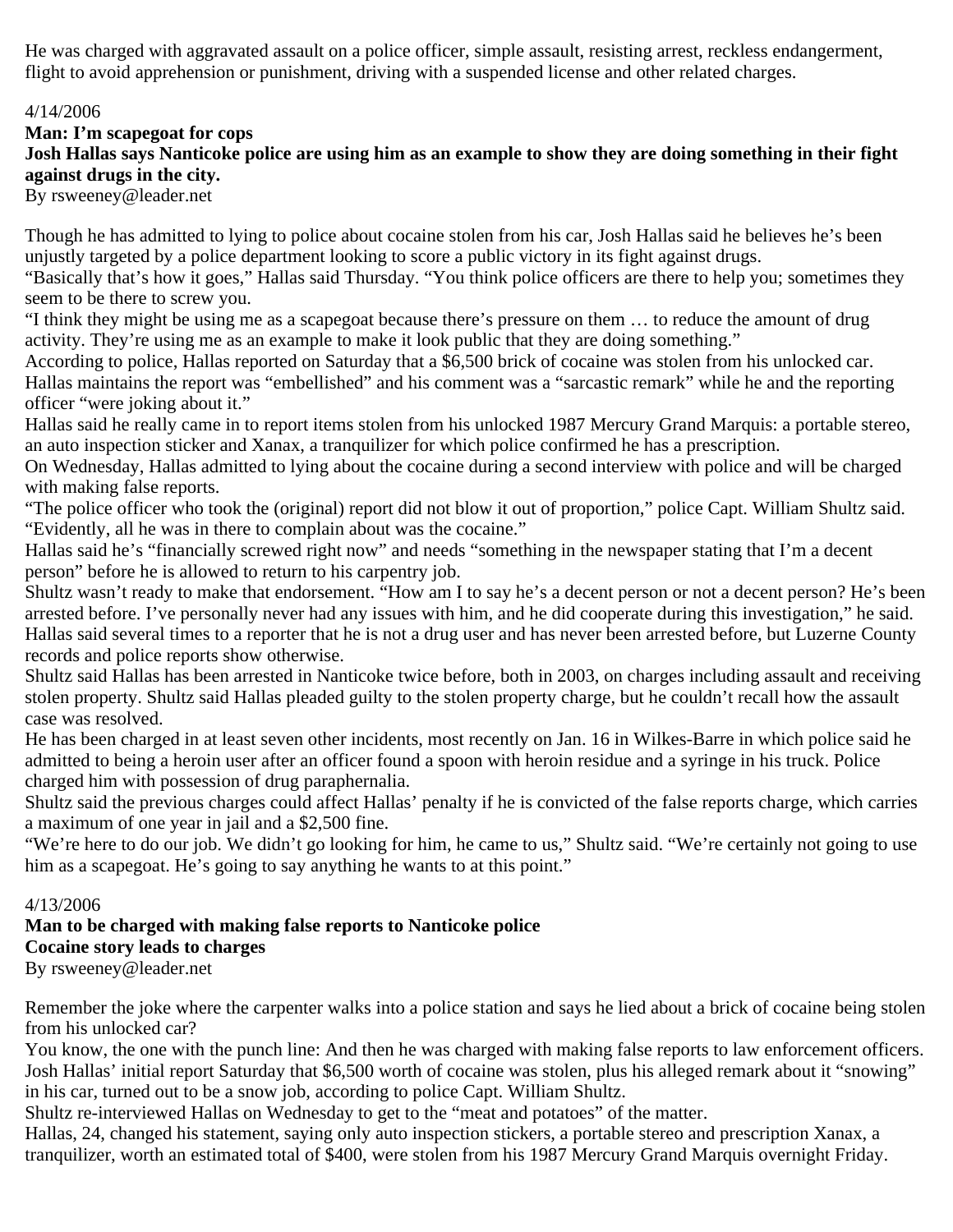"He gave me a statement that he lied to the police," Shultz said.

That admission could potentially cost Hallas \$2,500 in fines and up to a year in jail.

Shultz said Hallas was allowed to leave after the interview, but will be charged.

If convicted, Hallas would probably not face jail time, but he could face fines and would "definitely" be on probation, Shultz said.

Hallas couldn't be reached for comment Wednesday.

Hallas said Tuesday that he'd "rather have the charges than have (the stolen cocaine story) out there" because his "a-- is on the line" with his employer, who wouldn't allow him to return to work.

He characterized the situation as an offhand, "sarcastic remark" that police "embellished" in their report.

"I was just being a wisea--. … We were joking about it," he said Tuesday.

Shultz didn't get the humor.

"He refers to it as joking around," Shultz said. "Either you lied or you told the truth."

The drama has captured the attention of producers at CourtTV, who Shultz said called his office interested in doing a story.

Shultz said he inspected Hallas' car and found no drug residue. He said he was trying to verify that the car had, in fact, been inspected by a garage and that Hallas has a valid prescription for Xanax.

#### 4/12/2006

#### **Police say man's coke story no joke**

By rsweeney@leader.net

Ever hear Josh Hallas' joke about the brick of cocaine stolen from his car?

Neither had the city's police department – which is why they weren't laughing when the 24-year-old told them Tuesday that he was being sarcastic when he mentioned a missing \$6,500 brick of cocaine in his theft report on Saturday.

"They embellished that totally; they took it out of proportion," Hallas said, adding he had consumed "a couple" of beers before making his report. "I was just being a wisea--. … We were joking about it."

So can the police take a joke?

"You mean a lie?" asked Capt. William Shultz.

Shultz said if the cocaine had been found, Hallas could have faced drug charges.

Shultz will give Hallas a second chance to report the thefts from his vehicle this morning.

This time, Hallas says he plans to leave out the part about the cocaine. But that might not get him off the hook.

If Hallas changes his story, Shultz said "he will be charged" with making false reports to law enforcement officers. Hallas disputes what police have already reported.

For starters, police said he lives on West Ridge Street, but he said he resides at a house in Dallas most of the time.| In a police report issued Sunday, Hallas told police that he had driven to Philadelphia and purchased cocaine on Friday. On Tuesday, Hallas maintained he never went to Philadelphia or bought cocaine, nor did he tell police he went to Philadelphia to buy cocaine. And he said he didn't mention it was "snowing" in the car in reference to the stolen drugs, as reported by police.

What was really stolen from his car, Hallas said Tuesday, were his auto inspection stickers, a stereo from the back seat, and Xanax, a tranquilizer, for which he said he has a prescription.

He said his 1987 Mercury Grand Marquis, which can't be locked, was moved slightly from where he parked it Friday night, which led him to believe someone took the vehicle and later returned it.

Hallas, who works as a carpenter for a local construction company, said the ordeal has left him "burnt out." He said his employer hasn't allowed him to work since police released the reports.

"I'd rather have (making false reports) charges than have this out there," he said. "My a-- is on the line." Shultz chuckled at the jam Hallas got himself into.

"He's said so many things," Shultz said, laughing. "One way or another, maybe he's going to be arrested."

#### **Nanticoke police say Joshua Hallas reported cocaine stolen from car. Hallas denies that.** By RORY SWEENEY

Joshua Hallas is waiting for a retraction from the Nanticoke Police Department, but police say he shouldn't hold his breath.

The best he can hope for is that the department never finds property they say he reported stolen.

Police reported Sunday that Hallas, 24, of West Ridge Street, came to police headquarters Saturday to report that his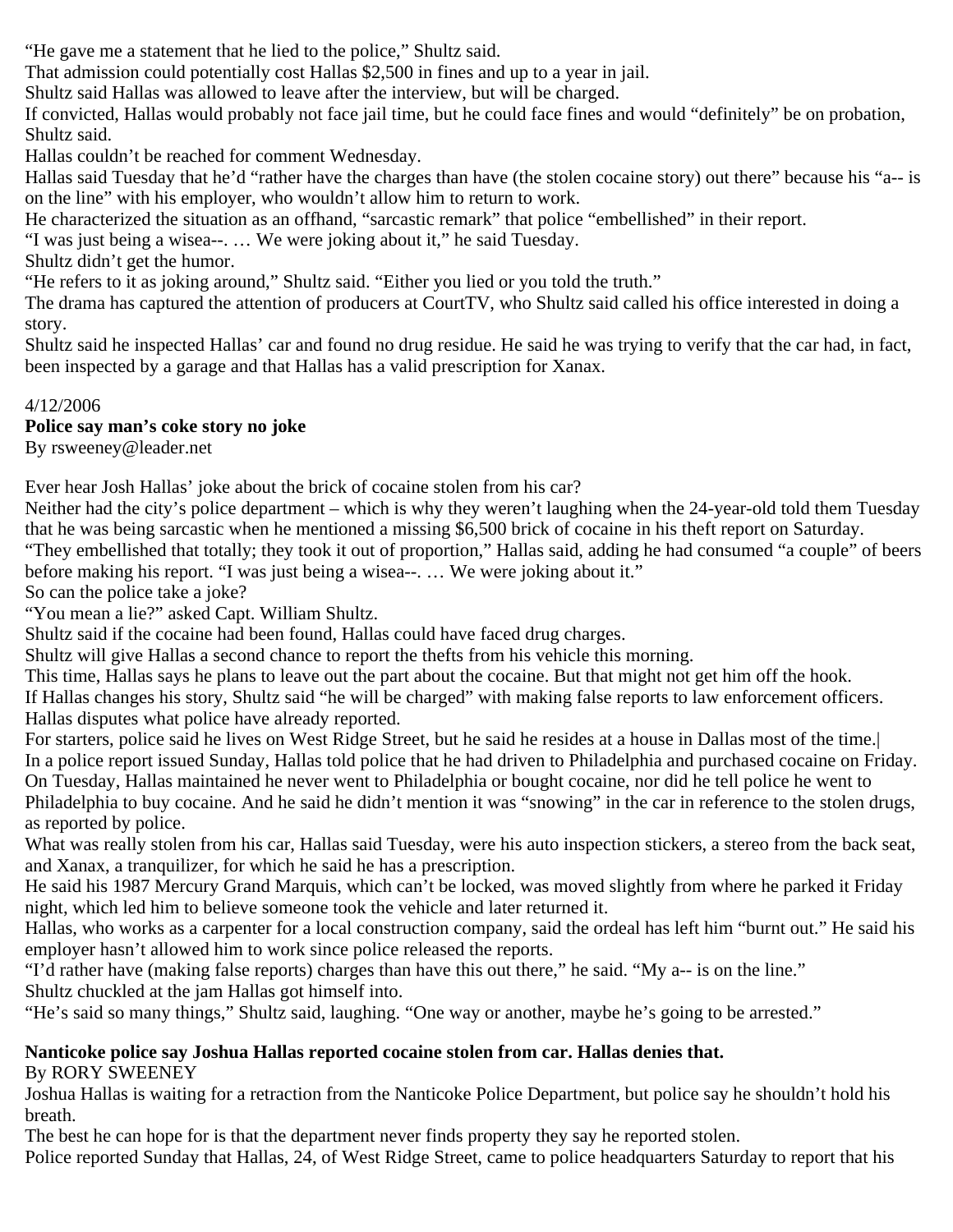1987 Mercury Grand Marquis had been moved overnight and that some items were taken. Pressed for further information, Hallas said it was "snowing" in his car, in reference to an item stolen from the car.

Finally, according to the police report, he said a \$6,500 brick of cocaine, which he had purchased during a trip to Philadelphia the previous day, was missing.

The incident was printed in the Times Leader on Monday.

Upon learning of the printed report late that afternoon, Hallas said he went to police headquarters again, but this time to complain about the article.

He says the incident "didn't happen."

Told that the Times Leader's policy is to print retractions on police incident reports only after receiving an official retraction from the police department, Hallas said, "You'll have one (Tuesday)."

According to Nanticoke police Capt. William Shultz: "It's not gonna happen.

"The article stands as is. What he says is what he says, and there's no way we're going to do a retraction."

Shultz told Hallas the most he would do was discuss the situation with Chief James Cheshinski.

Shultz said that when Hallas came to the station Monday, Hallas claimed he wanted to report a stolen stereo the first time he came, on Saturday. There was no mention of a stolen stereo in the police report.

Regarding the stolen cocaine brick, Shultz said Hallas wanted that to be confidential.

"He claims he wanted to report a stereo stolen … and in the process gave up that information about the drugs," Shultz said.

He said Hallas is well known to the department and has been involved with them before on drug issues, but "nothing that he's been arrested for."

He said the confusion might have come because Hallas is often on the record one moment with his statements and then off the record the next.

He said it would be difficult to charge Hallas with drug possession without evidence and said the vehicle had "apparently not" been checked for residues. He didn't know if it would be checked.

However, Schultz said that if, through an interview, Hallas' story about the drugs turns out to be untrue, he could be charged with making a false report.

Joshua Hallas' theft report might land him in trouble.

The 24-year-old, of 49 W. Ridge St., reported on Saturday that overnight someone moved his 1987 Mercury Grand Marquis, which was left unlocked.

After checking the car, he realized something was missing. He told police, in reference to the stolen item, it had been "snowing," in his car. He then added that a \$6,500 brick of cocaine was missing, which he had purchased during a trip to Philadelphia the previous day, police said.

The investigation continues and possible charges are pending, police said.

#### **2/22/2006**

#### **Guilty plea entered in friend's death Obaza given state prison sentence for killing Novak** BY ROBERT KALINOWSKI STAFF WRITER

A 19-year-old man pleaded guilty Tuesday to running over and killing his best friend with a Jeep last summer in a wooded area of Nanticoke, an act he reportedly once told police was a "mercy killing."

Luzerne County Judge Mark Ciavarella immediately sentenced Brandon Obaza to serve six to 12 years in state prison after the Nanticoke teen accepted the third-degree murder plea agreement

Investigators charged Obaza in August with intentionally driving over 25-year-old Stephen S. Novak on July 17 in a remote area off West Main Street, leaving Novak pinned underneath the vehicle. Novak died of severe head trauma. Novak's dad, Stephen Novak Sr., was unhappy with Obaza's punishment.

"I thought it was weak," the 54-year-old father said of the sentence while walking to his car. "There's people who steal stuff that get more time. But, I'm not a lawyer, just a heartbroken dad."

If anything good came from Tuesday's plea, it's that the families of the former close friends finally got some closure, Novak said.

As Obaza's parents, David and Susan Obaza, were leaving the courtroom, his mother offered a simple comment to sum up the family's feelings.

"Relieved," she said, as the family stepped into an elevator.

After agreeing to accept the plea, Obaza declined an opportunity to address the courtroom prior to sentencing. Obaza faced a maximum sentence of 20 to 40 years in prison and a mandatory minimum sentence of six years,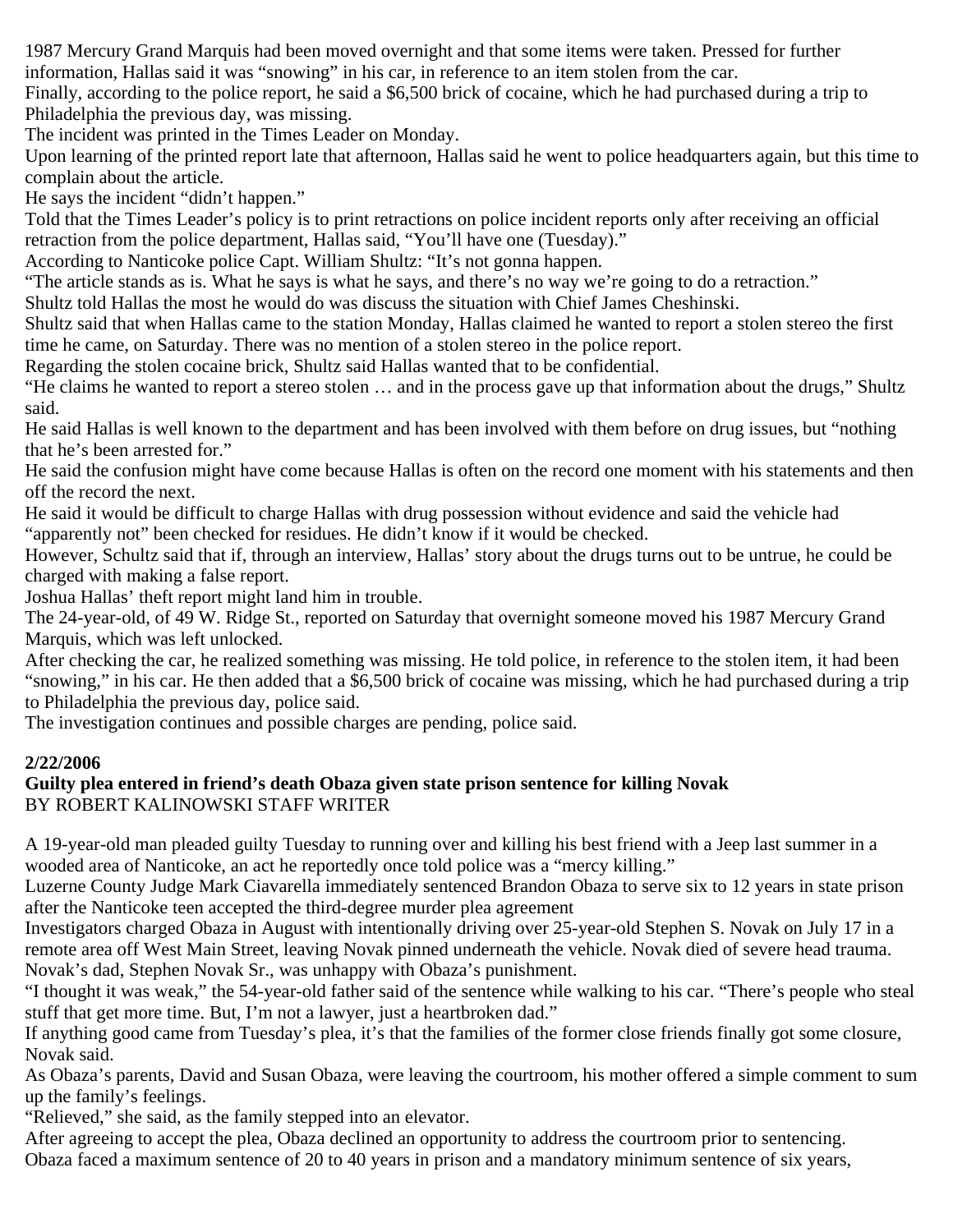Ciavarella reminded him.

Ciavarella took about a minute to rule that Obaza should spend six to 12 years in state prison, giving him credit for time served from mid-July when Obaza was admitted to First Hospital Wyoming Valley in Kingston after a suicide attempt following the murder.

Following the court hearing, Obaza's other attorney, Shelly Centini, said her client is more remorseful than worried about his sentence. He could be out of jail by the time he's 25, while his friend's family will never get to see their loved one again, she said.

| "It's a life sentence in his own mind. It was his best friend, his only friend," Centini said.

Questions will likely remain in this strange case forever, she said.

Why did Obaza do it?

"I think if you asked him, he doesn't even know," she said.

At Obaza's preliminary hearing in September, a detective testified Obaza called Novak's murder a "mercy killing" and that Novak "didn't want to continue living." Centini said the alleged statement was taken right before her client was admitted for a mental health treatment.

When the murder occurred, police noted that items used in satanic worship were found in the homes of both men. They investigated whether the occult was a motive behind the killing. The issue was not mentioned at Tuesday's court session. Afterward, several prosecutors said there was no need to bring up the issue.

"I don't know why this occurred. Stephen's family doesn't know why this occurred. I don't even think the defendant understands why this occurred," Ciavarella said prior to handing down the sentence. "I can't understand how good friends do what they do."

#### **2/10/2006**

#### **Nanticoke police clear LCCC student with gun**

#### **The undergrad might still face disciplinary action for violating school policy, an official says.**

By kamerman@leader.net

A Luzerne County Community College student who entered a campus building with a gun Wednesday has been cleared by authorities but could be disciplined by the school.

The student, whose name has not been released, has a permit to carry a concealed weapon, said Nanticoke Detective Capt. William Shultz. But he violated a school policy that prohibits firearms in the building.

Concerned students saw the student with the gun and notified security workers, who called police, according to Shultz and the school.

When the student was located he did not have the gun on him, but admitted to unintentionally possessing it on campus earlier in the day.

He was escorted from a campus building without incident by police, according to the college.

"We take these matters very seriously and immediately responded to protect out students and staff," said Thomas P. Leary, vice president of student development, in a press release. "A decision regarding disciplinary action will be made immediately with the primary concern being the safety of the entire college community."

Shultz said Thursday he did not have the student's name and even if he did, he "couldn't, in good faith," release it. "The kid did nothing wrong (legally)," Shultz said. "It's just a violation of school policy."

#### **1/27/2006**

## **Nanticoke man admits his guilt in assaulting Nanticoke City police officer**

A Nanticoke man who confessed to setting fires to two vehicles owned by the Ashley police chief pleaded guilty Thursday in Luzerne County Court to assaulting a police officer.

Eric Keefe, 24, East Green Street, pleaded guilty before President Judge Michael Conahan to aggravated assault, terroristic threats, loitering, criminal attempt to commit trespass. He also pleaded guilty to unrelated charges of simple assault, criminal trespass and criminal mischief and harassment.

Nanticoke police accused Keefe of burglarizing Spontanski's Pharmacy, South Prospect Street, on Oct. 8.

Keefe was taken to police headquarters, where he assaulted Sgt. Kevin Grevera and Officer Bryan Kata.

Keefe admitted to Nanticoke police that he burned two personal vehicles owned by Ashley Police Chief David Cerski. Cerski could not be reached for comment Thursday.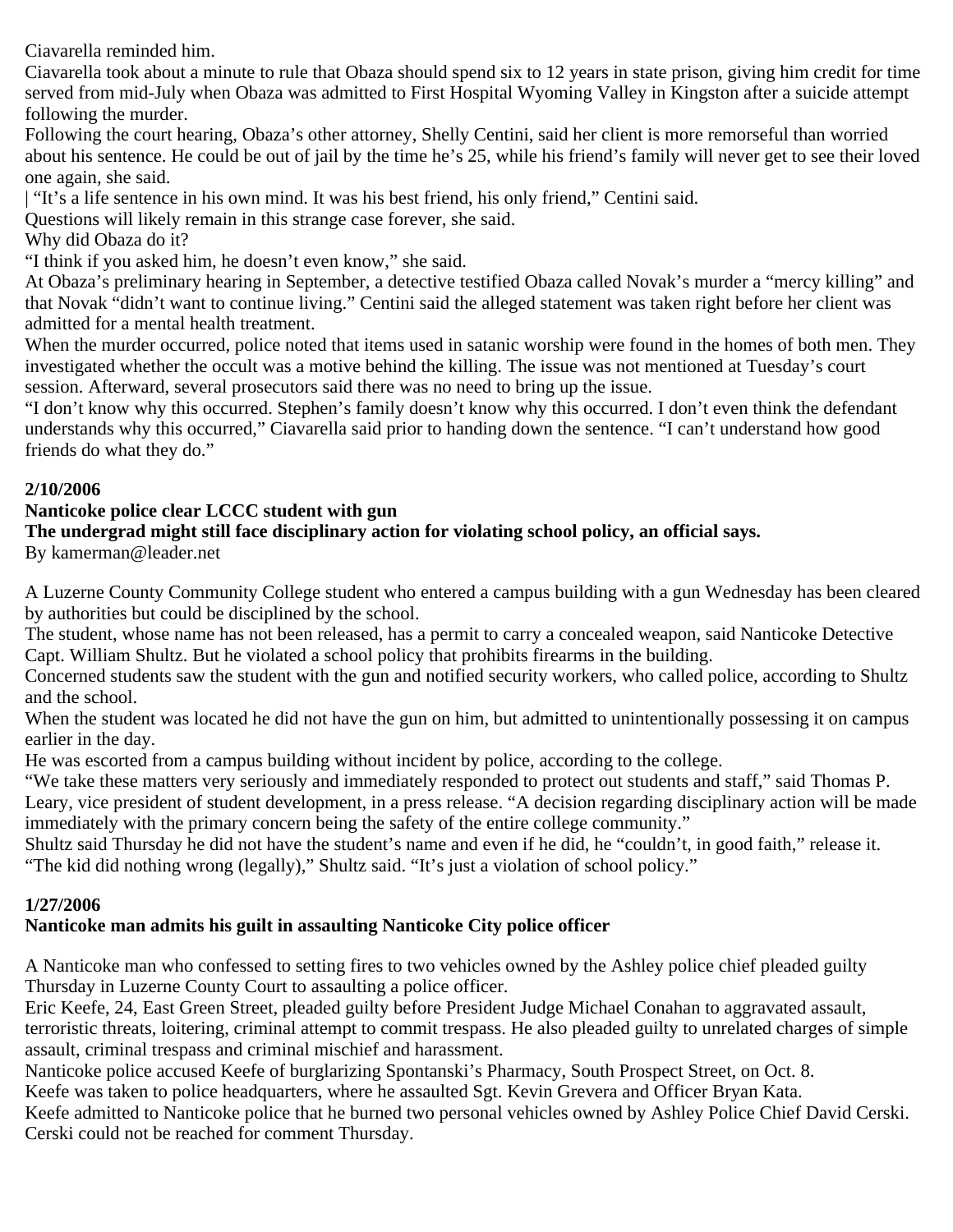## **10/14/2005**

## **Newport teen to stand trial in home invasion**

By:Robert Kalinowski

A 19-year-old man police say tried to rob a Nanticoke couple at gunpoint in August will stand trial in Luzerne County Court.

The couple, Jennifer Souder and Josh Kirkpatrick, testified Wednesday that David Maslar put a gun to Kirkpatrick's head and demanded money the evening of Aug. 19 at their East Green Street home.

After a 20-minute preliminary hearing, District Judge Donald Whittaker, Nanticoke, ruled to send robbery and related charges against the Newport Township man to county court.

Whittaker remanded Maslar to the Luzerne County Correctional Facility in \$50,000 cash bail.

In her testimony, Souder said she let a man, later identified as Maslar, into the home because he asked for her boyfriend by name and assumed he was Kirkpatrick's friend.

She said Kirkpatrick recognized the man as Maslar, before Maslar put a handkerchief over his face and pulled out a gun. Souder said she tried to call 911 when the man pulled the gun, but the man slapped the phone out of her hand. She then went to check on her 8-month-old baby and fled to call 911 from her mother's apartment.

bkalinowski@citizensvoice.com

## **10/11/2005**

## **Suspect: I blew up' chief's car**

By Edward Lewis Staff Writer

A Nanticoke man who was arrested on burglary charges Saturday night confessed to setting two arson fires that destroyed vehicles owned by Ashley Borough's police chief, police said.

Eric Keefe, 24, East Green Street. Nanticoke, was apprehended on suspicion of burglarizing Spontanski's Pharmacy, South Prospect Street.

He was taken to police headquarters, where he assaulted Sgt. Kevin Grevera and Officer Bryan Kata, Capt. Bill Shultz said.

"Kevin has a large contusion on his head and was hit in the face by the defendant's saliva,' Shultz said. "He was treated at Wilkes-Barre General and is doing OK."

During the struggle, Keefe told police, "I have hepatitis (expletive)," and spat in Grevera's face, according to the criminal complaint.

After assaulting Grevera and Kate, Keefe continued to threaten the officers.

He also admitted to burning two personal vehicles owned by Ashley Police Chief Dave Cerski, police said.

`... I blew up Cerski's cars. I'm gonna burn your (expletive) houses down," Keefe told police, according to the criminal complaint.

Cerski said he spoke with Shultz about Keefe's alleged admission and plans to contact the Luzerne County district attorney's office.

Cerski arrested Keefe on assault charges in May 2002, for loitering near an Ashley police officer's home in October 2000, and most recently, for assaulting a man over a drug debt in August, according to court records.

Keefe was arraigned by District Judge Paul J. Roberts Jr., Kingston. He was charged with recklessly endangering another person, terroristic threats, assault by prisoner, criminal attempt to commit burglary and related charges. He is being held at the county correctional facility in lieu of \$15,000 bail.

Shultz said broken glass found on the bottom of Keefe's sneaker and a shoe print found on a door placed Keefe at the pharmacy.

Shultz said police were preparing to stake out the pharmacy because of an incident involving Keefe earlier in the day. "Our initial contact with the defendant occurred Oct. 6 when his brother (Michael Keefe) called to report an

overdose,"Shultz said. "We found him attempting to flush a large quantity of prescription pills down a toilet."

Shultz said Keefe called the police department Saturday and demanded the return of the prescription pills. When police refused to return the pills, Keefe threatened to harm the officers.

"Hours later, we found tires flattened on two police cruisers and another tire on a municipal pickup truck," Shultz said.

**2005**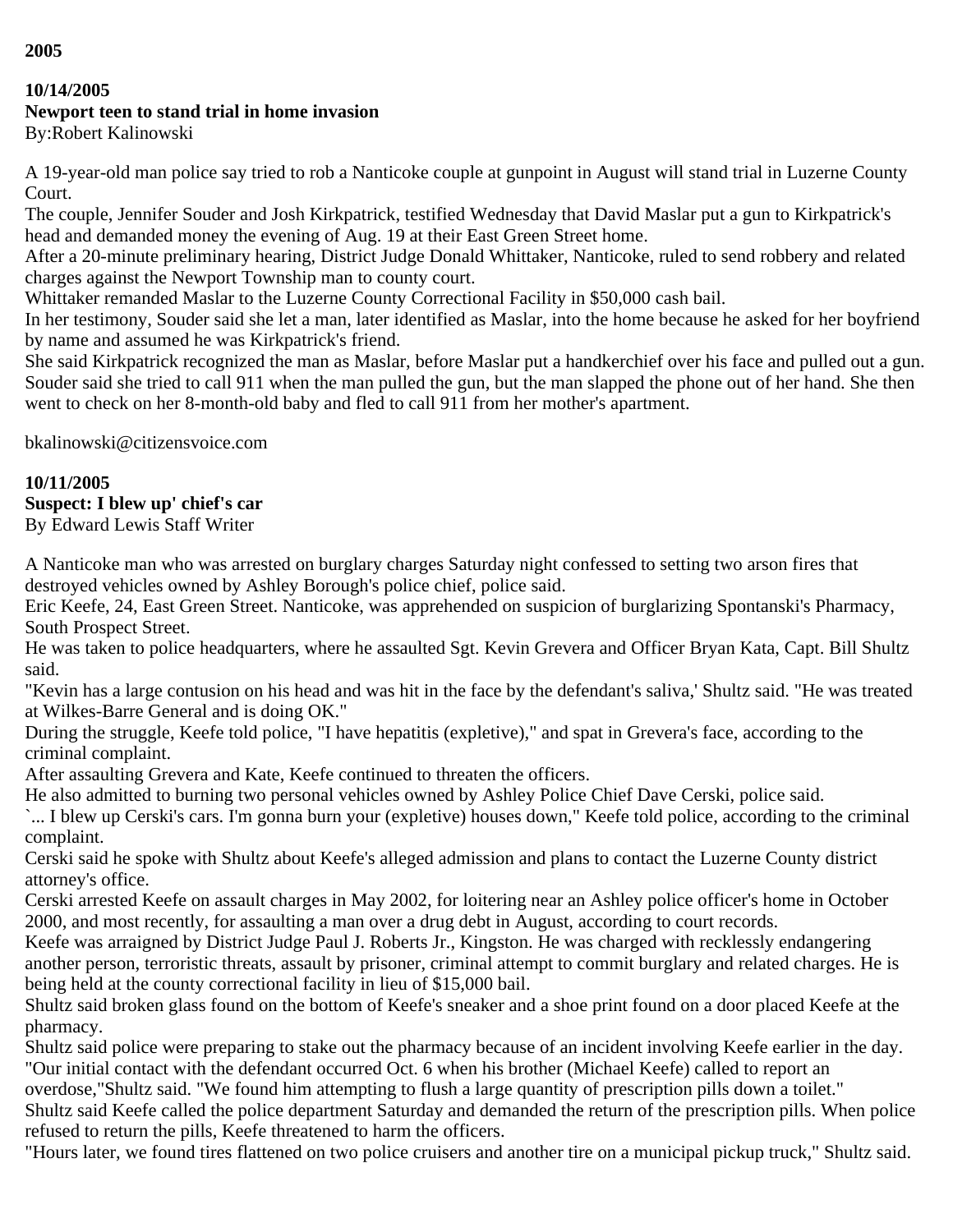Shultz said the vehicles were parked behind the municipal building and the mischief occurred during the day. "For someone like that with a violent behavior, we knew something was up," Shultz said. "We knew he lived near Spontanski's drug store, and we were getting ready to stake it out when we noticed the smashed window" Keefe was allegedly heard behind the store attempting to kick in the door. He ran when police spotted him and was apprehended after a brief pursuit.

#### **9/29/2005**

#### **Majority of charges in Newport Twp. robbery withdrawn**

By Edward Lewis , Staff Writer

Prosecutors withdrew most of the criminal charges against three Nanticoke men and dropped the case against a fourth for their alleged roles in separate residential robberies in Newport Township last month.

Zachary Hallas, 22, Richard Simon, 20, and Jason Demski, 22, will face trial in Luzerne County Court on a single count of criminal conspiracy to commit simple assault.

Felony charges of robbery and burglary and misdemeanor charges of theft and criminal trespass were withdrawn against the three men at a preliminary hearing before District Judge Donald Whittaker of Nanticoke on Wednesday.

Prosecutors opted not to pursue robbery and related charges against Daniel Banks, 19, for his alleged role in a home invasion on Robert Street on Aug. 29.

Carol Crane, spokeswoman for the Luzerne County district attorney's office, said the investigation was reviewed and a determination was made to dismiss certain charges against Hallas, Simon and Demski, and to dismiss the case against Banks.

"When the assistant district attorney reviewed the charges, he determined appropriately that there was no evidence to support those charges," Crane said. "For instance, they were charged with burglary, but when we listened to the 911 tape, it showed they knocked on the door and didn't force their way inside. The evidence didn't support the charges." Newport Township police said Hallas, Simon and Banks entered the home on Robert Street and demanded money from two people. After the victims said they didn't have any money, the three men fled with six DVDs and a pack of cigarettes.

Demski was allegedly involved with Hallas and Simon in a home invasion on East Main Street the same night. Police said no items were stolen from the East Main Street home.

Hallas was released from the county correctional facility on his own recognizance after his bail was changed while Simon was released after posting \$30,000 bail.

Demski remained incarcerated at the Luzerne County Correctional Facility Wednesday in lieu of \$10,000 bail.

#### **9/24/2005**

## **Teen jailed for threats, beating up boy, say cops**

#### **Corey A. Davis of Nanticoke faces burglary and assault charges in incident with boy, his mom.**

By bmalina@leader.net

A Nanticoke teen was charged with burglary and assault after beating up a juvenile and threatening to "slice" the boy's mother at their East Green Street home, police said.

Corey A. Davis, 18, of Coal Street, punched the juvenile in the face, stomach and ribs at 3:30 p.m. on Tuesday, police said.

About 15 minutes later the boy told his mother, Trish Cartwright, that Davis and two other people were outside the home making threats, police said.

According to police:

Cartwright confronted Davis, who told her he was going to hurt her son. Davis then entered the Cartwright's yard, grabbed Cartwright by the hair and slammed a fence gate into her, causing her to fall to the ground. Davis then entered their home.

Cartwright followed Davis inside and told him she was going to call police. Davis grabbed the phone out of her hand and told her "he was going to slice her up when he comes back."

Cartwright then pushed him out of the house. Davis then left the scene, making threats to kill her family, she said. Davis is charged with burglary, criminal trespass, simple assault and harassment. He also faces charges of criminal trespass in connection with a Sept. 16 incident on the Greater Nanticoke Area school property between the high school and the elementary school on Kosciuszko Street.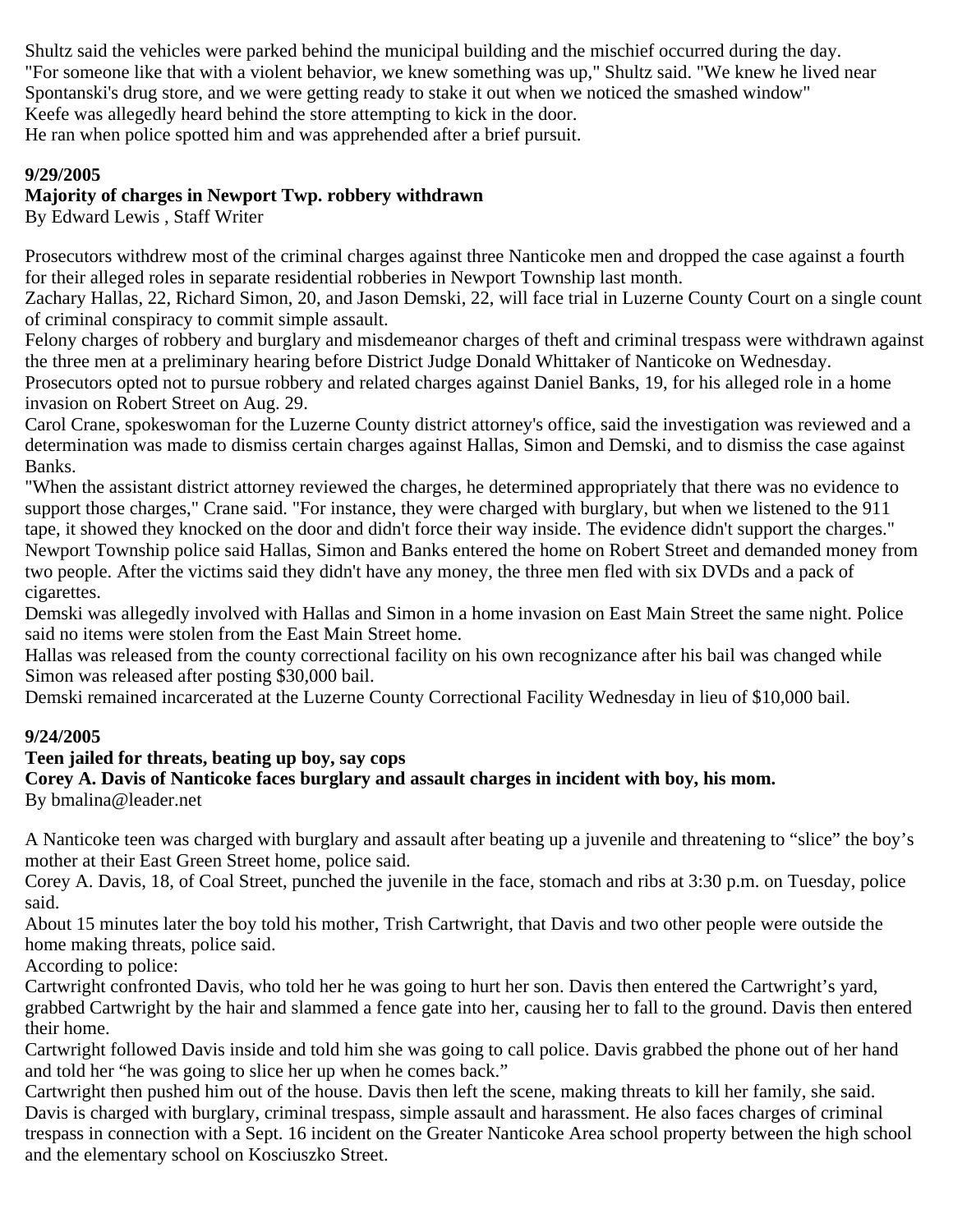Detective William Shultz said Davis had been warned in writing in the past not to enter school grounds. He is not a student.

He was arraigned before District Justice Donald Whittaker and is held at the Luzerne County Correctional Facility in lieu of \$25,000 bail.

## **9/20/2005**

## **Arnold admits guilt in murder**

By Edward Lewis , Staff Writer

Fighting back tears, Jacqueline Havard said the tragic loss of her son, Nicholas, destroyed relationships and families. "Nick was the youngest of two boys," Jacqueline Havard said Monday in Luzerne County Court. "I'll never again enjoy his company. I'll never see him grow old. He was well liked by is co-workers.

"He is lost because of a stupid, tragic mistake someone else made," she said. "The actions of one person destroyed families. Nothing he can say or do will bring Nick back to us."

Nicholas Havard, 18, was killed when Mark Arnold, 38, shot him in the face outside a bar on Old Newport Street, Newport Township, on May 4, 2004.

Arnold pleaded guilty to third- degree murder and firearms not to be carried without a license before Judge Hugh Mundy. He was sentenced to eight to 16 years in a state correctional institution.

"What Mr. Arnold did was totally unacceptable," said Daniel Waramonski, whose daughter, Brooke, was engaged to Nicholas.

Waramonski said Nicholas was working for his construction company and knew what kind of donuts and soda he liked. "It was such a foolish act; I still can't believe it," Waramonski said. "I still can't believe Nick is gone. May he rest in peace."

Arnold expressed his sorrow to the Havard and Waramonski families through his lawyers, Frank Nocito and Joseph Nocito.

"This was a real human tragedy and a case with human emotions," said District Attorney David W. Lupas. "What happened in this case shows how people's lives can change in an instant."

"There are no winners in this case," said Assistant District Attorney Greg Fellerman, who along with Assistant District Attorney Matt Golden, prosecuted Arnold. "Mr. Arnold used real bad judgment."

Arnold's lawyer, Frank Nocito, said, "It was a fair and just resolution to the case."

Arnold learned that a group of kids were looking for his son, Charles Arnold, who was being blamed for allegedly assaulting Luke Capie.

Arnold and several members of his family drove around the Nanticoke and Newport Township areas looking for the kids when they saw three cars drive slowly past their home on Center Street, Newport Township.

Arnold followed the cars that stopped on Old Newport Street where he confronted the group. He pulled a .22 caliber handgun from his pants and shot Havard, according to the criminal complaint.

Arnold said he only intended to scare the group of kids.

Fellerman said Havard did not threaten Arnold before the deadly shooting.

#### 9/16/2005

#### **Home invasion victim now charged with similar crime Police say Leo Jarmusik, of Glen Lyon, sold items he stole to two men from Nanticoke.**By kamerman@leader.net

A few weeks ago, Leo Jarmusik was listed by police as a victim of a home invasion.

Now, Jarmusik is charged with two burglaries himself, including one which resulted in his home being invaded as retaliation.

Jarmusik, 23, and Benjamin Bonczewski, 22, both of Glen Lyon, have been charged with stealing 15 fishing rods and three tackle boxes, valued at about \$1,000, from a boat in the garage of George and Helyn Hallas of Nanticoke. They are also charged with burglarizing a Union Street home, stealing DVDs, CDs, toothbrushes, a sex toy, cash, a computer, a video game system and a mini motorized bike.

Jarmusik admitted to the crimes, which both occurred last month, and said he sold many of the items to two Nanticoke men, according to Nanticoke police. Police contacted the men and they identified Jarmusik as the one who sold them the items, police said.

Jarmusik and Bonczewski have been charged with criminal trespass, burglary, criminal conspiracy and theft.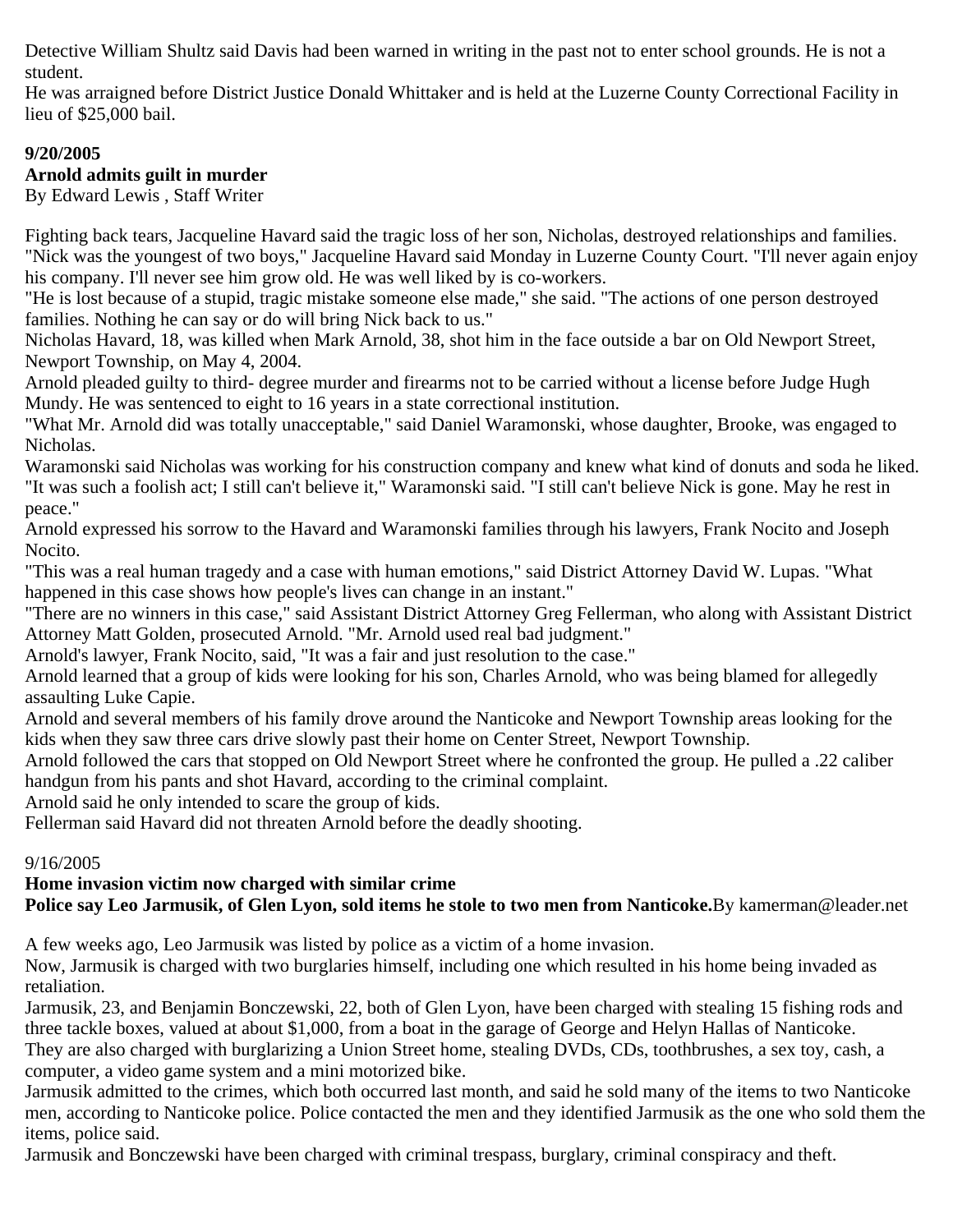Ironically, police arrested Jarmusik on Sept. 8 while investigating claims of a home invasion made by his girlfriend. Police searched the home and found Jarmusik hiding in a closet in the bathroom. He was apparently hiding because there was a warrant out for his arrest.

Also arrested were the people who allegedly tried to break into the home on Aug. 29: Richard Simon, 20, Zachary Hallas, 22, Jason Demski, 22 and a minor.

Simon and Hallas have been charged with burglary, criminal trespass, criminal conspiracy and loitering and prowling at night.

Demski has been charged with burglary, criminal trespass, criminal conspiracy and loitering and prowling at nighttime. Simon told police that he and Hallas wanted to break in to get back at Jarmusik for allegedly burglarizing their families' homes. Simon believes Jarmusik has burglarized his grandparents, police say. Simon said he planned on beating up Jarmusik, and taking him and the stolen items to police, according to a police report.

Simon Hallas, and Daniel Banks, listed as homeless, were also charged with a violent burglary that took place hours before they allegedly broke into Jarmusik's home, but those charges have been dropped.

The men were charged with kicking down the front door of a Newport Township home at about 8:45 p.m. on Aug. 29, wearing black ski masks and holding knives. A victim told police Hallas placed a knife in his face and told him to give him money. After the victim said he had no money, Hallas punched him in the face and kicked him in the chest, the victim said.

The other victim originally told police that Banks punched him and his ski mask fell off before the men left with about six DVDs and a pack of cigarettes.

But now, the victim says it wasn't Banks, according to Newport Township police officer Levi Gibbon Jr. Police took away the charges because of the claim by the victim that he misidentified Banks. Gibbon said he could interview the suspects again and file new charges.

Gibbon said it's possible that the victims are claiming that they misidentified Banks because they're afraid of retaliation.

#### **9/8/2005**

## **Nanticoke man gets trial in friend's killing**

## **Police: Brandon Obaza ran over Stephen Novak because Novak said he wanted to die.**

By kamerman@leader.net

A young Nanticoke man who allegedly ran over his friend with a SUV and called it a "mercy killing" will be tried in Luzerne County court on a homicide charge.

District Judge Donald Whittaker decided at a preliminary hearing Wednesday that there is enough evidence against 19 year-old Brandon Obaza to warrant a trial.

Obaza, who has a thick black beard and shoulder-length hair, told authorities that he ran over Stephen Novak, 24, of Nanticoke, on old mine lands on July 16 after a night of drinking because Novak had asked him for years to kill him, according to the testimony of Luzerne County Detective Lt. Gary Capitano.

Luzerne County Deputy Coroner William Lisman said Novak died of "multiple trauma with crushing head injuries." Obaza's attorney, Public Defender Bill Ruzzo, unsuccessfully petitioned Whittaker to dismiss Obaza's lone charge of homicide.

"It's plainly obvious that everyone here was intoxicated," said Ruzzo, who, with Public Defender Shelley Centini, is defending the case. "One cannot form the specific intent to kill if one is intoxicated."

Luzerne County Assistant District Attorney Jeff Tokach said Ruzzo's argument wasn't relevant for a preliminary hearing. "I don't think that's a viable defense, but that's for a later date. I don't know how intoxicated he was. It's not relevant. That's a defense they may want to present at trial, but it's not a defense for today."

Obaza and Novak were drinking beer in the wooded area behind a Turkey Hill on the 400 block of West Main Street in Nanticoke with three other people who left before Novak was run over by the Jeep Cherokee owned by Obaza's father, police said.

Obaza told authorities that Novak "didn't want to go on living and didn't care if he died," Capitano said.

Obaza said "he could never see himself doing it," but the beer he drank loosened him up, recounted Capitano.

Police obtained search warrants for the homes of Novak and Obaza, both of which are located on East Ridge Street in Nanticoke. Police found several items relating to the occult and satanic worship, according to court documents. Police said several guns were also found in the Jeep and Obaza's house.

Obaza also told police that when he and Novak got drunk together, they did "unexplainable, impulsive and crazy things," Capitano said.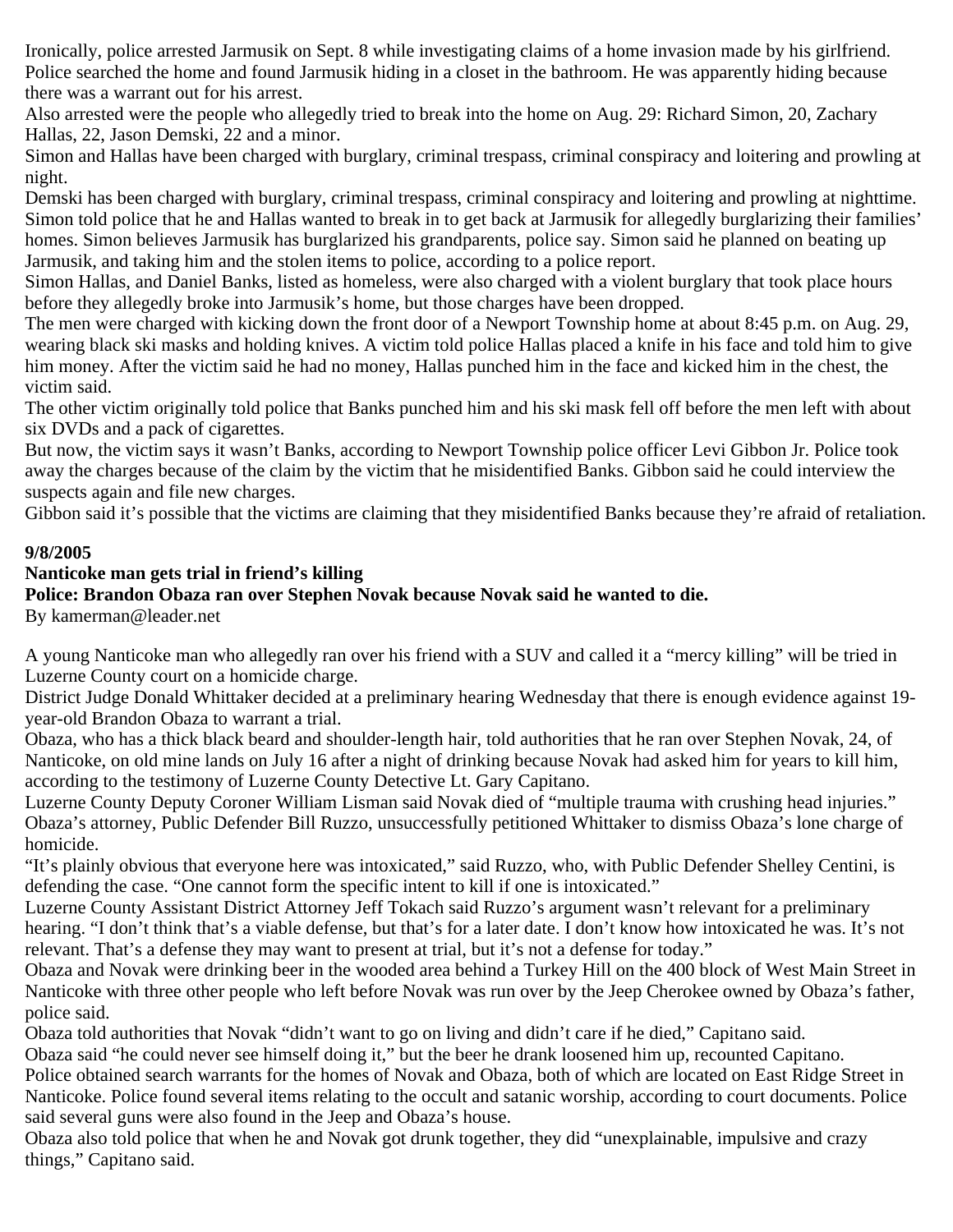After running over his friend, Obaza said he took a walk – which he told police seemed to last for days – then went home and loaded a handgun, Capitano said.

At about 2 a.m. on July 17, police interviewed Obaza's father, David Obaza, telling him his son was a person of interest and giving him 15 minutes to remove all the guns from his home.

When David Obaza failed to call police back in 15 minutes, police called his home and spoke with Obaza's mother, Susan.

Police said they heard a struggle in the background between Obaza and his father, and returned to the home to learn that Obaza had tried to shoot himself in the head before his father subdued him.

Obaza was taken into police custody and received a mental evaluation to see if his suicide attempt was "genuine," said Capitano.

During the evaluation, Obaza admitted to the killing, police say.

## **9/8/2005**

## **Mother of murder victim, suspect embrace after hearing**

By Robert Kalinowski , Staff Writer

Barbara Thomas Yackimowski watched prosecutors piece together the pieces of her son's killing.

She heard testimony of an alleged confession from the Nanticoke man charged in the case.

Her son Stephen Novak's long-time best friend, Brandon Obaza, told police he intentionally ran over Novak with a Jeep on July 16 in a remote area of West Main Street, Nanticoke, prosecutors said.

Novak, 25, had a death wish and the crime was a "mercy killing," according to a statement Obaza allegedly gave to authorities.

Less than two minutes after District Judge Donald Whittaker ruled to forward a criminal homicide charge against Obaza to trial, Yackimowski and Obaza's mother, Susan, met face-to-face Wednesday in the Nanticoke courtroom. They hugged. Then cried.

For about 45 seconds, these two grieving mothers sustained the emotional embrace as police led Obaza from the hearing.

None of the approximately 20 family members and friends of Obaza and Novak in attendance wished to comment on the case of a close friendship gone woefully awry.

Obaza, 19, was remanded without bail to the Luzerne County Correctional Facility to await trial.

Chief witness for the prosecution at Wednesday's preliminary hearing, Det. Lt. Gary Capitano, of the Luzerne County district attorney's office, focused on Obaza's alleged confession.

"Brandon Obaza indicated that for years Stephen Novak had requested him to do this -that he (Novak) didn't want to continue living," Capitano said. "As far as Brandon Obaza was concerned, he considered it a 'mercy killing.' " Capitano also discussed other findings he says implicated Obaza and warranted an arrest.

Luzerne County Coroner Dr. George Hudock ruled Novak's death was homicide from multiple traumatic injuries, to which Chief Deputy Coroner William Lisman testified Wednesday.

Three witnesses, who said they consumed beers with Novak and Obaza prior to the incident, said they left the two friends alone in the wooded area.

Novak, 222 E. Ridge St., Nanticoke, was found pinned under the 1990 Jeep Cherokee, owned by Obaza's father, David, and primarily driven by Obaza.

Keys later seized from Obaza were successfully used to start the impounded Jeep's ignition.

Obaza was arrested and charged with Novak's death on Aug. 4 after spending more than two weeks in the psychiatric ward of First Hospital, Kingston, following a suicide attempt, police said.

Though in the early part of the investigation police highlighted the possibility of the killing having satanic and occult overtones - as items used in satanic worship were found in the homes of Obaza and Novak - the issue wasn't addressed at the hearing.

Obaza's public defender, William Ruzzo, unsuccessfully argued to dismiss the option of first-degree murder because Lisman didn't submit Novak's death certificate as evidence and both men were likely intoxicated and one can't form a specific intent to kill in such a state.

Following Whittaker's ruling that an open count of criminal homicide will move to trial, Ruzzo declined comment, saying it's too early in this stage of the case.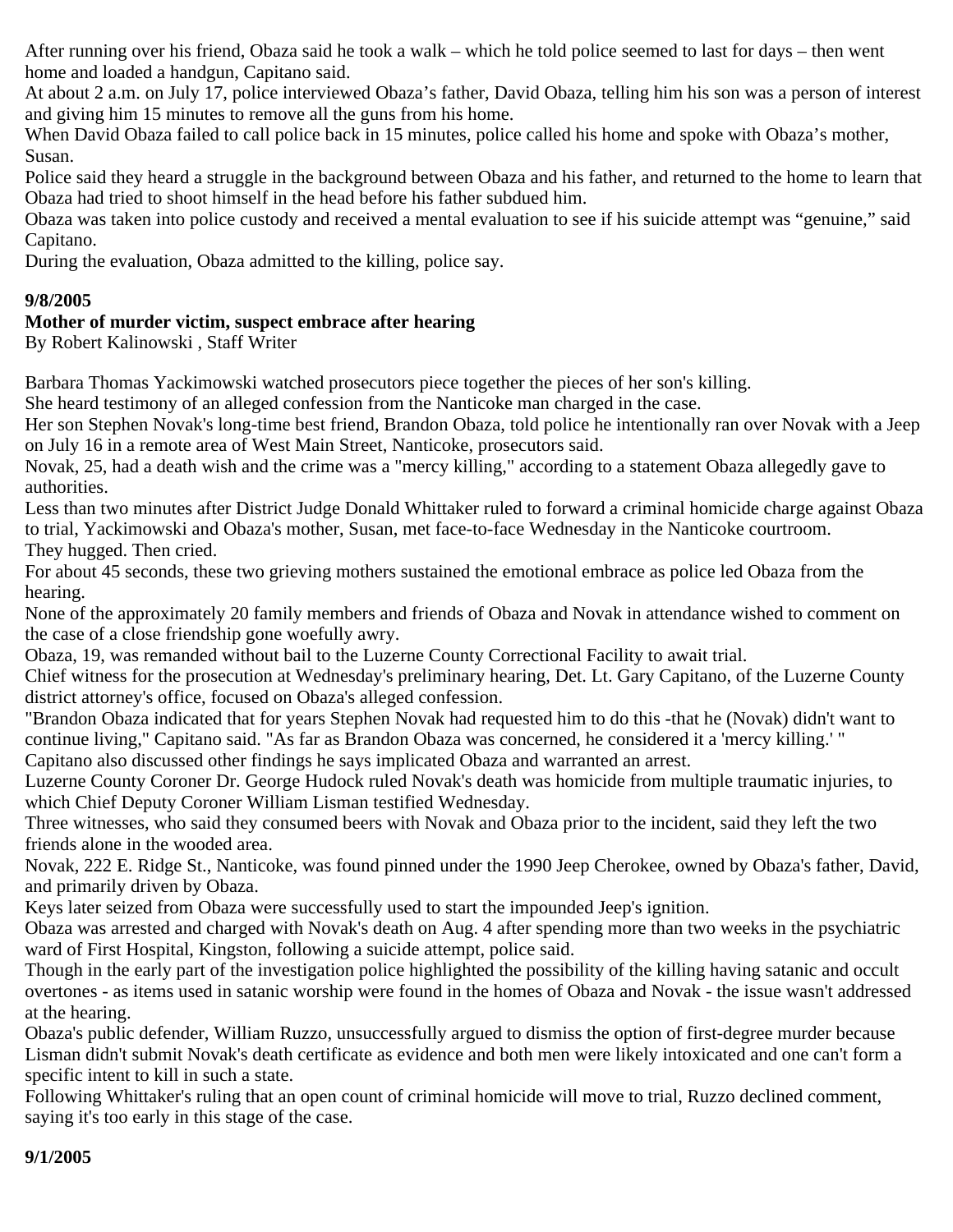## **Arrests made in two home invasions**

Charged were Zachary Hallas, Richard Simon and Jason Demski, all of Nanticoke. By kamerman@leader.net

Three men were arrested Tuesday in connection with two separate home invasions, police said.

During one incident, three men wearing black ski masks brandished knives and assaulted two men while demanding money.

Arrested were the following Nanticoke men: Zachary Hallas, 22; Richard Simon, 20; and Jason Demski, 22. According to police:

Simon, Hallas and Daniel Banks kicked in the front door of a Newport Township home wearing black ski masks and holding knives on Monday at about 8:45 p.m. and demanded money from two men inside.

One of the victims said he has known the men who broke into the house for years. A victim told police Hallas placed a knife in his face and told him to give him money. After the victim said he had no money, Hallas punched him in the face and kicked him in the chest, the victim said .

Banks, who has not been apprehended, then punched the other victim on his head, causing a laceration. In the process, the ski mask Banks was wearing fell off. After finding no money, Simon, Hallas and Banks took about six DVDs and a pack of cigarettes. Hallas then kicked a stereo into the wall.

Less than two hours later, at 10:10 p.m., a woman called 911 to report that a group of men had broken into her East Main Street apartment. She said she locked herself in her bedroom with her 8-year-old child. Police saw four people – later identified as Simon, Hallas, Demski and a minor – run from the apartment and enter a silver car. An officer instructed the driver to stop, but the driver continued backing up. After the officer pulled out his gun, the driver stopped and the men got out of the car.

Simon and Hallas have been charged with burglary, criminal trespass, criminal conspiracy and loitering and prowling at night.

Demski has been charged with burglary, criminal trespass, criminal conspiracy and loitering and prowling at nighttime. All three are in the Luzerne County Correctional Facility in lieu of bail.

## **8/26/2005**

## **Nanticoke Man Sentenced**

A Nanticoke man was sentenced Monday to 31 to 75 months in a state prison for firing 10 shots at a man in Newport Township last year.

Christopher Banks, 23, of East State Street, pleaded guilty in June to aggravated assault and a firearms charge in connection with the Nov. 25 shooting at the home of William Conway on Railroad Street.

Police said Banks and Conway began arguing over the phone.

Banks went to Conway's home and fired the shots at him as he sat on his porch. Conway was not hit, but the bullets damaged the home and a car.

Luzerne County Court of Common Pleas Senior Judge Gifford Cappellini handed down the sentence.

In a separate case, Banks pleaded guilty Monday to one count of attempted robbery of a Nanticoke man and woman. Police said Banks and a juvenile confronted Michael Dickshinski and his fiancée, Patricia Shilanskis, while they were in a car parked at a doughnut shop on South Market Street.

Police said the juvenile demanded \$150.

When the couple said they didn't have any money, Banks walked to the passenger side door and kicked Dickshinski in the face.

Cappellini sentenced Banks to 31 to 57 months in prison on that charge, but ordered the sentence be served simultaneously with the sentence in the aggravated-assault case.

#### **8/24/2005**

## **Newport Township man charged in Nanticoke robbery**

**David Maslar of Alden faces several charges in incident. Juvenile also is in custody.**

By kamerman@leader.net

A 19-year-old man who allegedly held a gun to a city man's head inside his apartment and demanded money has been captured by police.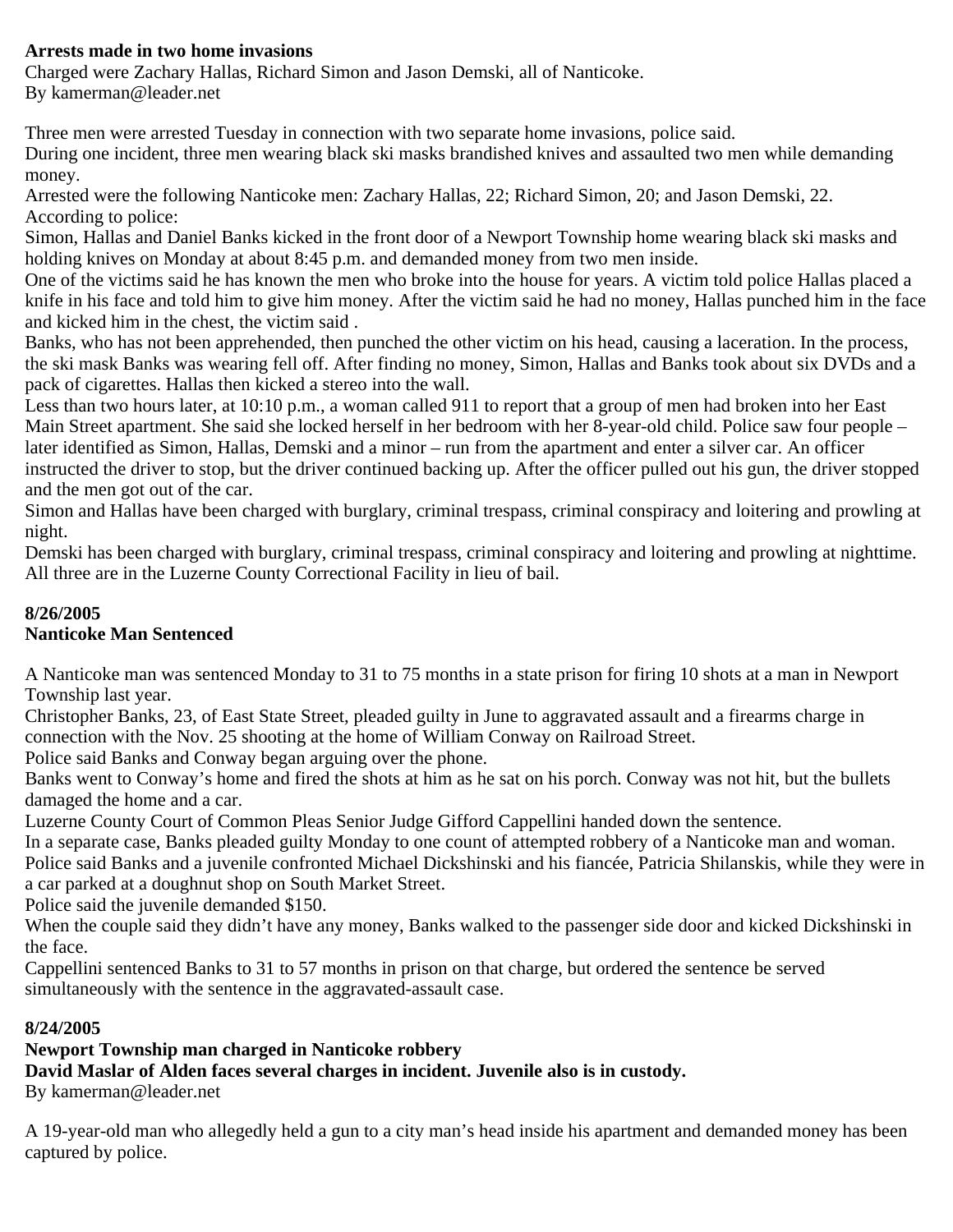Police arrested David Maslar of Alden, Newport Township, on Monday, three days after officers say he walked into an apartment on East Green Street, pulled a red handkerchief over his face and put a gun to the head of Joshua Kirkpatrick, who he said owed him money.

Maslar was charged with robbery, criminal attempt to commit robbery, criminal trespass, carrying a firearm without a license, simple assault, recklessly endangering another person, terroristic threats and two counts of criminal conspiracy. A 17-year-old juvenile who police say accompanied Maslar to the apartment was taken into custody on Saturday and was placed at PA Child Care in Pittston Township.

According to police:

Maslar and the juvenile approached Kirkpatrick's girlfriend, Jennifer Souder, in front of the apartment at about 8 p.m. on Friday as she returned home from grocery shopping. The men wanted to know where Kirkpatrick lived, so she led them to their apartment, which they share with their baby.

After entering, Maslar placed the handkerchief over his face, although Kirkpatrick had already seen him, and pulled out the gun and demanded money. After checking on her baby, Souder entered the kitchen, saw Kirkpatrick holding a gun to her boyfriend's head and instructed Maslar to leave. She reached for a phone, but Maslar took it from her and threw it on the floor. She left the room and entered a hallway where she was pushed to the wall by the juvenile, but was able to escape. She went downstairs to her mother's apartment and called police and Maslar and the juvenile fled the apartment in a car. The juvenile was arrested at his home the next day and police took Maslar into custody without incident at his mother's house in Alden on Monday.

Maslar was arraigned before District Judge Donald Whittaker and was remanded to Luzerne County Correctional Facility for lack of \$50,000 bail. A preliminary hearing is scheduled for 10 a.m. on Aug. 31.

#### **8/23/2005**

#### **Robber holds gun to head of man**

By Elizabeth Skrapits , Staff Writer

Friday, Aug. 19 was a night Jennifer Souder will never forget.

She'd planned a quiet domestic evening - some shopping, a little cleaning - but ended up in a drama that included a gun held to her boyfriend's head during an attempted robbery.

To make matters worse, the two young men who invaded their Nanticoke home were friends: David Maslar, 19, of East Kirmar Avenue, and a 17-year-old boy.

Maslar, who was arrested Monday, faces charges of robbery, criminal attempt, criminal trespass, carrying a firearm without a license, simple assault, reckless endangerment, terroristic threats, and two counts of criminal conspiracy. Souder sat at the table in the tiny kitchen of her East Green Street apartment with nine-month-old Brandon in her lap. The prospect of harm to her boyfriend Joshua Kirkpatrick and their baby was what drove her to chase after the would-be robbers.

"I've got to protect my territory," she said, holding out a hand for Brandon to grasp with tiny fingers.

That Friday, Souder said she had just arrived at her apartment after a trip to the grocery store when two males got out of a dark vehicle that had two females in the front seat.

They asked where her boyfriend was, she said. Souder, who didn't recognize Maslar at first, told them he lived with her and let them in. Kirkpatrick opened the door. Souder told him he had company, then went to check on Brandon, who she said was asleep in another room.

According to Nanticoke police, Kirkpatrick recognized the juvenile and Maslar, who pulled a red handkerchief from around his neck and placed it over his nose and mouth. Maslar then reached into the front of his pants and pulled out what Kirkpatrick told police was a silver or gray semi-automatic handgun.

Maslar allegedly pointed the gun at Kirkpatrick and repeatedly demanded money, but Kirkpatrick told him there wasn't any, police said.

At that point Souder came into the kitchen, saw Maslar holding the gun to her boyfriend's head, and screamed for the intruder to get out of her home.

Kirkpatrick told Maslar "nobody is going to shoot anybody here, my girlfriend and baby are here," while Souder started to reach for the phone on the counter next to her, police said.

Maslar pointed the gun away from Kirkpatrick's head, then took the phone from Souder and threw it on the floor, police said.

Souder left the apartment. When she tried to get past the juvenile in the hallway, he pushed her into the wall, but she didn't let that stop her. She went straight to her mother Sandy Krasowski's apartment downstairs and told her there was a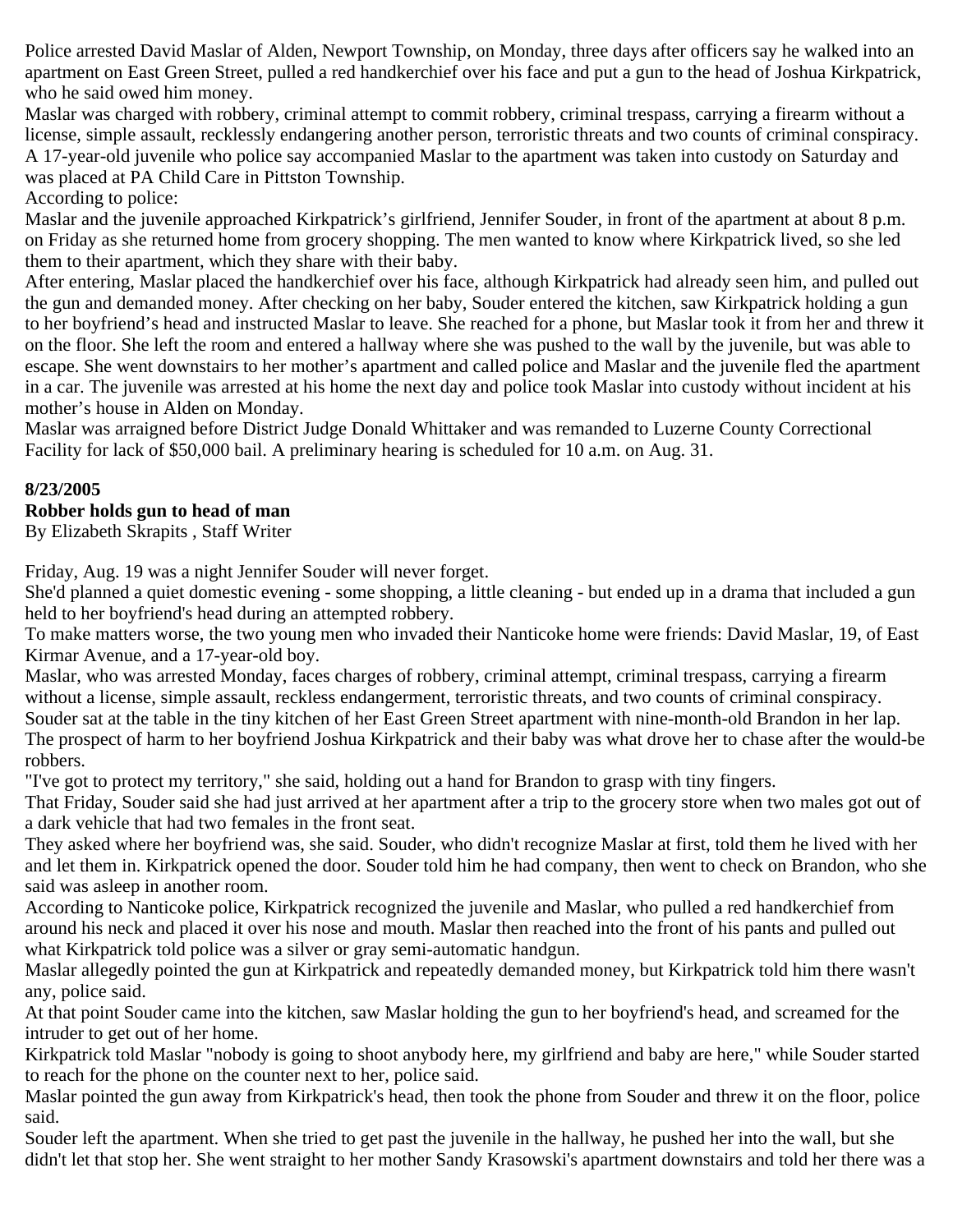man with a gun upstairs.

While the women were standing on the sidewalk outside, Maslar and the juvenile came out of the building and ran north on Walnut Street towards the alley.

Maslar and the juvenile got into the vehicle with the two blonde females and sped off towards South Prospect Street. Souder called Nanticoke police at about 8:05 p.m.; they arrived within three minutes.

The juvenile was taken into custody at 1 a.m. Saturday, but police did not say how, or whether he will be charged. Maslar was arraigned before Magisterial District Justice Donald Whittaker, then lodged in Luzerne County Correctional Facility in lieu of \$50,000 cash bail. His preliminary hearing is set for 10 a.m., Aug. 31 in front of Whittaker. Investigators in the case were Nanticoke Det. Capt. William Shultz, Sgt. Kevin Grevera, and Officers Brian Williams, Joseph Kosch, and Lee Makowski, along with the office of Luzerne County District Attorney David Lupas.

#### **8/16/2005**

#### **Alleged beer-demanding thief faces variety of charges**

By Elizabeth Skrapits , Staff Writer

Nanticoke police have filed new charges against a man they say tries to enter homes under false pretenses, in order to steal money and drink beer.

Charges of criminal trespass and theft by deception were filed Monday with Magisterial District Judge Donald Whittaker against Timothy Allen Prizniak, 34, of Jones Street, Nanticoke, Sgt. Kevin Grevera said.

On Sunday, Prizniak went to two separate Nanticoke residences at 8 and 8:40 p.m., police said. At the first home, he asked a woman for money, telling her his car had broken down in Hazleton. She refused and closed the door on him. Prizniak knocked on the door of the second residence and asked to use the bathroom. He walked in without being told to enter and said he wanted to borrow money to get his vehicle out of impound. The man refused, told Prizniak to leave, and called police.

Prizniak, who is on bail from previous charges including criminal trespass, theft, stalking, harassment, and loitering and prowling at nighttime, has not yet been arraigned on the latest ones, Grevera said. According to police:

On April 4 at 10:04 p.m., Prizniak went to a Nanticoke man's home, falsely claiming he was responding to a job ad in a newspaper. He entered the home without permission, overpowered the man, and stole \$25 from a dresser drawer. During an April 8 interview with police, Prizniak admitted to the act, saying he needed money for drugs, Grevera said. Prizniak was charged with burglary and theft.

On April 19 at 1:07 a.m., Prizniak knocked loudly on the door of a Nanticoke woman and entered, brandishing a metal object the woman was too frightened to identify, and demanded a beer.

He went into her kitchen, opened the refrigerator, took out a can of beer and drank it. The woman's boyfriend then awoke and scared Prizniak off. He was charged with criminal trespass.

On April 30 at 11:54 p.m., Prizniak knocked on the door of a man's residence and again demanded a beer. The homeowner said no. Prizniak pushed at the door while the man held it trying to keep him out, saying what the man described to police as "nasty things."

The man told police it was the third time Prizniak tried to enter his residence in April. Prizniak was charged with harassment and stalking.

An obviously intoxicated Prizniak was observed May 1 walking in the area of Jones and Pine streets by Nanticoke police Officer Lee Makowski, who arrested him for public drunkenness.

On May 5 at 12:29 a.m., Prizniak went to the home of a Nanticoke woman and asked to use the phone. She told him no. He persisted, but left when she closed the door.

During August, Nanticoke police received several other complaints about Prizniak going to homes and making phone calls to city and Newport Township residents.

He also has been asking residents to use their bathrooms, or telling them his vehicle was impounded and he needs money to get it out, but police said he does not own a vehicle.

Police are asking Nanticoke residents to be cautious when answering the door, advising them to avoid letting unknown people in because they could be potential thieves.

"They rely on kindness, especially of the elderly," Grevera said. "They might ask to use the phone or the bathroom or for a glass of water, and that's how many people become victims."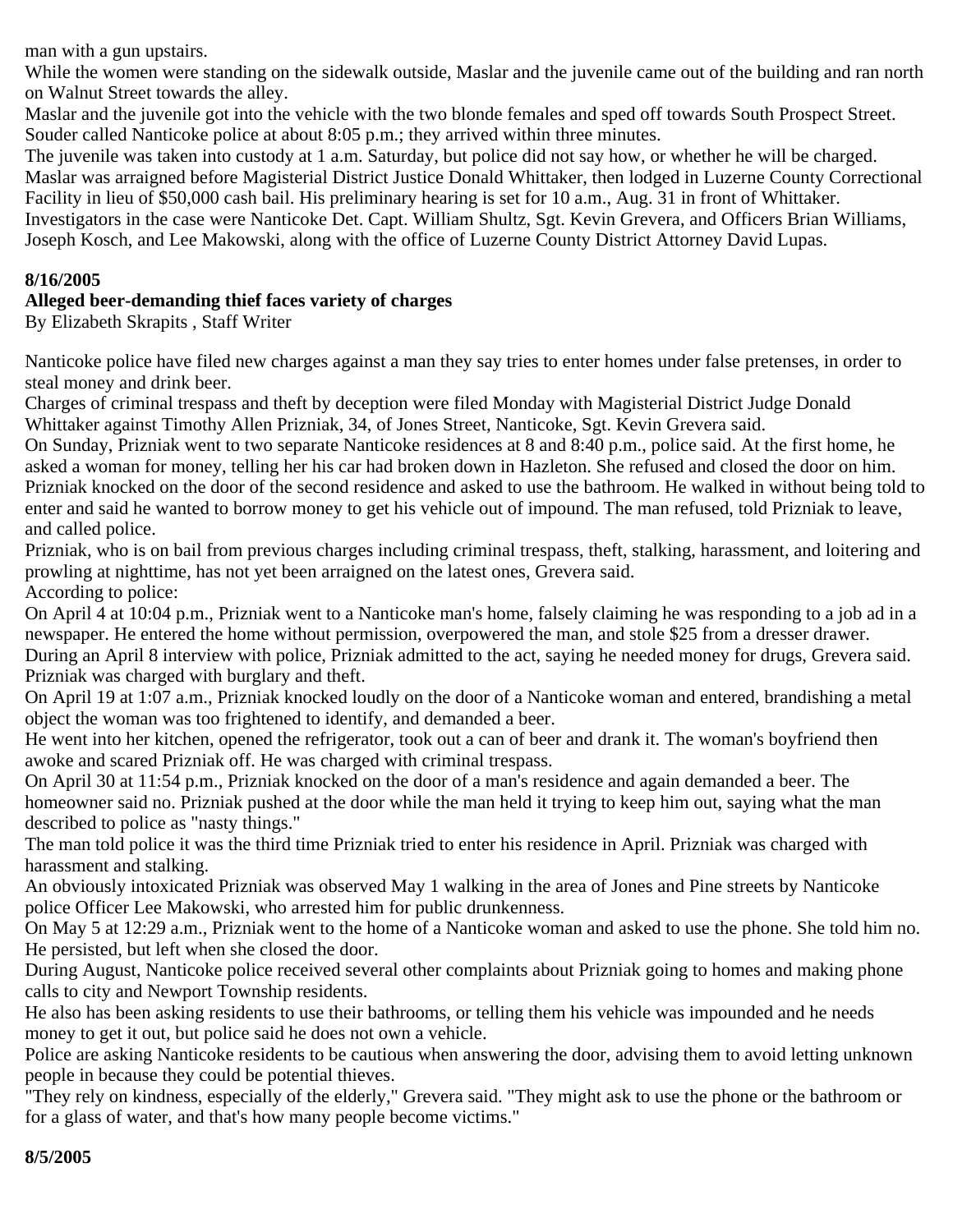# **Nanticoke homicide arrest Police: Friend says killing act of mercy Brandon Obaza is charged in slaying of Stephen Novak, 24. Link to occult being probed.**

By dweiss@leader.net

Police said Brandon Obaza admitted he used a Jeep to run down and kill his close friend in a wooded area last month. He called it a "mercy killing," police said.

But they still haven't said whether the slaying of 24-year-old Stephen Novak is definitely connected to the occult or satanic worship, as has been investigated.

"That is one avenue we are looking at at this point in time," Luzerne County Detective Lt. Gary Capitano said after the 19-year-old Obaza was arraigned on a single count of criminal homicide Thursday afternoon before District Judge Donald Whittaker in Nanticoke.

Whittaker sent Obaza to the Luzerne County Correctional Facility to be held without bail pending a preliminary hearing set for Aug. 10.

Capitano, city police Detective Capt. William Shultz and Sgt. Kevin Grevera have been exploring a possible satanic connection in the case since Novak was found pinned underneath a Jeep owned by the Obaza family at about 7:30 p.m. July 16 in a wooded area off West Main Street.

Novak was found several hundred yards from an area where police previously investigated a pile of about 25 to 30 burned and mutilated animal remains found in a "circular-type altar." Grevera in April 2004 said he could not speculate if the animal slayings were related to any type of satanic rituals.

Police, in prior court papers filed in the homicide, have said their investigation in the case uncovered numerous items in the Obaza and Novak homes, both of which are located on East Ridge Street in Nanticoke, related to the occult and satanic worship.

Thursday's arrest papers did not reveal much additional information, only Obaza's cryptic description of the death being a "mercy killing" and that it occurred after Obaza and Novak drank Coors Light in the woods with friends.

Police said Obaza made the "mercy killing" comment the day after Novak was found.

The criminal homicide charge means prosecutors could try to convict Obaza on either first-, second-, or third-degree murder, or manslaughter.

The Obaza family had no comment.

According to Thursday's arrest affidavit and prior court papers:

Police interviewed John McClellan, who told police he and his boss, Modesto Padilla, took some waste materials from a construction job to the wooded area to burn July 16.

Shortly after they arrived, another man, Frank Markiewicz, arrived before Novak and Obaza arrived.

All five of them drank beer before Padilla, McClellan, and Markiewicz left, leaving Obaza and Novak alone at the fire site, which was "immediately adjacent" to the homicide scene.|

After the body was discovered, police, knowing the Jeep belonged to the Obaza family, spoke to Obaza's father, David, at about 2 a.m. July 17 at headquarters. Brandon Obaza had not been home since early July 16 and police were trying to find him.

Police knew he had numerous weapons at his home and asked David Obaza to secure the weapons when he went home. They also wanted him to call police when he secured the guns or if he saw his son.

When Obaza failed to call police within 15 minutes of leaving the station, Shultz called the Obaza residence and overheard David and Brandon Obaza arguing over a gun.

Shultz dispatched officers to the home.

David Obaza told police he went home and saw Brandon on a bed with a .45-caliber pistol in his hand.

Brandon immediately stood up and put the gun to his head. David tried getting the gun from Brandon, but Brandon resisted.

The two had a confrontation for several minutes, with Brandon repeatedly putting the gun to his head, one time pulling the trigger.

David heard the "firing mechanism" click, but the gun did not fire. David then subdued his son. Brandon was taken into custody but not charged at the time.

#### **8/5/2005**

## **Nanticoke teenager charged with killing his friend**

By Edward Lewis , Staff Writer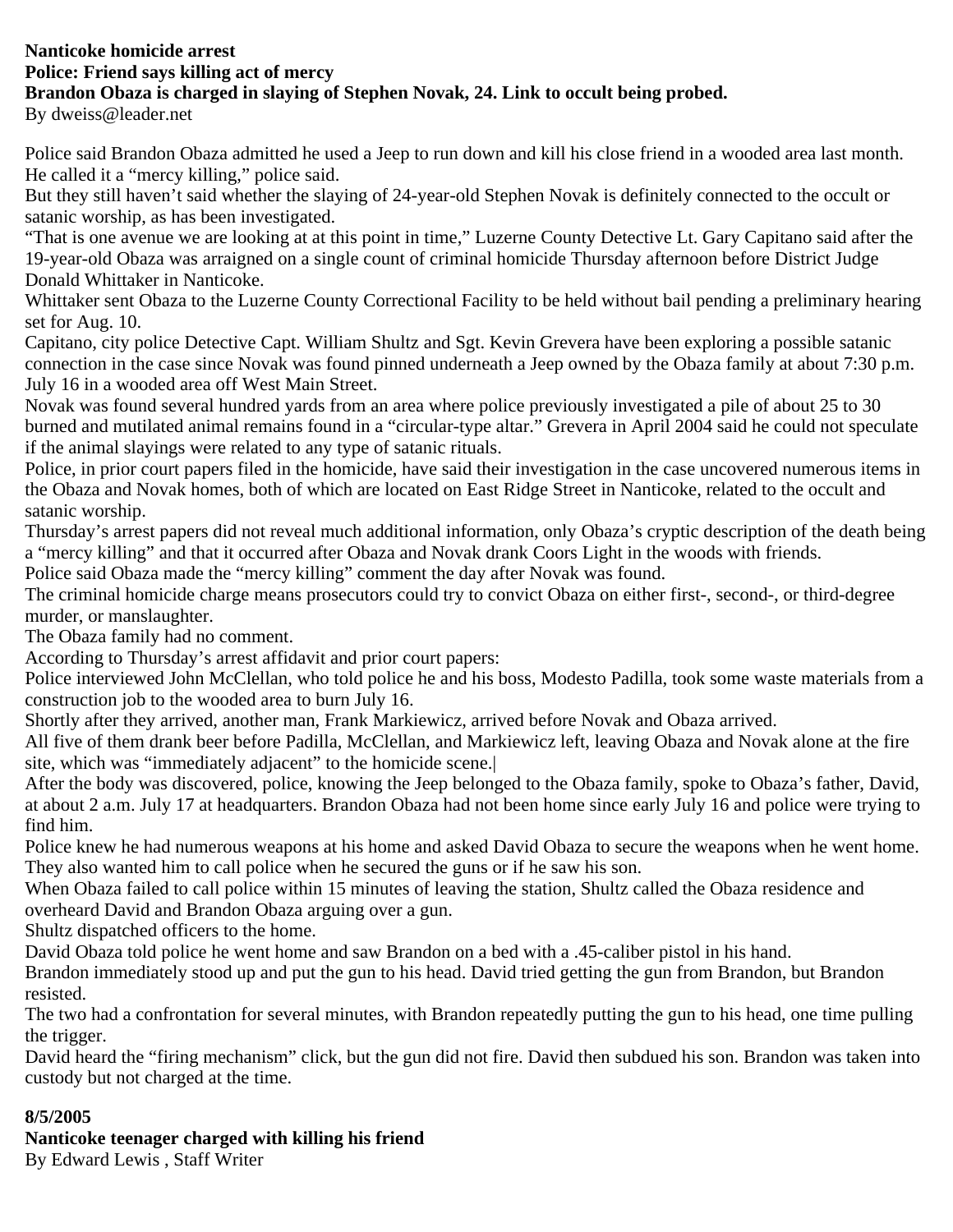A Nanticoke man allegedly told authorities that he intentionally killed his close friend, 24-year old Stephen Novak, describing the act as a "mercy killing," according to the criminal complaint.

Brandon Obaza, 19, of 408 E. Ridge St., was arrested Thursday by Luzerne County Det. Lt. Gary Capitano and Nanticoke police Det. Capt. William Shultz and Sgt. Kevin Grevera for Novak's murder.

Novak, 222 E. Ridge St., Nanticoke, was found dead under a 1990 Jeep Cherokee in a remote area off West Main Street, Nanticoke, on July 16. He would have turned 25 years old on Aug. 8.

Authorities named Obaza as a person of interest in the case; however, he allegedly admitted just hours after Novak's body was found that he intentionally killed his friend.

"Obaza stated that he intentionally ran over Stephen Novak with his vehicle," according to the criminal complaint. "Obaza referred to this act as a mercy killing."

Obaza was taken in to custody upon his release from Mercy Hospital, Wilkes-Barre, where he was involuntarily committed July 17 when he attempted to kill himself inside his home.

He appeared before Magisterial District Judge Donald Whittaker in Nanticoke and was charged with an open count of criminal homicide.

An open count of criminal homicide allows prosecutors to seek first- or third-degree murder against Obaza. He was sent to the Luzerne County Correctional Facility without bail.

Det. Capitano said items of satanic worship recovered from Obaza's and Novak's homes are part of the investigation that is continuing.

According to the complaint, Obaza and Novak joined John McClellan, Modesto Pedilla and Frank Markiewicz at the remote area, where the group was drinking a 30-pack of beer in front of a fire. When all the beer was consumed, McClellan, Pedilla and Markiewicz left while Obaza and Novak stayed behind.

Sometime after the three left, Obaza allegedly ran over Novak with his Jeep. Novak sustained severe head trauma that caused his death, according to the autopsy conducted by county Coroner Dr. George Hudock Jr.

Authorities said McClellan and Pedilla purchased the beer at 5:20 p.m. on July 16. Novak's body was found at about 7:21 p.m., according to the criminal complaint.

Obaza left the area leaving behind the Jeep that remained on top of Novak.

Authorities traced the Jeep to Obaza's father, David J. Obaza.

David J. Obaza allegedly told authorities that his son mainly drove the Jeep. After an interview at the Nanticoke Police Department in the early morning hours on July 17, David Obaza encountered his son holding a Glock .45 caliber handgun to his head.

Obaza pulled the trigger, but the gun failed to discharge a round.

David Obaza struggled with his son. That struggle was allegedly heard by Capt. Shultz over the telephone.

Authorities responded to the Obaza home and secured numerous firearms and seized items of satanic worship that Susan Obaza had found in her son's bedroom and had thrown out.

Authorities said keys that were seized from Brandon Obaza's pocket matched the ignition to the Jeep.

A preliminary hearing is tentatively set for Aug. 10 at 11 a.m. before Whittaker.

#### **7/29/2005**

#### **Occult still big part of Nanticoke murder probe**

By Elizabeth Skrapits , Staff Writer

Satanic elements might be involved in the murder of 24-year-old Stephen Novak, but officials can't say for sure. "They came across items involving the occult and things of that nature as part of the investigation," said Luzerne County District Attorney David Lupas. Novak and a fellow Nanticoke resident, a close friend police have described as a person of interest in the case, both had enough guns, bayonets, and ammunition to outfit a small army. But the devil was in the details.

Police found many occult-related items in the home of Novak's friend, according to an inventory of seized property filed with Magisterial District Judge Donald Whittaker of Nanticoke. There were candles, a metal statue of the Grim Reaper, a "666" sticker, a ceremonial dagger, two dolls, a metal coffin with a gargoyle on it, and a black box containing various religious items such as a crucifix and holy water bottles. Police also found literature including Clive Barker's Hellraiser and underground magazines, HeXen II and Malice video game boxes, and a calendar featuring the art of H. R. Giger. " (Authorities) are not commenting right now on what role it plays, but obviously they're interesting items they came across during the investigation," Lupas said. Ever since Novak was found dead under a Jeep Cherokee in a wooded area off West Main Street in Nanticoke July 16, investigators have been trying to gather background information on him and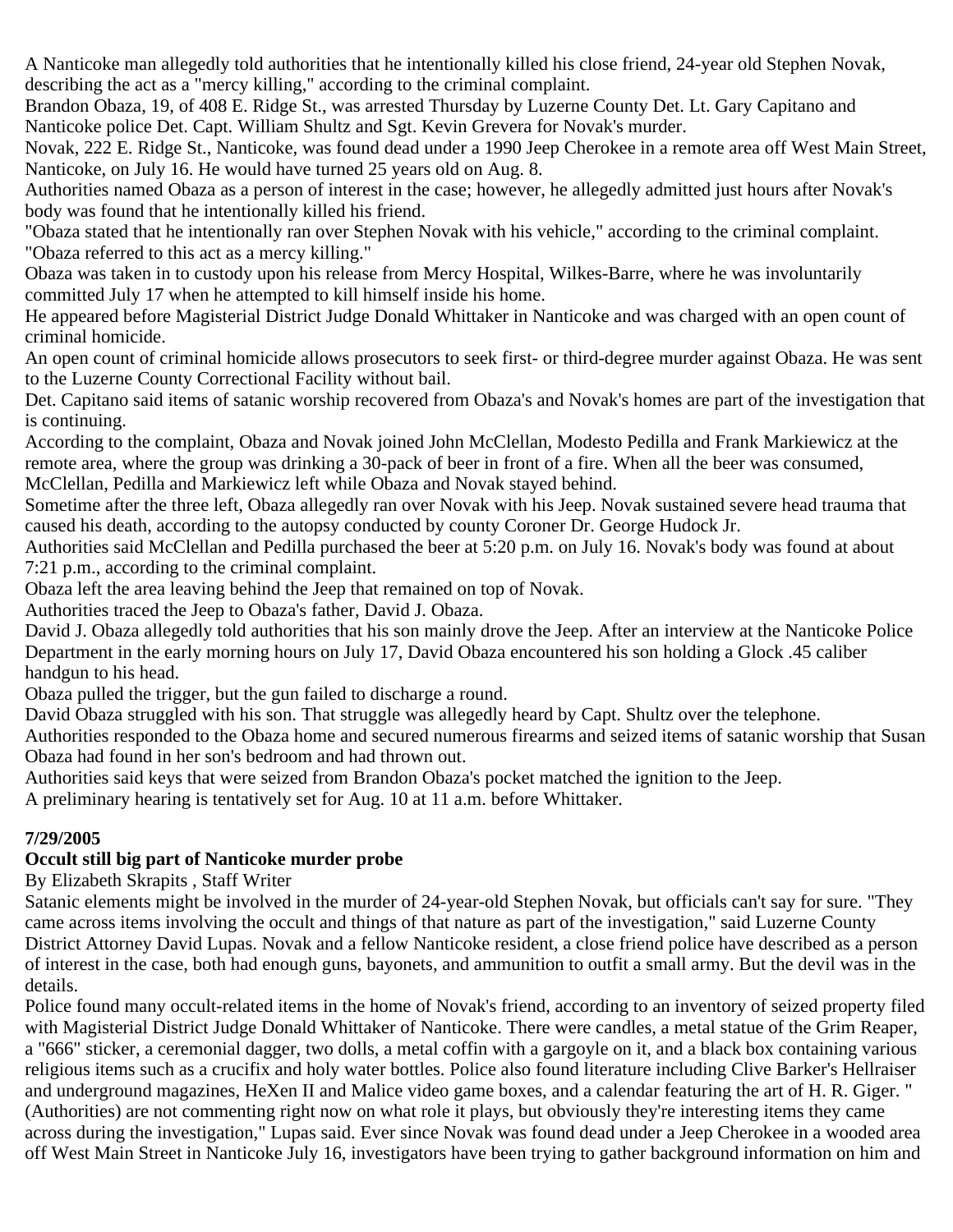anyone associated with him, Lupas said. In a request for another search warrant from Whittaker, police stated that on July 20 investigators searched Novak's residence and found numerous publications and CDs related to the occult and satanic worship, as well as what appeared to be animal skulls. Lupas said authorities are not sure what Satanism or the occult might have to do with the case, but investigators are looking into it. So far they have made a lot of progress, compiling a timeline and piecing the case together, Lupas said. Asked if authorities may be making an arrest soon, Lupas replied, "Hopefully, if they keep progressing. Obviously their goal is to build a case to where an arrest may be made, but they are not to that point yet."

#### **7/29/2005**

## **More items fuel cops' occult hunt in fatality**

## **Friend of homicide victim Stephen Novak denies group involved in satanic rituals.**

#### By dweiss@leader.net

A crucifix, bottles of holy water, a 666 sticker, a medal of the grim reaper, and a coffin with a gargoyle were among the 45 items police seized from Brandon Obaza's home last week, court papers say.

The items, which police say could be related to the occult or satanic worship, were detailed in an inventory sheet related to a search warrant in the investigation of Stephen Novak's homicide.

Investigators from the city, state and Luzerne County executed the warrant for Obaza's East Ridge Street home on July 22, six days after the 24-year-old Novak was found pinned under a Jeep owned by the Obaza family in a wooded area off West Main Street July 16.

No one has been charged in the death, but police said they believe Obaza left the homicide scene to return to his home. The inventory sheet also said police seized a gold-colored ceremonial dagger, spikes, a star-shaped candle holder, a black box containing religious items, syringes, bibles, two dolls, six guns, and a pistol crossbow .

Police said they want to examine any items related to the occult or satanic worship to see if it is a link between the two close friends.

But that's nothing more than a stereotype, said a friend of Obaza and Novak.

The friend, Josh Jones, said he's known both men for years. And he can assure people Obaza and Novak, along with other friends in their group, did not dabble in satanic worship.

"We've been stereotyped," the 24-year-old Wilkes-Barre resident said. "Brandon and Steve were inseparable. They were like brothers."

Police have been pursuing the satanic aspect of the case since finding Novak's body.

It was found several hundred yards from an area where police investigated a pile of 25 to 30 burned and mutilated animal remains found in a "circular-type altar" in April 2004. Police, at the time, could not speculate whether the animal slayings were related to any type of satanic rituals.

And, in the days after the death, police found various items, including compact discs and literature related to the occult and satanic worship, animal skulls, and weapons at the Obaza and Novak homes, they said.

Jones admits he and his friends, at times, dress in all black, hang out in the popular wooded area near where the animal bones were found, and listen to dark metal music such as Cradle of Filth and My Dying Bride. But the group was never into rituals, he said.

"We listen to it," Jones said. "We like music."

The group, with Novak and Obaza, had a "good time" together, Jones said. They would congregate like most other friends, having pizza or sometimes going out in the wooded area just to get away from everyone, go for a walk, or sit around and have a few beers, he said.

Jones spoke Wednesday, a day before police revealed what they found at the Obaza home. Jones could not be reached Thursday after police filed the inventory report.

Police also secured two additional search warrants Wednesday at District Judge Donald Whittaker's office to examine contents of four garbage bags given to police by Obaza's mother, and to examine contents of two computers. Obaza's mother found some "disturbing" items in Obaza's room and put them in the bags to be thrown out, police said. Police believe there might be forensic evidence in the bags and computers, the warrants state.

They also want to examine the computers to see if Obaza frequented Web sites "associated with the occult and/or

satanic worship" or see any electronic communications between Obaza and Novak.

## **7/27/2005**

## **Few details available about Nanticoke homicide**

By Elizabeth Skrapits , Staff Writer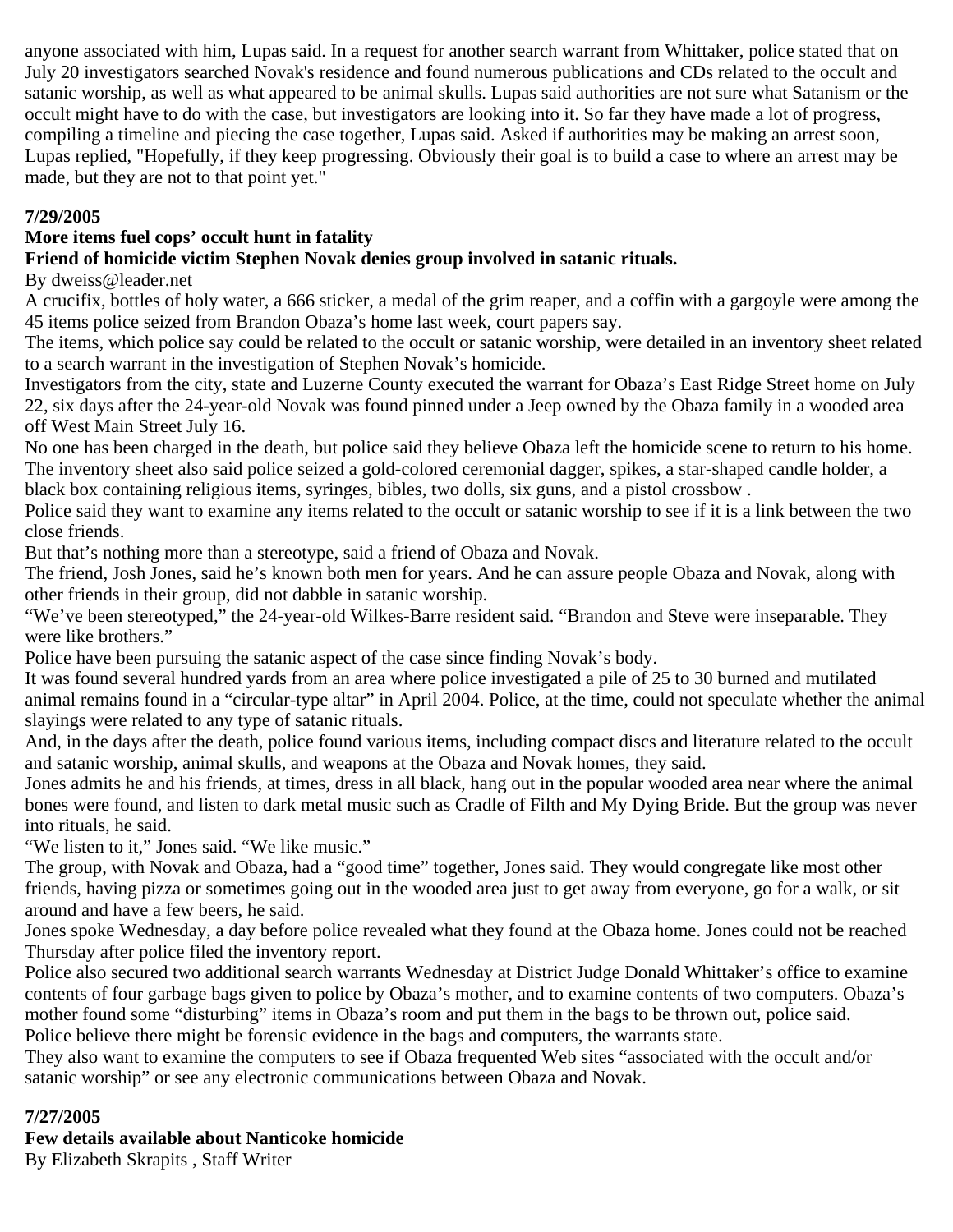The man identified by authorities as a person of interest in the homicide of Stephen Novak of Nanticoke was involuntarily committed to Mercy Hospital in Wilkes-Barre July 17.

The man, who police identified as a close friend of Novak's, was committed after an apparent suicide attempt, according to a search warrant filed last week. It could not be determined whether he remained at Mercy on Tuesday.

Nanticoke police requested the warrant from District Judge William Amesbury of Wilkes-Barre to obtain the clothes the friend was wearing at the time he entered Mercy.

Novak's body was found beneath a Jeep Cherokee parked in a wooded area behind the Turkey Hill store on West Main Street in Nanticoke at approximately 7:21 p.m. July 16.

The friend's father left an interview with police at 3 a.m. July 17, almost eight hours after Novak's body was found. About 15 minutes later, when police called the friend's residence, they could hear what sounded like the father and son arguing over a gun.

On arrival, police saw the father trying to subdue the son. The father told police his son had just placed a loaded handgun to his head and pulled the trigger.

Based on information provided by the father, Nanticoke police seized a Glock .45 caliber handgun with a 13-round magazine and one live .45 caliber bullet the friend allegedly used in his suicide attempt.

Earlier in the day of Novak's death, he and his friend visited three gun shops together. Owners and employees were interviewed by police and cautioned not to talk to the media.

Store personnel at two of the gun shops did confirm the men had been there and were previous customers. Ken Piestrak of Piestrak's Gun Shop in Nanticoke did not notice anything unusual about Novak and his companion's visit that Saturday.

"They seemed like good kids," Piestrak said.

Nanticoke police were aware Novak's friend owned several weapons. Police requested Magisterial District Judge Donald Whittaker issue a search warrant for them.

The friend's family Jeep, under which Novak's body was found, contained two rifles and a total of seven boxes of ammunition, police discovered after a search.

In the neatly kept brick-front single-family home on East Ridge Street where Novak lived with his aunt, police found a Remington rifle, a handgun, and a canister containing 47 .50 caliber Browning machine gun rounds.

Novak's death was ruled a homicide, the cause multiple traumatic injuries.

Coroner Dr. George E. Hudock Jr. said Novak died from head injuries, but could not say what caused them. Law enforcement officials are being tight-lipped about the ongoing investigation. Nanticoke police and District Attorney David Lupas would not comment about the case.

Novak's body was found in the same wooded area where 25 to 30 sets of animal remains were discovered on April 4, 2004.

The area is on the border between Nanticoke and Newport Township, and the police departments conducted a joint probe. No arrests were made in the case, Nanticoke police said.

Cindy Starke of the Society for the Prevention of Cruelty to Animals of Luzerne County, which assisted in the investigation, said the Pennsylvania Game Commission was called in to identify the bones.

The game commission believed they belonged to game animals, but couldn't state definitively if there were cat, dog, or even human bones in the mix without a forensic test, Starke said.

Police said last year there was a possibility the placement of the remains could be related to ritualistic activity. They had received complaints about peculiar behavior in the area, including of people dressed in black standing around a fire.

click [here](http://nanticokecity.com/npdnews.htm#2004) for past articles

## **7/27/2005**

## **Incident uncovered in probe**

## **Affidavit reveals Brandon Obaza put gun to his head after Stephen Novak's death.**

By dweiss@leader.net

Hours after a Jeep Cherokee he drove was found atop his dead friend, Brandon Obaza put a .45-caliber pistol to his head and pulled the trigger, trying to shoot himself, according to a search warrant affidavit.

His father, David, watched, and heard the gun click before he was able to subdue his son until police converged on their East Ridge Street home early July 17.

That event, which unfolded nearly eight hours after police found 24-year-old Stephen Novak pinned underneath the Obaza Jeep led to police uncovering various occult and satanic materials, along with animal skulls, that could be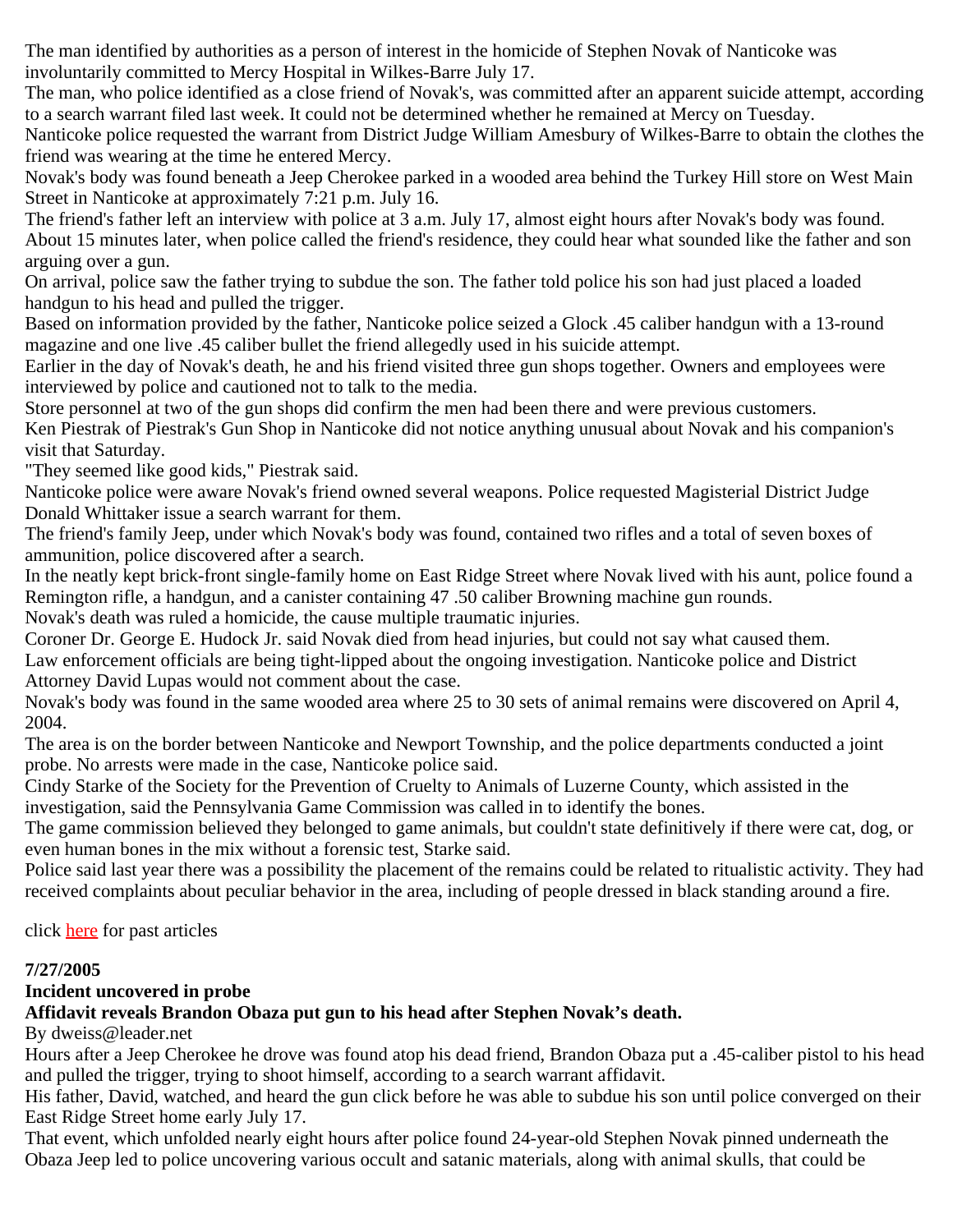connected to the homicide investigation.

The details were released in a search warrant filed at District Judge Donald Whittaker's Nanticoke office.

The warrant, filed by city Detective Capt. William Shultz, said investigators believe Obaza left the homicide scene after the death and went to his home. Investigators needed to search the Obaza home for forensic evidence at the scene, the warrant said.

No one has been charged in the death. Police have said they have a person of interest in the case; however, they have not identified that person. They could not be reached for comment Monday.

Novak was found dead around 7:30 p.m. July 16 in a wooded area off West Main Street near where police previously investigated a pile of about 25 to 30 burned and mutilated animal remains found in a "circular-type altar." City police Sgt. Kevin Grevera in April 2004 said he could not speculate if the animal slayings were related to any type of satanic rituals.

Novak was found dead several hundred yards from that site.

An autopsy showed he died of multiple traumatic injuries with a crushing injury to the head. The death was ruled a homicide.

Police have been investigating the death and filed the search warrant in connection with the case.

According to the warrant:

Police, knowing the Jeep at the homicide scene belonged to Obaza's father, spoke to his father, David, around 2 a.m. July 17 at police headquarters.

Brandon Obaza had not been home since early July 16 and police were trying to find him. But they knew he had numerous weapons at his home and asked David Obaza to secure the weapons when he went home.

They also wanted him to call police when he secured the guns or if he saw his son.

When Obaza failed to call police within 15 minutes of leaving the station, Shultz called the Obaza residence and overheard David and Brandon Obaza arguing over a gun.

Shultz dispatched officers to the home.

David Obaza told police he went home to secure the weapons, as police asked, and entered Brandon's bedroom.

That's where he saw Brandon on the bed with the pistol in his hand. Brandon immediately stood up and put the gun to his head. David tried getting the gun from Brandon, but Brandon resisted.

The two had a confrontation for several minutes, with Brandon repeatedly putting the gun to his head, one time pulling the trigger.

David heard the "firing mechanism" click, but the gun did not fire. David then subdued his son.

The warrant said Brandon Obaza was taken to police headquarters, but it does not say if he was jailed.

His mother later told police she found a number of "disturbing" items that she put in garbage bags to throw out. She described the items as "literature and compact discs related to death, the occult," and/or satanic worship.

The items, along with Brandon Obaza's personal journal and laptop computer, were given to police but were not immediately examined. Police also recovered two guns, three knives and ammunition from the Obaza Jeep.

Police searched Novak's home at 222 E. Ridge St., on June 20 and recovered two guns, a sword and bayonet,

ammunition for a machine gun, animal skulls and material related to the occult and/or satanic worship, the warrant said. It also said Novak and Obaza went to at least three gun dealers on July 16 and bought weapons and ammunition. The Novak and Obaza families had no comment Monday.

But neighbors of each of the families said they were surprised by the homicide and the satanic revelations. "They were always nice to me," said one Obaza neighbor who asked not to be identified. Occasionally, though, she would see Obaza and some friends dressed in all black. She stressed she did not want to judge them on that aspect. Novak and Obaza both seemed like typical people who never created problems in their neighborhoods, other said. "He was a nice guy," a Novak neighbor said.

## **7/23/2005**

## **Satanic items found in search of homes**

By Edward Lewis , Staff Writer

Authorities recovered items used in satanic worship from the Nanticoke homes of Stephen Novak, who was found dead under a Jeep last Saturday, and a male friend police described as "a person of interest" in a search warrant application filed Friday with Magisterial District Judge Donald Whittaker of Nanticoke.

Luzerne County District Attorney David W. Lupas would not confirm if the person of interest is a suspect in Novak's death.

"I don't use any of those terms," Lupas said. "You could read it (search warrant) for what it is. It is still an ongoing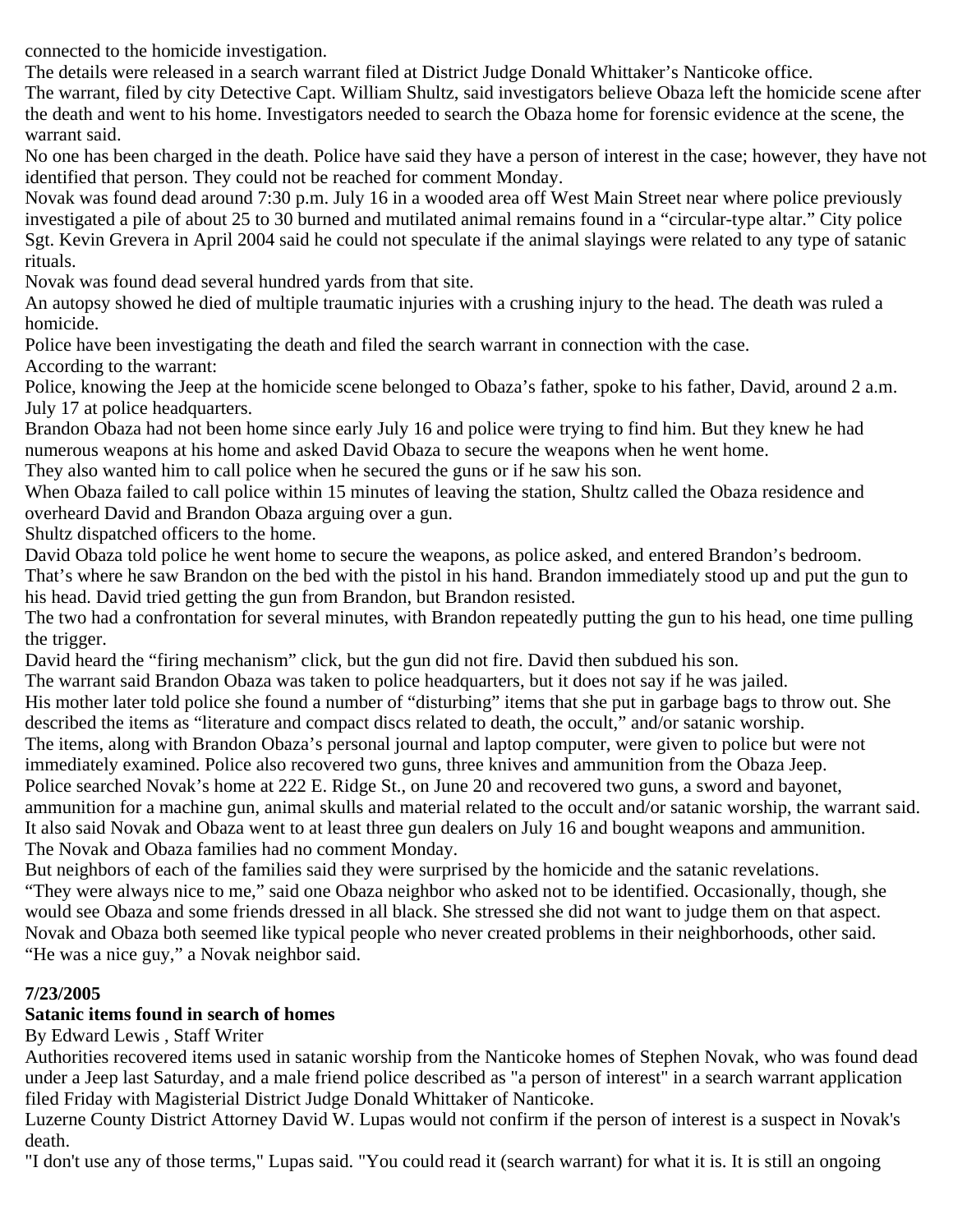investigation.

"Investigators continue to build a case. Hopefully, they can reach a point when charges can be filed. But there is still work to be done."

Novak, 25, East Ridge Street, was found dead at about 7:30 p.m. July 16 in a wooded area off Main Street, Nanticoke, that is popular with all-terrain vehicle riders and target shooters.

An autopsy by Luzerne County Coroner Dr. George E. Hudock Jr. determined Novak's cause of death was multiple traumatic injuries, including a crushing head injury. Hudock ruled the manner of death a homicide.

According to the search warrant, the mother of the person of interest, who also lives on East Ridge Street, discovered numerous items in her son's bedroom that disturbed her.

The mother told authorities she found literature and compact discs relating to death, the occult and satanic worship. The mother placed the items in four garbage bags with the intention of throwing them out. She voluntarily gave the bags to authorities, along with a personal journal and a laptop computer belonging to the person of interest, who police described as Novak's close friend.

Four days after his body was found, authorities searched Novak's bedroom and recovered numerous publications and compact discs relating to satanic worship and the occult, animal skulls, a 2-foot sword, a bayonet, several firearms and ammunition.

Authorities learned Novak and his friend had visited three gun dealerships in the Nanticoke area, where they purchased firearms and ammunition the day Novak was killed.

Several hours after Novak's body was found, authorities interviewed his friend's father at the Nanticoke police station. The father allegedly told authorities he hadn't seen his son that day and refused to allow a search of his home to secure his son's firearms. The father told police he would contact them when his son returned home.

The father left the police department at about 3 a.m. About 15 minutes later, Nanticoke police Det. William Shultz called the father and overheard the father and son arguing.

Det. Shultz, county Det. Lt. Gary Capitano and other officers responded to the home where they heard screaming. Police entered and found the father attempting to subdue his son.

The father told police when he returned home, he encountered his son holding a loaded .45 caliber Glock handgun to his head. A struggle ensued between the two, and the father led his son into a different room and kept him there until police arrived.

Police recovered the handgun along with other firearms and ammunition belonging to the son.

Lupas said the Jeep, which is owned by the father of the person of interest, was impounded and searched by the state police Forensic Services Unit. In it were two rifles, three knives and ammunition, according to a search warrant for the Jeep filed Wednesday.

The search warrant authorized by Whittaker on Friday permits authorities to search Novak's friend's home.

A section of the application lists items to be searched for and seized. These include photographs, weapons consisting of firearms and knives, blood, blood spatter, saliva, DNA, hair, fingerprints, cell phones, and items relating to satanic worship such as literature and compact discs, animal or human bones, teeth, carcass parts and props used in ritualistic occult activity.

## 7/20/2005

## **Police have 'good handle' on homicide case**

By Robert Kalinowski, Staff Writer

Stephen S. Novak Sr. slowly exited Earl W. Lohman Funeral Home on Tuesday afternoon to get some fresh air. For nearly two hours, he had watched dozens of people pass through the Nanticoke funeral parlor to pay their final respects to his son.

"I don't even know what to say," the 54-year-old dad said before returning for the final minutes of the wake. "I am just shocked."

Three days earlier, his son, Stephen S. Novak Jr., was found dead beneath the wheels of a Jeep along a dirt road in a remote area off West Main Street, Nanticoke.

Authorities say the 25-year-old was run over by the vehicle and left there to die.

He died from multiple traumatic injuries, including a crushing head injury, the coroner's office said.

Novak Sr. said his quiet and mild-mannered son didn't deserve such a fate.

The killing has the family in agony, he said.

"It is truly a tragedy," Novak Sr. said. "I'm just confused about the whole thing."

Novak Sr. is hoping police will eventually catch the person responsible, "but right now I just want to bury my son."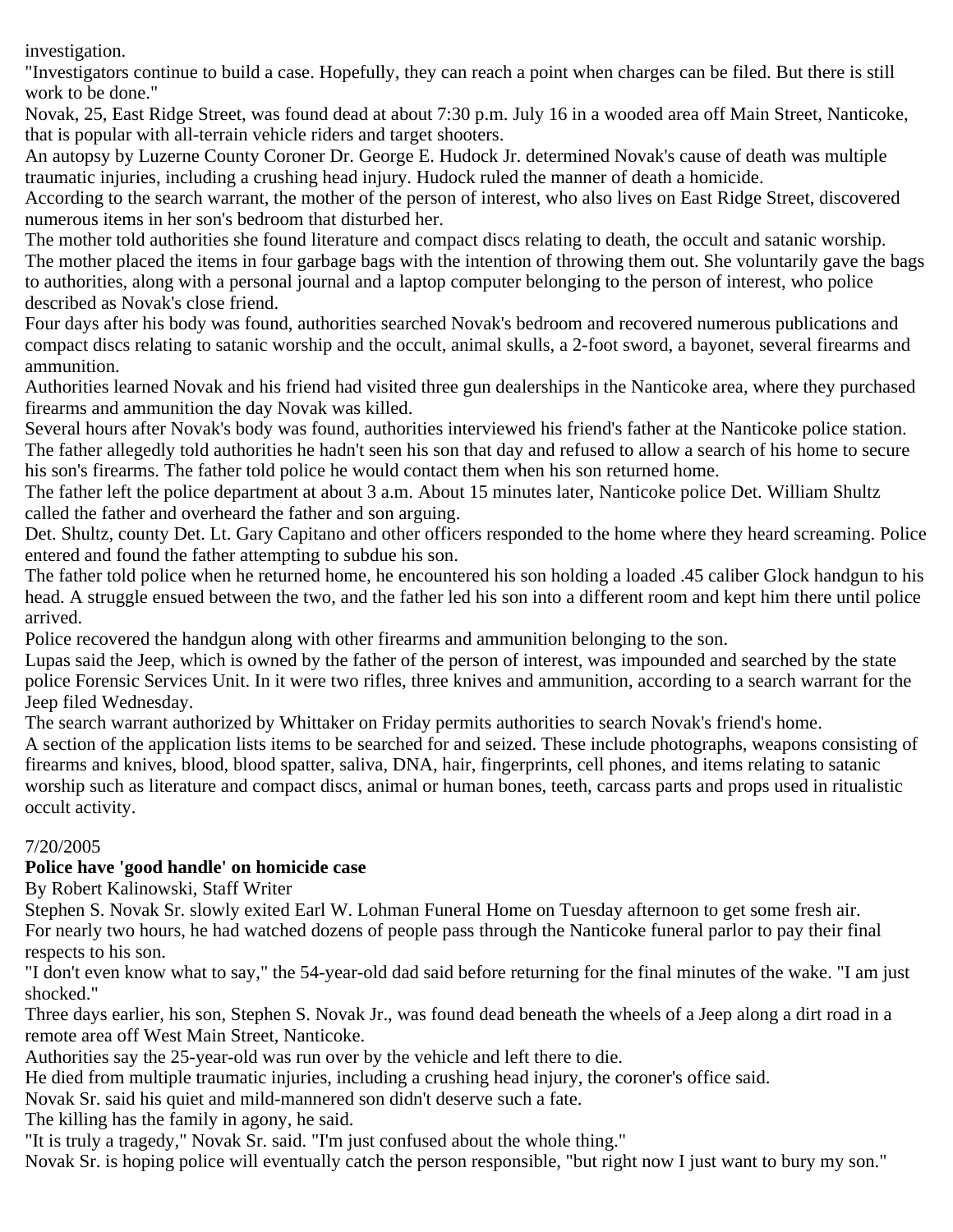"Investigators have a good theory on what occurred, and they are trying to piece it together," said Luzerne County District Attorney Dave Lupas.

Lupas said he and members of his staff met with investigators from Nanticoke and state police for about two hours Tuesday to discuss the case.

Nanticoke previously said investigators had a "person of interest," but Lupas wouldn't say if there is a suspect or if an arrest is near.

He reaffirmed previous comments that investigators "have a good handle on the situation."

Police have not revealed the Jeep owner's identity, only saying it wasn't Novak.

"There's a lot of things we know," he said. "But, there's a lot of details we don't want to release at this time."

The unique nature of the killing prevents authorities from being more specific, he said.

"What's different about this case is the method of the killing - the way the vehicle was used to kill the victim," Lupas said. "Most of our information points to the fact of him being run over and dying at the scene."

Police have spoken to several people, but they would still like to speak with more individuals who might be able to better corroborate the timeline and chain of events that led to Novak's death, Lupas said.

Anyone with information about the incident is asked to call Nanticoke police at 735-2200 or state police at Wyoming at 697-2000.

## **7/19/2005**

#### **DA: Death probe progressing**

## **Police eye a "person of interest" in Stephen Novak case.**

By dweiss@leader.net

The tire marks imprinted in culm and leading to the embankment where police found the body of 25-year-old Stephen Novak three days ago were still visible Monday afternoon.

Meanwhile, investigators from the city, along with officers from the state police and Luzerne County District Attorney's Office continued trying to figure out who killed the East Ridge Street resident.

City Detective William Shultz said police have a "person of interest" in the case; however, Shultz said he could not release specifics of the investigation, including the person's name.

"They have a good handle on the situation right now," Luzerne County District Attorney David Lupas said of the investigators.

Novak was found pinned under a Jeep Cherokee along a dirt road off West Main Street around 7:30 p.m. Saturday. An autopsy showed Novak died from a crushing injury to his head. He also suffered deep lacerations and puncture wounds from trees, Coroner Dr. George E. Hudock said.

He ruled the death a homicide.

Police returned to the scene Monday to further examine the scene. Trees, bent and with bark scraped from them, stood near where Novak was found.

Shultz said the Jeep did not belong to Novak. The detective would not release the name of the Jeep's owner.

Shultz said Novak likely knew his assailant, and the death was not a random act.

The area where Novak was found is littered with garbage and other debris. The road runs on abandoned coal mining land several hundred yards behind West Main Street businesses.

The area is a popular spot for off-road vehicles and drinking parties.

Lupas asked that anyone who saw Novak around the time of the incident contact Nanticoke police at 735-2200.

## **7/18/2005**

## **Nanticoke death ruled homicide**

# **A man found Saturday night pinned under a Jeep died from a crushing head injury, coroner says.**

#### BY kkopec@leader.net

Luzerne County Coroner George Hudock has ruled a man who was found pinned under a Jeep along a dirt road in Nanticoke on Saturday night is a homicide victim.

The male, identified according to televised reports as Stephen Novak, 25, of Nanticoke, died from a crushing injury to the head, Hudock said.

Initial reports were that the man was shot, but Hudock said the autopsy revealed otherwise.

"I'm still waiting for more information from police, but right now I'm presuming he was run over by the Jeep." In addition to the head injury, the victim suffered several deep lacerations to the head, facial abrasions and two deep puncture wounds to the body.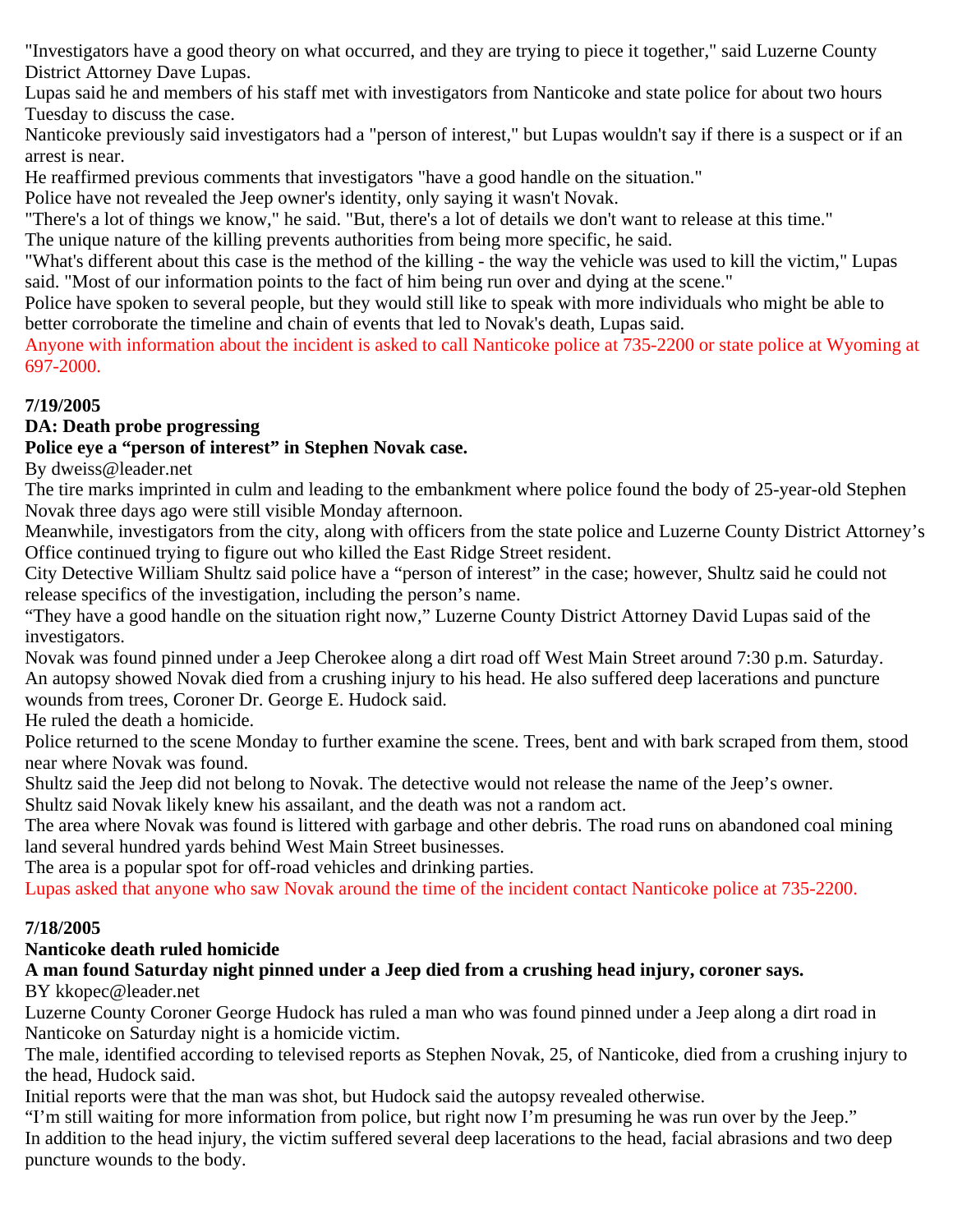"He had branches and pieces of trees stuck into him," Hudock said.

The jeep was turned on its side, he said, with the victim pinned beneath it when emergency personnel responded Saturday evening at about 7 p.m.

"They had to use air bags to release the body from under the vehicle."

Nanticoke police did not return several calls seeking comment Sunday.

Luzerne County District Attorney David Lupas could not be reached for comment.

## **7/17/2005**

## **Unidentified Body Found**

An unidentified body was found Friday evening in a wooded area near the Turkey Hill Minit Market on West Main Street.

Investigators arrived at 7 p.m. and were still on the scene at 11:30 p.m.

Luzerne County District Attorney David Lupas, Pennsylvania State Police, Nanticoke police and a county coroner were among officials at the scene.

## **6/30/2005**

## **Nanticoke teen injured in bike crash**

A 19-year-old man was hospitalized after he drove his bike into a truck Tuesday evening, officer Joe Guydosh of the Nanticoke police department said.

According to Guydosh:

Chad Fullerton of Nanticoke was riding his bike in the 100 block of Church Street at about 6:30 p.m. when he crashed into a truck driven by James Bates, also of Nanticoke.

Fullerton appeared to have suffered a head injury and was flown ton Scranton Community Medical Center, police said. On Wednesday, a spokeswoman for CMC said Fullerton is in satisfactory condition.

Police said Fullerton was not wearing a helmet at the time of the accident and no citations are expected to be issued.

## **6/25/2005**

## **Drugs reported stolen from Nanticoke pharmacy**

By Robert Kalinowski Staff Writer

Crooks broke into Nanticoke's Spotanski's Pharmacy early Thursday morning and stole a still-unknown amount of prescription drugs, Nanticoke police said.

It was the second burglary at the family-owned 243 E. Prospect St. store since May 10, Capt. William Shultz said. In both break-ins, thieves pried open the front door with an unknown device, he said.

The pharmacy's owner, Joseph Edmundowicz, and his staff were still conducting a store-wide inventory by closing time Thursday to determine how much was stolen, Shultz said.

Shultz was unsure how much was taken in the May burglary.

"At this point, we're just looking for anyone who may have seen anything suspicious," he said.

Spotanski's Pharmacy has been the target of criminals before, Shultz noted.

The evening of June 7 a brick was thrown through the store's front window, which faces the city's hub, Patriot Square, he said.

On Oct. 7, 2004, an armed bandit entered the store during business hours demanding the powerful drug, OxyContin, and fled with the drugs.

That 2004 robbery occurred just two days before another

Nanticoke family-owned drug store's entire stock of six powerful painkillers was swiped in an overnight burglary. Because desperate people will take desperate measures, pharmacy operators must enhance their security systems to prevent becoming targets and victims, Shultz urged.

There are no suspects.

## **6/9/2005**

## **Auto Accident between a motor vehicle and pedestrian**

Michael Simone had parked his pick-up-truck in front of his home located on East Spring Street in Nanticoke. Pedestrian Barbara Walk was seated in the L.C.T.A. Bus Stop Shelter across from East Main Street. Simone's truck jumped out of gear and rolled forward in a North-Easterly direction for approximately 95 feet crossing Spring Street and down an embankment to the Bus Stop Shelter. The truck struck and destroyed the Bus Shelter with Walk still inside the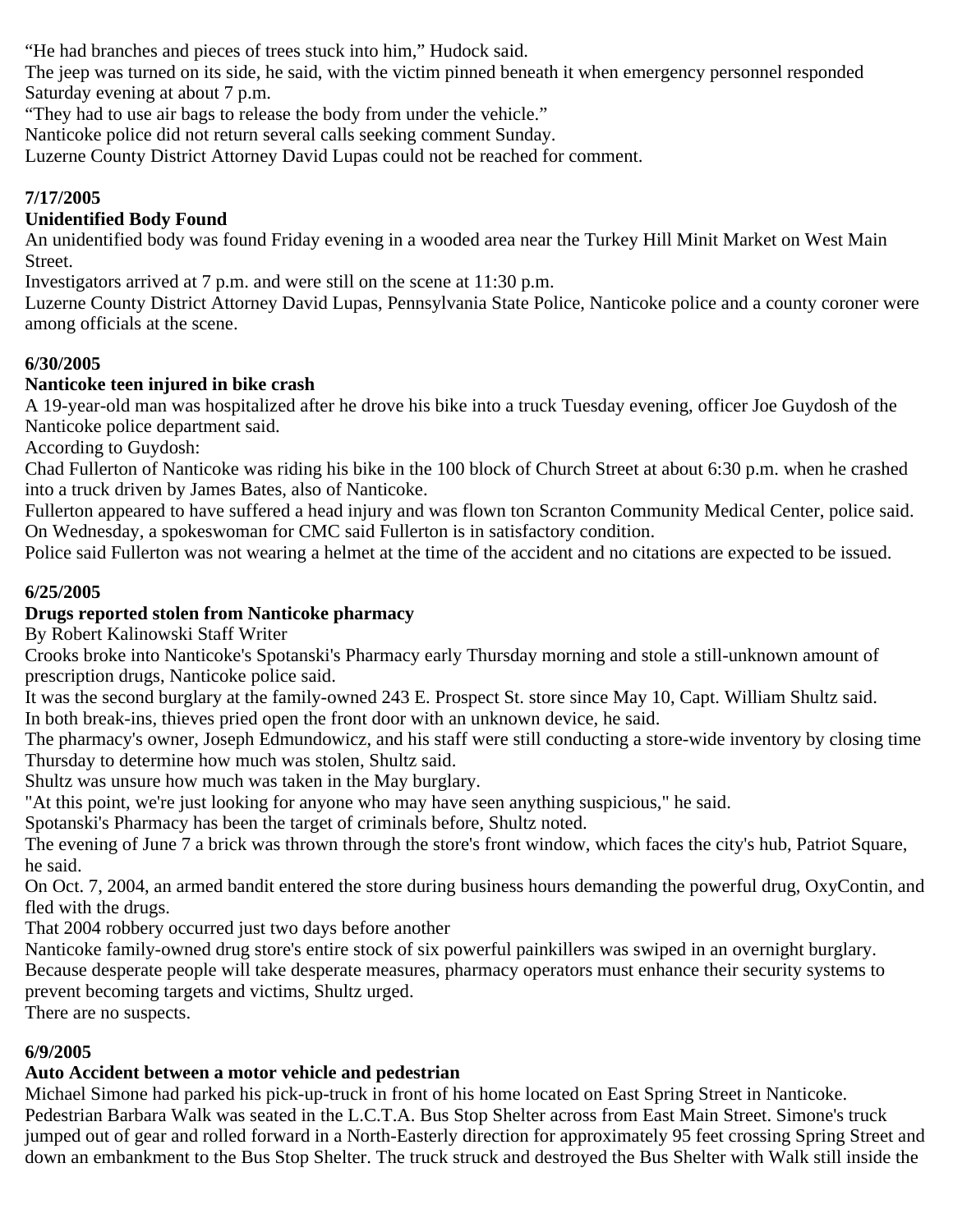Shelter. Walk was able to crawl from under tht truck.

Walk was transported to CMC Hospital in Scranton by Nanticoke City Ambulance.

# **5/21/2005**

# **Police have no suspects in Newport Township drive-by shooting**

By Robert Kalinowski , Staff Writer

Police investigating the May 5 drive-by shooting in Newport Township interviewed a person Thursday they hope could help solve the case, Newport Township Police Chief Carl Smith said Friday.

The unidentified person,

Smith said, is one of several "names we're checking out" in connection with the incident.

More than two weeks since 10 bullets were fired at 1250-1251 Center St., Wanamie, in the middle of the night, there are no suspects and an arrest is not imminent, the chief said.

"We're not magicians. We can't just snap our fingers and find the suspect," he said.

Due to a lack of evidence, investigators have been leery to speculate on a motive for the shooting, though many others have made public their theories, the chief said.

From the moment the shots rang out, Lisa Arnold, who lives next door at 1252 Center St., has maintained the shots were meant for her. The shooting came exactly one year to the day her husband, Mark, allegedly shot and killed 20-year-old Nicholas Havard.

She thinks it was payback for the fatal shooting and the bullets just happened to strike the wrong house.

Mr. Arnold, who remains locked up on murder charges, has said the 2004 shooting was accidental and he merely was trying to scare a group of kids harassing his son.

Mrs. Arnold said that during the past year, she and the couple's three children have been the victims of threats motivated by Mr. Arnold's alleged role in the shooting.

The threats, she said, forced her to pull her 15-year-old daughter from Greater Nanticoke Area High School and place her on "homebound," a program where students are instructed at their homes by district teachers.

Tom Kubasek, principal, confirmed Mrs. Arnold's daughter is now on "homebound" at the request of her mother and approval of medical professionals; however he couldn't say why due to privacy issues.

He did say that the are no documented threats against the girl at school.

On Friday, Smith said his department has gotten numerous complaints from Mrs. Arnold about "perceived threats" since the 2004 shooting, but nothing to warrant an arrest.

She requested additional patrols in her neighborhood and officers tried to "keep a close eye" on her house, he said. Mrs. Arnold had her own way to monitor her home - four closed-circuit video cameras mounted on the sides of her home.

On the night of the shooting, though, the one atop the front porch was down for repairs.

There are no known witnesses.

Police have nearly a dozen casings of .22 caliber stored as evidence they will try to match with a weapon if a suspect is nabbed, Smith said.

Two people - including a sleeping 10-year-old girl - inside 1250-1251 Center St. were nearly struck by bullets. Eight members of the Zaborney family who share the double block are still in shock over the shooting and are looking for answers.

"Someone is definitely sitting back laughing about this. I hope they get caught," said Mrs. Arnold.

That will be easier said than done, Smith said.

"With no witnesses we got to scratch for everything we could get," he said.

Smith wasn't able to say if the person interviewed Thursday offered any helpful information.

More interviews will be conducted future with a list of people investigators think could have critical information to solve the case, he said.

Anyone with information about the shooting is asked to call police at 735-2000 or state police at Wyoming at 697-2000.

## **5/16/2005**

## **Car smashes into Kanjorski Center; two injured**

By Nichole Dobo , Staff Writer

A car smashed into the Kanjorski Center seriously injuring two women Sunday afternoon.

Lynne Small, 44, the driver, and passenger Lorraine Della Penna, of Nanticoke, were flown to Geisinger Medical Center in Danville, said Sgt. Kevin Grevera, of the Nanticoke Police Department.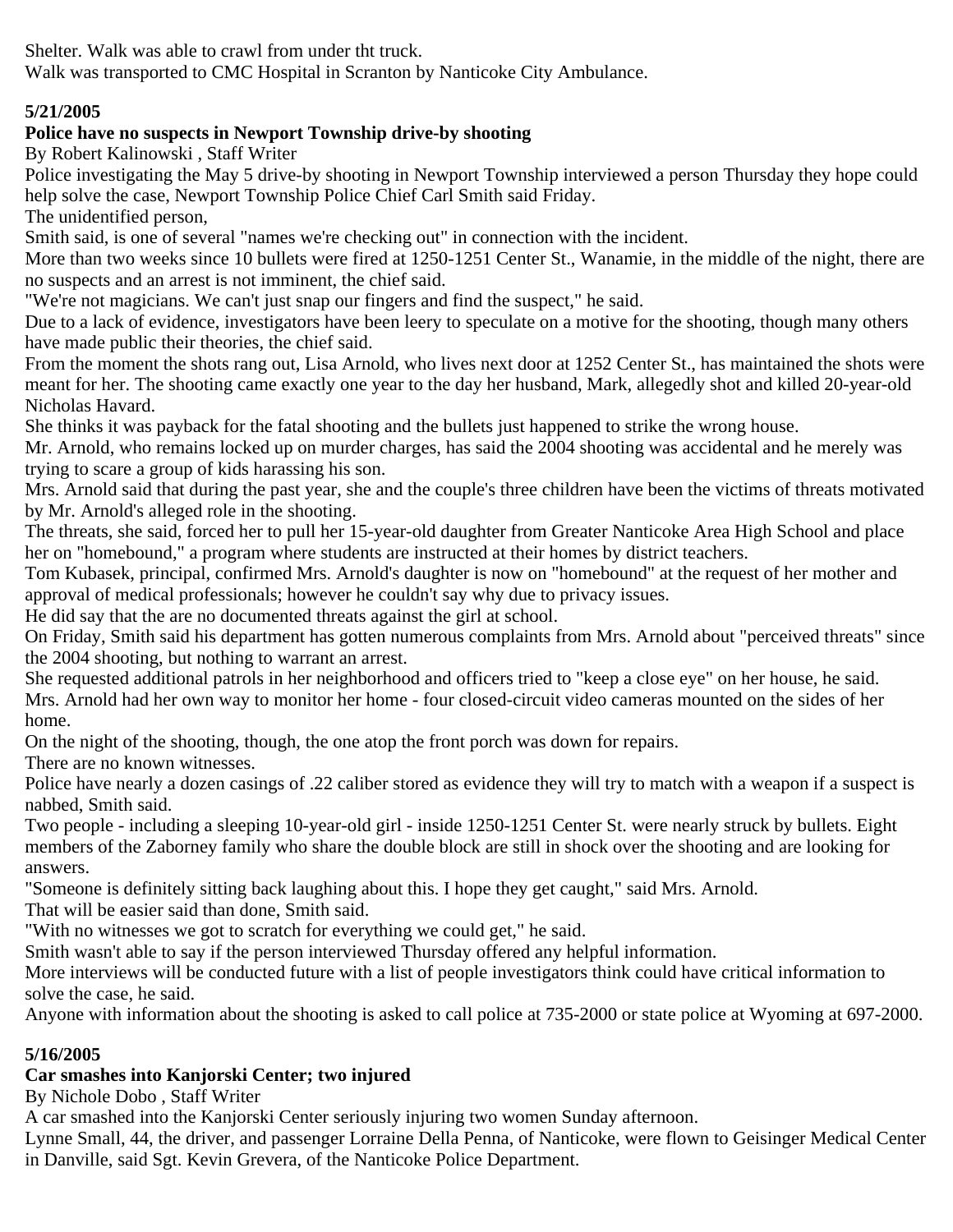Nanticoke Fire Department Deputy Chief Jay Munson said the passenger was unconscious when they arrived. The driver had cuts, bruises and a broken leg, he said. The women were not wearing seat belts, he said.

A nursing supervisor at Geisinger Medical Center in Danville could not comment on the condition of the women. The car - a rental - was northbound on Prospect Street when it blew through a stop sign, hopped the curb and plowed into the Kanjorski Center's concrete exterior, Grevera said. There were no visible skid marks from the stop sign at Main and Prospect streets to the crash site.

No other injuries were reported.

It was not clear if the car had a mechanical failure or if it was a driving error, Grevera said.

"They never stopped," said John Senchak, a witness to the accident. "It was like, pow, and then there was stuff flying everywhere. They hit hard."

Bits of metal and specks of glass covered the sidewalk surrounding the car were swept up by emergency crews after the gray Toyota was towed. The car's four silver hubcaps - hurled off from the impact - were tucked under the arm of a firefighter.

Senchak said he was sitting on a bench at the Uni-Mart across the street from the building when he saw the car fly down the road into the building. The first on the scene, he cradled the unconscious passenger's hand between his while trying to console the driver who was screaming for help, Senchak said.

"She was screaming 'Get me out of here,'" he said while gazing at the crumpled car atop a tow truck. "Her legs were trapped under the steering column."

Marie Smith, of Nanticoke, said she was out window shopping when she saw the car drive straight through the intersection, barely missing a van before hitting the building.

"I was at the flower shop and the next thing I know this car is flying down the road and hits the Kanjorski Center," she said.

#### **5/6/2005**

#### **Woman: Shots at neighbor's house meant for me**

#### **Newport Twp. home is next door to man accused in fatal shooting**

By kwernowsky@leader.net

The wife of a man accused of shooting a 20-year-old believes she was a target of a drive-by shooting that struck her neighbor's house early Thursday morning.

"I think they got the wrong house," Lisa Arnold said.

Thursday marked the one-year anniversary of the death of Nicholas Havard, 20, of Nanticoke, who was shot in the face with a .22-caliber pistol at point-blank range after an argument outside a Newport Township bar.

Arnold's husband, Mark Arnold, is accused of the shooting and is scheduled to go to trial on homicide charges on Sept. 19.

It was just after 1:30 a.m. Thursday when a string of gunshots stirred Lisa Arnold's neighbor, Albert Zaborney Sr. of 1251 Center St., from his sleep.

"It sounded like fast, rapid gunfire," he said. "My wife yelled 'get down, get down.' She tried to call 911 but she was shaking and she couldn't dial the phone."

Bullets pierced a car and a truck in the driveway and several shots broke windows and damaged the home's vinyl siding – 10 shots in all. One shot struck about 15 inches above the couch where Zaborney's granddaughter Samantha was sleeping in the adjacent apartment where Zaborney's son and daughter-in-law live.

Zaborney has lived in the same home since 1973, and he said things on his stretch of Center Street aren't usually so tense.

"Everything is usually quiet," he said. "Everybody minds their own business."

The Zaborney family did not get a description of the car or of the shooter, but Albert Zaborney Sr. said they fled south on Center Street.

Lisa Arnold, who lives next door to the Zaborneys, said she has no doubt the bullets that damaged her neighbor's house were meant for her. She wouldn't say outright that the shooting was a retaliation for Havard's death, but she said Thursday being exactly one year after his death made her suspicious.

"I think they were targeting this house," she said pointing to her home. "But they didn't know where we live." Investigators are aware of the possible connection.

"Obviously we are," said officer Stanley Drevenak of the Newport Township Police Department. "It could only be a fluke, but we're really not sure at this point."

Detectives from the Luzerne County District Attorney's Office and the state police, along with Newport Township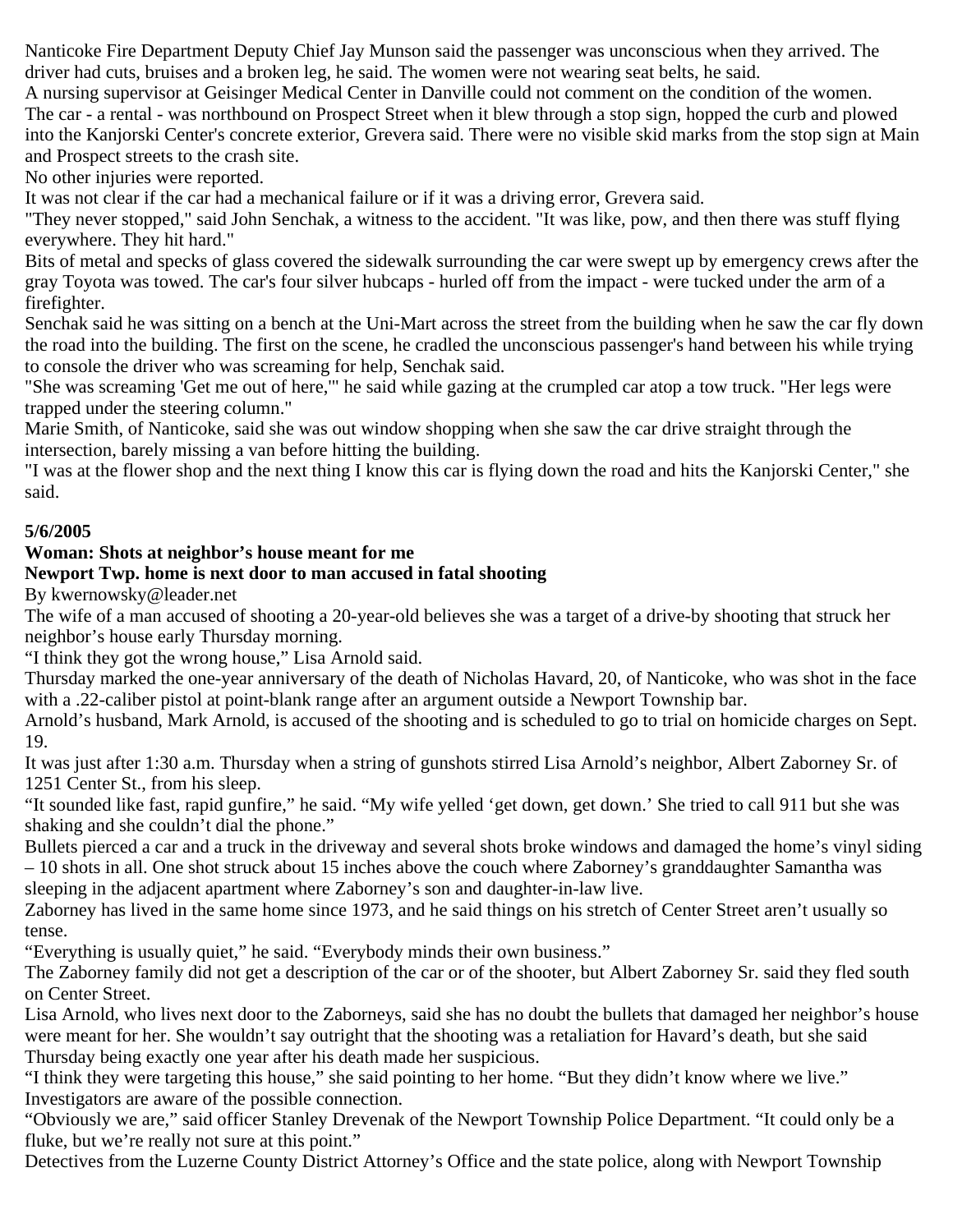officers, are all investigating the shooting. However, no arrests were made as of Thursday night.

## **5/6/2005**

## **Woman says gunmen targeted wrong house**

By Robert Kalinowski , Staff Writer

Looking at her neighbors' bullet-riddled Newport Township home, Lisa Arnold kept dabbing her eyes with a tissue. A feeling of guilt, she said, was driving the endless flow of tears.

The shooters, who pumped 10 shots - one that came an arm's length from striking a sleeping 10-year-old girl - in and around the double-block residence early Thursday morning, missed their target, Arnold believes.

Investigators have yet to comment on a possible motive, but Arnold doesn't think the drive-by shooting at 1250-1251 Center St., Wanamie, was a random act in the normally quiet section of town.

The flurry of 1:30 a.m. gunshots from a .22 caliber gun, she contends, were meant for her home next door - just several feet away from the double-block occupied by eight members of the close-knit Zaborney family.

It was payback gone awry, Arnold said.

Thursday's shooting came exactly one year to the day Arnold's husband, Mark, allegedly shot and killed 20-year-old Nicholas Havard on May 5, 2004.

The deadly shooting occurred approximately one-half mile from the Arnolds' home, in a parking lot outside Savitsky's Edge bar.

Mrs. Arnold, police say, drove Mr. Arnold to and from the 2004 shooting, which Mr. Arnold claims was accidental. Mr. Arnold has said he was merely trying to scare a group of kids threatening his son.

Police have yet to launch a thorough investigation into Thursday's shooting, and have released few details so far. They did interview Mrs. Arnold early Thursday. She alleged to them that threats, including of shooting, have been made against her in the last year.

Authorities did not comment on a motive or a possible connection to Havard's death on Thursday night; however, they have not ruled it out.

Newport Township police and state police are in charge of the investigation. Detectives from the Luzerne County district attorney's office join the investigation today.

While investigators search for clues, Mrs. Arnold said she is left with a sense of guilt that two of the eight people sleeping in the neighboring home were nearly hit by the spray of bullets that were likely meant for her.

"I heard the gunshots about 1:30 in the a.m., rapid fire. I came down the steps from my house and my wife said, 'Get down, get down, the windows are shot out,'" said Al Zaborney, who lives in 1252 Center St.

His wife, Linda, was lying on a front room couch, and his sons, 18 and 36, were in their rooms, when the shots rang out.

Linda, who missed being hit by about six feet, called next door, to see if her son, Jason, and his family were OK. Jason's wife, Sue, answered the phone, not aware the noises were gunshots. They became frantic, knowing their 10 year-old daughter, Samantha, was spending the night on a first-floor couch because she's getting a new bed. Just as her parents were rushing downstairs, a frightened Samantha was running upstairs to her parents' room, still unaware of what the loud bangs were.

"I thought it was just firecrackers," said the Nanticoke Educational Center fourth grader, who was still visibly shaken Thursday night.

"We couldn't find the bullets in the house, so I looked to see if she got hit and then she sort of knew what was going on," said Sue.

Officers from Newport Township police, whose station is less than a quarter-mile from the shooting, arrived quickly. They were following by officers from Nanticoke and state police.

It wasn't until officers shone their flashlights in and around the home that the tally of 10 bullets was made.

Most frightening for the Zaborney family was the one that pierced a wall one foot above the couch Samantha was sleeping on inside 1250 Center St.

Three bullets traveled inside 1251 Center St. and three inside 1250 Center St. Three were fired into a truck and one into a tree in front of the home.

Though Mrs. Arnold tells the Zaborneys they were not the targets, they are still afraid.

"They shot once. What's to say they're not going to come back again," Sue said.

"Everybody's hysterical and afraid. You don't know what to do or where to go," Al said. "You don't know what the person looks like, what his motive was."

Police did not say if they had any witnesses Thursday.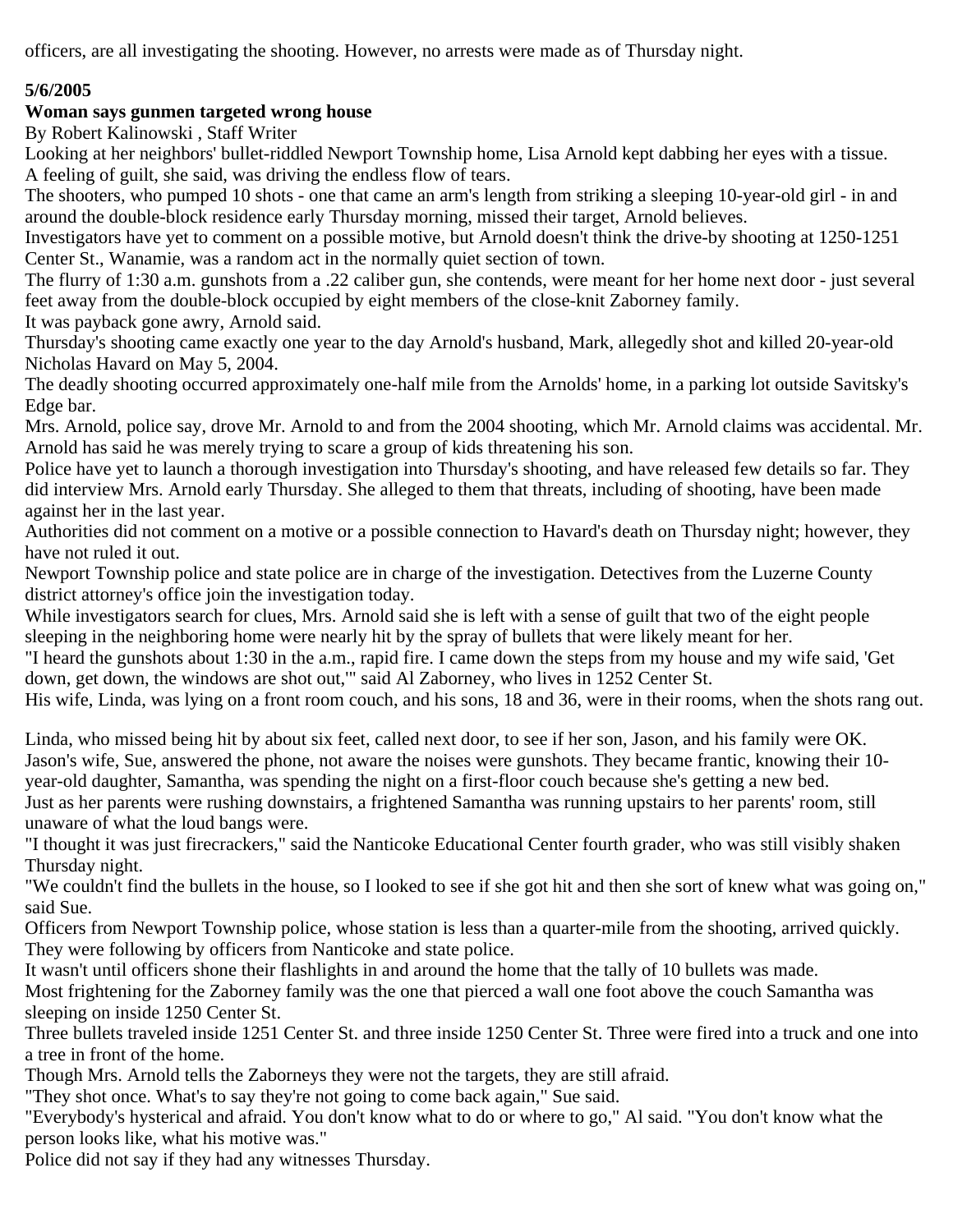#### **4/27/2005**

#### **Accidental Fire**

A man was hospitalized Tuesday after a fire at his home that officials blamed on wiring in an aquarium.

According to Nanticoke fire department Line Chief Chet Prymowicz:

William Grabowski arrived home at 109 Loomis St. at about 2:30 p.m. just as the fire began.

None of his other family members were inside the residence, but Grabowski went into the house anyway in an attempt to save the family cat.

Grabowski was taken to Mercy Hospital for treatment of smoke inhalation and complaints of chest pains. His condition was not available as of Tuesday night.

The cause of the fire was deemed an accident and no further investigation is expected. The cat was not injured.

#### **4/27/2005**

#### **Woman Bitten By Dog**

A woman was taken to the hospital after police say she was bitten by a dog outside the gas station where she worked. According to Nanticoke police officer Bryan Kata:

Marie Natalini, 42, of Nanticoke, brought two dogs, a golden retriever and a boxer mix, to the Turkey Hill gas station at 460 W. Main St. shortly before 4 p.m.

Store employee Wendy Peters, 44, of Alden, came outside to pet the dogs.

A friend took Peters to Wilkes-Barre Mercy Hospital for treatment. Police are not expected to file charges.

#### **4/8/2005**

#### **Devins expresses remorse during sentencing hearing**

By Edward Lewis , Staff Writer

Turning toward the families of two victims killed in an alcohol-related car crash, Eugene William Devins, the driver, said he was the one who should have been killed.

"I can't say how sorry I really am," Devins, 42, said tearfully. "I've said every day, it should have been me."

Devins of Saranac, N.Y., was convicted of vehicular homicide by a Luzerne County jury on Jan. 21. He caused a crash with his 2003 Honda on Lower Broadway Street, Nanticoke, that killed his wife, Verna, 37, and 19-year-old Donna Roushey on Oct. 30, 2003. They were passengers in the rear seat of Devins' vehicle.

Prosecutors claimed Devins' blood alcohol content was 0.136 percent when he lost control of his vehicle and crashed into a 1994 Jeep Cherokee after crossing the West Nanticoke Bridge at a high rate of speed.

At his sentencing hearing before Judge Thomas F. Burke Jr. on Thursday, the families of the victims and Devins, who filled the courtroom, cried.

Devins' family, including his son Eugene W. Devins Jr., asked Judge Burke to impose a lenient sentence, saying they needed him to be home.

"It's bad enough my mom is gone," Devins Jr. said. "Now you're taking away everything I have left. It was an accident and I know for a fact he would take both their places."

"We all miss her very much," said Myra Nesbitt of Warrior Run, who is Mrs. Devins' sister. "He knows he did wrong. He needs to be home with his children."

"I can't say how many times he said to me if he could change places with Donna and Verna, he would," said Devins' defense lawyer, William Urbanski. "Eugene Devins can't change what happened.

"There are no winners here; there are only losers," Urbanski said.

Judge Burke imposed the mandatory minimum sentence of three to six years on each separate count of homicide by vehicle while driving under the influence of alcohol. He was also sentenced to concurrent terms of 18 to 36 months on separate counts of homicide by vehicle, 16 to 32 months on a single count of aggravated assault while DUI, and 48 hours to one year on separate counts of DUI.

He was also ordered to pay \$405 in fines for several traffic offenses, and \$57 in restitution to Nanticoke police. Devins' sentence amounted to six to 12 years in a state correctional institution.

During the three-day trial in January, Luzerne County Assistant District Attorney Michael Vough presented several witnesses, including state Trooper Todd Norton.

State Trooper Norton, an accident reconstructionist, estimated Devins was driving 59 miles per hour when he lost control. The posted speed limit in the area is 25 mph.

Vough alleged Devins and his wife were drinking alcohol at the American Legion in Nanticoke on Oct. 29, 2003. They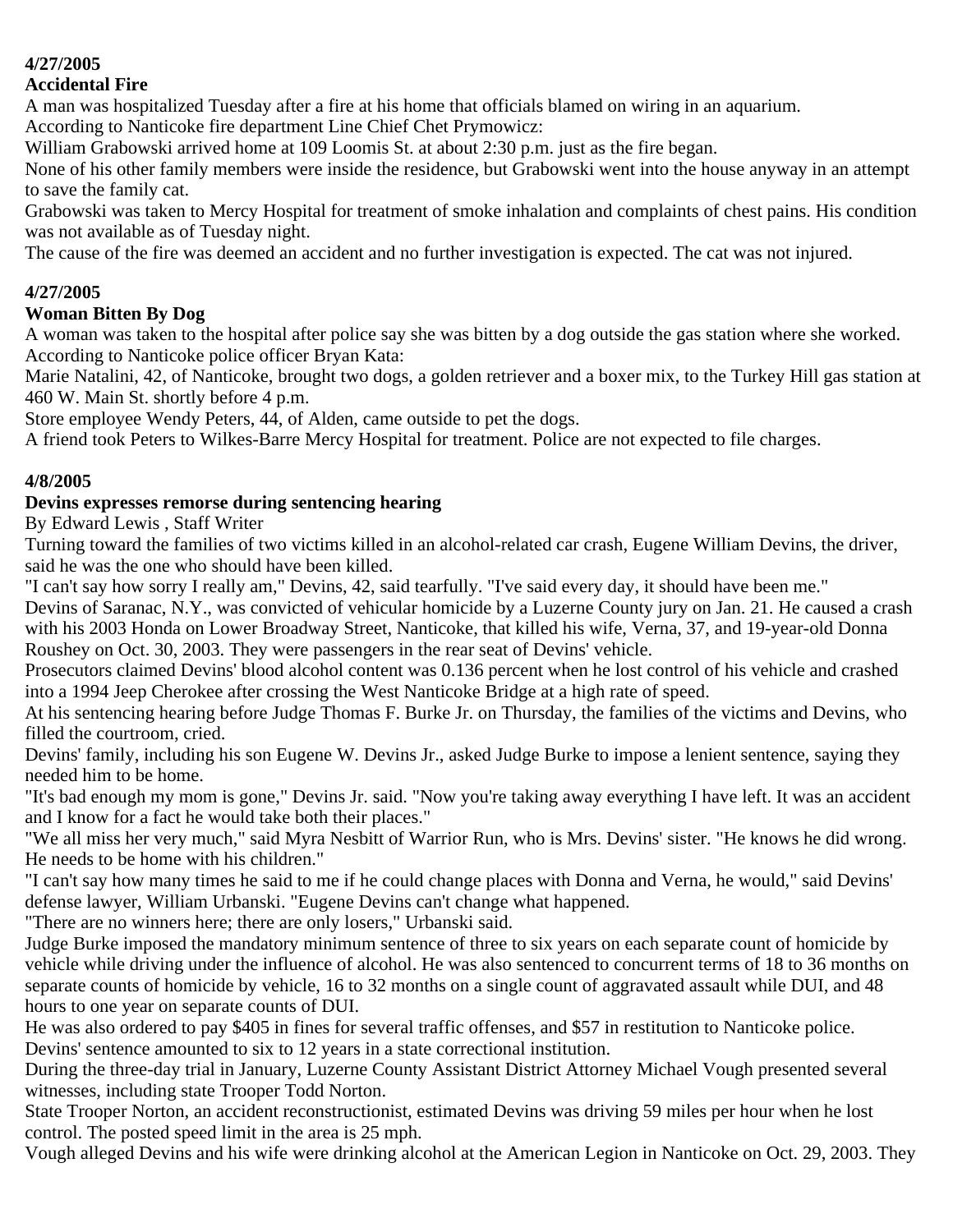left the Legion at about midnight and arrived at the Poplar Street, West Nanticoke, residence of David Romanowski, a nephew of Mrs. Devins.

Romanowski and Roushey were dating and went with Devins and his wife to get food.

While driving across the bridge, Devins lost control and struck the Jeep, operated by Edward Stavetski, who suffered broken bones in his foot and hand and torn ligaments in his leg.

Urbanski presented a defense that speed and the contour of the bridge caused the crash, not alcohol. He also claimed headlights from Stavetski's Jeep had blinded Devins.

The bridge is angled, with one section crossing the Susquehanna River and another spanning ground on the Nanticoke side.

## **3/26/2005**

## **Arson suspected in house blaze**

**Ex-tenants' furniture was at site of suspicious fire, says cop.**

By rlieback@leader.net

Police suspect a fire that gutted an Oak Street home early Friday morning was set intentionally.

"I believe the (state police) fire marshal will list it as arson," Capt. William Schultz said of the fire at Rear 108 Oak Street.

City officials have visited the building multiple times in the past month:

On March 3, the structure was condemned. More recently police shot and killed a pit bull on the porch after the dog charged 10 people.

Schultz believes the fire started in the living room of an apartment where the previous residents, Eric Winters, 33, and his fiancée, Lisa Bolmer, 28, had furniture stored.

Winters and Bolmer were forced from the home when it was condemned, and reside in Edwardsville. They have been collecting their personal belongings from the dwelling since they moved.

"I'm surprised they were keeping their stuff in there that long," Schultz said.

He said the home had electricity, but he suspects it played no role in the fire because there were no electrical outlets where the fire started.

"The only other way it could have been accidental is if somebody was in the home Thursday night or early Friday," he said. "All parties (owner and previous tenants) were nowhere near the structure before the fire."

Fire Chief Mike Bohan said the department received a call to the fire at 3:53 a.m. and had it under control by 7 a.m. Thirty firefighters were on the scene and no injuries occurred.

"Half of the roof was burned off and the structure was completely gutted," Bohan said.

Schultz said he contacted the owner, Gerald Altavilla, by telephone, but Altavilla was in the Poconos and would not be available for an interview until tonight or Monday.

The owner and previous tenants could not be reached for comment Friday.

"For now it is just a wait and see deal," he said.

Hanover Township firefighters assisted in fighting the blaze.

# **3/16/2005**

## **Nanticoke crashes occur near each other**

By kwernowsky@leader.net

Back-to-back crashes kept authorities busy Tuesday evening.

According to officer Joe Kosch:

The first crash occurred at about 5:30 p.m. when Celia Rominski, 73, of Nanticoke, was driving west in the 200 block of West Main Street.

Rominski said she was blinded by the sun's glare and drove her car over the curb and stuck a tree. The car rolled on its side. She wasn't seriously injured.

As rescue crews were leaving, a second crash occurred about 100 yards away. Daniel Kotsko, 53, of Nanticoke, was driving east on West Main Street when his vehicle was struck by a vehicle driven by Donald Dougherty, 36, of Nanticoke.

Kotsko was taken to Scranton Community Medical Center after he blacked out. Dougherty, his wife, Susan, and their children, ages 2, 4 and 10, were taken to Wilkes-Barre General Hospital. Their injuries were not considered serious.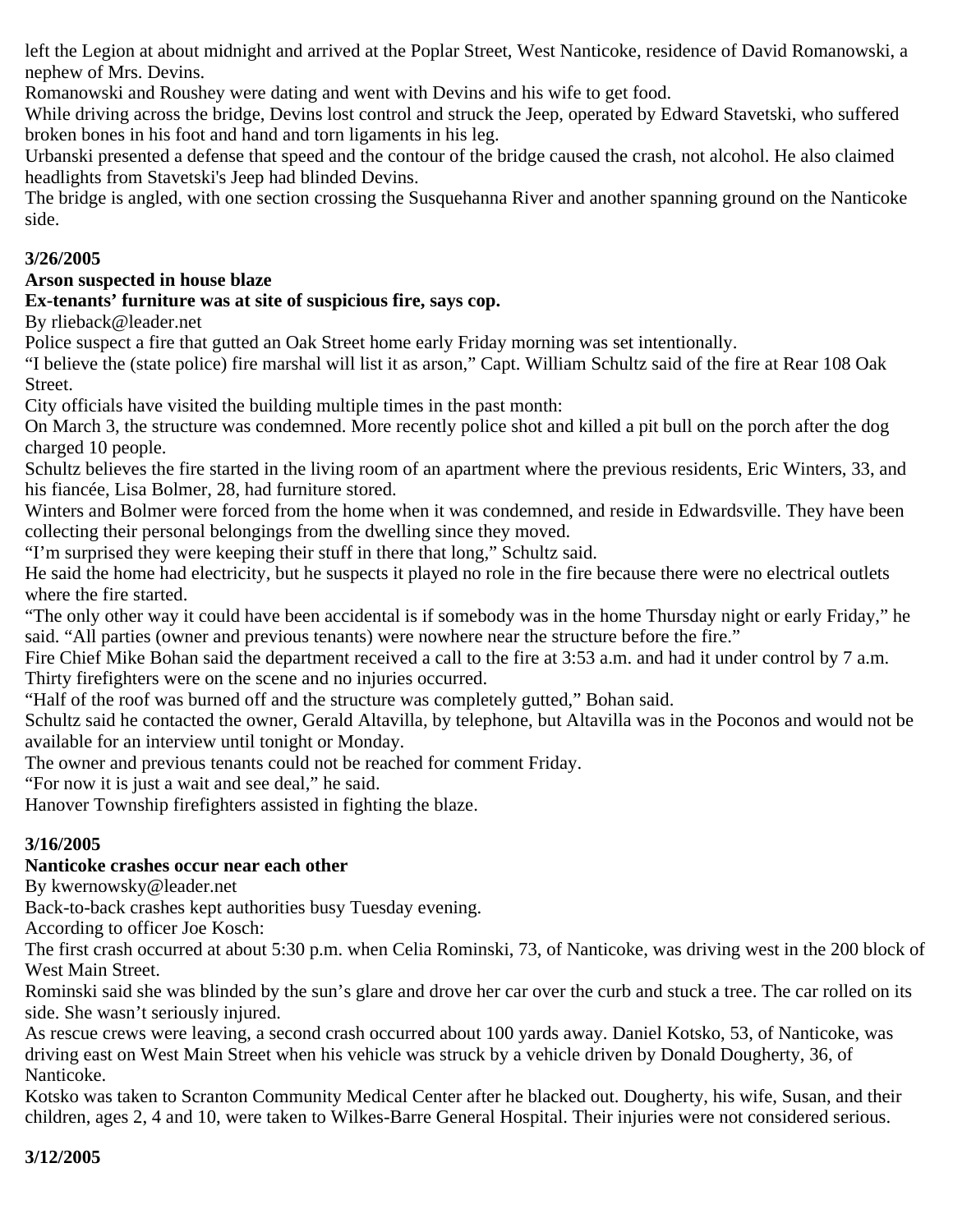## **Accused killer, wife named in civil lawsuit**

By Ed Lewis , Staff Writer

A murder suspect was named in a wrongful death civil action lawsuit filed in Luzerne County Court on Friday by the victim's parents.

Mark Arnold, 38, Newport Township, is criminally accused of killing Nicholas Havard, 20, Nanticoke, on May 5. Arnold learned that several kids were looking for his son because of an altercation. He and several members of his family followed three cars that drove slowly past their home on Center Street.

The cars stopped on Old Newport Street where the kids began yelling at Arnold.

Arnold got out of his vehicle and engaged in a confrontation with the group when he allegedly pulled out a .22 caliber handgun from his pants and shot Havard, according to the affidavit.

Arnold allegedly told authorities he only wanted to scare the kids.

Arnold is charged with first-degree murder and firearms not to be carried without a license. His criminal trial is set to begin April 25.

Havard's parents, David Havard and wife, Jacqueline, and their son, Derek, as administrators to their deceased son's estate, filed the four-count wrongful death civil lawsuit against Arnold and his wife, Lisa Arnold.

According to the civil suit, Mr. Arnold allegedly carried a firearm and accosted Havard while under the influence of narcotic medications, which impaired his judgement and failed to properly secure the firearm to prevent any accidental discharge.

Havard's family is seeking \$50,000 on each count, including the victim's loss of future earning power, retirement benefits, Social Security income and funeral expenses.

Attorney Matthew D. Dempsey filed the lawsuit on behalf of Havard's family.

## **3/11/2005**

## **'Vicious' dog shot, killed in Nanticoke**

## **Police say the pit bull charged 10 people Wednesday night.**

By jfox@leader.net

Police shot and killed a pit bull Wednesday night after trying to corral the dog for nearly two hours in the city's Hanover section.

Officers who attempted to pacify the animal described it as the most violent they had encountered in their combined 40 years of experience.

The 90-pound male dog charged six residents and four police officers during the standoff, police said. According to police reports:

Just after 6 p.m., Gerald Altavilla, the apparent owner of a recently condemned home at Rear 108 Oak St., called emergency dispatchers to report that the former tenants of the residence had abandoned a "vicious dog" in the house, and he was concerned the animal would "get out and attack someone."

When police arrived, they found neither Altavilla nor the dog at the residence. The dog, police believe, escaped the home through a cellar door that had been blocked with plywood.

About 30 minutes later, police received a second call from a resident near the Oak Street home reporting that a pit bull had chased him.

When police returned, Sgt. Kevin Grevera found the dog unchained in an alleyway near the home. As the dog charged the resident who tipped police, the officers yelled, trying to distract the animal. The dog then leapt onto the driver's side of the police cruiser, growling, snarling and scratching, Grevera said.

Grevera sprayed the pit bull with mace and it moved back to the porch of the home. Grevera then contacted the Society for the Prevention of Cruelty to Animals, the dog warden and the state Game Commission asking for assistance in controlling the dog.

Grevera also called Capt. William Schultz and asked him to bring a shotgun.

After the animal charged at five more residents and the officers had not received assistance from animal control officers by 8:30 p.m., Schultz shot and killed the animal in front of the home, police said.

Eric Winters, 33, the dog's owner who was forced from the home when it was condemned on March 4, was stunned to learn of the shooting Thursday morning.

Blood still marked the spot of the shooting on porch of his former home, he said.

"I had him for three years," Winters said. "He's just like a kid to me."

Winters said he was periodically checking in on the dog as he and his fiancée, Lisa Bolmer, 28, looked for alternative housing.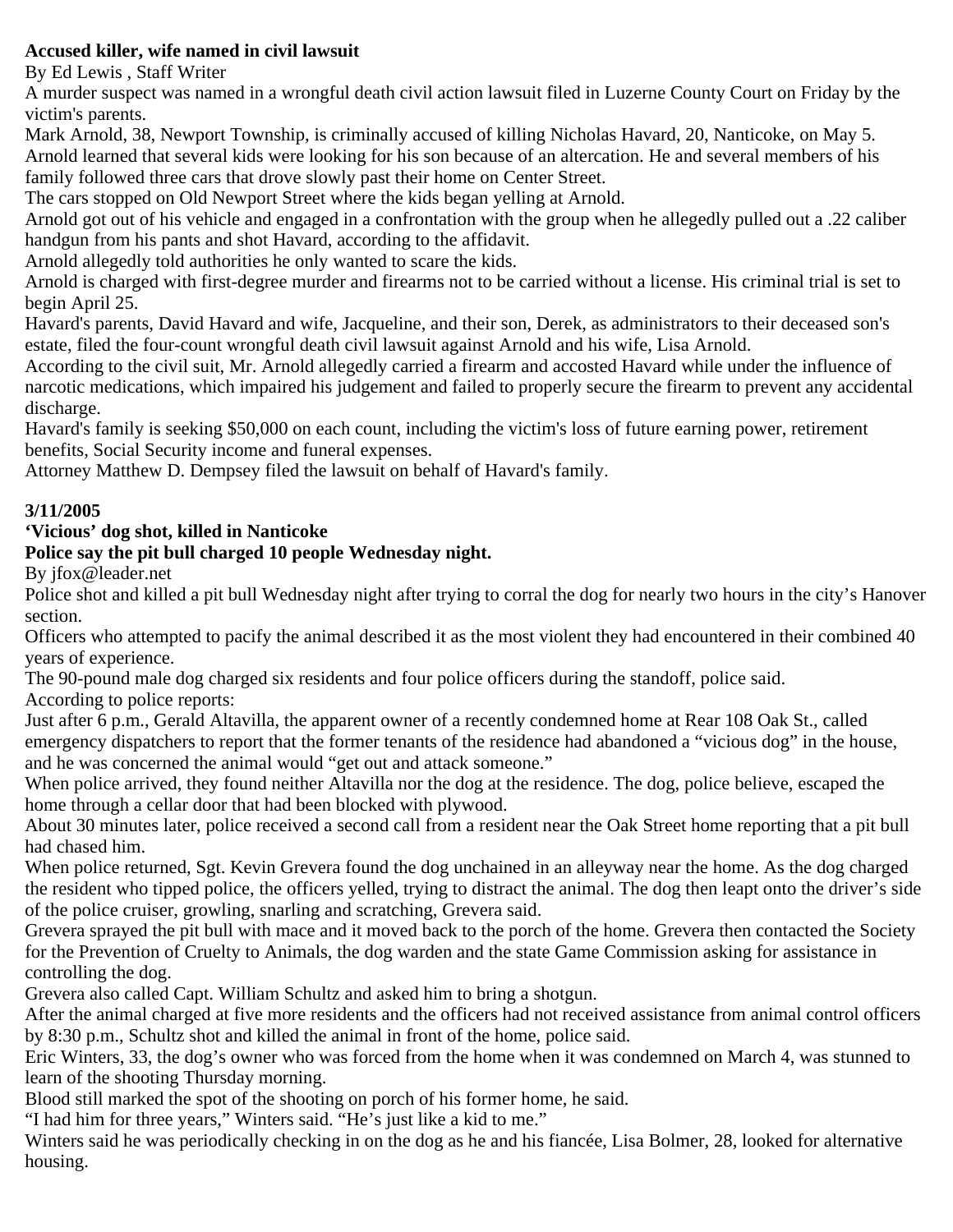Bolmer said the "dog wasn't vicious" but was "protecting his property," according to police reports. Police say the animal is the same dog that bit a resident Feb. 18, and that the resident was treated for puncture wounds and underwent rabies shots.

## **3/6/2005**

## **Police have suspect in attempted robbery**

Nanticoke police have a suspect in an attempted robbery Saturday at a Uni-Mart convenience store.

Around 1:20 a.m., police said a man entered the store at 61 E. Main St., walked behind the counter and grabbed the clerk, pushing her out of the way. The man then attempted to access a drawer as the clerk yelled for a customer to call 911. At that point, the man fled on foot. No money was taken during the robbery.

Although the robbery is still under investigation, Nanticoke police interviewed a "person of interest" and an arrest is expected, police said.

## **3/4/2005**

## **Man charged in Newport Twp. shooting**

# **Christopher Lee Banks, fired 10 shots at William Conway, but did not hit him, police said.**By

kwernowsky@leader.net

State police arrested Christopher Lee Banks on Thursday afternoon on multiple charges stemming from a November shooting in Newport Township and an unrelated attempted robbery in Nanticoke.

According to state police in Wyoming:

William Conway was watching television at about 7:45 p.m. on Nov. 25. Moments later he got into an argument on the telephone with 23-year-old Banks.

Banks told Conway he wanted to meet somewhere to fight. Conway hung up the phone and Banks called back to let him know he was coming to Conway's house on Railroad Street in Newport Township.

Fifteen minutes later, Conway was standing on his front porch when Banks showed up pointing a gun at Conway. "What's up now, you want to holler at me?" Banks said as he fired 10 shots from a .22 caliber handgun. The gunfire missed Conway and damaged his porch and a neighbor's vehicle.

Conway grabbed a shotgun he kept inside his front door and fired two shots toward the woods across the street as Banks and an unknown male fled the scene.

Police also linked Banks to the attempted robbery and assault of a Nanticoke couple.

According to Nanticoke police:

On September 18, Michael Dickshinski and his fiancée, Patricia Shilanskis, were driving home from a friend's house when a vehicle began to follow them.

They pulled into the Curry Donuts parking lot at 185 S. Market St. Christopher and Daniel Banks and a male juvenile got out of a gold vehicle.

Daniel Banks ran over to the passenger-side door and ripped it open, damaging the hinge. The juvenile demanded money.

Dickshinski said he didn't have any, so the juvenile leaned inside the vehicle and began punching Dickshinski, who leaned over to protect Shilanskis, who was five months pregnant at the time.

The couple asked the juvenile how much money he wanted. He told them "\$150." The couple said they didn't have any money.

Christopher Banks walked around to the passenger-side door and kicked Dickshinski in the right side of the face and all three fled the area in an awaiting gold vehicle.

Dickshinski received five stitches above his nose at Wilkes-Barre General Hospital.

Daniel Banks and the juvenile were arrested on charges related to the attempted robbery.

Christopher Banks faces numerous charges including: firearms not to be carried without a license, simple assault in the shooting; and criminal attempted robbery, criminal conspiracy, simple assault, harassment, disorderly conduct and criminal mischief in the robbery.

He was arraigned by District Justice Donald Whittaker Thursday afternoon and is being held in the Luzerne County Correctional Facility for lack of \$125,000 bail in both cases.

Police arrested Banks' ex-girlfriend, Eva Maslar, 19, Thursday, on a charge of hindering Banks' arrest.

## **2/17/2005**

**Moscow man charged in fatal mishap that occurred in Rice Twp.**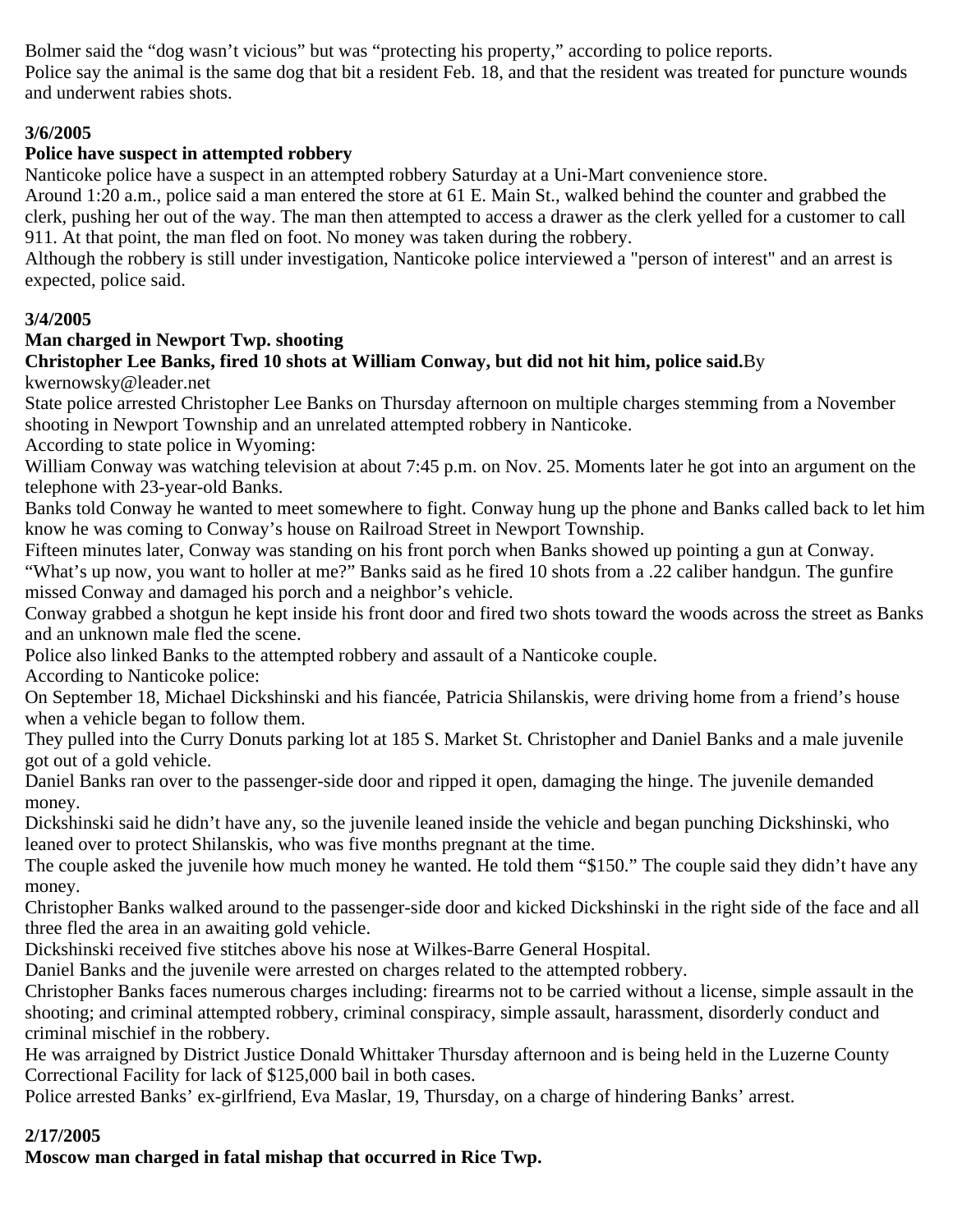By Robert Kalinowski , Staff Writer

A Moscow man was charged Wednesday in connection with a fatal vehicle-versus-pedestrian accident that occurred nearly five months ago on Interstate 81 in Rice Township.

State police at Hazleton said William R. Sullenberger Jr., 35, was driving under the influence when his vehicle struck and killed Edward B. Ash, 35, of Nanticoke, near the Nuangola exit, on Sept. 23.

Sullenberger was charged with felony counts of homicide by vehicle while DUI and homicide by vehicle. He was also charged with two counts of DUI, along with several traffic citations, such careless driving.

State police did not say what Sullenberger's blood alcohol content was at the time of the incident, but said it "exceeded the legal limit of 0.08 percent."

According to state police, Sullenberger was traveling in the right southbound lane of I-81 when he allegedly failed to negotiate a left curve and traveled off the roadway.

His 2002 Ford Explorer then struck Ash, who was standing on the berm of the road, state police said.

Luzerne County Deputy Coroner Tom Moran pronounced Ash dead at the scene from multiple traumatic injuries. Following the incident, Sullenberger, who was traveling with three passengers, ages 22 through 25, exhibited signs of

intoxication. He was then taken to Hazleton General Hospital for blood analysis, according to state police.

The incident occurred between mile markers 160.7 and 160.6 on I-81, about one mile away from the Nuangola exit, at approximately 7:45 p.m.

Until now, there has been no ruling on the manner of Ash's death.

State police did not indicate why it took nearly five months for charges to be filed.

Sullenberger was arraigned Wednesday in front of Magistrate Ronald Swank, Wright Township.

He was released on \$10,000 unsecured bail.

A preliminary hearing is set for Wednesday, Feb. 23, at 9 a.m. in front of Magistrate Swank.

## **2/10/2005**

#### **Nanticoke man sentenced for robbery**

A Nanticoke man was sentenced in Luzerne County Court Wednesday for his role in a robbery in September. Judge Michael Toole sentenced Jason Demski, 21, South Hanover Street, to 111/2 months minimum to 23 months maximum on a single count of robbery.

Jason Demski was permitted to serve his sentence at the Luzerne County Correctional Facility.

According to the affidavit of probable cause, Eric Karvaski was walking in the area of Washington and South Hanover streets, Nanticoke, on Sept. 5 when he was approached by Jason Demski, his brother, Gary Demski, 23, and Christopher Powell, 20, who demanded money

Karvaski said he had no money and walked behind a church where the three assaulted him.

Nanticoke police said \$70 was taken from Karvaski's pants pocket. He suffered minor injuries.

Judge Toole denied a request by Jason Demski for work release. He was given credit for 156 days time served.

Attorney Shelley Centini represented Jason Demski.

Gary Demski, South Hanover Street, was charged with simple assault, and Powell, West Union Street, Nanticoke, was charged with robbery. Their cases have not been disposed.

## **2/10/2005**

## **Alden Shooting Suspect Sought**

State police at Wyoming have arrested one man and are looking for two other people in connection with a shooting on Nov 25 in Newport Township.

Police said David Maslar, 18, Alden, is charged with hindering the apprehension or prosecution of shooting suspect Christopher Banks.

Maslar was arraigned before Magistrate Donald Whittaker of Nanticoke and is incarcerated at Luzerne County Correctional Facility after failing to post \$50,000 bail.

Banks, 23, Nanticoke, allegedly fired nine rounds from a .22 caliber handgun at William Michael Conway.

Conway, 19, who was not injured, was standing on the front porch of his 49 Railroad St. residence at 7:45 p.m. when the shots were fired.

Banks fled the scene and remains at large. He is facing charges of aggravated assault, firearms not to be carried without a license, criminal mischief, simple assault and recklessly endangering another person.

Banks is described as lightskinned black male, 5 feet 10 inches, 185 pounds with brown eyes and black hair. He was last seen wearing a black leather jacket.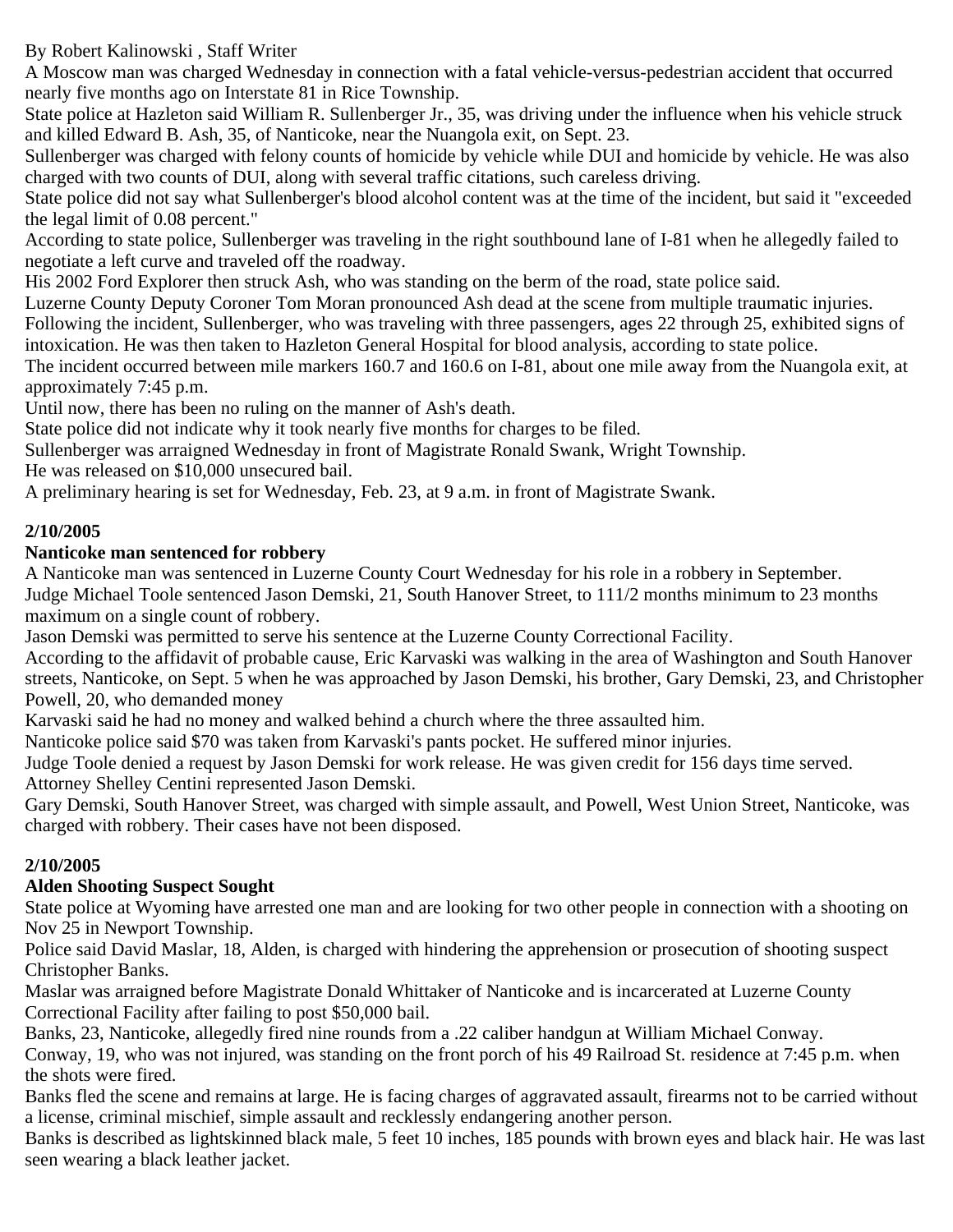A woman, Eva Maslar, 19, also is facing a charge of hindering apprehension or prosecution.

No physical description of Eva Maslar was available from police.

Anyone with information regarding the location of Banks or Eva Maslar is asked to contact state police at Wyoming at 697-2000.

## **2/5/2005**

#### **Bloomsburg man charged in robbing pharmacy Jason Zidek, 27, is accused of taking Duragesic-Fentanyl patches.** By KRIS WERNOWSKY kwernowsky@leader.net

A man who police say held up a pharmacy in October and stole prescription narcotics is being held in the Columbia County jail.

According to Nanticoke police:

Jason J. Zidek, 27, of Bloomsburg, was arrested on a parole violation there, but also faces charges in the Oct. 7 robbery of Spontanski's Pharmacy, 243 S. Prospect St., Nanticoke

Zidek entered the pharmacy shortly before 1 p.m. and demanded OxyContin, a highly addictive painkiller used in cancer treatment, from owner Joseph Edmundowicz.

Workers told Zidek they didn't have the 80 mg pills he wanted, so he demanded a smaller dose.

A frustrated Zidek went behind the counter and workers noticed he had a gun inside his sweater.

He began opening drawers and took a handful of Duragesic-Fentanyl patches, a highly addictive morphinelike painkiller, valued at almost \$4,000.

Police said Zidek was friends with Nicol M. Anderson, who used to work at the pharmacy. She told police that the two used to talk about where the drugs were located in the store.

On Oct. 7, Zidek demanded that Anderson get him a gun, but she could only supply him with her child's toy gun.

After he robbed the store with the toy pistol he came back to Anderson's apartment and bragged about the robbery. He gave Anderson and her husband, John, a couple of patches and went to the bathroom and got high, Nicol Anderson told police.

Zidek faces charges of robbery, taking property by force, robbery by threatening bodily injury, theft by unlawful taking or disposition, possession of a controlled substance, possession with intent to deliver and two conspiracy counts. Zidek's preliminary hearing is scheduled for Feb. 23.

Detective William Shultz said he expects to make more arrests on conspiracy charges later.

## **1/28/2005**

## **Settlement in DUI death brings small relief to grieving family**

## **Relative of teen settle suit against Scott Stobodzian, who got probation in criminal case.**

By DAVID WEISS-dweiss@leader.net

Probation was not enough punishment for the man who supplied beer to the driver in a crash that killed 16-year-old Mehgan Hanko, the girl's mother said.

She hopes a settlement she recently reached in a lawsuit against Scott Stobodzian will make up for that lost justice. "I do feel a little bit more of justice has come," Betsy Hanko said Thursday, a few days after reaching the settlement. "But what justice could you get in this?"

Hanko and her attorney, Joseph Mariotti, would not reveal the amount of the out-of-court settlement reached late last week, citing the family's privacy.|

Hanko and her husband filed suit against Stobodzian for buying the beer for an underage drinking party in Hanover Township in June 2001.

One of the partygoers, Eric Papp, gave Mehgan Hanko, of Nanticoke; Kenneth Williams, 17, of Ashley; and two others a ride from the party.

Papp lost control of his speeding vehicle on Middle Road and crashed into a ditch, killing Hanko and Williams. Papp pleaded guilty in 2003 to charges of homicide by motor vehicle while driving under the influence. He was sentenced to seven to 14 years in state prison.

Stobodzian pleaded guilty to supplying the alcohol and was sentenced to six months probation, Mariotti said. That, Hanko said, was like a "little slap on the wrist" for the amount of grief Stobodzian created for Hanko's family and friends.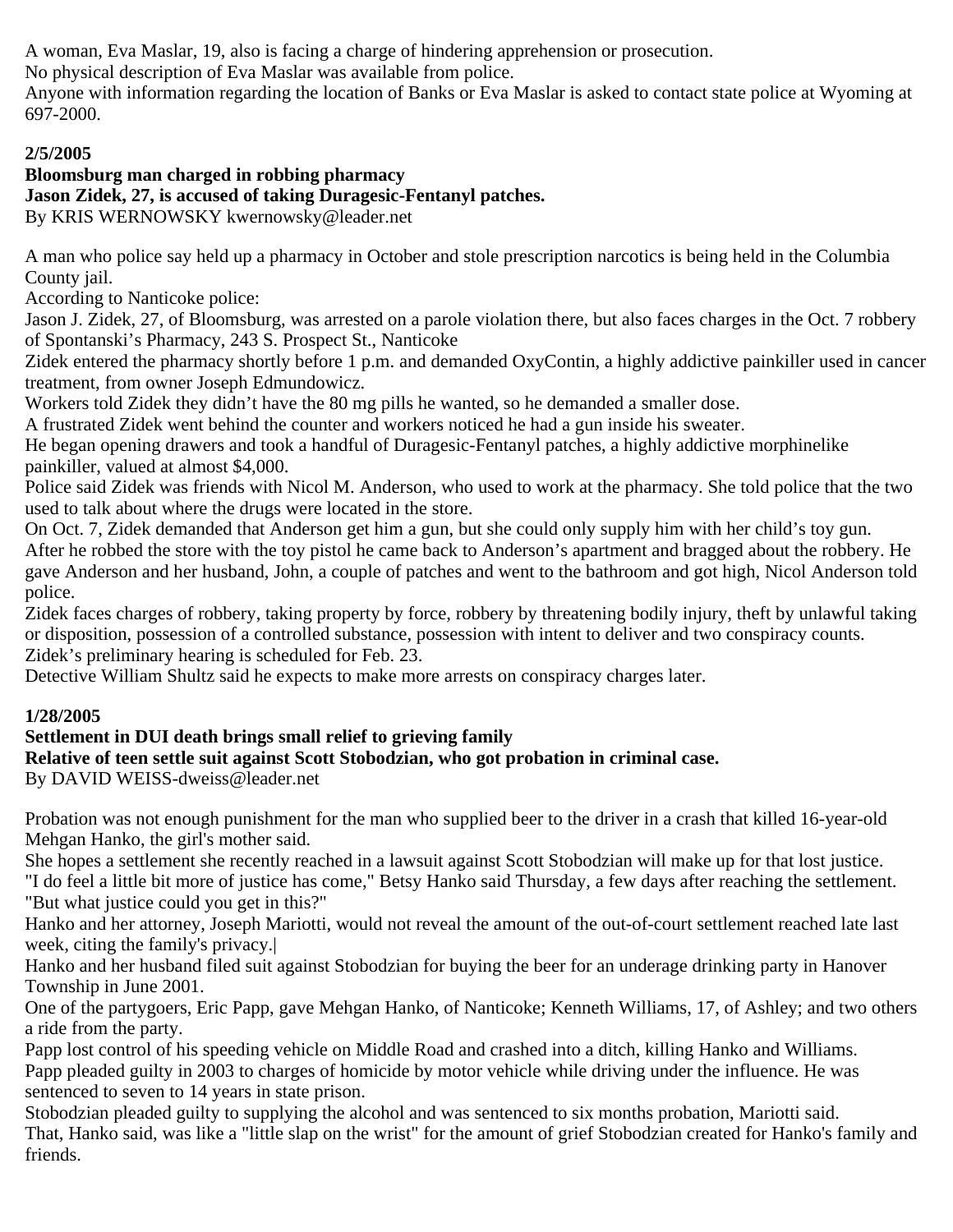The death spurred the family to start a \$1,000 scholarship fund through Greater Nanticoke Area High School for a graduating student.

Hanko hopes her daughter's death will remind youths that they are not invincible, and the same thing that happened to Mehgan can happen to them, she said.

Hanko still becomes emotional talking about her daughter. Luckily, she said, family has guided her through rough times. "I've had a lot of support from family and friends," she said.

## **1/26/2005**

#### **Drug Charges**

Two men and a juvenile were arrested on drug charges late Monday night after a traffic stop on Main Street. State police said a substance, believed to be marijuana, was found inside the vehicle.

Kevin Jones, 20, and William Pampus, 22, both of Nanticoke, will be charged at a later date, state police said. A 17 year-old juvenile, also of Nanticoke, will be charged.

Additional information was not immediately available.

## **1/22/2005**

#### **Devins found guilty of fatal DUI crash on Nanticoke span**

By Edward Lewis , Citizens' Voice Staff Writer

A New York man was found guilty by a Luzerne County jury Friday of crashing his vehicle while driving drunk. That accident in Nanticoke more than a year ago killed his wife and a 19-year-old woman.

Eugene William Devins, 42, of Saranac, was convicted of two counts each of homicide by vehicle while driving under the influence, homicide by vehicle, and driving under the influence, one count of aggravated assault while driving under the influence and several traffic violations.

The jury deliberated for three hours, 30 minutes before reaching the verdict following three days of testimony before Judge Thomas F. Burke Jr.

Luzerne County Assistant District Attorney Michael T. Vough said Devins' blood alcohol level was probably higher than 0.136 percent that was recorded an hour after the crash on Oct. 30, 2003.

Devins was driving his 2003 Honda at a high rate of speed across the West Nanticoke-Nanticoke Bridge when he lost control and crashed into a 1994 Jeep Cherokee, operated by Edward Stavetski, on Lower Broadway Street.

Devins' wife, Verna, 37, and Donna Roushey, Nanticoke, died in the crash. They were passengers in the rear seat of Devins' vehicle.

Devins testified he was looking at his front seat passenger, David Romanowski, as he approached an angle on the bridge. When he looked back to the roadway, Devins said he was blinded by an oncoming vehicle's high beams and lost control when he applied his brakes.

State Trooper Todd Norton, an accident reconstructionist, estimated Devins was driving 59 mph when he lost control. The posted speed limit in the area is 25 mph.

Vough and Devins' defense lawyer, William C. Urbanski, used the same argument but in different styles during their closing statements to the jury.

Both attorneys said Devins had driven over the bridge a few times without incident.

However, Urbanski said speed and the angle of the bridge caused the accident, not alcohol.

"There was nothing he could have done, alcohol or no alcohol," Urbanski said. "At 59 miles per hour, anyone traveling at that speed would have had the same result."

"He drove over that bridge twice before, once sober and once drunk," Vough said. "When he was stone sober, he didn't kill anybody."

Prosecutors claimed Devins and his wife consumed alcohol at the Nanticoke American Legion the night of Oct. 29, 2003.

Devins and his wife left the legion the next day shortly before 12:30 a.m. and traveled two miles across the bridge to Romanowski's apartment on Poplar Street, West Nanticoke.

Urbanski said Devins, despite leaving the legion after consuming beer, managed to safely drive across the bridge and arrive at the Poplar Street address.

Romanowski and Roushey were dating and went with Devins and his wife to get food.

While driving across the bridge shortly before 1 a.m., Devins lost control and struck Stavetski's Jeep.

Stavetski was traveling west on Lower Broadway Street and was just about to cross over the bridge when the crash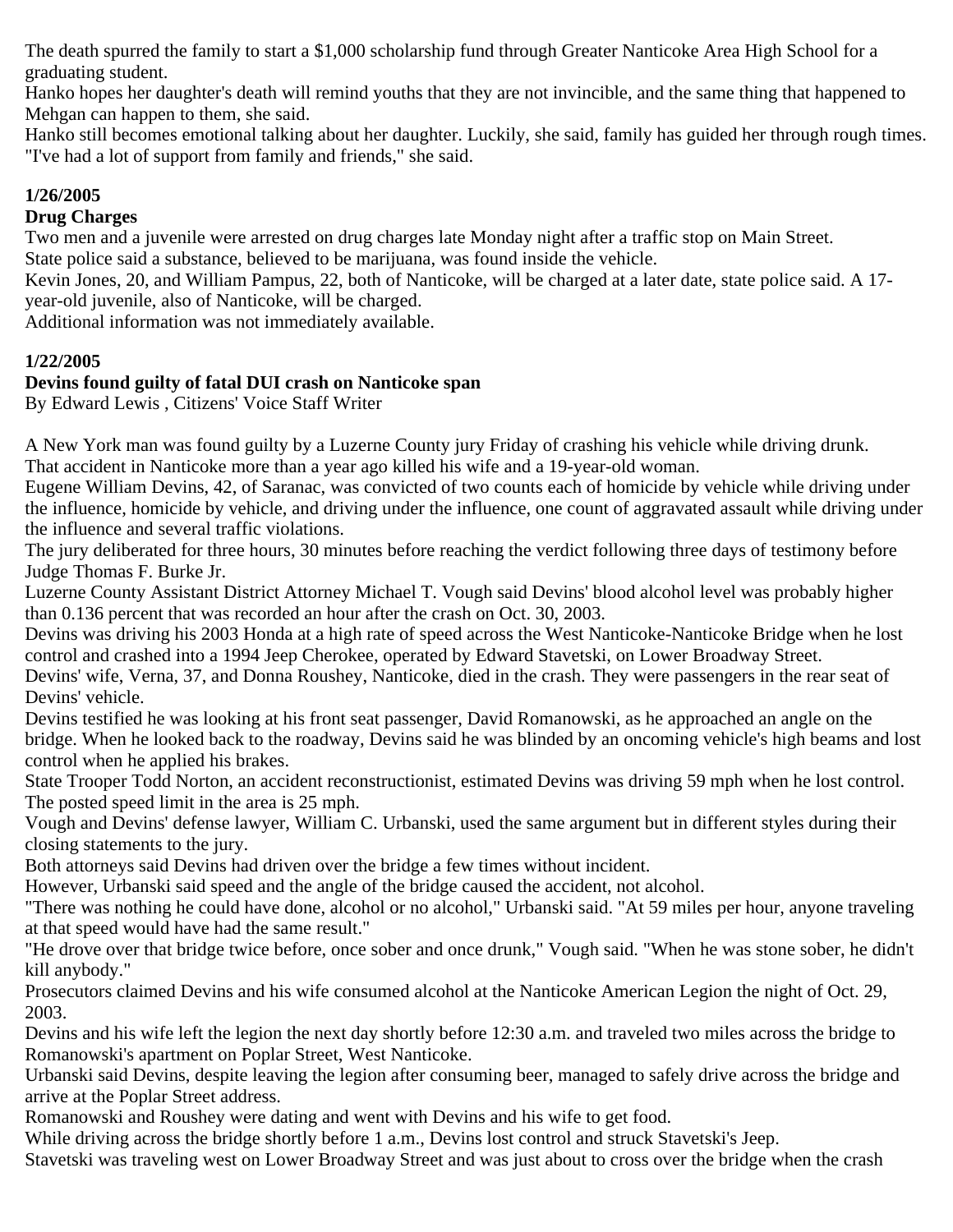occurred. He broke a hand and foot and damaged ligaments in his left leg.

Romanowski broke a bone in his neck and injured his face.

Judge Burke set Devins' bail at \$150,000 straight. Devins was sent to the Luzerne County Correctional Facility. He had been free on his own recognizance.

He is scheduled to be sentenced Thursday, April 7, at 9:15 a.m.

# **1/21/2005**

# **Closing arguments today in fatal crash trial**

By Edward Lewis , Citizens' Voice Staff Writer

A Luzerne County jury will hear closing arguments Friday morning in the trial of Eugene William Devins, 42. Devins is charged in a vehicular accident that killed his wife and a 19-year-old woman more than a year ago in Nanticoke.

Prosecutors alleged Devins had a blood alcohol content of 0.136 percent when he lost control of his 2003 Honda and crashed into a 1994 Jeep Cherokee on Lower Broadway Street on Oct. 30, 2003.

Devins' wife, Verna, 37, and Donna Roushey, Nanticoke, were killed in the crash. They were passengers in the rear seat of Devins' vehicle.

Devins of Saranac, N.Y., and his wife consumed several alcoholic drinks at the American Legion in Nanticoke on Oct. 29, 2003. They left the legion at about midnight and arrived at the West Nanticoke residence of David Romanowski on Poplar Street.

Romanowski was a nephew of Mrs. Devins.

Romanowski and Roushey were dating and went with Devins and his wife to get food.

While driving across the West Nanticoke-Nanticoke Bridge at a high rate of speed, Devins lost control of his vehicle and crashed into the Jeep driven by Edward Stavetski.

Upon questioning by Luzerne County Assistant District Attorney Michael T. Vough on Thursday, Nanticoke police Det. William A. Shultz testified that the roadway the night of the crash was dry.

However, Devins' lawyer, William C. Urbanski, pointed to an aerial photograph taken by the state police Forensic Services Unit that showed a puddle of water near the crash site that could have affected driving conditions.

Det. Shultz said the puddle of water was off the berm of the roadway and had no impact to drivers traveling on Lower Broadway Street.

Dr. Jack Snyder, a toxicology expert from Washington, D.C., who testified for the prosecution, said alcohol was a contributing factor to the crash. He said a person with a BAC level of 0.136 percent would be impaired to drive a vehicle.

On cross-examination by Urbanski, Dr. Snyder said he had no knowledge of Devins' driving habits or alcohol consumption.

Urbanski claimed Devins lost control while being forced to steer his vehicle with the angle of the bridge.

The bridge is in two sections: A section spans the Susquehanna River, and the other section angles over ground. Devins' trial began Tuesday before Judge Thomas F. Burke Jr., who scheduled closing arguments by Vough and Urbanski to begin at 9:30 a.m.

# **1/21/2005**

# **Man Arrested on Assault charges**

Kevin Karl Atkinson was arrested on assault charges after he bit his girlfriend and slammed her head on a steering wheel at her home on Shea Street on Tuesday morning, police said.

Atkinson, 36, of Sharpe Street, Alden, Newport Township, has been living with his girlfriend, Christina Lamoreaux, since September, police said.

According to court papers:

At 3:30 a.m. Tuesday, Atkinson stole Lamoreaux's vehicle and she reported the theft to police.

Atkinson returned at her residence at 4 a.m. and Lamoreaux entered the vehicle and attempted to leave, police said. Police said Atkinson became angry and started banging her head off the steering wheel of the vehicle.

When Lamoreaux arrived at the police station at 11:30 a.m., she had a bite mark on her left hand that was bleeding, bumps on the back of her head and a swollen bruise on her forehead, police said.

She told police all of the injuries were caused during the fight with Atkinson.

Atkinson is charged with simple assault, harassment and stalking. He was taken to the Luzerne County Correctional Facility for lack of \$25,000 bail.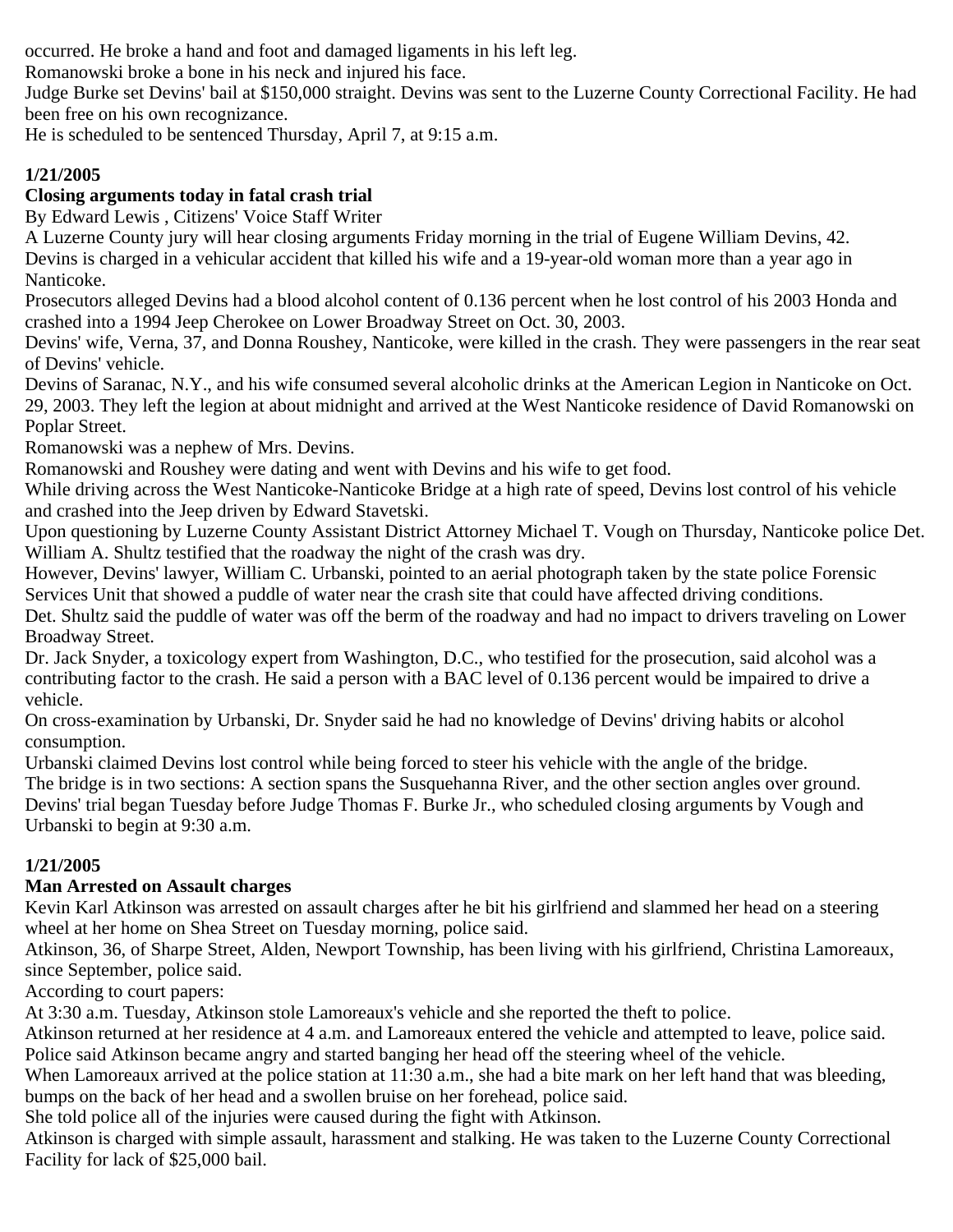#### **1/20/2005**

## **Passenger: Driver in fatal crash ignored warnings**

## **The trial of Eugene Devins in a crash that left two people dead continues in county court.**

By DAVID WEISS-dweiss@leader.net

A drunken Eugene Devins ignored pleas by his passengers to slow his speeding vehicle as it neared a sharp curve off the Nanticoke/West Nanticoke bridge in 2003, witnesses said.

Instead, the 42-year-old from New York accelerated to nearly 90 mph as the vehicle approached the Nanticoke side of the bridge, passenger David Romanowski testified Wednesday.

Romanowski's fiancee, 19-year-old Donna Roushey, grabbed his arm as Romanowski told Devins he'd never make the turn at that speed, the passenger said.

It was too late. The vehicle spun out of control and struck another vehicle, killing two of Devins' passengers, Roushey and Romanowski's aunt, 37-year-old Verna Devins.

Romanowski blacked out, but awoke to see the other passengers, including his unconscious fiancee and aunt, who was also the driver's wife.

"I looked at my aunt ... she was dead," Romanowski said, bringing tears to some family members.

Romanowski's statements came during the second day of testimony at Devins' trial in Luzerne County Court of Common Pleas on two counts of homicide by motor vehicle while driving under the influence and other charges. Nanticoke police and Luzerne County prosecutors said Devins had a blood-alcohol level of 0.136 percent when his

vehicle spun out of control at 59 mph after it crossed the bridge early Oct. 30, 2003.

Wednesday's testimony from Romanowski, 22, and Melissa Dillon, Verna Devins' daughter, at times supported the prosecution and the defense.

Under questioning from Assistant District Attorney Mike Vough, Romanowski and Dillon, who was tending bar at the American Legion in Nanticoke where Devins drank before the collision, said they both knew Devins had beer prior to the wreck.

He had four mugs of beer during his three hours at the bar, Dillon, 22, said.

But Devins' attorney, William Urbanski, established that Devins showed no signs of intoxication and appeared capable of driving safely.

Until Devins sped across the bridge, he had no difficulties driving, Romanowski said.

Dillon said she had no reservations about Devins' ability to drive as she said goodbye to Devins and her mother when they left the bar shortly after midnight Oct. 30, 2003.

"Was that the last time you saw your mother?" Vough asked Dillon.

"Yeah," she said. "I gave her a kiss goodbye."

Urbanski has argued Devins wrecked his vehicle because of speed and the contour of the road, not because of alcohol. Testimony will continue before Judge Thomas Burke. Vough is expected to call a witness to explain to tell jurors how a blood-alcohol level of 0.136 percent hampers the ability to drive.

#### **1/20/2005**

## **Officer says he smelled booze at accident scene**

By Edward Lewis , Citizens' Voice Staff Writer

Nanticoke police Officer Lee Makowski testified Wednesday he detected an odor of alcohol on the breath of Eugene William Devins, 42, upon his arrival to the scene of a two-vehicle crash.

Devins' wife and a 19-year-old woman were killed in that collision in October 2003.

Devins of Saranac, N.Y., is on trial before a Luzerne County jury on charges of two counts each of homicide by vehicle while under the influence, homicide by vehicle, DUI, a single count of aggravated assault and several vehicle code violations.

Prosecutors alleged Devins had a blood alcohol content level of 0.136 percent when he crashed head on with a Jeep Cherokee on Lower Broadway Street, Nanticoke, on Oct. 30, 2003.

Devins' wife, Verna, 37, and Donna Roushey, 19, Nanticoke, were killed. They were passengers in the rear seat of Devins' vehicle.

Officer Makowski testified he was helping Edward Stavetski, who was injured and trapped inside his Jeep, when he was summoned by paramedics to remove Devins from the area.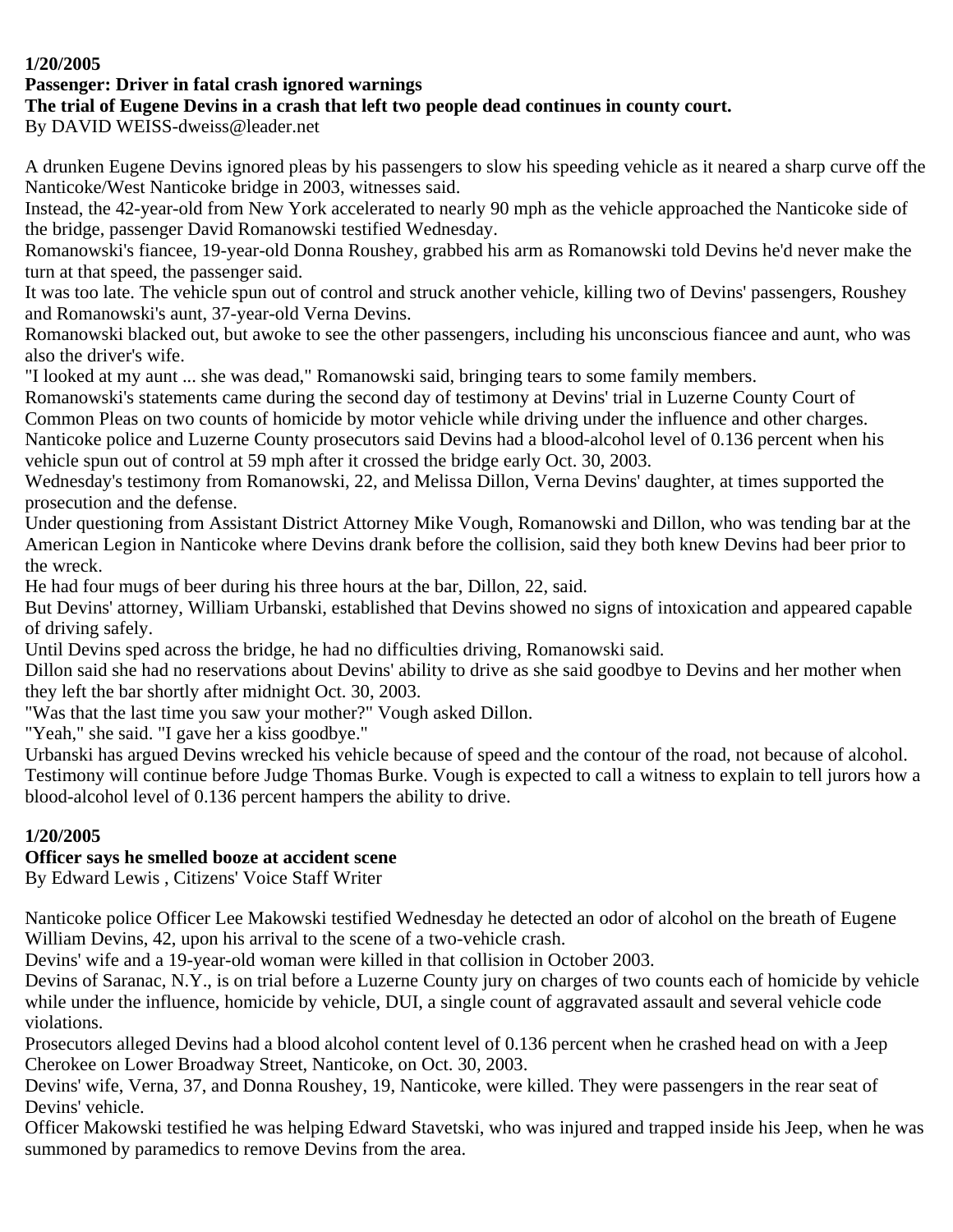Devins was interfering with paramedics who were tending to Verna Devins and Roushey, according to the affidavit of probable cause.

Officer Makowski said that when Devins was escorted from the area, he detected an odor of alcohol on his breath. Officer Makowski said Devins had told him that while he was driving across the West Nanticoke-Nanticoke Bridge, he looked at his front passenger, David Romanowski.

When Devins looked back at the road, he told Officer Makowski he was blinded by headlights of an oncoming vehicle, applied his brakes and lost control of his vehicle.

Under cross-examination by Attorney William C. Urbanski, Officer Makowski said Devins was not administered a field sobriety test at the scene.

Urbanski claimed the bridge, which is in two sections, caused Devins to lose control of his vehicle. A section crosses over the Susquehanna River and the other section is angled over ground.

Devins lost control while being forced to steer his vehicle with the angle of the bridge, Urbanski claimed.

Testimony ended before noon when Judge Thomas F. Burke Jr. excused the jury for the day due to slippery road conditions.

Luzerne County Assistant District Attorney Michael T. Vough will continue to present his case Thursday morning.

## **1/19/2005**

## **Unsafe bridge, not alcohol, caused deaths, says lawyer**

By DAVID WEISS-dweiss@leader.net

A man accused of being drunk when he killed two people in a collision would have wrecked his vehicle even if he had not been drinking, the man's attorney said.

The attorney said his client, Eugene Devins, could not avoid the 2003 wreck just off the Nanticoke/West Nanticoke bridge because the bridge is like an "airport runway" with a sharp curve at the end.

"We will show there's absolutely nothing Gene could have done, alcohol or no alcohol in his system, to prevent this collision from happening," attorney William Urbanski told a jury Tuesday.

Urbanski made the plea to jurors during his opening statements at the start of Devins' trial on two counts of homicide by motor vehicle while driving under the influence and other charges. A conviction of the two homicide charges would result in a mandatory sentence of at least six to 12 years in prison.

Police said Devins, 42, of Saranac, N.Y., was drunk Oct. 30, 2003, when he lost control of his car and struck a Jeep driven by Edward Stavetski on Lower Broadway, near the bridge.

Two passengers in Devins' car - his wife, 37-year-old Verna Devins, and friend, 19-year-old Donna Roushey, of Nanticoke - died in the crash. A third passenger, David Romanowski, of West Nanticoke, survived. Stavetski was injured.

Luzerne County Assistant District Attorney Mike Vough told jurors testimony from police and experts will show Devins, his wife, and Romanowski were drinking at the Nanticoke American Legion before traveling across the bridge to pick up Roushey.

They left the home and were traveling back across the bridge when Devins, with a blood-alcohol level of 0.136 percent, accelerated the vehicle to at least 59 mph. That's when he lost control of the vehicle on a curve at the end of the bridge before striking Stavetski's vehicle.

Urbanski said he will not contest most of the prosecution's evidence, but he will show alcohol did not cause the wreck, making Devins not guilty of the charges.

Testimony will continue before Luzerne County Court of Common Pleas Judge Thomas Burke.

## **1/3/2005**

## **Nanticoke man gets stabbed**

Police look for the two assailants who attacked Jason Kotch behind a store.

By DAVID WEISS-dweiss@leader.net

A 25-year-old city man suffered two stab wounds while trying to fight off two men who robbed him Friday night, police said.

City police said two men attacked Jason Kotch in an alley behind a convenience store at 61 E. Main St. around 7:30 p.m. Kotch suffered two slash wounds to his left forearm and upper arm.

He was transported to Wilkes-Barre Mercy Hospital where he was treated and released. According to police: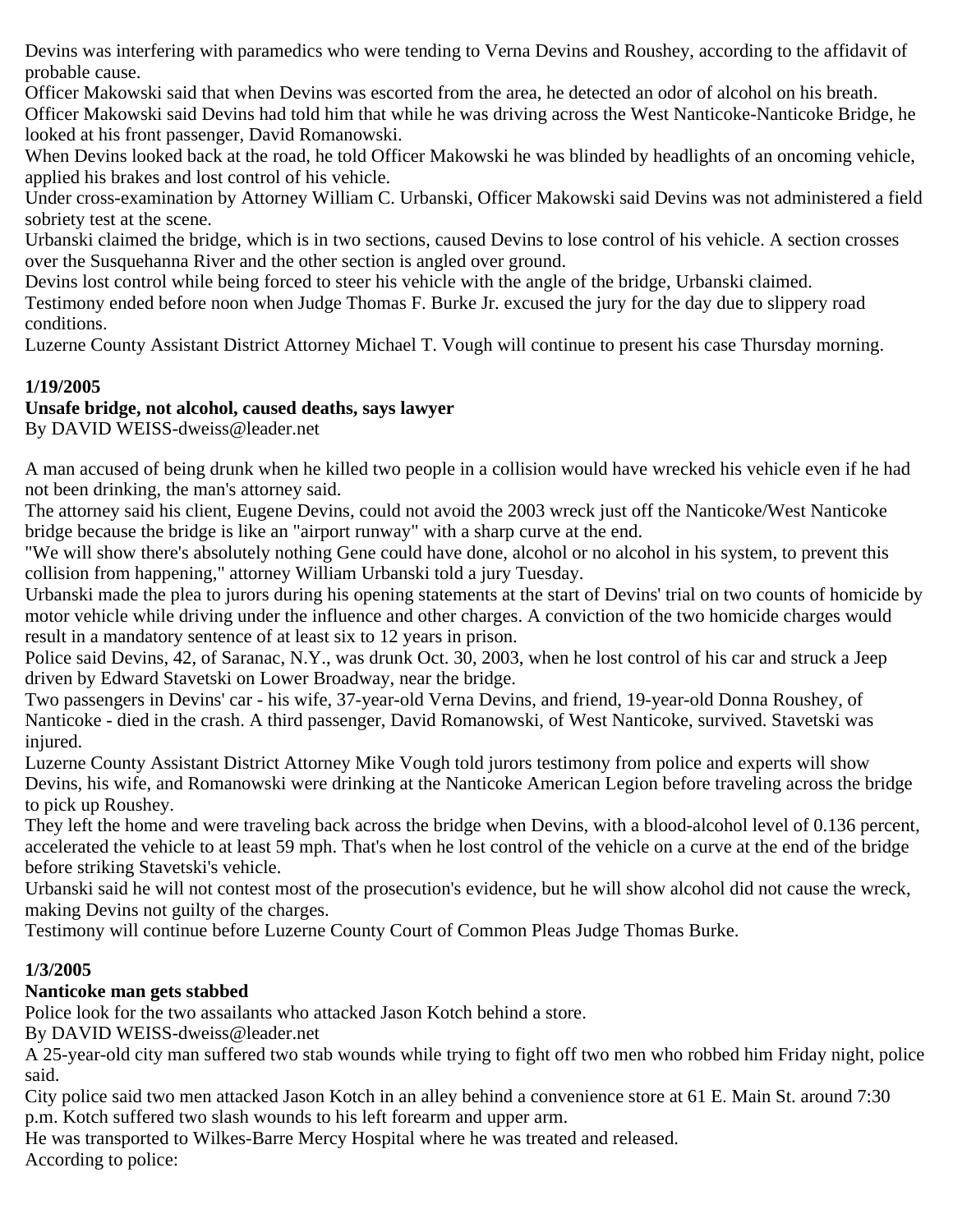Once the men attacked Kotch, he tried fighting them. One of the men had a pocket knife and slashed Kotch. Kotch was robbed of \$40, a silver necklace and a black and green Philadelphia Eagles jacket. Kotch ran into a nearby Uni-Mart. One of the suspects followed him, but was scared off. Kotch then exited the Uni-Mart and began chasing the suspect in the alley towards Walnut Street. The suspects are described as white males in their late teens or early 20s, 5 feet 11 inches tall, and thin. Anyone who witnessed the attack is asked to call police at 735-2200. Detective Bill Schultz and officers Leonard Nardozzo and Brian Kata are investigating.

#### **Jan 3, 2005**

#### **Nanticoke Woman faces shoplifting charges**

A Nanticoke woman was arrested Thursday after she tried to steal \$34 in merchandise from a grocery store and \$90 in seafood from another store, police said.

At about 8 p.m. police were called to Wegmans on Highland Park Boulevard, where Karen Warakomski, 54, tried to leave the store with the merchandise, police said.

Police searched Warakomski's car and said they found \$90 in lobster and shrimp she took from the nearby Sam's Club on Wilkes-Barre Township Boulevard.

Charges of retail theft and receiving stolen property will be filed against her.

#### **2004**

#### **Dec. 20, 2004**

#### **Nanticoke Woman fatally injured in accident**

By Robert Kalinowski , Citizens' Voice Staff Writer

An elderly woman was pronounced dead at the scene of a two-vehicle accident in Nanticoke on Saturday evening, Nanticoke police said.

Authorities have identified, the victim, reportedly a Nanticoke resident in her 70s, but are not releasing her name until family members are notified.

The crash occurred just after 6 p.m. near Broadway Street and Access Road, which leads to the Honey Pot section of the city, police said.

The woman was a passenger in a Ford Crown Victoria that was apparently crossing Broadway Street to get on to Access Road when it was struck by a Jeep Cherokee traveling on Broadway Street toward the downtown, police said Broadway Street has a posted speed limit of 35 mph.

Luzerne County Deputy Coroner Earl Lohman pronounced the woman dead at the scene at 6:35 p.m.

The driver of the Crown Victoria was airlifted from the scene and the other driver was taken to Wilkes-Barre General Hospital. Police did not identify either driver. Their conditions were not known Sunday night.

Luzerne County Chief Deputy Coroner William Lisman said an autopsy would be performed on the woman today. Any witnesses to the accident are asked to call Nanticoke police at 735-2200.

#### **Dec. 4, 2004**

#### **Nanticoke man pleads guilty to robbery**

A 21-year-old Nanticoke man pleaded guilty in Luzerne County Court for his role in a robbery in September. Jason Demski, South Hanover Street, pleaded guilty to a single count of robbery before Judge Michael Toole. Demski is scheduled to be sentenced Tuesday, Feb. 8, at 9 a.m.

According to the affidavit of probable cause, Eric Karvaski was walking in the area of Washington and South Hanover Streets, Nanticoke, on Sept. 5 when he was approached by Jason Demski, Gary Demski, 23, and Christopher Powell 20, who demanded money.

Karvaski said he had no money and walked behind a church where the three assaulted him.

Nanticoke police said \$70 was taken from Karvaski's pants pocket.

Karvaski suffered minor injuries.

Gary Demski, South Hanover Street, was charged with simple assault, and Powell, West Union Street, Nanticoke, was charged with robbery. Their cases have not been disposed.

**Dec. 1, 2004 Boy, 13, burned after explosion**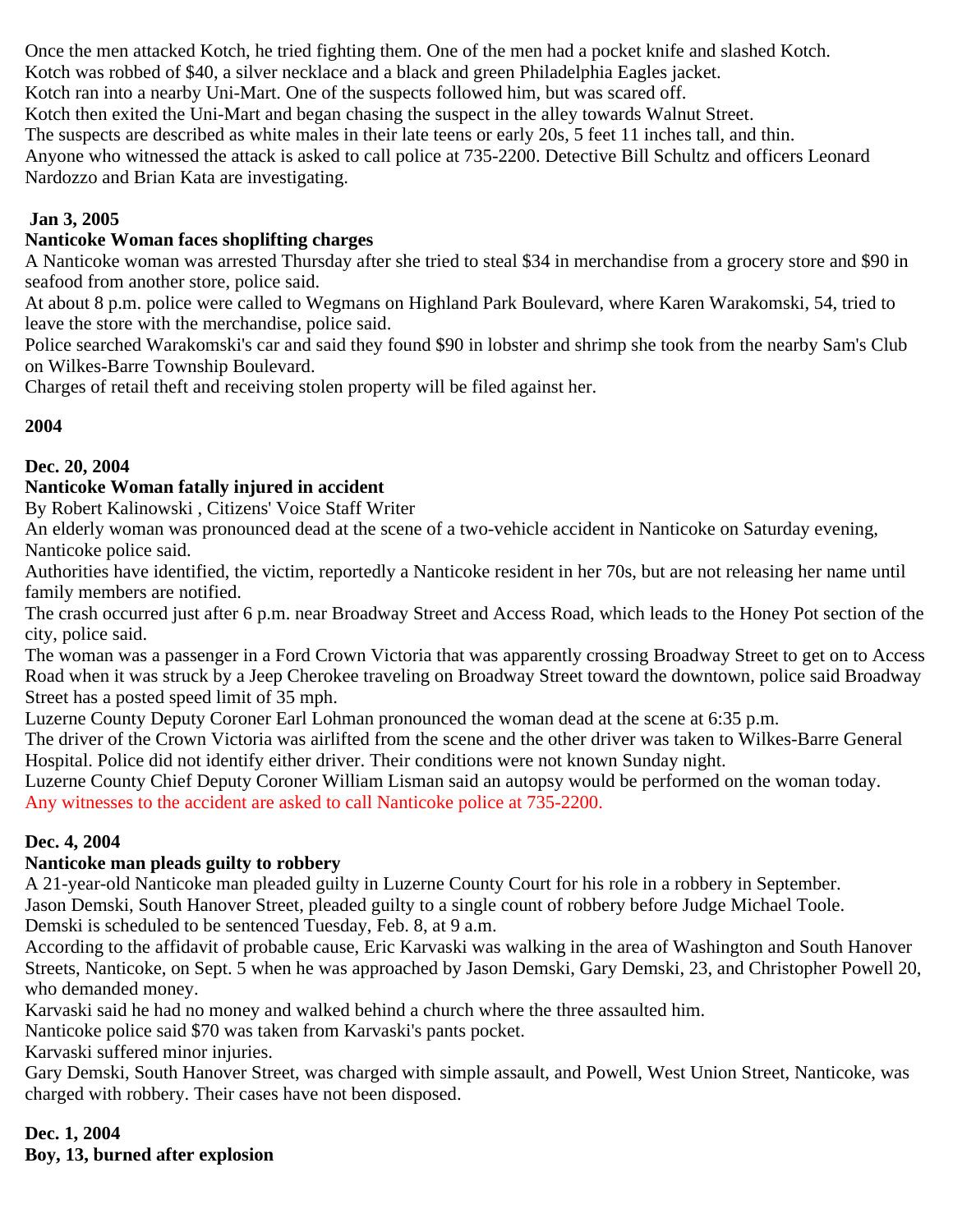A 13-year-old Grant Street boy was burned Tuesday afternoon when a bottle containing a flammable liquid exploded, police said.

Officer Kevin Grevera said the boy, whom he would not identify, was apparently playing with the bottle, which he described as a "Molotov cocktail," when it exploded at about 3:48 p.m. in a wooded area off West Field Street. The boy was burned over the lower part of his body. Grevera did not know the extent of the burns. He said the boy was flown by helicopter to a burn center. It could not be determined Tuesday evening which hospital received the boy. Grevera said it was not clear what type of liquid was in the bottle. He said the boy was in a lot of pain and could not answer many questions. He said he is attempting to interview others who might have been with the boy to gather more information.

"There is no indication there was foul play. It seemed like he was playing with it and it was accidental."

# **Nov. 30, 2004**

**11/30/2004** 

# **Prosecutors moving forward with homicide charges against Arnold**

Luzerne County prosecutors can go forward with their case against Mark C. Arnold, 37, accused of killing a 20-year-old Nanticoke man in May.

Judge Hugh Mundy partially denied a request by Arnold's defense lawyers, Frank and Joseph Nocito, to dismiss both first- and second-degree murder charges against their client.

The Nocitos claimed during a hearing held Nov. 19 that prosecutors failed to establish a sufficient case at a preliminary hearing in August that Arnold intentionally, willingly and deliberately caused the death of Nicholas Havard in Newport Township on May 5.

Assistant district attorneys Greg Fellerman and Jennifer Hadley submitted the transcript of the preliminary hearing to support their case.

Judge Mundy opined Monday that prosecutors can proceed their case accusing Arnold of first-degree murder. However, Judge Mundy dismissed the charge of second-degree murder.

According to the affidavit of probable cause, Arnold learned that several kids were looking for his son because of a previous altercation.

Arnold and several members of his family followed three cars that drove slowly past their home on Center Street, Wanamie, Newport Township.

The cars stopped on Old Newport Street where the kids yelled at Arnold.

Arnold got out of his vehicle and engaged in a confrontation with the group when he allegedly pulled a gun from his pants and shot Havard.

Arnold allegedly told authorities he only wanted to scare the kids.

Authorities found a .22 caliber handgun 200 yards from where the shooting occurred.

Arnold remains at the Luzerne County Correctional Facility without bail on charges of first-degree criminal homicide and firearms not to be carried without a license.

The Nocitos could not be reached for comment.

## **Nov. 21, 2004**

## **Lawyers seek dismissal of murder charges**

By Edward Lewis , Citizens' Voice Staff Writer

Luzerne County Judge Hugh Mundy will soon decide whether to dismiss criminal homicide charges against Mark C. Arnold.

Mundy said he will issue a decision Monday, Nov. 29. Arnold's criminal defense lawyers, Frank and Joseph Nocito, filed the request for dismissal of charges

Arnold, 37, is accused of killing Nicholas Havard, 20, following an argument on Old Newport Street, Newport Township, May 5.

Joseph Nocito told Judge Mundy during a brief hearing Friday that prosecutors failed to establish a sufficient case at the preliminary hearing July 20 before District Justice Donald Whittaker in Nanticoke.

Joseph Nocito said there was no evidence that Arnold intentionally, willingly or deliberately caused Havard's death. "In order to be convicted of first-degree criminal homicide, the killing had to be done with malice and was willingly and deliberately of criminal behavior," Joseph Nocito said. "They can't prove that at trial."

Assistant district attorneys Greg Fellerman and Jennifer Hadley submitted the transcript of the preliminary hearing to support their case.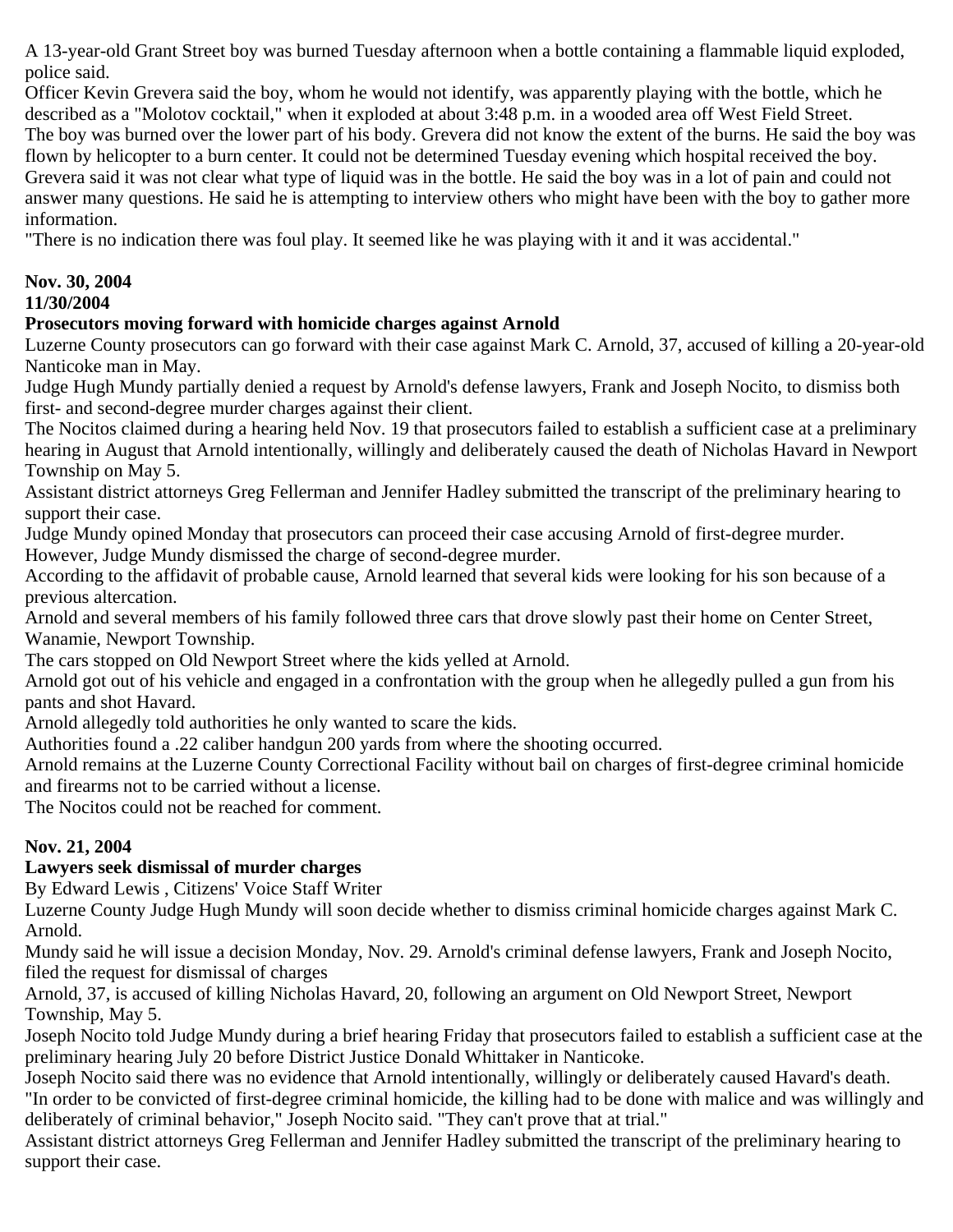According to the affidavit of probable cause, Arnold learned that several kids were looking for his son because of a previous altercation.

Arnold and several members of his family followed three cars that drove slowly past their home on Center Street, Wanamie, Newport Township.

The cars stopped on Old Newport Street where the kids began yelling at Arnold.

Arnold got out of his vehicle and engaged in a confrontation with the group when he allegedly pulled a gun from his pants and shot Havard.

Arnold told authorities he only wanted to scare the kids.

Authorities found the .22 caliber handgun 200 yards from where the shooting occurred.

He remains at the Luzerne County Correctional Facility without bail on charges of criminal homicide and firearms not to be carried without a license.

# **Nov. 20, 2004**

**A bomb threat** forced the American Body Company on West Union Street to close Friday afternoon.

"Someone called from a pay phone around noon stating their was a pipe bomb in the building," said Detective Bill Schultz. "Everything appears to be OK now."

Nitro, a bomb-smelling dog, and Assistant Police Chief of the Veteran's Affairs Hospital Kevin Martin investigated the building at 375 W. Union St.

"After almost three hours, we found nothing," Martin said petting the 5-year-old black Labrador retriever.

The company, which was once the Phoenix Manufacturing Inc., employees about 75 people.

# **Nov. 6, 2004**

# **Two charged in purse snatchings in parking lots**

By TERRIE MORGAN-BESECKER tmorgan@leader.net

Police say a Wilkes-Barre man and an accomplice committed two purse snatchings in Nanticoke and Edwardsville during a several hour period on Thursday to support a drug habit.

Gary Sloat of Loomis Street was charged Thursday with robbery and criminal conspiracy in connection with a purse snatching in the parking lot of the Weis Market in Nanticoke at about 7:10 p.m. Thursday.

Nanticoke police said Sloat grabbed the purse from a shopping cart, then fought off the victim as he jumped into a car driven by Kimberly Branas Latorre, 31, of Sugar Run. Latorre is expected to be charged with conspiracy to commit robbery, said Detective William Shultz.

Edwardsville police said they also expect to charge Sloat and Latorre with a purse snatching that occurred 4 p.m Thursday in the parking lot of the Price Chopper supermarket.

Sloat, Latorre and a third person, Jeremy Adams, no address available, were apprehended at about 7:40 p.m. Thursday after a Wilkes-Barre Township police officer saw them in a minivan that fit the description of the vehicle involved in the Nanticoke and Edwardsville robberies.

Patrolman Tim McCann spotted the car in the parking lot of Sam's Club. The vehicle, a Ford Windstar, had been reported stolen from Plains Township on Wednesday.

According to an arrest affidavit in the Nanticoke robbery, Sloat admitted he stole a purse from a woman in Edwardsville and that he, Latorre and Adams used money from that theft to buy crack cocaine. Afterward they wanted more crack and traveled to Nanticoke, where he stole the purse at Weis Market.

Sloat was arraigned Friday morning at the Luzerne County Correctional Facility by District Justice Daniel O'Donnell. He was lodged for lack of \$5,000 bail.

Latorre is charged with receiving stolen property and other offenses in connection with the stolen vehicle. She is lodged in the county prison for lack of \$5,000 bail.

It was unclear Friday if any charges have been filed against Adams.

## **Oct. 26, 2004**

# **Nanticoke man charged in chain reaction accident**

A Nanticoke man faces a string of charges, including driving too fast, after he allegedly caused a three-vehicle collision on the West Nanticoke Bridge, Plymouth Township, on Monday, state police at Wyoming said.

State police said two cars which were traveling on the bridge towards state Route 11 were stopped for traffic when a 1980 Ford F-150 pick-up truck, driven by Eric Kravaski, 22, skidded approximately 30 feet and struck the vehicle in front of it.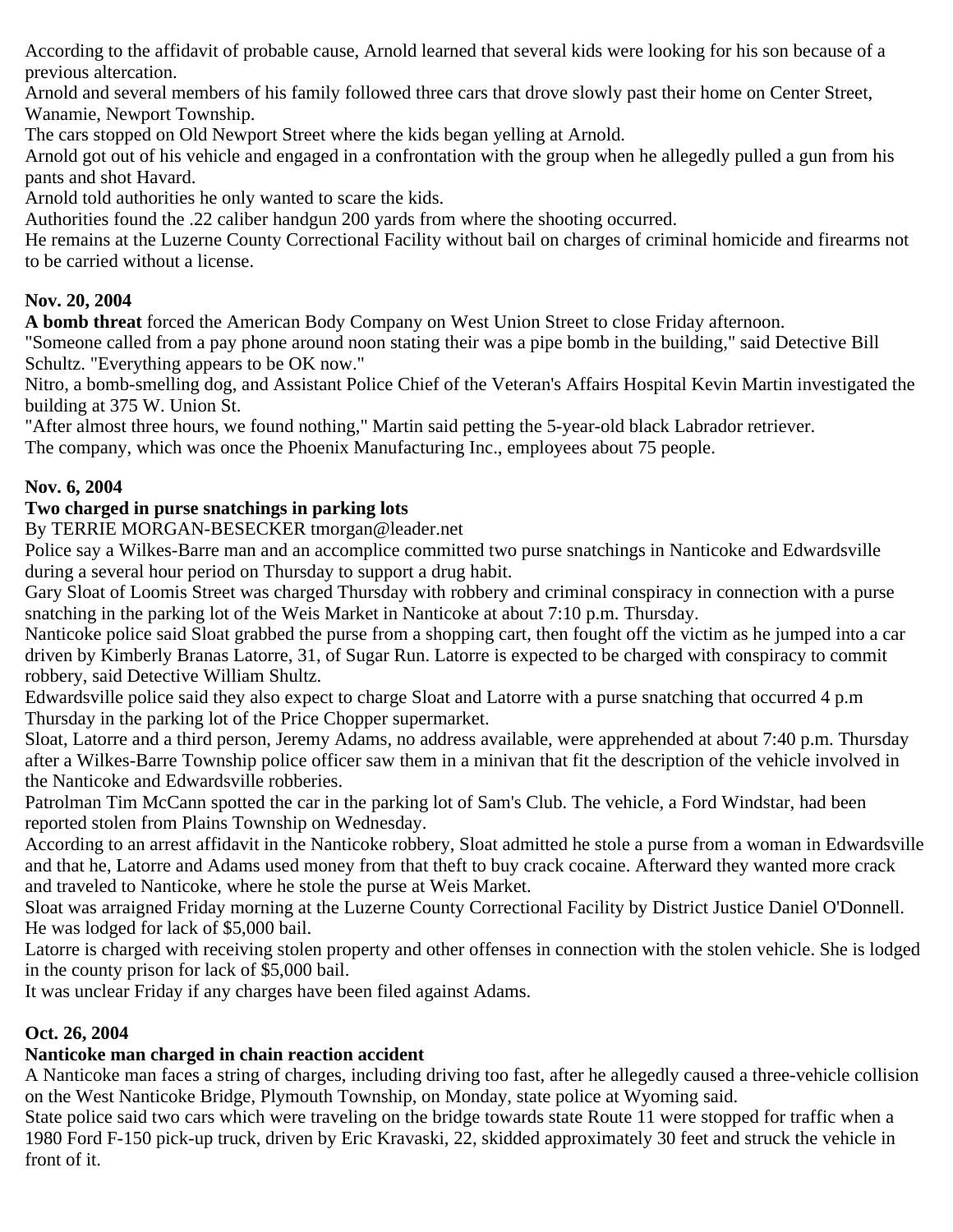That vehicle then struck the car in front of it, forcing it into a guardrail, state police said.

The first vehicle hit was occupied by Bernard Panasiewicz, 62, of West Nanticoke, who was wearing a seat belt, and Jacob Mullen, 5, who was in a car seat. Neither were injured, state police said.

The vehicle, a Lincoln Towncar, sustained moderate front damage and minor damage to the rear, state police said. The car which struck the guardrail was driven by Cheryl Addison, 45, who was not wearing a seatbelt. The vehicle sustained minor rear-end damage and was towed from the scene.

Addison suffered a minor injury and was taken to Mercy Hospital, Wilkes-Barre, via Plymouth Township ambulance, state police said.

Kravaski, who was wearing a seatbelt, also suffered a minor injury in the crash and was taken to Mercy Hospital as well.

His truck sustained minor front-end damage and was towed.

He faces charges of driving without a license, driving without insurance, driving an unregistered vehicle, invalid inspection and speeding, state police said.

The incident occurred at 5:30 p.m. and traffic was blocked for approximately an hour.

Assisting state police at the scene were Plymouth Township Fire Department and Nanticoke police.

#### **Oct. 26, 2004**

A 20-year-old Nanticoke woman was injured when she crashed her car at about 6:30 p.m. Sunday on Main Road at the border of Newport and Conyngham townships, according to state police at Shickshinny.

Tara Moore was traveling west on state Route 3004 in her Jeep Cherokee when she apparently missed a curve in the road and the vehicle traveled up an embankment, struck a rock and spun, rolled and slid back across the road before finally coming to rest on the driver's side, according to police reports.

Moore was flown to Geisinger Medical Center in Danville. It is not known if she was wearing a seat belt. Moore was released Monday, according to a Geisinger spokesperson.

#### **Oct. 24, 2004**

#### **Information on hit-and-run**

Police are seeking information on a hit-and-run on East Main Street near Lacey's bar early Saturday morning. The suspect vehicle is "possibly red" and damaged on the passenger side front end. It was traveling west on East Main Street when it hit a parked white vehicle and pushed it about 20 to 30 feet into a fire hydrant. Anyone with information should call officer Guydosh at 735-2200. Callers can remain anonymous.

## **October 13, 2004**

## **Man admits to burglarizing more than dozen area homes**

By DAVID WEISS-dweiss@leader.net

Three pieces of jewelry and a pair of sneakers help police track down a suspect in more than a dozen burglaries in several communities.

On Tuesday, the 23-year-old suspect, Thomas Blaine, admitted to sneaking into homes and stealing jewelry, electronics and other items valued at more than \$32,600.

Blaine, formerly of Nanticoke and living in Shawanese, pleaded guilty to more than 20 counts of burglary, theft, and receiving stolen property in numerous cases. Additional charges were dropped.

The charges, according to arrest papers, stem from a series of break-ins investigated by state police in late 2003 and early 2004 at homes in Bear Creek, Plymouth, and Buck townships, and Thornhurst in Lackawanna County. Arrest papers say:

State Trooper Stephen Turinski recovered a gold bracelet, necklace and box chain from Rainbow Jewelers in Kingston on Jan. 7. He later learned the items were sold to Rainbow Jewelers on Dec. 31 by Blaine and stolen in a previous burglary.

Eight days later, police went to an Apollo Circle residence where Blaine was living with his girlfriend. He was arrested, arraigned on a receiving stolen property charge and taken to the Luzerne County Correctional Facility.

There, police took Blaine's sneakers, which had a distinct pattern. The pattern was found at numerous burglaries. Police also searched Blaine's residence and vehicle and found numerous items, including jewelry and digital cameras.

Through that evidence, they determined Blaine was responsible for at least 13 burglaries.

Police later drove Blaine around to let him identify the homes he burglarized and what items he stole.

Luzerne County Court of Common Pleas Senior Judge Gifford Cappellini is scheduled to sentence Blaine at 9:30 a.m.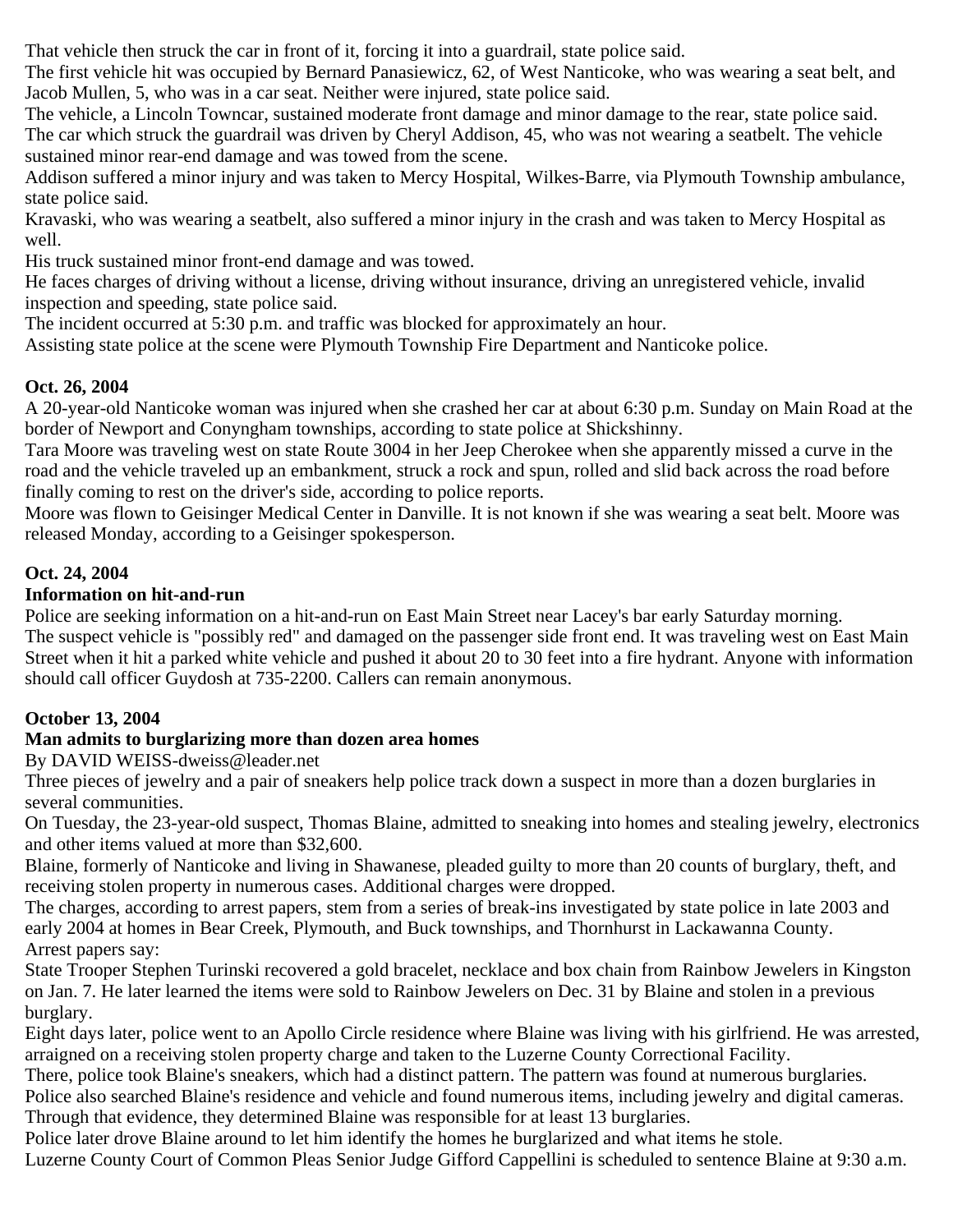Nov. 10.

# **October 13, 2004**

# **W-B, Kingston, Nanticoke investigate drugstore burglaries**

By KEVIN OWEN KEARNEY-kkearney@leader.net

The investigations into a string of burglaries at area pharmacies continued Tuesday, and the police departments involved would not publicly confirm if the incidents were related.

Painkillers, antidepressants and money were taken in the burglaries, which happened during the overnight hours of Friday and Saturday, according to police and pharmacy owners.

Targeted were the Medicine Shoppe pharmacies in Nanticoke and Wilkes-Barre, and Cook's Pharmacy in Kingston. Nothing was stolen from Cook's because an alarm sounded and frightened the burglar or burglars away, owner Jim Gaudino said Tuesday.

In Wilkes-Barre, the burglary at the Medicine Shoppe at 395 S. Main St. was reported shortly before 9 a.m. Saturday. Access to the building was gained through forced entry. Stolen were an unknown amount of OxyContin, Oxycodone, Alprazolam and Hydrocodone and cash, city police said.

In Nanticoke, the burglary occurred at the Medicine Shoppe at 69 N. Market St. Police said the store's alarm system was disabled and the front door was pried open. Stolen were an undisclosed amount of money and an unknown amount of OxyContin, Xanax and Percocet.

In Kingston, someone pried open the front door at Cook's, on Wyoming Avenue, with a crowbar, but went away empty handed.

"They were able to get through to the pharmacy, but must have been scared off by the alarm," Gaudino said. "I'm just glad it went off when it did."

Kingston police would not release any information Tuesday night.

Anyone with information on the cases is urged to call: Wilkes-Barre police at 826-8106; Kingston police at 288-3674; or Nanticoke police at 735-2200.

# **October 13, 2004**

## **Man in trouble for removing monitoring ankle bracelet**

By Edward Lewis , Citizens' Voice Staff Writer

A 29-year old Nanticoke man was re-sentenced in Luzerne County Court Tuesday for removing an ankle bracelet the same day he was sentenced to home confinement for DUI.

James Novis, last known address 116 Christian St., was sentenced by Judge Peter Paul Olszewski Jr. on April 26 to 30 days minimum to 12-months' maximum for a second DUI offense.

Novis was permitted to serve his sentence under house arrest with electronic monitoring.

However, Novis was accused of leaving his residence at 11:36 p.m. and returning the next day at 4:36 a.m. He was also accused of removing the bracelet from his ankle at 8:17 a.m. on April 27.

Novis appeared before Judge Olszewski on charges he violated his parole.

"Did you think you weren't going to get caught," Judge Olszewski said to Novis.

"I wasn't thinking," Novis said.

"You weren't thinking," Judge Olszewski said.

Novis said he was under the influence of heroin when he left his residence and removed the ankle bracelet.

"Oh, you were high," Judge Olszewski said. "Where did you go? Did you think Luzerne County was going to forget about you?

"Technically, you can be charged with escape," Judge Olszewski noted.

Judge Olszewski re-sentenced Novis to 90-days' minimum to 12-months' maximum at the Luzerne County Correctional Facility. He was given credit for 70 days time served and was granted immediate parole upon serving the minimum sentence.

Novis was also ordered to continue drug and alcohol counseling, undergo random drug testing twice a week at his own expense, perform 50 hours of community service and obtain a full time job within seven days of his release.

Novis was arrested Feb. 21 by Hanover police after he was observed driving a Jeep Liberty carelessly on South Main Street and St. Mary's Road.

According to the affidavit of probable cause, Novis admitted he drank six beers at a party and was on his way home. He failed several field sobriety tests and refused to submit to a blood alcohol content test.

A breath test revealed a BAC greater than 0.10 percent, according to the affidavit.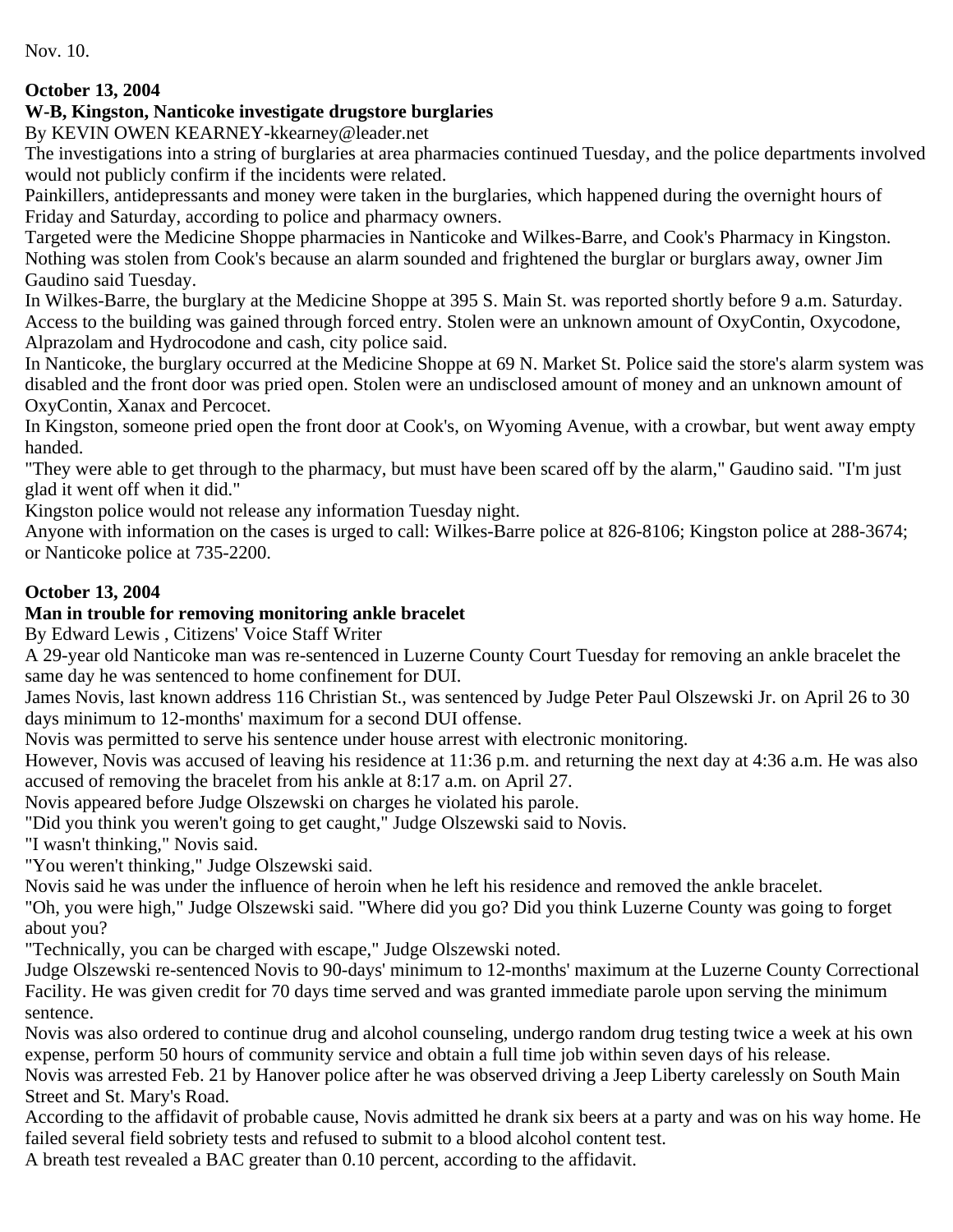The legal limit in Pennsylvania is 0.08 percent.

#### **October 12, 2004**

#### **Burglaries have this pharmacist rethinking security**

By Robert Kalinowski , Citizens' Voice Staff Writer 10/12/2004

Tony Dougalas has operated the Medicine Shoppe in Nanticoke for 22 years.

The pharmacist of 45 years said his store, located in the heart of the city's downtown, has never once had a problem. That all changed early Saturday morning.

Some time after midnight, the 72-year-old's store was broken in to and thousands of dollars worth of powerful prescriptions drugs were stolen.

The sophisticated crooks cut the business phone line in the back of the store and then disabled the alarm.

They then ran around to front of the store, pried open the door, entered the pharmacy, and headed right for the most powerful of the prescribed medicines, fleeing with an undetermined amount of OxyContin, Percocet, Loricet, Vicodin, Xanax and Valium.

"They were definitely professionals. They knew how to get in an out quick," Dougalas said.

Dougalas learned he wasn't the only victim, as Medicine Shoppes in Wilkes-Barre and Exeter were also burglarized during the same time period, as was Cook's Pharmacy in Kingston.

"To take the chance to be out at the front door when cars might have been going by - that's really desperate," he said. "They do it because people who do a burglary can sell it (drugs) at a phenomenal price," he said.

Douglas said the crooks basically wiped his store clean of the above-mentioned drugs, which left him unable to fill some prescriptions needed by customers. He said it also cost him hundreds of dollars to get the phone line, alarm system and door repaired.

He knows his losses are in the thousands, and has to wait for the wholesalers of the drugs to get back to him before he could even make an estimate in terms of dollars.

However, he said he is just happy no employees or customers got hurt.

Dougalas said this chain of robberies makes it evident that pharmacies have to change their method of operations with more intense security, including a back-up alarm system and cameras.

"We've been seeing a problem about one year after OxyContin was marketed," he said.

OxyContin was what an armed bandit demanded in a robbery at Spotanski's Pharmacy, Nanticoke, on Thursday, just two days before the recent string of heists.

"It's hard when they are addicted. They do dangerous things," Dougalas said.

Aside from getting in serious trouble, Dougalas said those hooked on these drugs are risking their own life.

"It could be very dangerous, especially when mixed with alcohol. It could cause death, very dramatically and very quickly," he said.

Anyone with information about the robbery is asked to call Nanticoke police at 735-2200.

## **October 9, 2004**

#### **Salvadore Cassandro, 19, formerly of Nanticoke, was sentenced Friday to five years probation for his role in vandalizing about 60 vehicles.**

Luzerne County Court of Common Pleas Judge Joseph Augello sentenced Cassandro on a single count of criminal conspiracy.

Nanticoke police charged Cassandro, of Pittsburgh, and others in the Dec. 7 vandalism spree. Police said they shot out windows of at least 59 vehicles.

Augello also ordered Cassandro to pay part of the \$29,620 in restitution.

## **September 24, 2004**

#### **Mark Arnold, 37, of Newport Township, wants a county judge to dismiss certain murder charges filed against him.**

The Wanamie man was charged with criminal homicide in connection with the May 5 shooting of Nicholas Havard in the township.

Police said Arnold shot Havard, 20, of Nanticoke, in the face with a pistol at point-blank range. The two had an altercation, with Arnold defending his son against allegations that he assaulted someone, police said.

Arnold on Thursday pleaded not guilty to the criminal homicide charge at his formal arraignment before Luzerne County Court of Common Pleas Judge Hugh Mundy.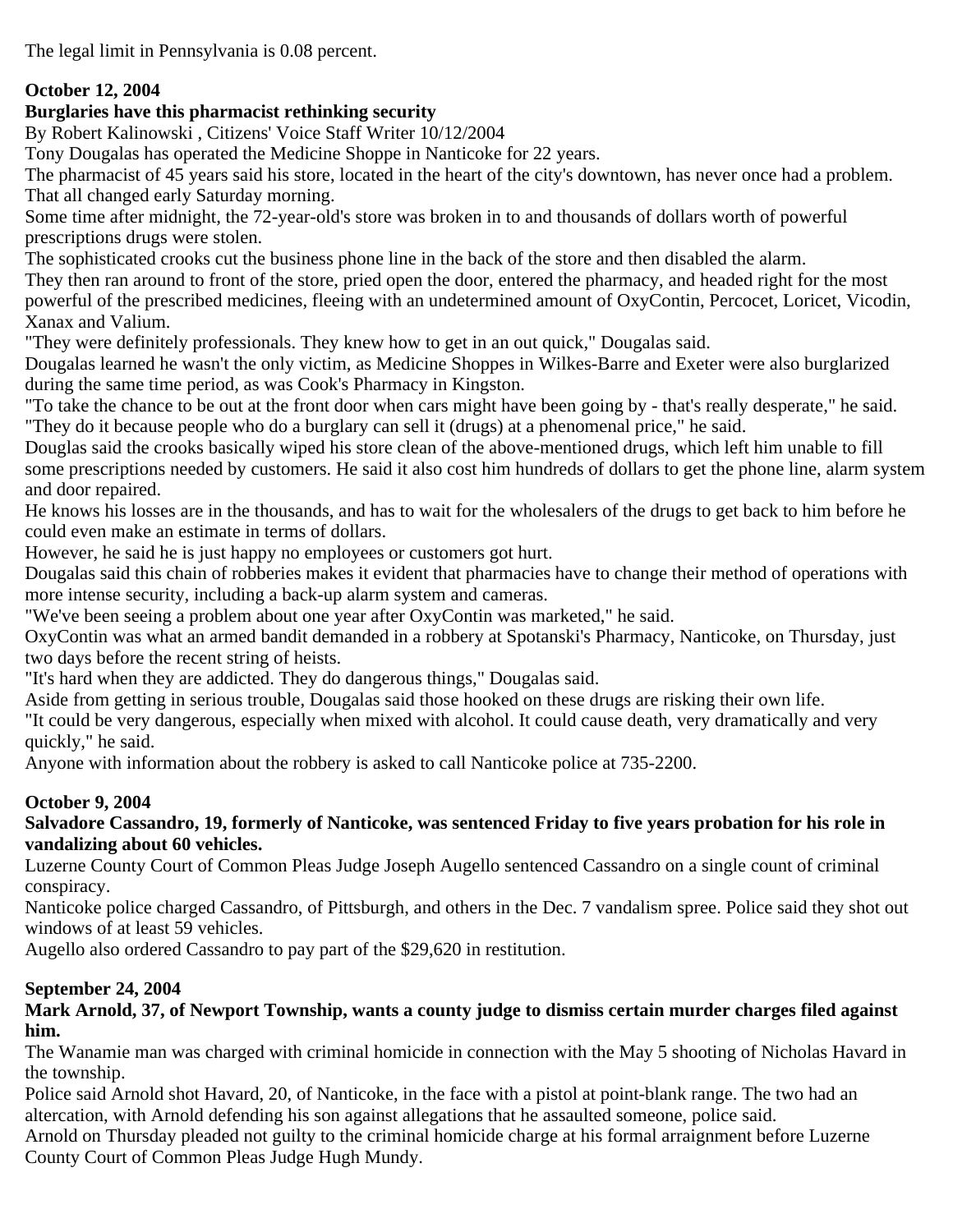Under a charge of criminal homicide, a defendant can be convicted of first-second-, or third-degree murder, or voluntary or involuntary manslaughter.

His attorneys, Frank and Joe Nocito, also on Thursday filed a request to have Arnold's first- and second-degree murder charges dismissed.

Those charges carry life jail sentences. Arnold, who is jailed without bail, would also be entitled to bail if the charges are dismissed.

The attorneys said prosecutors failed to present enough testimony at Arnold's preliminary hearing to establish they had sufficient evidence to prosecute Arnold.

Mundy scheduled a hearing for Oct. 29.

# **September 17, 2004**

## **Manuel reports to prison today**

By Edward Lewis Citizens' Voice Staff Writer

A former Nanticoke doctor convicted two years ago of insurance fraud and dispensing controlled substances without prescriptions was ordered to start serving his prison sentence on Friday.

Dr. Laureano M. Manuel, Berwick, remained free on \$75,000 bail since February 2003 while he appealed his five to 10 year prison sentence imposed by Judge Peter Paul Olszewski Jr.

When the state Supreme Court refused to hear his appeal in an order filed Sept. 9, Judge Olszewski ordered Dr. Manuel to begin serving his sentence at the Luzerne County Correctional Facility by 9 a.m. Friday.

It is likely Dr. Manuel will be transported to a state correctional institution within 10 days.

"He'll be there," said Attorney Thomas Marsilio, who represents Dr. Manuel.

"An option we have is to ask the Supreme Court to reconsider," Marsilio said. "But that's not going to prevent him from starting his (prison) term."

If the state Supreme Court denies a second consideration, Marsilio said the next step would be filing an appeal with federal appellate courts.

Earlier this year, the state attorney general's office, who prosecuted Dr. Manuel, filed a petition seeking to revoke his bail when the state Superior Court upheld his prison sentence in January

Dr. Manuel was convicted by a Luzerne County jury on Sept. 11, 2002, of two counts each of Medicaid fraud and prescription of a controlled substance to a drug dependent person, and one count of prescription of a controlled substance not in accordance with treatment principles.

Prior to his conviction, Dr. Manuel was free on \$75,000 bail; however, Judge Olszewski imposed bail of \$150,000 after Dr. Manuel was convicted and

was sent to LCCF.

Dr. Manuel appealed his higher bail to the Superior Court; the court reinstated the \$75,000 bail in February 2003. Dr. Manuel was accused of selling and dispensing controlled substances without prescriptions.

He has also been named as a defendant in at least two civil lawsuits for causing the drug overdose deaths of two personsin March 2000 and June 2001, according to court records.

## **September 14, 2004**

## **Murders among surprises in stats**

By LANE FILLER-lfiller@leader.net

CRIME DATA

In two years, the murder rate in Luzerne County increased 150 percent.

In 2001, eight murders were reported in Luzerne County. In 2002, that number nearly doubled, to 15, and in 2003, 20 murders were reported.

And that's just one of the intriguing aspects of the Uniform Crime Report, released by the state last week.

But to understand the numbers, one must understand the stories behind them. Kingston Township, for instance, reported no murders in 2001 or 2002 but had five in 2003.

Has the town changed so much? Are gangland shootings now the norm?

Well, no. But in 2003, an investigation at the Kingston Township property where homicide suspect Hugo Selenski resided turned up five buried bodies. All are believed to have been murdered. Selenski has been charged in two of the deaths.

But even without the Kingston Township killings, the situation is daunting.

"We have 10 homicide cases pending now (including homicide by vehicle) and that is unheard of in Luzerne County,"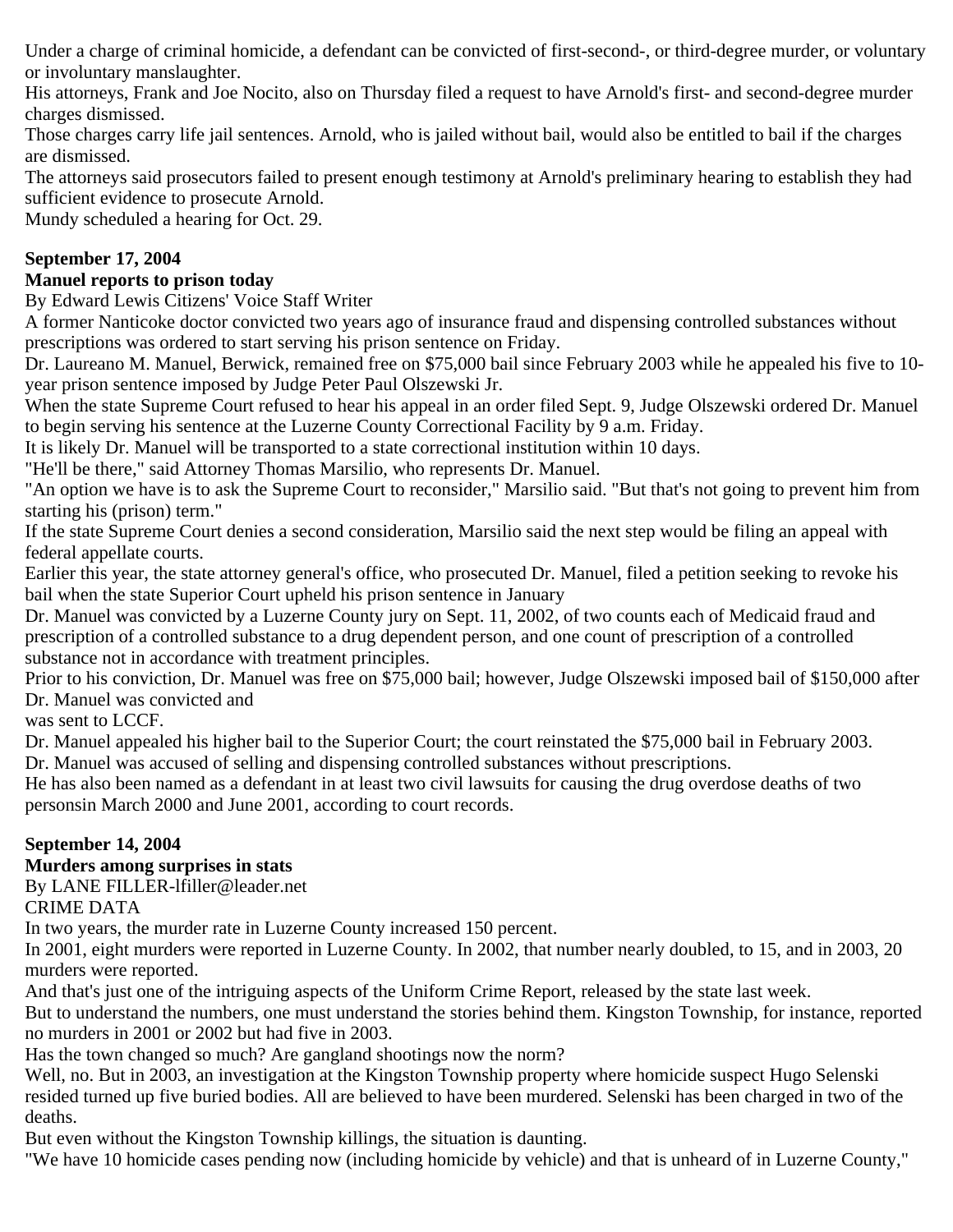Luzerne County District Attorney David Lupas said. "From my perspective, there is a lot more serious, violent crime, and it is stretching our resources to the limit."

But some crime trends are simple, the numbers too big to be coincidence. Countywide, 64 arsons were reported in 2001, 91 in 2002 and 119 in 2003.

That's an increase of 86 percent, with no handy explanation in sight.

The biggest anomaly in the arson statistics is that while about 14 percent of crime countywide was committed in areas covered only by the state police in 2003, 64 percent of the arsons were reported in those same areas, but that trend has held true for years.

"We are seeing so much of it we now have an assistant DA who specializes in arson," Lupas said. "There have been outbreaks in Pittston, West Pittston, Plymouth Township, all over the place, and it's not for insurance, it's firebugs and volunteer firefighters, mostly."

Larceny, the fastest-growing crime in Luzerne County, accounted for 66 percent of all major crime reports last year. Larceny is theft that doesn't involve physical threat or injury, and doesn't include forcible entry. The county saw 2,131 such reports in 2001, 4,829 in 2002, 5,047 in 2003. Again, that's an increase of nearly 150 percent.

But there's one more crime category that's been on the rise, and local law enforcement officers will tell you it's the one that can predict everything else.

In 2001 there were 393 drug crimes reported in Luzerne County. By 2003, that number had almost exactly doubled, climbing to 737.

"We've become like a virgin market for drugs from Newark and Philadelphia," Nanticoke Detective Bill Shultz said. "We're doing everything we possibly can, but we've lost two positions (from 14 to 12) in our department, which leaves us with fewer resources to deal with more problems."

Shultz has reason to wring his hands. Nanticoke for the last two years has been caught in a spiral of increasing crime, with major offenses (such as assault and burglary) up 45 percent and lesser crimes up 71 percent.

"We've seen a big increase in heroin in the last few years," Shultz said. "We do what we can, but it never seems to be enough. There are a lot of people coming in from other communities, and we have our hands full all the time. There is so much going on out there related to drugs that we can't even hope to touch except with the help of the DEA or the Attorney General's Office."

Shultz also said some crimes of late, particularly motor vehicle thefts and thefts from motor vehicles, have indicated a professionalism normally associated with organized theft rings.

"When you see people stealing stereos out of certain models or brands of car repeatedly, that seems to be the work of people who know what they're doing," Shultz said.

But there are bright spots, as well. Kingston (which did not report in the UCR in 2001) has seen major crimes decrease 32 percent from 2002 to 2003. Lesser crimes in the same period decreased 38 percent, and officers and citizens agree it's because of a strong combined effort between the police force and the populace.

"That's because of a good police department," acting Chief James Keiper said, chuckling. "We're making do with what we have, but we're patrolling all the time, we're seeing a lot more, and an active crime watch helps."

In Kingston, that crime watch is headed up by Anne Breha, who sent praise right back Keiper's way, saying, "Our department is very good right now. We don't have that many officers, but the ones we do have are excellent at their jobs."

Breha added that her group, which numbers about 20, could always use more help, and said Keiper and his men are very responsive to the crime watch's tips

Nick Pucino, who coordinates the crime watch in Nanticoke's Hanover section community, makes crime his concern every day, but he also knows it could be a lot worse, and thinks the police are doing the best they can.

"I tell people 'Thank God we don't live in Philadelphia,"' Pucino said. "We have crime in Nanticoke, there's crime everywhere, but you have to put it in the perspective that in other places, they have a lot more."

As it turns out, Pucino is right. Philadelphia County residents were four times more likely to be murdered or raped and six times more likely to have their car stolen than folks in Luzerne County in 2003.

But Luzerne County isn't behind the big city in every category. Folks here assaulted each other slightly more often than people in Philadelphia did last year.

## **September 12, 2004**

#### **Salvadore Cassandro, 19, formerly of Nanticoke, pleaded guilty Wednesday to his role in vandalizing at least 59 vehicles.**

Luzerne County Court of Common Pleas Judge Joseph Augello will sentence Cassandro on a single count of criminal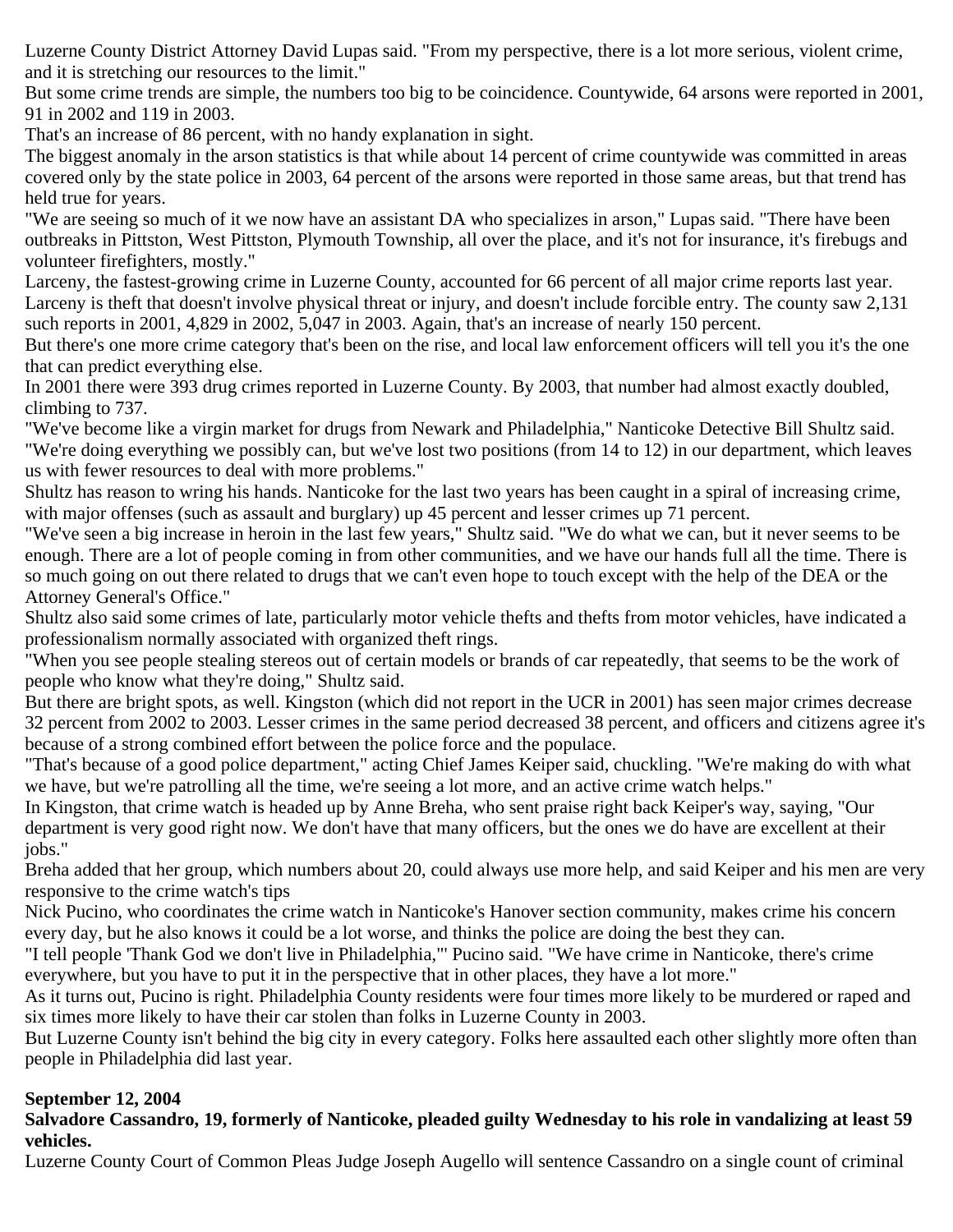conspiracy at 9:30 a.m. Oct. 8. Additional charges were dropped.

Nanticoke police charged Cassandro, of Pittsburgh, and three others for their roles in the Dec. 7 vandalism spree. Police said they shot out windows of at least 59 vehicles, causing more than \$5,000 in damage.

## **August 24, 2004**

# **Newport cop enters plea, apologizes**

## **Part-time officer Jeffrey Zafia admits he harassed two youths at Nanticoke pizzeria.**

By RON LIEBACK-rlieback@leader.net

A part-time Newport Township police officer pleaded guilty Monday to harassing two 15-year-olds at a pizzeria, then apologized to the teens.

"Sorry for what happened that day," officer Jeffrey Zafia, 39, of West Green Street, Nanticoke, said during the hearing that lasted about two minutes. "I really didn't mean it."

Police said Zafia entered Antonio's Pizza in Nanticoke on May 20 and approached the two boys before grabbing one of them, shaking the boy and threatening to beat him.

"(Zafia) said, 'I'm a ... cop. Don't (mess) with me,"' according to court papers. "He then said, 'I'll kick your ... ass if you keep looking out the window."'

Zafia also faced a charge of public drunkenness, which was dismissed. He was ordered to pay a \$200 fine and court costs on a summary charge of harassment.

"I think it was the best way to go," said Nanticoke City Detective Sgt. William Shultz. "He is just going to have to take his lumps with the (township) commissioners."

Shultz said the grandparents of the teens were not pleased with the outcome of the case. He said the grandparents worry about what would have happened "if he (Zafia) had a gun and tragedy struck."

It was unclear Monday if Zafia's plea would impact his position with Newport Township. Shultz said Zafia had been removed from the township police schedule after he was charged.

"The bottom line comes down to the Newport Township commissioners," Shultz said. "If they want to reinstate him or throw him out the door, it is up to them."

Newport Township Police Chief Carl Smith did not return calls for comment Monday.

According to court papers, an intoxicated and off-duty Zafia entered Antonio's at about 10 p.m. on May 20.

One of the boys glanced at Zafia as he entered. Zafia approached the boy and asked him if he was all right before grabbing the boy by the shoulder and upper back area and "shaking him."

An Antonio's employee, Vincent Rodriguez, called police. Zafia left the scene before officers arrived, but Rodriguez recognized Zafia as the perpetrator, the papers state.

Shultz investigated the report and said the boys account appeared truthful. The Luzerne County District Attorney's Office approved the filing of the citations.

## **July. 31, 2004**

## **Newport cop cited with harassment**

# **Jeffrey Zafia is awaiting a hearing on accusations of being drunk and shaking a boy in a restaurant.**

By DAVID WEISS-dweiss@leader.net

A Newport Township police officer has been accused of being drunk and harassing two 15-year-old boys at a city pizzeria.

Nanticoke City Detective Sgt. William Shultz said the 39-year-old Jeffrey Zafia entered Antonio's Pizza on May 20 and approached the two boys before grabbing one of them, shaking the boy and threatening to beat him.

"(Zafia) said, 'I'm a ... cop. Don't (mess) with me,"' Shultz said. "He then said, 'I'll kick your ... ass if you keep looking out the window."'

Zafia, of West Green Street in Nanticoke, was cited with summary offenses of public drunkenness and harassment. He pleaded not guilty and is awaiting a hearing.

Newport Township Chief Carl Smith said Zafia was a part-time police officer and has been removed from work pending an outcome of the charges.

According to Shultz:

An intoxicated and off-duty Zafia entered Antonio's at about 10 p.m.

One of the boys glanced at Zafia as he entered. Zafia approached the boy and asked him if he was all right before grabbing the boy by the shoulder and upper back area and "shaking him."

An Antonio's employee, Vincent Rodriguez, called police. Zafia left the scene before officers arrived but Rodriguez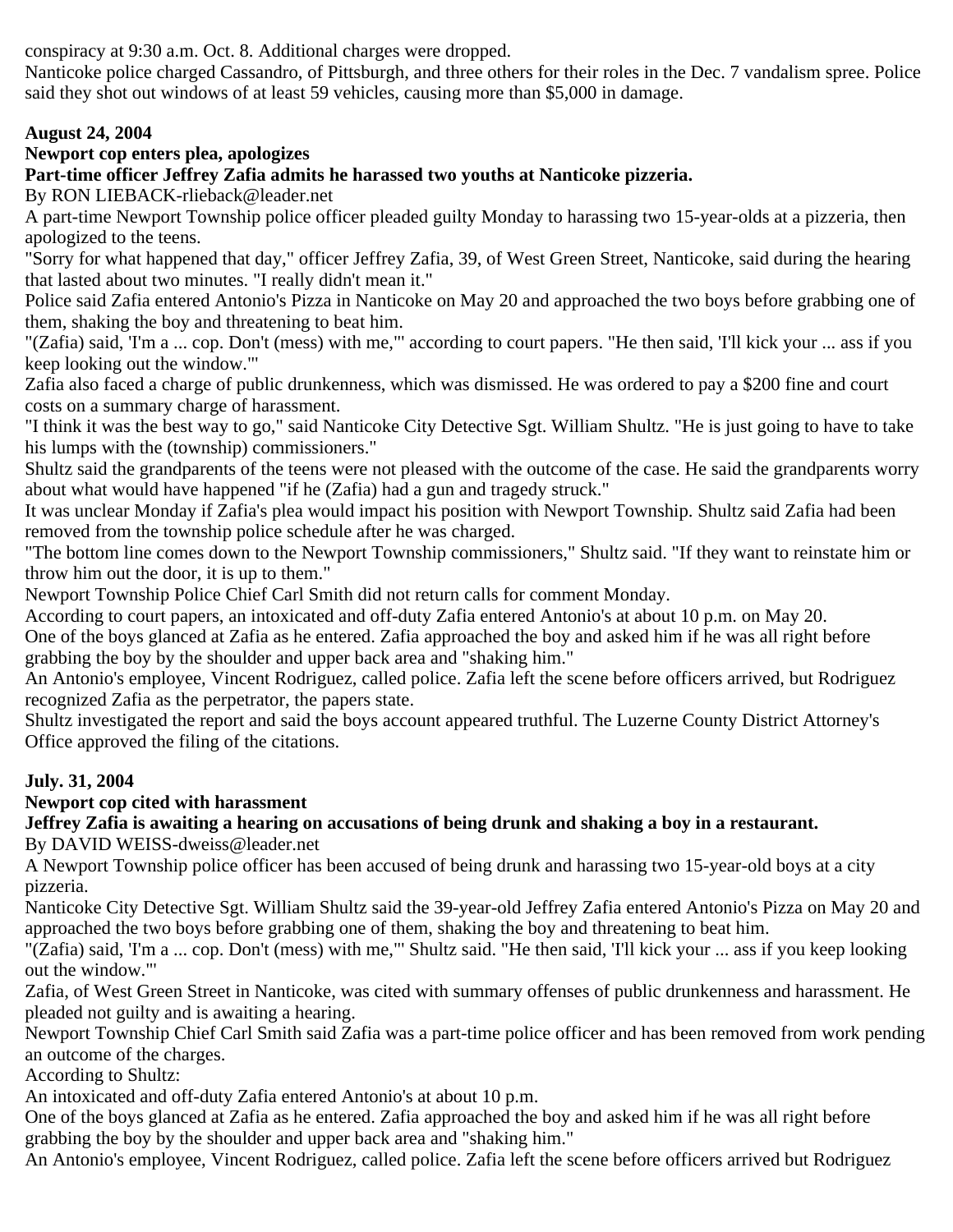recognized Zafia as the perpetrator.

Shultz investigated the report and said the boys appeared truthful. The Luzerne County District Attorney's Office approved the filing of the citations.

Zafia's not-guilty plea means he would have a hearing before District Justice Donald Whittaker of Nanticoke. But Whittaker also covers Newport Township cases, leading to the hearing being moved to District Justice Joseph Halesey's office in Hanover Township.

The citations call for Zafia to pay fines and court costs totaling \$437.50, if convicted.

Contacted at home Friday, Zafia said he did not want anything in the newspaper about the citations before hanging up.

#### **July 25, 2004**

#### **Nanticoke man charged with smashing window**

State Police at Shickshinny charged a Nanticoke man early Saturday morning for allegedly smashing out a window in a vehicle.

Police charged John Frank Mrus with criminal mischief after he allegedly broke the passenger side window of a vehicle owned by Nancy Spellman of Nanticoke at 1:30 a.m.

The incident occurred in a field off Smith Road, adjacent to Jesse Road, in Plymouth Township.

Trooper Thomas L. Appleman is the arresting officer.

#### **July 22, 2004**

#### **Biker pleads guilty over rider's nudity**

Joseph Gronka, 34, of Bloomsburg, pleaded guilty Tuesday to a summary offense of disorderly conduct for allowing a naked woman to ride on his motorcycle.

Gronka entered the plea in District Justice Donald Whittaker's office and paid \$277.50 in fines and court costs. City police charged Gronka, a dentist, in connection with the June 12 incident.

Police said Gronka drove a naked Lisa Drozdowski up Prospect Street near Patriot Square. Police stopped the motorcycle on Orchard Street, where Drozdowski, 39, of West Noble Street in Nanticoke, propped her feet up on Gronka, further exposing herself, arrest papers said.

Drozdowski, a former Luzerne County employee, showed signs of intoxication and was taken into custody after being given her clothes, police said.

Once in a holding cell, she attempted to flush a pipe believed to be used for smoking crack or marijuana down a toilet, police said. Drozdowski also kicked an officer twice in the groin, police said.

She was charged with open lewdness, indecent exposure, public drunkenness, aggravated assault, simple assault, possession of drug paraphernalia and tampering with evidence.

## **July 21, 2004**

#### **Anger flies, tears flow at hearing**

## **Shouts of 'murderer' ring as local man is sent to trial in May incident**

By DAVID WEISS-dweiss@leader.net

Homicide suspect Mark Arnold was a few steps outside of a police cruiser being led to a hearing Tuesday when emotions started spilling over.

An Arnold friend urged the shackled suspect to keep his head held high. The fiance of the 20-year-old he's accused of killing sobbed as a friend shouted at Arnold.

"Murderer. Murderer," a woman shouted. "You shot an innocent kid for no reason."

The two factions, totaling more than 40 people, waited tensely outside District Justice Donald Whittaker's office in Nanticoke on Tuesday morning before Arnold's preliminary hearing on homicide charges.

They filed into court to hear Whittaker tell prosecutors they have enough evidence to take the 37-year-old Arnold to trial in Luzerne County Court of Common Pleas on the charges.

Arnold, of Center Street in Wanamie, Newport Township, is charged with homicide and a firearms violation in connection with the May 5 shooting of Nicholas Havard in a township parking lot.

Police said Arnold shot Havard, of Nanticoke, in the face with a pistol at point-blank range. The two had an altercation, with Arnold defending his son against allegations that he assaulted someone.

But the charges were vigorously disputed by Arnold's attorneys, Frank and Joe Nocito, who asked Whittaker to dismiss the first- and second-degree murder charges.

The attorneys said evidence showed Arnold never intended to shoot the gun.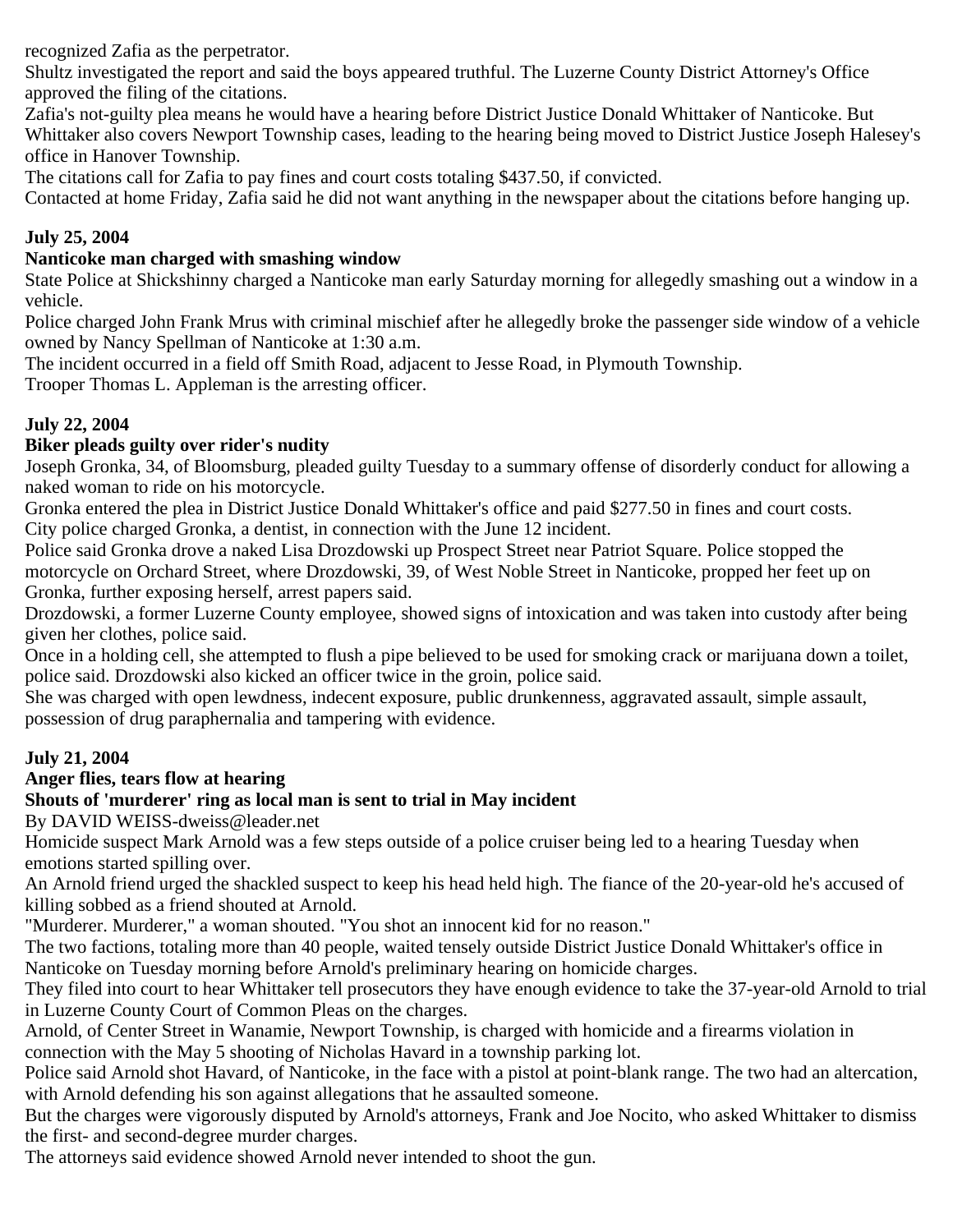Arnold, they argued, was defending himself and his son from a group of threatening individuals who carried baseball bats inside their vehicles.

The attorneys also noted that police said the gun "discharged," with no clear indication that Arnold meant to fire the weapon. Arnold has said he did not intend to shoot Havard.

The request to dismiss the charges came after Trooper Charles Prula and witness Luke Capie recounted the events leading up to the shooting.

According to their testimony:

Capie was assaulted by another man earlier May 5. That man and two others were in a blue vehicle that Capie and his friends thought might belong to the Arnolds.

Capie, Havard, and a group of friends took three vehicles to look for the vehicle, even though Capie was unsure if Arnold's son was involved in the assault.

They drove past Arnold's home and pulled into the parking lot near the home. Arnold, his wife and another man were in a vehicle and saw the group drive past Arnold's home.

The Arnold vehicle followed the group into the parking lot, near Savitsky's Edge bar.

There, Havard was out of the vehicle to switch seats when Arnold arrived and inquired who had a problem with his son. Arnold told the group his son had nothing to do with the assault, but an argument ensued with voices being raised and Arnold getting out of the vehicle.

Arnold kept screaming at Havard, who got into Arnold's face. But, without hesitation, Arnold raised the gun against Havard's cheek before the gun fired, Capie said. Arnold then left.

Under questioning from Luzerne County Assistant District Attorney Greg Fellerman, Capie said Havard was unarmed and did not provoke the shooting.

The criminal homicide charge means prosecutors can seek a conviction on first-, second-, or third-degree murder, or voluntary or involuntary manslaughter.

The Nocitos only asked for the two most serious charges, first- and second-degree murder, to be dismissed. The attorneys said Havard was not shot while the shooter committed another felony, which constitutes second-degree murder.

And all other testimony, including Arnold's interview with police, show he did not intend for the weapon to fire. That shows prosecutors did not have the premeditation needed to show Arnold committed first-degree murder, Nocito argued.

But Fellerman said Arnold's actions clearly show prosecutors can try Arnold on all charges, including first-degree murder. Arnold, the prosecutor argued, followed the group, got out of a vehicle, and pointed a gun at Havard's face. That's enough to show a specific intent to kill, Fellerman said.

"Premeditation can be formed in split second," he said.

Whittaker sided with prosecutors, sending all charges to county court. Arnold was taken back to prison.

## **July 21, 2004**

## **Victim's colors not tied to gangs, family says**

By DAVID WEISS-dweiss@leader.net

The red bandana that hung around Nicholas Havard's neck when he was killed was just a way for him to display one of his favorite colors.

That's it.

It was not, his family stressed, a sign of the 20-year-old Havard being affiliated with a gang, like the "Bloods."

"Nicky's colors were red and black," Havard's tearful sister, Heather Kelly, said Tuesday.

Her comments came after some testimony during a preliminary hearing for Mark Arnold, who is charged with killing Havard, carried gang overtones.

The gang-related questions came when an Arnold attorney questioned a witness about the red bandanas he and Havard wore.

Red bandanas are often affiliated with the "Bloods" gang, but Havard's wearing of bandanas was no way a sign of being affiliated with a gang, his family said.

"I wear a camouflage bandana," said Havard's brother, Jason, a police officer. "Does that mean I'm in a militia?" The family also pointed out how Havard's mother wore red and black clothing to pay tribute to her son at Arnold's hearing.

Police said Arnold shot Havard in the face with a pistol at point-blank range on May 5. The shooting occurred after an argument ensued between Arnold and Havard, who was with a group of people.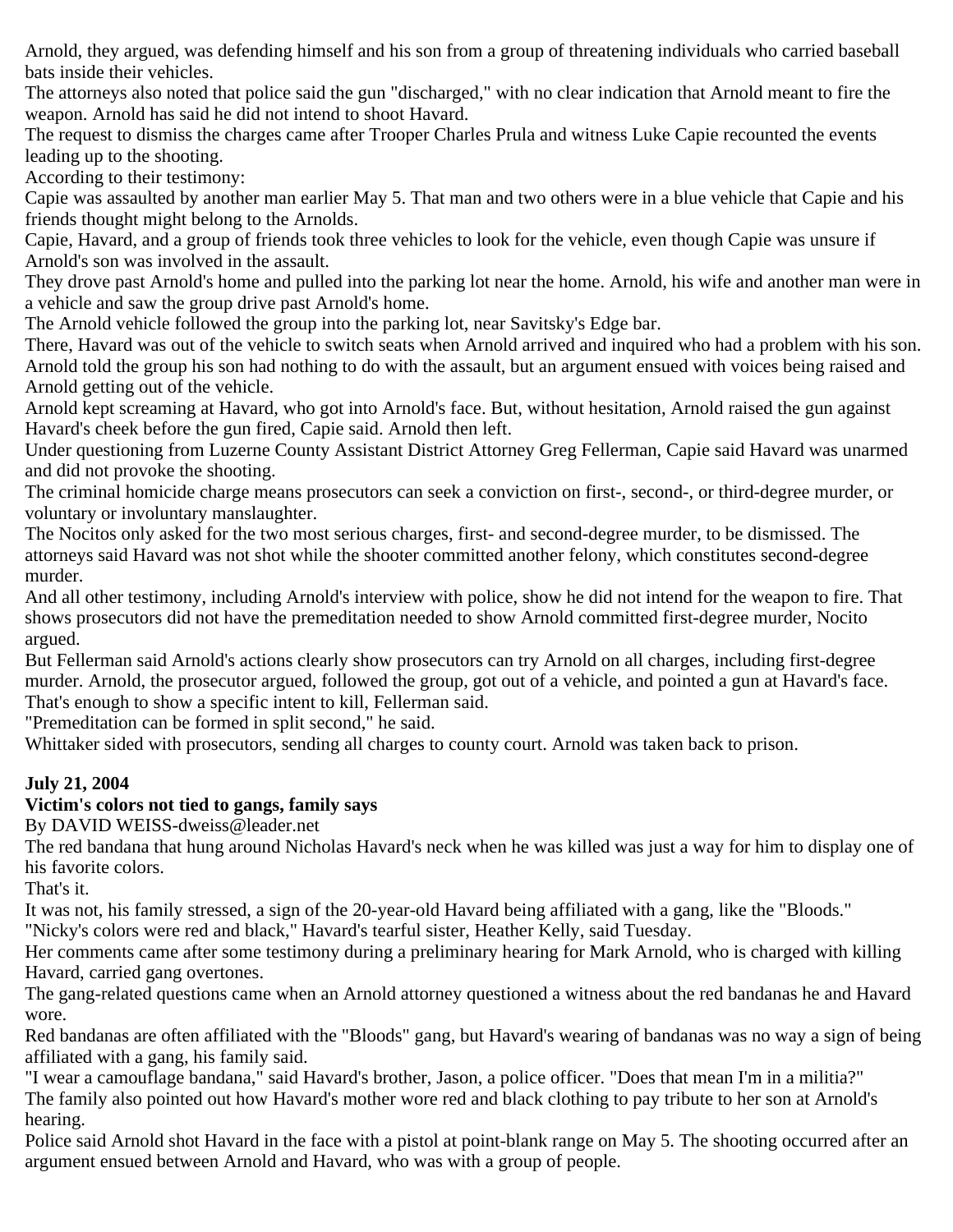Arnold's attorneys suggested their client might have pulled the gun after an argument to defend himself from the group of threatening hoodlums carrying baseball bats in their vehicles.

The attorneys did that, in part, by questioning, Luke Capie, an eyewitness and friend of Havard.

Capie fielded questions from attorney Frank Nocito, who asked whether Capie, during the May 5 argument, heard any of his friends yell "shoot the f-----" or "you don't know who you're messing with."

Capie denied hearing any such comments. He also denied hearing anyone make references to the "Bloods" or "Crips" gangs.

The witness said he was wearing a red bandana to clot the blood he suffered in an earlier assault. Havard often wore a red bandana.

The challenge didn't weigh well with Havard's family.

"He was a good boy," Havard's father, David, said, holding a picture of his son. "He didn't deserve what happened." The family said Havard's death was untimely and undeserving. And for Arnold trying to infer that Havard provoked the shooting, the family hopes he suffers the consequences of his actions, they said.

"He was not a bad kid," Kelly said. "That son of a bitch will pay in the end."

"I hope they nail him," David Havard said.

Arnold's supporters, most of them wearing blue shirts marketing the construction company of Arnold's wife, refused to comment on the issue.

#### **July 21, 2004**

#### **Woman charged in robbery, stabbings**

By Debby Higgins and Heidi E. Ruckno , Citizens' Voice Staff Writers

District Justice William Amesbury, Wilkes-Barre, arraigned Tanya Marie Faux, 31, of 19 Arch St., Edwardsville, on charges of robbery, aggravated assault and reckless endangerment.

Faux, also known as Tanya Marie Peck, was charged with one count of robbery, four counts of aggravated assault and two counts of reckless endangerment. She was sent to the Luzerne County Correctional Facility late Tuesday night. Amesbury set bail at \$35,000, straight cash. However, Edwardsville police officers informed him that Luzerne County Adult Probation and Parole ordered Faux to be detained automatically as a repeat parole violator if she were suspected of any criminal activity.

According to police, Faux allegedly walked into the Price Chopper Supermarket at the West Side Mall, Edwardsville, around 3:30 a.m. Tuesday, brandishing a knife.

Faux is suspected of approaching clerk Donna Zikowski and demanding money. When Zikowski refused, Faux allegedly stabbed her arms and hand area then attempted to flee out of the store, borough Police Chief Michael Slusark said.

Ludek Rysavy, an employee of a company apparently contracted to provide cleaning services, tackled Faux and was promptly stabbed four times in the upper right arm, wrist and hips. Faux escaped and left the area in a maroon or brownish-colored Chevrolet with a missing left rear hubcap.

Both victims were treated at Geisinger Wyoming Valley Medical Center, Plains Township, and released later Tuesday morning, the police chief said.

## **Another robbery occurred in Nanticoke after the Edwardsville robbery at approximately 5 a.m.**

Nanticoke City Police Detective William Shultz said a white female, approximately 5 feet 4 inches tall with brownishblond hair and wearing dark shorts and a black hooded sweatshirt, entered the UniMart, 61 E. Main St., brandished a knife and demanded money.

According to Det. Shultz, the clerk responded with "(expletive) you." The suspect then reached across the counter and grabbed several Pennsylvania lottery tickets.

"The clerk then reached under the counter and pulled out a hammer that she then used to hit the suspect on the arm. Both the suspect and the lady behind the counter were pretty gutsy," the detective said.

Det. Shultz said the clerk said she thought she injured the suspect's arm when she hit her with the hammer.

He said he believed the Edwardsville robbery and the Nanticoke robbery were related.

"We're still reviewing the videotapes," he said.

Faux, however, was arraigned only on charges relating to the Price Chopper robbery on Tuesday night.

## **July 15, 2004**

**Cop describes bloody slaying**

**Testimony details how Wayne Adams allegedly killed his friend in Newport Township.**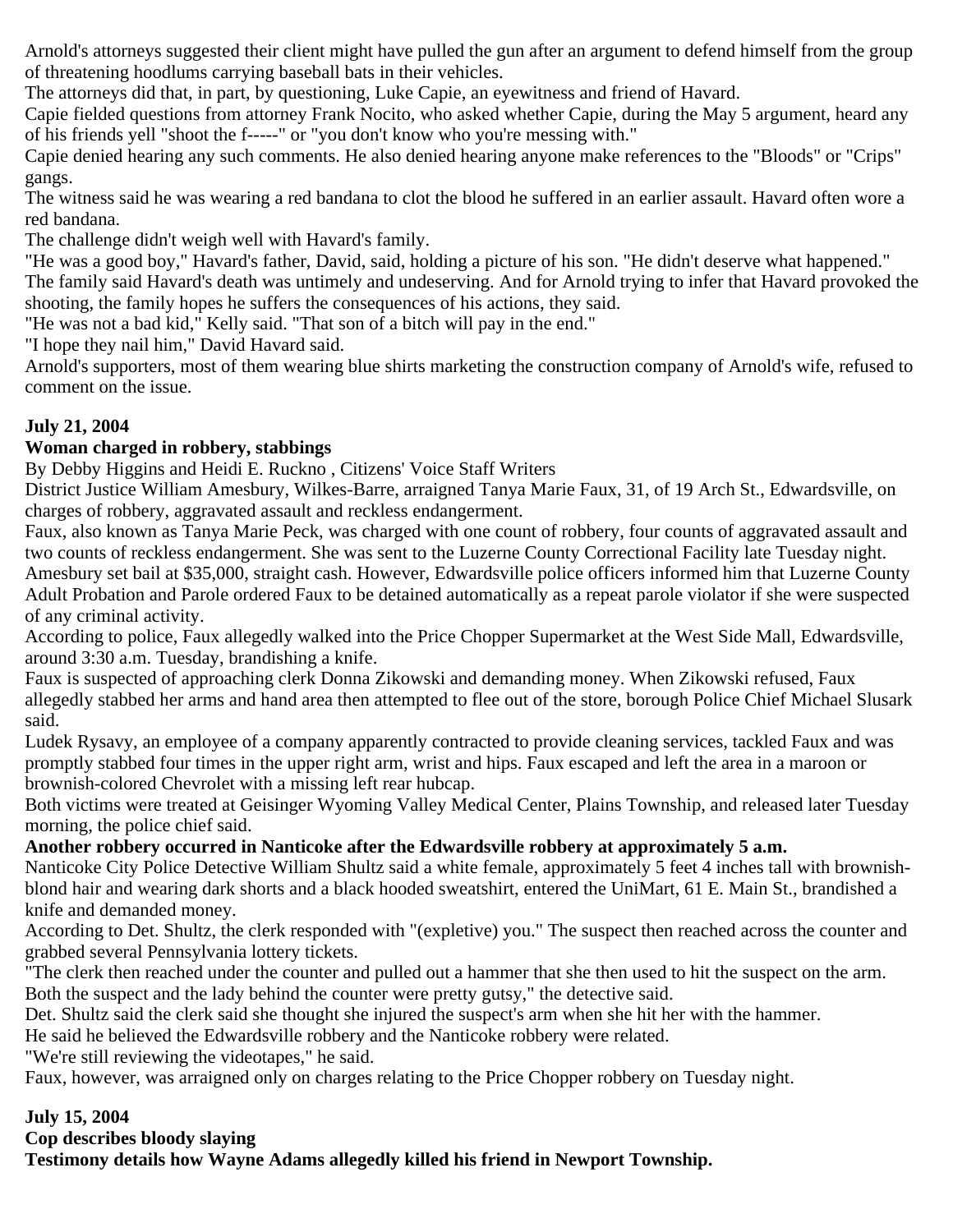## By DAVID WEISS-dweiss@leader.net

Homicide suspect Wayne Adams "emptied the clip" of six or seven bullets from an assault rifle into Adam Martin, sending him to the ground, a trooper testified. But Adams, 25, noticed Martin's chest was still moving as he gasped for air.

Then, Adams loaded a 12-gauge shotgun with a single shell and fired one last shot into his longtime friend from about 3 to 5 feet away, state police Cpl. Leo Hannon testified Wednesday.

The corporal said Adams told him about the June 19 killing hours after the body of 46-year-old Martin was found at the bottom of an embankment in a wooded area of Newport Township.

Hannon's testimony at Adams' preliminary hearing Wednesday helped prosecutors convince a district justice they had sufficient evidence to take Adams to trial on a single count of homicide.

District Justice Donald Whittaker of Nanticoke forwarded the charge to Luzerne County Court of Common Pleas. The charge was leveled against Adams, of Hanover Township, after the body of Martin, also of Hanover Township, was found June 20.

Police have said Adams admitted shooting Martin because Martin threatened to expose a homosexual relationship the two had for 10 years, beginning when Adams was 15.

That relationship lasted until earlier this year, police said. The two remained friends, but ceased their sexual relationship.

On June 19, the two went drinking and target shooting in the wooded area until Adams told Martin he wanted a ride out of the woods.

Under questioning from Assistant District Attorney Jeff Tokach, Hannon testified that's when Martin began "pressuring" Adams for sex. Adams wanted to leave, Hannon said, but Martin wanted to drink a few beers.

Adams soon remembered the assault rifle loaded in Martin's vehicle, Hannon testified.

Adams went to the back of the vehicle. Instead of getting a beer, Adams returned with the rifle and shot Martin numerous times before getting the shotgun, Hannon said.

Adams' attorneys, Shelley Centini and Joe Yeager, asked Whittaker to dismiss the charge. Whittaker denied the request.

# **July 8, 2004**

## **Driver of nude motorcycle passenger charged**

## **Joseph Gronka, 34, was cited with disorderly conduct after Music Fest incident.**

By DAVID WEISS-dweiss@leader.net

City police say the man who drove a naked Lisa Drozdowski past Music Fest on the back of a motorcycle acted in a disorderly manner.

Police recently charged the driver, Joseph Gronka, 34, of Bloomsburg, with a summary offense of disorderly conduct in connection with the June 12 incident.

Police said Gronka drove Drozdowski up Prospect Street near Patriot Square. Police stopped the motorcycle on Orchard Street, where Drozdowski, 39, of West Noble Street in Nanticoke, propped her feet up on the male driver, further exposing herself, arrest papers said.

Drozdowski, a Luzerne County employee, showed signs of intoxication and was taken into custody after being given her clothes, police said.

Once in a holding cell, she attempted to flush a pipe believed to be used for smoking crack or marijuana down a toilet, police said. Drozdowski also kicked an officer twice in the groin, police said.

She was charged with open lewdness, indecent exposure, public drunkenness, aggravated assault, simple assault, possession of drug paraphernalia and tampering with evidence.

Officer Joe Guydosh filed the non-traffic citation, which calls for Gronka to pay a \$150 fine plus \$117 in court costs and another \$10 fee.

The citation was filed at District Justice Donald Whittaker's office. Once Gronka receives the citation, he may plead guilty or not guilty.

If he pleads not guilty, a hearing will be scheduled. Drozdowski's preliminary hearing is scheduled for July 22.

# **June 16, 2004**

## **Man accused of assault found not guilty**

By Edward Lewis , Citizens' Voice Staff Writer

A Luzerne County jury deliberated nearly 90 minutes Tuesday before returning a verdict in favor of a 40-year-old Nanticoke man who was accused of assaulting and robbing his girlfriend.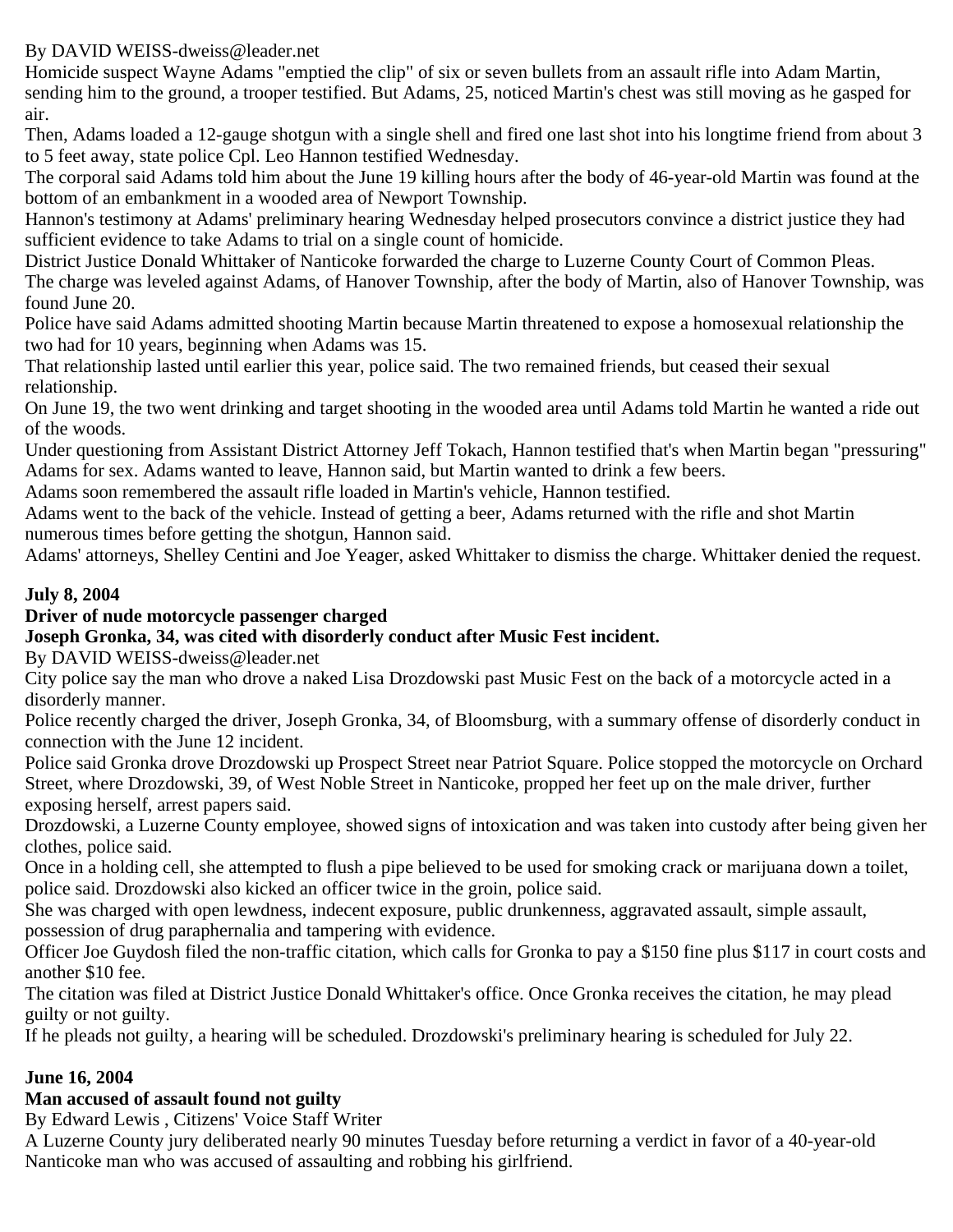Michael David Croney, Front Street, was found not guilty on charges of robbery, theft, receiving stolen property and two counts of simple assault.

"We're happy with the verdict," said Croney's defense lawyer, Joseph Sklarosky Jr. "We're pleased with the outcome. "There were a lot of inconsistencies that were brought out during trial; there were credibility issues as well," Sklarosky noted.

Croney was accused of punching his then-girlfriend, Bernadette Williams, in the face with a closed fist inside her Exeter apartment on Sept. 6, 2003.

According to the affidavit of probable cause, Croney asked Williams for money and became upset when she refused to give him any. He grabbed her by the throat, punched her, and followed her outside when she ran through a parking lot. Croney pushed her to the ground and forcibly removed her purse containing an undetermined amount of money. Assistant District Attorney Jennifer Hadley told the jury during closing arguments that Croney admitted to being under

the influence of alcohol and drugs when he allegedly committed the act. She also reminded the jury to reflect upon Williams' testimony and the testimony of alleged witness Dawn Williamson.

"This was not a typical robbery," Hadley told the jury. "The couple were dating ... that's what makes this worse. "You heard Bernadette and Dawn testify," Hadley said. "There was a struggle for the purse, he wanted the purse and Bernadette came away with a bloody nose."

Sklarosky told the jury Croney asked Williams for her purse because he thought his car keys were inside. He also questioned the credibility of Williams and Williamson.

"This case was about Croney getting his keys," Sklarosky said. "He thought his keys were in her purse.

"These are false allegations that they (Williams and Williamson) tried to sell to the police," Sklarosky told the jury during closing arguments.

Hadley said she found it odd that Croney went to a friend's residence who he couldn't remember to change his shirt Police found a sweatshirt spattered in blood that Croney had dropped after he allegedly punched Williams.

The jury deliberated for one hour and 27 minutes before finding Croney not guilty of the charges.

Luzerne County Judge Peter Paul Olszewski Jr., who presided over the two-day trial, found Croney not guilty of summary harassment/stalking charges.

After the jury read their verdict, Croney remained in police custody pending the outcome of a probation violation in Lehigh County.

Sklarosky said the probation violation was the result of his arrest in Luzerne County and expects it to be lifted now that he had been found not guilty.

## **6/5/04**

#### **False Identification**

A Nanticoke man has been charged with providing false identification to police.

Arrested May 26 on evidence of drunken driving, Joshua Yackimowicz provided the name of his stepbrother to police, police said. Additional charges of providing false reports to police, forgery and tampering with records have also been filed.

## **5/29/04**

## **Court Briefs**

Jules Blount, 25, of Nanticoke, pleaded guilty Thursday to firing a gun and lighting a fire inside a Ross Township home. State police at Shickshinny said Blount on Dec. 4 fired a shot into a couch inside John Weber's Kyttle Road home. Blount then struck Weber in the face and set fire to two blankets.

Weber left the home and later returned with Blount's brother. Blount also fired two shots at his brother.

Luzerne County Court of Common Pleas Judge Peter Paul Olszewski Jr. is scheduled to sentence Blount on charges of arson, simple assault and reckless endangerment at 8:15 a.m. June 29. Additional charges were dropped.

Maura Walsh, 23, of Nanticoke, was arrested on evidence of drunken driving after a one-car crash at 11:15 p.m. Wednesday, state police said.

Walsh was westbound in a 2003 Mazda 6 on state Route 3006, near Smith's Road, when the vehicle veered off the road and struck a utility pole, state police said. The car then traveled into a drainage ditch, struck a dirt embankment and rolled onto its roof.

State police said Walsh showed signs of intoxication and was taken for a blood-alcohol test. Charges are pending the results of the test.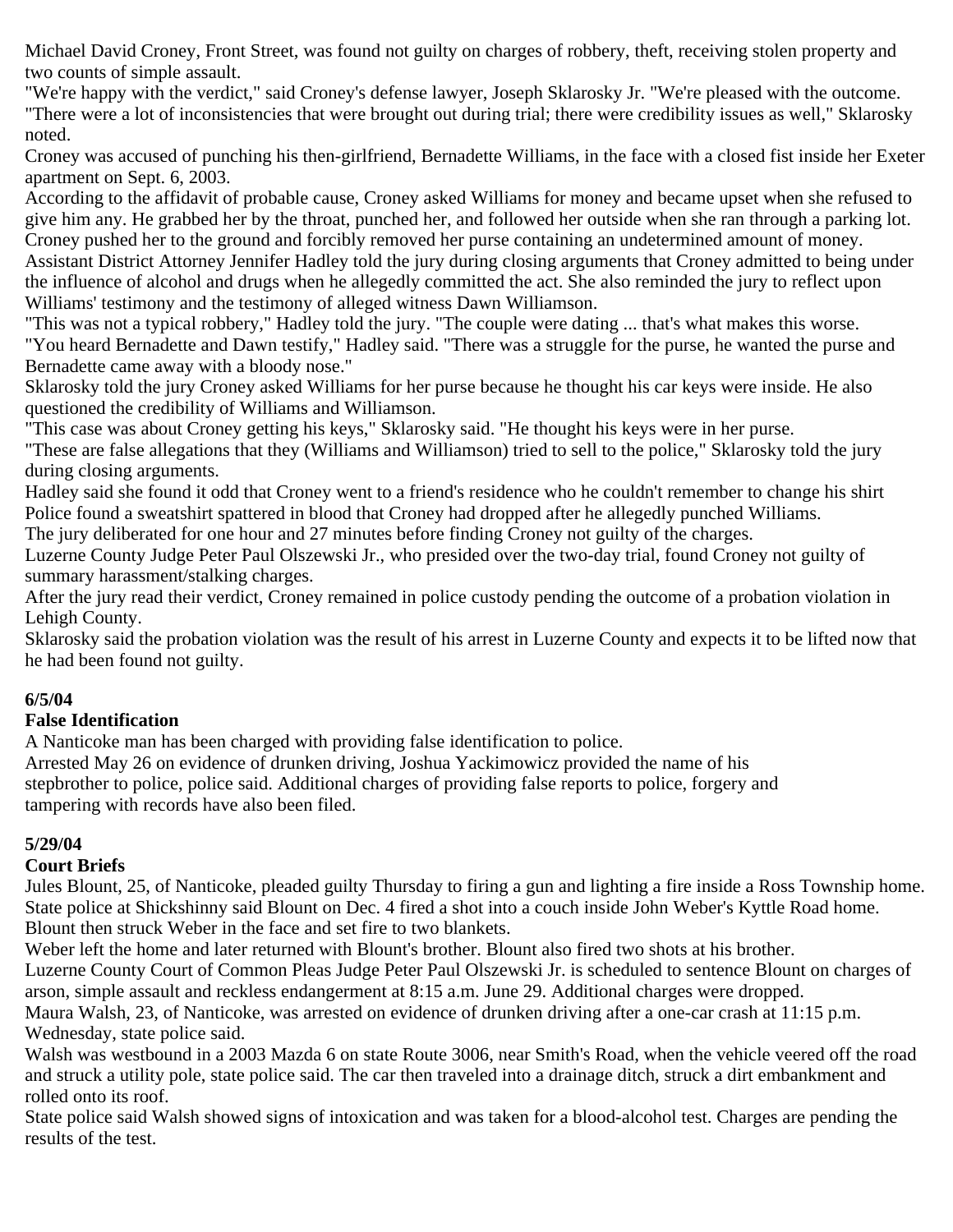## **5/28/04**

#### **Nanticoke man involved in mishap with stolen vehicle**

A Nanticoke man involved in a two-vehicle accident in WilkesBarre on Wednesday morning was injured, but tried to flee the scene on foot.

Wilkes-Barre police said Stephen M. Wasilewski was driving a 1996 Dodge stolen from Nanticoke when the vehicle struck another vehicle just after 6 a.m.

Wasilewski was traveling north on Wilkes-Barre Boulevard and for an unknown reason turned in to the path of a 2003 Ford driven by Dennis Hagy, of White Haven, who was driving south on the roadway near the intersection of Butler Street, according to police. Both vehicles were towed and Hagy was also injured.

Police said Wasilewski is facing charges for his role in the incident.

## **5/22/04**

# **Nanticoke man connected to Kerkowski denied early parole**

By Edward Lewis Citizens' Voice Staff Writer

A 30-year-old Nanticoke man with ties to the late Tunkhannock-area pharmacist Michael Jason Kerkowski was denied early parole on Thursday.

Edward Ryan Nork had applied for early parole three times since February with each attempt being denied by Luzerne County Judge Mark Ciavarella, according to court records.

His latest attempt for early parole occurred May 7 when he submitted a petition on his own behalf.

Nork said that if released, he would immediately obtain a job to catch up on child support payments and assist his mother is who struggling with everyday needs.

He promised the court he would not fail and abide by rules and regulations set forth on him.

Judge Ciavarella denied Nork's request on Thursday.

Nork was arrested in January 2001 on separate charges that involved an attempt to obtain 60 OxyContin pills with a forged doctor's prescription from a Wilkes-Barre pharmacy and possession of marijuana charges.

Nork was sentenced to six months minimum to 18 months maximum and a consecutive term of two-years' probation in November 2001. He was granted immediate work release having served the minimum sentence at the time.

Nork was re-sentenced for a probation violation in November 2003 to six months minimum to 24 months maximum less one day and a consecutive term of one-year probation.

He applied for early parole in February and again in March that were both denied.

When Nork was arrested in January 2001, he was serving a one-year probation sentence for carrying a firearm without a license, according to court records.

According to court records from Wyoming County where Kerkowski had a pharmacy in Eaton Township, Nork had a prescription written by convicted Dr. Laureano Manual on a 3by-5 piece of notepad paper. Nork was unable to get the prescription filled at any pharmacy because many pharmacies stopped filling Dr. Manual's prescriptions and the prescription was not written on a regular prescription form.

Nork had two prescriptions written by Dr. Manual filled by Kerkowski for OxyContin pills. On his own, Nork wrote his own fraudulent prescriptions in the name of Ryan Nork that were filled by Kerkowski between March through late 2002, according to court records.

Kerkowski cut him off when he received an anonymous letter about the illegal activities.

Nork was one of seven persons convicted during the Kerkowski investigation.

While incarcerated at the Luzerne County Correctional Facility, Nork was approached by another inmate who told him, "I heard you were getting a lot of Oxies out in the country," according to court records.

Nork asked the inmate, who is only identified in court records as John, if he meant Tunkhannock. The inmate replied that "there are a lot of welders from York who get drugs from that pharmacy, and if anything were to happen, they would fmd Nork," according to court records.

Records from the Bureau of Drug Control revealed Nork obtained 33 prescriptions in six months from Kerkowski. A total of 2,850 pills were OxyContin and 180 pills were for other controlled substances.

A Wyoming County jury convicted Kerkowski in February 2002 on three counts of delivery a controlled substance by a practitioner. He pleaded guilty in April 2002, to recklessly endangering another person, insurance fraud, false medical assistance claims and delivery of a controlled substance by a practitioner.

Kerkowski failed to appear for his sentencing hearing on May 14, 2002, and was reported missing. His body and the body of his girlfriend, Tammy Lynn Fassett, were found buried in a shallow grave at 479 Mount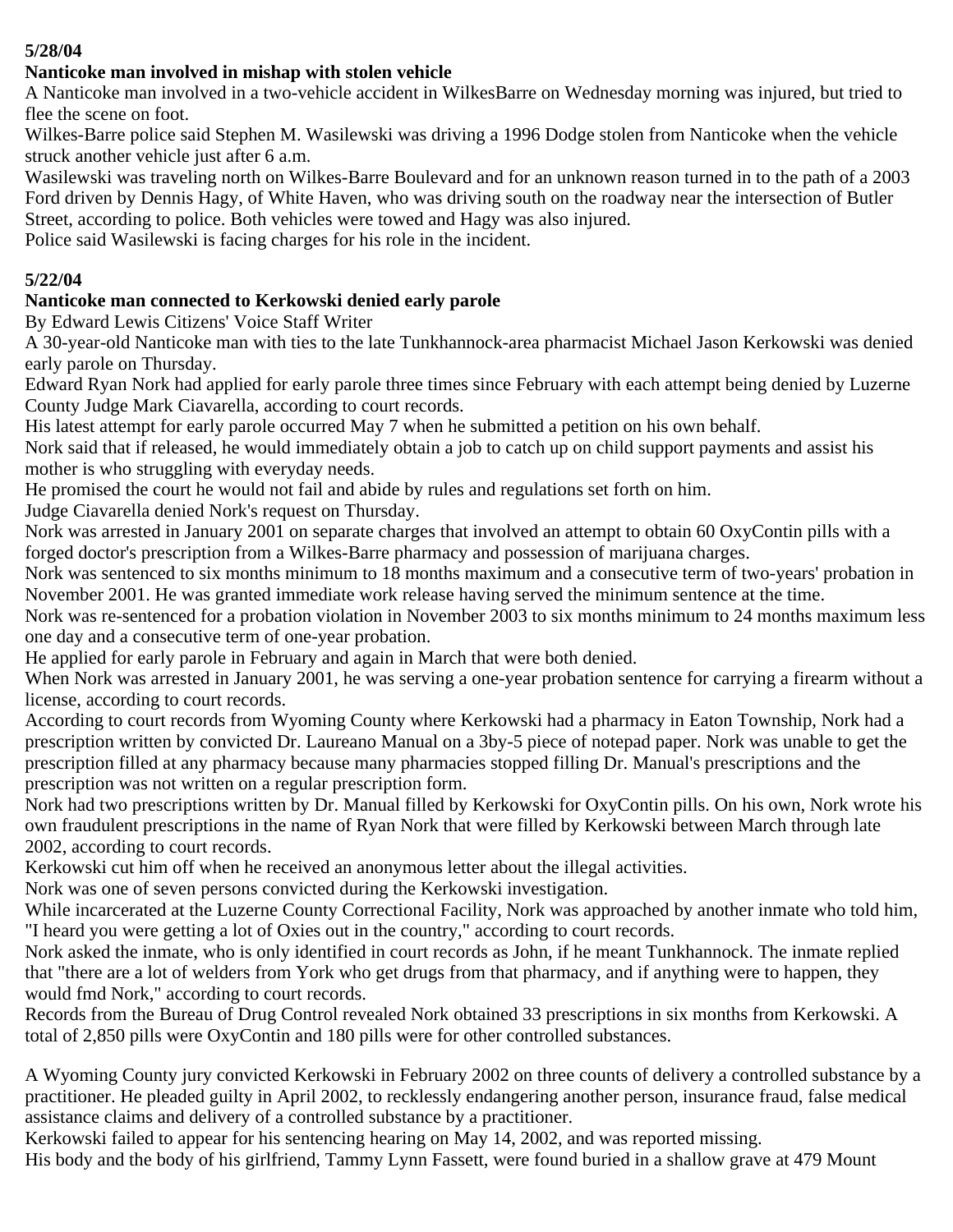Olivet Road, Kingston Township, on June 5, 2003.

# **5/22/04**

## **Assault Charges Filed**

Kevin Zimmerman, 23, of East Church Street, was arrested Wednesday on assault charges after, police said, he caused his five-month pregnant wife to fall.

Zimmerman and his wife, Carrie, were arguing outside their home at 8 a.m. Wednesday when Zimmerman tried to pull away in his car.

As he pulled away, Carrie, who was leaning on the car window, fell, according to court papers.

He then yelled "I hope you bleed to death and lose the baby," court papers said.

He also told her he did not want his name as father on the birth certificate of their unborn child, according to Carrie's friend.

Carrie suffered lacerations to her right knee, left toes and right hand.

Later that day, Kevin told police he was getting ready to drive his daughter to Pope John Paul School at 7:30 a.m. as Carrie leaned in the window.

He told police he pulled away and saw Carrie fall to the ground, but did not stop, according to court papers.

Kevin was charged with simple assault and recklessly endangering another person. He was taken to the Luzerne County Correctional Facility for lack of \$20,000 bail.

Carrie and her son also reported that Kevin caused bruises on both sides of his son's face. The son had finger and hand marks on both sides of his face, according to court papers.

Carrie's son was taken to Wilkes-Barre General Hospital for an examination.

# **5/20/04**

# **Man pleads guilty to assaulting police officer**

Steven Ernest Alaimo, West Washington Street, pleaded guilty to simple assault, resisting arrest and flight to avoid apprehension before Judge Joseph M. Augello.

According to the affidavit of probable cause, Alaimo was arguing with his ex-girlfriend, with whom he used to live, at her residence on West Union Street, Nanticoke.

Alaimo left but returned a short time later with a club that he used to knock on the door and windows.

Alaimo called his current girlfriend, Amber Dennis, who came to the residence and engaged in a physical fight with his ex-girlfriend.

Alaimo flipped over tables and punched holes in the wall, telling his ex-girlfriend if he couldn't have her, no one could and threatened to kill her, according to the affidavit.

Alaimo was accused of hitting his ex-girlfriend with the club.

When police were called, Alaimo fled but was found sitting in the rear yard of Dennis' residence.

He ran inside Dennis' residence while police chased after him. Police were stopped by Dennis who closed the door on Sgt. William Shultz.

Sgt. Shultz made his way inside and advised Alaimo he was under arrest. Alaimo resisted and punched Sgt. Shultz in the face.

The struggle continued outside until Sgt. Shultz lost his grip when Alaimo ripped off his shirt. He ran and was pursued by Officer Joseph Guydosh, who had Alaimo at gunpoint.

Alaimo stopped but continued to flee on foot until Sgt. Shultz captured him on South Prospect Street. Sgt. Shultz suffered injuries to his mouth and left knee.

Alaimo was ordered to repay the Nanticoke Police Department and Sgt. Shultz \$8,466 for medical expenses. He is scheduled to be sentenced Wednesday, June 30, at 9:30 a.m. Dennis was not charged for her alleged role, Sgt. Shultz said.

# **5/7/04**

# **Wanamie man charged in fatal shooting**

By Gene Skordinski , Citizens' Voice Staff Writer

A Newport Township man was arraigned Thursday on homicide charges, hours after he allegedly shot and killed a Nanticoke man following an argument. According to police, Mark C. Arnold, 37, of 1253 Center St., Wanamie, allegedly shot Nicholas Havard, 20, of 60 W. Green St., Nanticoke, in the face after the pair argued over a previous fight involving Arnold's son. Arnold was charged with homicide and firearms not to be carried without a license.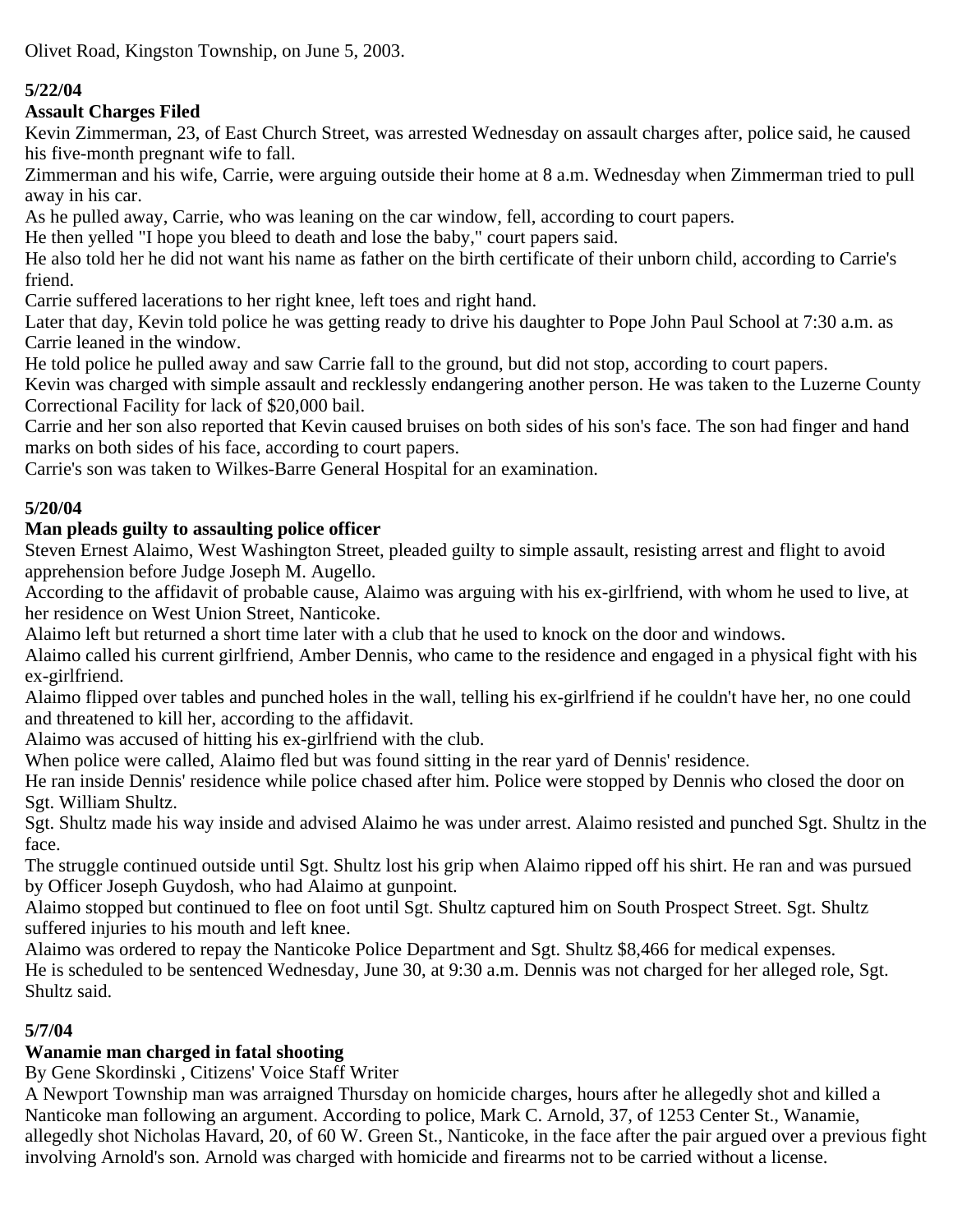Newport Township Police Officer Jocelyn Wadzin responded to the scene of the shooting at 9:15 p.m. and, upon arrival, found Havard lying on his back with severe bleeding from the facial area, below the left eye.

A witness at the scene told police a male, later identified as Arnold, exited a Jeep, pulled a small gun from underneath his sweat shirt and placed the gun to Havard's face. The witness said Arnold pulled the trigger.

According to the affidavit of probable cause, Paul Gushock told investigators Arnold had received a telephone call prior to the shooting, informing him that several kids were looking for his son because of a previous altercation

Following the phone call, Gushock, along with Mark and Lisa Arnold, got in. Lisa Arnold's Jeep and drove to Weis Market to meet Matt Zaborney.

Authorities said Zaborney advised Mark Arnold that a kid was beaten up and they were blaming Arnold's son for the beating. Gushock also told investigators that Zaborney told Mark Arnold "there was a bunch of kids" looking for his son.

Mark Arnold, Lisa Arnold and Gushock then proceeded to Arnold's residence, where they saw three cars slowly driving by Arnold's residence. The defendant then told Lisa Arnold to follow the cars in an attempt to discover why they were looking for his son.

The three cars pulled into the parking lot across from Savitsky's Edge Bar. Lisa Arnold stopped her vehicle in the middle of the road

The individuals got out of the cars and started to yell they were going to beat up the defendant's son because he had beat up Luke Capie.

Mark Arnold got out of the Jeep and approached the individuals. Arnold told the individuals his son didn't do anything. Gushock told investigators one of the kids got into Mark Arnold's face

According to investigators, Arnold pulled a gun from the front of his pants and pointed the gun at one of the individual's faces, shooting Havard.

Mark Arnold returned to the Jeep, where he claimed he had only intended to scare the people off.

He then told Lisa Arnold to leave the scene. She then drove along Old Newport Road towards Nanticoke. She slowed the vehicle and Mark Arnold got out of the vehicle in the area of the Newport Center Cemetery.

Arnold told police, "I did not mean to shoot the victim and it was an accident.

Following the arraignment before District Justice Donald Whittaker in Nanticoke, Arnold asked to be admitted to a hospital.

"I don't want to live anymore," Arnold said. "If I could give my life for the kid, I would.

"You were just released from a hospital," Whittaker replied.

Arnold is incarcerated in the Luzerne County Correctional Facility without bail. A preliminary hearing is set for Thursday, May 13, at 1 p.m. before Whittaker.

More than 20 investigators were seen on the paved road to the Newport Center Cemetery following Arnold's arraignment. The road is about a quarter mile from the scene of the shooting.

A .22-caliber handgun was discarded approximately 200 yards to the rear of the defendant's residence.

State Police Troop P Major Case Team investigated the shooting at the request of the Luzerne County district attorney's office and Newport Township police.

# **5/4/04**

# **Convicted robber charged in Nanticoke bank hold-up**

# **James Henry Spence was released in February after serving 71 months in prison.**

By TERRIE MORGAN-BESECKER-tmorgan@leader.net

A convicted bank robber who was released from prison in February has been charged with last week's robbery at First National Community Bank in Nanticoke.

James Henry Spence, 37, of West Nanticoke, Plymouth Township, was apprehended in Erie during the weekend and should be transported back to Luzerne County as soon as possible, said Assistant U.S. Attorney Fran Sempa. Spence is charged with stealing \$1,290 from the 194 S. Market St. bank on April 28.

According to an arrest affidavit filed in the U.S. District Court for the Middle District of Pennsylvania:

Spence entered the bank around 11:44 a.m. and gave a teller a note that said "Have a gun, want 20s, 50s and 100s." The teller complied and Spence fled the bank.

Shortly after the robbery, Lionel Bassett of Nanticoke reported that his car had been stolen. Police arrived at Bassett's home and spoke to his friend, Elizabeth Roscoe, who was selling the vehicle for Bassett.

Roscoe told police a man offered to buy the car, but asked her to hold it for an hour until he went to the bank to obtain money. The man returned and paid Roscoe \$250, but refused to wait until Bassett returned to take the car.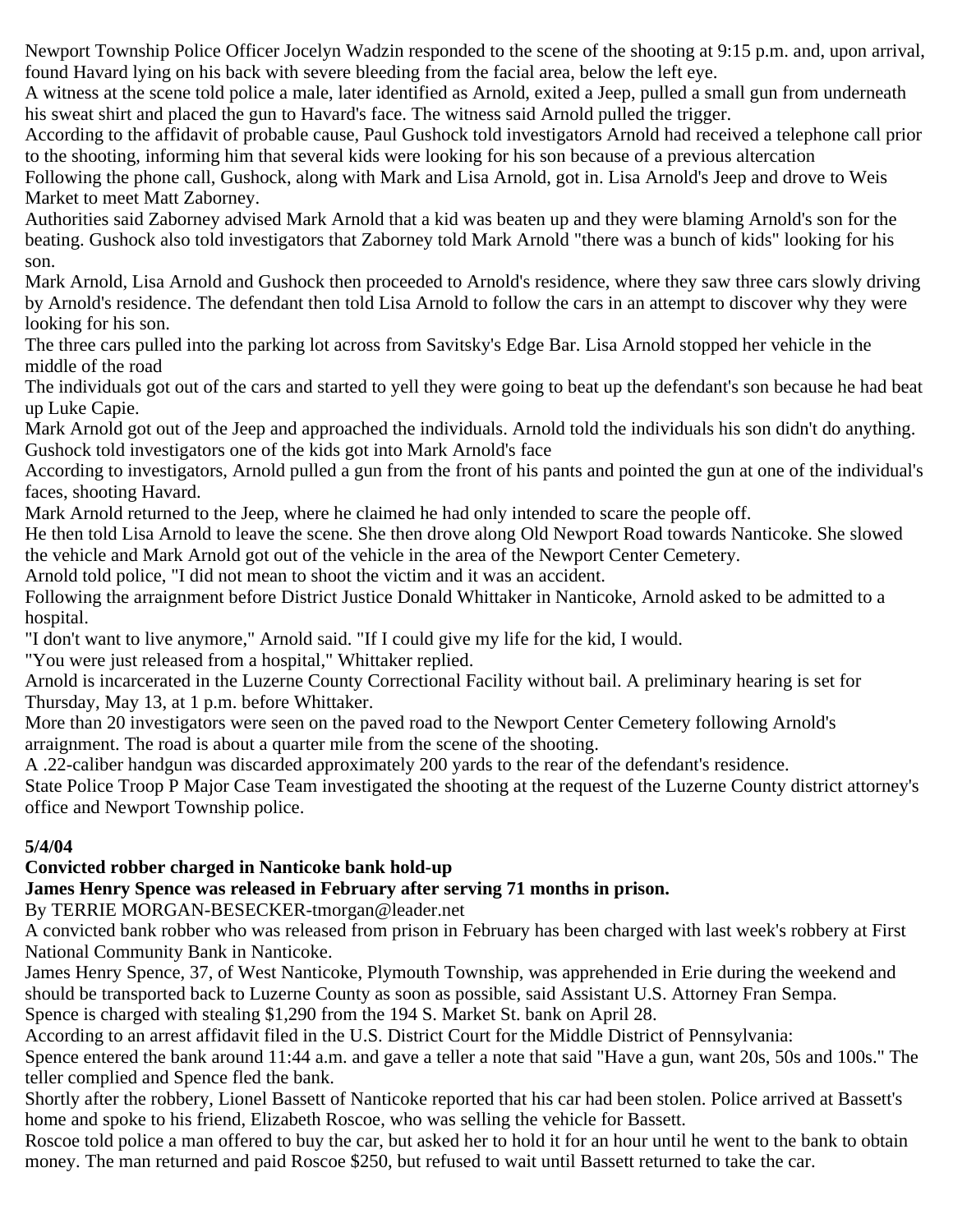Roscoe later identified the man as Spence from a photo shown to her by police. Police received further confirmation of his identity from fingerprints recovered from the note he left at the bank. The teller also identified him in a photo. Spence had been released on Feb. 8 after serving a 71-month federal prison sentence for a 1998 bank robbery in Georgia, according to the affidavit.

Sempa said an arrest warrant was issued for Spence for the Nanticoke robbery on Friday. He did not know the details of how Spence was apprehended in Erie.

## **4/21/2004**

## **Nanticoke man sentenced on assault charges**

A 20-year-old Nanticoke man was sentenced in Luzerne County Court for assaulting two men with a pellet gun and a hammer last August.

Daniel Joseph Williams, West Union Street, was sentenced by Judge Peter Paul Olszewski Jr. to four consecutive terms of four months' probation on charges of simple assault, resisting arrest, false identification to law enforcement and hindering apprehension. He was also ordered to pay a fine for public drunkenness.

According to the affidavit of probable cause, Williams and Joshua Derr, 21, were involved in a fight with Charles Jobst IV and Joshua Hallas on South Maple Street, Nanticoke, on Aug. 17, 2003.

Williams pointed a handgun at Jobst and Hallas. Nanticoke police later learned the handgun was a pellet gun. Jobst was struck in the head with a hammer by Derr, according to the affidavit.

Police found two baseball bats, a pellet gun and a hammer inside a vehicle where Williams and Derr were sitting. Williams and Derr were being questioned by police when Williams fled. Derr stepped in front of an officer in an attempt

to block his pursuit of Williams, according to the affidavit.

Williams resisted arrest by assaulting several officers causing an injury to one officer.

Derr, now living in Bethlehem, was sentenced April 14 by President Judge Michael Conahan to 12 months in the accelerated rehabilitation program on charges of simple assault, hindering apprehension, obstructing administration of law enforcement and disorderly conduct.

Derr was ordered to complete an alcohol highway safe driving school, 25 hours of community service and write letters of apology to the officers and victims.

## **2/20/04**

## **Charges waived for Nanticoke vandals**

Charges against three Nanticoke men arrested last December for shooting out the windows of more than 60 vehicles were waived to Luzerne County Court on Thursday.

Appearing before District Justice Donald Whittaker of Nanticoke were Salvadore Cassandro, 19, of 120 E. Broad St., Nanticoke; Michael Stewart, 19, of 43 E. Kirmar Ave., Alden and Timothy Mowod, 18, of 120 E. Broad St., Nanticoke. The accused are charged with criminal conspiracy, criminal mischief, propulsion of missiles into vehicles, sale and use of air rifles, and possession of instruments of crime.

According to the affidavits of probable cause, police were called to a residence on Center Street at about 7 a.m. on Dec. 7 on a report that the suspects and Melissa Lowerey, address unknown, were taunting Kimberly Beczek and Erica Neyhard to come outside and fight.

Earlier that morning, Beczek had told police that a window on her vehicle was shot out and that she had allegedly seen Lowerey driving away in a dark-colored vehicle with a loud exhaust.

Witnesses also told police they had seen Lowerey drive away in a vehicle after hearing a window smash.

During the day on Dec. 7, police received multiple reports of vandalism involving shattered vehicle windows.

Officers Kevin Grevera and Joseph Kosch went to 120 E. Broad St., where they observed a dark blue 1993 Nissan, equippedwith a customized exhaust system and a muffler, parked in front. Police also found several pellets on the floor of a hallway leading to the apartment.

During the investigation, Lowerey admitted she was at Beczek's residence with the suspects, had driven around Nanticoke with them, and used an airpowered pellet handgun to shot out windows of two vehicles, according to the affidavits.

Court papers also stated that Cassandro admitted to shattering 15 to 20 vehicle windows, and that Stewart admitted to shattering 15 to 24 vehicle windows.

More than \$5,000 in damages was reported to police based upon 59 complaints.

The defendants are free under \$25,000 bail each.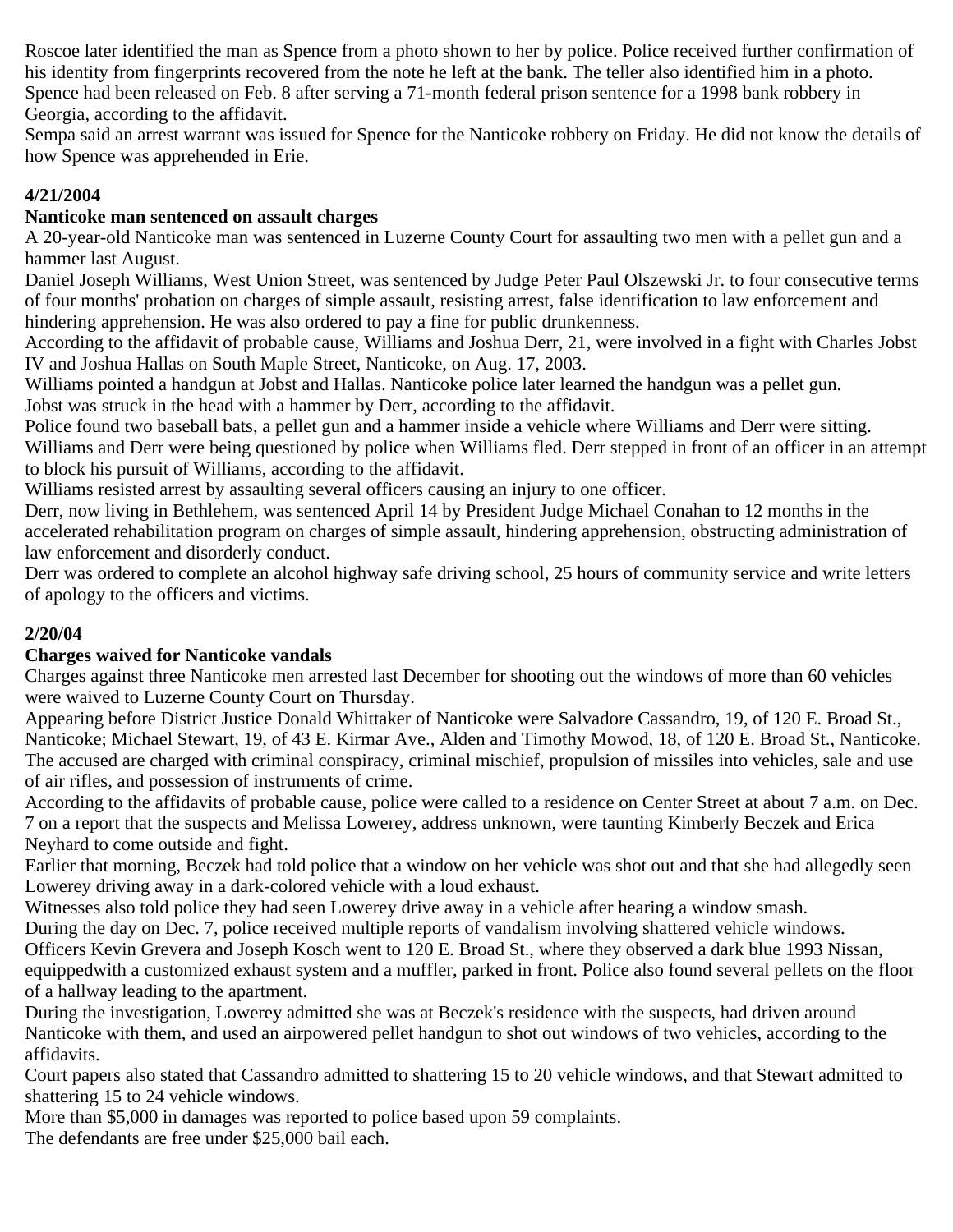## **4/06/2004**

#### **Police want to know who killed animals**

By Mike Struckus , Citizens' Voice Intern

**Nanticoke Police note: e-mail us at [npddet@yahoo.com](mailto:npddet@yahoo.com) or call 735-2200 if you have any information concerning this article**

An investigation was being conducted Monday that could point the finger at possible suspects responsible for the mutilation of animals found Friday in a wooded area off West Main Street, near the border of Nanticoke and Newport Township, said Nanticoke City police.

However, Nanticoke Police Sgt. William Shultz stressed that the investigation is still being conducted and all possible situations are being looked at to find out who was responsible.

"There is a lot of information we have to address, and we're trying to look at all the aspects of the story," Shultz said. Wildlife Conservation Officer Thomas Swiech said that it appears that the remains, which were found piled on top of each other, are those of several deer, a coyote, two foxes, and an owl.

Nanticoke police believe that some feathers from birds and remnants of cats were also found, but nothing has been confirmed yet.

Sgt. Shultz said that police officials have received several complaints about peculiar behavior around the area where the animals were found.

"There have been reports of individuals, dressed in black, and standing around the fire," he stated.

Other reports were also confirmed of an eyewitness seeing animals being propped up with sticks, as if in a ritualistic style.

Newport and Nanticoke police were working from a tip from an anonymous individual who said a shotgun was seen being handled by the group who may have been involved with the killings and called police after the group spotted the person and pointed the gun at the person.

"Something is going on," Shultz said. "Something is wrong, and we need to address it."

Anyone who has information can call Newport Township police at 735-2001; Nanticoke police at 735-4000; the Society for the Prevention of Cruelty to Animals of Luzerne County at 825-4111; or the Pennsylvania Game Commission at 675-1143.

#### **4/3/04**

**Circular 'altar' with animal remains in Newport Township a mystery**

By DAVID WEISS-dweiss@leader.net

#### **Nanticoke Police note: e-mail us at [npddet@yahoo.com](mailto:npddet@yahoo.com) or call 735-2200 if you have any information concerning this article**

NEWPORT TWP. - Township and Nanticoke City police are investigating a pile of about 25 to 30 burned and mutilated animal remains found in a "circular-type altar" in a wooded area, police said.

Nanticoke Officer Kevin Grevera said police received a call last week notifying them of the pit found behind the 500 block of West Main Street in Nanticoke. The location is within neighboring Newport Township's boundary.

Remains of birds, dogs, deer and cats were detected in the stone pit, which has a circumference of about 30 feet, he said. Grevera also said officers recently received a complaint of a black Labrador retriever being found with its paws cut off. The find is being investigated by the two police departments, the Society for the Protection of Cruelty to Animals and the Pennsylvania Game Commission.

Grevera said he could not speculate if the slayings are related to any type of satanic rituals.

"It's fairly obvious that it isn't legitimate hunters or trappers," he said. "We do have additional information we are following up on."

Most of the animals in the pit have been reduced to bones. Others appear skinned, but their bodies still mainly intact. Some fur was visible, along with deer legs - chopped inches above the hooves.

**The sight raised enough ire in Nanticoke resident John Hall to make him want to start a reward through the police department to offer anyone who helps bring an arrest. He wants to start the reward with \$250 of his own. Nanticoke Police note: e-mail us at [npddet@yahoo.com](mailto:npddet@yahoo.com) or call 735-2200 if you have any information concerning this article**

Hall and his friend, Robert Belcher Jr., learned of the pit after Belcher's 15-year-old son discovered it while riding an all-terrain vehicle. Hall is familiar with the area, where he walks his dog.

"I'm out here every day," Hall said. "When I heard about this, I thought, 'Oh, how terrible.'°"

The police officer was unsure how long the remains had been at the location. Any charges filed in the investigation will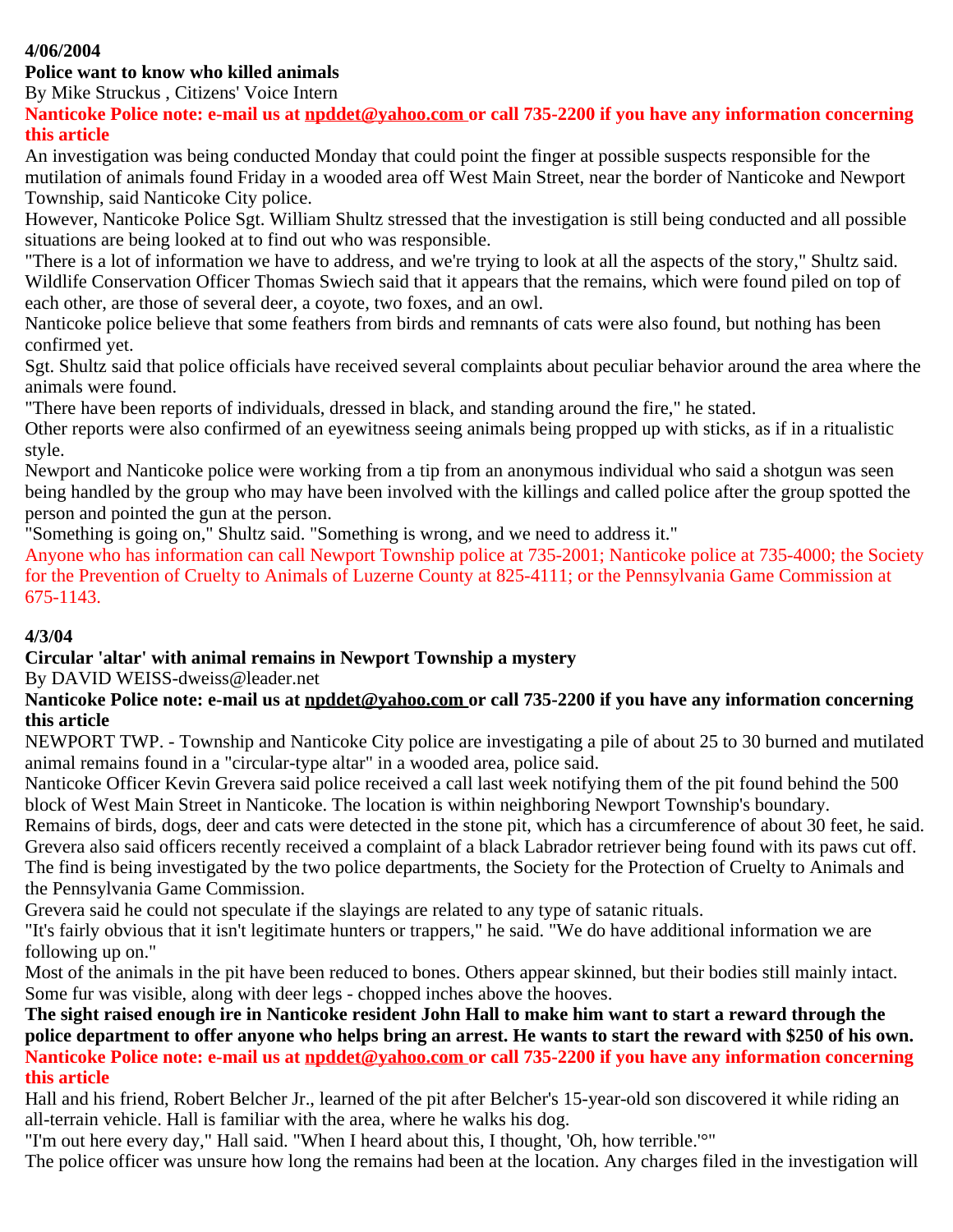be done with guidance from the district attorney's office.

"There are a lot of cruelty to animal charges which are applicable, in addition to reckless burning and conspiracy," Grevera said.

There have been many brush and garbage fires in the area recently, Grevera said. But the remote location makes if tough for police to watch.

"It's one of those areas we have a great deal of difficulty patrolling," he said.

# **2003**

# **12/20/03**

## **Vandalism suspect surrenders to police**

Timothy Mowod, 18, of 120 E. Broad St. Nanticoke, turned himself over to the Nanticoke police Tuesday night following the arrest of Salvadore Cassandro 19, and Michael Stewart, 19.

Cassandro, 120 E. Broad St., Nanticoke and Stewart, 43 E. Kirmar Ave., Alden, were arrested Tuesday for their alleged involvement in a vandalism spree in which they shot out windows of more than 60 vehicles on Dec. 7 in Nanticoke. Mowod is also charged in the vandalism spree.

Police charged the three suspects with four counts of criminal conspiracy,m two separate counts of criminal mischief, and one count each of propulsion of missiles into vehicles, sale and use of air rifles and possession of instruments of crime.

# **12/17/03**

# **2 Charged in vandalism spree in Nanticoke; 3rd sought**

Nanticoke police arrested two men on Tuesday for their alleged involvement in a vandalism spree in which they shot out windows to more than 60 vehicles early on Dec. 7.

Salvadore Cassandro, 19, of 120 E. Broad St., Nanticoke, and Michael Stewart, 19, of 43 E. Kirmar Ave., Alden, were arrested.

A third suspect, Timothy Mowod, 18, of 120 E. Broad St., Nanticoke, remained at-large, police said.

Police charged the three suspects with four counts of criminal conspiracy, two separate counts of criminal mischief, and one count each of propulsion of missiles into vehicles, sale and use of air rifles and possession instruments of crime. According to the affidavits of probable cause, police were called to a residence on Center Street at about 7:10 a.m. on Dec. 7 on a report that the suspects and Melissa Lowerey, address unknown, were taunting Kimberly Beczek and Erica Neyhard to come outside and fight.

Earlier that morning, Beczek had told police that a window on her vehicle was shot out and that she had allegedly seen Lowerey driving away in a dark-colored vehicle with a loud exhaust.

Witnesses also told police they had seen Lowerey drive away in a vehicle after hearing a window smash

During the day on Dec. 7, police received multiple reports of vandalism involving shattered vehicle windows.

Officers Kevin J. Grevera and Joseph Kosch went to 120 E. Broad St., where they observed a dark blue 1993 Nissan, equipped with a customized exhaust system and a muffler, parked in front. Police also found several pellets on the floor of a hallway leading to the apartment.

Lowerey was found inside the apartment and was transported to the police department. She allegedly admitted to police she was at Beczek's residence with the suspects, had driven around Nanticoke with them, and used an air-powered pellet handgun to shoot out windows of two vehicles, according to the affidavits.

Lowerey allegedly told police the suspects shot at and shattered windows of numerous vehicles in Nanticoke early on Dec. 7, according to the affidavits.

Police interviewed Mowod at about 10 a.m. on Dec. 7. He allegedly admitted of shooting out windows of five to eight vehicles. Mowod told police he drove the vehicle, which is registered to his mother, around Nanticoke while Cassandro and Stewart shot out numerous vehicle windows.

Mowod gave police two Powerline 15XT CO2 pellet handguns and pellets that were allegedly used in the vandalism spree

Police said the pellets Mowod gave them matched the ones found on the hallway floor outside his apartment and those used to shatter vehicle windows, according to the affidavits.

A cartridge used to power the pellet handguns was found on the ground near a 1988 Ford Ranger on East Washington Street that had a window shattered, police said.

According to the affidavits, Cassandro admitted to police that he allegedly shattered 15 to 20 vehicle windows and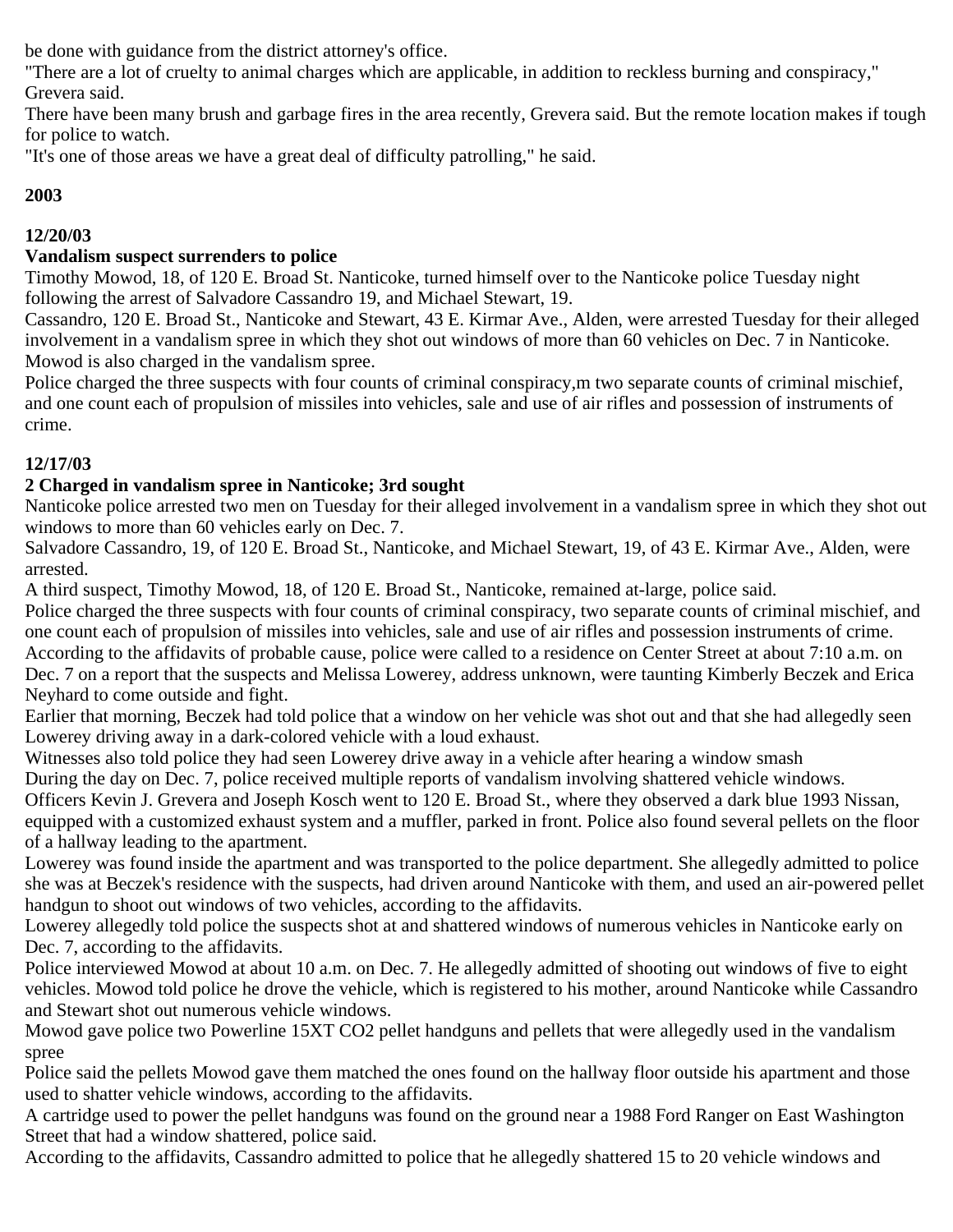Stewart admitted to shattering 15 to 24 vehicle windows with the air-powered handguns.

Cassandro and Stewart were accompanied by police and pointed out the streets they drove on where they shot out windows.

Police said Cassandro and Stewart identified the air-powered handguns they used during the vandalism spree Vehicles that sustained damage were on Washington, Hanover, Railroad and Market streets, including vehicles on Apollo Circle, according to the affidavits.

More than \$5,000 in damages was reported to police based upon 59 complaints from victims as of Dec. 12.

Police said they are expecting more damage estimates from victims who have not yet reported.

Police did not say if Lowerey would be charged.

Cassandro and Stewart appeared before District Justice Donald Whittaker in Nanticoke and were sent to the Luzerne County Correctional Facility in lieu of \$25,000 bail each

A preliminary hearing is tentatively set for Monday, Dec. 22, before Justice Whittaker.

## **11/15/03**

## **Former Nanticoke tax collector placed on probation**

By Lisa Napersky , Citizens' Voice Staff Writer

A former Nanticoke tax office employee accused of mishandling \$184,000 in tax revenues was sentenced Friday by Luzerne County President Judge Michael Conahan to three years of probation and ordered to pay \$5,000 in restitution. Brenda Davis, 41, of East Field Street, Nanticoke, pleaded guilty in October 2002 to three counts of theft, two counts of forgery and one count of default as a tax collector. She admitted to stealing an undetermined amount of tax money in her position at the Nanticoke tax office, where she was employed from 1993 until her suspension in June 2001. She resigned the following month. Two theft charges and one forgery charge stemmed from the theft of checks valued at \$5,558 and \$7,565. The third theft charge involved accusations that Davis retained payroll deductions from the salaries of three city employees. The investigation began in 2000 when an audit revealed \$3,500 was mishandled for tax year 1997. While investigators were checking records, a bank deposit bag containing \$9,000 was mysteriously found in a filing cabinet, widening the probe. Davis was scheduled to be sentenced in April, but Assistant District Attorney Jacqueline Carroll agreed to delay sentencing until Nov. 13 so that a restitution amount could be determined. Officials decided to do preliminary audits and wait and see if any taxpayers who properly paid their taxes in the Nanticoke office had their properties listed for tax sale in September. Carroll said an alternate plan to perform an extensive audit to determine how much revenue was stolen or lost was scrapped because it could have cost in excess of \$118,000. The audit would have been paid for by the three taxing bodies involved - the city, the county and Greater Nanticoke Area School District. "It took a while for everyone to get together and get their figures straight. By accepting the plea agreement, we alleviated the necessity for a full audit and wound up saving taxpayers a great deal of money," noted Carroll. "Fortunately, all of the taxing entities had insurance to cover their losses." It was determined that the problems created deficits of \$101,509 in Greater Nanticoke Area School District, \$53,000 in Luzerne County, and \$30,000 in Nanticoke City. Carroll said Judge Conahan sentenced Davis within the standard guidelines and based the restitution amount on her assets and her ability to pay. Carroll explained that, now that Davis has been sentenced, the taxing entities could seek reimbursement from their respective insurance carriers. Nanticoke City Solicitor Bernard Kotulak said the city had settled claims with its insurance companies, and the losses have been compensated in full. He noted that the insurance carriers have indicated they would not seek restitution from Davis. Attorney Ferris Webby, who represents Davis along with Attorney Joseph Iracki, said that, although his client admitted to taking some money to pay bills, it was more a matter of malfeasance than blatant thievery. "It was a case of her not putting money in the appropriate place and checks that were never cashed," stated Webby. "Then she was afraid of losing her job, and it just snowballed. They were not able to prove she had any great sums of money stashed away."

# **8/6/03**

# **Nanticoke Man Charged With Hitting Flagperson**

A Nanticoke man is facing criminal charges following an incident July 15 when he allegedly struck a female flag person with his car while she was directing traffic for a city paving project.

Valerie Emenheiser was working for American Asphalt Paving Co., a contractor retained by Pennsylvania Department of Transportation to do paving work on Lower Broadway Street in Nanticoke near the West Nanticoke Bridge. Emenheiser sustained minor injuries to her arm and was treated and released from Wilkes-Barre Mercy Hospital following the incident.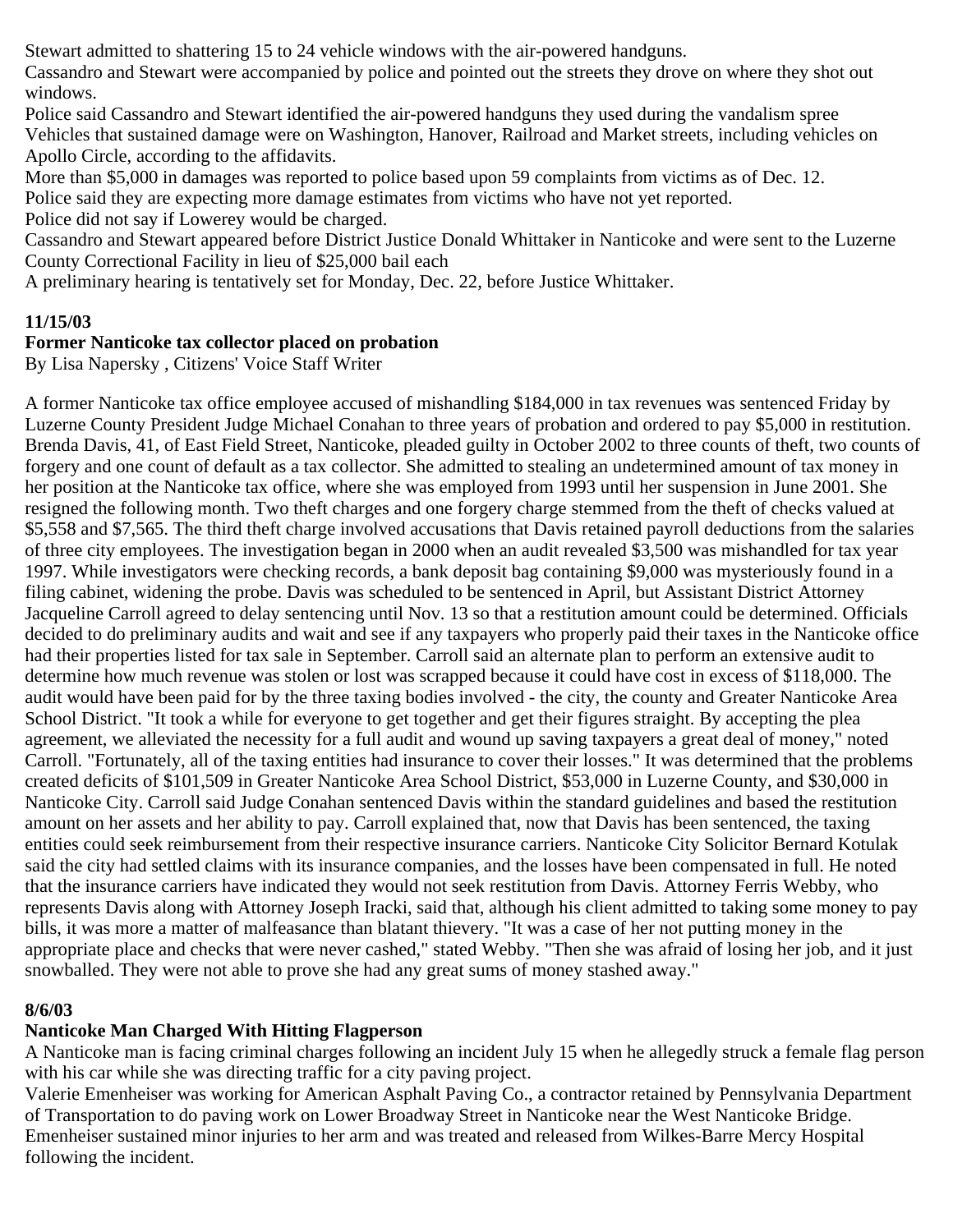After Frank Charles Wozniak, 39, River Street, allegedly hit Emenheiser around 4:30 p.m., he drove his Chevrolet Tahoe onto freshly spread, hot asphalt before coming to a stop.

Nanticoke police said Wozniak has been charged with recklessly endangering another person and two counts of disorderly conduct. He also was cited for reckless driving, careless driving and failure to yield the right-of-way to an authorized pedestrian engaged in work on a highway.

Police stopped Wozniak shortly after the incident at North Walnut and Lower Broadway streets at the stop sign. He admitted to hitting Emenheiser, but denied the circumstances that led to his arrest.

Wozniak will appear before District Justice Donald Whitaker of Nanticoke for a preliminary hearing, which has not been scheduled.

According to the affidavit of probable cause, Wozniak was directed by a member of the construction crew, Anthony Jones, and Emenheiser to turn left since fresh hot paving material had just been laid on Lower Broadway

Street.However, Wozniak allegedly argued with both, calling Emenheiser a derisive name.

Wozniak then allegedly spun out when he tried to ignore their warnings, hitting Emenheiser's left arm and spun her around.

Jones caught Emenheiser before she fell to the ground. The impact was strong enough to knock Emenheiser's helmet from her head.

Police estimated it would have took Wozniak one minute to travel the detour to get back to where he was going. Investigators are Nanticoke Det. William Shultz, Patrolman Joseph Guydosh and Luzerne County Assistant District Attorney Tim Doherty.

# **8/5/03**

# **Nanticoke man gets 3 years probation**

By RON LIEBACK rlieback@leader.net

After U.S. District Judge A. Richard Caputo read more than 100 emotional letters supporting Ronald May, the 62-yearold received a lesser sentence.

May faced spending time in federal prison. Instead, the Nanticoke resident was sentenced to three years of probation on charges of conspiracy and tampering with a vehicle identification number. The first six months will involve electronic monitoring.

"You have a lot of people that are supportive," Caputo said.

May's attorney, Frank Nocito, asked for the reduced sentence, stating May's cooperation began immediately after the investigation.

"Cooperation was timely," Nocito said.

Nocito later stated that May attempted suicide from the pressure and anxiety of the trial and said people threatened him with harassing phone calls.

"Mr. May thought he saw a man armed at his business before testimony and trial," Nocito said.

And May apologized for what he did.

"I would just like to say I'm sorry for what happened," May said to Caputo.

"I think it was an appropriate sentence," Nocito said.

In January, May entered a guilty plea to altering a vehicle identification number in connection with John Halliday.

Halliday was convicted in January of four counts of mail fraud in connection with the staged theft of his pickup from the Wyoming Valley Mall in 1997. His cousin, Richard Halliday, was acquitted at the same trial.

An additional co-defendant, Jeremy Kashatus, entered a guilty plea of conspiracy to commit mail fraud. Kashatus later withdrew his plea. No trial date has been set for him.

John Halliday, a former Hanover Township police officer, was sentenced to 10 months in federal prison in April

# **12/23/03**

Times Leader Editorial column (Our Opinion)

# **Nanticoke officers go beyond the call of duty**

PULLING UP boot straps and slapping on a coat of paint and a happy face won't solve the problems of cities with deferred maintenance and no money to make the fix.

Then again, it didn't hurt in Nanticoke where members of the police force proved themselves resourceful, proud and willing to do what it takes to make their lot better.

Police officers and volunteers recently organized and modernized the headquarters there. Doing the work themselves, police officers created holding cells and specialized rooms for evidence and DUI processing. They built a barracks and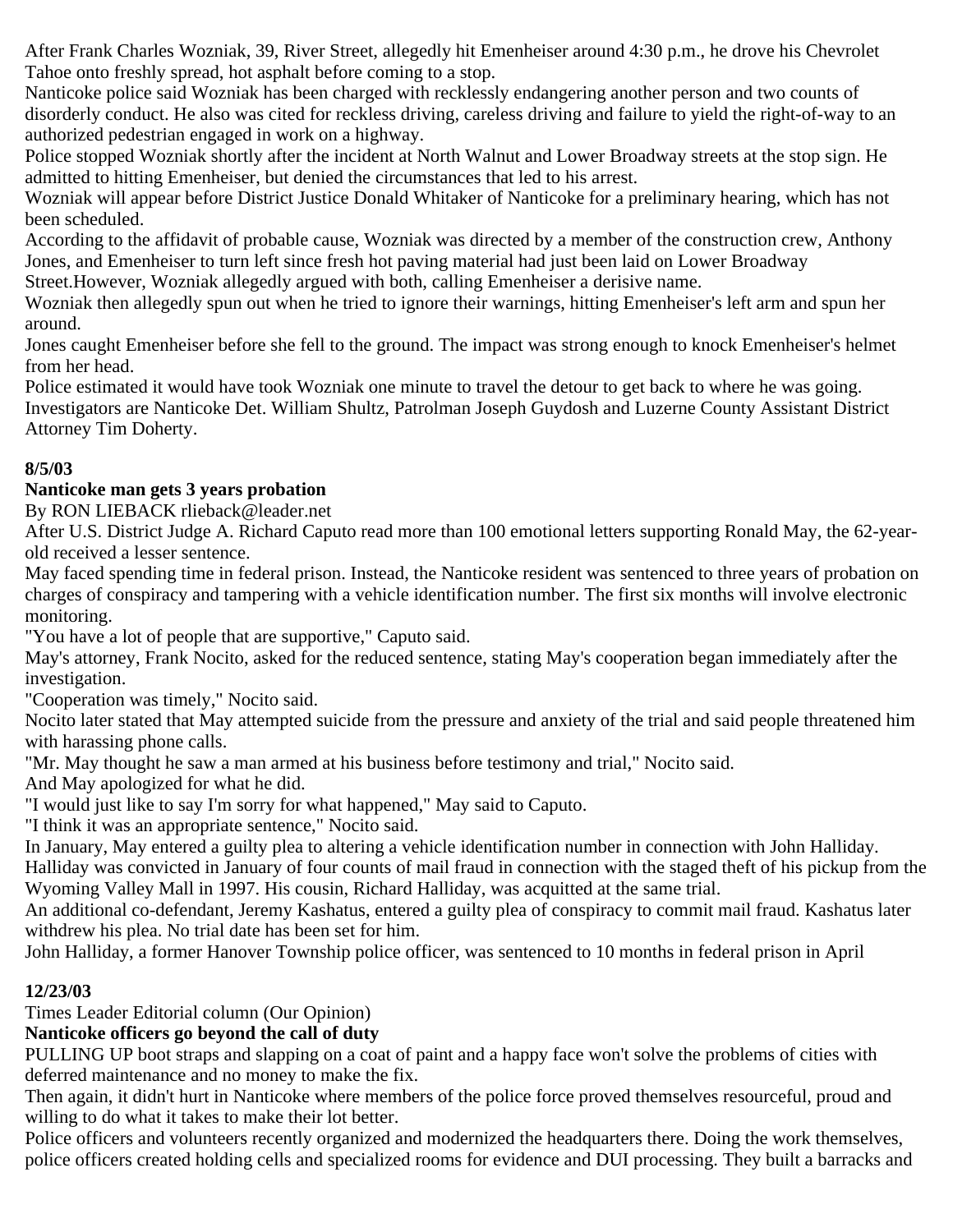improved the shooting range.

They sold hoagies, raised \$1,500 and bought specialized equipment for stopping fleeing vehicles and a metal detector. They used some of the money to support other groups in the community.

Members donated their own tires and cars and sweat equity, making an estimated \$9,000 worth of improvements, changes that didn't cost the city anything.

Officers said they understand the city is operating with a deficit of \$1 million and they were very aware maintenance, much less improvements, could be slow in coming.

So after one officer noticed a drainage problem near the parking garage, bought cement and fixed the problem himself, other improvements followed. And officers continued policing Nanticoke, working on their old station house on their own time; painting and carpentry and getting grant money for computers.

Obviously this isn't the solution for every situation or city. Some places are constrained by rules and guidelines and not every worker wants to, or is able to commit the time that is required for a Nanticoke-style fix.

But most everyone can admire the effort and self-esteem of the Nanticoke police department. Dec. 13, 2003

#### **Cops' station renovation saves ailing city thousands**

#### **At no cost to public, officers raise funds, modernize their quarters.**

By DAVID WEISS - dweiss@leader.net

They have been trained to patrol streets and round up criminals, but city police officers have found other skills helpful in improving their workplace.

Officer Mike Roke is a novice electrician. Officer Kevin Grevera is handy with a paintbrush. And officer Joe Guydosh dabbles in carpentry.

Their efforts, combined with the volunteer work of all the city's officers, helped turn the city's police station from a stuffy, deteriorating base to a organized, modern headquarters.

They remodeled the station's holding cells, installed DUI and evidence processing rooms with the proper equipment, bought computers and performed numerous maintenance tasks.

All of it came at no cost to the city taxpayers because the officers got the materials with their own money, grants or through donations. They also did the work themselves, on their own time.

"We don't do this on city time," said police Chief James Cheshinski.

The officers started the project because they understand the city's financial status makes it unable to pay for the work. The city's deficit has reached \$1 million.

Without the repairs, the department would have continued to deteriorate, with parts of a ceiling falling, messy storage areas, and dimly lit areas.

A drainage problem near the parking garage was one of the first things Roke wanted fixed. The problem forced officers to swerve their vehicles around spots - until he got off duty one day, bought a few bags of cement and fixed it himself. "The city government always moves in slow motion," Roke said. "We've learned to be pretty self-reliant."

Among the work the officers performed:

Donated tires for police vehicles.

Grevera donated his former personal vehicle to the force to use as an unmarked cruiser, with Roke and Guydosh installing the police equipment.

Hoagie sales helped them raise \$1,500 to buy stop sticks - used to flatten the tires of a fleeing vehicle in a chase - and a metal detector, and donate funds toward a coal miner memorial, a children's safety program and sports teams.

Built a barracks, equipped with two cots and two showers for officers working long shifts at the station.

Purchased three computers with grant money.

Improved the shooting range, and installed additional windows to improve ventilation at the station, located in the basement of the municipal building.

"This didn't just happen overnight," Roke said. "Everybody did something."

One of the biggest improvements was renovating a storage area near the holding cells. They painted the holding cells; added lights; and built the DUI, evidence and fingerprinting processing units behind the cells. The addition contains a video recorder, lockers for weapons and safety mats.

The processing center allows officers to handle drunken driving suspects at the station instead of taking the suspects to Wilkes-Barre facilities.

The new area also prevents the officers from parading criminals though parts of the station where the public might be. "It all goes back to pride," said Cheshinski, who noted his office furniture is all donated. "Nothing in this office is city property - except for the phone line."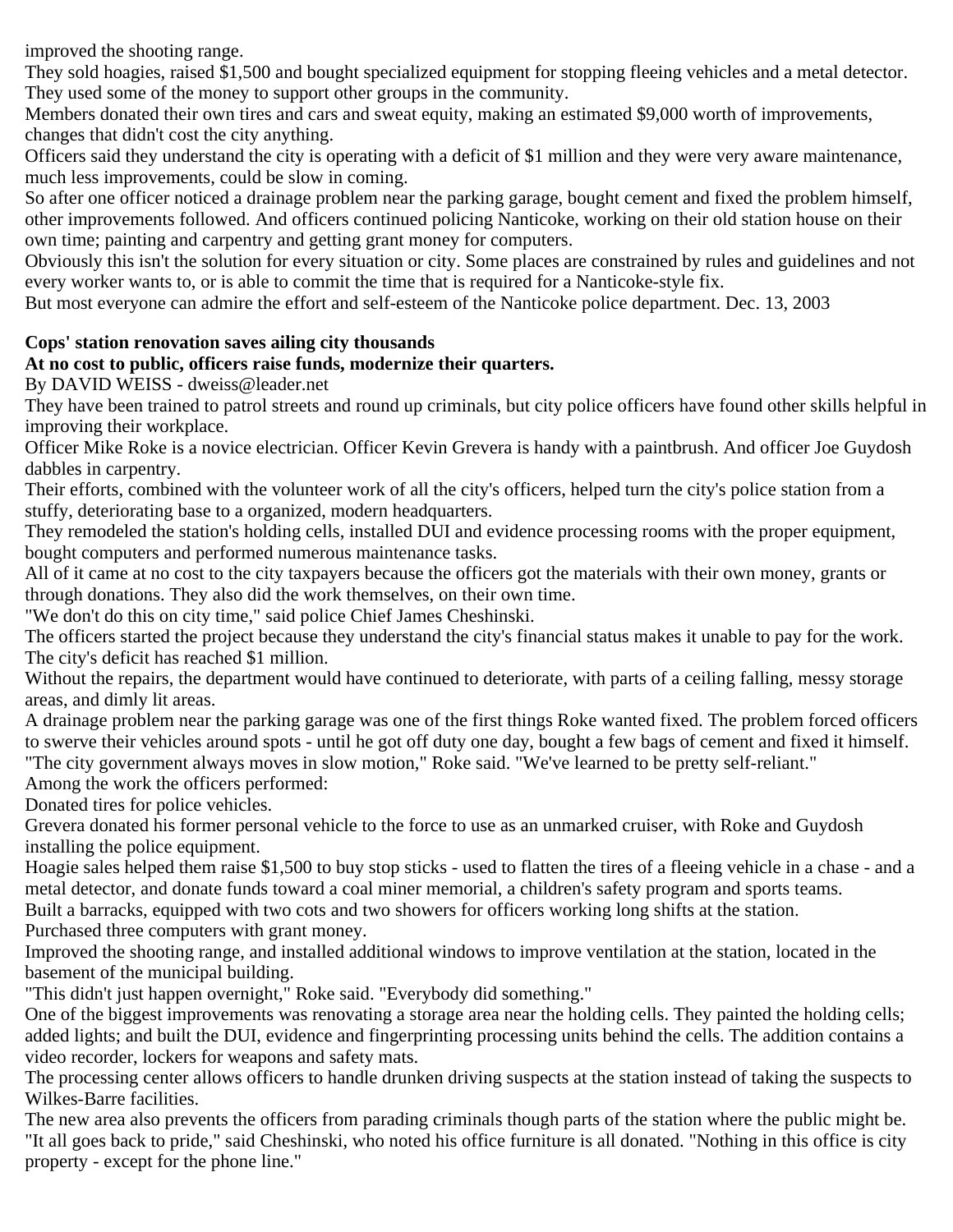The officers figure they saved the city at least \$9,000 in material, plus labor, which could have costs thousands more. "We feel like we want to give back to the community that stood by us," Grevera said.

Cheshinski said the work also has increased camaraderie and efficiency in the department. The officers plan to continue to make improvements in the department. Roke said he will try to keep most of his electrical work to the Police Department.

"I'm not gonna be going door-to-door asking people if they need receptacles replaced," a joking Roke said.

## **5/17/03**

# **Man charged in theft of stained glass**

A man was arrested in connection with a Nanticoke burglary Friday morning after he was caught carrying a stolen stained glass window, police said. The man is also considered a suspect in several other burglaries, city police said. William Bagielto, 37, 148 W. Church St., Nanticoke, was charged with burglary, theft, receiving stolen property and two counts of criminal trespass.

Three officers spotted Bagielto carrying an antique stained glass window in the 100 block of West Church Street. He told officers Leonard Nardozzo, Joseph Kosch and Richard Vietz that he found the window behind Weis Markets on Lower Broadway, police said. Police said that during a later interview with Nardozzo and Detective William Shultz, Bagielto admitted forcibly removing the window from an apartment building at 122 E. Main St. and breaking another, which fell to the sidewalk.

When Bagielto's home was searched, Nanticoke police found items taken during burglaries at 136 E. Ridge St., 22 W. Ridge St. and 154 W. Church St. Bagielto is being considered a suspect in those crimes, police said.

He was arraigned before District Justice Donald Whittaker, who set bail at \$25,000. Bagielto's preliminary hearing is scheduled for 9 a.m. May 22.

#### **20039/6/02**

#### **Woman Gets Prison Over Anthrax Scare**

A Wilkes-Barre woman was sentenced to 14 months in jail for her involvement in an anthrax scare in Nanticoke, the U.S. Attorney for the Middle District of Pennsylvania said Thursday.

Emily Forman, 27, mailed 17 anthrax hoax letters to local, state and federal officials, said U.S. Attorney Thomas Marino. The letters contained a white, powdery substance intended to look like anthrax.

On October 22, Forman and co-conspirator Rosemary Zavrel, 58, put the hoax letters in a mailbox at the Nanticoke post office, according to Marino. Two of the letters were mailed to President Bush. The woman were trying to frame two teens who allegedly picked on Zavrel's son.

Three days after the letters were mailed, U.S. postal inspectors arrested Forman and Zavrel. After Forman was indicted, she pleaded guilty to charges of conspiracy to mail threatening communications and to a separate charge of aiding and abetting another in the mailing of the letters.

In July, a federal jury in Scranton found Zavrel guilty of the same charges as Forman, and Zavrel is awaiting sentencing. Marino said that under the United States Sentencing Guidelines, Forman will be required to serve at least 85 percent of her sentence. U.S. District Judge A. Richard Caputo sentenced Forman.

## **2002**

## **Man is arrested and accused of peeping and burglary**

Early Wednesday Morning on 11/14/01 officer Joseph Phillips spotted a man standing on the pedals of his bicycle, his hands gripping a window sill as he looked into a window on Union St. He is accused of being a peeping Tom and a burglar and is behind bars in the Luzerne County Correctional Facility for lack of \$25,000.00 bail. Police say he also broke into one home Tuesday night, threatening the 56 year old man who lives there. He also smashed windows in two other homes. **Cheshinski and Shultz Honored**